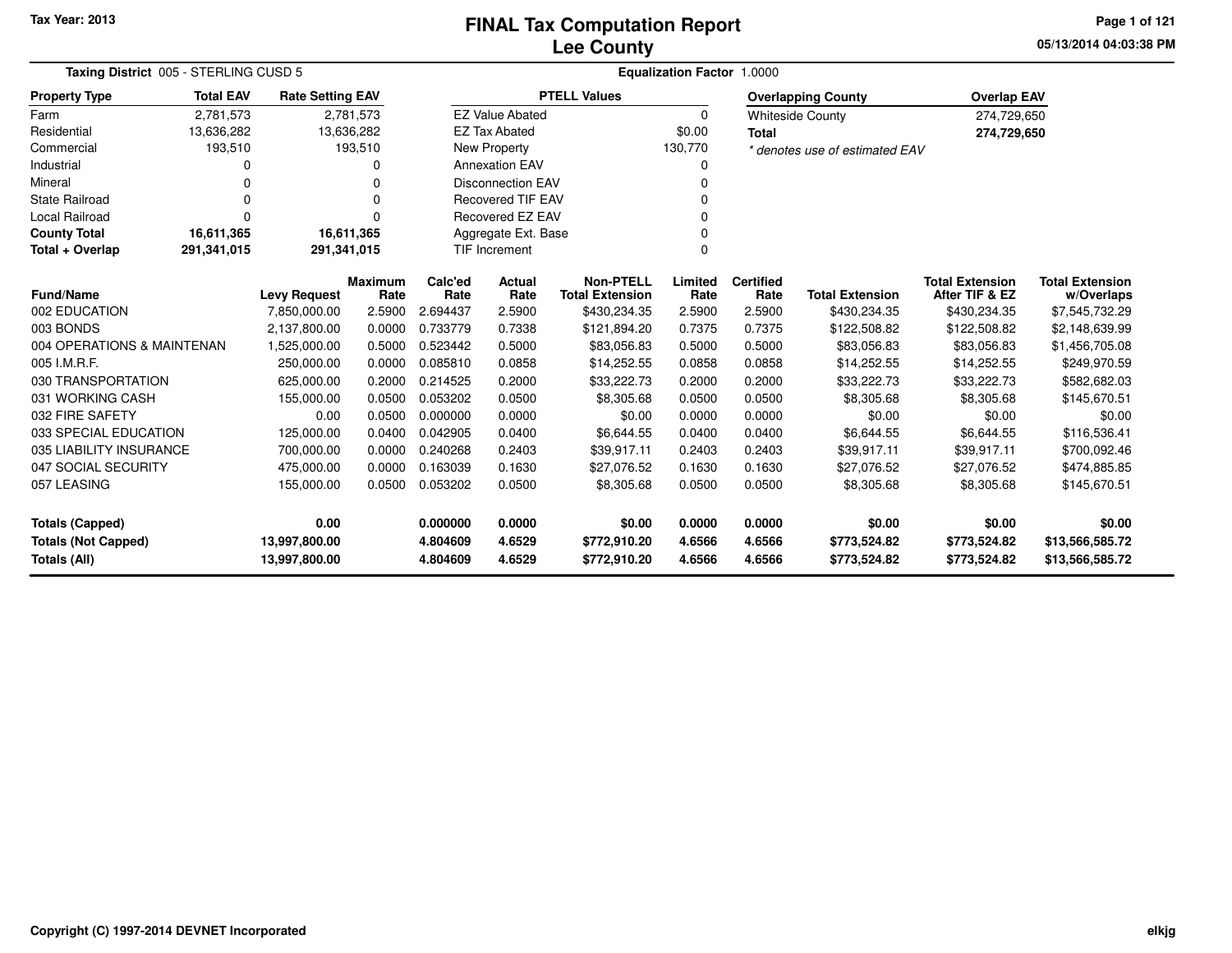**05/13/2014 04:03:38 PM Page 2 of 121**

| Taxing District 008 - NELSON PGSD 8 | <b>Equalization Factor 1.0000</b> |                         |                |          |                          |                        |        |           |                  |                        |                        |                        |
|-------------------------------------|-----------------------------------|-------------------------|----------------|----------|--------------------------|------------------------|--------|-----------|------------------|------------------------|------------------------|------------------------|
| <b>Property Type</b>                | <b>Total EAV</b>                  | <b>Rate Setting EAV</b> |                |          |                          | <b>PTELL Values</b>    |        |           |                  |                        |                        |                        |
| Farm                                | 0                                 |                         | 0              |          | <b>EZ Value Abated</b>   |                        |        | $\Omega$  |                  |                        |                        |                        |
| Residential                         | 0                                 |                         | 0              |          | <b>EZ Tax Abated</b>     |                        |        | \$0.00    |                  |                        |                        |                        |
| Commercial                          | 0                                 |                         | 0              |          | <b>New Property</b>      |                        |        |           |                  |                        |                        |                        |
| Industrial                          | 0                                 |                         | 0              |          | <b>Annexation EAV</b>    |                        |        | O         |                  |                        |                        |                        |
| Mineral                             | 0                                 |                         | 0              |          | <b>Disconnection EAV</b> |                        |        | 9,613,168 |                  |                        |                        |                        |
| <b>State Railroad</b>               | 0                                 |                         | 0              |          | <b>Recovered TIF EAV</b> |                        |        |           |                  |                        |                        |                        |
| Local Railroad                      | $\Omega$                          |                         | 0              |          | Recovered EZ EAV         |                        |        | 0         |                  |                        |                        |                        |
| <b>County Total</b>                 | 0                                 |                         | 0              |          | Aggregate Ext. Base      |                        |        | 328,748   |                  |                        |                        |                        |
| Total + Overlap                     | 0                                 |                         | 0              |          | <b>TIF Increment</b>     |                        |        | 0         |                  |                        |                        |                        |
|                                     |                                   |                         | <b>Maximum</b> | Calc'ed  | Actual                   | <b>Non-PTELL</b>       |        | Limited   | <b>Certified</b> |                        | <b>Total Extension</b> | <b>Total Extension</b> |
| <b>Fund/Name</b>                    |                                   | <b>Levy Request</b>     | Rate           | Rate     | Rate                     | <b>Total Extension</b> |        | Rate      | Rate             | <b>Total Extension</b> | After TIF & EZ         | w/Overlaps             |
| 002 EDUCATION                       |                                   | 0.00                    | 3.5000         | 0.000000 | 0.0000                   |                        | \$0.00 | 0.0000    | 0.0000           | \$0.00                 | \$0.00                 | \$0.00                 |
| 003 BONDS & INTEREST                |                                   | 0.00                    | 0.0000         | 0.000000 | 0.0000                   |                        | \$0.00 | 0.0000    | 0.0000           | \$0.00                 | \$0.00                 | \$0.00                 |
| 004 OPERATIONS & MAINTENAN          |                                   | 0.00                    | 0.5500         | 0.000000 | 0.0000                   |                        | \$0.00 | 0.0000    | 0.0000           | \$0.00                 | \$0.00                 | \$0.00                 |
| 005 I.M.R.F.                        |                                   | 0.00                    | 0.0000         | 0.000000 | 0.0000                   |                        | \$0.00 | 0.0000    | 0.0000           | \$0.00                 | \$0.00                 | \$0.00                 |
| 030 TRANSPORTATION                  |                                   | 0.00                    | 0.0000         | 0.000000 | 0.0000                   |                        | \$0.00 | 0.0000    | 0.0000           | \$0.00                 | \$0.00                 | \$0.00                 |
| 031 WORKING CASH                    |                                   | 0.00                    | 0.0500         | 0.000000 | 0.0000                   |                        | \$0.00 | 0.0000    | 0.0000           | \$0.00                 | \$0.00                 | \$0.00                 |
| 032 FIRE SAFETY                     |                                   | 0.00                    | 0.1000         | 0.000000 | 0.0000                   |                        | \$0.00 | 0.0000    | 0.0000           | \$0.00                 | \$0.00                 | \$0.00                 |
| 033 SPECIAL EDUCATION               |                                   | 0.00                    | 0.4000         | 0.000000 | 0.0000                   |                        | \$0.00 | 0.0000    | 0.0000           | \$0.00                 | \$0.00                 | \$0.00                 |
| 035 LIABILITY INSURANCE             |                                   | 0.00                    | 0.0000         | 0.000000 | 0.0000                   |                        | \$0.00 | 0.0000    | 0.0000           | \$0.00                 | \$0.00                 | \$0.00                 |
| 047 SOCIAL SECURITY                 |                                   | 0.00                    | 0.0000         | 0.000000 | 0.0000                   |                        | \$0.00 | 0.0000    | 0.0000           | \$0.00                 | \$0.00                 | \$0.00                 |
| 057 LEASING                         |                                   | 0.00                    | 0.1000         | 0.000000 | 0.0000                   |                        | \$0.00 | 0.0000    | 0.0000           | \$0.00                 | \$0.00                 | \$0.00                 |
|                                     |                                   |                         |                |          |                          |                        |        |           |                  |                        |                        |                        |
| <b>Totals (Capped)</b>              |                                   | 0.00                    |                | 0.000000 | 0.0000                   |                        | \$0.00 | 0.0000    | 0.0000           | \$0.00                 | \$0.00                 | \$0.00                 |
| <b>Totals (Not Capped)</b>          |                                   | 0.00                    |                | 0.000000 | 0.0000                   |                        | \$0.00 | 0.0000    | 0.0000           | \$0.00                 | \$0.00                 | \$0.00                 |
| <b>Totals (All)</b>                 |                                   | 0.00                    |                | 0.000000 | 0.0000                   |                        | \$0.00 | 0.0000    | 0.0000           | \$0.00                 | \$0.00                 | \$0.00                 |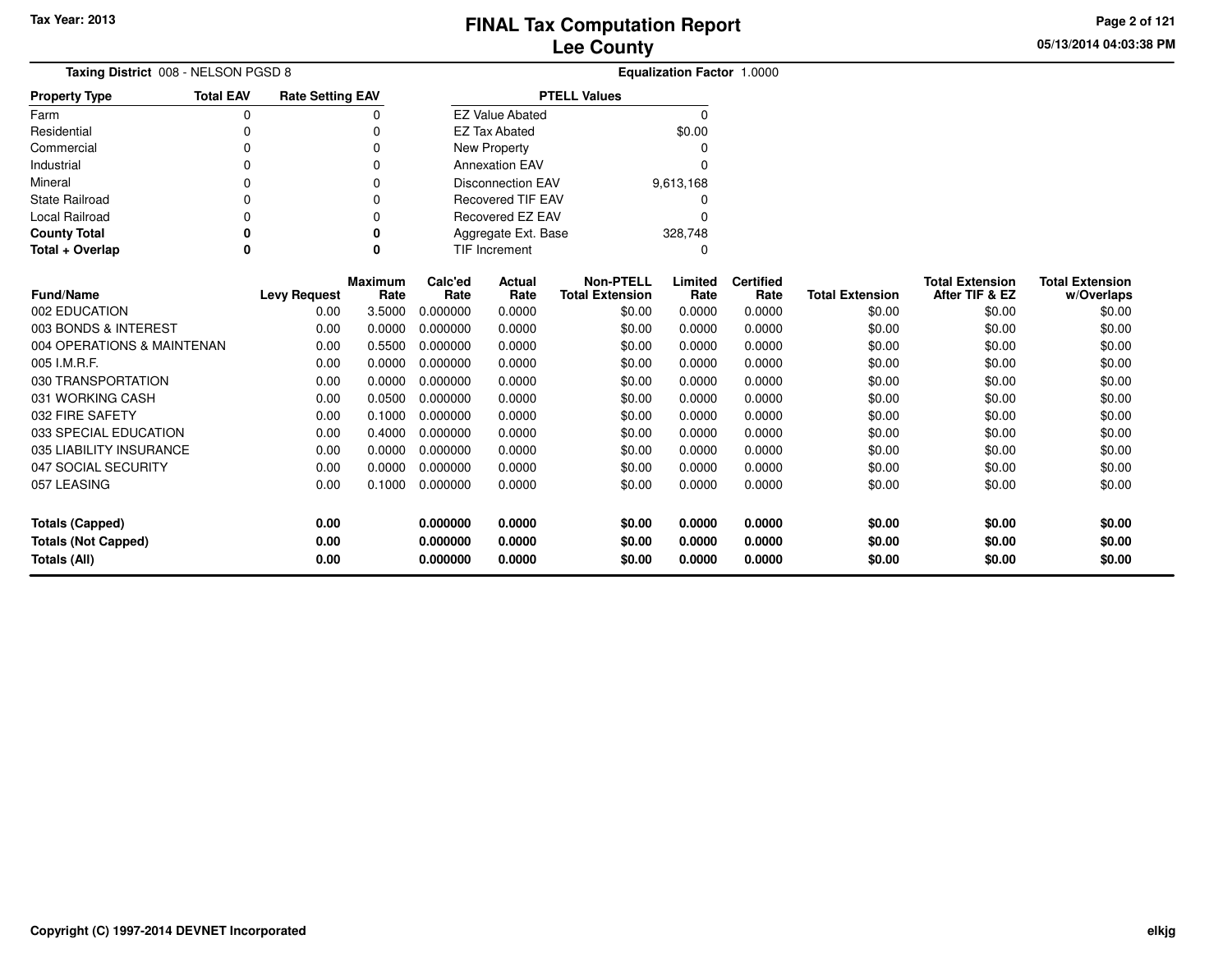**05/13/2014 04:03:38 PM Page 3 of 121**

| Taxing District 008 BOND - NELSON SCHOOL BOND |                  |                         |                        |                                    |                        |                                            | <b>Equalization Factor 1.0000</b> |                          |                        |                                          |                                      |
|-----------------------------------------------|------------------|-------------------------|------------------------|------------------------------------|------------------------|--------------------------------------------|-----------------------------------|--------------------------|------------------------|------------------------------------------|--------------------------------------|
| <b>Property Type</b>                          | <b>Total EAV</b> | <b>Rate Setting EAV</b> |                        |                                    |                        | <b>PTELL Values</b>                        |                                   |                          |                        |                                          |                                      |
| Farm                                          | ,328,228         |                         | 328,228,               |                                    | <b>EZ Value Abated</b> |                                            |                                   |                          |                        |                                          |                                      |
| Residential                                   | 3,868,823        |                         | 3,868,823              |                                    | EZ Tax Abated          |                                            | \$0.00                            |                          |                        |                                          |                                      |
| Commercial                                    | 513,576          |                         | 513,576                |                                    | New Property           |                                            | 90,247                            |                          |                        |                                          |                                      |
| Industrial                                    | 3,902,541        |                         | 3,902,541              | <b>Annexation EAV</b><br>9,613,168 |                        |                                            |                                   |                          |                        |                                          |                                      |
| Mineral                                       | 0                |                         | 0                      | <b>Disconnection EAV</b>           |                        |                                            |                                   |                          |                        |                                          |                                      |
| <b>State Railroad</b>                         | 2,395,075        |                         | 2,395,075              | <b>Recovered TIF EAV</b>           |                        |                                            |                                   |                          |                        |                                          |                                      |
| Local Railroad                                | 0                |                         | 0                      |                                    | Recovered EZ EAV       |                                            |                                   |                          |                        |                                          |                                      |
| <b>County Total</b>                           | 12,008,243       |                         | 12,008,243             |                                    | Aggregate Ext. Base    |                                            |                                   |                          |                        |                                          |                                      |
| Total + Overlap                               | 12,008,243       |                         | 12,008,243             |                                    | TIF Increment          |                                            | 0                                 |                          |                        |                                          |                                      |
| <b>Fund/Name</b>                              |                  | <b>Levy Request</b>     | <b>Maximum</b><br>Rate | Calc'ed<br>Rate                    | Actual<br>Rate         | <b>Non-PTELL</b><br><b>Total Extension</b> | Limited<br>Rate                   | <b>Certified</b><br>Rate | <b>Total Extension</b> | <b>Total Extension</b><br>After TIF & EZ | <b>Total Extension</b><br>w/Overlaps |
| 003 BONDS & INTEREST                          |                  | 13,403.00               | 0.0000                 | 0.111615                           | 0.1116                 | \$13,401.20                                | 0.1122                            | 0.1122                   | \$13,473.25            | \$13,473.25                              | \$13,473.25                          |
| <b>Totals (Capped)</b>                        |                  | 0.00                    |                        | 0.000000                           | 0.0000                 | \$0.00                                     | 0.0000                            | 0.0000                   | \$0.00                 | \$0.00                                   | \$0.00                               |
| <b>Totals (Not Capped)</b>                    |                  | 13,403.00               |                        | 0.111615                           | 0.1116                 | \$13,401.20                                | 0.1122                            | 0.1122                   | \$13,473.25            | \$13,473.25                              | \$13,473.25                          |
| Totals (All)                                  |                  | 13,403.00               |                        | 0.111615                           | 0.1116                 | \$13,401.20                                | 0.1122                            | 0.1122                   | \$13,473.25            | \$13,473.25                              | \$13,473.25                          |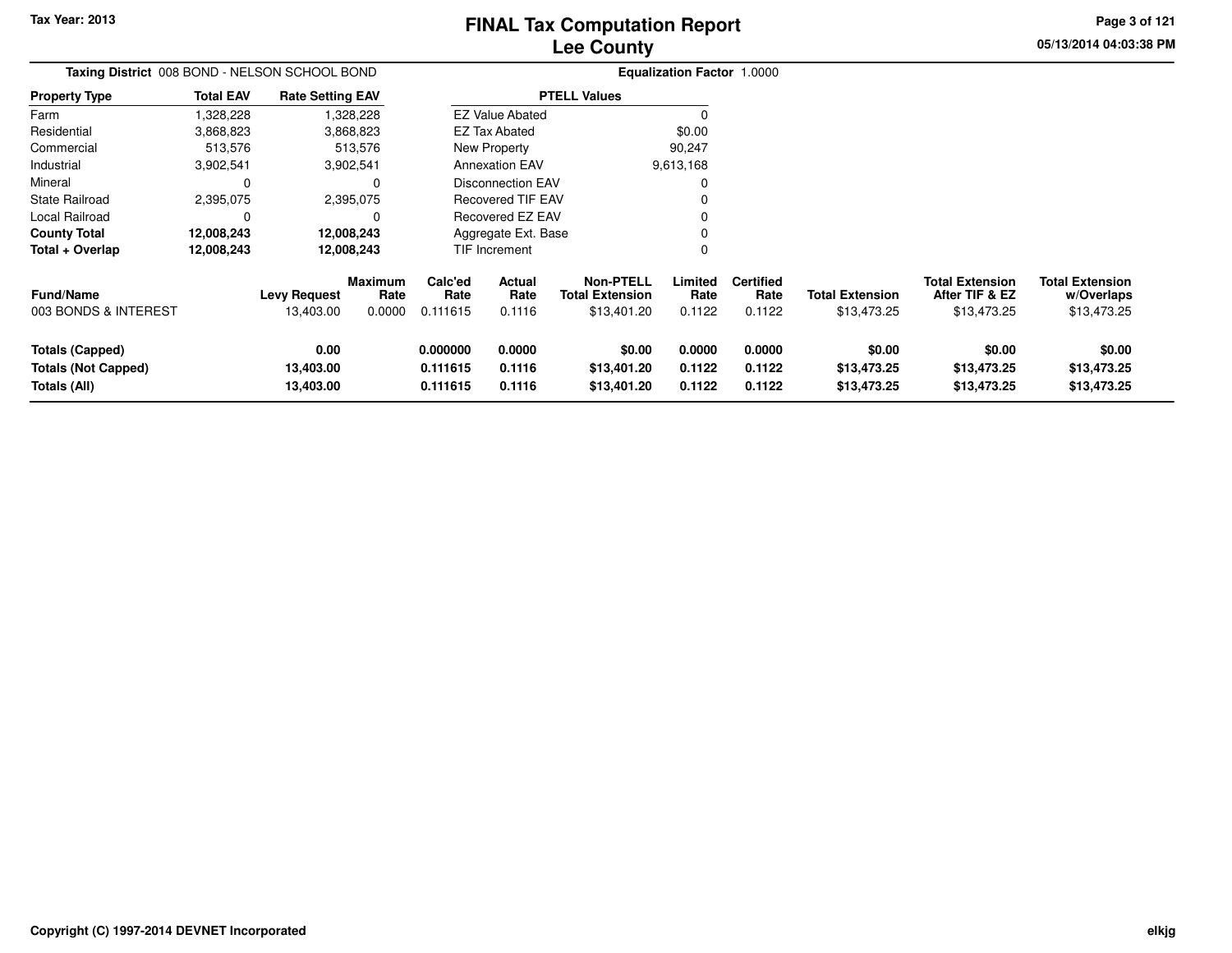**05/13/2014 04:03:38 PM Page 4 of 121**

| Taxing District 009 - EARLVILLE CUSD 9     |                  |                              |                        | <b>Equalization Factor 1.0000</b> |                          |                                       |                  |                          |                                |                                          |                                  |  |  |
|--------------------------------------------|------------------|------------------------------|------------------------|-----------------------------------|--------------------------|---------------------------------------|------------------|--------------------------|--------------------------------|------------------------------------------|----------------------------------|--|--|
| <b>Property Type</b>                       | <b>Total EAV</b> | <b>Rate Setting EAV</b>      |                        |                                   |                          | <b>PTELL Values</b>                   |                  |                          | <b>Overlapping County</b>      | <b>Overlap EAV</b>                       |                                  |  |  |
| Farm                                       | 459,778          |                              | 459,778                |                                   | <b>EZ Value Abated</b>   |                                       | $\Omega$         | DeKalb County            |                                | 1,746,047                                |                                  |  |  |
| Residential                                | 63,279           |                              | 63,279                 |                                   | <b>EZ Tax Abated</b>     |                                       | \$0.00           | <b>LaSalle County</b>    |                                | *47,241,824                              |                                  |  |  |
| Commercial                                 | 0                |                              | O                      |                                   | New Property             |                                       | 0                | <b>Total</b>             |                                | 48,987,871                               |                                  |  |  |
| Industrial                                 | 0                |                              | 0                      |                                   | <b>Annexation EAV</b>    |                                       |                  |                          | * denotes use of estimated EAV |                                          |                                  |  |  |
| Mineral                                    | 0                |                              | $\Omega$               |                                   | <b>Disconnection EAV</b> |                                       |                  |                          |                                |                                          |                                  |  |  |
| State Railroad                             | 0                |                              | $\Omega$               |                                   | <b>Recovered TIF EAV</b> |                                       |                  |                          |                                |                                          |                                  |  |  |
| Local Railroad                             | 0                |                              | $\Omega$               |                                   | Recovered EZ EAV         |                                       | 0                |                          |                                |                                          |                                  |  |  |
| <b>County Total</b>                        | 523,057          |                              | 523,057                |                                   | Aggregate Ext. Base      |                                       |                  |                          |                                |                                          |                                  |  |  |
| Total + Overlap                            | 49,510,928       | 49,510,928                   |                        |                                   | <b>TIF Increment</b>     |                                       | $\Omega$         |                          |                                |                                          |                                  |  |  |
| <b>Fund/Name</b><br><b>Levy Request</b>    |                  |                              | <b>Maximum</b><br>Rate | Calc'ed<br>Rate                   | Actual<br>Rate           | <b>Non-PTELL</b>                      | Limited<br>Rate  | <b>Certified</b><br>Rate | <b>Total Extension</b>         | <b>Total Extension</b><br>After TIF & EZ | <b>Total Extension</b>           |  |  |
| 002 EDUCATION                              |                  | 2,100,300.00                 | 4.0000                 | 4.242094                          | 4.0000                   | <b>Total Extension</b><br>\$20,922.28 | 4.0000           | 4.0000                   | \$20,922.28                    | \$20,922.28                              | w/Overlaps<br>\$1,980,437.12     |  |  |
| 003 BONDS                                  |                  | 391,903.00                   | 0.0000                 | 0.791549                          | 0.7915                   | \$4,140.00                            | 0.7955           | 0.7955                   | \$4,160.92                     | \$4,160.92                               | \$393,859.43                     |  |  |
| 004 OPERATIONS & MAINTENAN                 |                  | 386,900.00                   | 0.7050                 | 0.781444                          | 0.7050                   | \$3,687.55                            | 0.7050           | 0.7050                   | \$3,687.55                     | \$3,687.55                               | \$349,052.04                     |  |  |
| 005 I.M.R.F.                               |                  | 51.758.00                    | 0.0000                 | 0.104539                          | 0.1045                   | \$546.59                              | 0.1045           | 0.1045                   | \$546.59                       | \$546.59                                 | \$51,738.92                      |  |  |
| 030 TRANSPORTATION                         |                  | 103,515.00                   | 0.2000                 | 0.209075                          | 0.2000                   | \$1,046.11                            | 0.2000           | 0.2000                   | \$1,046.11                     | \$1,046.11                               | \$99,021.86                      |  |  |
| 031 WORKING CASH                           |                  | 25,879.00                    | 0.0500                 | 0.052269                          | 0.0500                   | \$261.53                              | 0.0500           | 0.0500                   | \$261.53                       | \$261.53                                 | \$24,755.46                      |  |  |
| 032 FIRE SAFETY                            |                  | 25,879.00                    | 0.0500                 | 0.052269                          | 0.0500                   | \$261.53                              | 0.0500           | 0.0500                   | \$261.53                       | \$261.53                                 | \$24,755.46                      |  |  |
| 033 SPECIAL EDUCATION                      |                  | 20,703.00                    | 0.0400                 | 0.041815                          | 0.0400                   | \$209.22                              | 0.0400           | 0.0400                   | \$209.22                       | \$209.22                                 | \$19,804.37                      |  |  |
| 035 LIABILITY INSURANCE                    |                  | 142,593.00                   | 0.0000                 | 0.288003                          | 0.2880                   | \$1,506.40                            | 0.2880           | 0.2880                   | \$1,506.40                     | \$1,506.40                               | \$142,591.47                     |  |  |
| 047 SOCIAL SECURITY                        |                  | 66,923.00                    | 0.0000                 | 0.135168                          | 0.1352                   | \$707.17                              | 0.1352           | 0.1352                   | \$707.17                       | \$707.17                                 | \$66,938.77                      |  |  |
| 057 LEASING                                |                  | 25,879.00                    | 0.0500                 | 0.052269                          | 0.0500                   | \$261.53                              | 0.0500           | 0.0500                   | \$261.53                       | \$261.53                                 | \$24,755.46                      |  |  |
| 0.00<br><b>Totals (Capped)</b>             |                  |                              |                        | 0.000000                          | 0.0000                   | \$0.00                                | 0.0000           | 0.0000                   | \$0.00                         | \$0.00                                   | \$0.00                           |  |  |
| <b>Totals (Not Capped)</b><br>Totals (All) |                  | 3,342,232.00<br>3,342,232.00 |                        | 6.750494<br>6.750494              | 6.4142<br>6.4142         | \$33,549.91<br>\$33,549.91            | 6.4182<br>6.4182 | 6.4182<br>6.4182         | \$33,570.83<br>\$33,570.83     | \$33,570.83<br>\$33,570.83               | \$3,177,710.36<br>\$3,177,710.36 |  |  |

 $\overline{\phantom{0}}$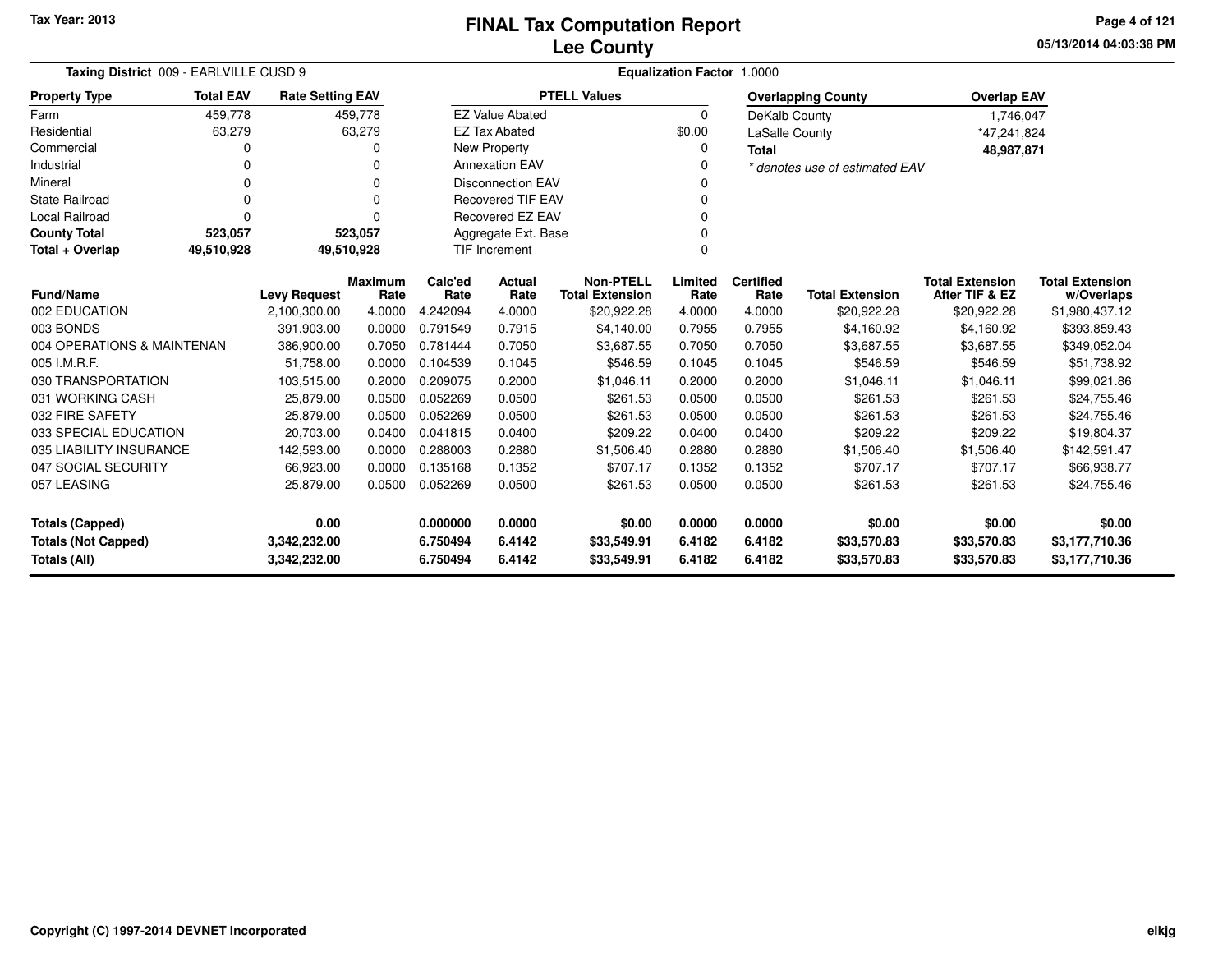**05/13/2014 04:03:38 PM Page 5 of 121**

| Taxing District 017 - OHIO CCGSD 17 |                  |                         |                 |                           |                          | <b>Equalization Factor</b>                 | 1.0000          |                          |                                |                                          |                                      |
|-------------------------------------|------------------|-------------------------|-----------------|---------------------------|--------------------------|--------------------------------------------|-----------------|--------------------------|--------------------------------|------------------------------------------|--------------------------------------|
| <b>Property Type</b>                | <b>Total EAV</b> | <b>Rate Setting EAV</b> |                 |                           |                          | <b>PTELL Values</b>                        |                 |                          | <b>Overlapping County</b>      | <b>Overlap EAV</b>                       |                                      |
| Farm                                | 2,763,966        | 2,763,966               |                 |                           | <b>EZ Value Abated</b>   |                                            | 0               | <b>Bureau County</b>     |                                | *24,684,248                              |                                      |
| Residential                         | 503,865          |                         | 503,865         |                           | <b>EZ Tax Abated</b>     |                                            | \$0.00          | <b>Total</b>             |                                | 24,684,248                               |                                      |
| Commercial                          | $\Omega$         |                         | 0               |                           | New Property             |                                            | 16,187          |                          | * denotes use of estimated EAV |                                          |                                      |
| Industrial                          | 142,120          |                         | 142,120         |                           | <b>Annexation EAV</b>    |                                            | 0               |                          |                                |                                          |                                      |
| Mineral                             | 5,538,832        | 5,538,832               |                 |                           | <b>Disconnection EAV</b> |                                            | 0               |                          |                                |                                          |                                      |
| <b>State Railroad</b>               | $\Omega$         |                         | 0               |                           | Recovered TIF EAV        |                                            | 0               |                          |                                |                                          |                                      |
| Local Railroad                      | $\Omega$         |                         | $\Omega$        |                           | Recovered EZ EAV         |                                            | 0               |                          |                                |                                          |                                      |
| <b>County Total</b>                 | 8,948,783        | 8,948,783               |                 |                           | 0<br>Aggregate Ext. Base |                                            |                 |                          |                                |                                          |                                      |
| Total + Overlap                     | 33,633,031       | 33,633,031              |                 | <b>TIF Increment</b><br>0 |                          |                                            |                 |                          |                                |                                          |                                      |
| <b>Fund/Name</b>                    |                  | <b>Levy Request</b>     | Maximum<br>Rate | Calc'ed<br>Rate           | Actual<br>Rate           | <b>Non-PTELL</b><br><b>Total Extension</b> | Limited<br>Rate | <b>Certified</b><br>Rate | <b>Total Extension</b>         | <b>Total Extension</b><br>After TIF & EZ | <b>Total Extension</b><br>w/Overlaps |
| 002 EDUCATION                       |                  | 727,323.00              | 2.2700          | 2.162526                  | 2.1625                   | \$193,517.43                               | 2.1625          | 2.1625                   | \$193,517.43                   | \$193,517.43                             | \$727,314.30                         |
| 003 BONDS                           |                  | 0.00                    | 0.0000          | 0.000000                  | 0.0000                   | \$0.00                                     | 0.0000          | 0.0000                   | \$0.00                         | \$0.00                                   | \$0.00                               |
| 004 OPERATIONS & MAINTENAN          |                  | 129,500.00              | 0.3700          | 0.385038                  | 0.3700                   | \$33,110.50                                | 0.3700          | 0.3700                   | \$33,110.50                    | \$33,110.50                              | \$124,442.21                         |
| 005 I.M.R.F.                        |                  | 25,000.00               | 0.0000          | 0.074332                  | 0.0743                   | \$6,648.95                                 | 0.0743          | 0.0743                   | \$6,648.95                     | \$6,648.95                               | \$24,989.34                          |
| 030 TRANSPORTATION                  |                  | 52,500.00               | 0.1500          | 0.156097                  | 0.1500                   | \$13,423.17                                | 0.1500          | 0.1500                   | \$13,423.17                    | \$13,423.17                              | \$50,449.55                          |
| 031 WORKING CASH                    |                  | 17,500.00               | 0.0500          | 0.052032                  | 0.0500                   | \$4,474.39                                 | 0.0500          | 0.0500                   | \$4,474.39                     | \$4,474.39                               | \$16,816.52                          |
| 032 FIRE SAFETY                     |                  | 17,500.00               | 0.0500          | 0.052032                  | 0.0500                   | \$4,474.39                                 | 0.0500          | 0.0500                   | \$4,474.39                     | \$4,474.39                               | \$16,816.52                          |
| 033 SPECIAL EDUCATION               |                  | 6,730.00                | 0.0200          | 0.020010                  | 0.0200                   | \$1,789.76                                 | 0.0200          | 0.0200                   | \$1,789.76                     | \$1,789.76                               | \$6,726.61                           |
| 035 LIABILITY INSURANCE             |                  | 58,000.00               | 0.0000          | 0.172450                  | 0.1724                   | \$15,427.70                                | 0.1724          | 0.1724                   | \$15,427.70                    | \$15,427.70                              | \$57,983.35                          |
| 047 SOCIAL SECURITY                 |                  | 25,000.00               | 0.0000          | 0.074332                  | 0.0743                   | \$6,648.95                                 | 0.0743          | 0.0743                   | \$6,648.95                     | \$6,648.95                               | \$24,989.34                          |
| 057 LEASING                         |                  | 17,500.00               | 0.0500          | 0.052032                  | 0.0500                   | \$4,474.39                                 | 0.0500          | 0.0500                   | \$4,474.39                     | \$4.474.39                               | \$16,816.52                          |
| <b>Totals (Capped)</b>              |                  | 0.00                    |                 | 0.000000                  | 0.0000                   | \$0.00                                     | 0.0000          | 0.0000                   | \$0.00                         | \$0.00                                   | \$0.00                               |
| <b>Totals (Not Capped)</b>          |                  | 1,076,553.00            |                 | 3.200881                  | 3.1735                   | \$283,989.63                               | 3.1735          | 3.1735                   | \$283,989.63                   | \$283,989.63                             | \$1,067,344.26                       |
| Totals (All)                        |                  | 1,076,553.00            |                 | 3.200881                  | 3.1735                   | \$283,989.63                               | 3.1735          | 3.1735                   | \$283,989.63                   | \$283,989.63                             | \$1,067,344.26                       |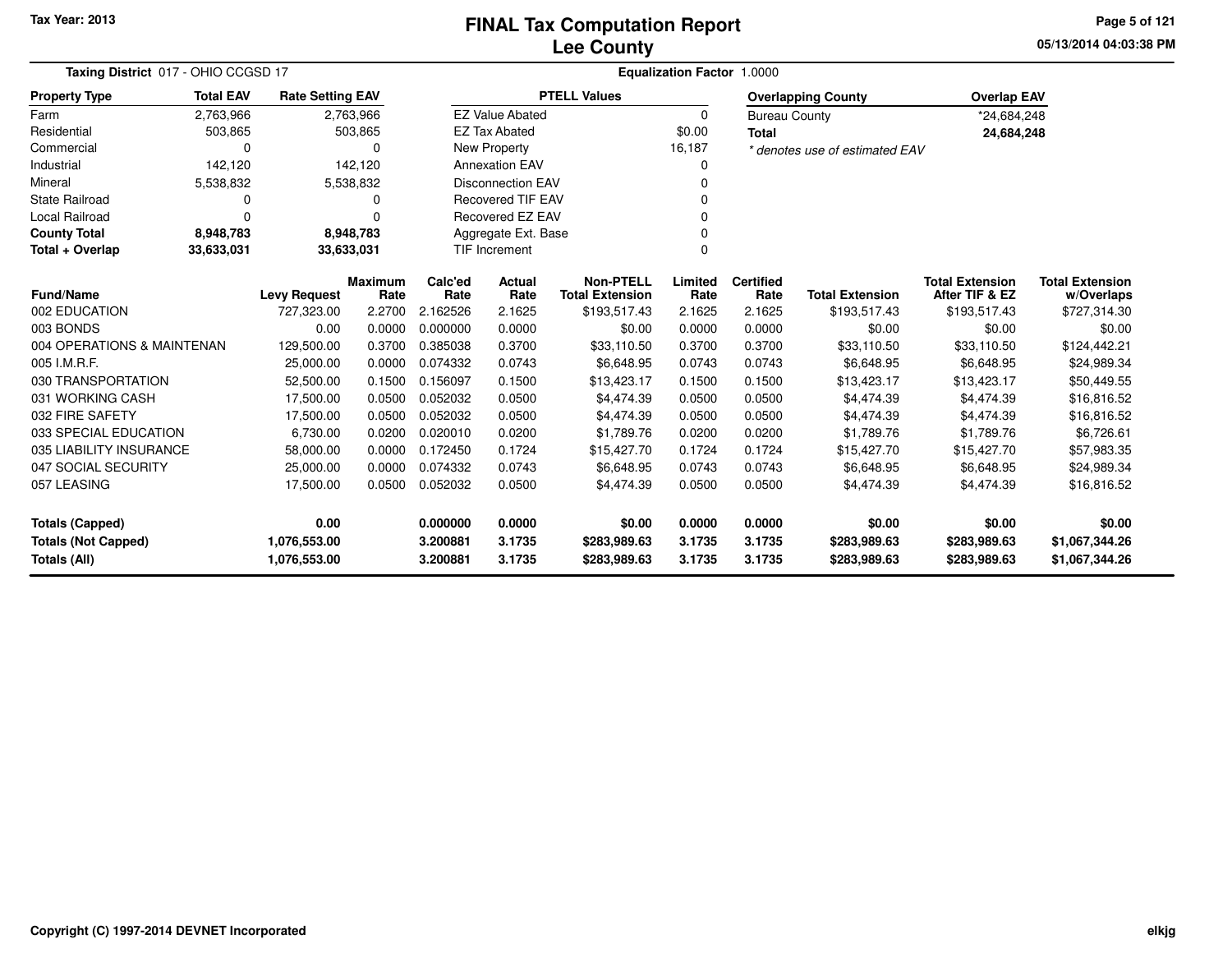**05/13/2014 04:03:38 PM Page 6 of 121**

| Taxing District 020 - EAST COLOMA-NELSON CESD #20 |                  |                         |                        | <b>Equalization Factor 1.0000</b> |                          |                                            |                 |                          |                                |                                          |                                      |  |  |
|---------------------------------------------------|------------------|-------------------------|------------------------|-----------------------------------|--------------------------|--------------------------------------------|-----------------|--------------------------|--------------------------------|------------------------------------------|--------------------------------------|--|--|
| <b>Property Type</b>                              | <b>Total EAV</b> | <b>Rate Setting EAV</b> |                        |                                   |                          | <b>PTELL Values</b>                        |                 |                          | <b>Overlapping County</b>      | <b>Overlap EAV</b>                       |                                      |  |  |
| Farm                                              | 1,328,228        |                         | 1,328,228              |                                   | <b>EZ Value Abated</b>   |                                            | $\Omega$        |                          | <b>Whiteside County</b>        | 31,383,065                               |                                      |  |  |
| Residential                                       | 3,868,823        |                         | 3,868,823              |                                   | <b>EZ Tax Abated</b>     |                                            | \$0.00          | <b>Total</b>             |                                | 31,383,065                               |                                      |  |  |
| Commercial                                        | 513,576          |                         | 513,576                |                                   | New Property             |                                            | 90,247          |                          | * denotes use of estimated EAV |                                          |                                      |  |  |
| Industrial                                        | 3,902,541        |                         | 3,902,541              |                                   | <b>Annexation EAV</b>    |                                            | 9,613,168       |                          |                                |                                          |                                      |  |  |
| Mineral                                           | $\Omega$         |                         | $\Omega$               |                                   | <b>Disconnection EAV</b> |                                            | O               |                          |                                |                                          |                                      |  |  |
| <b>State Railroad</b>                             | 2,395,075        |                         | 2,395,075              |                                   | <b>Recovered TIF EAV</b> |                                            | n               |                          |                                |                                          |                                      |  |  |
| Local Railroad                                    | 0                |                         | $\Omega$               |                                   | Recovered EZ EAV         |                                            | ŋ               |                          |                                |                                          |                                      |  |  |
| <b>County Total</b>                               | 12,008,243       | 12,008,243              |                        |                                   | Aggregate Ext. Base      |                                            |                 |                          |                                |                                          |                                      |  |  |
| Total + Overlap                                   | 43,391,308       | 43,391,308              |                        |                                   | <b>TIF Increment</b>     |                                            | 0               |                          |                                |                                          |                                      |  |  |
| <b>Fund/Name</b>                                  |                  | <b>Levy Request</b>     | <b>Maximum</b><br>Rate | Calc'ed<br>Rate                   | Actual<br>Rate           | <b>Non-PTELL</b><br><b>Total Extension</b> | Limited<br>Rate | <b>Certified</b><br>Rate | <b>Total Extension</b>         | <b>Total Extension</b><br>After TIF & EZ | <b>Total Extension</b><br>w/Overlaps |  |  |
| 002 EDUCATION                                     |                  | 881,400.00              | 1.9500                 | 2.031282                          | 1.9500                   | \$234,160.74                               | 1.9500          | 1.9500                   | \$234,160.74                   | \$234,160.74                             | \$846,130.51                         |  |  |
| 003 BONDS & INTEREST                              |                  | 0.00                    | 0.0000                 | 0.000000                          | 0.0000                   | \$0.00                                     | 0.0000          | 0.0000                   | \$0.00                         | \$0.00                                   | \$0.00                               |  |  |
| 004 BUILDING                                      |                  | 135,600.00              | 0.3000                 | 0.312505                          | 0.3000                   | \$36,024.73                                | 0.3000          | 0.3000                   | \$36,024.73                    | \$36,024.73                              | \$130,173.92                         |  |  |
| 005 I.M.R.F.                                      |                  | 25,000.00               | 0.0000                 | 0.057615                          | 0.0576                   | \$6,916.75                                 | 0.0576          | 0.0576                   | \$6,916.75                     | \$6,916.75                               | \$24,993.39                          |  |  |
| 030 TRANSPORTATION                                |                  | 90,400.00               | 0.2000                 | 0.208337                          | 0.2000                   | \$24,016.49                                | 0.2000          | 0.2000                   | \$24,016.49                    | \$24,016.49                              | \$86,782.62                          |  |  |
| 031 WORKING CASH                                  |                  | 22,600.00               | 0.0500                 | 0.052084                          | 0.0500                   | \$6,004.12                                 | 0.0500          | 0.0500                   | \$6,004.12                     | \$6,004.12                               | \$21,695.65                          |  |  |
| 032 FIRE SAFETY                                   |                  | 22,600.00               | 0.0500                 | 0.052084                          | 0.0500                   | \$6,004.12                                 | 0.0500          | 0.0500                   | \$6,004.12                     | \$6,004.12                               | \$21,695.65                          |  |  |
| 033 SPECIAL EDUCATION                             |                  | 9,050.00                | 0.0200                 | 0.020857                          | 0.0200                   | \$2,401.65                                 | 0.0200          | 0.0200                   | \$2,401.65                     | \$2,401.65                               | \$8,678.26                           |  |  |
| 035 LIABILITY INSURANCE                           |                  | 126,000.00              | 0.0000                 | 0.290381                          | 0.2904                   | \$34,871.94                                | 0.2904          | 0.2904                   | \$34,871.94                    | \$34,871.94                              | \$126,008.36                         |  |  |
| 047 SOCIAL SECURITY                               |                  | 38,000.00               | 0.0000                 | 0.087575                          | 0.0876                   | \$10,519.22                                | 0.0876          | 0.0876                   | \$10,519.22                    | \$10,519.22                              | \$38,010.79                          |  |  |
| 057 LEASING                                       |                  | 22,600.00               | 0.0500                 | 0.052084                          | 0.0500                   | \$6,004.12                                 | 0.0500          | 0.0500                   | \$6,004.12                     | \$6,004.12                               | \$21,695.65                          |  |  |
| <b>Totals (Capped)</b>                            |                  | 0.00                    |                        | 0.000000                          | 0.0000                   | \$0.00                                     | 0.0000          | 0.0000                   | \$0.00                         | \$0.00                                   | \$0.00                               |  |  |
| <b>Totals (Not Capped)</b>                        |                  | 1,373,250.00            |                        | 3.164804                          | 3.0556                   | \$366,923.88                               | 3.0556          | 3.0556                   | \$366,923.88                   | \$366,923.88                             | \$1,325,864.80                       |  |  |
| Totals (All)                                      |                  | 1,373,250.00            |                        | 3.164804                          | 3.0556                   | \$366,923.88                               | 3.0556          | 3.0556                   | \$366,923.88                   | \$366,923.88                             | \$1,325,864.80                       |  |  |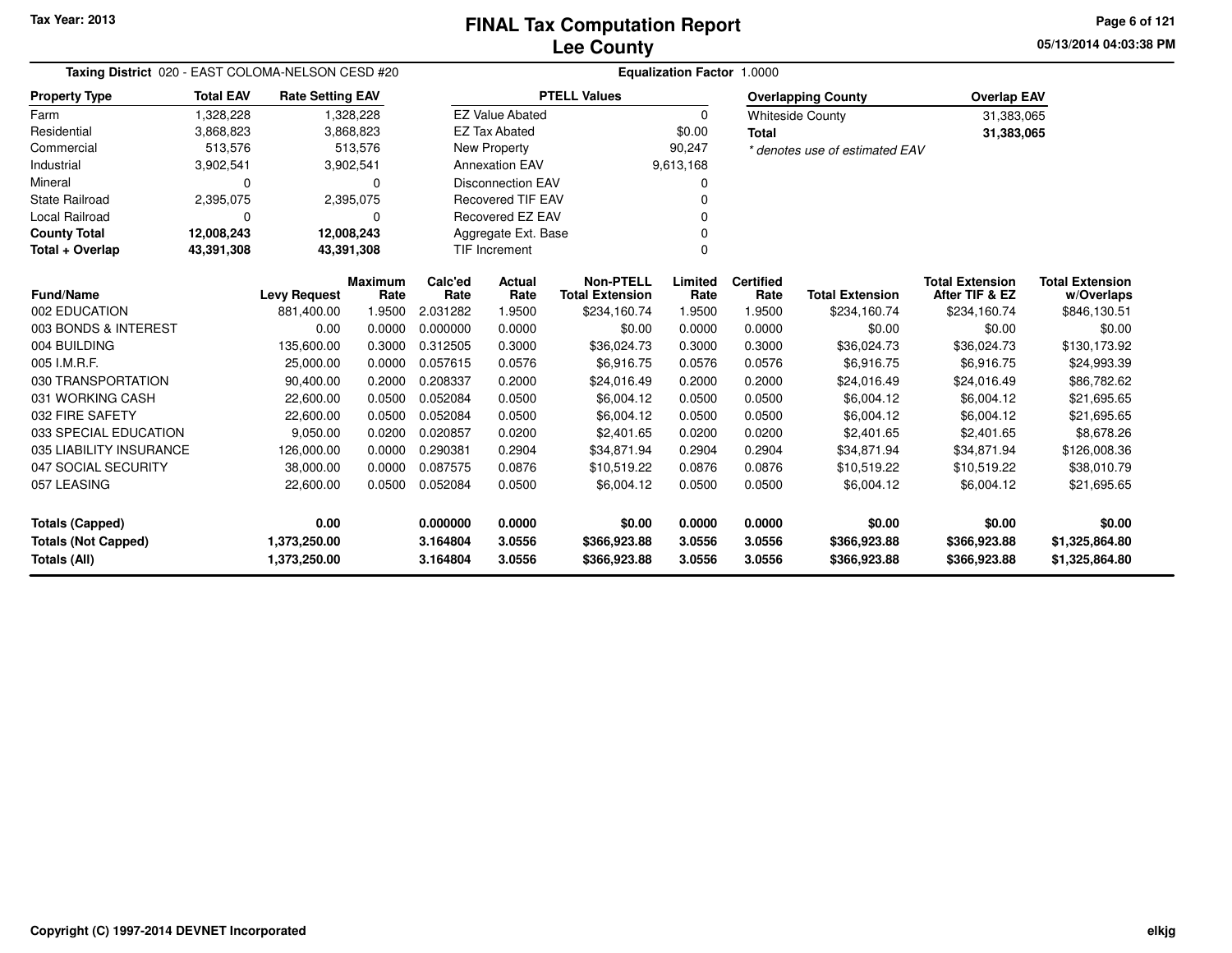**05/13/2014 04:03:38 PM Page 7 of 121**

| Taxing District 145 - MONTMORENCY CCGSD 145 |                  |                         |                        | <b>Equalization Factor 1.0000</b> |                          |                                            |                 |                          |                                |                                          |                                      |  |  |
|---------------------------------------------|------------------|-------------------------|------------------------|-----------------------------------|--------------------------|--------------------------------------------|-----------------|--------------------------|--------------------------------|------------------------------------------|--------------------------------------|--|--|
| <b>Property Type</b>                        | <b>Total EAV</b> | <b>Rate Setting EAV</b> |                        |                                   |                          | <b>PTELL Values</b>                        |                 |                          | <b>Overlapping County</b>      | <b>Overlap EAV</b>                       |                                      |  |  |
| Farm                                        | 892,734          |                         | 892,734                |                                   | <b>EZ Value Abated</b>   |                                            | $\Omega$        |                          | <b>Whiteside County</b>        | 38,814,859                               |                                      |  |  |
| Residential                                 | 175,670          |                         | 175,670                |                                   | <b>EZ Tax Abated</b>     |                                            | \$0.00          | <b>Total</b>             |                                | 38,814,859                               |                                      |  |  |
| Commercial                                  | 95,602           |                         | 95,602                 |                                   | New Property             |                                            | 0               |                          | * denotes use of estimated EAV |                                          |                                      |  |  |
| Industrial                                  | 21,000           |                         | 21,000                 |                                   | <b>Annexation EAV</b>    |                                            |                 |                          |                                |                                          |                                      |  |  |
| Mineral                                     | 0                |                         | $\Omega$               |                                   | <b>Disconnection EAV</b> |                                            |                 |                          |                                |                                          |                                      |  |  |
| <b>State Railroad</b>                       | 487,940          |                         | 487,940                |                                   | <b>Recovered TIF EAV</b> |                                            |                 |                          |                                |                                          |                                      |  |  |
| Local Railroad                              | 0                |                         | 0                      |                                   | Recovered EZ EAV         |                                            |                 |                          |                                |                                          |                                      |  |  |
| <b>County Total</b>                         | 1,672,946        |                         | 1,672,946              |                                   | Aggregate Ext. Base      |                                            |                 |                          |                                |                                          |                                      |  |  |
| 40,487,805<br>40,487,805<br>Total + Overlap |                  |                         |                        |                                   | <b>TIF Increment</b>     |                                            | $\Omega$        |                          |                                |                                          |                                      |  |  |
| <b>Fund/Name</b>                            |                  | <b>Levy Request</b>     | <b>Maximum</b><br>Rate | Calc'ed<br>Rate                   | Actual<br>Rate           | <b>Non-PTELL</b><br><b>Total Extension</b> | Limited<br>Rate | <b>Certified</b><br>Rate | <b>Total Extension</b>         | <b>Total Extension</b><br>After TIF & EZ | <b>Total Extension</b><br>w/Overlaps |  |  |
| 002 EDUCATION                               |                  | 778,477.00              | 1.8200                 | 1.922744                          | 1.8200                   | \$30,447.62                                | 1.8200          | 1.8200                   | \$30,447.62                    | \$30,447.62                              | \$736,878.05                         |  |  |
| 003 BONDS                                   |                  | 129,108.76              | 0.0000                 | 0.318883                          | 0.3189                   | \$5,335.02                                 | 0.3205          | 0.3205                   | \$5,361.79                     | \$5,361.79                               | \$129,763.42                         |  |  |
| 004 OPERATIONS & MAINTENAN                  |                  | 106,934.00              | 0.2500                 | 0.264114                          | 0.2500                   | \$4,182.37                                 | 0.2500          | 0.2500                   | \$4,182.37                     | \$4.182.37                               | \$101,219.51                         |  |  |
| 005 I.M.R.F.                                |                  | 20,328.00               | 0.0000                 | 0.050208                          | 0.0502                   | \$839.82                                   | 0.0502          | 0.0502                   | \$839.82                       | \$839.82                                 | \$20,324.88                          |  |  |
| 030 TRANSPORTATION                          |                  | 51,328.00               | 0.1200                 | 0.126774                          | 0.1200                   | \$2,007.54                                 | 0.1200          | 0.1200                   | \$2,007.54                     | \$2,007.54                               | \$48,585.37                          |  |  |
| 031 WORKING CASH                            |                  | 21,386.00               | 0.0500                 | 0.052821                          | 0.0500                   | \$836.47                                   | 0.0500          | 0.0500                   | \$836.47                       | \$836.47                                 | \$20,243.90                          |  |  |
| 032 FIRE SAFETY                             |                  | 21,386.00               | 0.0500                 | 0.052821                          | 0.0500                   | \$836.47                                   | 0.0500          | 0.0500                   | \$836.47                       | \$836.47                                 | \$20,243.90                          |  |  |
| 033 SPECIAL EDUCATION                       |                  | 8,554.00                | 0.0200                 | 0.021127                          | 0.0200                   | \$334.59                                   | 0.0200          | 0.0200                   | \$334.59                       | \$334.59                                 | \$8,097.56                           |  |  |
| 035 LIABILITY INSURANCE                     |                  | 167,100.00              | 0.0000                 | 0.412717                          | 0.4127                   | \$6,904.25                                 | 0.4127          | 0.4127                   | \$6,904.25                     | \$6,904.25                               | \$167,093.17                         |  |  |
| 047 SOCIAL SECURITY                         |                  | 30,318.00               | 0.0000                 | 0.074882                          | 0.0749                   | \$1,253.04                                 | 0.0749          | 0.0749                   | \$1,253.04                     | \$1,253.04                               | \$30,325.37                          |  |  |
| 057 LEASING                                 |                  | 0.00                    | 0.0500                 | 0.000000                          | 0.0000                   | \$0.00                                     | 0.0000          | 0.0000                   | \$0.00                         | \$0.00                                   | \$0.00                               |  |  |
| <b>Totals (Capped)</b><br>0.00              |                  |                         | 0.000000               | 0.0000                            | \$0.00                   | 0.0000                                     | 0.0000          | \$0.00                   | \$0.00                         | \$0.00                                   |                                      |  |  |
| <b>Totals (Not Capped)</b><br>1,334,919.76  |                  |                         | 3.297091               | 3.1667                            | \$52,977.19              | 3.1683                                     | 3.1683          | \$53,003.96              | \$53,003.96                    | \$1,282,775.13                           |                                      |  |  |
| <b>Totals (All)</b>                         |                  | 1,334,919.76            |                        | 3.297091                          | 3.1667                   | \$52,977.19                                | 3.1683          | 3.1683                   | \$53,003.96                    | \$53,003.96                              | \$1,282,775.13                       |  |  |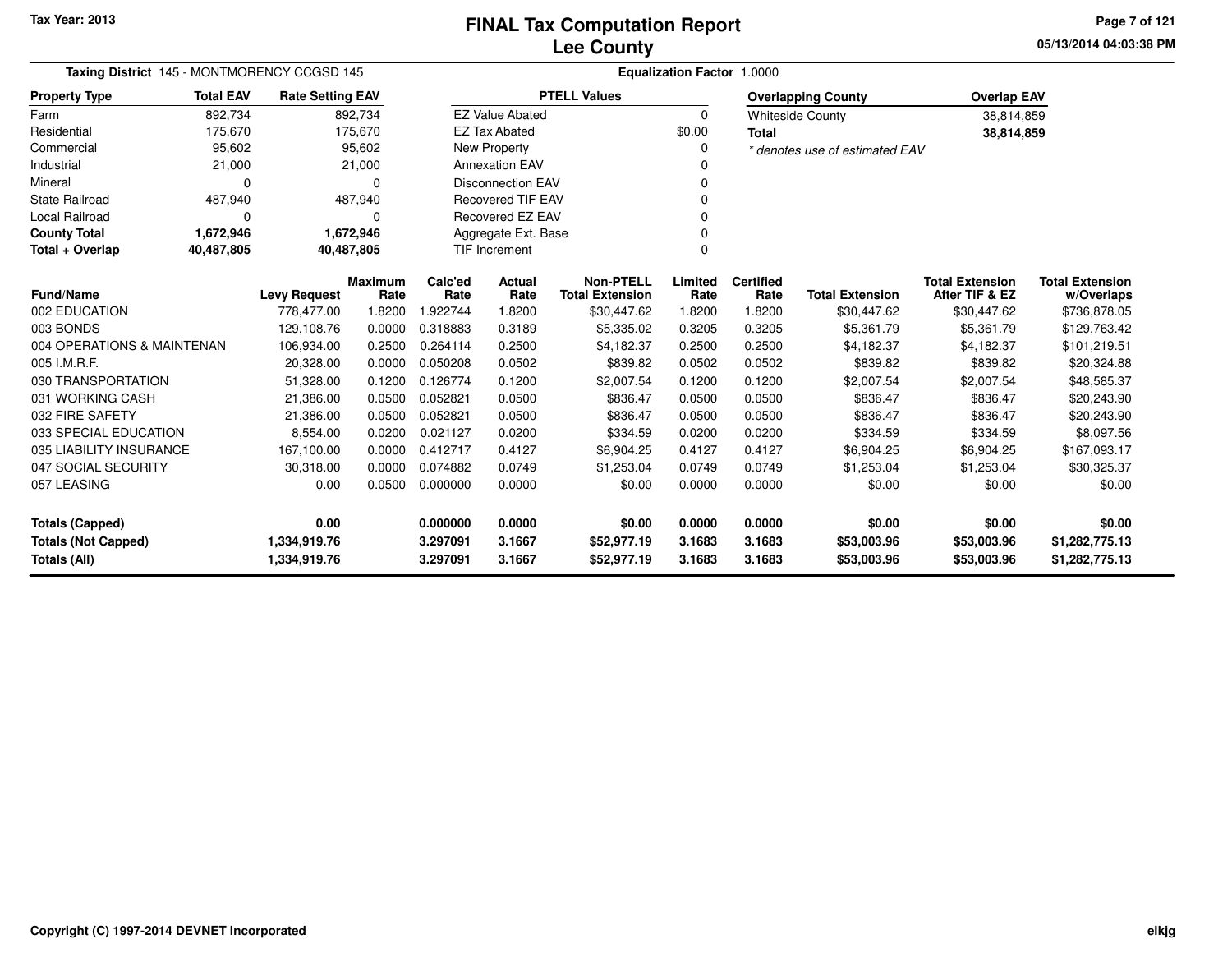**05/13/2014 04:03:38 PM Page 8 of 121**

| Taxing District 161 - CRESTON CCGSD 161    |                  |                          |                        | <b>Equalization Factor 1.0000</b> |                                                              |                                            |                  |                          |                           |                                          |                                      |  |  |
|--------------------------------------------|------------------|--------------------------|------------------------|-----------------------------------|--------------------------------------------------------------|--------------------------------------------|------------------|--------------------------|---------------------------|------------------------------------------|--------------------------------------|--|--|
| <b>Property Type</b>                       | <b>Total EAV</b> | <b>Rate Setting EAV</b>  |                        |                                   |                                                              | <b>PTELL Values</b>                        |                  |                          | <b>Overlapping County</b> | <b>Overlap EAV</b>                       |                                      |  |  |
| Farm                                       | 103,694          |                          | 103,694                |                                   | <b>EZ Value Abated</b>                                       |                                            | 0                | DeKalb County            |                           | 2,127,948                                |                                      |  |  |
| Residential                                | 0                |                          |                        |                                   | <b>EZ Tax Abated</b>                                         |                                            | \$0.00           | Ogle County              |                           | 28,751,473                               |                                      |  |  |
| Commercial                                 | 0                |                          |                        |                                   | <b>New Property</b>                                          |                                            | 0                | <b>Total</b>             |                           | 30,879,421                               |                                      |  |  |
| Industrial                                 | 0                |                          | $\Omega$               |                                   | <b>Annexation EAV</b><br>0<br>* denotes use of estimated EAV |                                            |                  |                          |                           |                                          |                                      |  |  |
| Mineral                                    | 0                |                          | 0                      | <b>Disconnection EAV</b><br>0     |                                                              |                                            |                  |                          |                           |                                          |                                      |  |  |
| <b>State Railroad</b>                      | 0                |                          | n                      |                                   | <b>Recovered TIF EAV</b>                                     |                                            | 0                |                          |                           |                                          |                                      |  |  |
| <b>Local Railroad</b>                      | 0                |                          | $\Omega$               |                                   | <b>Recovered EZ EAV</b>                                      |                                            | 0                |                          |                           |                                          |                                      |  |  |
| <b>County Total</b>                        | 103,694          |                          | 103,694                |                                   | Aggregate Ext. Base                                          |                                            | 0                |                          |                           |                                          |                                      |  |  |
| Total + Overlap                            | 30,983,115       | 30,983,115               |                        |                                   | <b>TIF Increment</b><br>0                                    |                                            |                  |                          |                           |                                          |                                      |  |  |
| <b>Fund/Name</b>                           |                  | <b>Levy Request</b>      | <b>Maximum</b><br>Rate | Calc'ed<br>Rate                   | Actual<br>Rate                                               | <b>Non-PTELL</b><br><b>Total Extension</b> | Limited<br>Rate  | <b>Certified</b><br>Rate | <b>Total Extension</b>    | <b>Total Extension</b><br>After TIF & EZ | <b>Total Extension</b><br>w/Overlaps |  |  |
| 002 EDUCATION                              |                  | 697,206.00               | 2.3800                 | 2.250277                          | 2.2503                                                       | \$2,333.43                                 | 2.2503           | 2.2503                   | \$2,333.43                | \$2,333.43                               | \$697,213.04                         |  |  |
| 003 BONDS                                  | 33,783.00        |                          | 0.0000                 | 0.109037                          | 0.1090                                                       | \$113.03                                   | 0.1095           | 0.1095                   | \$113.54                  | \$113.54                                 | \$33,926.51                          |  |  |
| 004 OPERATIONS & MAINTENAN                 |                  | 73,236.00                | 0.2500                 | 0.236374                          | 0.2364                                                       | \$245.13                                   | 0.2364           | 0.2364                   | \$245.13                  | \$245.13                                 | \$73,244.08                          |  |  |
| 005 I.M.R.F.                               |                  | 16,000.00                | 0.0000                 | 0.051641                          | 0.0516                                                       | \$53.51                                    | 0.0516           | 0.0516                   | \$53.51                   | \$53.51                                  | \$15,987.29                          |  |  |
| 030 TRANSPORTATION                         |                  | 35,153.00                | 0.1200                 | 0.113459                          | 0.1135                                                       | \$117.69                                   | 0.1135           | 0.1135                   | \$117.69                  | \$117.69                                 | \$35,165.84                          |  |  |
| 031 WORKING CASH                           |                  | 14.647.00                | 0.0500                 | 0.047274                          | 0.0473                                                       | \$49.05                                    | 0.0473           | 0.0473                   | \$49.05                   | \$49.05                                  | \$14,655.01                          |  |  |
| 033 SPECIAL EDUCATION                      |                  | 11,717.00                | 0.0400                 | 0.037817                          | 0.0378                                                       | \$39.20                                    | 0.0378           | 0.0378                   | \$39.20                   | \$39.20                                  | \$11,711.62                          |  |  |
| 035 LIABILITY INSURANCE                    |                  | 25,036.00                | 0.0000                 | 0.080805                          | 0.0808                                                       | \$83.78                                    | 0.0808           | 0.0808                   | \$83.78                   | \$83.78                                  | \$25,034.36                          |  |  |
| 047 SOCIAL SECURITY                        |                  | 16,000.00                | 0.0000                 | 0.051641                          | 0.0516                                                       | \$53.51                                    | 0.0516           | 0.0516                   | \$53.51                   | \$53.51                                  | \$15,987.29                          |  |  |
| 057 LEASING                                |                  | 14,647.00                | 0.0500                 | 0.047274                          | 0.0473                                                       | \$49.05                                    | 0.0473           | 0.0473                   | \$49.05                   | \$49.05                                  | \$14,655.01                          |  |  |
| <b>Totals (Capped)</b>                     |                  | 0.00                     |                        | 0.000000                          | 0.0000                                                       | \$0.00                                     | 0.0000           | 0.0000                   | \$0.00                    | \$0.00                                   | \$0.00                               |  |  |
| <b>Totals (Not Capped)</b><br>Totals (All) |                  | 937,425.00<br>937,425.00 |                        | 3.025599<br>3.025599              | 3.0256<br>3.0256                                             | \$3,137.38<br>\$3,137.38                   | 3.0261<br>3.0261 | 3.0261<br>3.0261         | \$3,137.89<br>\$3,137.89  | \$3,137.89<br>\$3,137.89                 | \$937,580.05<br>\$937,580.05         |  |  |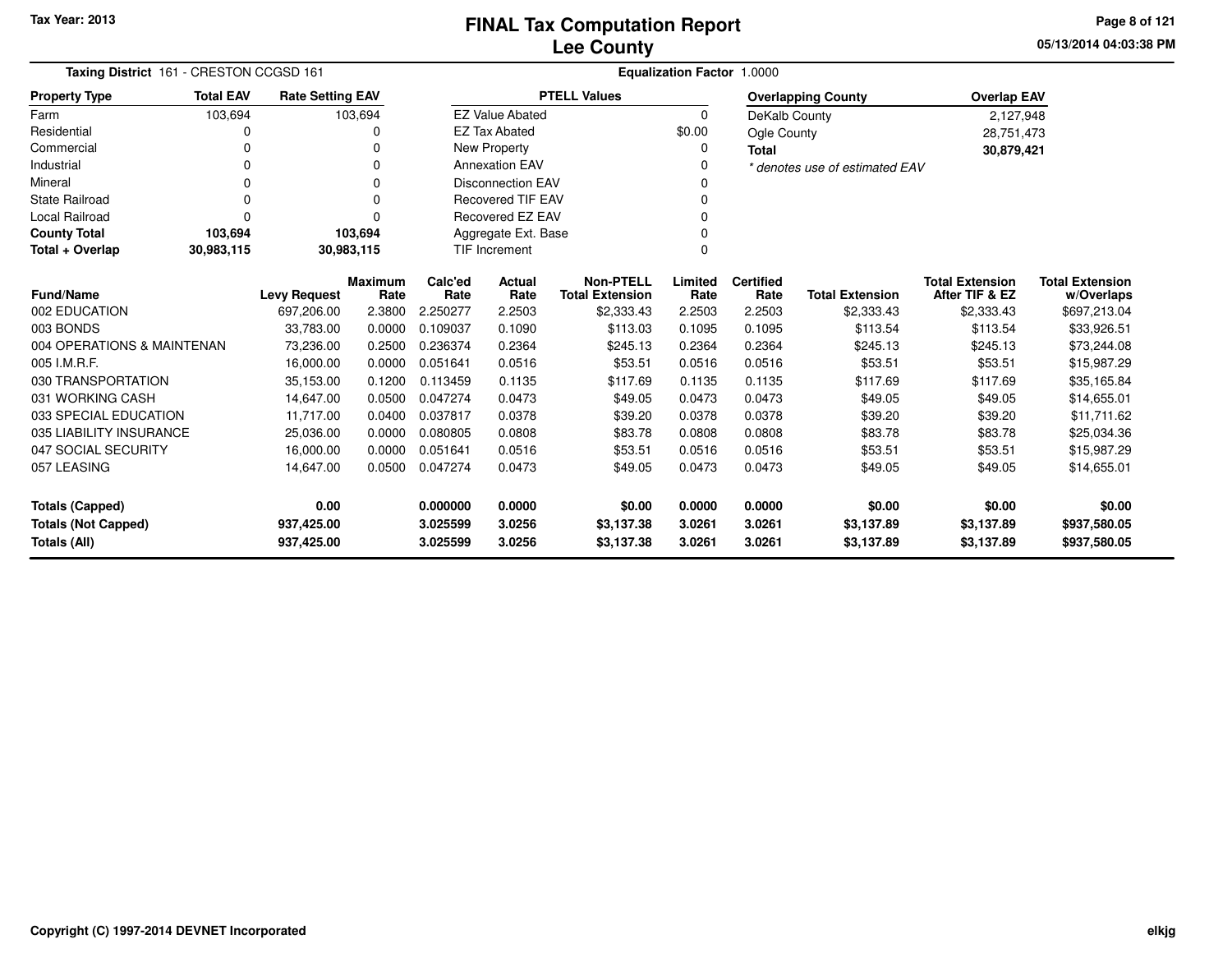# **Lee CountyFINAL Tax Computation Report**

**05/13/2014 04:03:38 PM Page 9 of 121**

| Taxing District 170 - DIXON PSD 170        |                  |                                      |                        | <b>Equalization Factor 1.0000</b>    |                          |                                            |                 |                          |                                |                                          |                                      |  |  |  |
|--------------------------------------------|------------------|--------------------------------------|------------------------|--------------------------------------|--------------------------|--------------------------------------------|-----------------|--------------------------|--------------------------------|------------------------------------------|--------------------------------------|--|--|--|
| <b>Property Type</b>                       | <b>Total EAV</b> | <b>Rate Setting EAV</b>              |                        |                                      |                          | <b>PTELL Values</b>                        |                 |                          | <b>Overlapping County</b>      | <b>Overlap EAV</b>                       |                                      |  |  |  |
| Farm                                       | 24,106,944       | 24,030,100                           |                        |                                      | <b>EZ Value Abated</b>   |                                            | 5,950,105       | Ogle County              |                                | 30,084,544                               |                                      |  |  |  |
| Residential                                | 191,632,596      | 190,763,385                          |                        |                                      | <b>EZ Tax Abated</b>     |                                            | \$271,533.09    | <b>Total</b>             |                                | 30,084,544                               |                                      |  |  |  |
| Commercial                                 | 56,210,567       | 49,744,758                           |                        |                                      | <b>New Property</b>      |                                            | 2,254,081       |                          | * denotes use of estimated EAV |                                          |                                      |  |  |  |
| Industrial                                 | 39,189,502       | 35,064,502                           |                        |                                      | <b>Annexation EAV</b>    |                                            | 0               |                          |                                |                                          |                                      |  |  |  |
| Mineral                                    | $\Omega$         |                                      | 0                      | <b>Disconnection EAV</b><br>$\Omega$ |                          |                                            |                 |                          |                                |                                          |                                      |  |  |  |
| <b>State Railroad</b>                      | 2,997,117        |                                      | 2,997,117              |                                      | <b>Recovered TIF EAV</b> |                                            | n               |                          |                                |                                          |                                      |  |  |  |
| Local Railroad                             | 1,090            |                                      | 1,090                  |                                      | Recovered EZ EAV         |                                            | 211,208         |                          |                                |                                          |                                      |  |  |  |
| <b>County Total</b>                        | 314,137,816      | 302,600,952                          |                        |                                      | Aggregate Ext. Base      |                                            | 0               |                          |                                |                                          |                                      |  |  |  |
| Total + Overlap                            | 344,222,360      | 332,685,496                          |                        |                                      | <b>TIF Increment</b>     | 5,586,759                                  |                 |                          |                                |                                          |                                      |  |  |  |
| Fund/Name                                  |                  |                                      | <b>Maximum</b><br>Rate | Calc'ed<br>Rate                      | Actual<br>Rate           | <b>Non-PTELL</b><br><b>Total Extension</b> | Limited<br>Rate | <b>Certified</b><br>Rate | <b>Total Extension</b>         | <b>Total Extension</b><br>After TIF & EZ | <b>Total Extension</b><br>w/Overlaps |  |  |  |
| 002 EDUCATION                              |                  | <b>Levy Request</b><br>10,688,618.00 | 2.9500                 | 3.212830                             | 2.9500                   | \$8,926,728.08                             | 2.9500          | 2.9500                   | \$9,267,065.57                 | \$8,926,728.08                           | \$9,814,222.13                       |  |  |  |
| 003 BONDS                                  |                  | 866,116.67                           | 0.0000                 | 0.260341                             | 0.2603                   | \$787,670.28                               | 0.2616          | 0.2616                   | \$821,784.53                   | \$791,604.09                             | \$870,305.26                         |  |  |  |
| 004 OPERATIONS & MAINTENAN                 |                  | 1,811,630.00                         | 0.5000                 | 0.544547                             | 0.5000                   | \$1,513,004.76                             | 0.5000          | 0.5000                   | \$1,570,689.08                 | \$1,513,004.76                           | \$1,663,427.48                       |  |  |  |
| 005 I.M.R.F.                               |                  | 345,600.00                           | 0.0000                 | 0.103882                             | 0.1039                   | \$314,402.39                               | 0.1039          | 0.1039                   | \$326,389.19                   | \$314,402.39                             | \$345,660.23                         |  |  |  |
| 030 TRANSPORTATION                         |                  | 724,652.00                           | 0.2000                 | 0.217819                             | 0.2000                   | \$605,201.90                               | 0.2000          | 0.2000                   | \$628,275.63                   | \$605,201.90                             | \$665,370.99                         |  |  |  |
| 031 WORKING CASH                           |                  | 181,163.00                           | 0.0500                 | 0.054455                             | 0.0500                   | \$151,300.48                               | 0.0500          | 0.0500                   | \$157,068.91                   | \$151,300.48                             | \$166,342.75                         |  |  |  |
| 032 FIRE SAFETY                            |                  | 181,163.00                           | 0.0500                 | 0.054455                             | 0.0500                   | \$151,300.48                               | 0.0500          | 0.0500                   | \$157,068.91                   | \$151,300.48                             | \$166,342.75                         |  |  |  |
| 033 SPECIAL EDUCATION                      |                  | 144,930.00                           | 0.0400                 | 0.043564                             | 0.0400                   | \$121,040.38                               | 0.0400          | 0.0400                   | \$125,655.13                   | \$121,040.38                             | \$133,074.20                         |  |  |  |
| 035 LIABILITY INSURANCE                    |                  | 895,428.00                           | 0.0000                 | 0.269152                             | 0.2692                   | \$814,601.76                               | 0.2692          | 0.2692                   | \$845,659.00                   | \$814,601.76                             | \$895,589.36                         |  |  |  |
| 047 SOCIAL SECURITY                        |                  | 295,320.00                           | 0.0000                 | 0.088769                             | 0.0888                   | \$268,709.65                               | 0.0888          | 0.0888                   | \$278,954.38                   | \$268,709.65                             | \$295,424.72                         |  |  |  |
| 057 LEASING                                |                  | 181,163.00                           | 0.0500                 | 0.054455                             | 0.0500                   | \$151,300.48                               | 0.0500          | 0.0500                   | \$157,068.91                   | \$151,300.48                             | \$166,342.75                         |  |  |  |
| <b>Totals (Capped)</b>                     |                  | 0.00                                 |                        | 0.000000                             | 0.0000                   | \$0.00                                     | 0.0000          | 0.0000                   | \$0.00                         | \$0.00                                   | \$0.00                               |  |  |  |
|                                            |                  | 16,315,783.67                        |                        | 4.904269                             | 4.5622                   | \$13,805,260.64                            | 4.5635          | 4.5635                   | \$14,335,679.24                | \$13,809,194.45                          | \$15,182,102.62                      |  |  |  |
| <b>Totals (Not Capped)</b><br>Totals (All) |                  | 16,315,783.67                        |                        | 4.904269                             | 4.5622                   | \$13,805,260.64                            | 4.5635          | 4.5635                   | \$14,335,679.24                | \$13,809,194.45                          | \$15,182,102.62                      |  |  |  |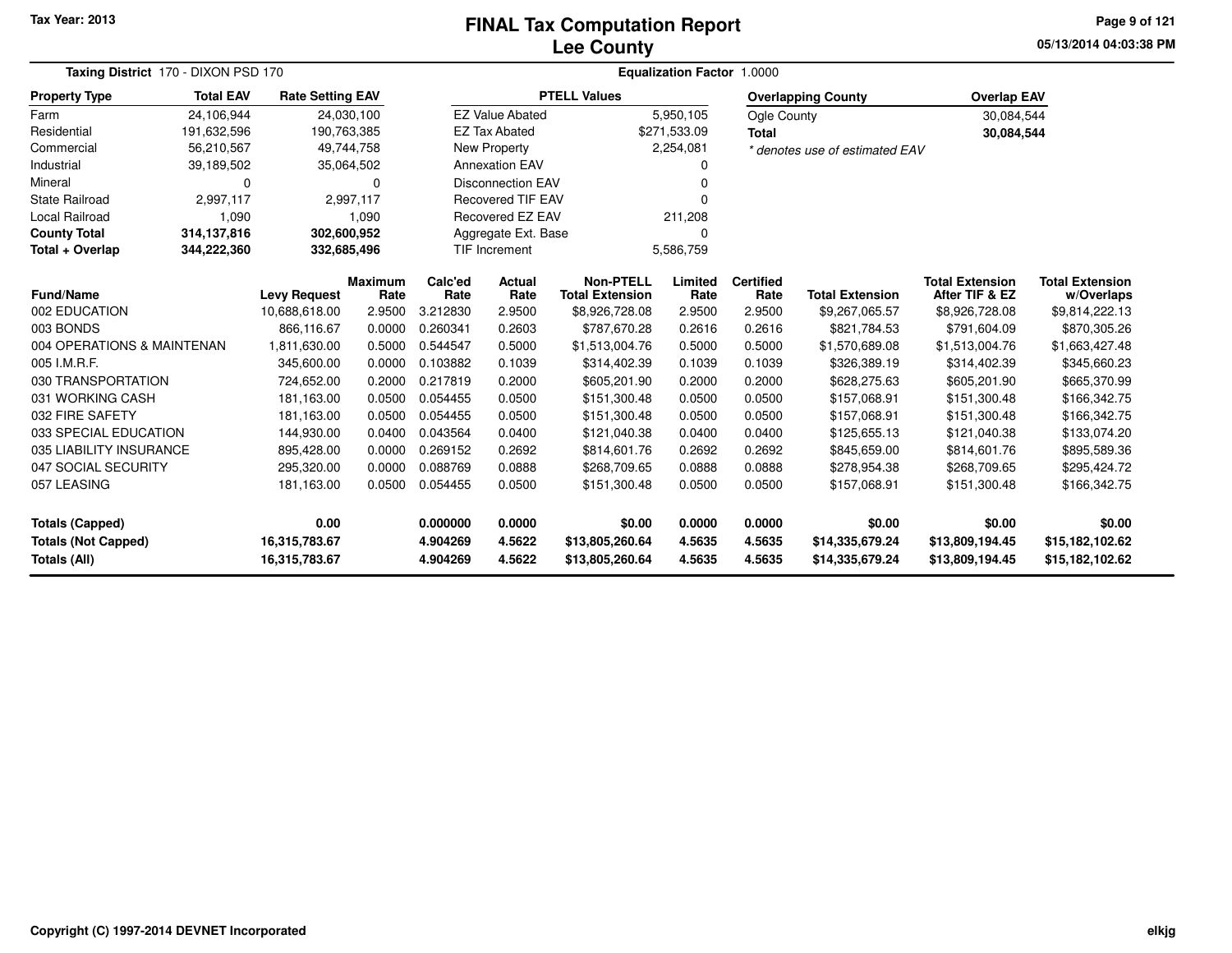# **Lee CountyFINAL Tax Computation Report**

**05/13/2014 04:03:38 PM Page 10 of 121**

| Taxing District 212 - ROCHELLE THSD 212    |                            |                         |                        | Equalization Factor 1.0000    |                        |                                            |                 |                          |                                |                                          |                                      |  |  |
|--------------------------------------------|----------------------------|-------------------------|------------------------|-------------------------------|------------------------|--------------------------------------------|-----------------|--------------------------|--------------------------------|------------------------------------------|--------------------------------------|--|--|
| <b>Property Type</b>                       | <b>Total EAV</b>           | <b>Rate Setting EAV</b> |                        |                               |                        | <b>PTELL Values</b>                        |                 |                          | <b>Overlapping County</b>      | <b>Overlap EAV</b>                       |                                      |  |  |
| Farm                                       | 16,174,156                 | 16,174,156              |                        |                               | <b>EZ Value Abated</b> |                                            | $\Omega$        | DeKalb County            |                                | 10,235,455                               |                                      |  |  |
| Residential                                | 7,328,906                  |                         | 7,328,906              |                               | <b>EZ Tax Abated</b>   |                                            | \$0.00          | Ogle County              |                                | 336,144,581                              |                                      |  |  |
| Commercial                                 | 1,231,817                  |                         | 1,231,817              |                               | New Property           |                                            | 168,660         | <b>Total</b>             |                                | 346,380,036                              |                                      |  |  |
| Industrial                                 | 69,326                     |                         | 69,326                 |                               | <b>Annexation EAV</b>  |                                            | <sup>0</sup>    |                          | * denotes use of estimated EAV |                                          |                                      |  |  |
| Mineral                                    | 1,261,428                  |                         | 1,261,428              | <b>Disconnection EAV</b>      |                        |                                            |                 |                          |                                |                                          |                                      |  |  |
| <b>State Railroad</b>                      | 801,544                    |                         | 801,544                | <b>Recovered TIF EAV</b><br>0 |                        |                                            |                 |                          |                                |                                          |                                      |  |  |
| Local Railroad                             | $\Omega$                   |                         | $\Omega$               | Recovered EZ EAV              |                        |                                            |                 |                          |                                |                                          |                                      |  |  |
| <b>County Total</b>                        | 26,867,177                 | 26,867,177              |                        |                               | Aggregate Ext. Base    |                                            | 0               |                          |                                |                                          |                                      |  |  |
| Total + Overlap                            | 373,247,213<br>373,247,213 |                         |                        |                               | <b>TIF Increment</b>   |                                            | $\Omega$        |                          |                                |                                          |                                      |  |  |
| <b>Fund/Name</b>                           |                            | <b>Levy Request</b>     | <b>Maximum</b><br>Rate | Calc'ed<br>Rate               | Actual<br>Rate         | <b>Non-PTELL</b><br><b>Total Extension</b> | Limited<br>Rate | <b>Certified</b><br>Rate | <b>Total Extension</b>         | <b>Total Extension</b><br>After TIF & EZ | <b>Total Extension</b><br>w/Overlaps |  |  |
| 002 EDUCATION                              |                            | 4,900,000.00            | 1.3000                 | 1.312803                      | 1.3000                 | \$349,273.30                               | 1.3000          | 1.3000                   | \$349,273.30                   | \$349,273.30                             | \$4,852,213.77                       |  |  |
| 003 BONDS                                  |                            | 1,401,856.00            | 0.0000                 | 0.375584                      | 0.3756                 | \$100,913.12                               | 0.3775          | 0.3775                   | \$101,423.59                   | \$101,423.59                             | \$1,409,008.23                       |  |  |
| 004 OPERATIONS & MAINTENAN                 |                            | 940,000.00              | 0.2500                 | 0.251844                      | 0.2500                 | \$67,167.94                                | 0.2500          | 0.2500                   | \$67,167.94                    | \$67,167.94                              | \$933,118.03                         |  |  |
| 005 I.M.R.F.                               |                            | 169,624.00              | 0.0000                 | 0.045446                      | 0.0454                 | \$12,197.70                                | 0.0454          | 0.0454                   | \$12,197.70                    | \$12,197.70                              | \$169,454.23                         |  |  |
| 030 TRANSPORTATION                         |                            | 450,000.00              | 0.1200                 | 0.120564                      | 0.1200                 | \$32,240.61                                | 0.1200          | 0.1200                   | \$32,240.61                    | \$32,240.61                              | \$447,896.66                         |  |  |
| 031 WORKING CASH                           |                            | 190,000.00              | 0.0500                 | 0.050905                      | 0.0500                 | \$13,433.59                                | 0.0500          | 0.0500                   | \$13,433.59                    | \$13,433.59                              | \$186,623.61                         |  |  |
| 032 FIRE SAFETY                            |                            | 5,000.00                | 0.0500                 | 0.001340                      | 0.0013                 | \$349.27                                   | 0.0013          | 0.0013                   | \$349.27                       | \$349.27                                 | \$4,852.21                           |  |  |
| 033 SPECIAL EDUCATION                      |                            | 77.500.00               | 0.0200                 | 0.020764                      | 0.0200                 | \$5,373.44                                 | 0.0200          | 0.0200                   | \$5,373.44                     | \$5,373.44                               | \$74.649.44                          |  |  |
| 035 LIABILITY INSURANCE                    |                            | 1,190,000.00            | 0.0000                 | 0.318824                      | 0.3188                 | \$85,652.56                                | 0.3188          | 0.3188                   | \$85,652.56                    | \$85,652.56                              | \$1,189,912.12                       |  |  |
| 047 SOCIAL SECURITY                        |                            | 205,878.00              | 0.0000                 | 0.055159                      | 0.0552                 | \$14,830.68                                | 0.0552          | 0.0552                   | \$14,830.68                    | \$14,830.68                              | \$206,032.46                         |  |  |
| 057 LEASING                                |                            | 190,000.00              | 0.0500                 | 0.050905                      | 0.0500                 | \$13,433.59                                | 0.0500          | 0.0500                   | \$13,433.59                    | \$13,433.59                              | \$186,623.61                         |  |  |
| 0.00<br><b>Totals (Capped)</b>             |                            |                         |                        | 0.000000                      | 0.0000                 | \$0.00                                     | 0.0000          | 0.0000                   | \$0.00                         | \$0.00                                   | \$0.00                               |  |  |
| <b>Totals (Not Capped)</b><br>9,719,858.00 |                            |                         |                        | 2.604138                      | 2.5863                 | \$694,865.80                               | 2.5882          | 2.5882                   | \$695,376.27                   | \$695,376.27                             | \$9,660,384.37                       |  |  |
| Totals (All)                               |                            | 9,719,858.00            |                        | 2.604138                      | 2.5863                 | \$694,865.80                               | 2.5882          | 2.5882                   | \$695,376.27                   | \$695,376.27                             | \$9,660,384.37                       |  |  |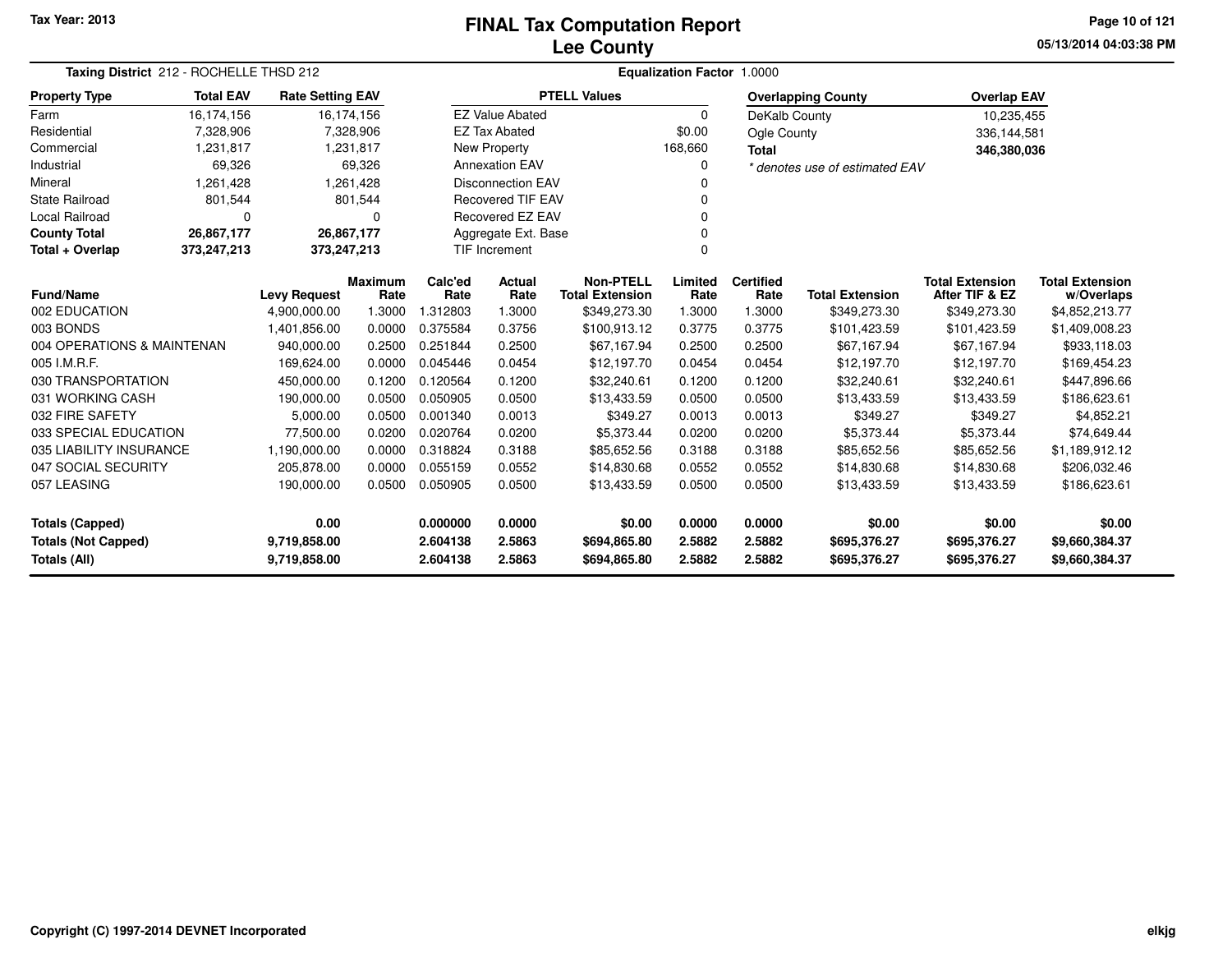#### **Lee CountyFINAL Tax Computation Report**

**05/13/2014 04:03:38 PMPage 11 of 121**

| Taxing District 220 - STEWARD ESD 220 |                  |                         |                |          | Equalization Factor 1.0000           |                        |          |                  |                                |                        |                        |  |  |
|---------------------------------------|------------------|-------------------------|----------------|----------|--------------------------------------|------------------------|----------|------------------|--------------------------------|------------------------|------------------------|--|--|
| <b>Property Type</b>                  | <b>Total EAV</b> | <b>Rate Setting EAV</b> |                |          |                                      | <b>PTELL Values</b>    |          |                  | <b>Overlapping County</b>      | <b>Overlap EAV</b>     |                        |  |  |
| Farm                                  | 14,046,455       | 14,046,455              |                |          | <b>EZ Value Abated</b>               |                        | $\Omega$ | DeKalb County    |                                | 102,803                |                        |  |  |
| Residential                           | 6,897,663        |                         | 6,897,663      |          | <b>EZ Tax Abated</b>                 |                        | \$0.00   | Total            |                                | 102,803                |                        |  |  |
| Commercial                            | 1,231,817        |                         | 1,231,817      |          | New Property                         |                        | 168,660  |                  | * denotes use of estimated EAV |                        |                        |  |  |
| Industrial                            | 69,326           |                         | 69,326         |          | <b>Annexation EAV</b>                |                        | 0        |                  |                                |                        |                        |  |  |
| Mineral                               | 1,261,428        |                         | 1,261,428      |          | <b>Disconnection EAV</b><br>n        |                        |          |                  |                                |                        |                        |  |  |
| <b>State Railroad</b>                 | 801,544          |                         | 801,544        |          | <b>Recovered TIF EAV</b>             |                        |          |                  |                                |                        |                        |  |  |
| <b>Local Railroad</b>                 | $\Omega$         |                         | 0              |          | Recovered EZ EAV<br>$\Omega$         |                        |          |                  |                                |                        |                        |  |  |
| <b>County Total</b>                   | 24,308,233       | 24,308,233              |                |          | Aggregate Ext. Base<br>728,824       |                        |          |                  |                                |                        |                        |  |  |
| Total + Overlap                       | 24,411,036       | 24,411,036              |                |          | <b>TIF Increment</b><br><sup>0</sup> |                        |          |                  |                                |                        |                        |  |  |
|                                       |                  |                         | <b>Maximum</b> | Calc'ed  | Actual                               | <b>Non-PTELL</b>       | Limited  | <b>Certified</b> |                                | <b>Total Extension</b> | <b>Total Extension</b> |  |  |
| <b>Fund/Name</b>                      |                  | <b>Levy Request</b>     | Rate           | Rate     | Rate                                 | <b>Total Extension</b> | Rate     | Rate             | <b>Total Extension</b>         | After TIF & EZ         | w/Overlaps             |  |  |
| 002 EDUCATION                         |                  | 556,000.00              | 3.5000         | 2.277658 | 2.2777                               | \$553,668.62           | 2.2224   | 2.2224           | \$540,226.17                   | \$540,226.17           | \$542,510.86           |  |  |
| 003 BONDS                             |                  | 130,238.00              | 0.0000         | 0.533521 | 0.5335                               | \$129,684.42           | 0.5362   | 0.5362           | \$130,340.75                   | \$130,340.75           | \$130,891.98           |  |  |
| 004 OPERATIONS & MAINTENAN            |                  | 90,000.00               | 0.5500         | 0.368686 | 0.3687                               | \$89,624.46            | 0.3598   | 0.3598           | \$87,461.02                    | \$87,461.02            | \$87,830.91            |  |  |
| 005 I.M.R.F.                          |                  | 13,590.00               | 0.0000         | 0.055672 | 0.0557                               | \$13,539.69            | 0.0544   | 0.0544           | \$13,223.68                    | \$13,223.68            | \$13,279.60            |  |  |
| 030 TRANSPORTATION                    |                  | 46,957.00               | 0.0000         | 0.192360 | 0.1924                               | \$46,769.04            | 0.1877   | 0.1877           | \$45,626.55                    | \$45,626.55            | \$45,819.51            |  |  |
| 031 WORKING CASH                      |                  | 5,000.00                | 0.0500         | 0.020483 | 0.0205                               | \$4,983.19             | 0.0200   | 0.0200           | \$4,861.65                     | \$4,861.65             | \$4,882.21             |  |  |
| 032 FIRE SAFETY                       |                  | 5,500.00                | 0.1000         | 0.022531 | 0.0225                               | \$5,469.35             | 0.0220   | 0.0220           | \$5,347.81                     | \$5,347.81             | \$5,370.43             |  |  |
| 033 SPECIAL EDUCATION                 |                  | 4,951.00                | 0.4000         | 0.020282 | 0.0203                               | \$4.934.57             | 0.0198   | 0.0198           | \$4.813.03                     | \$4,813.03             | \$4,833.39             |  |  |
| 035 LIABILITY INSURANCE               |                  | 17,500.00               | 0.0000         | 0.071689 | 0.0717                               | \$17,429.00            | 0.0700   | 0.0700           | \$17,015.76                    | \$17,015.76            | \$17,087.73            |  |  |
| 047 SOCIAL SECURITY                   |                  | 14,002.00               | 0.0000         | 0.057359 | 0.0574                               | \$13,952.93            | 0.0560   | 0.0560           | \$13,612.61                    | \$13,612.61            | \$13,670.18            |  |  |
| 057 LEASING                           |                  | 11,357.00               | 0.1000         | 0.046524 | 0.0465                               | \$11,303.33            | 0.0454   | 0.0454           | \$11,035.94                    | \$11,035.94            | \$11,082.61            |  |  |
| Totals (Capped)                       |                  | 764,857.00              |                | 3.133244 | 3.1334                               | \$761,674.18           | 3.0575   | 3.0575           | \$743,224.22                   | \$743,224.22           | \$746,367.43           |  |  |
| <b>Totals (Not Capped)</b>            |                  | 130,238.00              |                | 0.533521 | 0.5335                               | \$129,684.42           | 0.5362   | 0.5362           | \$130,340.75                   | \$130,340.75           | \$130,891.98           |  |  |
| Totals (All)                          |                  | 895,095.00              |                | 3.666765 | 3.6669                               | \$891,358.60           | 3.5937   | 3.5937           | \$873,564.97                   | \$873,564.97           | \$877,259.41           |  |  |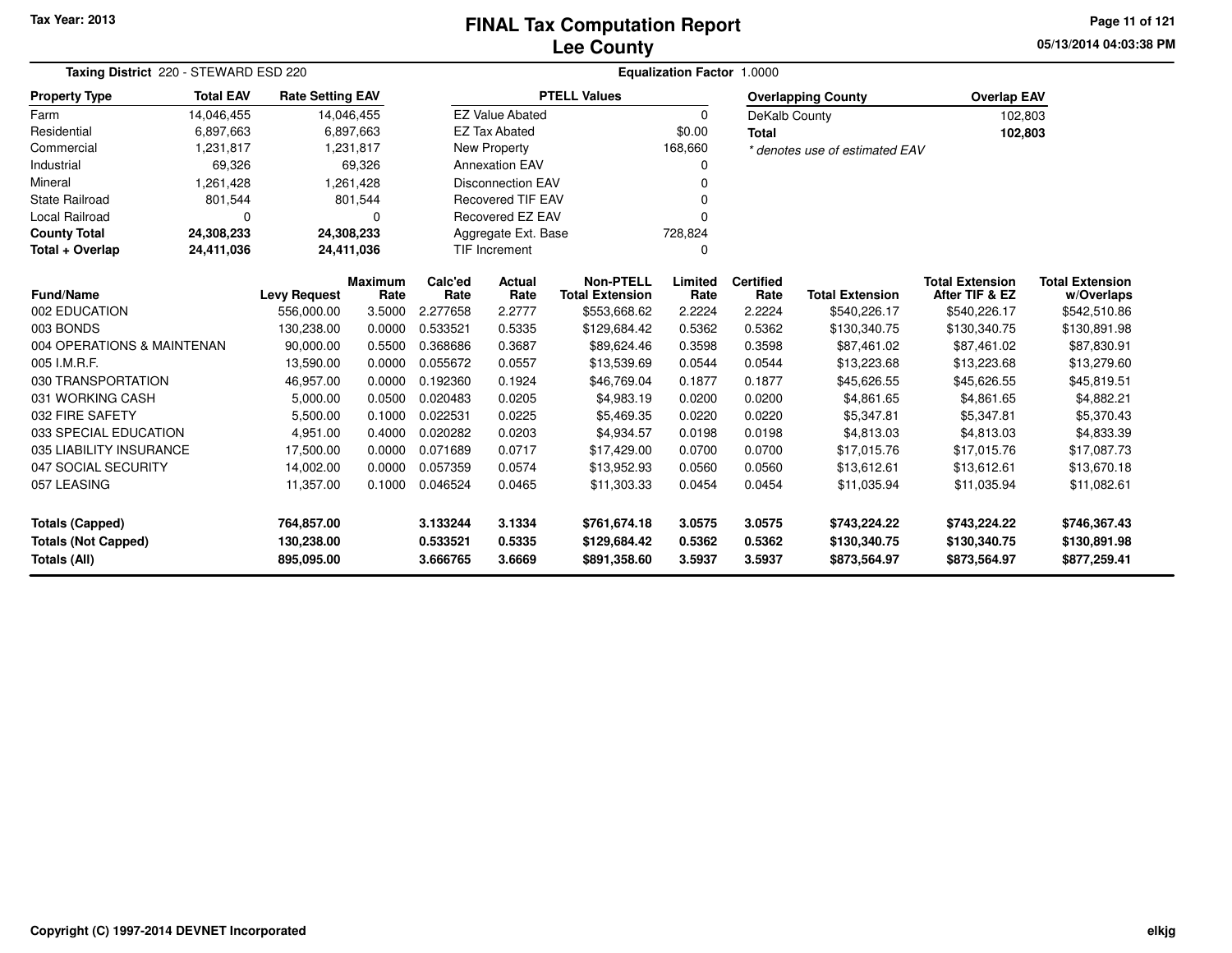**05/13/2014 04:03:38 PMPage 12 of 121**

| Taxing District 222 - POLO CUSD 222        |                  |                         |                        | Equalization Factor 1.0000 |                            |                                            |                 |                          |                                |                                          |                                      |  |  |
|--------------------------------------------|------------------|-------------------------|------------------------|----------------------------|----------------------------|--------------------------------------------|-----------------|--------------------------|--------------------------------|------------------------------------------|--------------------------------------|--|--|
| <b>Property Type</b>                       | <b>Total EAV</b> | <b>Rate Setting EAV</b> |                        |                            |                            | <b>PTELL Values</b>                        |                 |                          | <b>Overlapping County</b>      | <b>Overlap EAV</b>                       |                                      |  |  |
| Farm                                       | 1,023,301        |                         | 1,023,301              |                            | <b>EZ Value Abated</b>     |                                            | $\Omega$        | Ogle County              |                                | 73,215,817                               |                                      |  |  |
| Residential                                | 15,083           |                         | 15,083                 |                            | <b>EZ Tax Abated</b>       |                                            | \$0.00          |                          | <b>Whiteside County</b>        | 745,009                                  |                                      |  |  |
| Commercial                                 | 13,891           |                         | 13,891                 |                            | New Property               |                                            | 41,933          | <b>Total</b>             |                                | 73,960,826                               |                                      |  |  |
| Industrial                                 | 1,219            |                         | 1,219                  |                            | <b>Annexation EAV</b>      |                                            | $\Omega$        |                          | * denotes use of estimated EAV |                                          |                                      |  |  |
| Mineral                                    | 0                |                         | 0                      |                            | <b>Disconnection EAV</b>   |                                            |                 |                          |                                |                                          |                                      |  |  |
| <b>State Railroad</b>                      | 0                |                         | 0                      |                            | <b>Recovered TIF EAV</b>   |                                            | 0               |                          |                                |                                          |                                      |  |  |
| Local Railroad                             | 0                |                         | 0                      |                            | Recovered EZ EAV<br>0<br>0 |                                            |                 |                          |                                |                                          |                                      |  |  |
| <b>County Total</b>                        | 1,053,494        |                         | 1,053,494              |                            | Aggregate Ext. Base        |                                            |                 |                          |                                |                                          |                                      |  |  |
| Total + Overlap                            | 75,014,320       |                         | 75,014,320             |                            | $\Omega$<br>TIF Increment  |                                            |                 |                          |                                |                                          |                                      |  |  |
| <b>Fund/Name</b><br><b>Levy Request</b>    |                  |                         | <b>Maximum</b><br>Rate | Calc'ed<br>Rate            | <b>Actual</b><br>Rate      | <b>Non-PTELL</b><br><b>Total Extension</b> | Limited<br>Rate | <b>Certified</b><br>Rate | <b>Total Extension</b>         | <b>Total Extension</b><br>After TIF & EZ | <b>Total Extension</b><br>w/Overlaps |  |  |
| 002 EDUCATION                              |                  | 1,875,000.00            | 2.5000                 | 2.499523                   | 2.4995                     | \$26,332.08                                | 2.4995          | 2.4995                   | \$26,332.08                    | \$26,332.08                              | \$1,874,982.93                       |  |  |
| 003 BONDS                                  |                  | 455,000.00              | 0.0000                 | 0.606551                   | 0.6066                     | \$6,390.49                                 | 0.6096          | 0.6096                   | \$6,422.10                     | \$6,422.10                               | \$457,287.29                         |  |  |
| 004 OPERATIONS & MAINTENAN                 |                  | 375,000.00              | 0.5000                 | 0.499905                   | 0.4999                     | \$5,266.42                                 | 0.4999          | 0.4999                   | \$5,266.42                     | \$5,266.42                               | \$374,996.59                         |  |  |
| 005 I.M.R.F.                               |                  | 29.998.00               | 0.0000                 | 0.039990                   | 0.0400                     | \$421.40                                   | 0.0400          | 0.0400                   | \$421.40                       | \$421.40                                 | \$30,005.73                          |  |  |
| 030 TRANSPORTATION                         |                  | 150,000.00              | 0.2000                 | 0.199962                   | 0.2000                     | \$2,106.99                                 | 0.2000          | 0.2000                   | \$2,106.99                     | \$2,106.99                               | \$150,028.64                         |  |  |
| 031 WORKING CASH                           |                  | 37,500.00               | 0.0500                 | 0.049991                   | 0.0500                     | \$526.75                                   | 0.0500          | 0.0500                   | \$526.75                       | \$526.75                                 | \$37,507.16                          |  |  |
| 032 FIRE SAFETY                            |                  | 37,500.00               | 0.0500                 | 0.049991                   | 0.0500                     | \$526.75                                   | 0.0500          | 0.0500                   | \$526.75                       | \$526.75                                 | \$37,507.16                          |  |  |
| 033 SPECIAL EDUCATION                      |                  | 30.000.00               | 0.0400                 | 0.039992                   | 0.0400                     | \$421.40                                   | 0.0400          | 0.0400                   | \$421.40                       | \$421.40                                 | \$30,005.73                          |  |  |
| 035 LIABILITY INSURANCE                    |                  | 400,000.00              | 0.0000                 | 0.533232                   | 0.5332                     | \$5,617.23                                 | 0.5332          | 0.5332                   | \$5,617.23                     | \$5,617.23                               | \$399,976.35                         |  |  |
| 047 SOCIAL SECURITY                        |                  | 169,999.00              | 0.0000                 | 0.226622                   | 0.2266                     | \$2,387.22                                 | 0.2266          | 0.2266                   | \$2,387.22                     | \$2,387.22                               | \$169,982.45                         |  |  |
| 057 LEASING                                |                  | 37,500.00               | 0.0500                 | 0.049991                   | 0.0500                     | \$526.75                                   | 0.0500          | 0.0500                   | \$526.75                       | \$526.75                                 | \$37,507.16                          |  |  |
| <b>Totals (Capped)</b>                     |                  | 0.00                    |                        | 0.000000                   | 0.0000                     | \$0.00                                     | 0.0000          | 0.0000                   | \$0.00                         | \$0.00                                   | \$0.00                               |  |  |
| <b>Totals (Not Capped)</b><br>3,597,497.00 |                  |                         | 4.795750               | 4.7958                     | \$50,523.48                | 4.7988                                     | 4.7988          | \$50,555.09              | \$50,555.09                    | \$3,599,787.19                           |                                      |  |  |
| Totals (All)                               |                  | 3,597,497.00            |                        | 4.795750                   | 4.7958                     | \$50,523.48                                | 4.7988          | 4.7988                   | \$50,555.09                    | \$50,555.09                              | \$3,599,787.19                       |  |  |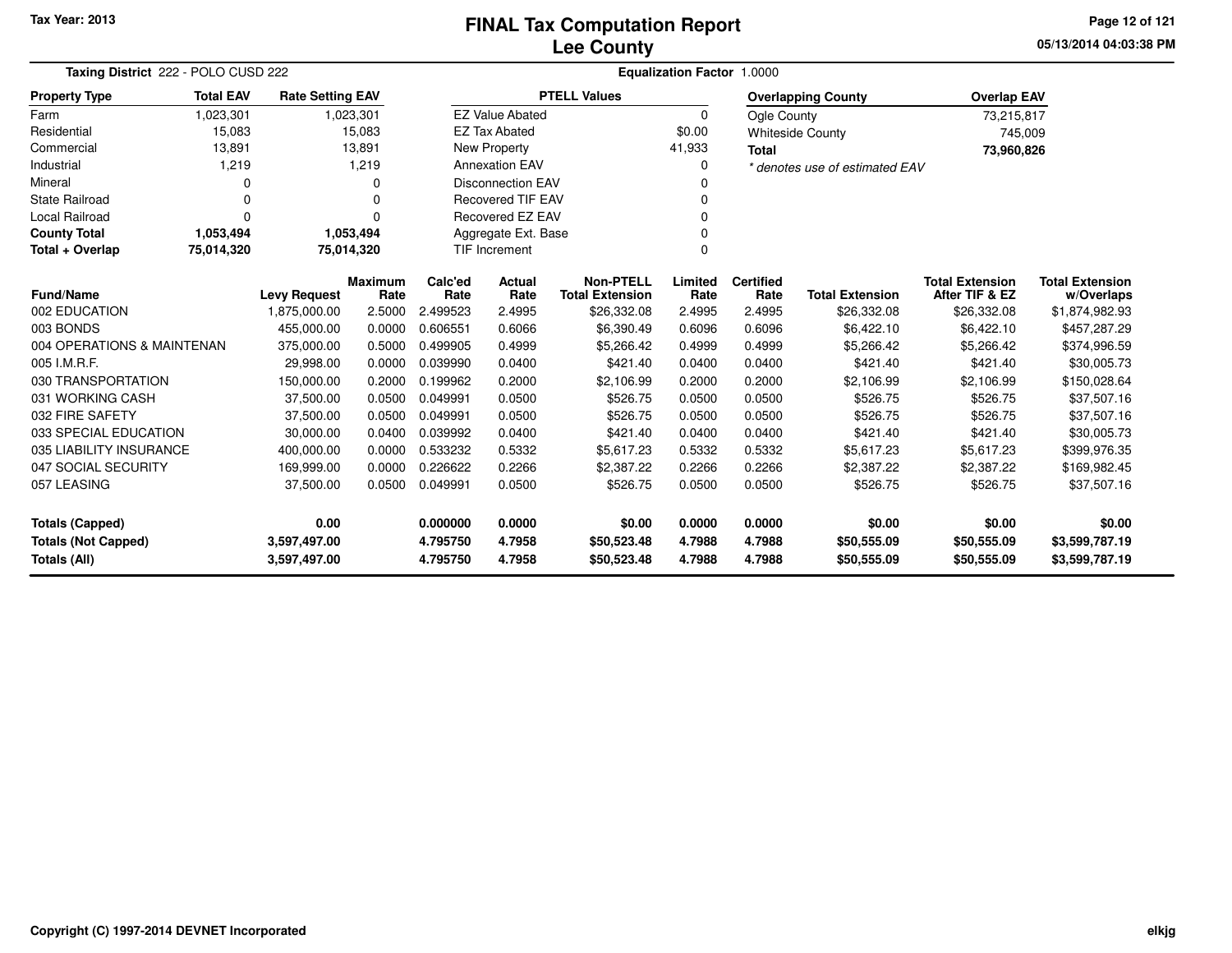**05/13/2014 04:03:38 PMPage 13 of 121**

|                            | Taxing District 231 - ROCHELLE ESD 231                     |                          |                  |                          | Equalization Factor 1.0000 |                                            |                  |                  |                                       |                                          |                                |  |  |  |
|----------------------------|------------------------------------------------------------|--------------------------|------------------|--------------------------|----------------------------|--------------------------------------------|------------------|------------------|---------------------------------------|------------------------------------------|--------------------------------|--|--|--|
| <b>Property Type</b>       | <b>Total EAV</b>                                           | <b>Rate Setting EAV</b>  |                  |                          |                            | <b>PTELL Values</b>                        |                  |                  | <b>Overlapping County</b>             | <b>Overlap EAV</b>                       |                                |  |  |  |
| Farm                       | 2,024,007                                                  |                          | 2,024,007        |                          | <b>EZ Value Abated</b>     |                                            | $\Omega$         | Ogle County      |                                       | 267,528,294                              |                                |  |  |  |
| Residential                | 431,243                                                    |                          | 431,243          |                          | <b>EZ Tax Abated</b>       |                                            | \$0.00           | Total            |                                       | 267,528,294                              |                                |  |  |  |
| Commercial                 | 0                                                          |                          | 0                | <b>New Property</b>      |                            |                                            | O                |                  | * denotes use of estimated EAV        |                                          |                                |  |  |  |
| Industrial                 | 0                                                          |                          |                  | <b>Annexation EAV</b>    |                            |                                            |                  |                  |                                       |                                          |                                |  |  |  |
| Mineral                    | 0                                                          |                          | $\Omega$         |                          | <b>Disconnection EAV</b>   |                                            | 0                |                  |                                       |                                          |                                |  |  |  |
| <b>State Railroad</b>      | 0                                                          |                          | ŋ                | <b>Recovered TIF EAV</b> |                            |                                            |                  |                  |                                       |                                          |                                |  |  |  |
| <b>Local Railroad</b>      | 0                                                          |                          | $\Omega$         | <b>Recovered EZ EAV</b>  |                            | $\Omega$                                   |                  |                  |                                       |                                          |                                |  |  |  |
| <b>County Total</b>        | 2,455,250                                                  |                          | 2,455,250        |                          | Aggregate Ext. Base        |                                            |                  |                  |                                       |                                          |                                |  |  |  |
| Total + Overlap            | 269,983,544                                                | 269,983,544              |                  | <b>TIF Increment</b>     |                            |                                            | $\Omega$         |                  |                                       |                                          |                                |  |  |  |
|                            | Maximum<br><b>Fund/Name</b><br><b>Levy Request</b><br>Rate |                          |                  | Calc'ed                  | Actual                     | <b>Non-PTELL</b><br><b>Total Extension</b> | Limited          | <b>Certified</b> |                                       | <b>Total Extension</b><br>After TIF & EZ | <b>Total Extension</b>         |  |  |  |
| 002 EDUCATION              |                                                            | 5,090,345.00             | 1.7600           | Rate<br>1.885428         | Rate<br>1.7600             | \$43,212.40                                | Rate<br>1.7600   | Rate<br>1.7600   | <b>Total Extension</b><br>\$43,212.40 | \$43,212.40                              | w/Overlaps                     |  |  |  |
| 003 BONDS                  |                                                            | 618.444.00               | 0.0000           | 0.229067                 | 0.2291                     | \$5,624.98                                 | 0.2302           | 0.2302           | \$5,651.99                            | \$5,651.99                               | \$4,751,710.37<br>\$621,502.12 |  |  |  |
| 004 OPERATIONS & MAINTENAN |                                                            |                          |                  | 0.503495                 |                            |                                            |                  |                  |                                       |                                          |                                |  |  |  |
| 005 IMRF                   |                                                            | 1,359,353.00             | 0.4700           | 0.066671                 | 0.4700<br>0.0667           | \$11,539.68                                | 0.4700<br>0.0667 | 0.4700<br>0.0667 | \$11,539.68                           | \$11,539.68                              | \$1,268,922.66                 |  |  |  |
| 030 TRANSPORTATION         |                                                            | 180,000.00<br>347,069.00 | 0.0000<br>0.1200 | 0.128552                 | 0.1200                     | \$1,637.65<br>\$2,946.30                   | 0.1200           | 0.1200           | \$1,637.65<br>\$2,946.30              | \$1,637.65<br>\$2,946.30                 | \$180,079.02<br>\$323,980.25   |  |  |  |
| 031 WORKING CASH           |                                                            | 144,612.00               | 0.0500           | 0.053563                 | 0.0500                     | \$1,227.63                                 | 0.0500           | 0.0500           | \$1,227.63                            | \$1,227.63                               |                                |  |  |  |
| 032 FIRE SAFETY            |                                                            | 0.00                     | 0.0500           | 0.000000                 | 0.0000                     | \$0.00                                     | 0.0000           | 0.0000           | \$0.00                                | \$0.00                                   | \$134,991.77<br>\$0.00         |  |  |  |
| 033 SPECIAL EDUCATION      |                                                            | 57,845.00                | 0.0200           | 0.021425                 | 0.0200                     | \$491.05                                   | 0.0200           | 0.0200           | \$491.05                              | \$491.05                                 | \$53,996.71                    |  |  |  |
| 035 LIABILITY INSURANCE    |                                                            | 575,000.00               | 0.0000           | 0.212976                 | 0.2130                     | \$5,229.68                                 | 0.2130           | 0.2130           | \$5,229.68                            | \$5,229.68                               | \$575,064.95                   |  |  |  |
| 047 SOCIAL SECURITY        |                                                            | 248,000.00               | 0.0000           | 0.091858                 | 0.0919                     | \$2,256.37                                 | 0.0919           | 0.0919           | \$2,256.37                            | \$2,256.37                               | \$248,114.88                   |  |  |  |
| 057 LEASING                |                                                            | 144,612.00               | 0.0500           | 0.053563                 | 0.0500                     | \$1,227.63                                 | 0.0500           | 0.0500           | \$1,227.63                            | \$1,227.63                               | \$134,991.77                   |  |  |  |
|                            |                                                            |                          |                  |                          |                            |                                            |                  |                  |                                       |                                          |                                |  |  |  |
| <b>Totals (Capped)</b>     |                                                            | 0.00                     |                  | 0.000000                 | 0.0000                     | \$0.00                                     | 0.0000           | 0.0000           | \$0.00                                | \$0.00                                   | \$0.00                         |  |  |  |
| <b>Totals (Not Capped)</b> |                                                            | 8,765,280.00             |                  | 3.246598                 | 3.0707                     | \$75,393.37                                | 3.0718           | 3.0718           | \$75,420.38                           | \$75,420.38                              | \$8,293,354.50                 |  |  |  |
| <b>Totals (All)</b>        |                                                            | 8,765,280.00             |                  | 3.246598                 | 3.0707                     | \$75,393.37                                | 3.0718           | 3.0718           | \$75,420.38                           | \$75,420.38                              | \$8,293,354.50                 |  |  |  |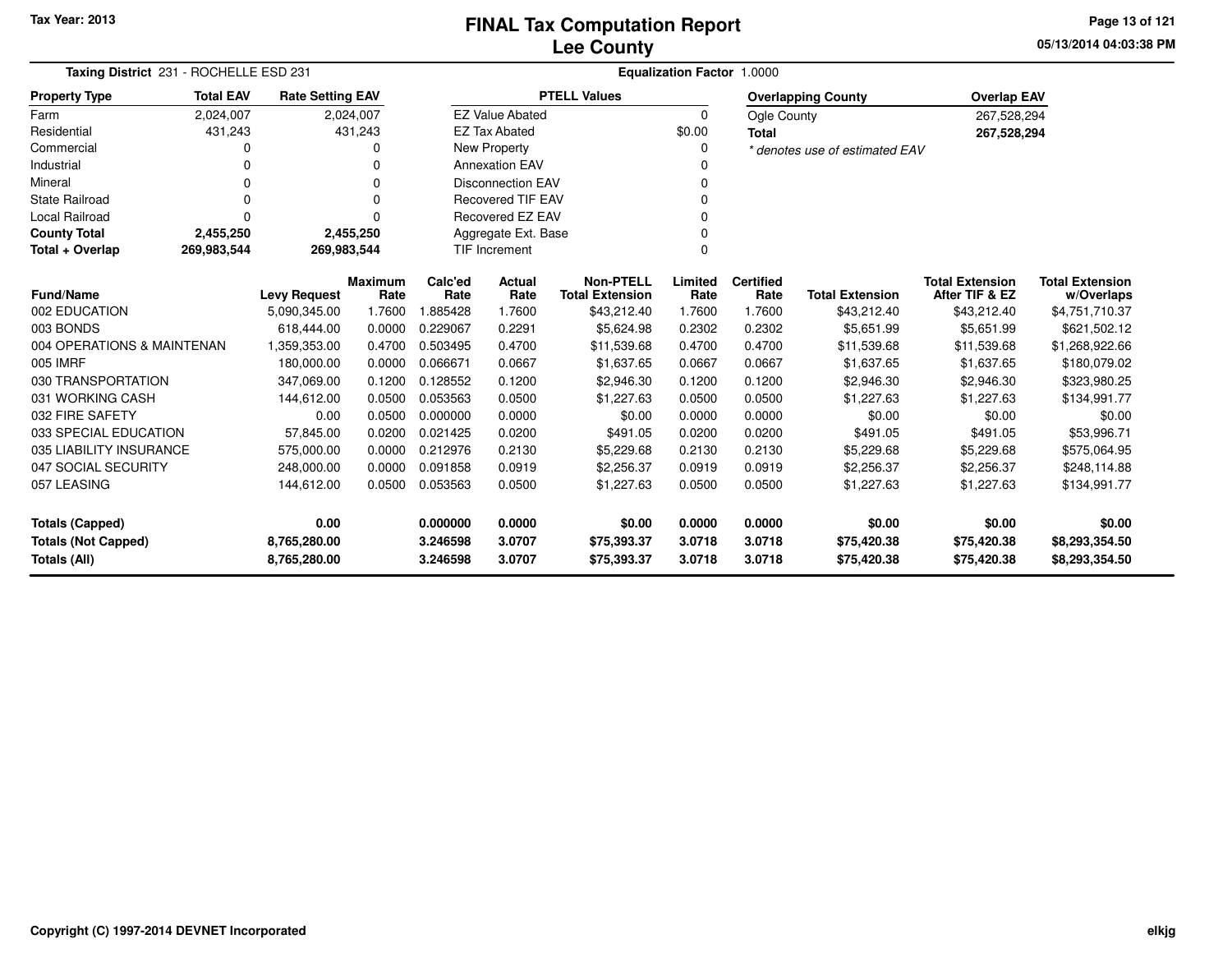# **Lee CountyFINAL Tax Computation Report**

**05/13/2014 04:03:38 PM Page 14 of 121**

|                            | Taxing District 271 - PAW PAW CUSD 271 |                         |                        |                 | Equalization Factor 1.0000        |                                            |                 |                          |                                |                                          |                                      |  |  |
|----------------------------|----------------------------------------|-------------------------|------------------------|-----------------|-----------------------------------|--------------------------------------------|-----------------|--------------------------|--------------------------------|------------------------------------------|--------------------------------------|--|--|
| <b>Property Type</b>       | <b>Total EAV</b>                       | <b>Rate Setting EAV</b> |                        |                 |                                   | <b>PTELL Values</b>                        |                 |                          | <b>Overlapping County</b>      | <b>Overlap EAV</b>                       |                                      |  |  |
| Farm                       | 16,988,740                             | 16,980,163              |                        |                 | <b>EZ Value Abated</b>            |                                            | 0               | DeKalb County            |                                | 949,609                                  |                                      |  |  |
| Residential                | 16,964,345                             | 14,885,473              |                        |                 | <b>EZ Tax Abated</b>              |                                            | \$0.00          | <b>Total</b>             |                                | 949,609                                  |                                      |  |  |
| Commercial                 | 1,622,101                              |                         | 1,366,486              |                 | New Property                      |                                            | 846,544         |                          | * denotes use of estimated EAV |                                          |                                      |  |  |
| Industrial                 | 0                                      |                         | $\Omega$               |                 | <b>Annexation EAV</b>             |                                            | n               |                          |                                |                                          |                                      |  |  |
| Mineral                    | 6,770,221                              |                         | 6,770,221              |                 | <b>Disconnection EAV</b>          |                                            |                 |                          |                                |                                          |                                      |  |  |
| <b>State Railroad</b>      | 0                                      |                         | 0                      |                 | <b>Recovered TIF EAV</b>          |                                            |                 |                          |                                |                                          |                                      |  |  |
| Local Railroad             | 0                                      |                         | $\Omega$               |                 | Recovered EZ EAV                  |                                            |                 |                          |                                |                                          |                                      |  |  |
| <b>County Total</b>        | 42,345,407                             | 40,002,343              |                        |                 | Aggregate Ext. Base               |                                            | 1,972,811       |                          |                                |                                          |                                      |  |  |
| Total + Overlap            | 43,295,016                             | 40.951,952              |                        |                 | <b>TIF Increment</b><br>2,343,064 |                                            |                 |                          |                                |                                          |                                      |  |  |
| <b>Fund/Name</b>           |                                        | <b>Levy Request</b>     | <b>Maximum</b><br>Rate | Calc'ed<br>Rate | Actual<br>Rate                    | <b>Non-PTELL</b><br><b>Total Extension</b> | Limited<br>Rate | <b>Certified</b><br>Rate | <b>Total Extension</b>         | <b>Total Extension</b><br>After TIF & EZ | <b>Total Extension</b><br>w/Overlaps |  |  |
| 002 EDUCATION              |                                        | 1,450,000.00            | 4.0000                 | 3.540735        | 3.5407                            | \$1,416,362.96                             | 3.5396          | 3.5396                   | \$1,498,858.03                 | \$1,415,922.93                           | \$1,449,535.29                       |  |  |
| 003 BONDS                  |                                        | 540,566.00              | 0.0000                 | .320001         | 1.3200                            | \$528,030.93                               | 1.3266          | 1.3266                   | \$561,754.17                   | \$530,671.08                             | \$543,268.60                         |  |  |
| 004 OPERATIONS & MAINTENAN |                                        | 247,000.00              | 0.7500                 | 0.603146        | 0.6031                            | \$241,254.13                               | 0.6029          | 0.6029                   | \$255,300.46                   | \$241.174.13                             | \$246,899.32                         |  |  |
| 005 I.M.R.F.               |                                        | 77,950.00               | 0.0000                 | 0.190345        | 0.1903                            | \$76,124.46                                | 0.1902          | 0.1902                   | \$80,540.96                    | \$76,084.46                              | \$77,890.61                          |  |  |
| 030 TRANSPORTATION         |                                        | 82,000.00               | 0.0000                 | 0.200235        | 0.2002                            | \$80,084.69                                | 0.2001          | 0.2001                   | \$84,733.16                    | \$80,044.69                              | \$81,944.86                          |  |  |
| 031 WORKING CASH           |                                        | 13,650.00               | 0.0500                 | 0.033332        | 0.0333                            | \$13,320.78                                | 0.0333          | 0.0333                   | \$14,101.02                    | \$13,320.78                              | \$13,637.00                          |  |  |
| 032 FIRE SAFETY            |                                        | 1,100.00                | 0.1000                 | 0.002686        | 0.0027                            | \$1,080.06                                 | 0.0027          | 0.0027                   | \$1,143.33                     | \$1,080.06                               | \$1,105.70                           |  |  |
| 033 SPECIAL EDUCATION      |                                        | 11,030.00               | 0.8000                 | 0.026934        | 0.0269                            | \$10,760.63                                | 0.0269          | 0.0269                   | \$11.390.91                    | \$10.760.63                              | \$11,016.08                          |  |  |
| 035 LIABILITY INSURANCE    |                                        | 90,000.00               | 0.0000                 | 0.219770        | 0.2198                            | \$87,925.15                                | 0.2197          | 0.2197                   | \$93,032.86                    | \$87,885.15                              | \$89,971.44                          |  |  |
| 047 SOCIAL SECURITY        |                                        | 62,000.00               | 0.0000                 | 0.151397        | 0.1514                            | \$60,563.55                                | 0.1514          | 0.1514                   | \$64,110.95                    | \$60,563.55                              | \$62,001.26                          |  |  |
| 057 LEASING                |                                        | 15,000.00               | 0.1000                 | 0.036628        | 0.0366                            | \$14,640.86                                | 0.0366          | 0.0366                   | \$15,498.42                    | \$14,640.86                              | \$14,988.41                          |  |  |
| <b>Totals (Capped)</b>     |                                        | 2,049,730.00            |                        | 5.005208        | 5.0050                            | \$2,002,117.27                             | 5.0034          | 5.0034                   | \$2,118,710.10                 | \$2,001,477.24                           | \$2,048,989.97                       |  |  |
| <b>Totals (Not Capped)</b> |                                        | 540,566.00              |                        | 1.320001        | 1.3200                            | \$528,030.93                               | 1.3266          | 1.3266                   | \$561,754.17                   | \$530,671.08                             | \$543,268.60                         |  |  |
| Totals (All)               |                                        | 2,590,296.00            |                        | 6.325209        | 6.3250                            | \$2,530,148.20                             | 6.3300          | 6.3300                   | \$2,680,464.27                 | \$2,532,148.32                           | \$2,592,258.57                       |  |  |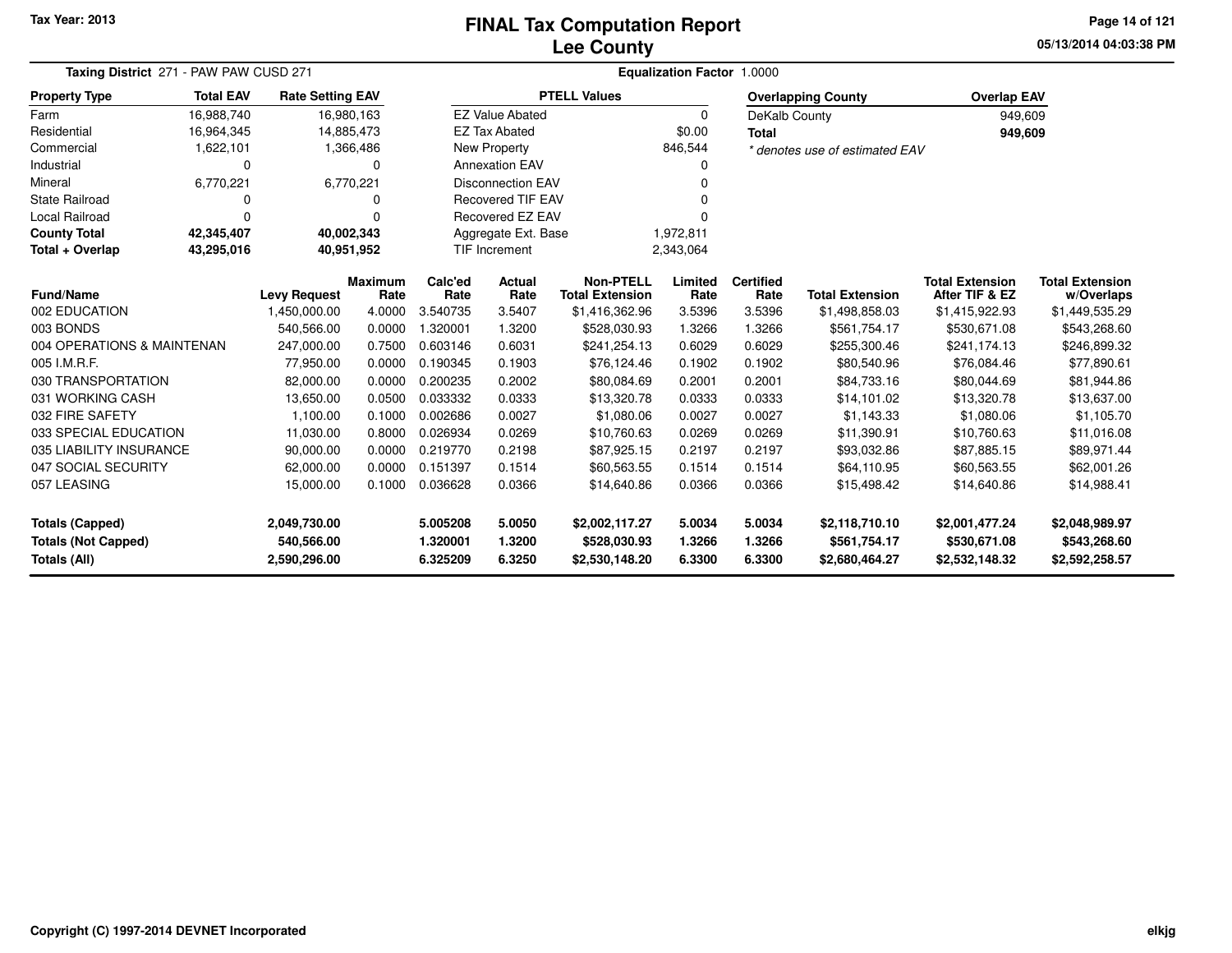# **Lee CountyFINAL Tax Computation Report**

**05/13/2014 04:03:38 PMPage 15 of 121**

| Taxing District 272 - AMBOY CUSD 272 |                  |                         |                  |                          |                        | <b>Equalization Factor 1.0000</b> |                  |                  |                            |                            |                            |  |
|--------------------------------------|------------------|-------------------------|------------------|--------------------------|------------------------|-----------------------------------|------------------|------------------|----------------------------|----------------------------|----------------------------|--|
| <b>Property Type</b>                 | <b>Total EAV</b> | <b>Rate Setting EAV</b> |                  |                          |                        | <b>PTELL Values</b>               |                  |                  |                            |                            |                            |  |
| Farm                                 | 42,673,697       | 42,673,697              |                  |                          | <b>EZ Value Abated</b> |                                   | 95,472           |                  |                            |                            |                            |  |
| Residential                          | 59,095,968       | 59,095,968              |                  |                          | <b>EZ Tax Abated</b>   |                                   | \$4,618.17       |                  |                            |                            |                            |  |
| Commercial                           | 12,069,016       | 12,069,016              |                  | <b>New Property</b>      |                        |                                   | 833,871          |                  |                            |                            |                            |  |
| Industrial                           | 5,580,073        |                         | 5,484,601        | <b>Annexation EAV</b>    |                        |                                   | $\Omega$         |                  |                            |                            |                            |  |
| Mineral                              | 13,212,801       | 13,212,801              |                  | <b>Disconnection EAV</b> |                        |                                   | 0                |                  |                            |                            |                            |  |
| State Railroad                       | 7,283            |                         | 7,283            | <b>Recovered TIF EAV</b> |                        |                                   | $\Omega$         |                  |                            |                            |                            |  |
| Local Railroad                       | 3,610            |                         | 3,610            |                          | Recovered EZ EAV       |                                   | 60,019           |                  |                            |                            |                            |  |
| <b>County Total</b>                  | 132,642,448      | 132,546,976             |                  |                          | Aggregate Ext. Base    |                                   | 6,094,551        |                  |                            |                            |                            |  |
| Total + Overlap                      | 132,642,448      | 132,546,976             |                  |                          | <b>TIF Increment</b>   |                                   | $\mathbf 0$      |                  |                            |                            |                            |  |
|                                      |                  |                         | <b>Maximum</b>   | Calc'ed                  | <b>Non-PTELL</b>       | Limited                           | <b>Certified</b> |                  | <b>Total Extension</b>     | <b>Total Extension</b>     |                            |  |
| <b>Fund/Name</b><br>002 EDUCATION    |                  | <b>Levy Request</b>     | Rate<br>4.0000   | Rate                     | Rate                   | <b>Total Extension</b>            | Rate             | Rate             | <b>Total Extension</b>     | After TIF & EZ             | w/Overlaps                 |  |
| 003 BONDS                            |                  | 4,180,563.00            |                  | 3.154024<br>0.128801     | 3.1540<br>0.1288       | \$4,180,531.62                    | 3.0070<br>0.1294 | 3.0070<br>0.1294 | \$3,988,558.41             | \$3,985,687.57             | \$3,985,687.57             |  |
|                                      |                  | 170,721.41              | 0.0000           |                          |                        | \$170,720.51                      |                  |                  | \$171,639.33               | \$171,515.79               | \$171,515.79               |  |
| 004 OPERATIONS & MAINTENAN           |                  | 968,768.00              | 0.7500           | 0.730887                 | 0.7309                 | \$968,785.85                      | 0.6968           | 0.6968           | \$924,252.58               | \$923,587.33               | \$923,587.33               |  |
| 005 I.M.R.F.<br>030 TRANSPORTATION   |                  | 159,617.00              | 0.0000           | 0.120423<br>0.397807     | 0.1204                 | \$159,586.56                      | 0.1148           | 0.1148           | \$152,273.53               | \$152,163.93               | \$152,163.93               |  |
| 031 WORKING CASH                     |                  | 527,281.00              | 0.0000<br>0.0500 | 0.047255                 | 0.3978<br>0.0473       | \$527,271.87                      | 0.3793<br>0.0451 | 0.3793<br>0.0451 | \$503,112.81               | \$502,750.68               | \$502,750.68               |  |
| 032 FIRE SAFETY                      |                  | 62,635.00<br>63,454.00  | 0.1000           | 0.047873                 | 0.0479                 | \$62,694.72                       | 0.0457           | 0.0457           | \$59,821.74<br>\$60,617.60 | \$59,778.69                | \$59,778.69                |  |
| 033 SPECIAL EDUCATION                |                  | 54,038.00               | 0.8000           | 0.040769                 | 0.0408                 | \$63,490.00<br>\$54,079.17        | 0.0389           | 0.0389           | \$51,597.91                | \$60,573.97<br>\$51,560.77 | \$60,573.97<br>\$51,560.77 |  |
| 035 LIABILITY INSURANCE              |                  | 331,734.00              | 0.0000           | 0.250277                 | 0.2503                 | \$331,765.08                      | 0.2386           | 0.2386           | \$316,484.88               | \$316,257.08               | \$316,257.08               |  |
| 047 SOCIAL SECURITY                  |                  | 133,321.00              | 0.1024           | 0.100584                 | 0.1006                 | \$133,342.26                      | 0.0959           | 0.0959           | \$127,204.11               | \$127,112.55               | \$127,112.55               |  |
| 057 LEASING                          |                  |                         | 0.1000           |                          |                        |                                   | 0.0457           |                  |                            |                            |                            |  |
|                                      |                  | 63,454.00               |                  | 0.0479<br>0.047873       |                        | \$63,490.00                       |                  | 0.0457           | \$60,617.60                | \$60,573.97                | \$60,573.97                |  |
| <b>Totals (Capped)</b>               |                  | 6,544,865.00            |                  | 4.937772                 | 4.9379                 | \$6,545,037.13                    | 4.7078           | 4.7078           | \$6,244,541.17             | \$6,240,046.54             | \$6,240,046.54             |  |
| <b>Totals (Not Capped)</b>           |                  | 170,721.41              |                  | 0.128801                 | 0.1288                 | \$170,720.51                      | 0.1294           | 0.1294           | \$171,639.33               | \$171,515.79               | \$171,515.79               |  |
| Totals (All)                         |                  | 6,715,586.41            |                  | 5.066573                 | 5.0667                 | \$6,715,757.64                    | 4.8372           | 4.8372           | \$6,416,180.50             | \$6,411,562.33             | \$6,411,562.33             |  |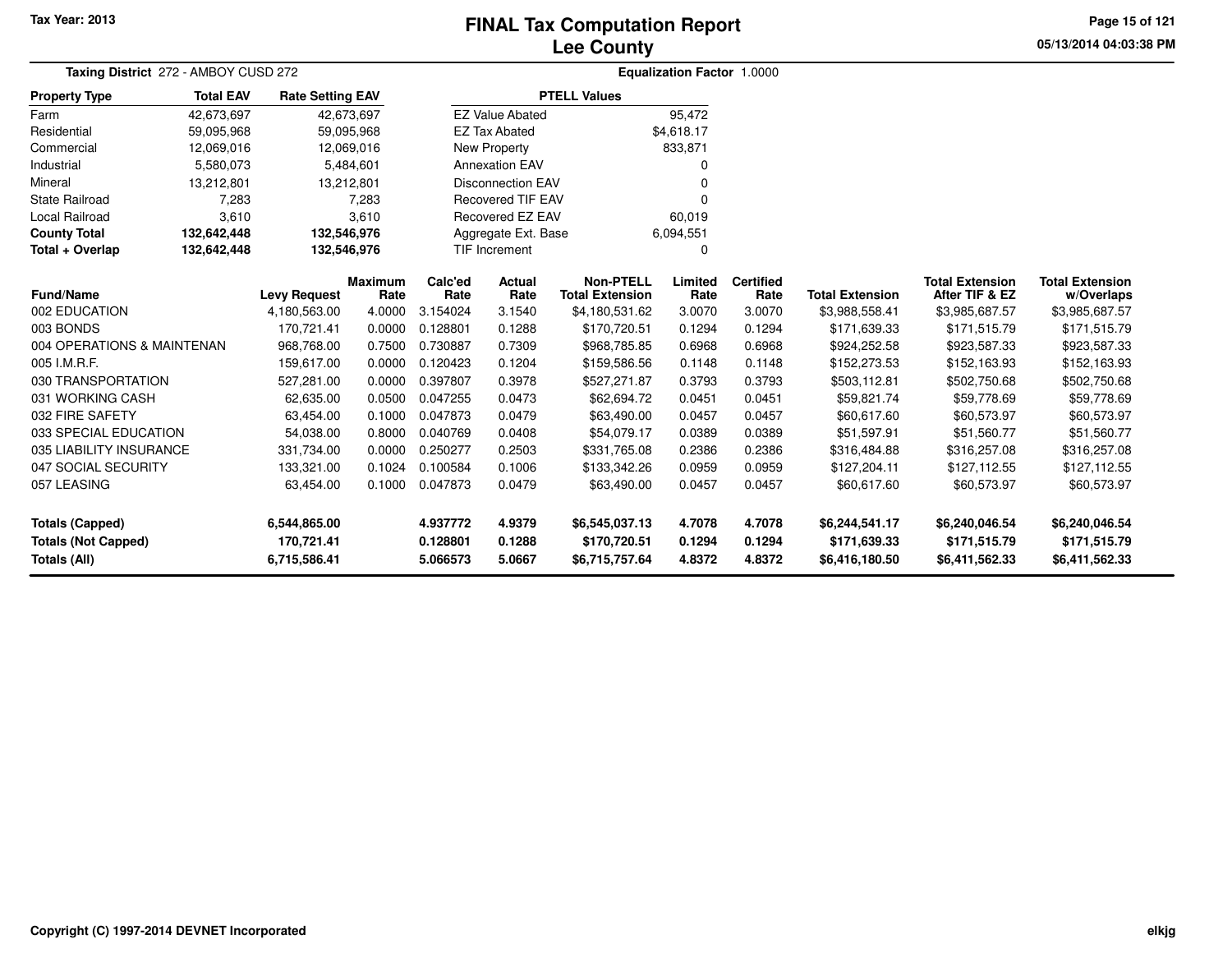**05/13/2014 04:03:38 PMPage 16 of 121**

| Taxing District 275 - ASHTON-FRNKLIN CNTR CUSD 275 |                          |                         |                        | Equalization Factor 1.0000 |                          |                                            |                 |                          |                                |                                          |                                      |  |  |
|----------------------------------------------------|--------------------------|-------------------------|------------------------|----------------------------|--------------------------|--------------------------------------------|-----------------|--------------------------|--------------------------------|------------------------------------------|--------------------------------------|--|--|
| <b>Property Type</b>                               | <b>Total EAV</b>         | <b>Rate Setting EAV</b> |                        |                            |                          | <b>PTELL Values</b>                        |                 |                          | <b>Overlapping County</b>      | <b>Overlap EAV</b>                       |                                      |  |  |
| Farm                                               | 35,178,694               | 35,178,694              |                        |                            | <b>EZ Value Abated</b>   |                                            | 385,406         | Ogle County              |                                | 7,965,898                                |                                      |  |  |
| Residential                                        | 29,563,036               | 29,563,036              |                        |                            | <b>EZ Tax Abated</b>     |                                            | \$20,916.37     | <b>Total</b>             |                                | 7,965,898                                |                                      |  |  |
| Commercial                                         | 7,326,931                |                         | 7,261,075              |                            | <b>New Property</b>      |                                            | 636,323         |                          | * denotes use of estimated EAV |                                          |                                      |  |  |
| Industrial                                         | 6,378,880                |                         | 6,059,330              |                            | <b>Annexation EAV</b>    |                                            | 0               |                          |                                |                                          |                                      |  |  |
| Mineral                                            | 0                        |                         | 0                      |                            | <b>Disconnection EAV</b> |                                            | 0               |                          |                                |                                          |                                      |  |  |
| State Railroad                                     | 2,455,759                |                         | 2,455,759              |                            | <b>Recovered TIF EAV</b> |                                            | 0               |                          |                                |                                          |                                      |  |  |
| Local Railroad                                     | 0                        |                         | 0                      |                            | <b>Recovered EZ EAV</b>  |                                            | 548,319         |                          |                                |                                          |                                      |  |  |
| <b>County Total</b>                                | 80,903,300               | 80,517,894              |                        |                            | Aggregate Ext. Base      |                                            | 0               |                          |                                |                                          |                                      |  |  |
| Total + Overlap                                    | 88,869,198<br>88,483,792 |                         |                        |                            | <b>TIF Increment</b>     |                                            | 0               |                          |                                |                                          |                                      |  |  |
| <b>Fund/Name</b>                                   |                          | <b>Levy Request</b>     | <b>Maximum</b><br>Rate | Calc'ed<br>Rate            | Actual<br>Rate           | <b>Non-PTELL</b><br><b>Total Extension</b> | Limited<br>Rate | <b>Certified</b><br>Rate | <b>Total Extension</b>         | <b>Total Extension</b><br>After TIF & EZ | <b>Total Extension</b><br>w/Overlaps |  |  |
| 002 EDUCATION                                      |                          | 2,730,000.00            | 3.0000                 | 3.085311                   | 3.0000                   | \$2,415,536.82                             | 3.0000          | 3.0000                   | \$2,427,099.00                 | \$2,415,536.82                           | \$2,654,513.76                       |  |  |
| 003 BONDS                                          |                          | 553,604.00              | 0.0000                 | 0.625656                   | 0.6257                   | \$503,800.46                               | 0.6288          | 0.6288                   | \$508,719.95                   | \$506,296.52                             | \$556,386.08                         |  |  |
| 004 OPERATIONS & MAINTENAN                         |                          | 682,500.00              | 0.7500                 | 0.771328                   | 0.7500                   | \$603,884.21                               | 0.7500          | 0.7500                   | \$606,774.75                   | \$603,884.21                             | \$663,628.44                         |  |  |
| 005 I.M.R.F.                                       |                          | 49,117.00               | 0.0000                 | 0.055510                   | 0.0555                   | \$44,687.43                                | 0.0555          | 0.0555                   | \$44,901.33                    | \$44,687.43                              | \$49,108.50                          |  |  |
| 030 TRANSPORTATION                                 |                          | 182,000.00              | 0.2000                 | 0.205687                   | 0.2000                   | \$161,035.79                               | 0.2000          | 0.2000                   | \$161,806.60                   | \$161,035.79                             | \$176,967.58                         |  |  |
| 031 WORKING CASH                                   |                          | 45,500.00               | 0.0500                 | 0.051422                   | 0.0500                   | \$40,258.95                                | 0.0500          | 0.0500                   | \$40,451.65                    | \$40,258.95                              | \$44,241.90                          |  |  |
| 032 FIRE SAFETY                                    |                          | 45,500.00               | 0.0500                 | 0.051422                   | 0.0500                   | \$40,258.95                                | 0.0500          | 0.0500                   | \$40,451.65                    | \$40,258.95                              | \$44,241.90                          |  |  |
| 033 SPECIAL EDUCATION                              |                          | 36,400.00               | 0.0400                 | 0.041138                   | 0.0400                   | \$32,207.16                                | 0.0400          | 0.0400                   | \$32,361.32                    | \$32,207.16                              | \$35,393.52                          |  |  |
| 035 LIABILITY INSURANCE                            |                          | 462,000.00              | 0.0000                 | 0.522130                   | 0.5221                   | \$420,383.92                               | 0.5221          | 0.5221                   | \$422,396.13                   | \$420,383.92                             | \$461,973.88                         |  |  |
| 047 SOCIAL SECURITY                                |                          | 71,377.00               | 0.0000                 | 0.080667                   | 0.0807                   | \$64,977.94                                | 0.0807          | 0.0807                   | \$65,288.96                    | \$64,977.94                              | \$71,406.42                          |  |  |
| 057 LEASING                                        |                          | 45,500.00               | 0.0500                 | 0.051422                   | 0.0500                   | \$40,258.95                                | 0.0500          | 0.0500                   | \$40,451.65                    | \$40,258.95                              | \$44,241.90                          |  |  |
| <b>Totals (Capped)</b>                             |                          | 0.00                    |                        | 0.000000                   | 0.0000                   | \$0.00                                     | 0.0000          | 0.0000                   | \$0.00                         | \$0.00                                   | \$0.00                               |  |  |
| <b>Totals (Not Capped)</b>                         |                          | 4,903,498.00            |                        | 5.541693                   | 5.4240                   | \$4,367,290.58                             | 5.4271          | 5.4271                   | \$4,390,702.99                 | \$4,369,786.64                           | \$4,802,103.88                       |  |  |
| Totals (All)                                       |                          | 4,903,498.00            |                        | 5.541693                   | 5.4240                   | \$4,367,290.58                             | 5.4271          | 5.4271                   | \$4,390,702.99                 | \$4,369,786.64                           | \$4,802,103.88                       |  |  |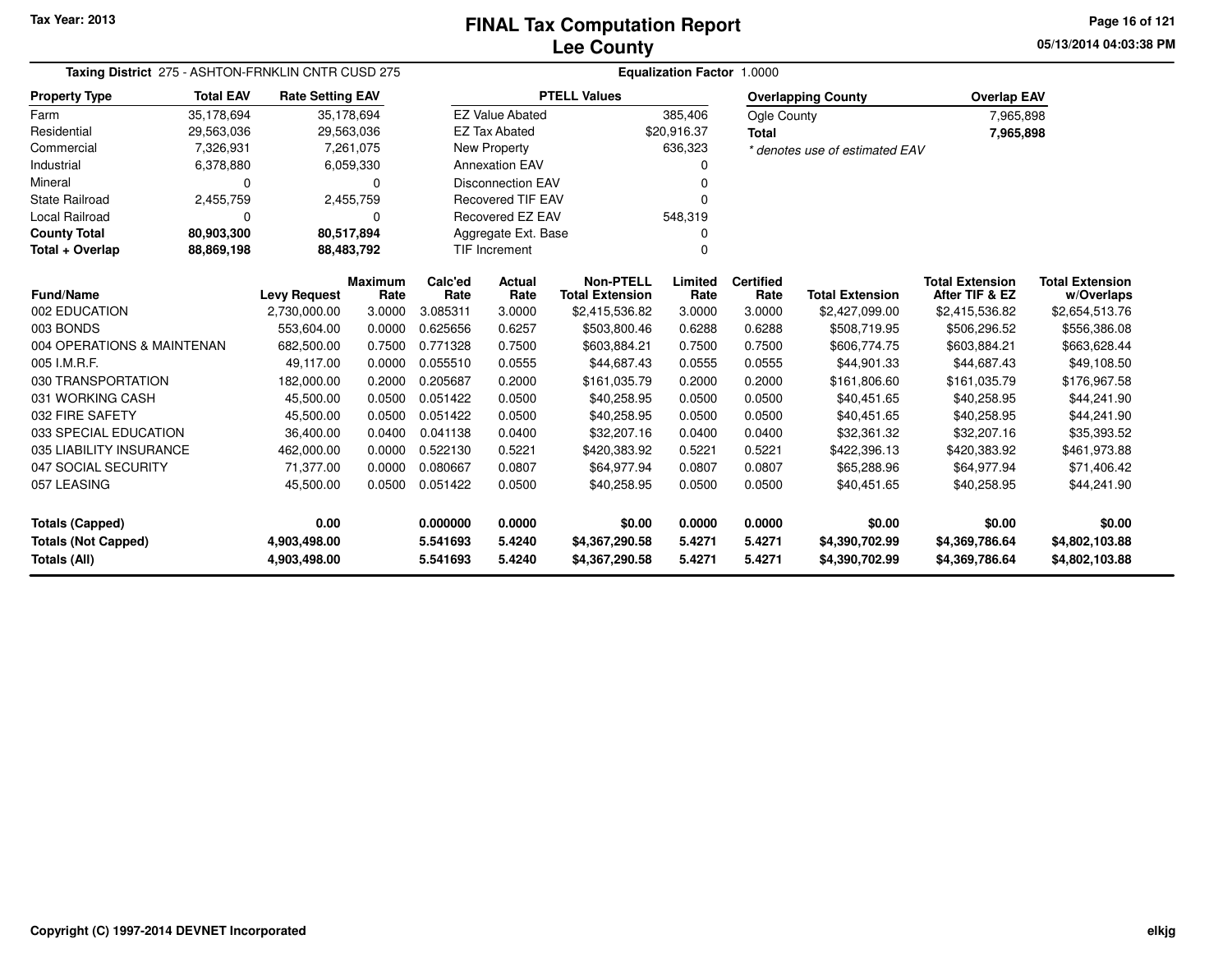# **Lee CountyFINAL Tax Computation Report**

**05/13/2014 04:03:38 PM Page 17 of 121**

| Taxing District 280 - MENDOTA THSD 280            |                  | Equalization Factor 1.0000   |                 |                      |                          |                                            |                  |                          |                                  |                                          |                                      |  |
|---------------------------------------------------|------------------|------------------------------|-----------------|----------------------|--------------------------|--------------------------------------------|------------------|--------------------------|----------------------------------|------------------------------------------|--------------------------------------|--|
| <b>Property Type</b>                              | <b>Total EAV</b> | <b>Rate Setting EAV</b>      |                 |                      |                          | <b>PTELL Values</b>                        |                  |                          | <b>Overlapping County</b>        | <b>Overlap EAV</b>                       |                                      |  |
| Farm                                              | 18,704,089       |                              | 18,704,089      |                      | <b>EZ Value Abated</b>   |                                            | $\Omega$         | <b>Bureau County</b>     |                                  | *6,708,485                               |                                      |  |
| Residential                                       | 8,971,568        |                              | 8,971,568       |                      | <b>EZ Tax Abated</b>     |                                            | \$0.00           | LaSalle County           |                                  | *147,065,376                             |                                      |  |
| Commercial                                        | 1,480,105        |                              | 1,480,105       |                      | New Property             |                                            | 5,542,864        | <b>Total</b>             |                                  | 153,773,861                              |                                      |  |
| Industrial                                        | 127,988          |                              | 127,988         |                      | <b>Annexation EAV</b>    |                                            |                  |                          | * denotes use of estimated EAV   |                                          |                                      |  |
| Mineral                                           | 14,356,467       | 14,356,467                   |                 |                      | <b>Disconnection EAV</b> |                                            |                  |                          |                                  |                                          |                                      |  |
| <b>State Railroad</b>                             | 0                |                              | 0               |                      | <b>Recovered TIF EAV</b> |                                            |                  |                          |                                  |                                          |                                      |  |
| Local Railroad                                    | 10,490           |                              | 10,490          |                      | Recovered EZ EAV         |                                            |                  |                          |                                  |                                          |                                      |  |
| <b>County Total</b>                               | 43,650,707       | 43,650,707                   |                 |                      | Aggregate Ext. Base      |                                            |                  |                          |                                  |                                          |                                      |  |
| Total + Overlap                                   | 197,424,568      | 197,424,568                  |                 |                      | <b>TIF Increment</b>     |                                            | $\Omega$         |                          |                                  |                                          |                                      |  |
| Fund/Name                                         |                  | <b>Levy Request</b>          | Maximum<br>Rate | Calc'ed<br>Rate      | Actual<br>Rate           | <b>Non-PTELL</b><br><b>Total Extension</b> | Limited<br>Rate  | <b>Certified</b><br>Rate | <b>Total Extension</b>           | <b>Total Extension</b><br>After TIF & EZ | <b>Total Extension</b><br>w/Overlaps |  |
| 002 EDUCATION                                     |                  | 2,778,181.00                 | 1.3700          | 1.407211             | 1.3700                   | \$598,014.69                               | 1.3700           | 1.3700                   | \$598,014.69                     | \$598,014.69                             | \$2,704,716.58                       |  |
| 003 BONDS                                         |                  | 1,299,452.50                 | 0.0000          | 0.658202             | 0.6582                   | \$287,308.95                               | 0.6615           | 0.6615                   | \$288,749.43                     | \$288,749.43                             | \$1,305,963.52                       |  |
| 004 OPERATIONS & MAINTENAN                        |                  | 506,967.00                   | 0.2500          | 0.256790             | 0.2500                   | \$109,126.77                               | 0.2500           | 0.2500                   | \$109,126.77                     | \$109,126.77                             | \$493,561.42                         |  |
| 005 I.M.R.F.                                      |                  | 125,000.00                   | 0.0000          | 0.063315             | 0.0633                   | \$27,630.90                                | 0.0633           | 0.0633                   | \$27,630.90                      | \$27,630.90                              | \$124,969.75                         |  |
| 030 TRANSPORTATION                                |                  | 243,344.00                   | 0.1200          | 0.123259             | 0.1200                   | \$52,380.85                                | 0.1200           | 0.1200                   | \$52,380.85                      | \$52,380.85                              | \$236,909.48                         |  |
| 031 WORKING CASH                                  |                  | 101,393.00                   | 0.0500          | 0.051358             | 0.0500                   | \$21,825.35                                | 0.0500           | 0.0500                   | \$21,825.35                      | \$21,825.35                              | \$98,712.28                          |  |
| 032 FIRE SAFETY                                   |                  | 19,875.00                    | 0.0500          | 0.010067             | 0.0101                   | \$4,408.72                                 | 0.0101           | 0.0101                   | \$4,408.72                       | \$4,408.72                               | \$19,939.88                          |  |
| 033 SPECIAL EDUCATION                             |                  | 40,557.00                    | 0.0200          | 0.020543             | 0.0200                   | \$8,730.14                                 | 0.0200           | 0.0200                   | \$8,730.14                       | \$8,730.14                               | \$39,484.91                          |  |
| 035 LIABILITY INSURANCE                           |                  | 180,000.00                   | 0.0000          | 0.091174             | 0.0912                   | \$39,809.44                                | 0.0912           | 0.0912                   | \$39,809.44                      | \$39,809.44                              | \$180,051.21                         |  |
| 047 SOCIAL SECURITY                               |                  | 140,000.00                   | 0.0000          | 0.070913             | 0.0709                   | \$30,948.35                                | 0.0709           | 0.0709                   | \$30,948.35                      | \$30,948.35                              | \$139,974.02                         |  |
| 057 LEASING                                       | 40,557.00        | 0.0500                       | 0.020543        | 0.0205               | \$8,948.39               | 0.0205                                     | 0.0205           | \$8,948.39               | \$8,948.39                       | \$40,472.04                              |                                      |  |
| <b>Totals (Capped)</b>                            |                  | 0.00                         | 0.000000        | 0.0000               | \$0.00                   | 0.0000                                     | 0.0000           | \$0.00                   | \$0.00                           | \$0.00                                   |                                      |  |
| <b>Totals (Not Capped)</b><br><b>Totals (All)</b> |                  | 5,475,326.50<br>5,475,326.50 |                 | 2.773375<br>2.773375 | 2.7242<br>2.7242         | \$1,189,132.55<br>\$1,189,132.55           | 2.7275<br>2.7275 | 2.7275<br>2.7275         | \$1,190,573.03<br>\$1,190,573.03 | \$1,190,573.03<br>\$1,190,573.03         | \$5,384,755.09<br>\$5,384,755.09     |  |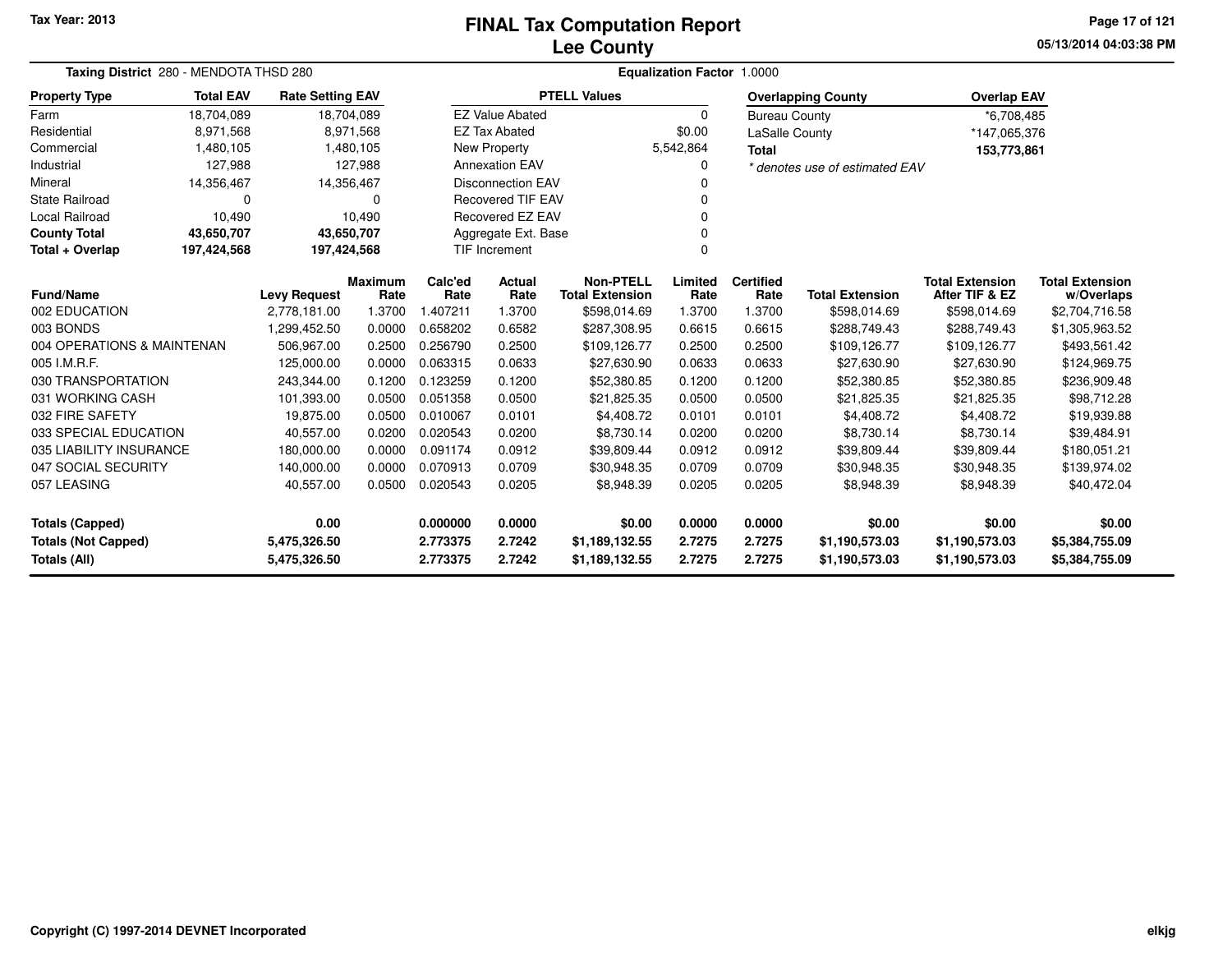# **Lee CountyFINAL Tax Computation Report**

**05/13/2014 04:03:38 PM Page 18 of 121**

| Taxing District 289 - MENDOTA CCGSD 289    |                  |                              |                | <b>Equalization Factor 1.0000</b> |                          |                                  |                  |                      |                                  |                                  |                                  |  |  |
|--------------------------------------------|------------------|------------------------------|----------------|-----------------------------------|--------------------------|----------------------------------|------------------|----------------------|----------------------------------|----------------------------------|----------------------------------|--|--|
| <b>Property Type</b>                       | <b>Total EAV</b> | <b>Rate Setting EAV</b>      |                |                                   |                          | <b>PTELL Values</b>              |                  |                      | <b>Overlapping County</b>        | <b>Overlap EAV</b>               |                                  |  |  |
| Farm                                       | 18,704,089       | 18,704,089                   |                |                                   | <b>EZ Value Abated</b>   |                                  | $\Omega$         | <b>Bureau County</b> |                                  | *6,708,485                       |                                  |  |  |
| Residential                                | 8,971,568        |                              | 8,971,568      |                                   | <b>EZ Tax Abated</b>     |                                  | \$0.00           | LaSalle County       |                                  | *145,623,791                     |                                  |  |  |
| Commercial                                 | 1,480,105        |                              | 1,480,105      |                                   | New Property             |                                  | 5,542,864        | <b>Total</b>         |                                  | 152,332,276                      |                                  |  |  |
| Industrial                                 | 127,988          |                              | 127,988        |                                   | <b>Annexation EAV</b>    |                                  | 0                |                      | * denotes use of estimated EAV   |                                  |                                  |  |  |
| Mineral                                    | 14,356,467       | 14,356,467                   |                |                                   | <b>Disconnection EAV</b> |                                  |                  |                      |                                  |                                  |                                  |  |  |
| <b>State Railroad</b>                      | 0                |                              | $\Omega$       |                                   | Recovered TIF EAV        |                                  |                  |                      |                                  |                                  |                                  |  |  |
| <b>Local Railroad</b>                      | 10,490           |                              | 10,490         |                                   | <b>Recovered EZ EAV</b>  |                                  | 0                |                      |                                  |                                  |                                  |  |  |
| <b>County Total</b>                        | 43,650,707       | 43,650,707                   |                |                                   | Aggregate Ext. Base      |                                  | 0                |                      |                                  |                                  |                                  |  |  |
| Total + Overlap                            | 195,982,983      | 195,982,983                  |                |                                   | <b>TIF Increment</b>     |                                  | $\Omega$         |                      |                                  |                                  |                                  |  |  |
| Fund/Name                                  |                  |                              | <b>Maximum</b> | Calc'ed                           | Actual                   | <b>Non-PTELL</b>                 | Limited          | <b>Certified</b>     |                                  | <b>Total Extension</b>           | <b>Total Extension</b>           |  |  |
|                                            |                  | <b>Levy Request</b>          | Rate           | Rate                              | Rate                     | <b>Total Extension</b>           | Rate             | Rate                 | <b>Total Extension</b>           | After TIF & EZ                   | w/Overlaps                       |  |  |
| 002 EDUCATION                              |                  | 2,889,600.00                 | 1.4400         | 1.474414                          | 1.4400                   | \$628,570.18                     | 1.4400           | 1.4400               | \$628,570.18                     | \$628,570.18                     | \$2,822,154.96                   |  |  |
| 003 BONDS                                  |                  | 494.575.00                   | 0.0000         | 0.252356                          | 0.2524                   | \$110.174.38                     | 0.2537           | 0.2537               | \$110,741.84                     | \$110,741.84                     | \$497,208.83                     |  |  |
| 004 OPERATIONS & MAINTENAN                 |                  | 501,600.00                   | 0.2500         | 0.255941                          | 0.2500                   | \$109,126.77                     | 0.2500           | 0.2500               | \$109,126.77                     | \$109,126.77                     | \$489,957.46                     |  |  |
| 005 I.M.R.F.                               |                  | 230,000.00                   | 0.0000         | 0.117357                          | 0.1174                   | \$51,245.93                      | 0.1174           | 0.1174               | \$51,245.93                      | \$51,245.93                      | \$230,084.02                     |  |  |
| 030 TRANSPORTATION                         |                  | 240,800.00                   | 0.1200         | 0.122868                          | 0.1200                   | \$52,380.85                      | 0.1200           | 0.1200               | \$52,380.85                      | \$52,380.85                      | \$235,179.58                     |  |  |
| 031 WORKING CASH                           |                  | 100,300.00                   | 0.0500         | 0.051178                          | 0.0500                   | \$21,825.35                      | 0.0500           | 0.0500               | \$21,825.35                      | \$21,825.35                      | \$97,991.49                      |  |  |
| 032 FIRE SAFETY                            |                  | 100,300.00                   | 0.0500         | 0.051178                          | 0.0500                   | \$21,825.35                      | 0.0500           | 0.0500               | \$21,825.35                      | \$21,825.35                      | \$97,991.49                      |  |  |
| 033 SPECIAL EDUCATION                      |                  | 40,100.00                    | 0.0200         | 0.020461                          | 0.0200                   | \$8,730.14                       | 0.0200           | 0.0200               | \$8,730.14                       | \$8,730.14                       | \$39,196.60                      |  |  |
| 035 LIABILITY INSURANCE                    |                  | 130,000.00                   | 0.0000         | 0.066332                          | 0.0663                   | \$28,940.42                      | 0.0663           | 0.0663               | \$28,940.42                      | \$28,940.42                      | \$129,936.72                     |  |  |
| 047 SOCIAL SECURITY                        |                  | 180,000.00                   | 0.0000         | 0.091845                          | 0.0918                   | \$40,071.35                      | 0.0918           | 0.0918               | \$40,071.35                      | \$40,071.35                      | \$179,912.38                     |  |  |
| 057 LEASING                                |                  | 100,300.00                   | 0.0500         | 0.051178                          | 0.0500                   | \$21,825.35                      | 0.0500           | 0.0500               | \$21,825.35                      | \$21,825.35                      | \$97,991.49                      |  |  |
| <b>Totals (Capped)</b>                     |                  | 0.00                         |                | 0.000000                          | 0.0000                   | \$0.00                           | 0.0000           | 0.0000               | \$0.00                           | \$0.00                           | \$0.00                           |  |  |
| <b>Totals (Not Capped)</b><br>Totals (All) |                  | 5.007,575.00<br>5,007,575.00 |                | 2.555108<br>2.555108              | 2.5079<br>2.5079         | \$1,094,716.07<br>\$1,094,716.07 | 2.5092<br>2.5092 | 2.5092<br>2.5092     | \$1,095,283.53<br>\$1,095,283.53 | \$1,095,283.53<br>\$1,095,283.53 | \$4,917,605.02<br>\$4,917,605.02 |  |  |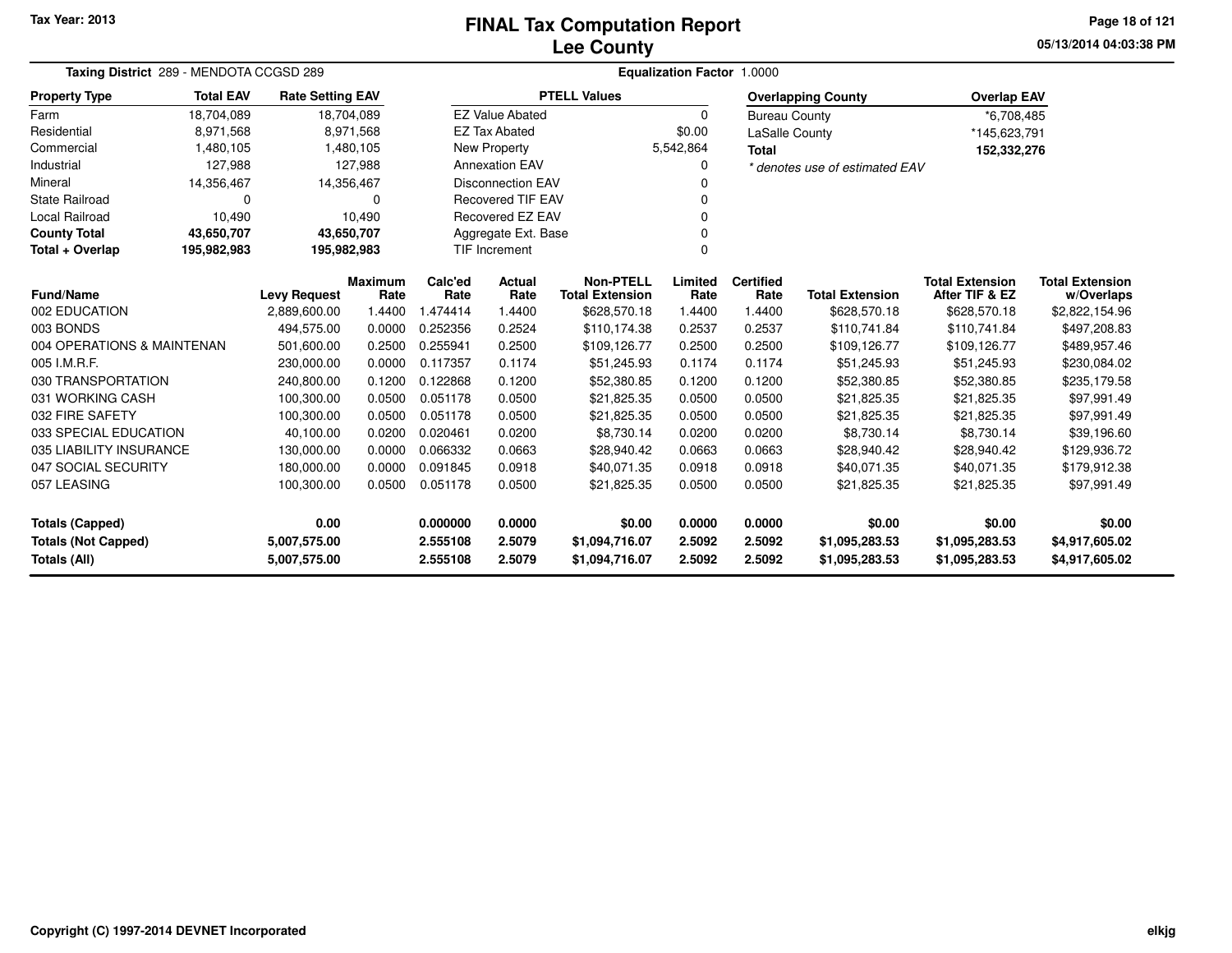**05/13/2014 04:03:38 PM Page 19 of 121**

|                            | Taxing District 301 - ROCK FALLS THSD 301 |                         |                |                 | Equalization Factor 1.0000 |                                            |                 |                          |                                |                                          |                              |  |  |  |
|----------------------------|-------------------------------------------|-------------------------|----------------|-----------------|----------------------------|--------------------------------------------|-----------------|--------------------------|--------------------------------|------------------------------------------|------------------------------|--|--|--|
| <b>Property Type</b>       | <b>Total EAV</b>                          | <b>Rate Setting EAV</b> |                |                 |                            | <b>PTELL Values</b>                        |                 |                          | <b>Overlapping County</b>      | <b>Overlap EAV</b>                       |                              |  |  |  |
| Farm                       | 2,220,962                                 |                         | 2,220,962      |                 | <b>EZ Value Abated</b>     |                                            | $\Omega$        |                          | <b>Whiteside County</b>        | 138,158,444                              |                              |  |  |  |
| Residential                | 4,044,493                                 |                         | 4,044,493      |                 | <b>EZ Tax Abated</b>       |                                            | \$0.00          | <b>Total</b>             |                                | 138,158,444                              |                              |  |  |  |
| Commercial                 | 609,178                                   |                         | 609,178        |                 | New Property               |                                            | 90,247          |                          | * denotes use of estimated EAV |                                          |                              |  |  |  |
| Industrial                 | 3,923,541                                 |                         | 3,923,541      |                 | <b>Annexation EAV</b>      |                                            | ი               |                          |                                |                                          |                              |  |  |  |
| Mineral                    | 0                                         |                         | $\Omega$       |                 | <b>Disconnection EAV</b>   |                                            | 0               |                          |                                |                                          |                              |  |  |  |
| <b>State Railroad</b>      | 2,883,015                                 |                         | 2,883,015      |                 | <b>Recovered TIF EAV</b>   |                                            |                 |                          |                                |                                          |                              |  |  |  |
| <b>Local Railroad</b>      | 0                                         |                         | $\Omega$       |                 | <b>Recovered EZ EAV</b>    |                                            |                 |                          |                                |                                          |                              |  |  |  |
| <b>County Total</b>        | 13,681,189                                | 13,681,189              |                |                 | Aggregate Ext. Base        |                                            | 0               |                          |                                |                                          |                              |  |  |  |
| Total + Overlap            | 151,839,633                               | 151,839,633             |                |                 | <b>TIF Increment</b>       |                                            | 0               |                          |                                |                                          |                              |  |  |  |
| <b>Fund/Name</b>           |                                           | <b>Levy Request</b>     | <b>Maximum</b> | Calc'ed<br>Rate | <b>Actual</b><br>Rate      | <b>Non-PTELL</b><br><b>Total Extension</b> | Limited<br>Rate | <b>Certified</b><br>Rate | <b>Total Extension</b>         | <b>Total Extension</b><br>After TIF & EZ | <b>Total Extension</b>       |  |  |  |
|                            | 002 EDUCATION                             | 2,961,180.00            | Rate<br>1.8600 | 1.950202        | 1.8600                     | \$254,470.12                               | 1.8600          | 1.8600                   | \$254,470.12                   | \$254,470.12                             | w/Overlaps<br>\$2,824,217.17 |  |  |  |
| 003 BONDS                  |                                           | 495,188.00              | 0.0000         | 0.326126        | 0.3261                     | \$44,614.36                                | 0.3277          | 0.3277                   | \$44,833.26                    | \$44,833.26                              | \$497,578.48                 |  |  |  |
| 004 OPERATIONS & MAINTENAN |                                           | 398,008.00              | 0.2500         | 0.262124        | 0.2500                     | \$34,202.97                                | 0.2500          | 0.2500                   | \$34,202.97                    | \$34,202.97                              | \$379,599.08                 |  |  |  |
| 005 I.M.R.F.               |                                           | 245,000.00              | 0.0000         | 0.161354        | 0.1614                     | \$22,081.44                                | 0.1614          | 0.1614                   | \$22,081.44                    | \$22,081.44                              | \$245,069.17                 |  |  |  |
| 030 TRANSPORTATION         |                                           | 191,044.00              | 0.1200         | 0.125820        | 0.1200                     | \$16,417.43                                | 0.1200          | 0.1200                   | \$16,417.43                    | \$16,417.43                              | \$182,207.56                 |  |  |  |
| 031 WORKING CASH           |                                           | 79,602.00               | 0.0500         | 0.052425        | 0.0500                     | \$6,840.59                                 | 0.0500          | 0.0500                   | \$6,840.59                     | \$6,840.59                               | \$75,919.82                  |  |  |  |
| 032 FIRE SAFETY            |                                           | 79,602.00               | 0.0500         | 0.052425        | 0.0500                     | \$6,840.59                                 | 0.0500          | 0.0500                   | \$6,840.59                     | \$6,840.59                               | \$75,919.82                  |  |  |  |
| 033 SPECIAL EDUCATION      |                                           | 31.841.00               | 0.0200         | 0.020970        | 0.0200                     | \$2,736.24                                 | 0.0200          | 0.0200                   | \$2,736.24                     | \$2,736.24                               | \$30,367.93                  |  |  |  |
| 035 LIABILITY INSURANCE    |                                           | 600,000.00              | 0.0000         | 0.395154        | 0.3952                     | \$54,068.06                                | 0.3952          | 0.3952                   | \$54,068.06                    | \$54,068.06                              | \$600,070.23                 |  |  |  |
| 047 SOCIAL SECURITY        |                                           | 152,000.00              | 0.0000         | 0.100106        | 0.1001                     | \$13,694.87                                | 0.1001          | 0.1001                   | \$13,694.87                    | \$13,694.87                              | \$151,991.47                 |  |  |  |
| 057 LEASING                |                                           | 79,602.00               | 0.0500         | 0.052425        | 0.0500                     | \$6,840.59                                 | 0.0500          | 0.0500                   | \$6,840.59                     | \$6,840.59                               | \$75,919.82                  |  |  |  |
| Totals (Capped)            |                                           | 0.00                    |                | 0.000000        | 0.0000                     | \$0.00                                     | 0.0000          | 0.0000                   | \$0.00                         | \$0.00                                   | \$0.00                       |  |  |  |
| <b>Totals (Not Capped)</b> |                                           | 5,313,067.00            |                | 3.499131        | 3.3828                     | \$462,807.26                               | 3.3844          | 3.3844                   | \$463,026.16                   | \$463,026.16                             | \$5,138,860.55               |  |  |  |
| Totals (All)               |                                           | 5,313,067.00            |                | 3.499131        | 3.3828                     | \$462,807.26                               | 3.3844          | 3.3844                   | \$463,026.16                   | \$463,026.16                             | \$5,138,860.55               |  |  |  |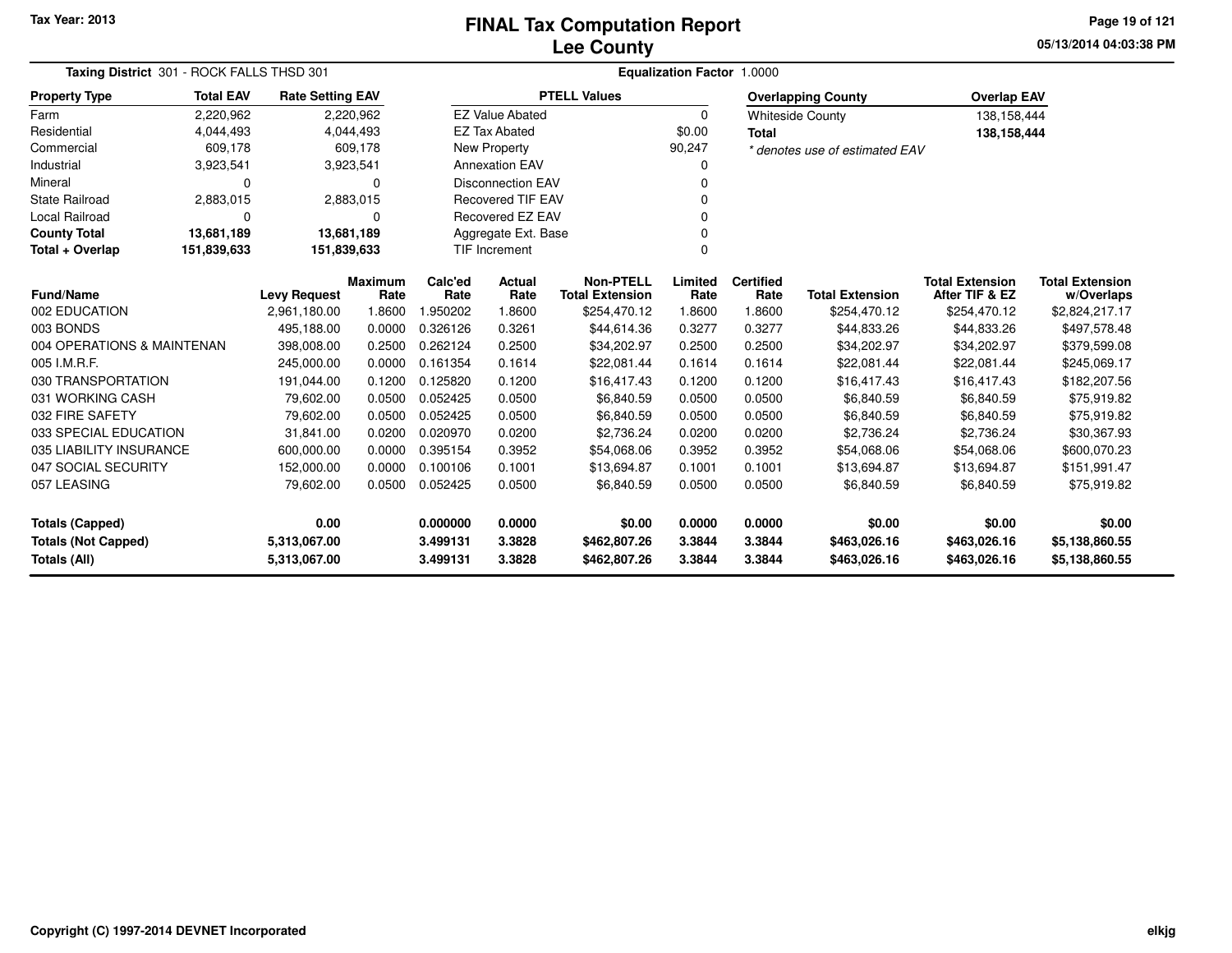**05/13/2014 04:03:38 PM Page 20 of 121**

|                                                   | Taxing District 303 - LAMOILLE CUSD 303 |                              |                        |                      |                          |                                            | <b>Equalization Factor</b> | 1.0000                   |                                |                                          |                                      |
|---------------------------------------------------|-----------------------------------------|------------------------------|------------------------|----------------------|--------------------------|--------------------------------------------|----------------------------|--------------------------|--------------------------------|------------------------------------------|--------------------------------------|
| <b>Property Type</b>                              | <b>Total EAV</b>                        | <b>Rate Setting EAV</b>      |                        |                      |                          | <b>PTELL Values</b>                        |                            |                          | <b>Overlapping County</b>      | <b>Overlap EAV</b>                       |                                      |
| Farm                                              | 803,044                                 |                              | 803,044                |                      | <b>EZ Value Abated</b>   |                                            | 0                          | <b>Bureau County</b>     |                                | *37,882,343                              |                                      |
| Residential                                       | 55,671                                  |                              | 55,671                 |                      | <b>EZ Tax Abated</b>     |                                            | \$0.00                     | <b>Total</b>             |                                | 37,882,343                               |                                      |
| Commercial                                        | 0                                       |                              | 0                      |                      | New Property             |                                            | 13,987                     |                          | * denotes use of estimated EAV |                                          |                                      |
| Industrial                                        | 0                                       |                              | $\Omega$               |                      | <b>Annexation EAV</b>    |                                            | 0                          |                          |                                |                                          |                                      |
| Mineral                                           | 0                                       |                              | $\Omega$               |                      | <b>Disconnection EAV</b> |                                            | 0                          |                          |                                |                                          |                                      |
| <b>State Railroad</b>                             | $\mathbf 0$                             |                              | $\Omega$               |                      | <b>Recovered TIF EAV</b> |                                            | 0                          |                          |                                |                                          |                                      |
| <b>Local Railroad</b>                             | $\Omega$                                |                              | $\Omega$               |                      | <b>Recovered EZ EAV</b>  |                                            | 0                          |                          |                                |                                          |                                      |
| <b>County Total</b>                               | 858,715                                 |                              | 858,715                |                      | Aggregate Ext. Base      |                                            | 0                          |                          |                                |                                          |                                      |
| Total + Overlap<br>38,741,058                     |                                         |                              | 38,741,058             |                      | <b>TIF Increment</b>     |                                            | $\Omega$                   |                          |                                |                                          |                                      |
| <b>Fund/Name</b>                                  |                                         | <b>Levy Request</b>          | <b>Maximum</b><br>Rate | Calc'ed<br>Rate      | <b>Actual</b><br>Rate    | <b>Non-PTELL</b><br><b>Total Extension</b> | Limited<br>Rate            | <b>Certified</b><br>Rate | <b>Total Extension</b>         | <b>Total Extension</b><br>After TIF & EZ | <b>Total Extension</b><br>w/Overlaps |
| 002 EDUCATION                                     |                                         | 1,270,100.00                 | 3.3000                 | 3.278434             | 3.2784                   | \$28,152.11                                | 3.2784                     | 3.2784                   | \$28,152.11                    | \$28,152.11                              | \$1,270,086.85                       |
| 003 BONDS                                         |                                         | 105,180.35                   | 0.0000                 | 0.271496             | 0.2715                   | \$2,331.41                                 | 0.2729                     | 0.2729                   | \$2,343.43                     | \$2,343.43                               | \$105,724.35                         |
| 004 OPERATIONS & MAINTENAN                        |                                         | 269,400.00                   | 0.7000                 | 0.695386             | 0.6954                   | \$5,971.50                                 | 0.6954                     | 0.6954                   | \$5,971.50                     | \$5,971.50                               | \$269,405.32                         |
| 005 I.M.R.F.                                      |                                         | 45,000.00                    | 0.0000                 | 0.116156             | 0.1162                   | \$997.83                                   | 0.1162                     | 0.1162                   | \$997.83                       | \$997.83                                 | \$45,017.11                          |
| 030 TRANSPORTATION                                |                                         | 76,900.00                    | 0.2000                 | 0.198497             | 0.1985                   | \$1,704.55                                 | 0.1985                     | 0.1985                   | \$1,704.55                     | \$1,704.55                               | \$76,901.00                          |
| 031 WORKING CASH                                  |                                         | 19,200.00                    | 0.0500                 | 0.049560             | 0.0496                   | \$425.92                                   | 0.0496                     | 0.0496                   | \$425.92                       | \$425.92                                 | \$19,215.56                          |
| 032 FIRE SAFETY                                   |                                         | 19,200.00                    | 0.0500                 | 0.049560             | 0.0496                   | \$425.92                                   | 0.0496                     | 0.0496                   | \$425.92                       | \$425.92                                 | \$19,215.56                          |
| 033 SPECIAL EDUCATION                             |                                         | 15,400.00                    | 0.0400                 | 0.039751             | 0.0398                   | \$341.77                                   | 0.0398                     | 0.0398                   | \$341.77                       | \$341.77                                 | \$15,418.94                          |
| 035 LIABILITY INSURANCE                           |                                         | 200,000.00                   | 0.0000                 | 0.516248             | 0.5162                   | \$4,432.69                                 | 0.5162                     | 0.5162                   | \$4,432.69                     | \$4,432.69                               | \$199,981.34                         |
| 047 SOCIAL SECURITY                               |                                         | 52,000.00                    | 0.0000                 | 0.134225             | 0.1342                   | \$1,152.40                                 | 0.1342                     | 0.1342                   | \$1,152.40                     | \$1,152.40                               | \$51,990.50                          |
| 057 LEASING                                       |                                         | 19,200.00                    | 0.0500                 | 0.049560             | 0.0496                   | \$425.92                                   | 0.0496                     | 0.0496                   | \$425.92                       | \$425.92                                 | \$19,215.56                          |
| <b>Totals (Capped)</b>                            |                                         | 0.00                         |                        | 0.000000             | 0.0000                   | \$0.00                                     | 0.0000                     | 0.0000                   | \$0.00                         | \$0.00                                   | \$0.00                               |
| <b>Totals (Not Capped)</b><br><b>Totals (All)</b> |                                         | 2,091,580.35<br>2,091,580.35 |                        | 5.398873<br>5.398873 | 5.3990<br>5.3990         | \$46,362.02<br>\$46,362.02                 | 5.4004<br>5.4004           | 5.4004<br>5.4004         | \$46,374.04<br>\$46,374.04     | \$46,374.04<br>\$46,374.04               | \$2,092,172.09<br>\$2,092,172.09     |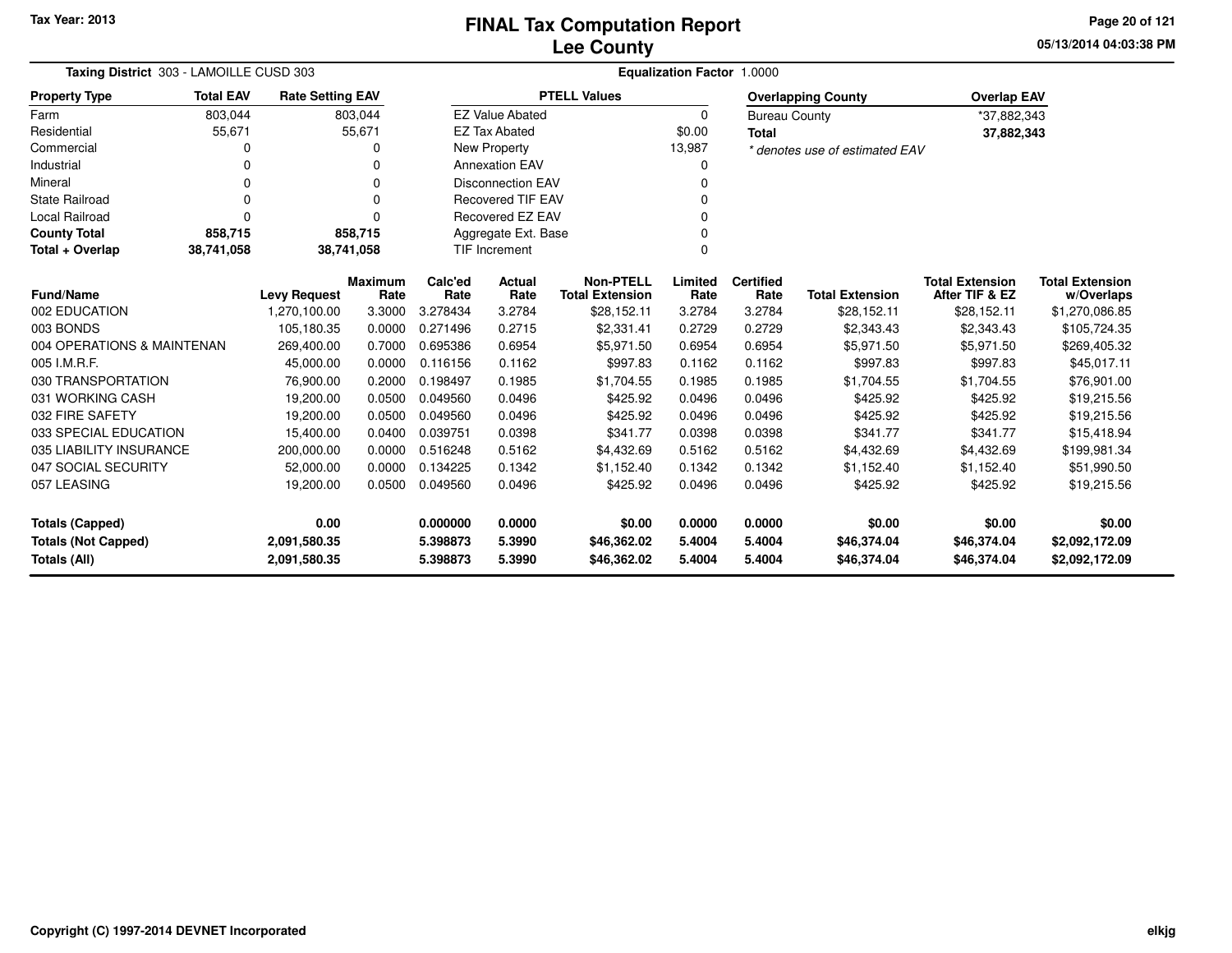**05/13/2014 04:03:38 PMPage 21 of 121**

|                                            | Taxing District 340 - BUREAU VALLEY CUSD 340 |                              |                 |                       | Equalization Factor 1.0000                 |                              |                          |                        |                                          |                                      |                                  |  |  |  |
|--------------------------------------------|----------------------------------------------|------------------------------|-----------------|-----------------------|--------------------------------------------|------------------------------|--------------------------|------------------------|------------------------------------------|--------------------------------------|----------------------------------|--|--|--|
| <b>Property Type</b>                       | <b>Total EAV</b>                             | <b>Rate Setting EAV</b>      |                 |                       |                                            | <b>PTELL Values</b>          |                          |                        | <b>Overlapping County</b>                | <b>Overlap EAV</b>                   |                                  |  |  |  |
| Farm                                       | 6,185,178                                    |                              | 6,185,178       |                       | <b>EZ Value Abated</b>                     |                              | $\Omega$                 | <b>Bureau County</b>   |                                          | *112,439,208                         |                                  |  |  |  |
| Residential                                | 836,339                                      |                              | 836,339         |                       | <b>EZ Tax Abated</b>                       |                              | \$0.00                   |                        | <b>Whiteside County</b>                  | 1,136,869                            |                                  |  |  |  |
| Commercial                                 | 0                                            |                              | 0               |                       | New Property                               |                              | 37,230                   | <b>Total</b>           |                                          | 113,576,077                          |                                  |  |  |  |
| Industrial                                 | 892                                          |                              | 892             |                       | <b>Annexation EAV</b>                      |                              | $\Omega$                 |                        | * denotes use of estimated EAV           |                                      |                                  |  |  |  |
| Mineral                                    | $\Omega$                                     |                              | n               |                       | <b>Disconnection EAV</b>                   |                              | O                        |                        |                                          |                                      |                                  |  |  |  |
| <b>State Railroad</b>                      | 211,937                                      |                              | 211,937         |                       | <b>Recovered TIF EAV</b>                   |                              |                          |                        |                                          |                                      |                                  |  |  |  |
| Local Railroad                             | $\Omega$                                     |                              | 0               | Recovered EZ EAV      |                                            |                              | $\Omega$                 |                        |                                          |                                      |                                  |  |  |  |
| <b>County Total</b>                        | 7,234,346                                    |                              | 7,234,346       |                       | Aggregate Ext. Base                        |                              |                          |                        |                                          |                                      |                                  |  |  |  |
| Total + Overlap                            | 120,810,423                                  | 120,810,423                  |                 | <b>TIF Increment</b>  |                                            |                              | $\Omega$                 |                        |                                          |                                      |                                  |  |  |  |
| <b>Fund/Name</b><br><b>Levy Request</b>    |                                              | <b>Maximum</b><br>Rate       | Calc'ed<br>Rate | <b>Actual</b><br>Rate | <b>Non-PTELL</b><br><b>Total Extension</b> | Limited<br>Rate              | <b>Certified</b><br>Rate | <b>Total Extension</b> | <b>Total Extension</b><br>After TIF & EZ | <b>Total Extension</b><br>w/Overlaps |                                  |  |  |  |
| 002 EDUCATION                              |                                              | 3,245,000.00                 | 2.7500          | 2.686027              | 2.6860                                     | \$194,314.53                 | 2.6860                   | 2.6860                 | \$194,314.53                             | \$194,314.53                         | \$3,244,967.96                   |  |  |  |
| 003 BONDS                                  |                                              | 1,292,235.00                 | 0.0000          | 1.069639              | 1.0696                                     | \$77,378.56                  | 1.0749                   | 1.0749                 | \$77,761.99                              | \$77,761.99                          | \$1,298,591.24                   |  |  |  |
| 004 OPERATIONS & MAINTENAN                 |                                              | 590,000.00                   | 0.5000          | 0.488369              | 0.4884                                     | \$35,332.55                  | 0.4884                   | 0.4884                 | \$35,332.55                              | \$35,332.55                          | \$590,038.11                     |  |  |  |
| 005 I.M.R.F.                               |                                              | 270.000.00                   | 0.0000          | 0.223491              | 0.2235                                     | \$16,168.76                  | 0.2235                   | 0.2235                 | \$16,168.76                              | \$16,168.76                          | \$270,011.30                     |  |  |  |
| 030 TRANSPORTATION                         |                                              | 295,000.00                   | 0.2500          | 0.244184              | 0.2442                                     | \$17,666.27                  | 0.2442                   | 0.2442                 | \$17,666.27                              | \$17,666.27                          | \$295,019.05                     |  |  |  |
| 031 WORKING CASH                           |                                              | 59,000.00                    | 0.0500          | 0.048837              | 0.0488                                     | \$3,530.36                   | 0.0488                   | 0.0488                 | \$3,530.36                               | \$3,530.36                           | \$58,955.49                      |  |  |  |
| 032 FIRE SAFETY                            |                                              | 59,000.00                    | 0.0500          | 0.048837              | 0.0488                                     | \$3,530.36                   | 0.0488                   | 0.0488                 | \$3,530.36                               | \$3,530.36                           | \$58,955.49                      |  |  |  |
| 033 SPECIAL EDUCATION                      |                                              | 47,000.00                    | 0.0400          | 0.038904              | 0.0389                                     | \$2,814.16                   | 0.0389                   | 0.0389                 | \$2,814.16                               | \$2,814.16                           | \$46,995.25                      |  |  |  |
| 035 LIABILITY INSURANCE                    |                                              | 430,000.00                   | 0.0000          | 0.355930              | 0.3559                                     | \$25,747.04                  | 0.3559                   | 0.3559                 | \$25,747.04                              | \$25,747.04                          | \$429,964.30                     |  |  |  |
| 047 SOCIAL SECURITY                        |                                              | 250,000.00                   | 0.0000          | 0.206936              | 0.2069                                     | \$14,967.86                  | 0.2069                   | 0.2069                 | \$14,967.86                              | \$14,967.86                          | \$249,956.77                     |  |  |  |
| 057 LEASING                                |                                              | 59,000.00                    | 0.0500          | 0.048837              | 0.0488                                     | \$3,530.36                   | 0.0488                   | 0.0488                 | \$3,530.36                               | \$3,530.36                           | \$58,955.49                      |  |  |  |
| <b>Totals (Capped)</b>                     |                                              | 0.00                         |                 | 0.000000              | 0.0000                                     | \$0.00                       | 0.0000                   | 0.0000                 | \$0.00                                   | \$0.00                               | \$0.00                           |  |  |  |
| <b>Totals (Not Capped)</b><br>Totals (All) |                                              | 6,596,235.00<br>6,596,235.00 |                 | 5.459991<br>5.459991  | 5.4598<br>5.4598                           | \$394,980.81<br>\$394,980.81 | 5.4651<br>5.4651         | 5.4651<br>5.4651       | \$395,364.24<br>\$395,364.24             | \$395,364.24<br>\$395,364.24         | \$6,602,410.45<br>\$6,602,410.45 |  |  |  |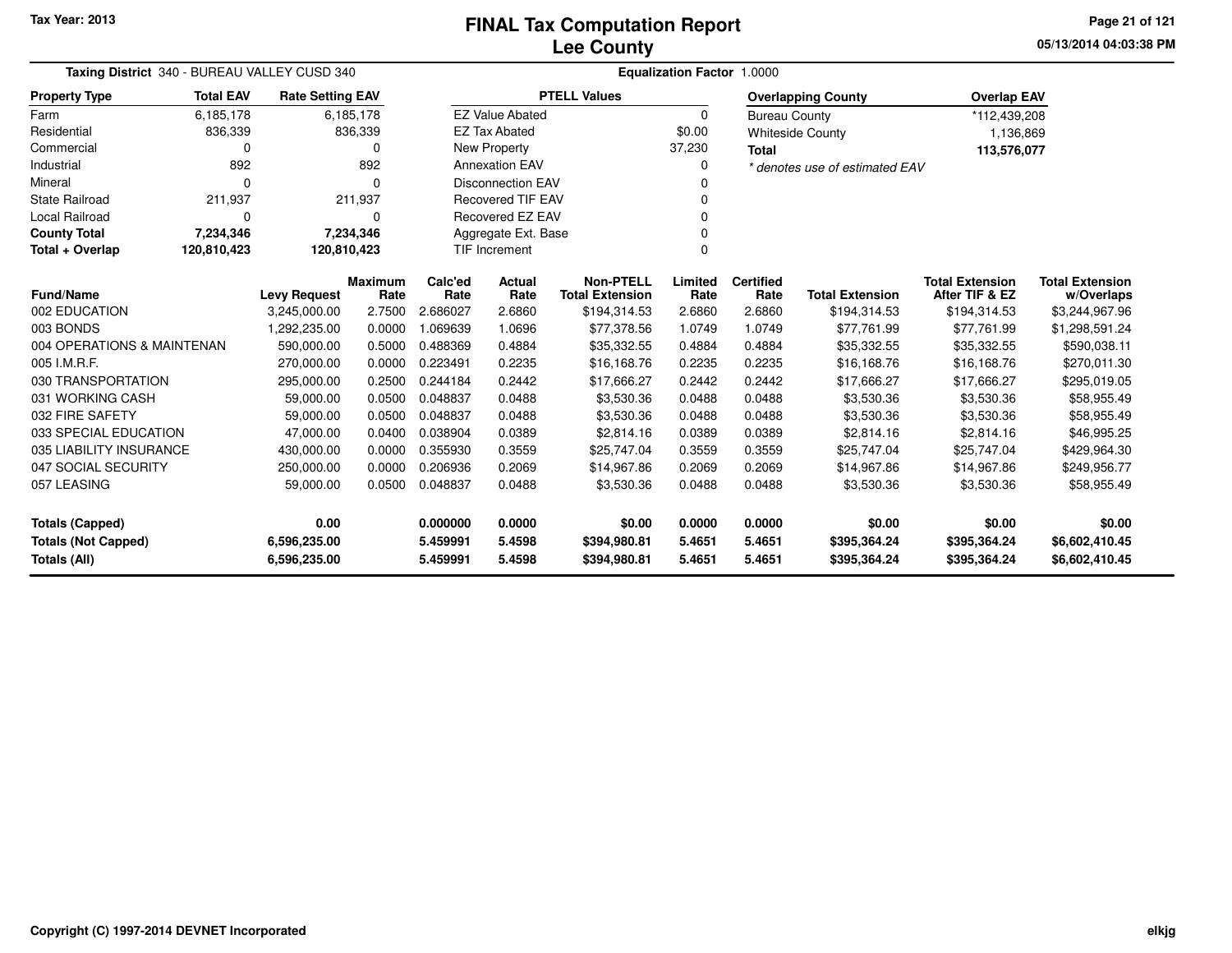**05/13/2014 04:03:38 PMPage 22 of 121**

| Taxing District 425 - INDIAN CREEK CUSD 425 |                  |                         |                | Equalization Factor 1.0000 |                          |                        |             |                  |                                |                        |                        |  |  |
|---------------------------------------------|------------------|-------------------------|----------------|----------------------------|--------------------------|------------------------|-------------|------------------|--------------------------------|------------------------|------------------------|--|--|
| <b>Property Type</b>                        | <b>Total EAV</b> | <b>Rate Setting EAV</b> |                |                            |                          | <b>PTELL Values</b>    |             |                  | <b>Overlapping County</b>      | <b>Overlap EAV</b>     |                        |  |  |
| Farm                                        | 6,793,714        |                         | 6,793,714      |                            | <b>EZ Value Abated</b>   |                        | $\mathbf 0$ | DeKalb County    |                                | 133,700,020            |                        |  |  |
| Residential                                 | 5,987,586        |                         | 5,987,586      |                            | <b>EZ Tax Abated</b>     |                        | \$0.00      | LaSalle County   |                                | *16,089                |                        |  |  |
| Commercial                                  | 844,562          |                         | 844,562        |                            | New Property             |                        | 8,657       | <b>Total</b>     |                                | 133,716,109            |                        |  |  |
| Industrial                                  | 553              |                         | 553            |                            | <b>Annexation EAV</b>    |                        | 0           |                  | * denotes use of estimated EAV |                        |                        |  |  |
| Mineral                                     | 1,982,244        |                         | 1,982,244      |                            | <b>Disconnection EAV</b> |                        |             |                  |                                |                        |                        |  |  |
| <b>State Railroad</b>                       | 332,058          |                         | 332,058        |                            | <b>Recovered TIF EAV</b> |                        |             |                  |                                |                        |                        |  |  |
| <b>Local Railroad</b>                       | $\Omega$         |                         | $\Omega$       |                            | <b>Recovered EZ EAV</b>  |                        | n           |                  |                                |                        |                        |  |  |
| <b>County Total</b>                         | 15,940,717       | 15,940,717              |                |                            | Aggregate Ext. Base      |                        | 14,182,923  |                  |                                |                        |                        |  |  |
| Total + Overlap                             | 149,656,826      | 149,656,826             |                |                            | <b>TIF Increment</b>     |                        | 0           |                  |                                |                        |                        |  |  |
| Fund/Name                                   |                  |                         | <b>Maximum</b> | Calc'ed                    | Actual                   | <b>Non-PTELL</b>       | Limited     | <b>Certified</b> |                                | <b>Total Extension</b> | <b>Total Extension</b> |  |  |
|                                             |                  | <b>Levy Request</b>     | Rate           | Rate                       | Rate                     | <b>Total Extension</b> | Rate        | Rate             | <b>Total Extension</b>         | After TIF & EZ         | w/Overlaps             |  |  |
| 002 EDUCATION                               |                  | 6,272,488.00            | 4.0000         | 4.191248                   | 4.0000                   | \$637,628.68           | 4.0000      | 4.0000           | \$637,628.68                   | \$637,628.68           | \$5,986,273.04         |  |  |
| 003 BONDS                                   |                  | 239,574.37              | 0.0000         | 0.160083                   | 0.1601                   | \$25,521.09            | 0.1609      | 0.1609           | \$25,648.61                    | \$25,648.61            | \$240,797.83           |  |  |
| 004 OPERATIONS & MAINTENAN                  |                  | 717,500.00              | 0.7500         | 0.479430                   | 0.4794                   | \$76,419.80            | 0.4794      | 0.4794           | \$76,419.80                    | \$76,419.80            | \$717,454.82           |  |  |
| 005 I.M.R.F.                                |                  | 76,875.00               | 0.0000         | 0.051368                   | 0.0514                   | \$8,193.53             | 0.0514      | 0.0514           | \$8,193.53                     | \$8,193.53             | \$76,923.61            |  |  |
| 030 TRANSPORTATION                          |                  | 512,500.00              | 0.0000         | 0.342450                   | 0.3425                   | \$54,596.96            | 0.3425      | 0.3425           | \$54,596.96                    | \$54,596.96            | \$512,574.63           |  |  |
| 031 WORKING CASH                            |                  | 1,025.00                | 0.0500         | 0.000685                   | 0.0007                   | \$111.59               | 0.0007      | 0.0007           | \$111.59                       | \$111.59               | \$1,047.60             |  |  |
| 032 FIRE SAFETY                             |                  | 66,625.00               | 0.1000         | 0.044519                   | 0.0445                   | \$7.093.62             | 0.0445      | 0.0445           | \$7,093.62                     | \$7,093.62             | \$66,597.29            |  |  |
| 033 SPECIAL EDUCATION                       |                  | 350,540.00              | 0.8000         | 0.234229                   | 0.2342                   | \$37,333.16            | 0.2342      | 0.2342           | \$37,333.16                    | \$37,333.16            | \$350,496.29           |  |  |
| 035 LIABILITY INSURANCE                     |                  | 102,500.00              | 0.0000         | 0.068490                   | 0.0685                   | \$10,919.39            | 0.0685      | 0.0685           | \$10,919.39                    | \$10,919.39            | \$102,514.93           |  |  |
| 047 SOCIAL SECURITY                         |                  | 128,125.00              | 0.0000         | 0.085613                   | 0.0856                   | \$13,645.25            | 0.0856      | 0.0856           | \$13,645.25                    | \$13,645.25            | \$128,106.24           |  |  |
| 057 LEASING                                 |                  | 0.00                    | 0.1000         | 0.000000                   | 0.0000                   | \$0.00                 | 0.0000      | 0.0000           | \$0.00                         | \$0.00                 | \$0.00                 |  |  |
| <b>Totals (Capped)</b>                      |                  | 8,228,178.00            |                | 5.498032                   | 5.3068                   | \$845,941.98           | 5.3068      | 5.3068           | \$845,941.98                   | \$845,941.98           | \$7,941,988.45         |  |  |
| <b>Totals (Not Capped)</b>                  |                  | 239,574.37              |                | 0.160083                   | 0.1601                   | \$25,521.09            | 0.1609      | 0.1609           | \$25,648.61                    | \$25,648.61            | \$240,797.83           |  |  |
| Totals (All)                                |                  | 8,467,752.37            |                | 5.658115                   | 5.4669                   | \$871,463.07           | 5.4677      | 5.4677           | \$871,590.59                   | \$871,590.59           | \$8,182,786.28         |  |  |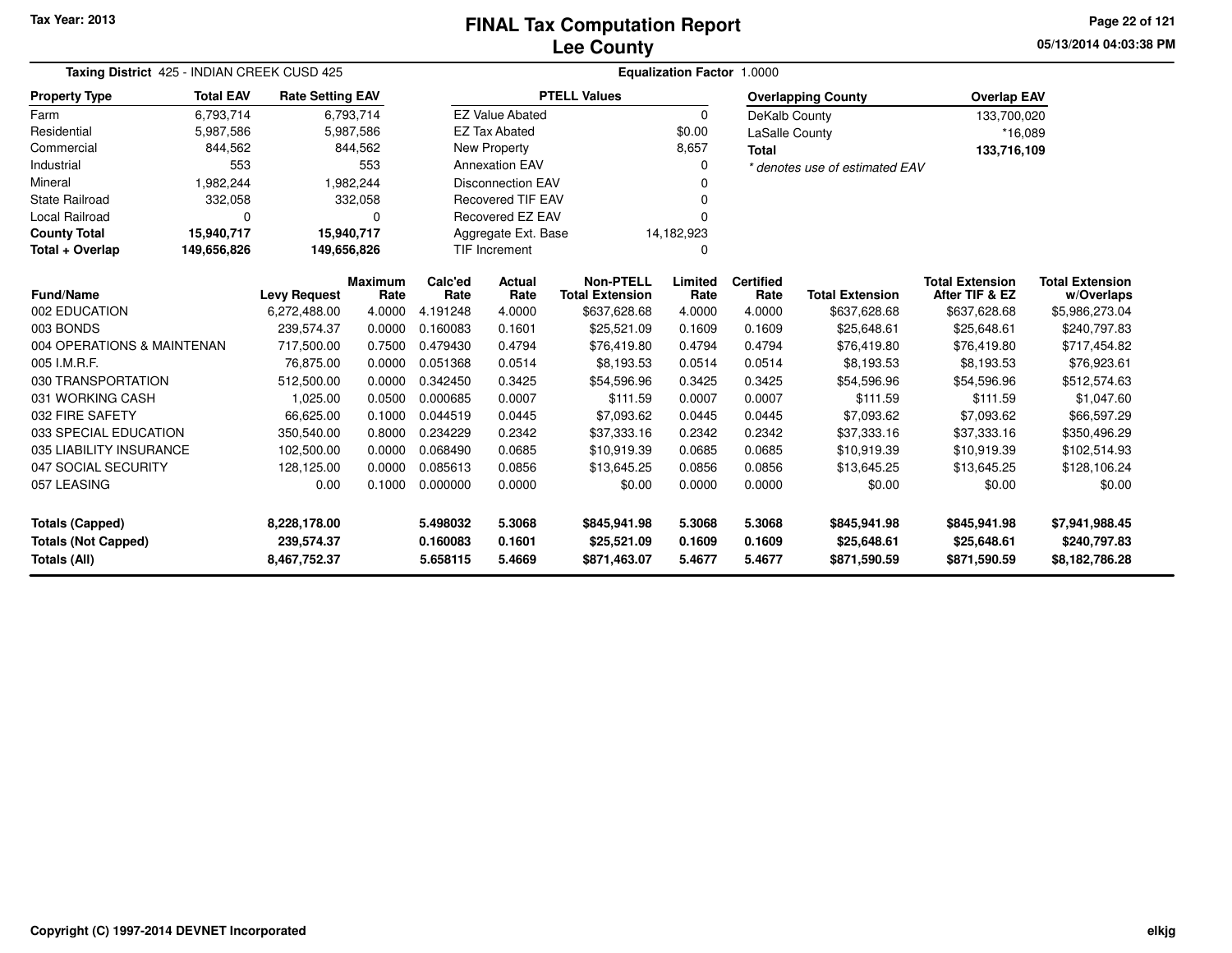**05/13/2014 04:03:38 PM Page 23 of 121**

|                            | Taxing District 505 - OHIO HIGH CHSD 505 |                         |                  |                      | <b>Equalization Factor 1.0000</b> |                        |          |                      |                                |                        |                        |  |  |  |
|----------------------------|------------------------------------------|-------------------------|------------------|----------------------|-----------------------------------|------------------------|----------|----------------------|--------------------------------|------------------------|------------------------|--|--|--|
| <b>Property Type</b>       | <b>Total EAV</b>                         | <b>Rate Setting EAV</b> |                  |                      |                                   | <b>PTELL Values</b>    |          |                      | <b>Overlapping County</b>      | <b>Overlap EAV</b>     |                        |  |  |  |
| Farm                       | 2,763,966                                |                         | 2,763,966        |                      | <b>EZ Value Abated</b>            |                        | $\Omega$ | <b>Bureau County</b> |                                | *25,139,049            |                        |  |  |  |
| Residential                | 503,865                                  |                         | 503,865          |                      | <b>EZ Tax Abated</b>              |                        | \$0.00   | <b>Total</b>         |                                | 25,139,049             |                        |  |  |  |
| Commercial                 | $\Omega$                                 |                         | 0                |                      | New Property                      |                        | 16,187   |                      | * denotes use of estimated EAV |                        |                        |  |  |  |
| Industrial                 | 142,120                                  |                         | 142,120          |                      | <b>Annexation EAV</b>             |                        |          |                      |                                |                        |                        |  |  |  |
| Mineral                    | 5,538,832                                |                         | 5,538,832        |                      | <b>Disconnection EAV</b>          |                        |          |                      |                                |                        |                        |  |  |  |
| <b>State Railroad</b>      | 0                                        |                         | 0                |                      | <b>Recovered TIF EAV</b>          |                        |          |                      |                                |                        |                        |  |  |  |
| Local Railroad             | $\Omega$                                 |                         | 0                |                      | Recovered EZ EAV                  |                        |          |                      |                                |                        |                        |  |  |  |
| <b>County Total</b>        | 8,948,783                                |                         | 8,948,783        |                      | Aggregate Ext. Base               |                        |          |                      |                                |                        |                        |  |  |  |
| Total + Overlap            | 34,087,832                               | 34,087,832              |                  |                      | <b>TIF Increment</b>              |                        |          |                      |                                |                        |                        |  |  |  |
| Fund/Name                  |                                          |                         | <b>Maximum</b>   | Calc'ed              | Actual                            | <b>Non-PTELL</b>       | Limited  | <b>Certified</b>     |                                | <b>Total Extension</b> | <b>Total Extension</b> |  |  |  |
|                            |                                          | <b>Levy Request</b>     | Rate             | Rate                 | Rate                              | <b>Total Extension</b> | Rate     | Rate                 | <b>Total Extension</b>         | After TIF & EZ         | w/Overlaps             |  |  |  |
| 002 EDUCATION<br>003 BONDS |                                          | 738,350.00<br>0.00      | 2.9500<br>0.0000 | 2.166022<br>0.000000 | 2.1660                            | \$193,830.64           | 2.1660   | 2.1660<br>0.0000     | \$193,830.64                   | \$193,830.64           | \$738,342.44           |  |  |  |
|                            |                                          |                         |                  |                      | 0.0000                            | \$0.00                 | 0.0000   |                      | \$0.00                         | \$0.00                 | \$0.00                 |  |  |  |
| 004 OPERATIONS & MAINTENAN |                                          | 130,000.00              | 0.3700           | 0.381368             | 0.3700                            | \$33,110.50            | 0.3700   | 0.3700               | \$33,110.50                    | \$33,110.50            | \$126,124.98           |  |  |  |
| 005 I.M.R.F.               |                                          | 14,830.00               | 0.0000           | 0.043505             | 0.0435                            | \$3,892.72             | 0.0435   | 0.0435               | \$3,892.72                     | \$3,892.72             | \$14,828.21            |  |  |  |
| 030 TRANSPORTATION         |                                          | 45,000.00               | 0.1200           | 0.132012             | 0.1200                            | \$10,738.54            | 0.1200   | 0.1200               | \$10,738.54                    | \$10,738.54            | \$40,905.40            |  |  |  |
| 031 WORKING CASH           |                                          | 17,250.00               | 0.0500           | 0.050605             | 0.0500                            | \$4,474.39             | 0.0500   | 0.0500               | \$4,474.39                     | \$4,474.39             | \$17,043.92            |  |  |  |
| 032 FIRE SAFETY            |                                          | 17,250.00               | 0.0500           | 0.050605             | 0.0500                            | \$4,474.39             | 0.0500   | 0.0500               | \$4,474.39                     | \$4,474.39             | \$17,043.92            |  |  |  |
| 033 SPECIAL EDUCATION      |                                          | 7,000.00                | 0.0200           | 0.020535             | 0.0200                            | \$1,789.76             | 0.0200   | 0.0200               | \$1,789.76                     | \$1,789.76             | \$6,817.57             |  |  |  |
| 035 LIABILITY INSURANCE    |                                          | 56,400.00               | 0.0000           | 0.165455             | 0.1655                            | \$14,810.24            | 0.1655   | 0.1655               | \$14,810.24                    | \$14,810.24            | \$56,415.36            |  |  |  |
| 047 SOCIAL SECURITY        |                                          | 18,580.00               | 0.0000           | 0.054506             | 0.0545                            | \$4,877.09             | 0.0545   | 0.0545               | \$4,877.09                     | \$4,877.09             | \$18,577.87            |  |  |  |
| 057 LEASING                |                                          | 17,250.00               | 0.0500           | 0.050605             | 0.0500                            | \$4,474.39             | 0.0500   | 0.0500               | \$4,474.39                     | \$4,474.39             | \$17,043.92            |  |  |  |
| <b>Totals (Capped)</b>     |                                          | 0.00                    |                  | 0.000000             | 0.0000                            | \$0.00                 | 0.0000   | 0.0000               | \$0.00                         | \$0.00                 | \$0.00                 |  |  |  |
| <b>Totals (Not Capped)</b> |                                          | 1,061,910.00            |                  | 3.115218             | 3.0895                            | \$276,472.66           | 3.0895   | 3.0895               | \$276,472.66                   | \$276,472.66           | \$1,053,143.59         |  |  |  |
| <b>Totals (All)</b>        |                                          | 1,061,910.00            |                  | 3.115218             | 3.0895                            | \$276,472.66           | 3.0895   | 3.0895               | \$276,472.66                   | \$276,472.66           | \$1,053,143.59         |  |  |  |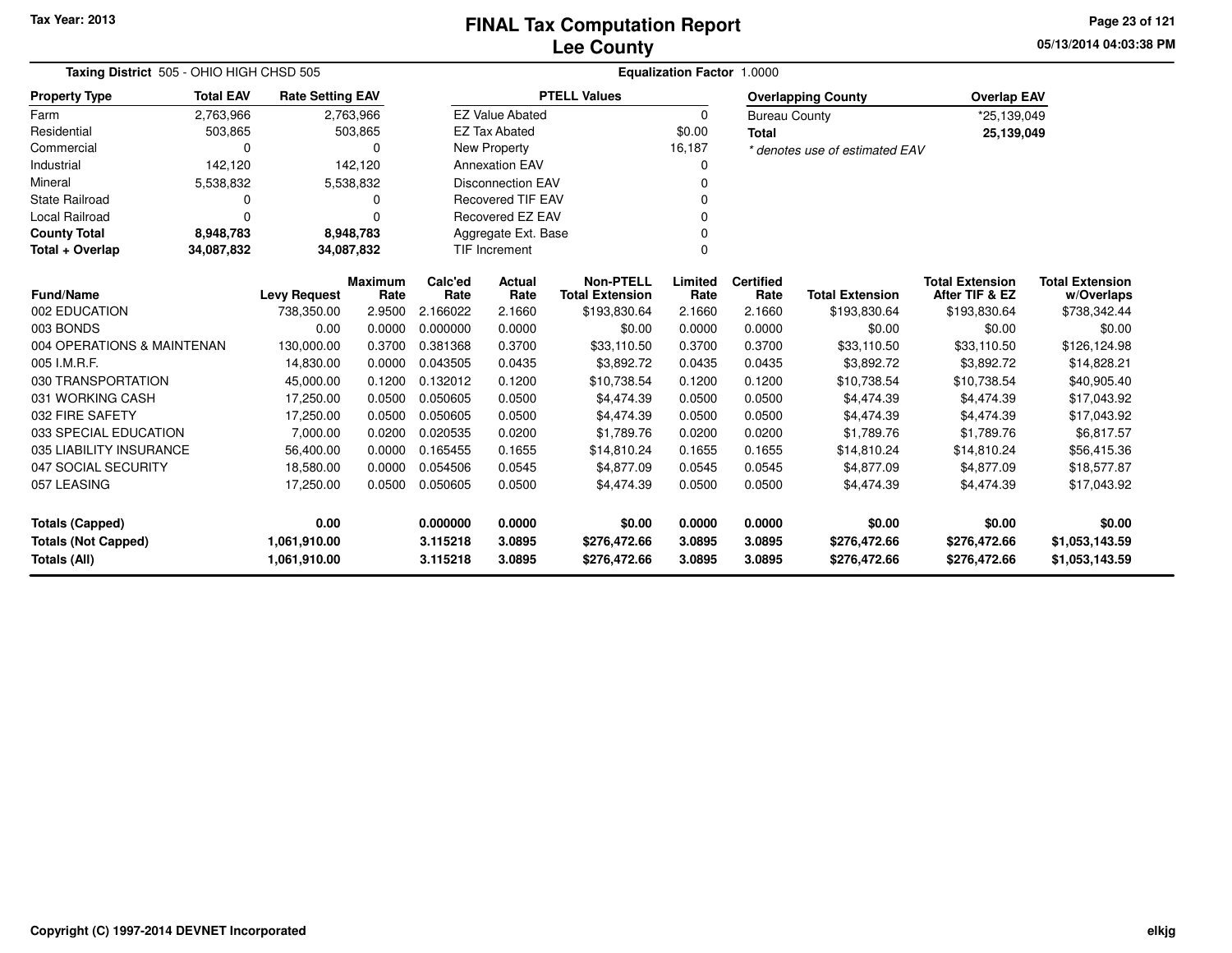#### **Lee CountyFINAL Tax Computation Report**

**05/13/2014 04:03:38 PM Page 24 of 121**

| Taxing District 506 - SVCC SCHOOL DIST 506 |                  |                         |                        | Equalization Factor 1.0000 |                          |                                            |                 |                          |                                |                                          |                                      |  |
|--------------------------------------------|------------------|-------------------------|------------------------|----------------------------|--------------------------|--------------------------------------------|-----------------|--------------------------|--------------------------------|------------------------------------------|--------------------------------------|--|
| <b>Property Type</b>                       | <b>Total EAV</b> | <b>Rate Setting EAV</b> |                        |                            |                          | <b>PTELL Values</b>                        |                 |                          | <b>Overlapping County</b>      | <b>Overlap EAV</b>                       |                                      |  |
| Farm                                       | 117, 127, 154    | 117, 127, 127           |                        |                            | <b>EZ Value Abated</b>   |                                            | 0               | <b>Bureau County</b>     |                                | *88,129,868                              |                                      |  |
| Residential                                | 299,327,662      | 298,458,451             |                        |                            | <b>EZ Tax Abated</b>     |                                            | \$0.00          | Carroll County           |                                | 78,479,598                               |                                      |  |
| Commercial                                 | 76,423,093       |                         | 71,705,572             |                            | <b>New Property</b>      |                                            | 4,040,642       | Henry County             |                                | 3,069,318                                |                                      |  |
| Industrial                                 | 55,216,227       |                         | 55,216,227             |                            | <b>Annexation EAV</b>    |                                            | 0               | Ogle County              |                                | 111,252,856                              |                                      |  |
| Mineral                                    | 18.751.633       |                         | 18.751.633             |                            | <b>Disconnection EAV</b> |                                            |                 |                          | <b>Whiteside County</b>        | 714,286,573                              |                                      |  |
| <b>State Railroad</b>                      | 8,555,111        |                         | 8,555,111              |                            | <b>Recovered TIF EAV</b> |                                            |                 | <b>Total</b>             |                                | 995,218,213                              |                                      |  |
| Local Railroad                             | 4,700            |                         | 4,700                  |                            | Recovered EZ EAV         |                                            |                 |                          | * denotes use of estimated EAV |                                          |                                      |  |
| <b>County Total</b>                        | 575,405,580      | 569,818,821             |                        |                            | Aggregate Ext. Base      |                                            |                 |                          |                                |                                          |                                      |  |
| Total + Overlap                            | 1,570,623,793    | 1,565,037,034           |                        |                            | <b>TIF Increment</b>     |                                            | 5,586,759       |                          |                                |                                          |                                      |  |
| <b>Fund/Name</b>                           |                  | <b>Levy Request</b>     | <b>Maximum</b><br>Rate | Calc'ed<br>Rate            | <b>Actual</b><br>Rate    | <b>Non-PTELL</b><br><b>Total Extension</b> | Limited<br>Rate | <b>Certified</b><br>Rate | <b>Total Extension</b>         | <b>Total Extension</b><br>After TIF & EZ | <b>Total Extension</b><br>w/Overlaps |  |
| 003 BONDS                                  |                  | 1,481,550.00            | 0.0000                 | 0.094666                   | 0.0947                   | \$539,618.42                               | 0.0952          | 0.0952                   | \$547,786.11                   | \$542,467.52                             | \$1,489,915.26                       |  |
| 027 AUDIT                                  |                  | 72,000.00               | 0.0050                 | 0.004601                   | 0.0046                   | \$26,211.67                                | 0.0046          | 0.0046                   | \$26,468.66                    | \$26,211.67                              | \$71,991.70                          |  |
| 035 LIABILITY INS                          |                  | 0.00                    | 0.0000                 | 0.000000                   | 0.0000                   | \$0.00                                     | 0.0000          | 0.0000                   | \$0.00                         | \$0.00                                   | \$0.00                               |  |
| 047 SOCIAL SECURITY                        |                  | 65,000.00               | 0.0000                 | 0.004153                   | 0.0042                   | \$23.932.39                                | 0.0042          | 0.0042                   | \$24,167.03                    | \$23,932.39                              | \$65,731.56                          |  |
| 136 OPERATIONS & MAINTENAN                 |                  | 500,000.00              | 0.0300                 | 0.031948                   | 0.0300                   | \$170,945.65                               | 0.0300          | 0.0300                   | \$172,621.67                   | \$170,945.65                             | \$469,511.11                         |  |
| <b>141 FIRE SAFETY</b>                     |                  | 800,000.00              | 0.0500                 | 0.051117                   | 0.0500                   | \$284,909.41                               | 0.0500          | 0.0500                   | \$287.702.79                   | \$284,909.41                             | \$782,518.52                         |  |
| <b>159 EDUCATION</b>                       |                  | 4,000,000.00            | 0.2450                 | 0.255585                   | 0.2450                   | \$1,396,056.11                             | 0.2450          | 0.2450                   | \$1,409,743.67                 | \$1,396,056.11                           | \$3,834,340.73                       |  |
| <b>Totals (Capped)</b>                     |                  | 0.00                    |                        | 0.000000                   | 0.0000                   | \$0.00                                     | 0.0000          | 0.0000                   | \$0.00                         | \$0.00                                   | \$0.00                               |  |
| <b>Totals (Not Capped)</b>                 |                  | 6,918,550.00            |                        | 0.442070                   | 0.4285                   | \$2,441,673.65                             | 0.4290          | 0.4290                   | \$2,468,489.93                 | \$2,444,522.75                           | \$6,714,008.88                       |  |
| <b>Totals (All)</b>                        |                  | 6,918,550.00            |                        | 0.442070                   | 0.4285                   | \$2,441,673.65                             | 0.4290          | 0.4290                   | \$2,468,489.93                 | \$2,444,522.75                           | \$6,714,008.88                       |  |

—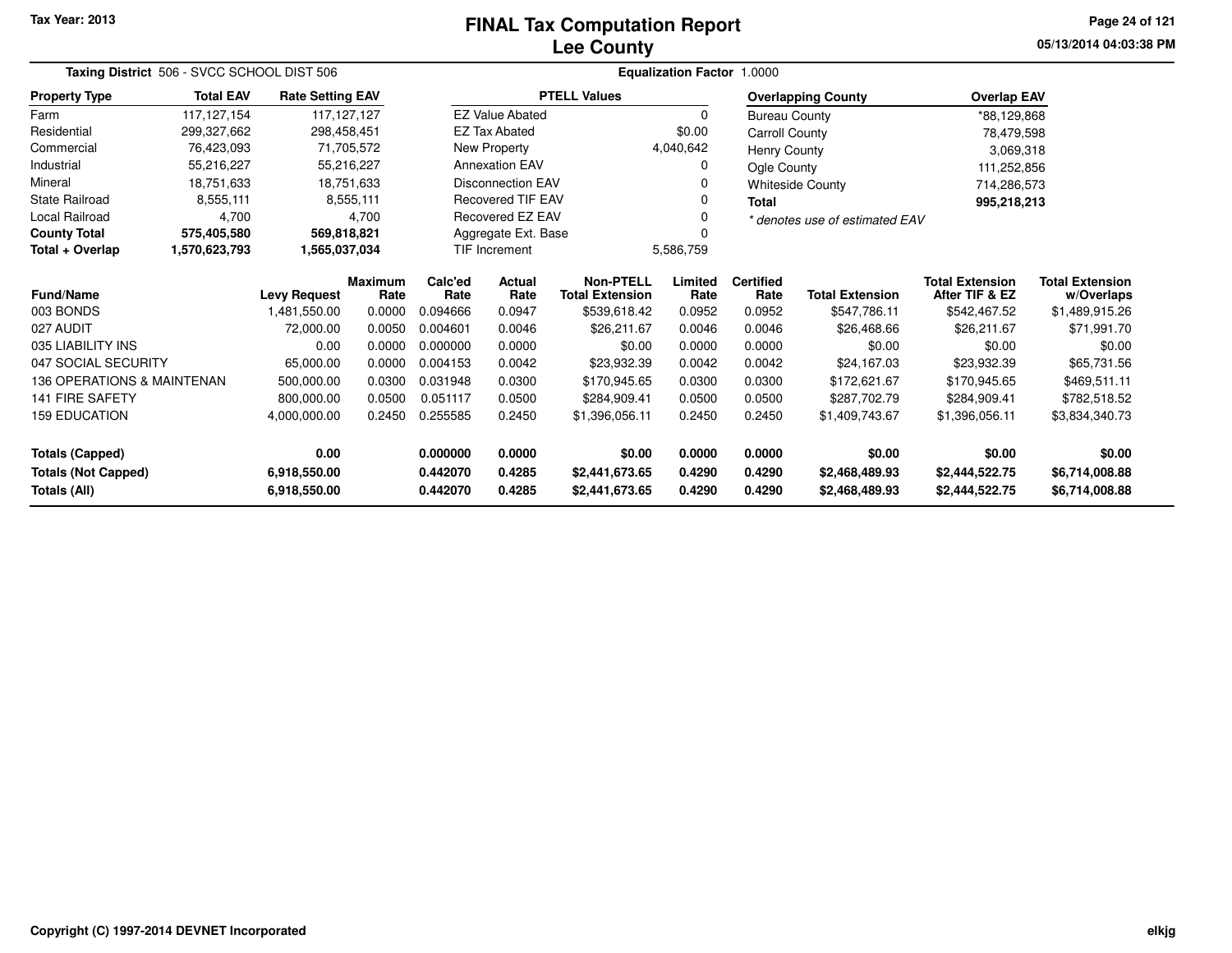# **Lee CountyFINAL Tax Computation Report**

**05/13/2014 04:03:38 PM Page 25 of 121**

|                            | Taxing District 513 - IVCC SCHOOL DIST 513 |                         |                        |                                          |                                             |                                            | Equalization Factor 1.0000 |                          |                                |                                          |                                      |
|----------------------------|--------------------------------------------|-------------------------|------------------------|------------------------------------------|---------------------------------------------|--------------------------------------------|----------------------------|--------------------------|--------------------------------|------------------------------------------|--------------------------------------|
| <b>Property Type</b>       | <b>Total EAV</b>                           | <b>Rate Setting EAV</b> |                        |                                          |                                             | <b>PTELL Values</b>                        |                            |                          | <b>Overlapping County</b>      | <b>Overlap EAV</b>                       |                                      |
| Farm                       | 19,921,378                                 |                         | 19,921,378             |                                          | <b>EZ Value Abated</b>                      |                                            | $\Omega$                   | <b>Bureau County</b>     |                                | *477,926,945                             |                                      |
| Residential                | 9,090,518                                  |                         | 9,090,518              |                                          | <b>EZ Tax Abated</b>                        |                                            | \$0.00                     | DeKalb County            |                                | 1,746,047                                |                                      |
| Commercial                 | 1,480,105                                  |                         | 1,480,105              |                                          | New Property                                |                                            | 5,490,292                  | <b>Grundy County</b>     |                                | *19,452,681                              |                                      |
| Industrial                 | 127,988                                    |                         | 127,988                |                                          | <b>Annexation EAV</b>                       |                                            | 0                          | LaSalle County           |                                | *2,202,655,586                           |                                      |
| Mineral                    | 14,356,467                                 |                         | 14,356,467             |                                          | <b>Disconnection EAV</b>                    |                                            | 0                          |                          | <b>Livingston County</b>       | *55,195,842                              |                                      |
| <b>State Railroad</b>      | 0                                          |                         | $\Omega$               |                                          | <b>Recovered TIF EAV</b>                    |                                            | 0                          | <b>Marshall County</b>   |                                | 74,397,767                               |                                      |
| Local Railroad             | 10,490                                     |                         | 10,490                 |                                          | <b>Recovered EZ EAV</b>                     |                                            | 0                          | <b>Putnam County</b>     |                                | 148,183,831                              |                                      |
| <b>County Total</b>        | 44,986,946                                 |                         | 44,986,946             |                                          | Aggregate Ext. Base<br><b>TIF Increment</b> |                                            |                            | <b>Total</b>             |                                | 2,979,558,699                            |                                      |
| Total + Overlap            | 3,024,545,645                              | 3,024,545,645           |                        |                                          |                                             |                                            | $\Omega$                   |                          | * denotes use of estimated EAV |                                          |                                      |
| Fund/Name                  |                                            | <b>Levy Request</b>     | <b>Maximum</b><br>Rate | Calc'ed<br><b>Actual</b><br>Rate<br>Rate |                                             | <b>Non-PTELL</b><br><b>Total Extension</b> | Limited<br>Rate            | <b>Certified</b><br>Rate | <b>Total Extension</b>         | <b>Total Extension</b><br>After TIF & EZ | <b>Total Extension</b><br>w/Overlaps |
| 003 BONDS                  |                                            | 1.266.419.00            | 0.0000                 | 0.041871                                 | 0.0419                                      | \$18,849.53                                | 0.0421                     | 0.0421                   | \$18,939.50                    | \$18,939.50                              | \$1,273,333.72                       |
| 027 AUDIT                  |                                            | 35,800.00               | 0.0050                 | 0.001184                                 | 0.0012                                      | \$539.84                                   | 0.0012                     | 0.0012                   | \$539.84                       | \$539.84                                 | \$36,294.55                          |
| 035 LIABILITY INS          |                                            | 0.00                    | 0.0000                 | 0.000000                                 | 0.0000                                      | \$0.00                                     | 0.0000                     | 0.0000                   | \$0.00                         | \$0.00                                   | \$0.00                               |
| 047 SOCIAL SECURITY        |                                            | 250.000.00              | 0.0000                 | 0.008266                                 | 0.0083                                      | \$3,733.92                                 | 0.0083                     | 0.0083                   | \$3,733.92                     | \$3,733.92                               | \$251,037.29                         |
| 136 OPERATIONS & MAINTENAN |                                            | 1,244,200.00            | 0.0400                 | 0.041137                                 | 0.0400                                      | \$17,994.78                                | 0.0400                     | 0.0400                   | \$17,994.78                    | \$17,994.78                              | \$1,209,818.26                       |
| <b>141 FIRE SAFETY</b>     |                                            | 1,489,600.00            | 0.0500                 | 0.049250                                 | 0.0493                                      | \$22,178.56                                | 0.0493                     | 0.0493                   | \$22,178.56                    | \$22,178.56                              | \$1,491,101.00                       |
| <b>149 ADDITIONAL TAX</b>  |                                            | 2,933,500.00            | 0.0943                 | 0.096990                                 | 0.0943                                      | \$42,422.69                                | 0.0943                     | 0.0943                   | \$42,422.69                    | \$42,422.69                              | \$2,852,146.54                       |
| <b>159 EDUCATION</b>       |                                            | 4,044,000.00            | 0.1300                 | 0.133706<br>0.1300                       |                                             | \$58,483.03                                | 0.1300                     | 0.1300                   | \$58,483.03                    | \$58,483.03                              | \$3,931,909.34                       |
| <b>Totals (Capped)</b>     |                                            | 0.00                    |                        | 0.000000                                 | 0.0000                                      | \$0.00                                     | 0.0000                     | 0.0000                   | \$0.00                         | \$0.00                                   | \$0.00                               |
| <b>Totals (Not Capped)</b> |                                            | 11,263,519.00           |                        | 0.372404                                 | 0.3650                                      | \$164,202.35                               | 0.3652                     | 0.3652                   | \$164,292.32                   | \$164,292.32                             | \$11,045,640.70                      |
| <b>Totals (All)</b>        |                                            | 11,263,519.00           |                        | 0.372404                                 | 0.3650                                      | \$164,202.35                               | 0.3652                     | 0.3652                   | \$164,292.32                   | \$164,292.32                             | \$11,045,640.70                      |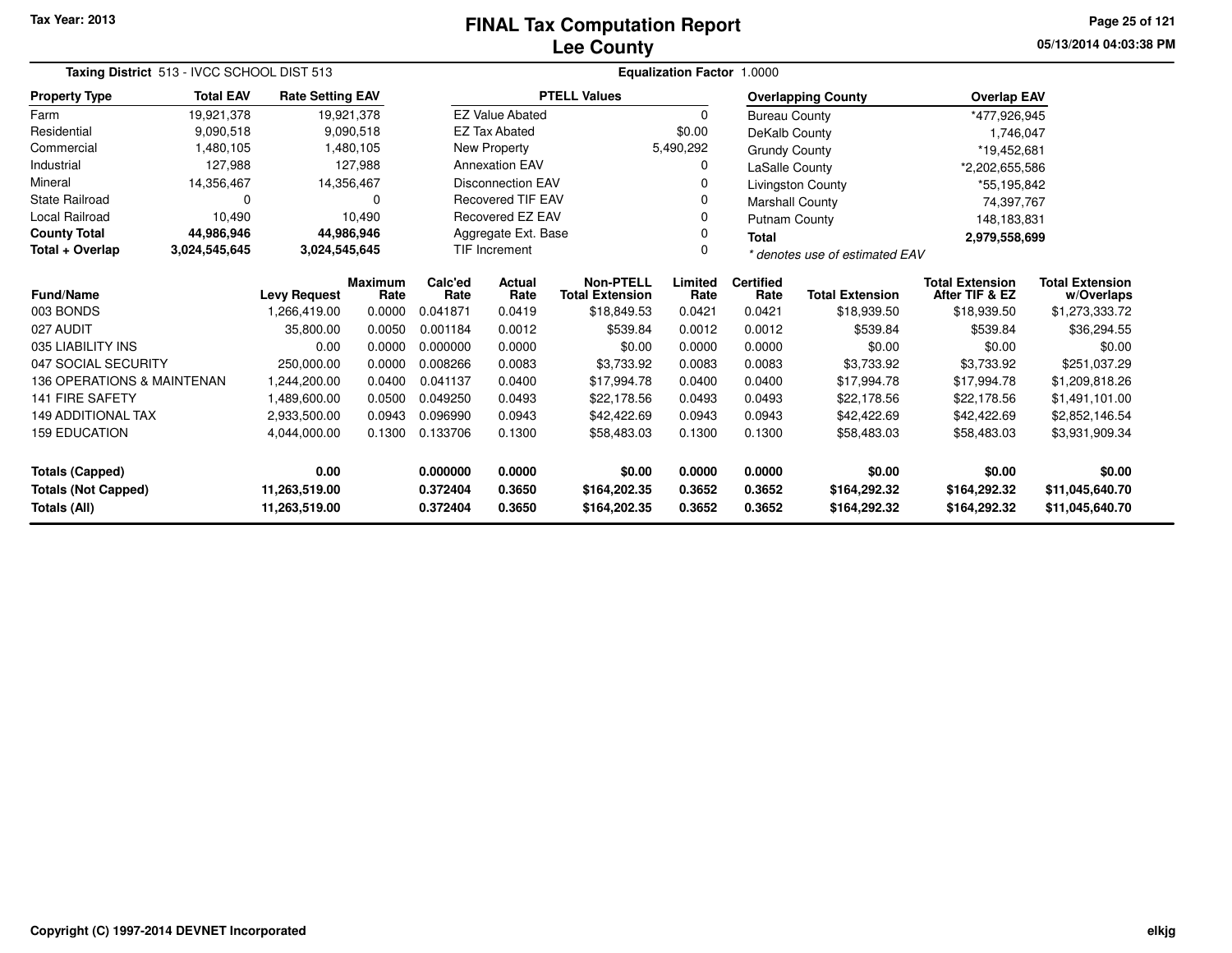# **Lee CountyFINAL Tax Computation Report**

**05/13/2014 04:03:38 PM Page 26 of 121**

| Taxing District 523 - KISHWAUKEE CC SD 523 |                  |                         |                        | <b>Equalization Factor 1.0000</b> |                          |                                            |                 |                          |                                |                                          |                                      |
|--------------------------------------------|------------------|-------------------------|------------------------|-----------------------------------|--------------------------|--------------------------------------------|-----------------|--------------------------|--------------------------------|------------------------------------------|--------------------------------------|
| <b>Property Type</b>                       | <b>Total EAV</b> | <b>Rate Setting EAV</b> |                        |                                   |                          | <b>PTELL Values</b>                        |                 |                          | <b>Overlapping County</b>      | <b>Overlap EAV</b>                       |                                      |
| Farm                                       | 39,809,304       |                         | 39,800,727             |                                   | <b>EZ Value Abated</b>   |                                            | $\Omega$        | Boone County             |                                | 5,091,877                                |                                      |
| Residential                                | 30.280.837       |                         | 28,201,965             |                                   | <b>EZ Tax Abated</b>     |                                            | \$0.00          | DeKalb County            |                                | 1,435,461,771                            |                                      |
| Commercial                                 | 3,698,480        |                         | 3,442,865              |                                   | New Property             |                                            | 1,090,420       | Kane County              |                                | 7,296,705                                |                                      |
| Industrial                                 | 69,879           |                         | 69,879                 |                                   | <b>Annexation EAV</b>    |                                            | 0               | LaSalle County           |                                | *16.089                                  |                                      |
| Mineral                                    | 10.013.893       |                         | 10.013.893             |                                   | <b>Disconnection EAV</b> |                                            |                 | Ogle County              |                                | 381,885,007                              |                                      |
| <b>State Railroad</b>                      | 1,133,602        |                         | 1,133,602              |                                   | <b>Recovered TIF EAV</b> |                                            |                 |                          | <b>Winnebago County</b>        | 558,922                                  |                                      |
| Local Railroad                             | 0                |                         | 0                      |                                   | Recovered EZ EAV         |                                            | 0               | <b>Total</b>             |                                | 1,830,310,371                            |                                      |
| <b>County Total</b>                        | 85,005,995       | 82,662,931              |                        |                                   | Aggregate Ext. Base      |                                            |                 |                          | * denotes use of estimated EAV |                                          |                                      |
| Total + Overlap                            | 1,915,316,366    | 1,912,973,302           |                        | <b>TIF Increment</b>              |                          |                                            | 2,343,064       |                          |                                |                                          |                                      |
| <b>Fund/Name</b>                           |                  | <b>Levy Request</b>     | <b>Maximum</b><br>Rate | Calc'ed<br>Rate                   | <b>Actual</b><br>Rate    | <b>Non-PTELL</b><br><b>Total Extension</b> | Limited<br>Rate | <b>Certified</b><br>Rate | <b>Total Extension</b>         | <b>Total Extension</b><br>After TIF & EZ | <b>Total Extension</b><br>w/Overlaps |
| 003 BONDS                                  |                  | 4,462,117.37            | 0.0000                 | 0.233256                          | 0.2333                   | \$192,852.62                               | 0.2345          | 0.2345                   | \$199,339.06                   | \$193,844.57                             | \$4,485,922.39                       |
| 027 AUDIT                                  |                  | 83.333.00               | 0.0050                 | 0.004356                          | 0.0044                   | \$3,637.17                                 | 0.0044          | 0.0044                   | \$3,740.26                     | \$3,637.17                               | \$84,170.83                          |
| 035 LIABILITY INSURANCE                    |                  | 1,491,866.00            | 0.0000                 | 0.077987                          | 0.0780                   | \$64,477.09                                | 0.0780          | 0.0780                   | \$66,304.68                    | \$64,477.09                              | \$1,492,119.18                       |
| 047 SOCIAL SECURITY                        |                  | 246.000.00              | 0.0000                 | 0.012860                          | 0.0129                   | \$10,663.52                                | 0.0129          | 0.0129                   | \$10,965.77                    | \$10,663.52                              | \$246,773.56                         |
| 136 OPERATIONS & MAINTENAN                 |                  | 1,495,385.00            | 0.0750                 | 0.078171                          | 0.0750                   | \$61,997.20                                | 0.0750          | 0.0750                   | \$63,754.50                    | \$61,997.20                              | \$1,434,729.98                       |
| <b>141 FIRE SAFETY</b>                     |                  | 859,530.00              | 0.0500                 | 0.044932                          | 0.0449                   | \$37,115.66                                | 0.0449          | 0.0449                   | \$38,167.69                    | \$37,115.66                              | \$858,925.01                         |
| <b>159 EDUCATION</b>                       |                  | 5,483,079.00            | 0.2750                 | 0.286626                          | 0.2750                   | \$227,323.06                               | 0.2750          | 0.2750                   | \$233,766.49                   | \$227,323.06                             | \$5,260,676.58                       |
| <b>Totals (Capped)</b>                     |                  | 0.00                    |                        | 0.000000                          | 0.0000                   | \$0.00                                     | 0.0000          | 0.0000                   | \$0.00                         | \$0.00                                   | \$0.00                               |
| <b>Totals (Not Capped)</b>                 |                  | 14,121,310.37           |                        | 0.738188                          | 0.7235                   | \$598,066.32                               | 0.7247          | 0.7247                   | \$616,038.45                   | \$599,058.27                             | \$13,863,317.53                      |
| Totals (All)                               |                  | 14,121,310.37           |                        | 0.738188                          | 0.7235                   | \$598,066.32                               | 0.7247          | 0.7247                   | \$616,038.45                   | \$599,058.27                             | \$13,863,317.53                      |

—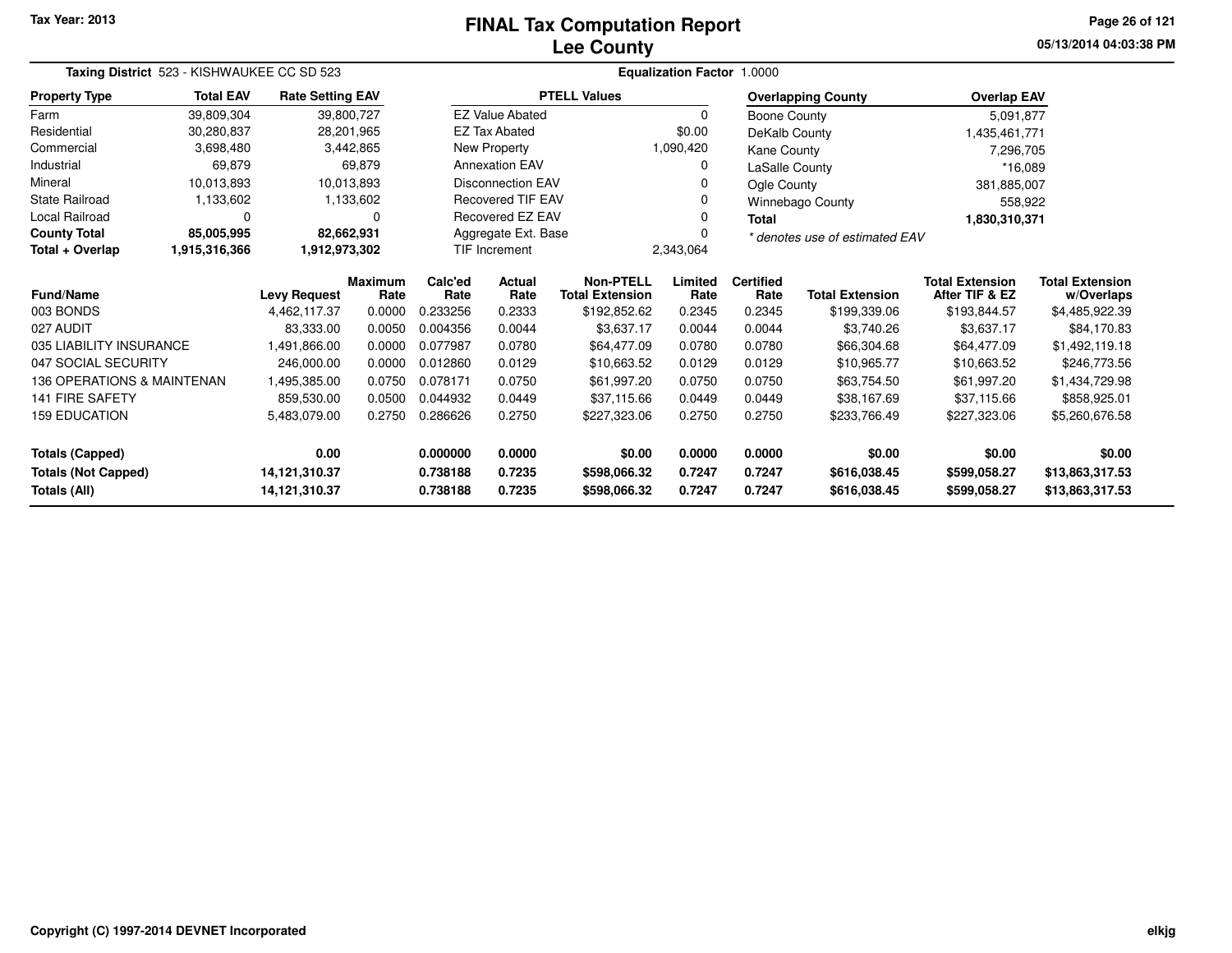### **Lee CountyFINAL Tax Computation Report**

**05/13/2014 04:03:38 PM Page 27 of 121**

| Taxing District 600 - LEE COUNTY           |                  |                         |                        |                          | <b>Equalization Factor 1.0000</b> |                                            |                  |                          |                          |                                          |                                      |  |
|--------------------------------------------|------------------|-------------------------|------------------------|--------------------------|-----------------------------------|--------------------------------------------|------------------|--------------------------|--------------------------|------------------------------------------|--------------------------------------|--|
| <b>Property Type</b>                       | <b>Total EAV</b> | <b>Rate Setting EAV</b> |                        |                          |                                   | <b>PTELL Values</b>                        |                  |                          |                          |                                          |                                      |  |
| Farm                                       | 176,857,836      | 176,772,415             |                        |                          | <b>EZ Value Abated</b>            |                                            | 6,430,983        |                          |                          |                                          |                                      |  |
| Residential                                | 338,699,017      | 335,750,934             |                        |                          | <b>EZ Tax Abated</b>              |                                            | \$55,312.89      |                          |                          |                                          |                                      |  |
| Commercial                                 | 81,601,678       | 74,814,398              |                        |                          | New Property                      |                                            | 10,621,354       |                          |                          |                                          |                                      |  |
| Industrial                                 | 55,414,094       | 50,874,072              |                        |                          | <b>Annexation EAV</b>             |                                            | O                |                          |                          |                                          |                                      |  |
| Mineral                                    | 43,121,993       | 43,121,993              |                        | <b>Disconnection EAV</b> |                                   |                                            |                  |                          |                          |                                          |                                      |  |
| State Railroad                             | 9,688,713        |                         | 9,688,713              | <b>Recovered TIF EAV</b> |                                   |                                            | $\Omega$         |                          |                          |                                          |                                      |  |
| Local Railroad                             | 15,190           |                         | 15,190                 | Recovered EZ EAV         |                                   |                                            | 819,546          |                          |                          |                                          |                                      |  |
| <b>County Total</b>                        | 705,398,521      | 691,037,715             |                        |                          | Aggregate Ext. Base               |                                            | 5,747,435        |                          |                          |                                          |                                      |  |
| Total + Overlap                            | 705,398,521      | 691,037,715             |                        | <b>TIF Increment</b>     |                                   |                                            | 7,929,823        |                          |                          |                                          |                                      |  |
| <b>Fund/Name</b>                           |                  | <b>Levy Request</b>     | <b>Maximum</b><br>Rate | Calc'ed<br>Rate          | Actual<br>Rate                    | <b>Non-PTELL</b><br><b>Total Extension</b> | Limited<br>Rate  | <b>Certified</b><br>Rate | <b>Total Extension</b>   | <b>Total Extension</b><br>After TIF & EZ | <b>Total Extension</b><br>w/Overlaps |  |
| 001 CORPORATE                              |                  | 2,381,532.00            | 0.0000                 | 0.344631                 | 0.3446                            | \$2,381,315.97                             | 0.3360           | 0.3360                   | \$2,370,139.03           | \$2,321,886.72                           | \$2,321,886.72                       |  |
| 005 I.M.R.F.                               |                  | 600,000.00              | 0.0000                 | 0.086826                 | 0.0868                            | \$599,820.74                               | 0.0868           | 0.0868                   | \$612,285.92             | \$599,820.74                             | \$599,820.74                         |  |
| 006 HIGHWAY                                |                  | 640,500.00              | 0.2000                 | 0.092687                 | 0.0927                            | \$640,591.96                               | 0.0927           | 0.0927                   | \$653,904.43             | \$640,591.96                             | \$640,591.96                         |  |
| 008 BRIDGE                                 |                  | 241,500.00              | 0.2500                 | 0.034947                 | 0.0349                            | \$241,172.16                               | 0.0349           | 0.0349                   | \$246,184.08             | \$241,172.16                             | \$241,172.16                         |  |
| 020 TUBERCULOSIS SANATARIU                 |                  | 25,000.00               | 0.0750                 | 0.003618                 | 0.0036                            | \$24,877.36                                | 0.0036           | 0.0036                   | \$25,394.35              | \$24,877.36                              | \$24,877.36                          |  |
| 021 FEDERAL AID HIGHWAY MAT                |                  | 304,500.00              | 0.0500                 | 0.044064                 | 0.0441                            | \$304,747.63                               | 0.0441           | 0.0441                   | \$311,080.75             | \$304,747.63                             | \$304,747.63                         |  |
| 022 COUNTY HEALTH DEPARTMI                 |                  | 556,000.00              | 0.1000                 | 0.080459                 | 0.0805                            | \$556,285.36                               | 0.0805           | 0.0805                   | \$567,845.81             | \$556,285.36                             | \$556,285.36                         |  |
| 035 LIABILITY INSURANCE                    |                  | 340,000.00              | 0.0000                 | 0.049201                 | 0.0492                            | \$339,990.56                               | 0.0492           | 0.0492                   | \$347,056.07             | \$339,990.56                             | \$339,990.56                         |  |
| 047 SOCIAL SECURITY                        |                  | 600,000.00              | 0.0000                 | 0.086826                 | 0.0868                            | \$599,820.74                               | 0.0868           | 0.0868                   | \$612,285.92             | \$599,820.74                             | \$599,820.74                         |  |
| 053 EXTENSION EDUCATION                    |                  | 136,860.00              | 0.0500                 | 0.019805                 | 0.0198                            | \$136,825.47                               | 0.0198           | 0.0198                   | \$139,668.91             | \$136,825.47                             | \$136,825.47                         |  |
| 055 VETERANS ASSISTANCE                    |                  | 75,000.00               | 0.0400                 | 0.010853                 | 0.0109                            | \$75,323.11                                | 0.0109           | 0.0109                   | \$76,888.44              | \$75,323.11                              | \$75,323.11                          |  |
| 142 SENIOR CITIZENS SOCIAL S               |                  | 102,500.00              | 0.0250                 | 0.014833                 | 0.0148                            | \$102,273.58                               | 0.0148           | 0.0148                   | \$104,398.98             | \$102,273.58                             | \$102,273.58                         |  |
| <b>Totals (Capped)</b>                     |                  | 6,003,392.00            |                        | 0.868750                 | 0.8687                            | \$6,003,044.64                             | 0.8601           | 0.8601                   | \$6,067,132.69           | \$5,943,615.39                           | \$5,943,615.39                       |  |
| <b>Totals (Not Capped)</b><br>Totals (All) |                  | 0.00<br>6,003,392.00    |                        | 0.000000<br>0.868750     | 0.0000<br>0.8687                  | \$0.00<br>\$6,003,044.64                   | 0.0000<br>0.8601 | 0.0000<br>0.8601         | \$0.00<br>\$6,067,132.69 | \$0.00<br>\$5,943,615.39                 | \$0.00<br>\$5,943,615.39             |  |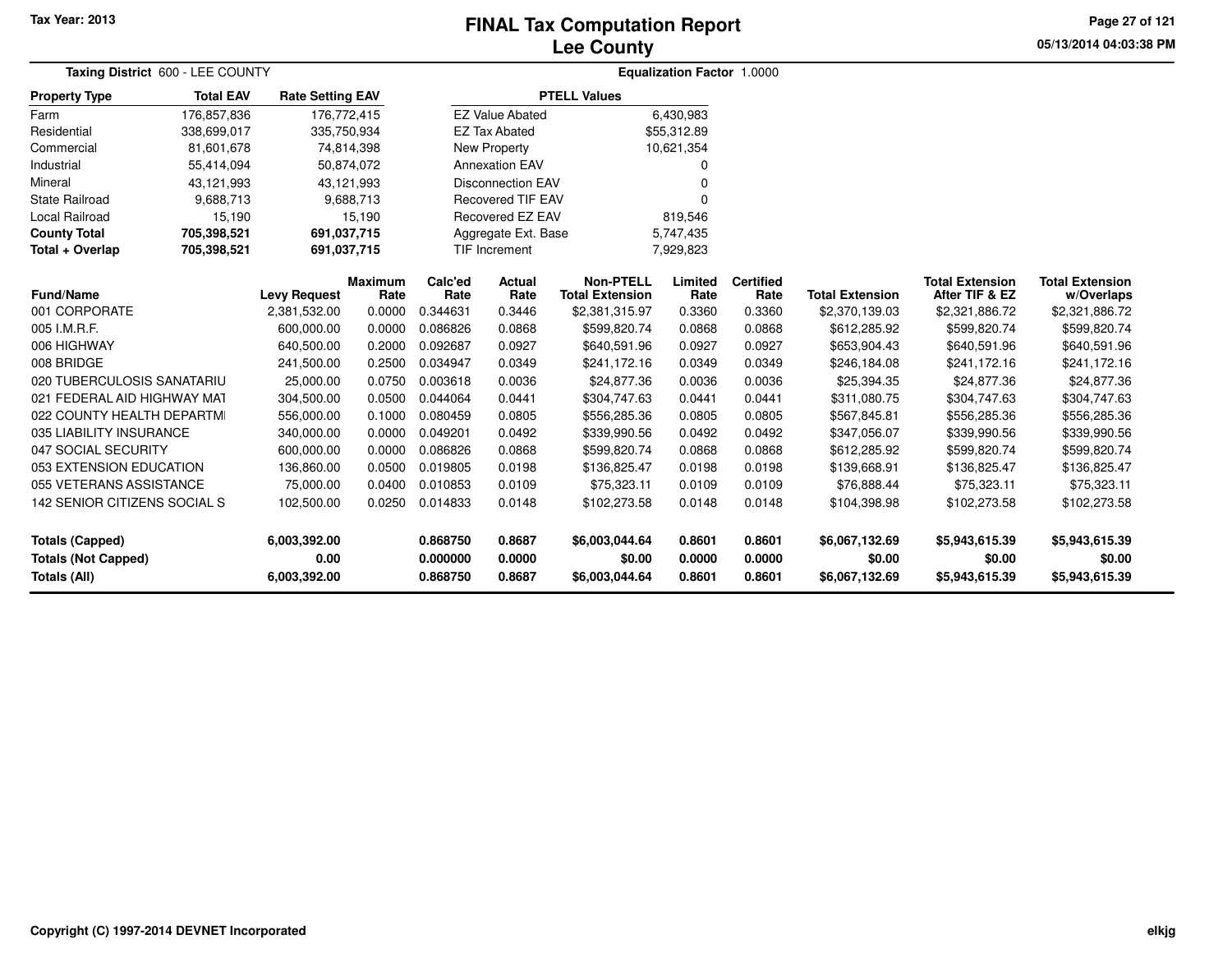# **Lee CountyFINAL Tax Computation Report**

**05/13/2014 04:03:38 PMPage 28 of 121**

|                                                                      | Taxing District 601 - ALTO TOWNSHIP |                                  |                                  |                                                                |                                 |                                                    | <b>Equalization Factor 1.0000</b> |                                    |                                       |                                                         |                                                     |
|----------------------------------------------------------------------|-------------------------------------|----------------------------------|----------------------------------|----------------------------------------------------------------|---------------------------------|----------------------------------------------------|-----------------------------------|------------------------------------|---------------------------------------|---------------------------------------------------------|-----------------------------------------------------|
| Property Type                                                        | <b>Total EAV</b>                    | <b>Rate Setting EAV</b>          |                                  |                                                                |                                 | <b>PTELL Values</b>                                |                                   |                                    |                                       |                                                         |                                                     |
| Farm                                                                 | 9,298,313                           |                                  | 9,298,313                        |                                                                | <b>EZ Value Abated</b>          |                                                    | O                                 |                                    |                                       |                                                         |                                                     |
| Residential                                                          | 6,187,757                           |                                  | 6,187,757                        |                                                                | <b>EZ Tax Abated</b>            |                                                    | \$0.00                            |                                    |                                       |                                                         |                                                     |
| Commercial                                                           | 1,109,622                           |                                  | 1,109,622                        |                                                                | New Property                    |                                                    | 125,464                           |                                    |                                       |                                                         |                                                     |
| Industrial                                                           | 69,262                              |                                  | 69,262                           |                                                                | <b>Annexation EAV</b>           |                                                    |                                   |                                    |                                       |                                                         |                                                     |
| Mineral                                                              | 1.261.428                           |                                  | 1,261,428                        |                                                                | <b>Disconnection EAV</b>        |                                                    |                                   |                                    |                                       |                                                         |                                                     |
| State Railroad                                                       | 1,079,213                           |                                  | 1,079,213                        | <b>Recovered TIF EAV</b>                                       |                                 |                                                    | 0                                 |                                    |                                       |                                                         |                                                     |
| Local Railroad                                                       |                                     |                                  | 0                                |                                                                | Recovered EZ EAV                |                                                    |                                   |                                    |                                       |                                                         |                                                     |
| County Total                                                         | 19,005,595                          |                                  | 19,005,595                       |                                                                | Aggregate Ext. Base             |                                                    | 60,097                            |                                    |                                       |                                                         |                                                     |
| Total + Overlap                                                      | 19,005,595                          |                                  | 19,005,595                       |                                                                | <b>TIF Increment</b>            |                                                    | 0                                 |                                    |                                       |                                                         |                                                     |
| Fund/Name<br>001 CORPORATE                                           |                                     | <b>Levy Request</b><br>63,102.00 | <b>Maximum</b><br>Rate<br>0.4300 | Calc'ed<br>Rate<br>0.332018                                    | <b>Actual</b><br>Rate<br>0.3320 | <b>Non-PTELL</b><br>Total Extension<br>\$63,098.58 | Limited<br>Rate<br>0.3237         | <b>Certified</b><br>Rate<br>0.3237 | <b>Total Extension</b><br>\$61,521.11 | <b>Total Extension</b><br>After TIF & EZ<br>\$61,521.11 | <b>Total Extension</b><br>w/Overlaps<br>\$61,521.11 |
| <b>Totals (Capped)</b><br><b>Totals (Not Capped)</b><br>Totals (All) |                                     | 63,102.00<br>0.00<br>63,102.00   |                                  | 0.332018<br>0.3320<br>0.000000<br>0.0000<br>0.332018<br>0.3320 |                                 | \$63,098.58<br>\$0.00<br>\$63,098.58               | 0.3237<br>0.0000<br>0.3237        | 0.3237<br>0.0000<br>0.3237         | \$61,521.11<br>\$0.00<br>\$61,521.11  | \$61,521.11<br>\$0.00<br>\$61,521.11                    | \$61,521.11<br>\$0.00<br>\$61,521.11                |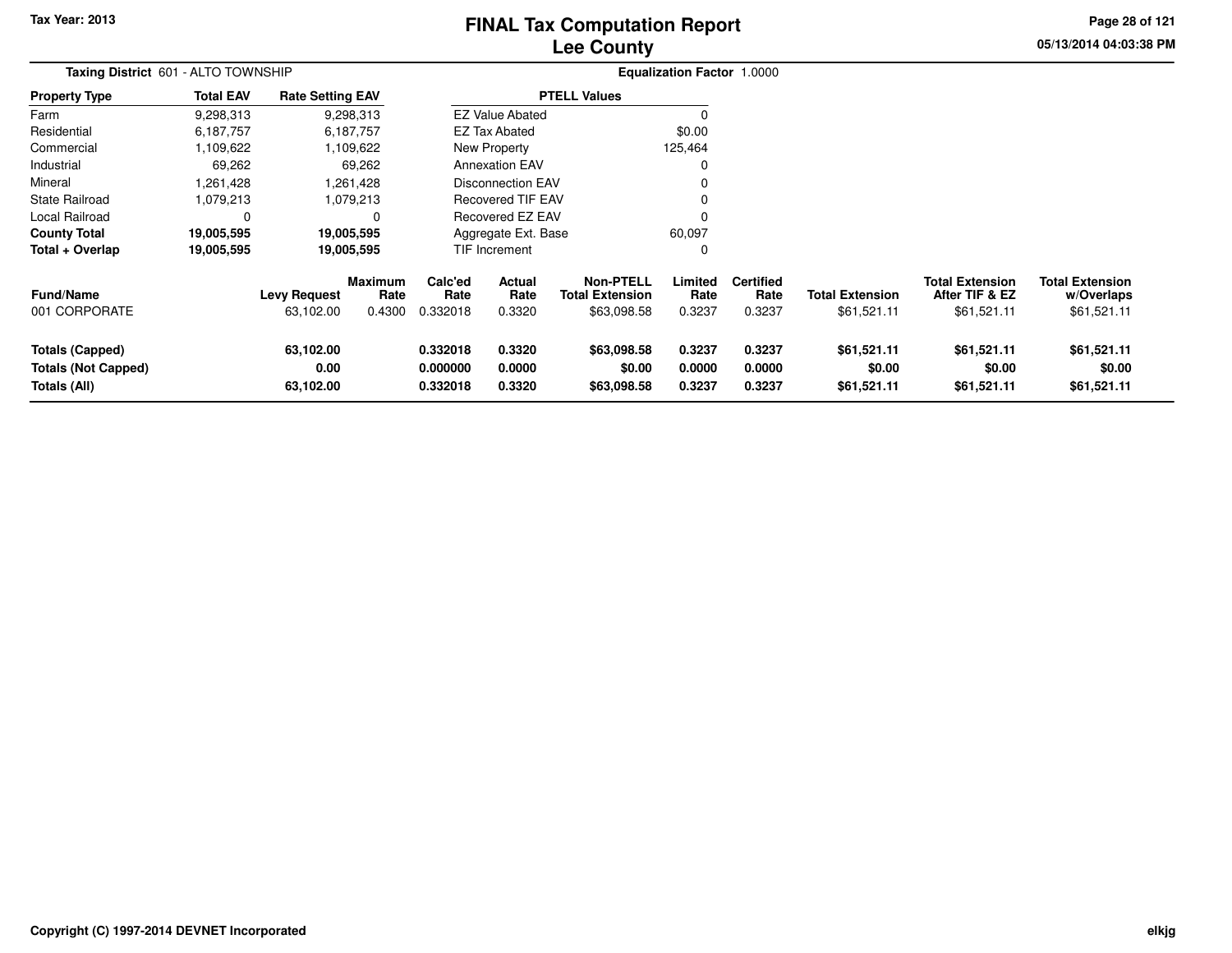# **Lee CountyFINAL Tax Computation Report**

**05/13/2014 04:03:38 PM Page 29 of 121**

|                                            | Taxing District 601RB - ALTO TWP ROAD/BRIDGE |                         |                 |                      |                                            |                       | <b>Equalization Factor 1.0000</b> |                        |                                          |                                      |                        |
|--------------------------------------------|----------------------------------------------|-------------------------|-----------------|----------------------|--------------------------------------------|-----------------------|-----------------------------------|------------------------|------------------------------------------|--------------------------------------|------------------------|
| <b>Property Type</b>                       | <b>Total EAV</b>                             | <b>Rate Setting EAV</b> |                 |                      |                                            | <b>PTELL Values</b>   |                                   |                        | <b>Road and Bridge Transfer</b>          |                                      |                        |
| Farm                                       | 9,298,313                                    |                         | 9,298,313       |                      | <b>EZ Value Abated</b>                     |                       |                                   | <b>Municipality</b>    |                                          | Fund                                 | <b>Amount Extended</b> |
| Residential                                | 6,187,757                                    |                         | 6,187,757       |                      | <b>EZ Tax Abated</b>                       |                       | \$0.00                            |                        |                                          |                                      |                        |
| Commercial                                 | 1,109,622                                    |                         | 1,109,622       |                      | New Property                               |                       | 125,464                           |                        | 711 - VILLAGE OF STEWARD                 | 007                                  | \$2,345.74             |
| Industrial                                 | 69,262                                       |                         | 69,262          |                      | <b>Annexation EAV</b>                      |                       |                                   | <b>Total</b>           |                                          |                                      | \$2,345.74             |
| Mineral                                    | 1,261,428                                    |                         | 1,261,428       |                      | Disconnection EAV                          |                       |                                   |                        |                                          |                                      |                        |
| <b>State Railroad</b>                      | 1,079,213                                    |                         | 1,079,213       |                      | Recovered TIF EAV                          |                       |                                   |                        |                                          |                                      |                        |
| Local Railroad                             | $\Omega$                                     |                         |                 |                      | <b>Recovered EZ EAV</b>                    |                       |                                   |                        |                                          |                                      |                        |
| <b>County Total</b>                        | 19,005,595                                   |                         | 19,005,595      |                      | Aggregate Ext. Base                        |                       | 68,388                            |                        |                                          |                                      |                        |
| Total + Overlap                            | 19,005,595                                   |                         | 19,005,595      |                      | <b>TIF Increment</b>                       |                       |                                   |                        |                                          |                                      |                        |
| <b>Fund/Name</b><br><b>Levy Request</b>    |                                              | <b>Maximum</b><br>Rate  | Calc'ed<br>Rate | Actual<br>Rate       | <b>Non-PTELL</b><br><b>Total Extension</b> | Limited<br>Rate       | <b>Certified</b><br>Rate          | <b>Total Extension</b> | <b>Total Extension</b><br>After TIF & EZ | <b>Total Extension</b><br>w/Overlaps |                        |
| 007 ROAD & BRIDGE                          |                                              | 33,005.00               | 0.9400          | 0.173659             | 0.1737                                     | \$33,012.72           | 0.1693                            | 0.1693                 | \$32,176.47                              | \$32,176.47                          | \$32,176.47            |
| 009 PERMANENT ROAD                         |                                              | 31,814.00               | 0.2500          | 0.167393             | 0.1674                                     | \$31,815.37           | 0.1632                            | 0.1632                 | \$31,017.13                              | \$31,017.13                          | \$31,017.13            |
| 010 EQUIPMENT & BUILDING                   |                                              | 6,987.00                | 0.1000          | 0.036763             | 0.0368                                     | \$6,994.06            | 0.0359                            | 0.0359                 | \$6,823.01                               | \$6,823.01                           | \$6,823.01             |
| <b>Totals (Capped)</b>                     |                                              | 71,806.00               |                 | 0.377815             | 0.3779                                     | \$71,822.15           | 0.3684                            | 0.3684                 | \$70,016.61                              | \$70,016.61                          | \$70,016.61            |
| <b>Totals (Not Capped)</b><br>Totals (All) |                                              | 0.00<br>71,806.00       |                 | 0.000000<br>0.377815 | 0.0000<br>0.3779                           | \$0.00<br>\$71,822.15 | 0.0000<br>0.3684                  | 0.0000<br>0.3684       | \$0.00<br>\$70,016.61                    | \$0.00<br>\$70,016.61                | \$0.00<br>\$70,016.61  |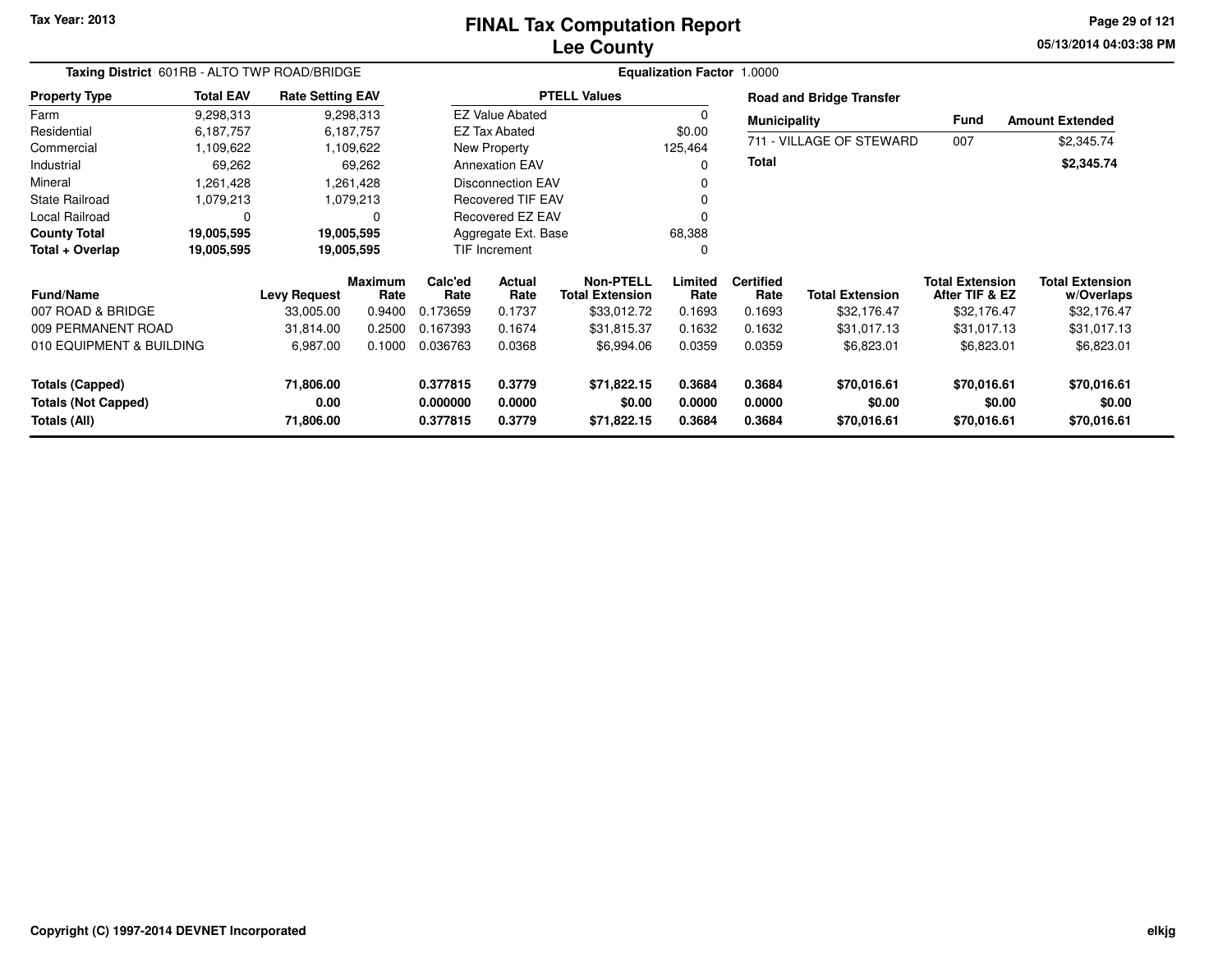# **Lee CountyFINAL Tax Computation Report**

**05/13/2014 04:03:38 PM Page 30 of 121**

|                                                               | Taxing District 602 - AMBOY TOWNSHIP |                                  |                 |                                  |                            |                                            | <b>Equalization Factor 1.0000</b> |                            |                                        |                                          |                                        |  |
|---------------------------------------------------------------|--------------------------------------|----------------------------------|-----------------|----------------------------------|----------------------------|--------------------------------------------|-----------------------------------|----------------------------|----------------------------------------|------------------------------------------|----------------------------------------|--|
| <b>Property Type</b>                                          | <b>Total EAV</b>                     | <b>Rate Setting EAV</b>          |                 |                                  |                            | <b>PTELL Values</b>                        |                                   |                            |                                        |                                          |                                        |  |
| Farm                                                          | 6,604,178                            |                                  | 6,604,178       |                                  | <b>EZ Value Abated</b>     |                                            | $\Omega$                          |                            |                                        |                                          |                                        |  |
| Residential                                                   | 25,232,778                           |                                  | 25,232,778      |                                  | <b>EZ Tax Abated</b>       |                                            | \$0.00                            |                            |                                        |                                          |                                        |  |
| Commercial                                                    | 5,098,632                            |                                  | 5,098,632       |                                  | New Property               |                                            | 66,654                            |                            |                                        |                                          |                                        |  |
| Industrial                                                    | 5,470,609                            |                                  | 5,470,609       |                                  | <b>Annexation EAV</b>      |                                            | 0                                 |                            |                                        |                                          |                                        |  |
| Mineral                                                       |                                      |                                  | 0               |                                  | Disconnection EAV          |                                            | 0                                 |                            |                                        |                                          |                                        |  |
| <b>State Railroad</b>                                         |                                      |                                  | $\Omega$        |                                  | <b>Recovered TIF EAV</b>   |                                            | 0                                 |                            |                                        |                                          |                                        |  |
| Local Railroad                                                | 1,800                                |                                  | 1,800           | Recovered EZ EAV                 |                            |                                            | 0                                 |                            |                                        |                                          |                                        |  |
| <b>County Total</b>                                           | 42,407,997                           |                                  | 42,407,997      | Aggregate Ext. Base              |                            |                                            | 99,689                            |                            |                                        |                                          |                                        |  |
| Total + Overlap                                               | 42,407,997                           |                                  | 42,407,997      |                                  | TIF Increment              |                                            | 0                                 |                            |                                        |                                          |                                        |  |
| <b>Fund/Name</b>                                              |                                      | <b>Levy Request</b>              | Maximum<br>Rate | Calc'ed<br>Rate                  | Actual<br>Rate             | <b>Non-PTELL</b><br><b>Total Extension</b> | Limited<br>Rate                   | <b>Certified</b><br>Rate   | <b>Total Extension</b>                 | <b>Total Extension</b><br>After TIF & EZ | <b>Total Extension</b><br>w/Overlaps   |  |
| 001 CORPORATE                                                 |                                      | 73,500.00                        | 0.2500          | 0.173316                         | 0.1733                     | \$73,493.06                                | 0.1660                            | 0.1660                     | \$70,397.28                            | \$70,397.28                              | \$70,397.28                            |  |
| 054 GENERAL ASSISTANCE                                        |                                      | 32,500.00                        | 0.1000          | 0.076637                         | 0.0766                     | \$32,484.53                                | 0.0734                            | 0.0734                     | \$31,127.47                            | \$31,127.47                              | \$31,127.47                            |  |
| Totals (Capped)<br><b>Totals (Not Capped)</b><br>Totals (All) |                                      | 106,000.00<br>0.00<br>106,000.00 |                 | 0.249953<br>0.000000<br>0.249953 | 0.2499<br>0.0000<br>0.2499 | \$105,977.59<br>\$0.00<br>\$105,977.59     | 0.2394<br>0.0000<br>0.2394        | 0.2394<br>0.0000<br>0.2394 | \$101,524.75<br>\$0.00<br>\$101,524.75 | \$101,524.75<br>\$0.00<br>\$101,524.75   | \$101,524.75<br>\$0.00<br>\$101,524.75 |  |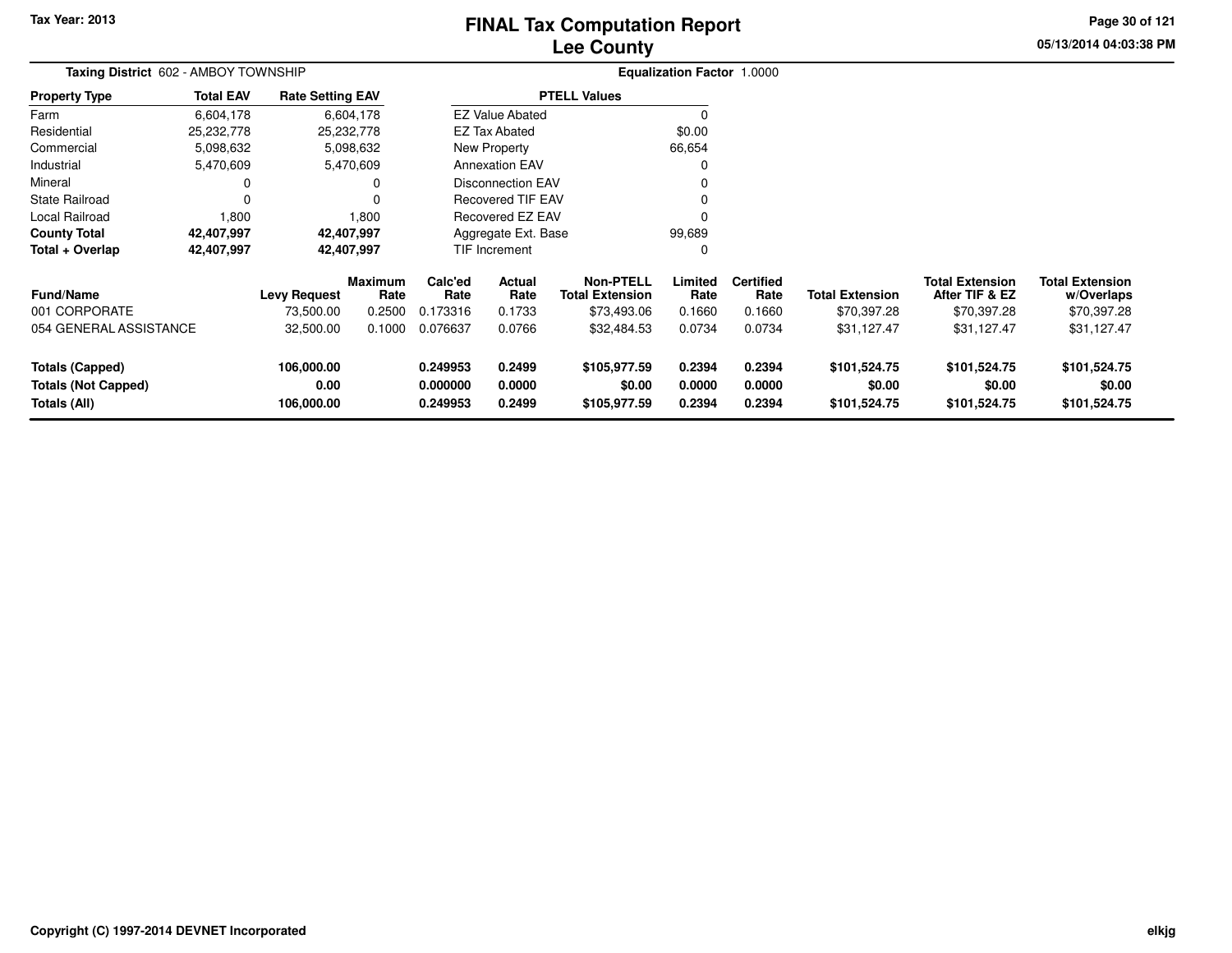#### **Lee CountyFINAL Tax Computation Report**

**05/13/2014 04:03:38 PM Page 31 of 121**

|                                                                      | Taxing District 602RB - AMBOY TWP ROAD/BRIDGE |                                  |                        |                                  |                                       |                                            | Equalization Factor 1.0000 |                            |                                        |                                          |                                        |
|----------------------------------------------------------------------|-----------------------------------------------|----------------------------------|------------------------|----------------------------------|---------------------------------------|--------------------------------------------|----------------------------|----------------------------|----------------------------------------|------------------------------------------|----------------------------------------|
| <b>Property Type</b>                                                 | <b>Total EAV</b>                              | <b>Rate Setting EAV</b>          |                        |                                  |                                       | <b>PTELL Values</b>                        |                            |                            | <b>Road and Bridge Transfer</b>        |                                          |                                        |
| Farm                                                                 | 6,604,178                                     |                                  | 6,604,178              |                                  | <b>EZ Value Abated</b>                |                                            |                            | <b>Municipality</b>        |                                        | <b>Fund</b>                              | <b>Amount Extended</b>                 |
| Residential<br>Commercial                                            | 25,232,778                                    | 25,232,778                       |                        |                                  | <b>EZ Tax Abated</b>                  |                                            | \$0.00<br>66,654           |                            | 701 - CITY OF AMBOY                    | 007                                      | \$16,680.95                            |
| Industrial                                                           | 5,098,632<br>5,470,609                        |                                  | 5,098,632<br>5,470,609 |                                  | New Property<br><b>Annexation EAV</b> |                                            |                            | Total                      |                                        |                                          | \$16,680.95                            |
| Mineral                                                              |                                               |                                  | 0                      |                                  | Disconnection EAV                     |                                            |                            |                            |                                        |                                          |                                        |
| <b>State Railroad</b>                                                | 0                                             |                                  | 0                      |                                  | Recovered TIF EAV                     |                                            |                            |                            |                                        |                                          |                                        |
| Local Railroad                                                       | 1,800                                         |                                  | 1,800                  |                                  | <b>Recovered EZ EAV</b>               |                                            |                            |                            |                                        |                                          |                                        |
| <b>County Total</b>                                                  | 42,407,997                                    | 42,407,997                       |                        |                                  | Aggregate Ext. Base                   |                                            | 157,873                    |                            |                                        |                                          |                                        |
| Total + Overlap                                                      | 42,407,997                                    | 42,407,997                       |                        |                                  | TIF Increment                         |                                            | 0                          |                            |                                        |                                          |                                        |
| <b>Fund/Name</b>                                                     |                                               | <b>Levy Request</b>              | <b>Maximum</b><br>Rate | Calc'ed<br>Rate                  | Actual<br>Rate                        | <b>Non-PTELL</b><br><b>Total Extension</b> | Limited<br>Rate            | <b>Certified</b><br>Rate   | <b>Total Extension</b>                 | <b>Total Extension</b><br>After TIF & EZ | <b>Total Extension</b><br>w/Overlaps   |
| 007 ROAD & BRIDGE                                                    |                                               | 58,450.00                        | 0.6600                 | 0.137828                         | 0.1378                                | \$58,438.22                                | 0.1317                     | 0.1317                     | \$55,851.33                            | \$55,851.33                              | \$55,851.33                            |
| 008 BRIDGE JOINT W/COUNTY                                            |                                               | 11,100.00                        | 0.2500                 | 0.026174                         | 0.0262                                | \$11,110.90                                | 0.0250                     | 0.0250                     | \$10,602.00                            | \$10,602.00                              | \$10,602.00                            |
| 009 PERMANENT ROAD                                                   |                                               | 79,750.00                        | 0.2500                 | 0.188054                         | 0.1881                                | \$79,769.44                                | 0.1797                     | 0.1797                     | \$76,207.17                            | \$76,207.17                              | \$76,207.17                            |
| 010 EQUIPMENT & BUILDING                                             |                                               | 12,100.00                        | 0.1000                 | 0.028532                         | 0.0285                                | \$12,086.28                                | 0.0272                     | 0.0272                     | \$11,534.98                            | \$11,534.98                              | \$11,534.98                            |
| 035 LIABILITY INSURANCE                                              |                                               | 6,850.00                         | 0.0000                 | 0.016153                         | 0.0162                                | \$6,870.10                                 | 0.0155                     | 0.0155                     | \$6,573.24                             | \$6,573.24                               | \$6,573.24                             |
| <b>Totals (Capped)</b><br><b>Totals (Not Capped)</b><br>Totals (All) |                                               | 168,250.00<br>0.00<br>168,250.00 |                        | 0.396741<br>0.000000<br>0.396741 | 0.3968<br>0.0000<br>0.3968            | \$168,274.94<br>\$0.00<br>\$168,274.94     | 0.3791<br>0.0000<br>0.3791 | 0.3791<br>0.0000<br>0.3791 | \$160,768.72<br>\$0.00<br>\$160,768.72 | \$160,768.72<br>\$0.00<br>\$160,768.72   | \$160,768.72<br>\$0.00<br>\$160,768.72 |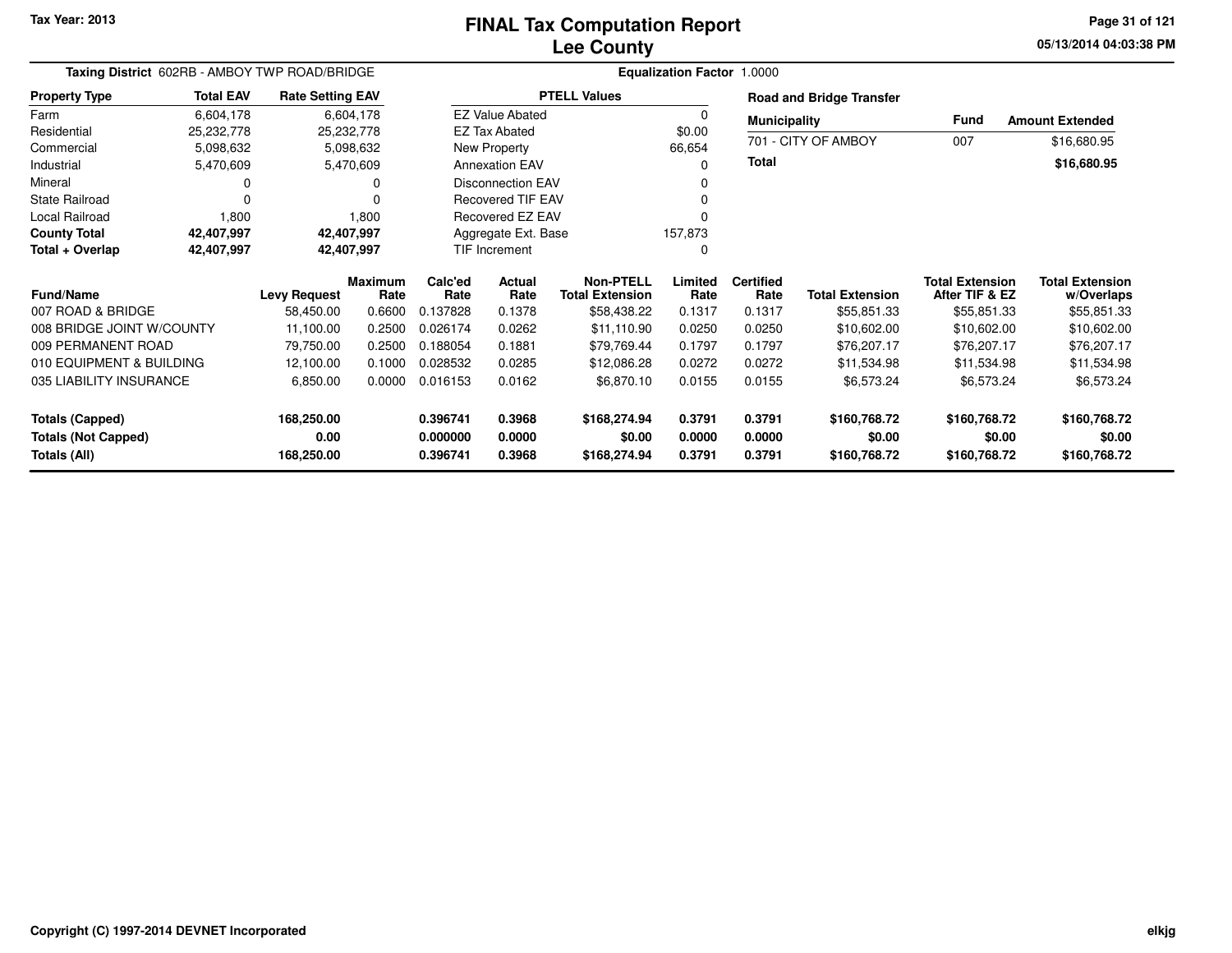# **Lee CountyFINAL Tax Computation Report**

**05/13/2014 04:03:38 PM Page 32 of 121**

|                                                                                                        | Taxing District 603 - ASHTON TOWNSHIP |                         |                                  |                            |                                      |                                            | <b>Equalization Factor 1.0000</b> |                                      |                                      |                                          |                                      |
|--------------------------------------------------------------------------------------------------------|---------------------------------------|-------------------------|----------------------------------|----------------------------|--------------------------------------|--------------------------------------------|-----------------------------------|--------------------------------------|--------------------------------------|------------------------------------------|--------------------------------------|
| <b>Property Type</b>                                                                                   | <b>Total EAV</b>                      | <b>Rate Setting EAV</b> |                                  |                            |                                      | <b>PTELL Values</b>                        |                                   |                                      |                                      |                                          |                                      |
| Farm                                                                                                   | 4,476,756                             |                         | 4,476,756                        |                            | <b>EZ Value Abated</b>               |                                            | 0                                 |                                      |                                      |                                          |                                      |
| Residential                                                                                            | 10,710,367                            |                         | 10,710,367                       |                            | <b>EZ Tax Abated</b>                 |                                            | \$0.00                            |                                      |                                      |                                          |                                      |
| Commercial                                                                                             | 3,488,156                             |                         | 3,488,156                        |                            | New Property                         |                                            | 85,395                            |                                      |                                      |                                          |                                      |
| Industrial                                                                                             | 6,378,525                             |                         | 6,378,525                        |                            | <b>Annexation EAV</b>                |                                            | 0                                 |                                      |                                      |                                          |                                      |
| Mineral                                                                                                |                                       |                         | 0                                |                            | Disconnection EAV                    |                                            |                                   |                                      |                                      |                                          |                                      |
| <b>State Railroad</b>                                                                                  | 1,243,693                             |                         | 1,243,693                        |                            | <b>Recovered TIF EAV</b>             |                                            |                                   |                                      |                                      |                                          |                                      |
| Local Railroad                                                                                         |                                       |                         | 0                                | Recovered EZ EAV           |                                      |                                            |                                   |                                      |                                      |                                          |                                      |
| <b>County Total</b>                                                                                    | 26,297,497                            |                         | 26,297,497                       | Aggregate Ext. Base        |                                      |                                            | 46,814                            |                                      |                                      |                                          |                                      |
| Total + Overlap                                                                                        | 26,297,497                            |                         | 26,297,497                       |                            | <b>TIF Increment</b>                 |                                            | 0                                 |                                      |                                      |                                          |                                      |
| <b>Maximum</b><br><b>Fund/Name</b><br>Levy Request                                                     |                                       |                         | Rate                             | Calc'ed<br>Rate            | Actual<br>Rate                       | <b>Non-PTELL</b><br><b>Total Extension</b> | Limited<br>Rate                   | <b>Certified</b><br>Rate             | <b>Total Extension</b>               | <b>Total Extension</b><br>After TIF & EZ | <b>Total Extension</b><br>w/Overlaps |
| 001 CORPORATE                                                                                          |                                       | 41,178.00               | 0.3400                           | 0.156585                   | 0.1566                               | \$41,181.88                                | 0.1522                            | 0.1522                               | \$40,024.79                          | \$40,024.79                              | \$40,024.79                          |
| 054 GENERAL ASSISTANCE<br>7,976.00                                                                     |                                       | 0.1000                  | 0.030330                         | 0.0303                     | \$7,968.14                           | 0.0294                                     | 0.0294                            | \$7,731.46                           | \$7,731.46                           | \$7,731.46                               |                                      |
| 49,154.00<br><b>Totals (Capped)</b><br>0.00<br><b>Totals (Not Capped)</b><br>Totals (All)<br>49,154.00 |                                       |                         | 0.186915<br>0.000000<br>0.186915 | 0.1869<br>0.0000<br>0.1869 | \$49,150.02<br>\$0.00<br>\$49,150.02 | 0.1816<br>0.0000<br>0.1816                 | 0.1816<br>0.0000<br>0.1816        | \$47,756.25<br>\$0.00<br>\$47,756.25 | \$47,756.25<br>\$0.00<br>\$47,756.25 | \$47,756.25<br>\$0.00<br>\$47,756.25     |                                      |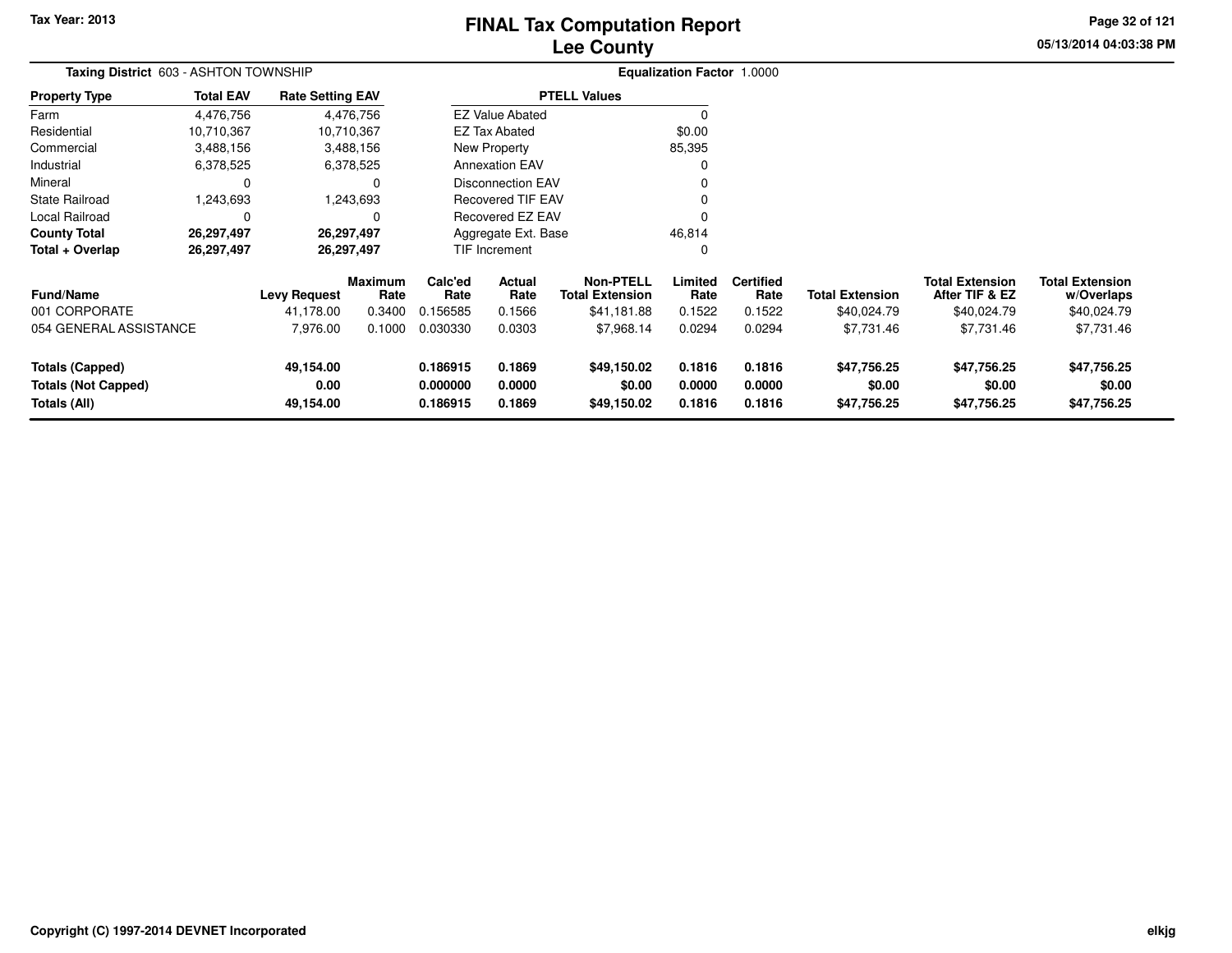# **Lee CountyFINAL Tax Computation Report**

**05/13/2014 04:03:38 PM Page 33 of 121**

|                                            | Taxing District 603RB - ASHTON TWP ROAD/BRIDGE |                         |                        |                      |                          |                                            | <b>Equalization Factor 1.0000</b> |                          |                                 |                                          |                                      |
|--------------------------------------------|------------------------------------------------|-------------------------|------------------------|----------------------|--------------------------|--------------------------------------------|-----------------------------------|--------------------------|---------------------------------|------------------------------------------|--------------------------------------|
| <b>Property Type</b>                       | <b>Total EAV</b>                               | <b>Rate Setting EAV</b> |                        |                      |                          | <b>PTELL Values</b>                        |                                   |                          | <b>Road and Bridge Transfer</b> |                                          |                                      |
| Farm                                       | 4,476,756                                      |                         | 4,476,756              |                      | <b>EZ Value Abated</b>   |                                            |                                   | <b>Municipality</b>      |                                 | <b>Fund</b>                              | <b>Amount Extended</b>               |
| Residential                                | 10,710,367                                     | 10,710,367              |                        |                      | <b>EZ Tax Abated</b>     |                                            | \$0.00                            |                          |                                 |                                          |                                      |
| Commercial                                 | 3,488,156                                      |                         | 3,488,156              |                      | New Property             |                                            | 85,395                            |                          | 702 - VILLAGE OF ASHTON         | 007                                      | \$9,244.43                           |
| Industrial                                 | 6,378,525                                      |                         | 6,378,525              |                      | <b>Annexation EAV</b>    |                                            |                                   | Total                    |                                 |                                          | \$9,244.43                           |
| Mineral                                    | 0                                              |                         | 0                      |                      | <b>Disconnection EAV</b> |                                            |                                   |                          |                                 |                                          |                                      |
| <b>State Railroad</b>                      | 1,243,693                                      |                         | 1,243,693              |                      | <b>Recovered TIF EAV</b> |                                            |                                   |                          |                                 |                                          |                                      |
| <b>Local Railroad</b>                      | 0                                              |                         | 0                      |                      | Recovered EZ EAV         |                                            |                                   |                          |                                 |                                          |                                      |
| <b>County Total</b>                        | 26,297,497                                     | 26,297,497              |                        |                      | Aggregate Ext. Base      |                                            | 96,835                            |                          |                                 |                                          |                                      |
| Total + Overlap                            | 26,297,497                                     | 26,297,497              |                        | TIF Increment        |                          |                                            | 0                                 |                          |                                 |                                          |                                      |
| <b>Fund/Name</b>                           |                                                | <b>Levy Request</b>     | <b>Maximum</b><br>Rate | Calc'ed<br>Rate      | Actual<br>Rate           | <b>Non-PTELL</b><br><b>Total Extension</b> | Limited<br>Rate                   | <b>Certified</b><br>Rate | <b>Total Extension</b>          | <b>Total Extension</b><br>After TIF & EZ | <b>Total Extension</b><br>w/Overlaps |
| 007 ROAD & BRIDGE                          |                                                | 46,864.00               | 0.6600                 | 0.178207             | 0.1782                   | \$46,862.14                                | 0.1731                            | 0.1731                   | \$45,520.97                     | \$45,520.97                              | \$45,520.97                          |
| 008 BRIDGE JOINT W/COUNTY                  |                                                | 8,501.00                | 0.2500                 | 0.032326             | 0.0323                   | \$8,494.09                                 | 0.0314                            | 0.0314                   | \$8,257.41                      | \$8,257.41                               | \$8,257.41                           |
| 009 PERMANENT ROAD                         |                                                | 37,701.00               | 0.2500                 | 0.143364             | 0.1434                   | \$37,710.61                                | 0.1394                            | 0.1394                   | \$36,658.71                     | \$36,658.71                              | \$36,658.71                          |
| 010 EQUIPMENT & BUILDING                   |                                                | 8,611.00                | 0.1000                 | 0.032745             | 0.0327                   | \$8,599.28                                 | 0.0318                            | 0.0318                   | \$8,362.60                      | \$8,362.60                               | \$8,362.60                           |
| <b>Totals (Capped)</b>                     |                                                | 101,677.00              |                        | 0.386642             | 0.3866                   | \$101,666.12                               | 0.3757                            | 0.3757                   | \$98,799.69                     | \$98,799.69                              | \$98,799.69                          |
| <b>Totals (Not Capped)</b><br>Totals (All) |                                                | 0.00<br>101,677.00      |                        | 0.000000<br>0.386642 | 0.0000<br>0.3866         | \$0.00<br>\$101,666.12                     | 0.0000<br>0.3757                  | 0.0000<br>0.3757         | \$0.00<br>\$98,799.69           | \$0.00<br>\$98,799.69                    | \$0.00<br>\$98,799.69                |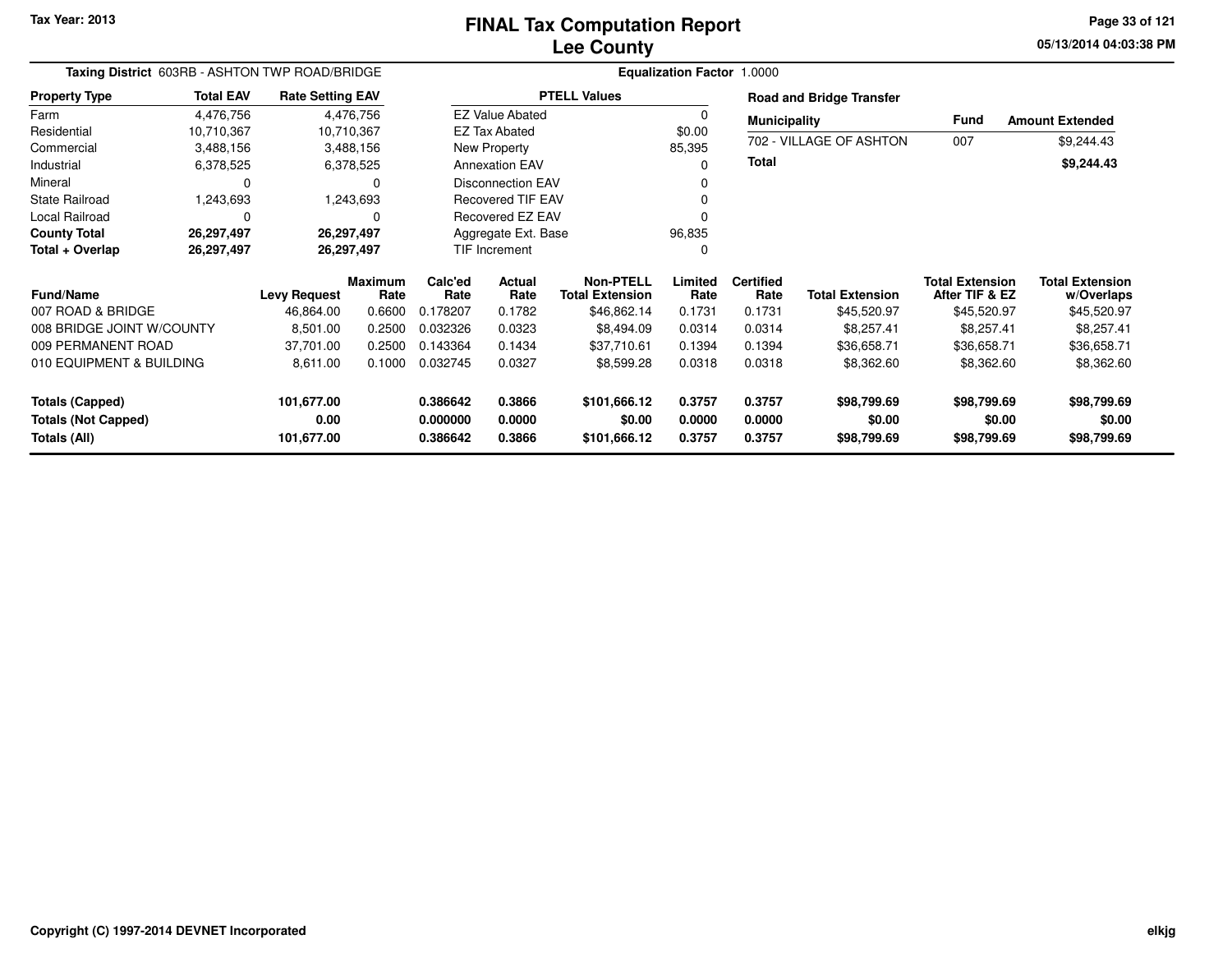**05/13/2014 04:03:38 PM Page 34 of 121**

|                                                               | Taxing District 604 - BRADFORD TOWNSHIP |                                |                        |                                                                |                          |                                            | <b>Equalization Factor 1.0000</b> |                            |                                      |                                          |                                      |
|---------------------------------------------------------------|-----------------------------------------|--------------------------------|------------------------|----------------------------------------------------------------|--------------------------|--------------------------------------------|-----------------------------------|----------------------------|--------------------------------------|------------------------------------------|--------------------------------------|
| <b>Property Type</b>                                          | <b>Total EAV</b>                        | <b>Rate Setting EAV</b>        |                        |                                                                |                          | <b>PTELL Values</b>                        |                                   |                            |                                      |                                          |                                      |
| Farm                                                          | 12,042,946                              |                                | 12,042,946             |                                                                | <b>EZ Value Abated</b>   |                                            | $\Omega$                          |                            |                                      |                                          |                                      |
| Residential                                                   | 1,982,200                               |                                | ,982,200               |                                                                | <b>EZ Tax Abated</b>     |                                            | \$0.00                            |                            |                                      |                                          |                                      |
| Commercial                                                    | 2,460                                   |                                | 2,460                  |                                                                | New Property             |                                            | 67,325                            |                            |                                      |                                          |                                      |
| Industrial                                                    | 0                                       |                                |                        |                                                                | <b>Annexation EAV</b>    |                                            | $\Omega$                          |                            |                                      |                                          |                                      |
| Mineral                                                       | 0                                       |                                |                        |                                                                | <b>Disconnection EAV</b> |                                            |                                   |                            |                                      |                                          |                                      |
| <b>State Railroad</b>                                         | $\Omega$                                |                                |                        | <b>Recovered TIF EAV</b>                                       |                          |                                            |                                   |                            |                                      |                                          |                                      |
| Local Railroad                                                | $\Omega$                                |                                |                        | Recovered EZ EAV                                               |                          |                                            | 0                                 |                            |                                      |                                          |                                      |
| <b>County Total</b>                                           | 14,027,606                              |                                | 14,027,606             |                                                                | Aggregate Ext. Base      |                                            | 29,616                            |                            |                                      |                                          |                                      |
| Total + Overlap                                               | 14,027,606                              |                                | 14,027,606             |                                                                | TIF Increment            |                                            | 0                                 |                            |                                      |                                          |                                      |
| <b>Fund/Name</b>                                              |                                         | <b>Levy Request</b>            | <b>Maximum</b><br>Rate | Calc'ed<br><b>Actual</b><br>Rate<br>Rate                       |                          | <b>Non-PTELL</b><br><b>Total Extension</b> | Limited<br>Rate                   | <b>Certified</b><br>Rate   | <b>Total Extension</b>               | <b>Total Extension</b><br>After TIF & EZ | <b>Total Extension</b><br>w/Overlaps |
| 001 CORPORATE                                                 |                                         | 29,145.00                      | 0.4500                 | 0.207769                                                       | 0.2078                   | \$29,149.37                                | 0.2078                            | 0.2078                     | \$29,149.37                          | \$29,149.37                              | \$29,149.37                          |
| 027 AUDIT                                                     |                                         | 600.00                         | 0.0050                 | 0.004277<br>0.0043                                             |                          | \$603.19                                   | 0.0043                            | 0.0043                     | \$603.19                             | \$603.19                                 | \$603.19                             |
| Totals (Capped)<br><b>Totals (Not Capped)</b><br>Totals (All) |                                         | 29,745.00<br>0.00<br>29,745.00 |                        | 0.212046<br>0.2121<br>0.000000<br>0.0000<br>0.212046<br>0.2121 |                          | \$29,752.56<br>\$0.00<br>\$29,752.56       | 0.2121<br>0.0000<br>0.2121        | 0.2121<br>0.0000<br>0.2121 | \$29,752.56<br>\$0.00<br>\$29,752.56 | \$29,752.56<br>\$0.00<br>\$29,752.56     | \$29,752.56<br>\$0.00<br>\$29,752.56 |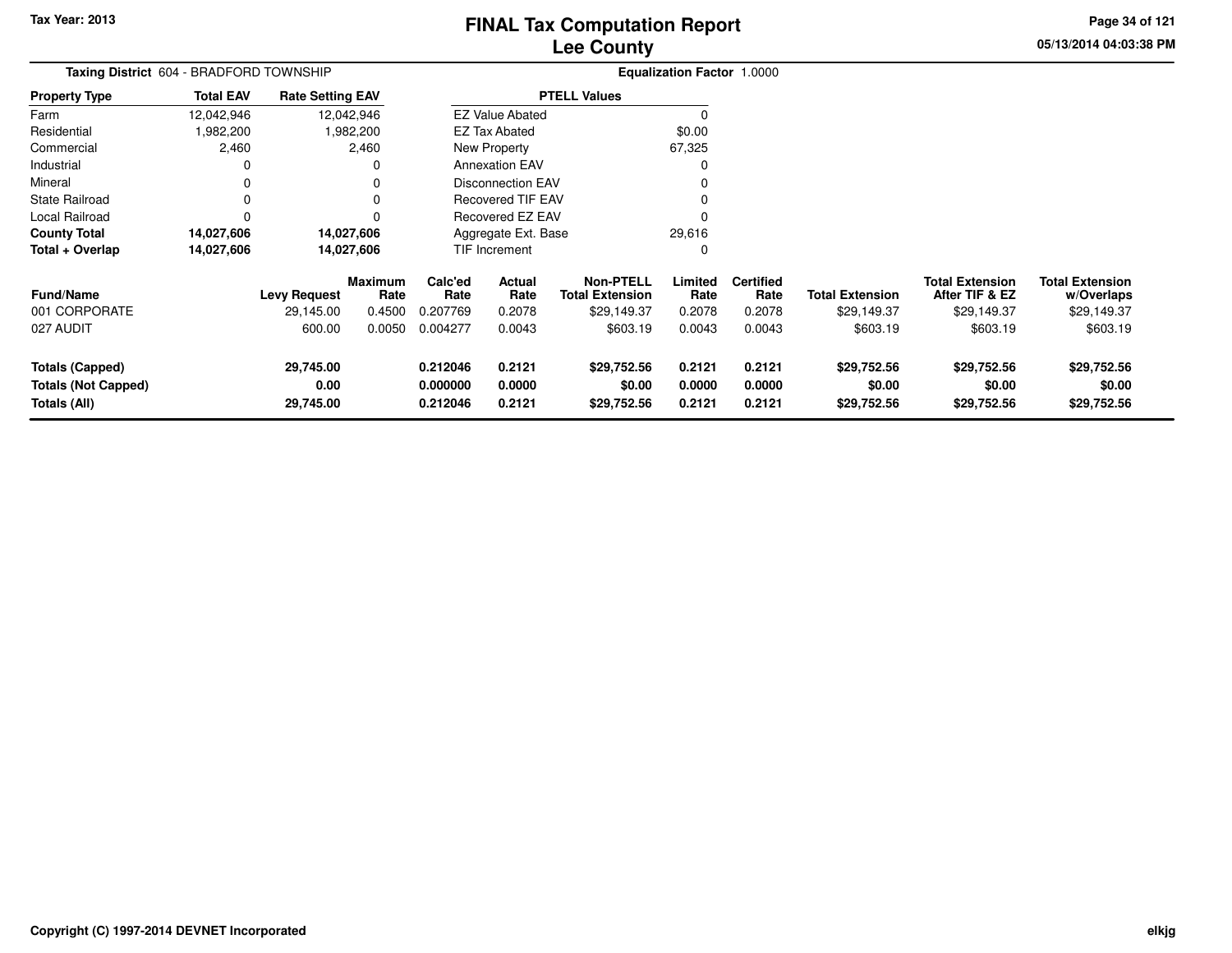**05/13/2014 04:03:38 PMPage 35 of 121**

|                            | Taxing District 604RB - BRADFORD TWP ROAD/BRIDGE |                         |                        |                     |                          |                                            | Equalization Factor 1.0000 |                          |                        |                                          |                                      |
|----------------------------|--------------------------------------------------|-------------------------|------------------------|---------------------|--------------------------|--------------------------------------------|----------------------------|--------------------------|------------------------|------------------------------------------|--------------------------------------|
| <b>Property Type</b>       | <b>Total EAV</b>                                 | <b>Rate Setting EAV</b> |                        |                     |                          | <b>PTELL Values</b>                        |                            |                          |                        |                                          |                                      |
| Farm                       | 12,042,946                                       |                         | 12,042,946             |                     | <b>EZ Value Abated</b>   |                                            | 0                          |                          |                        |                                          |                                      |
| Residential                | 1,982,200                                        |                         | 1,982,200              |                     | <b>EZ Tax Abated</b>     |                                            | \$0.00                     |                          |                        |                                          |                                      |
| Commercial                 | 2,460                                            |                         | 2,460                  |                     | New Property             |                                            | 67,325                     |                          |                        |                                          |                                      |
| Industrial                 |                                                  |                         |                        |                     | <b>Annexation EAV</b>    |                                            |                            |                          |                        |                                          |                                      |
| Mineral                    |                                                  |                         |                        |                     | <b>Disconnection EAV</b> |                                            |                            |                          |                        |                                          |                                      |
| <b>State Railroad</b>      |                                                  |                         |                        |                     | Recovered TIF EAV        |                                            |                            |                          |                        |                                          |                                      |
| Local Railroad             |                                                  |                         |                        |                     | Recovered EZ EAV         |                                            |                            |                          |                        |                                          |                                      |
| <b>County Total</b>        | 14,027,606                                       |                         | 14,027,606             | Aggregate Ext. Base |                          |                                            | 46,428                     |                          |                        |                                          |                                      |
| Total + Overlap            | 14,027,606                                       |                         | 14,027,606             |                     | <b>TIF Increment</b>     |                                            | 0                          |                          |                        |                                          |                                      |
| <b>Fund/Name</b>           |                                                  | <b>Levy Request</b>     | <b>Maximum</b><br>Rate | Calc'ed<br>Rate     | Actual<br>Rate           | <b>Non-PTELL</b><br><b>Total Extension</b> | Limited<br>Rate            | <b>Certified</b><br>Rate | <b>Total Extension</b> | <b>Total Extension</b><br>After TIF & EZ | <b>Total Extension</b><br>w/Overlaps |
| 007 ROAD & BRIDGE          |                                                  | 13,970.00               | 0.6600                 | 0.099589            | 0.0996                   | \$13,971.50                                | 0.0975                     | 0.0975                   | \$13,676.92            | \$13,676.92                              | \$13,676.92                          |
| 008 BRIDGE JOINT W/ COUNTY |                                                  | 9,700.00                | 0.2500                 | 0.069149            | 0.0691                   | \$9,693.08                                 | 0.0677                     | 0.0677                   | \$9,496.69             | \$9,496.69                               | \$9,496.69                           |
| 009 PERMANENT ROAD         |                                                  | 12,700.00               | 0.2500                 | 0.090536            | 0.0905                   | \$12,694.98                                | 0.0886                     | 0.0886                   | \$12,428.46            | \$12,428.46                              | \$12,428.46                          |
| 010 EQUIPMENT & BUILDING   |                                                  | 11,000.00               | 0.1000                 | 0.078417            | 0.0784                   | \$10,997.64                                | 0.0768                     | 0.0768                   | \$10,773.20            | \$10,773.20                              | \$10,773.20                          |
| 090 ROAD DAMAGE            |                                                  | 1,075.00                | 0.0330                 | 0.007664            | 0.0077                   | \$1,080.13                                 | 0.0075                     | 0.0075                   | \$1,052.07             | \$1,052.07                               | \$1,052.07                           |
| <b>Totals (Capped)</b>     |                                                  | 48,445.00               |                        | 0.345355            | 0.3453                   | \$48,437.33                                | 0.3381                     | 0.3381                   | \$47,427.34            | \$47,427.34                              | \$47,427.34                          |
| <b>Totals (Not Capped)</b> |                                                  | 0.00                    |                        | 0.000000            | 0.0000                   | \$0.00                                     | 0.0000                     | 0.0000                   | \$0.00                 | \$0.00                                   | \$0.00                               |
| <b>Totals (All)</b>        |                                                  | 48,445.00               |                        | 0.345355            | 0.3453                   | \$48,437.33                                | 0.3381                     | 0.3381                   | \$47,427.34            | \$47,427.34                              | \$47,427.34                          |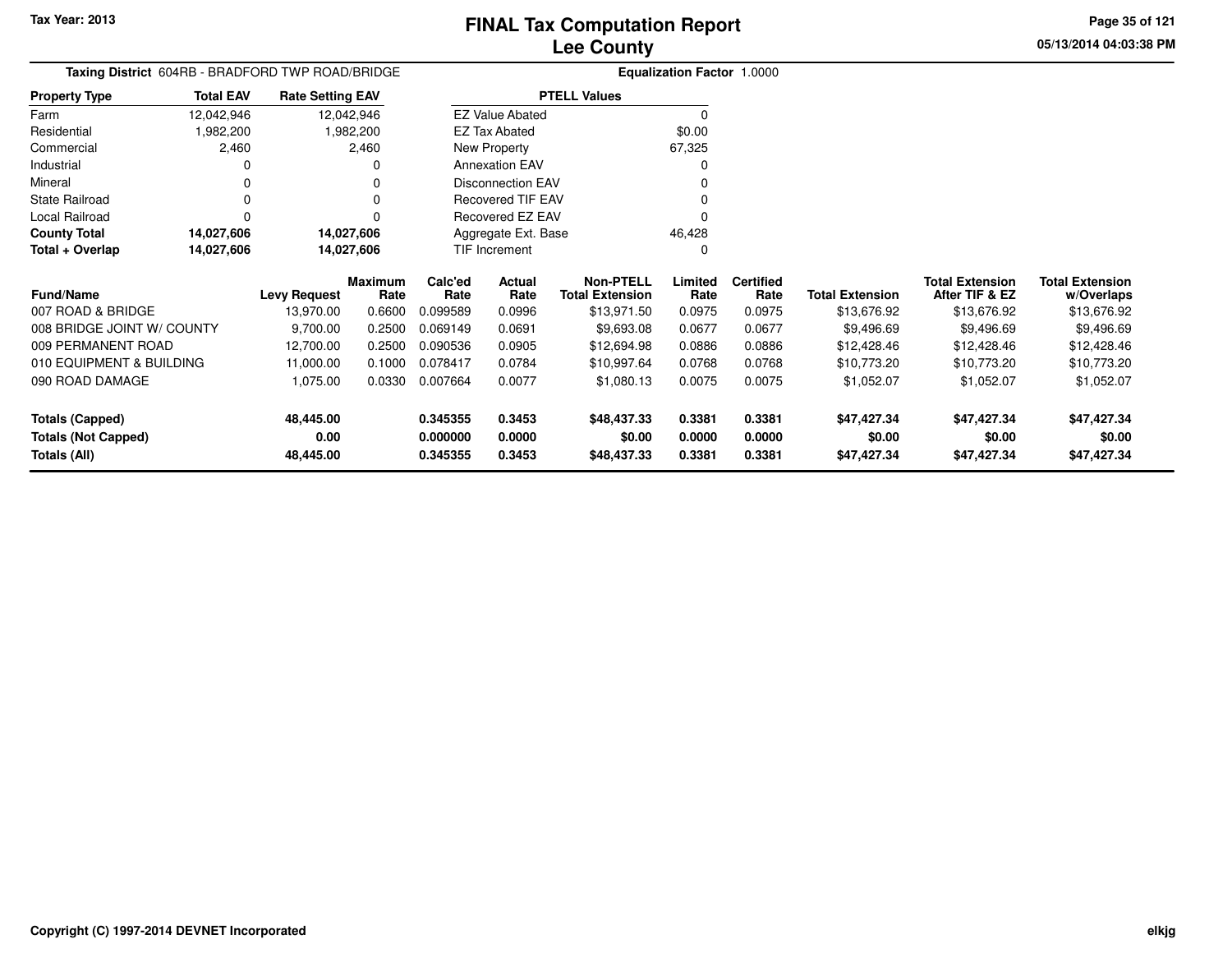# **Lee CountyFINAL Tax Computation Report**

**05/13/2014 04:03:38 PM Page 36 of 121**

|                                                                      | Taxing District 605 - BROOKLYN TOWNSHIP |                                  |                 |                                  |                                            |                                        | <b>Equalization Factor 1.0000</b> |                            |                                          |                                        |                                        |  |
|----------------------------------------------------------------------|-----------------------------------------|----------------------------------|-----------------|----------------------------------|--------------------------------------------|----------------------------------------|-----------------------------------|----------------------------|------------------------------------------|----------------------------------------|----------------------------------------|--|
| <b>Property Type</b>                                                 | <b>Total EAV</b>                        | <b>Rate Setting EAV</b>          |                 |                                  |                                            | <b>PTELL Values</b>                    |                                   |                            |                                          |                                        |                                        |  |
| Farm                                                                 | 11,133,305                              |                                  | 11,133,305      |                                  | <b>EZ Value Abated</b>                     |                                        |                                   |                            |                                          |                                        |                                        |  |
| Residential                                                          | 6,593,975                               |                                  | 6,593,975       |                                  | <b>EZ Tax Abated</b>                       |                                        | \$0.00                            |                            |                                          |                                        |                                        |  |
| Commercial                                                           | 676,817                                 |                                  | 676,817         |                                  | New Property                               |                                        | 6,253,207                         |                            |                                          |                                        |                                        |  |
| Industrial                                                           | 127,988                                 |                                  | 127,988         |                                  | <b>Annexation EAV</b>                      |                                        |                                   |                            |                                          |                                        |                                        |  |
| Mineral                                                              | 16,552,772                              |                                  | 16,552,772      | <b>Disconnection EAV</b>         |                                            |                                        |                                   |                            |                                          |                                        |                                        |  |
| <b>State Railroad</b>                                                | 0                                       |                                  | 0               |                                  | <b>Recovered TIF EAV</b>                   |                                        |                                   |                            |                                          |                                        |                                        |  |
| Local Railroad                                                       | 2,400                                   |                                  | 2,400           |                                  | Recovered EZ EAV                           |                                        |                                   |                            |                                          |                                        |                                        |  |
| <b>County Total</b>                                                  | 35,087,257                              |                                  | 35,087,257      | Aggregate Ext. Base              |                                            |                                        | 85,848                            |                            |                                          |                                        |                                        |  |
| Total + Overlap                                                      | 35,087,257                              |                                  | 35,087,257      |                                  | TIF Increment                              |                                        | 0                                 |                            |                                          |                                        |                                        |  |
| <b>Fund/Name</b><br><b>Levy Request</b>                              |                                         | <b>Maximum</b><br>Rate           | Calc'ed<br>Rate | Actual<br>Rate                   | <b>Non-PTELL</b><br><b>Total Extension</b> | Limited<br>Rate                        | <b>Certified</b><br>Rate          | <b>Total Extension</b>     | <b>Total Extension</b><br>After TIF & EZ | <b>Total Extension</b><br>w/Overlaps   |                                        |  |
| 001 CORPORATE                                                        |                                         | 101,000.00                       | 0.4300          | 0.287854                         | 0.2879                                     | \$101,016.21                           | 0.2857                            | 0.2857                     | \$100,244.29                             | \$100,244.29                           | \$100,244.29                           |  |
| 035 LIABILITY INSURANCE                                              |                                         | 1,000.00                         | 0.0000          | 0.002850                         | 0.0029                                     | \$1,017.53                             | 0.0029                            | 0.0029                     | \$1,017.53                               | \$1,017.53                             | \$1,017.53                             |  |
| 054 GENERAL ASSISTANCE                                               |                                         | 5,000.00                         | 0.0000          | 0.014250                         | 0.0143                                     | \$5,017.48                             | 0.0142                            | 0.0142                     | \$4,982.39                               | \$4,982.39                             | \$4,982.39                             |  |
| <b>Totals (Capped)</b><br><b>Totals (Not Capped)</b><br>Totals (All) |                                         | 107,000.00<br>0.00<br>107,000.00 |                 | 0.304954<br>0.000000<br>0.304954 | 0.3051<br>0.0000<br>0.3051                 | \$107,051.22<br>\$0.00<br>\$107,051.22 | 0.3028<br>0.0000<br>0.3028        | 0.3028<br>0.0000<br>0.3028 | \$106,244.21<br>\$0.00<br>\$106,244.21   | \$106,244.21<br>\$0.00<br>\$106,244.21 | \$106,244.21<br>\$0.00<br>\$106,244.21 |  |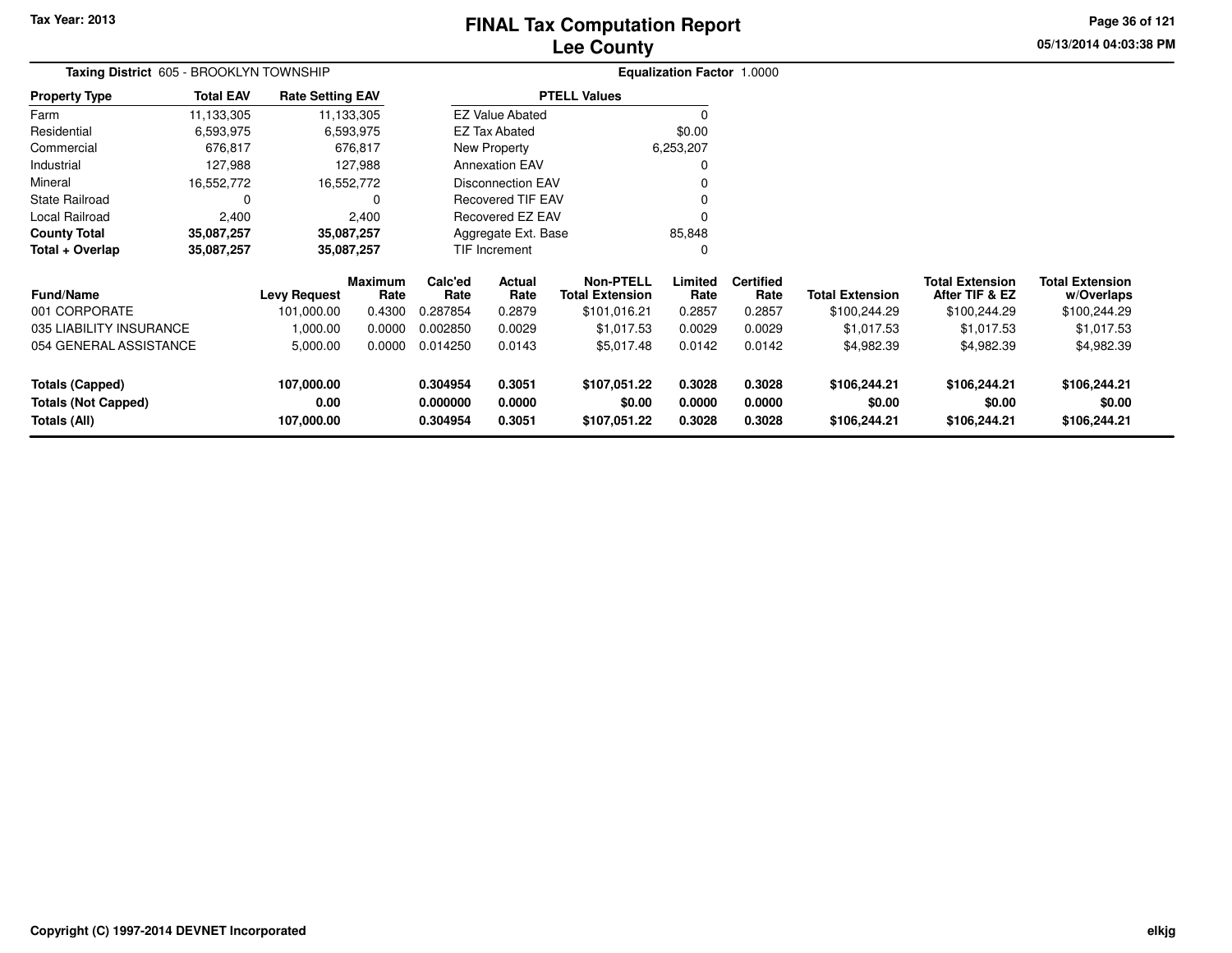**05/13/2014 04:03:38 PM Page 37 of 121**

| Taxing District 605RB - BROOKLYN TWP ROAD/BRIDGE |                  |                         |                        |                 |                               |                                            | <b>Equalization Factor 1.0000</b> |                          |                                  |                                          |                                      |
|--------------------------------------------------|------------------|-------------------------|------------------------|-----------------|-------------------------------|--------------------------------------------|-----------------------------------|--------------------------|----------------------------------|------------------------------------------|--------------------------------------|
| <b>Property Type</b>                             | <b>Total EAV</b> | <b>Rate Setting EAV</b> |                        |                 |                               | <b>PTELL Values</b>                        |                                   |                          | <b>Road and Bridge Transfer</b>  |                                          |                                      |
| Farm                                             | 11,133,305       |                         | 11,133,305             |                 | <b>EZ Value Abated</b>        |                                            | 0                                 | <b>Municipality</b>      |                                  | <b>Fund</b>                              | <b>Amount Extended</b>               |
| Residential                                      | 6,593,975        |                         | 6,593,975              |                 | <b>EZ Tax Abated</b>          |                                            | \$0.00                            |                          | 703 - VILLAGE OF COMPTON         | 007                                      | \$774.64                             |
| Commercial                                       | 676,817          |                         | 676,817                |                 | New Property                  |                                            | 6,253,207                         |                          |                                  |                                          |                                      |
| Industrial                                       | 127,988          |                         | 127,988                |                 | <b>Annexation EAV</b>         |                                            | 0                                 |                          | 713 - VILLAGE OF WEST BROOKL'007 |                                          | \$406.40                             |
| Mineral                                          | 16,552,772       |                         | 16,552,772             |                 | Disconnection EAV             |                                            | 0                                 | Total                    |                                  |                                          | \$1,181.04                           |
| <b>State Railroad</b>                            | 0                |                         | 0                      |                 | <b>Recovered TIF EAV</b><br>0 |                                            |                                   |                          |                                  |                                          |                                      |
| Local Railroad                                   | 2,400            |                         | 2,400                  |                 | Recovered EZ EAV              |                                            | 0                                 |                          |                                  |                                          |                                      |
| <b>County Total</b>                              | 35,087,257       | 35,087,257              |                        |                 | Aggregate Ext. Base           |                                            | 146,371                           |                          |                                  |                                          |                                      |
| Total + Overlap                                  | 35,087,257       | 35,087,257              |                        |                 | TIF Increment                 | 0                                          |                                   |                          |                                  |                                          |                                      |
| <b>Fund/Name</b>                                 |                  | <b>Levy Request</b>     | <b>Maximum</b><br>Rate | Calc'ed<br>Rate | <b>Actual</b><br>Rate         | <b>Non-PTELL</b><br><b>Total Extension</b> | Limited<br>Rate                   | <b>Certified</b><br>Rate | <b>Total Extension</b>           | <b>Total Extension</b><br>After TIF & EZ | <b>Total Extension</b><br>w/Overlaps |
| 007 ROAD & BRIDGE                                |                  | 20,000.00               | 0.6600                 | 0.057001        | 0.0570                        | \$19,999.74                                | 0.0570                            | 0.0570                   | \$19,999.74                      | \$19,999.74                              | \$19,999.74                          |
| 008 BRIDGE JOINT W/ COUNTY                       |                  | 10,000.00               | 0.2500                 | 0.028500        | 0.0285                        | \$9,999.87                                 | 0.0285                            | 0.0285                   | \$9,999.87                       | \$9,999.87                               | \$9,999.87                           |
| 009 PERMANENT ROAD                               |                  | 93,200.00               | 0.2500                 | 0.265624        | 0.2500                        | \$87,718.14                                | 0.2500                            | 0.2500                   | \$87,718.14                      | \$87,718.14                              | \$87,718.14                          |
| 010 EQUIPMENT & BUILDING                         |                  | 54,000.00               | 0.1000                 | 0.153902        | 0.1000                        | \$35,087.26                                | 0.1000                            | 0.1000                   | \$35,087.26                      | \$35,087.26                              | \$35,087.26                          |
| 035 LIABILITY INS                                |                  | 5,300.00                | 0.0000                 | 0.015105        | 0.0151                        | \$5,298.18                                 | 0.0151                            | 0.0151                   | \$5,298.18                       | \$5,298.18                               | \$5,298.18                           |
| <b>Totals (Capped)</b>                           |                  | 182,500.00              |                        | 0.520132        | 0.4506                        | \$158,103.19                               | 0.4506                            | 0.4506                   | \$158,103.19                     | \$158,103.19                             | \$158,103.19                         |
| <b>Totals (Not Capped)</b>                       |                  | 0.00                    |                        | 0.000000        | 0.0000                        | \$0.00                                     | 0.0000                            | 0.0000                   | \$0.00                           | \$0.00                                   | \$0.00                               |
| Totals (All)                                     |                  | 182,500.00              |                        | 0.520132        | 0.4506                        | \$158,103.19                               | 0.4506                            | 0.4506                   | \$158,103.19                     | \$158,103.19                             | \$158,103.19                         |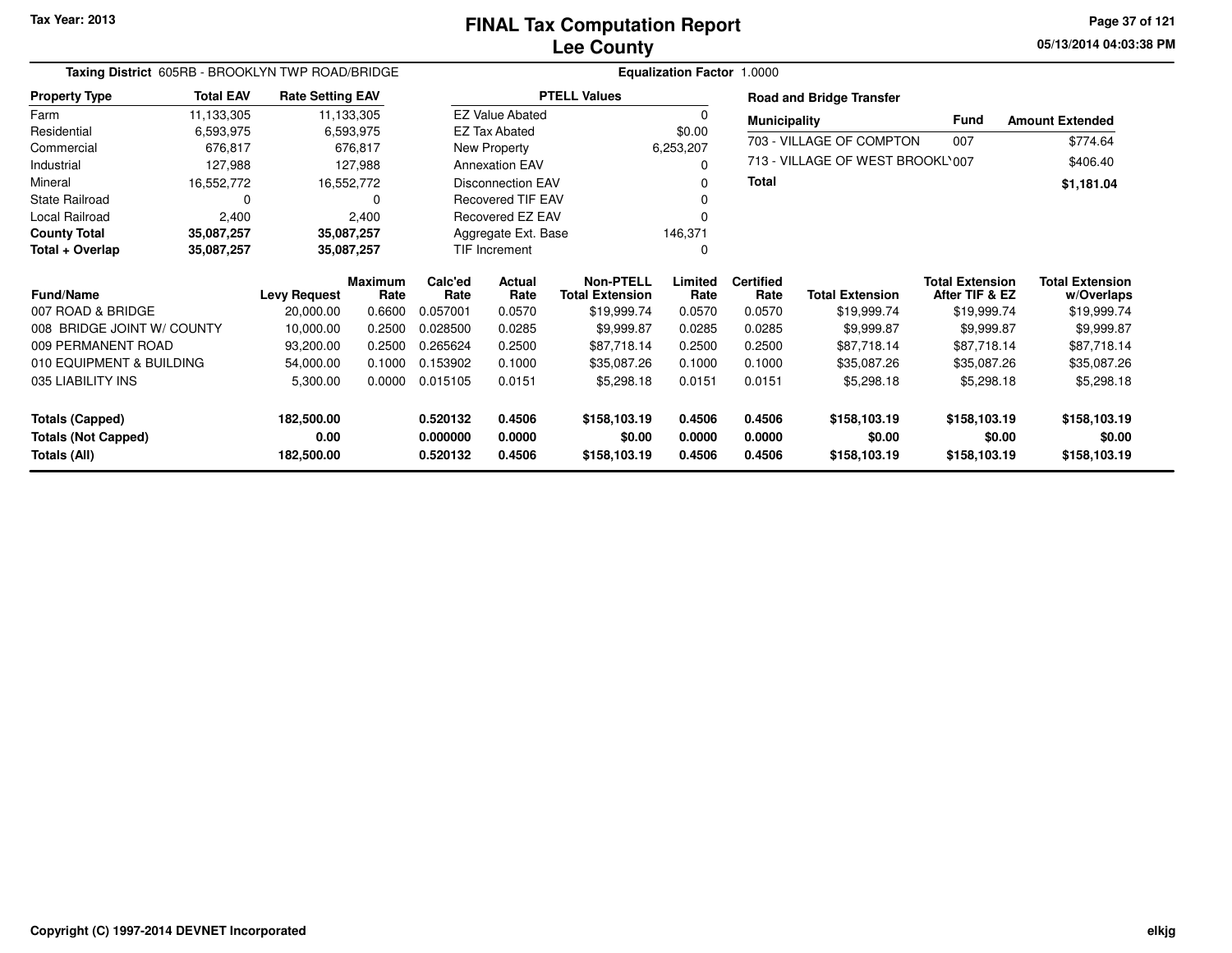**05/13/2014 04:03:38 PMPage 38 of 121**

| Taxing District 606 - FRANKLIN GROVE TOWNSHIP |                          |                         |                        |                     | <b>Equalization Factor 1.0000</b> |                                            |                 |                          |                        |                                          |                                      |
|-----------------------------------------------|--------------------------|-------------------------|------------------------|---------------------|-----------------------------------|--------------------------------------------|-----------------|--------------------------|------------------------|------------------------------------------|--------------------------------------|
| <b>Property Type</b>                          | <b>Total EAV</b>         | <b>Rate Setting EAV</b> |                        |                     |                                   | <b>PTELL Values</b>                        |                 |                          |                        |                                          |                                      |
| Farm                                          | 8,329,837                | 8,329,837               |                        |                     | <b>EZ Value Abated</b>            |                                            | $\Omega$        |                          |                        |                                          |                                      |
| Residential                                   | 11,071,930               | 11,071,930              |                        |                     | <b>EZ Tax Abated</b>              |                                            | \$0.00          |                          |                        |                                          |                                      |
| Commercial                                    | 2,400,438                | 2,400,438               |                        |                     | New Property                      |                                            | 86,613          |                          |                        |                                          |                                      |
| Industrial                                    |                          |                         |                        |                     | <b>Annexation EAV</b>             |                                            |                 |                          |                        |                                          |                                      |
| Mineral                                       |                          |                         |                        |                     | <b>Disconnection EAV</b>          |                                            |                 |                          |                        |                                          |                                      |
| <b>State Railroad</b>                         | 700,861                  |                         | 700,861                |                     | <b>Recovered TIF EAV</b>          |                                            |                 |                          |                        |                                          |                                      |
| Local Railroad                                |                          |                         | n                      |                     | Recovered EZ EAV                  |                                            |                 |                          |                        |                                          |                                      |
| <b>County Total</b>                           | 22,503,066               | 22,503,066              |                        | Aggregate Ext. Base |                                   |                                            | 37,323          |                          |                        |                                          |                                      |
| Total + Overlap                               | 22,503,066<br>22,503,066 |                         |                        |                     | TIF Increment                     |                                            |                 |                          |                        |                                          |                                      |
| Fund/Name                                     |                          | <b>Levy Request</b>     | <b>Maximum</b><br>Rate | Calc'ed<br>Rate     | Actual<br>Rate                    | <b>Non-PTELL</b><br><b>Total Extension</b> | Limited<br>Rate | <b>Certified</b><br>Rate | <b>Total Extension</b> | <b>Total Extension</b><br>After TIF & EZ | <b>Total Extension</b><br>w/Overlaps |
| 001 CORPORATE                                 |                          | 23,270.00               | 0.4000                 | 0.103408            | 0.1034                            | \$23,268.17                                | 0.1004          | 0.1004                   | \$22,593.08            | \$22,593.08                              | \$22,593.08                          |
| 027 AUDIT                                     |                          | 957.00                  | 0.0050                 | 0.004253            | 0.0043                            | \$967.63                                   | 0.0042          | 0.0042                   | \$945.13               | \$945.13                                 | \$945.13                             |
| 035 LIABILITY INSURANCE                       |                          | 3,436.00                | 0.0000                 | 0.015269            | 0.0153                            | \$3,442.97                                 | 0.0149          | 0.0149                   | \$3,352.96             | \$3,352.96                               | \$3,352.96                           |
| 047 SOCIAL SECURITY                           |                          | 1,646.00                | 0.0000                 | 0.007315            | 0.0073                            | \$1,642.72                                 | 0.0071          | 0.0071                   | \$1,597.72             | \$1,597.72                               | \$1,597.72                           |
| 054 GENERAL ASSISTANCE                        |                          | 9,880.00                | 0.1000                 | 0.043905            | 0.0439                            | \$9,878.85                                 | 0.0427          | 0.0427                   | \$9,608.81             | \$9,608.81                               | \$9,608.81                           |
| <b>Totals (Capped)</b>                        |                          | 39,189.00               |                        | 0.174150            | 0.1742                            | \$39,200.34                                | 0.1693          | 0.1693                   | \$38,097.70            | \$38,097.70                              | \$38,097.70                          |
| <b>Totals (Not Capped)</b>                    |                          | 0.00                    |                        | 0.000000            | 0.0000                            | \$0.00                                     | 0.0000          | 0.0000                   | \$0.00                 | \$0.00                                   | \$0.00                               |
| Totals (All)                                  |                          | 39,189.00               |                        | 0.174150            | 0.1742                            | \$39,200.34                                | 0.1693          | 0.1693                   | \$38,097.70            | \$38,097.70                              | \$38,097.70                          |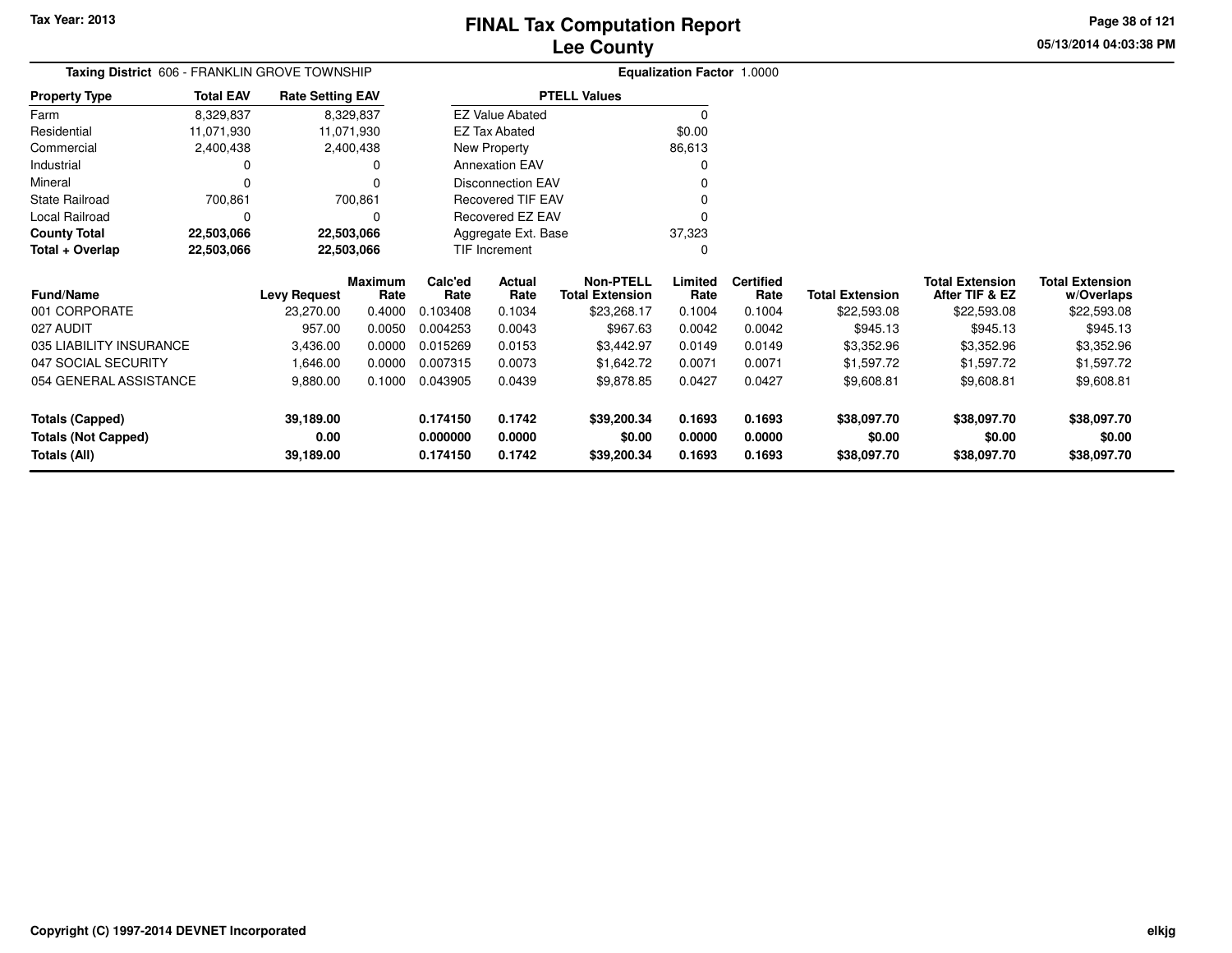|                            | Taxing District 606RB - FRANKLIN GROVE ROAD/BRIDGE |                         |                        |                 |                          |                                            | <b>Equalization Factor 1.0000</b> |                          |                                   |                                          |                                      |
|----------------------------|----------------------------------------------------|-------------------------|------------------------|-----------------|--------------------------|--------------------------------------------|-----------------------------------|--------------------------|-----------------------------------|------------------------------------------|--------------------------------------|
| <b>Property Type</b>       | <b>Total EAV</b>                                   | <b>Rate Setting EAV</b> |                        |                 |                          | <b>PTELL Values</b>                        |                                   |                          | <b>Road and Bridge Transfer</b>   |                                          |                                      |
| Farm                       | 8,329,837                                          |                         | 8,329,837              |                 | <b>EZ Value Abated</b>   |                                            | $\Omega$                          | <b>Municipality</b>      |                                   | <b>Fund</b>                              | <b>Amount Extended</b>               |
| Residential                | 11,071,930                                         |                         | 11,071,930             |                 | <b>EZ Tax Abated</b>     |                                            | \$0.00                            |                          | 706 - VILLAGE OF FRANKLIN GRO 007 |                                          |                                      |
| Commercial                 | 2,400,438                                          |                         | 2,400,438              |                 | New Property             |                                            | 86,613                            |                          |                                   |                                          | \$5,120.29                           |
| Industrial                 | 0                                                  |                         | ი                      |                 | <b>Annexation EAV</b>    |                                            | ŋ                                 | <b>Total</b>             |                                   |                                          | \$5,120.29                           |
| Mineral                    | $\Omega$                                           |                         | ŋ                      |                 | <b>Disconnection EAV</b> |                                            |                                   |                          |                                   |                                          |                                      |
| <b>State Railroad</b>      | 700,861                                            |                         | 700,861                |                 | <b>Recovered TIF EAV</b> |                                            |                                   |                          |                                   |                                          |                                      |
| Local Railroad             | $\Omega$                                           |                         | 0                      |                 | <b>Recovered EZ EAV</b>  |                                            |                                   |                          |                                   |                                          |                                      |
| <b>County Total</b>        | 22,503,066                                         |                         | 22,503,066             |                 | Aggregate Ext. Base      |                                            | 77,306                            |                          |                                   |                                          |                                      |
| Total + Overlap            | 22,503,066                                         |                         | 22,503,066             |                 | <b>TIF Increment</b>     |                                            | 0                                 |                          |                                   |                                          |                                      |
| <b>Fund/Name</b>           |                                                    | <b>Levy Request</b>     | <b>Maximum</b><br>Rate | Calc'ed<br>Rate | Actual<br>Rate           | <b>Non-PTELL</b><br><b>Total Extension</b> | Limited<br>Rate                   | <b>Certified</b><br>Rate | <b>Total Extension</b>            | <b>Total Extension</b><br>After TIF & EZ | <b>Total Extension</b><br>w/Overlaps |
| 007 ROAD & BRIDGE          |                                                    | 24,964.00               | 0.6600                 | 0.110936        | 0.1109                   | \$24,955.90                                | 0.1079                            | 0.1079                   | \$24,280.81                       | \$24,280.81                              | \$24,280.81                          |
| 008 BRIDGE JOINT W/ COUNTY |                                                    | 309.00                  | 0.2500                 | 0.001373        | 0.0014                   | \$315.04                                   | 0.0014                            | 0.0014                   | \$315.04                          | \$315.04                                 | \$315.04                             |
| 009 PERMANENT ROAD         |                                                    | 43,914.00               | 0.2500                 | 0.195147        | 0.1951                   | \$43,903.48                                | 0.1898                            | 0.1898                   | \$42,710.82                       | \$42,710.82                              | \$42,710.82                          |
| 010 EQUIPMENT & BUILDING   |                                                    | 6,276.00                | 0.1000                 | 0.027890        | 0.0279                   | \$6,278.36                                 | 0.0271                            | 0.0271                   | \$6,098.33                        | \$6,098.33                               | \$6,098.33                           |
| 027 AUDIT                  |                                                    | 602.00                  | 0.0025                 | 0.002675        | 0.0025                   | \$562.58                                   | 0.0024                            | 0.0024                   | \$540.07                          | \$540.07                                 | \$540.07                             |
| 035 LIABILITY INSURANCE    |                                                    | 3,436.00                | 0.0000                 | 0.015269        | 0.0153                   | \$3,442.97                                 | 0.0149                            | 0.0149                   | \$3,352.96                        | \$3,352.96                               | \$3,352.96                           |
| 047 SOCIAL SECURITY        |                                                    | 1,670.00                | 0.0000                 | 0.007421        | 0.0074                   | \$1,665.23                                 | 0.0072                            | 0.0072                   | \$1,620.22                        | \$1,620.22                               | \$1,620.22                           |
| <b>Totals (Capped)</b>     |                                                    | 81,171.00               |                        | 0.360711        | 0.3605                   | \$81,123.56                                | 0.3507                            | 0.3507                   | \$78,918.25                       | \$78,918.25                              | \$78,918.25                          |
| <b>Totals (Not Capped)</b> |                                                    | 0.00                    |                        | 0.000000        | 0.0000                   | \$0.00                                     | 0.0000                            | 0.0000                   | \$0.00                            | \$0.00                                   | \$0.00                               |
| <b>Totals (All)</b>        |                                                    | 81,171.00               |                        | 0.360711        | 0.3605                   | \$81,123.56                                | 0.3507                            | 0.3507                   | \$78,918.25                       | \$78,918.25                              | \$78,918.25                          |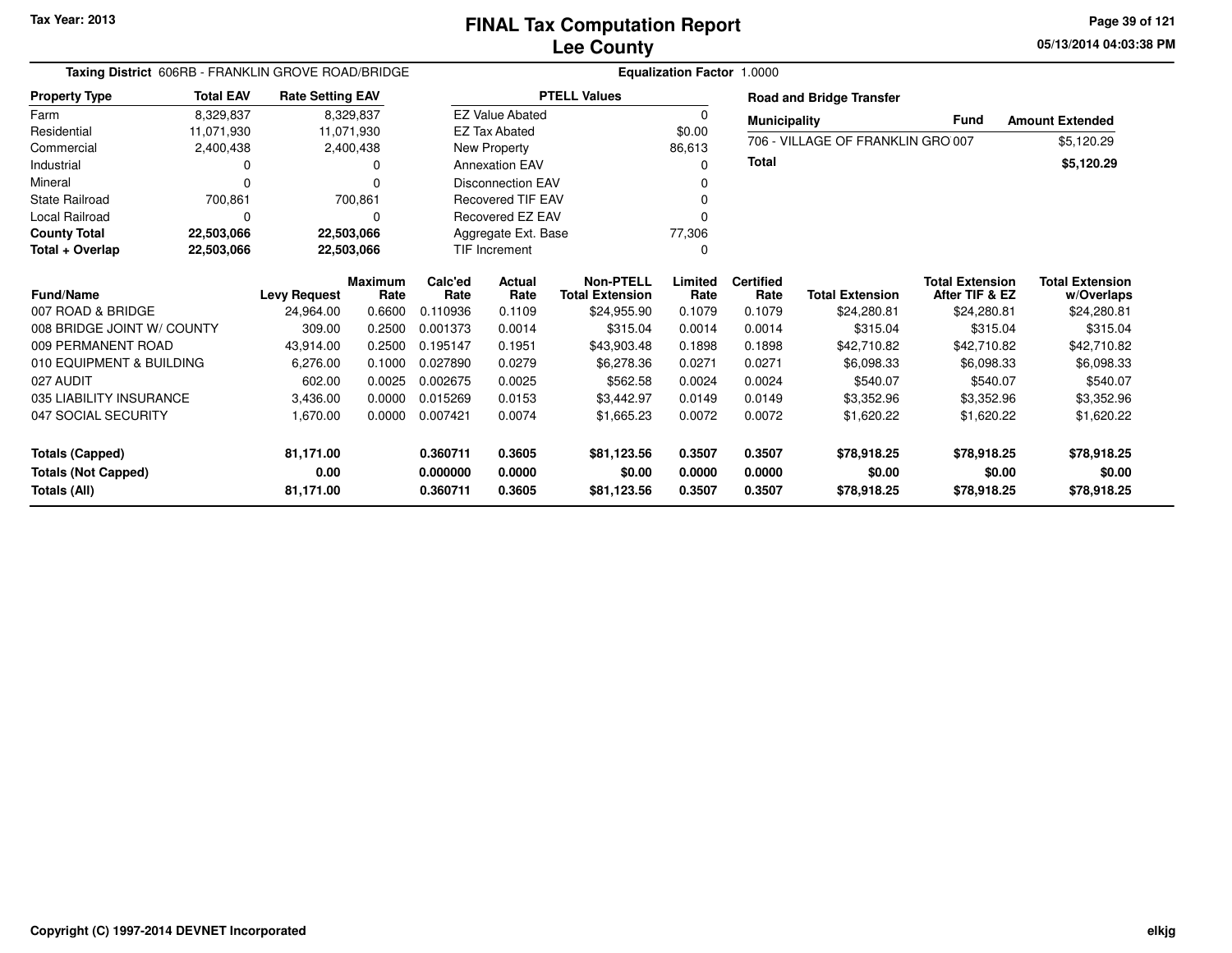# **Lee CountyFINAL Tax Computation Report**

**05/13/2014 04:03:38 PM Page 40 of 121**

| Taxing District 607 - DIXON TOWNSHIP |                  |                         |                        |                 |                          |                                            | <b>Equalization Factor 1.0000</b> |                          |                        |                                          |                                      |  |  |
|--------------------------------------|------------------|-------------------------|------------------------|-----------------|--------------------------|--------------------------------------------|-----------------------------------|--------------------------|------------------------|------------------------------------------|--------------------------------------|--|--|
| <b>Property Type</b>                 | <b>Total EAV</b> | <b>Rate Setting EAV</b> |                        |                 |                          | <b>PTELL Values</b>                        |                                   |                          |                        |                                          |                                      |  |  |
| Farm                                 | 6,165,113        |                         | 6,165,086              |                 | <b>EZ Value Abated</b>   |                                            | 1,106,325                         |                          |                        |                                          |                                      |  |  |
| Residential                          | 143,900,807      | 143,031,596             |                        |                 | <b>EZ Tax Abated</b>     |                                            | \$2,155.13                        |                          |                        |                                          |                                      |  |  |
| Commercial                           | 41,813,376       | 36,014,530              |                        |                 | New Property             |                                            | 1,439,324                         |                          |                        |                                          |                                      |  |  |
| Industrial                           | 9,115,463        |                         | 9,090,463              |                 | <b>Annexation EAV</b>    |                                            |                                   |                          |                        |                                          |                                      |  |  |
| Mineral                              | 0                |                         | 0                      |                 | <b>Disconnection EAV</b> |                                            |                                   |                          |                        |                                          |                                      |  |  |
| State Railroad                       | 1,141,691        |                         | 1,141,691              |                 | <b>Recovered TIF EAV</b> |                                            |                                   |                          |                        |                                          |                                      |  |  |
| Local Railroad                       | 0                |                         | 0                      |                 | Recovered EZ EAV         |                                            | 110,486                           |                          |                        |                                          |                                      |  |  |
| <b>County Total</b>                  | 202,136,450      | 195,443,366             |                        |                 | Aggregate Ext. Base      |                                            | 371,371                           |                          |                        |                                          |                                      |  |  |
| Total + Overlap                      | 202,136,450      | 195,443,366             |                        |                 | <b>TIF Increment</b>     |                                            | 5,586,759                         |                          |                        |                                          |                                      |  |  |
| <b>Fund/Name</b>                     |                  | <b>Levy Request</b>     | <b>Maximum</b><br>Rate | Calc'ed<br>Rate | Actual<br>Rate           | <b>Non-PTELL</b><br><b>Total Extension</b> | Limited<br>Rate                   | <b>Certified</b><br>Rate | <b>Total Extension</b> | <b>Total Extension</b><br>After TIF & EZ | <b>Total Extension</b><br>w/Overlaps |  |  |
| 001 CORPORATE                        |                  | 261,000.00              | 0.2500                 | 0.133543        | 0.1335                   | \$260,916.89                               | 0.1307                            | 0.1307                   | \$264,192.34           | \$255,444.48                             | \$255,444.48                         |  |  |
| 005 I.M.R.F.                         |                  | 32,000.00               | 0.0000                 | 0.016373        | 0.0164                   | \$32,052.71                                | 0.0161                            | 0.0161                   | \$32,543.97            | \$31,466.38                              | \$31,466.38                          |  |  |
| 035 LIABILITY INSURANCE              |                  | 10,000.00               | 0.0000                 | 0.005117        | 0.0051                   | \$9,967.61                                 | 0.0050                            | 0.0050                   | \$10,106.82            | \$9,772.17                               | \$9,772.17                           |  |  |
| 047 SOCIAL SECURITY                  |                  | 16,000.00               | 0.0000                 | 0.008187        | 0.0082                   | \$16,026.36                                | 0.0080                            | 0.0080                   | \$16,170.92            | \$15,635.47                              | \$15,635.47                          |  |  |
| 054 GENERAL ASSISTANCE               |                  | 70,000.00               | 0.1000                 | 0.035816        | 0.0358                   | \$69,968.73                                | 0.0350                            | 0.0350                   | \$70,747.76            | \$68,405.18                              | \$68,405.18                          |  |  |
| <b>Totals (Capped)</b>               |                  | 389,000.00              |                        | 0.199036        | 0.1990                   | \$388,932.30                               | 0.1948                            | 0.1948                   | \$393,761.81           | \$380,723.68                             | \$380,723.68                         |  |  |
| <b>Totals (Not Capped)</b>           |                  | 0.00                    |                        | 0.000000        | 0.0000                   | \$0.00                                     | 0.0000                            | 0.0000                   | \$0.00                 | \$0.00                                   | \$0.00                               |  |  |
| <b>Totals (All)</b>                  |                  | 389,000.00              |                        | 0.199036        | 0.1990                   | \$388,932.30                               | 0.1948                            | 0.1948                   | \$393,761.81           | \$380,723.68                             | \$380,723.68                         |  |  |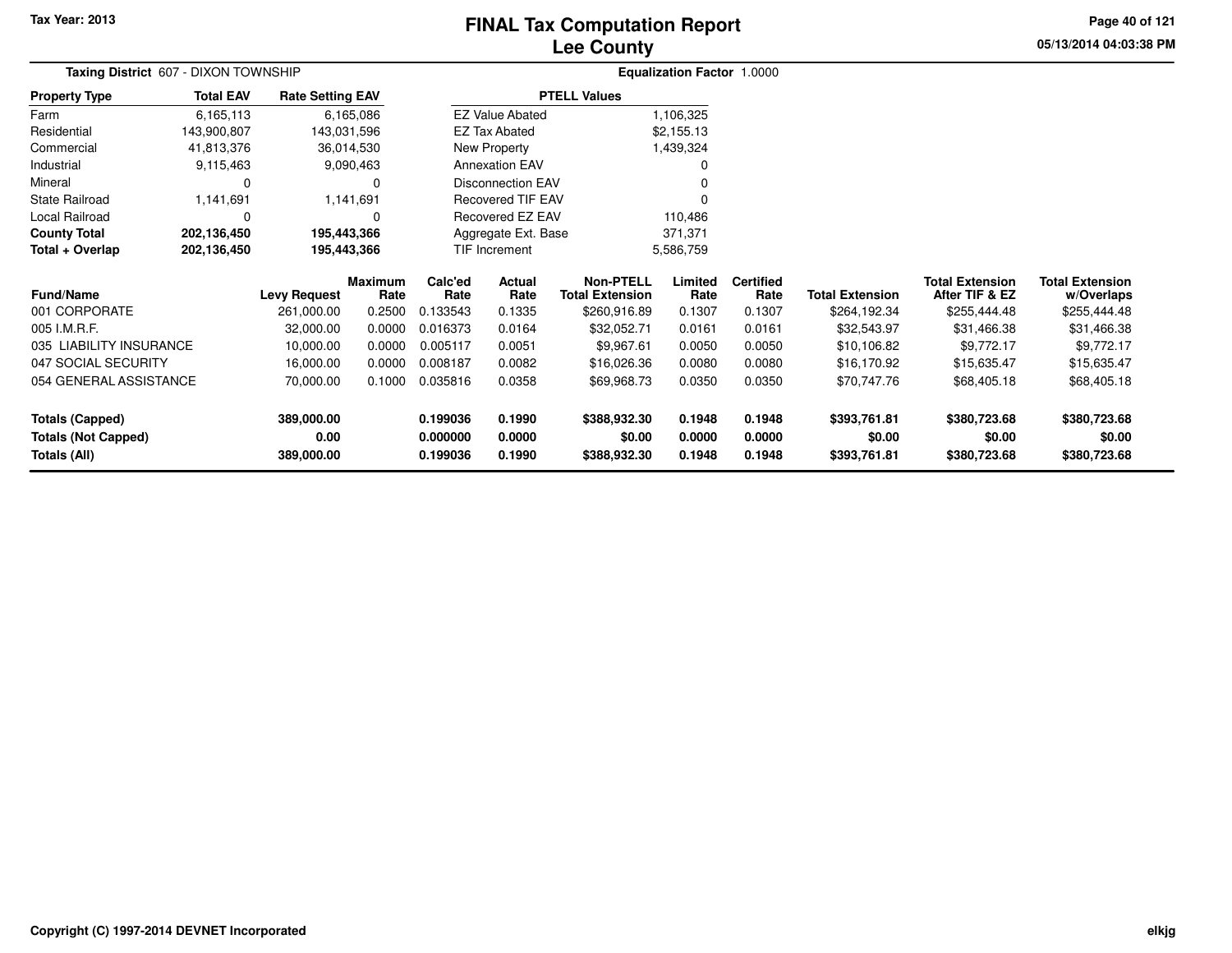#### **Lee CountyFINAL Tax Computation Report**

**05/13/2014 04:03:38 PM Page 41 of 121**

|                                                      | Taxing District 607RB - DIXON TWP ROAD/BRIDGE |                         |                 |                             | Equalization Factor 1.0000         |                                     |                  |                          |                                 |                                          |                                      |  |  |
|------------------------------------------------------|-----------------------------------------------|-------------------------|-----------------|-----------------------------|------------------------------------|-------------------------------------|------------------|--------------------------|---------------------------------|------------------------------------------|--------------------------------------|--|--|
| <b>Property Type</b>                                 | <b>Total EAV</b>                              | <b>Rate Setting EAV</b> |                 |                             |                                    | <b>PTELL Values</b>                 |                  |                          | <b>Road and Bridge Transfer</b> |                                          |                                      |  |  |
| Farm                                                 | 6,165,113                                     |                         | 6,165,086       |                             | <b>EZ Value Abated</b>             |                                     | 1,106,325        | <b>Municipality</b>      |                                 | Fund                                     | <b>Amount Extended</b>               |  |  |
| Residential                                          | 143,900,807                                   |                         | 143,031,596     |                             | <b>EZ Tax Abated</b><br>\$2,586.61 |                                     |                  |                          |                                 |                                          |                                      |  |  |
| Commercial                                           | 41,813,376                                    |                         | 36,014,530      |                             | New Property<br>1,439,324          |                                     |                  | 705 - CITY OF DIXON      | 007                             | \$67,957.74                              |                                      |  |  |
| Industrial                                           | 9,115,463                                     |                         | 9,090,463       |                             | <b>Annexation EAV</b>              |                                     | <b>Total</b>     |                          |                                 | \$67,957.74                              |                                      |  |  |
| Mineral                                              | 0                                             |                         | 0               |                             | <b>Disconnection EAV</b>           |                                     |                  |                          |                                 |                                          |                                      |  |  |
| <b>State Railroad</b>                                | 1,141,691                                     |                         | 1,141,691       |                             | <b>Recovered TIF EAV</b>           |                                     |                  |                          |                                 |                                          |                                      |  |  |
| Local Railroad                                       | 0                                             |                         | O               | Recovered EZ EAV<br>110,486 |                                    |                                     |                  |                          |                                 |                                          |                                      |  |  |
| <b>County Total</b>                                  | 202,136,450                                   |                         | 195,443,366     |                             | Aggregate Ext. Base                |                                     | 445,768          |                          |                                 |                                          |                                      |  |  |
| Total + Overlap                                      | 202,136,450                                   |                         | 195,443,366     |                             | TIF Increment                      |                                     | 5,586,759        |                          |                                 |                                          |                                      |  |  |
| <b>Fund/Name</b>                                     |                                               | <b>Levy Request</b>     | Maximum<br>Rate | Calc'ed<br>Rate             | <b>Actual</b><br>Rate              | Non-PTELL<br><b>Total Extension</b> | Limited<br>Rate  | <b>Certified</b><br>Rate | <b>Total Extension</b>          | <b>Total Extension</b><br>After TIF & EZ | <b>Total Extension</b><br>w/Overlaps |  |  |
| 007 ROAD & BRIDGE                                    |                                               | 190.700.00              | 0.6600          | 0.097573                    | 0.0976                             | \$190,752.73                        | 0.0953           | 0.0953                   | \$192,636.04                    | \$186,257.53                             | \$186,257.53                         |  |  |
| 009 PERMANENT ROAD                                   |                                               | 277,356.00              | 0.2500          | 0.141911                    | 0.1419                             | \$277,334.14                        | 0.1385           | 0.1385                   | \$279,958.98                    | \$270,689.06                             | \$270,689.06                         |  |  |
| <b>Totals (Capped)</b><br><b>Totals (Not Capped)</b> |                                               | 468,056.00<br>0.00      |                 | 0.239484<br>0.000000        | 0.2395<br>0.0000                   | \$468,086.87<br>\$0.00              | 0.2338<br>0.0000 | 0.2338<br>0.0000         | \$472,595.02<br>\$0.00          | \$456,946.59<br>\$0.00                   | \$456,946.59<br>\$0.00               |  |  |
| Totals (All)                                         |                                               | 468,056.00              |                 | 0.239484                    | 0.2395                             | \$468,086.87                        | 0.2338           | 0.2338                   | \$472,595.02                    | \$456,946.59                             | \$456,946.59                         |  |  |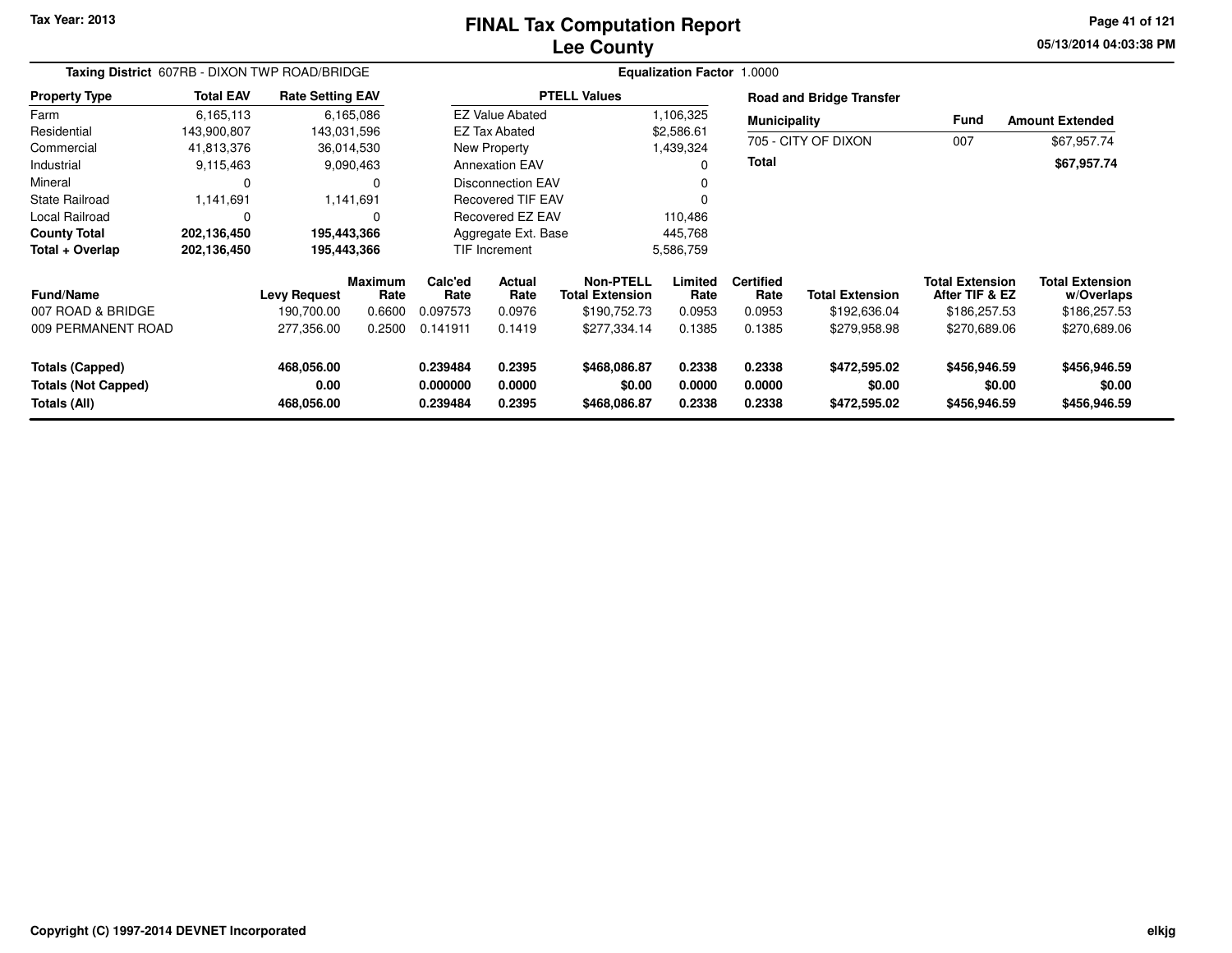**05/13/2014 04:03:38 PM Page 42 of 121**

| <b>Taxing District</b> 608 - EAST GROVE TOWNSHIP |                  |                         |                 |                                              | <b>Equalization Factor 1.0000</b> |                                            |                  |                          |                        |                                          |                                      |
|--------------------------------------------------|------------------|-------------------------|-----------------|----------------------------------------------|-----------------------------------|--------------------------------------------|------------------|--------------------------|------------------------|------------------------------------------|--------------------------------------|
| Property Type                                    | <b>Total EAV</b> | <b>Rate Setting EAV</b> |                 |                                              |                                   | <b>PTELL Values</b>                        |                  |                          |                        |                                          |                                      |
| Farm                                             | 5,285,360        |                         | 5,285,360       |                                              | <b>EZ Value Abated</b>            |                                            | 0                |                          |                        |                                          |                                      |
| Residential                                      | 1,904,756        |                         | 1,904,756       |                                              | <b>EZ Tax Abated</b>              |                                            | \$0.00           |                          |                        |                                          |                                      |
| Commercial                                       | 0                |                         |                 |                                              | New Property                      |                                            | 61,800           |                          |                        |                                          |                                      |
| Industrial                                       | 142,120          |                         | 142,120         |                                              | <b>Annexation EAV</b>             |                                            |                  |                          |                        |                                          |                                      |
| Mineral                                          | 5,275,078        |                         | 5,275,078       |                                              | <b>Disconnection EAV</b>          |                                            |                  |                          |                        |                                          |                                      |
| State Railroad                                   | 0                |                         |                 | <b>Recovered TIF EAV</b><br>Recovered EZ EAV |                                   |                                            |                  |                          |                        |                                          |                                      |
| Local Railroad                                   | 0                |                         |                 |                                              |                                   |                                            |                  |                          |                        |                                          |                                      |
| County Total                                     | 12,607,314       |                         | 12,607,314      | Aggregate Ext. Base                          |                                   |                                            | 57,172           |                          |                        |                                          |                                      |
| Total + Overlap                                  | 12,607,314       | 12,607,314              |                 |                                              | TIF Increment                     |                                            | 0                |                          |                        |                                          |                                      |
| <b>Fund/Name</b>                                 |                  | <b>Levy Request</b>     | Maximum<br>Rate | Calc'ed<br>Rate                              | Actual<br>Rate                    | <b>Non-PTELL</b><br><b>Total Extension</b> | Limited<br>Rate  | <b>Certified</b><br>Rate | <b>Total Extension</b> | <b>Total Extension</b><br>After TIF & EZ | <b>Total Extension</b><br>w/Overlaps |
| 001 CORPORATE                                    |                  | 55,477.00               | 0.6500          | 0.440038                                     | 0.4400                            | \$55,472.18                                | 0.4400           | 0.4400                   | \$55,472.18            | \$55,472.18                              | \$55,472.18                          |
| 054 GENERAL ASSISTANCE                           |                  | 1,700.00                | 0.1000          | 0.013484                                     | 0.0135                            | \$1,701.99                                 | 0.0135           | 0.0135                   | \$1,701.99             | \$1,701.99                               | \$1,701.99                           |
| <b>Totals (Capped)</b>                           |                  | 57,177.00               |                 | 0.453522                                     | 0.4535                            | \$57,174.17                                | 0.4535           | 0.4535                   | \$57,174.17            | \$57,174.17                              | \$57,174.17                          |
| <b>Totals (Not Capped)</b><br>Totals (All)       |                  | 0.00<br>57,177.00       |                 | 0.000000<br>0.453522                         | 0.0000<br>0.4535                  | \$0.00<br>\$57,174.17                      | 0.0000<br>0.4535 | 0.0000<br>0.4535         | \$0.00<br>\$57,174.17  | \$0.00<br>\$57,174.17                    | \$0.00<br>\$57,174.17                |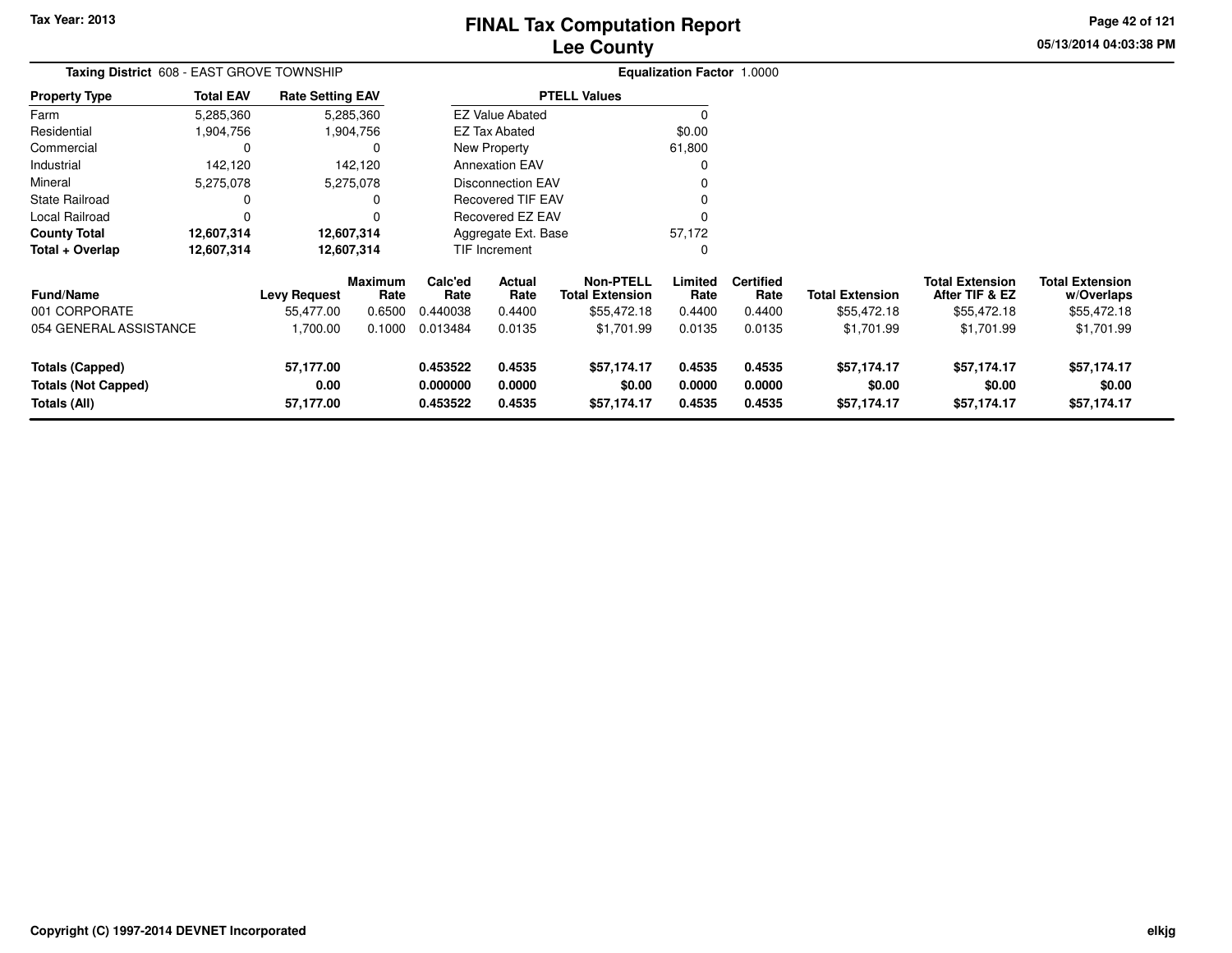**Totals (All)**

# **Lee CountyFINAL Tax Computation Report**

**0.890491 0.8870 \$111,826.87 0.8870 0.8870 \$111,826.87 \$111,826.87 \$111,826.87**

**05/13/2014 04:03:38 PMPage 43 of 121**

> **w/Overlaps** \$83,208.27

**Total Extension**

#### **Equalization Factor** 1.0000 **Taxing District** 608RB - EAST GROVE TWP RD/BRIDGE**Property Type**1,904,756 1,904,756 0 Farm ResidentialCommercial 0 142,120 Industrial 142,120 142,1205,275,078 Mineral 5,275,078 5,275,0780 State Railroad 0 0  $\mathsf 0$ Local Railroad 0 0 12,607,314 **County Total 12,607,314 12,607,314 12,607,314 12,607,314 Total + Overlap**5,285,3601,904,756 **Fund/Name Levy Request Rate Limited**Rate **After TIF & EZ** \$83,208.27 **Total ExtensionRate Total Extension Rate Total Extension**\$83,208.27 **Maximum Calc'ed Rate**0.663528 **Actual RateNon-PTELL Certified** \$83,208.27 007 ROAD & BRIDGE 83,653.00 0.6600 0.663528 0.6600 \$83,208.27 0.6600 0.6600 \$83,208.27 \$83,208.27 \$83,208.27 008 BRIDGE JOINT W/ COUNTY 7,224.00 0.2500 0.057300 0.0573 \$7,223.99 0.0573 0.0573 \$7,223.99 \$7,223.99 \$7,223.99 009 PERMANENT ROAD 21,390.00 0.2500 0.169663 0.1697 \$21,394.61 0.1697 0.1697 \$21,394.61 \$21,394.61 \$21,394.61 **Totals (Capped) 112,267.00 0.890491 0.8870 \$111,826.87 0.8870 0.8870 \$111,826.87 \$111,826.87 \$111,826.87 Totals (Not Capped) 0.00 0.000000 0.0000 \$0.00 0.0000 0.0000 \$0.00 \$0.00 \$0.00** 5,285,360**Total EAVRate Setting EAV PTELL Values**  $\overline{\overline{0}}$  \$0.00 61,800 $\mathbf 0$ Annexation EAV v o Disconnection EAV $\sim$  0 Recovered TIF EAV0 v Recovered EZ EAV <sup>0</sup> 112,267 $\mathbf{0}$ New Property EZ Tax AbatedEZ Value AbatedAggregate Ext. BaseTIF Increment0

**112,267.00**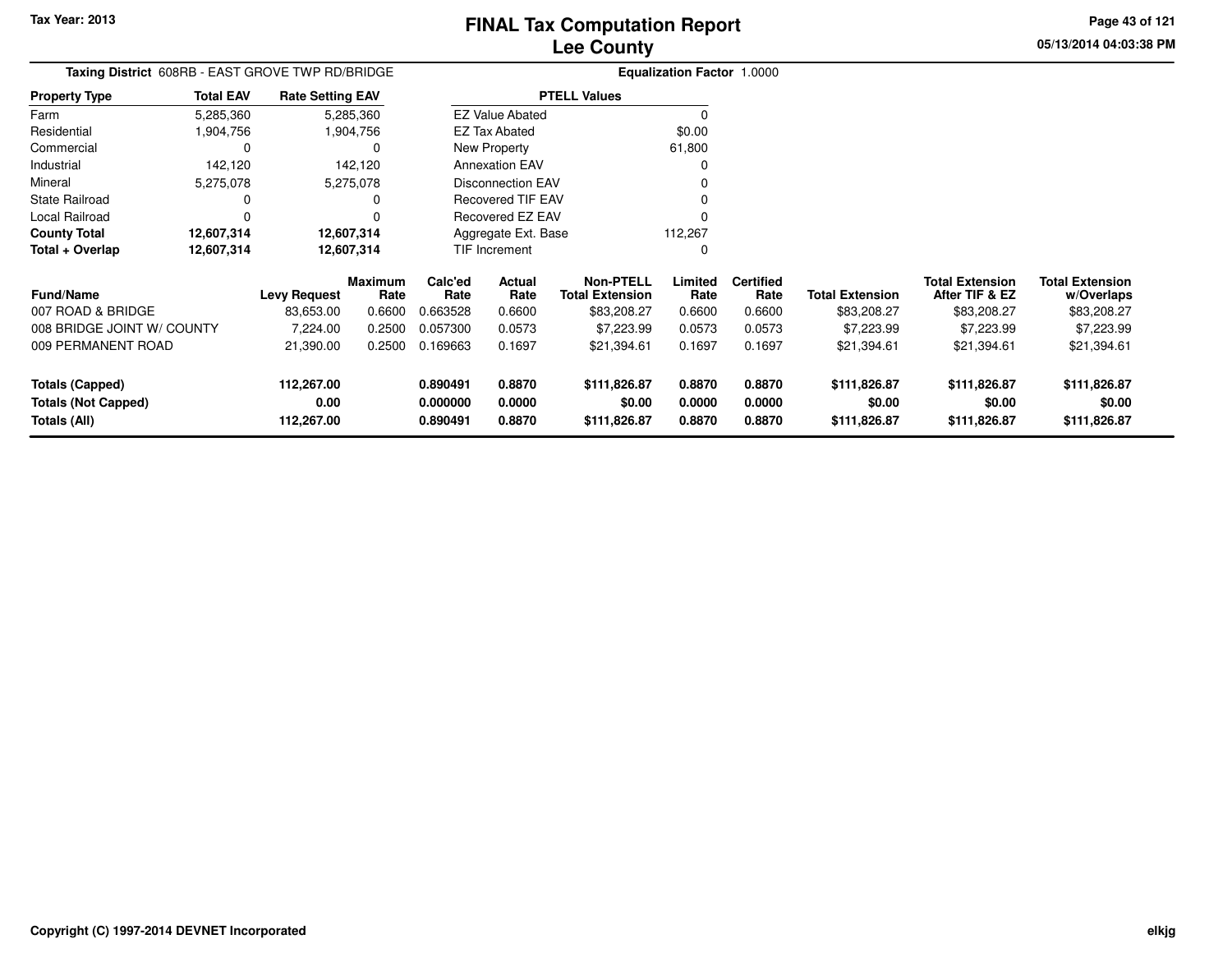**05/13/2014 04:03:38 PM Page 44 of 121**

| Taxing District 609 - HAMILTON TOWNSHIP                              |                  |                                |                        |                                  | <b>Equalization Factor 1.0000</b> |                                            |                            |                            |                                      |                                          |                                      |
|----------------------------------------------------------------------|------------------|--------------------------------|------------------------|----------------------------------|-----------------------------------|--------------------------------------------|----------------------------|----------------------------|--------------------------------------|------------------------------------------|--------------------------------------|
| <b>Property Type</b>                                                 | <b>Total EAV</b> | <b>Rate Setting EAV</b>        |                        |                                  |                                   | <b>PTELL Values</b>                        |                            |                            |                                      |                                          |                                      |
| Farm                                                                 | 5,622,027        |                                | 5,622,027              |                                  | <b>EZ Value Abated</b>            |                                            | $\Omega$                   |                            |                                      |                                          |                                      |
| Residential                                                          | 695,557          |                                | 695,557                |                                  | <b>EZ Tax Abated</b>              |                                            | \$0.00                     |                            |                                      |                                          |                                      |
| Commercial                                                           | 0                |                                |                        |                                  | New Property                      |                                            | 21,225                     |                            |                                      |                                          |                                      |
| Industrial                                                           | 892              |                                | 892                    |                                  | <b>Annexation EAV</b>             |                                            | 0                          |                            |                                      |                                          |                                      |
| Mineral                                                              | 0                |                                |                        |                                  | Disconnection EAV                 |                                            |                            |                            |                                      |                                          |                                      |
| <b>State Railroad</b>                                                | 158,686          |                                | 158,686                |                                  | <b>Recovered TIF EAV</b>          |                                            |                            |                            |                                      |                                          |                                      |
| <b>Local Railroad</b>                                                | 0                |                                |                        |                                  | Recovered EZ EAV                  |                                            |                            |                            |                                      |                                          |                                      |
| <b>County Total</b>                                                  | 6,477,162        |                                | 6,477,162              |                                  | Aggregate Ext. Base               |                                            | 30,667                     |                            |                                      |                                          |                                      |
| Total + Overlap                                                      | 6,477,162        |                                | 6,477,162              |                                  | <b>TIF Increment</b>              |                                            | 0                          |                            |                                      |                                          |                                      |
| <b>Fund/Name</b>                                                     |                  | <b>Levy Request</b>            | <b>Maximum</b><br>Rate | Calc'ed<br>Rate                  | Actual<br>Rate                    | <b>Non-PTELL</b><br><b>Total Extension</b> | Limited<br>Rate            | <b>Certified</b><br>Rate   | <b>Total Extension</b>               | <b>Total Extension</b><br>After TIF & EZ | <b>Total Extension</b><br>w/Overlaps |
| 001 CORPORATE                                                        |                  | 29,375.00                      | 0.6500                 | 0.453517                         | 0.4535                            | \$29,373.93                                | 0.4407                     | 0.4407                     | \$28,544.85                          | \$28,544.85                              | \$28,544.85                          |
| 054 GENERAL ASSISTANCE                                               |                  | 2,825.00                       | 0.1000                 | 0.043615                         | 0.0436                            | \$2,824.04                                 | 0.0424                     | 0.0424                     | \$2,746.32                           | \$2,746.32                               | \$2,746.32                           |
| <b>Totals (Capped)</b><br><b>Totals (Not Capped)</b><br>Totals (All) |                  | 32,200.00<br>0.00<br>32,200.00 |                        | 0.497132<br>0.000000<br>0.497132 | 0.4971<br>0.0000<br>0.4971        | \$32,197.97<br>\$0.00<br>\$32,197.97       | 0.4831<br>0.0000<br>0.4831 | 0.4831<br>0.0000<br>0.4831 | \$31,291.17<br>\$0.00<br>\$31,291.17 | \$31,291.17<br>\$0.00<br>\$31,291.17     | \$31,291.17<br>\$0.00<br>\$31,291.17 |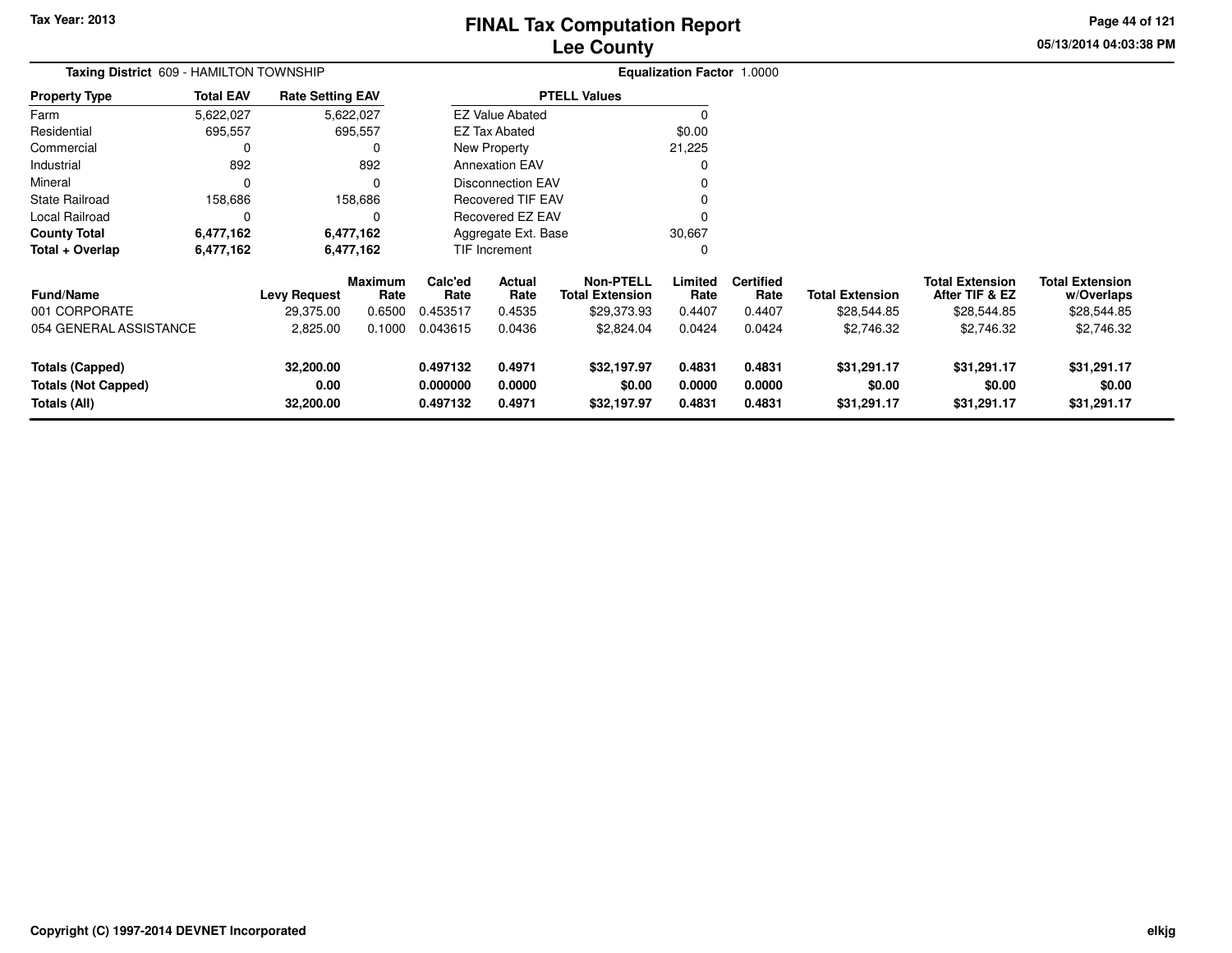**Totals (Not Capped)**

**Totals (All)**

# **Lee CountyFINAL Tax Computation Report**

**0.000000 0.0000 \$0.00 0.0000 0.0000 \$0.00 \$0.00 \$0.00**

**0.570466 0.5704 \$36,945.73 0.5563 0.5563 \$36,032.45 \$36,032.45 \$36,032.45**

**05/13/2014 04:03:38 PMPage 45 of 121**

| Taxing District 609RB - HAMILTON TWP ROAD/BRIDGE |                  |                         |                        |                 | <b>Equalization Factor</b> | 1.0000                                     |                 |                          |                        |                                          |                                      |
|--------------------------------------------------|------------------|-------------------------|------------------------|-----------------|----------------------------|--------------------------------------------|-----------------|--------------------------|------------------------|------------------------------------------|--------------------------------------|
| <b>Property Type</b>                             | <b>Total EAV</b> | <b>Rate Setting EAV</b> |                        |                 |                            | <b>PTELL Values</b>                        |                 |                          |                        |                                          |                                      |
| Farm                                             | 5,622,027        |                         | 5,622,027              |                 | <b>EZ Value Abated</b>     |                                            |                 |                          |                        |                                          |                                      |
| Residential                                      | 695,557          |                         | 695,557                |                 | <b>EZ Tax Abated</b>       |                                            | \$0.00          |                          |                        |                                          |                                      |
| Commercial                                       |                  |                         |                        |                 | New Property               |                                            | 21,225          |                          |                        |                                          |                                      |
| Industrial                                       | 892              |                         | 892                    |                 | <b>Annexation EAV</b>      |                                            |                 |                          |                        |                                          |                                      |
| Mineral                                          |                  |                         |                        |                 | Disconnection EAV          |                                            |                 |                          |                        |                                          |                                      |
| <b>State Railroad</b>                            | 158,686          |                         | 158,686                |                 | <b>Recovered TIF EAV</b>   |                                            |                 |                          |                        |                                          |                                      |
| Local Railroad                                   |                  |                         |                        |                 | Recovered EZ EAV           |                                            |                 |                          |                        |                                          |                                      |
| <b>County Total</b>                              | 6,477,162        |                         | 6,477,162              |                 | Aggregate Ext. Base        |                                            | 35,315          |                          |                        |                                          |                                      |
| Total + Overlap                                  | 6,477,162        | 6,477,162               |                        |                 | TIF Increment              |                                            | 0               |                          |                        |                                          |                                      |
| <b>Fund/Name</b>                                 |                  | <b>Levy Request</b>     | <b>Maximum</b><br>Rate | Calc'ed<br>Rate | Actual<br>Rate             | <b>Non-PTELL</b><br><b>Total Extension</b> | Limited<br>Rate | <b>Certified</b><br>Rate | <b>Total Extension</b> | <b>Total Extension</b><br>After TIF & EZ | <b>Total Extension</b><br>w/Overlaps |
| 007 ROAD & BRIDGE                                |                  | 29,000.00               | 0.6600                 | 0.447727        | 0.4477                     | \$28,998.25                                | 0.4366          | 0.4366                   | \$28,279.29            | \$28,279.29                              | \$28,279.29                          |
| 008 BRIDGE JOINT W/ COUNTY                       |                  | 1,050.00                | 0.2500                 | 0.016211        | 0.0162                     | \$1,049.30                                 | 0.0158          | 0.0158                   | \$1,023.39             | \$1,023.39                               | \$1,023.39                           |
| 009 PERMANENT ROAD                               |                  | 5,850.00                | 0.2500                 | 0.090317        | 0.0903                     | \$5,848.88                                 | 0.0881          | 0.0881                   | \$5,706.38             | \$5,706.38                               | \$5,706.38                           |
| 010 EQUIPMENT & BUILDING                         |                  | 1,050.00                | 0.1000                 | 0.016211        | 0.0162                     | \$1,049.30                                 | 0.0158          | 0.0158                   | \$1,023.39             | \$1,023.39                               | \$1,023.39                           |
| Totals (Capped)                                  |                  | 36,950.00               |                        | 0.570466        | 0.5704                     | \$36,945.73                                | 0.5563          | 0.5563                   | \$36,032.45            | \$36,032.45                              | \$36,032.45                          |

**0.00**

**36,950.00**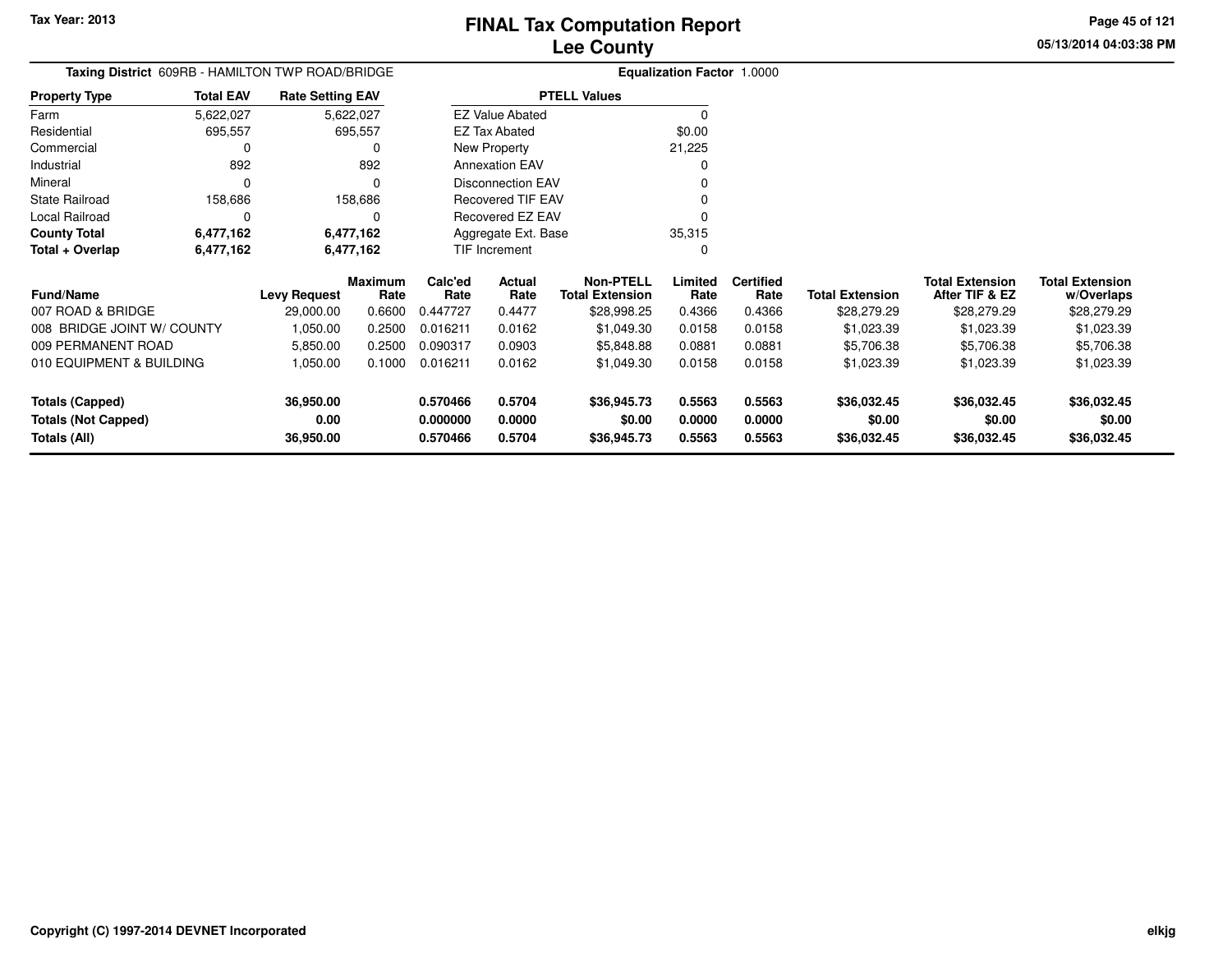# **Lee CountyFINAL Tax Computation Report**

**05/13/2014 04:03:38 PM Page 46 of 121**

|                                            | Taxing District 610 - HARMON TOWNSHIP<br><b>Total EAV</b><br><b>Rate Setting EAV</b> |                   |                        |                      |                          |                                            | <b>Equalization Factor 1.0000</b> |                          |                        |                                          |                                      |
|--------------------------------------------|--------------------------------------------------------------------------------------|-------------------|------------------------|----------------------|--------------------------|--------------------------------------------|-----------------------------------|--------------------------|------------------------|------------------------------------------|--------------------------------------|
| <b>Property Type</b>                       |                                                                                      |                   |                        |                      |                          | <b>PTELL Values</b>                        |                                   |                          |                        |                                          |                                      |
| Farm                                       | 5,066,190                                                                            |                   | 5,066,190              |                      | <b>EZ Value Abated</b>   |                                            |                                   |                          |                        |                                          |                                      |
| Residential                                | 2,196,546                                                                            |                   | 2,196,546              |                      | <b>EZ Tax Abated</b>     |                                            | \$0.00                            |                          |                        |                                          |                                      |
| Commercial                                 | 1,588,222                                                                            |                   | 1,588,222              |                      | New Property             |                                            | 84,841                            |                          |                        |                                          |                                      |
| Industrial                                 | 2,700,840                                                                            |                   | 2,700,840              |                      | <b>Annexation EAV</b>    |                                            |                                   |                          |                        |                                          |                                      |
| Mineral                                    | 0                                                                                    |                   | 0                      |                      | <b>Disconnection EAV</b> |                                            |                                   |                          |                        |                                          |                                      |
| <b>State Railroad</b>                      | 646,626                                                                              |                   | 646,626                |                      | <b>Recovered TIF EAV</b> |                                            |                                   |                          |                        |                                          |                                      |
| Local Railroad                             | $\Omega$                                                                             |                   | ∩                      |                      | Recovered EZ EAV         |                                            |                                   |                          |                        |                                          |                                      |
| <b>County Total</b>                        | 12,198,424                                                                           |                   | 12,198,424             |                      | Aggregate Ext. Base      |                                            | 62,069                            |                          |                        |                                          |                                      |
| Total + Overlap                            | 12,198,424                                                                           | 12,198,424        |                        |                      | TIF Increment            |                                            |                                   |                          |                        |                                          |                                      |
| <b>Fund/Name</b>                           |                                                                                      | Levy Request      | <b>Maximum</b><br>Rate | Calc'ed<br>Rate      | Actual<br>Rate           | <b>Non-PTELL</b><br><b>Total Extension</b> | Limited<br>Rate                   | <b>Certified</b><br>Rate | <b>Total Extension</b> | <b>Total Extension</b><br>After TIF & EZ | <b>Total Extension</b><br>w/Overlaps |
| 001 CORPORATE                              |                                                                                      | 55,000.00         | 0.4500                 | 0.450878             | 0.4500                   | \$54,892.91                                | 0.4402                            | 0.4402                   | \$53,697.46            | \$53,697.46                              | \$53,697.46                          |
| 019 COMMUNITY BLDG                         |                                                                                      | 7,000.00          | 0.1000                 | 0.057385             | 0.0574                   | \$7,001.90                                 | 0.0561                            | 0.0561                   | \$6,843.32             | \$6,843.32                               | \$6,843.32                           |
| 054 GENERAL ASSISTANCE                     |                                                                                      | 3,090.00          | 0.1000                 | 0.025331             | 0.0253                   | \$3,086.20                                 | 0.0247                            | 0.0247                   | \$3,013.01             | \$3,013.01                               | \$3,013.01                           |
| <b>Totals (Capped)</b>                     |                                                                                      | 65,090.00<br>0.00 |                        | 0.533594<br>0.000000 | 0.5327<br>0.0000         | \$64,981.01<br>\$0.00                      | 0.5210<br>0.0000                  | 0.5210<br>0.0000         | \$63,553.79<br>\$0.00  | \$63,553.79<br>\$0.00                    | \$63,553.79<br>\$0.00                |
| <b>Totals (Not Capped)</b><br>Totals (All) |                                                                                      | 65,090.00         |                        | 0.533594             | 0.5327                   | \$64,981.01                                | 0.5210                            | 0.5210                   | \$63,553.79            | \$63,553.79                              | \$63,553.79                          |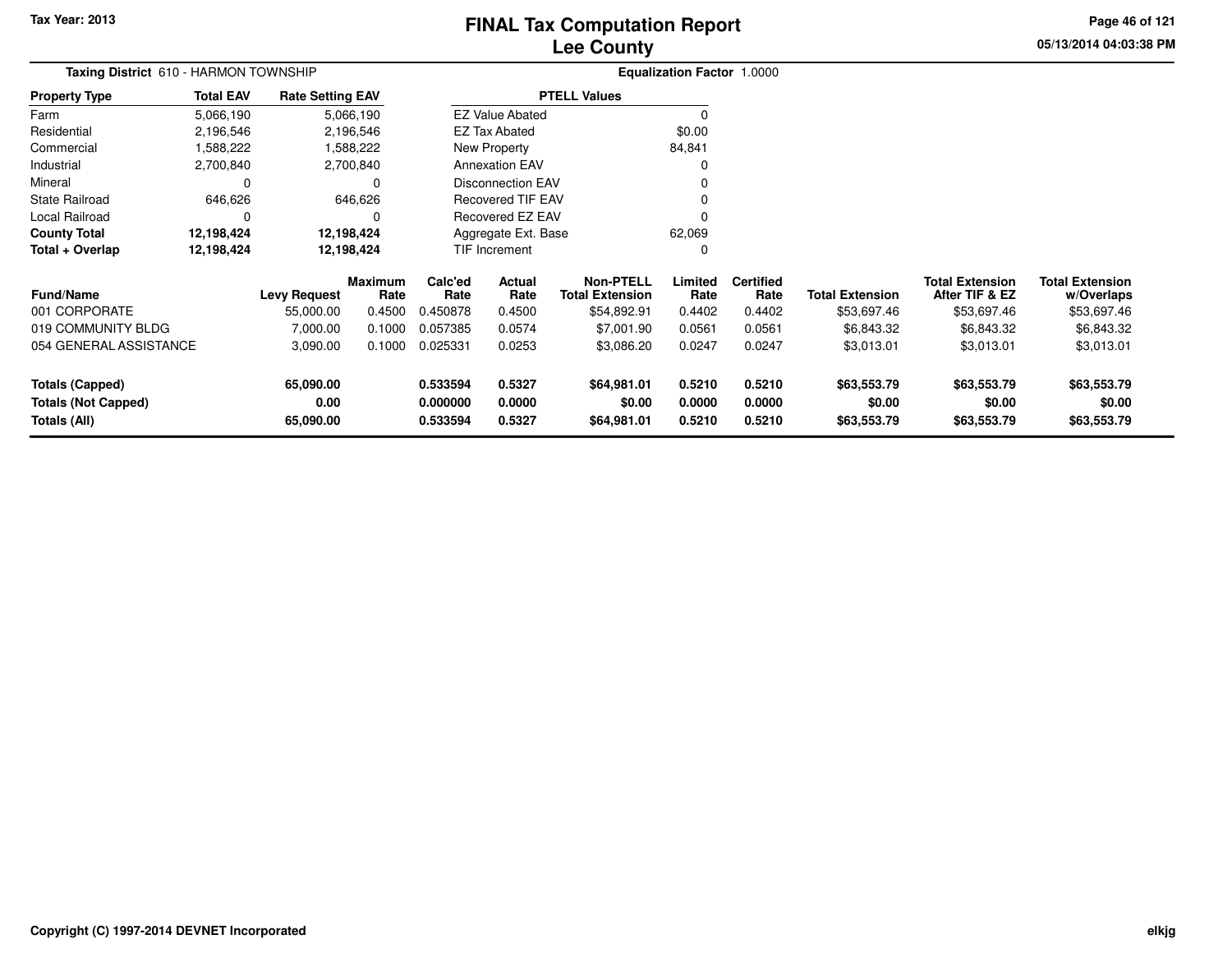**05/13/2014 04:03:38 PM Page 47 of 121**

| Taxing District 610RB - HARMON TWP ROAD/BRIDGE |                  |                         |                        | Equalization Factor 1.0000 |                          |                                            |                  |                          |                                 |                                          |                                      |  |
|------------------------------------------------|------------------|-------------------------|------------------------|----------------------------|--------------------------|--------------------------------------------|------------------|--------------------------|---------------------------------|------------------------------------------|--------------------------------------|--|
| <b>Property Type</b>                           | <b>Total EAV</b> | <b>Rate Setting EAV</b> |                        |                            |                          | <b>PTELL Values</b>                        |                  |                          | <b>Road and Bridge Transfer</b> |                                          |                                      |  |
| Farm                                           | 5,066,190        |                         | 5,066,190              |                            | <b>EZ Value Abated</b>   |                                            | $\Omega$         | <b>Municipality</b>      |                                 | <b>Fund</b>                              | <b>Amount Extended</b>               |  |
| Residential                                    | 2,196,546        |                         | 2,196,546              |                            | EZ Tax Abated            |                                            | \$0.00           |                          |                                 |                                          |                                      |  |
| Commercial                                     | 1,588,222        |                         | 1,588,222              |                            | New Property             |                                            | 84,841           |                          | 707 - VILLAGE OF HARMON         | 007                                      | \$1,868.17                           |  |
| Industrial                                     | 2,700,840        |                         | 2,700,840              |                            | <b>Annexation EAV</b>    |                                            | 0                | Total                    |                                 |                                          | \$1,868.17                           |  |
| Mineral                                        |                  |                         | 0                      |                            | <b>Disconnection EAV</b> |                                            |                  |                          |                                 |                                          |                                      |  |
| <b>State Railroad</b>                          | 646,626          |                         | 646,626                |                            | <b>Recovered TIF EAV</b> |                                            |                  |                          |                                 |                                          |                                      |  |
| Local Railroad                                 | $\Omega$         |                         |                        |                            | Recovered EZ EAV         |                                            |                  |                          |                                 |                                          |                                      |  |
| <b>County Total</b>                            | 12,198,424       |                         | 12,198,424             | Aggregate Ext. Base        |                          | 35,990                                     |                  |                          |                                 |                                          |                                      |  |
| Total + Overlap                                | 12,198,424       |                         | 12,198,424             | TIF Increment              |                          | 0                                          |                  |                          |                                 |                                          |                                      |  |
| <b>Fund/Name</b>                               |                  | <b>Levy Request</b>     | <b>Maximum</b><br>Rate | Calc'ed<br>Rate            | Actual<br>Rate           | <b>Non-PTELL</b><br><b>Total Extension</b> | Limited<br>Rate  | <b>Certified</b><br>Rate | <b>Total Extension</b>          | <b>Total Extension</b><br>After TIF & EZ | <b>Total Extension</b><br>w/Overlaps |  |
| 007 ROAD & BRIDGE                              |                  | 26,960.00               | 0.6600                 | 0.221012                   | 0.2210                   | \$26,958.52                                | 0.2210           | 0.2210                   | \$26,958.52                     | \$26,958.52                              | \$26,958.52                          |  |
| 008 BRIDGE JOINT W/ COUNTY                     |                  | 4,020.00                | 0.2500                 | 0.032955                   | 0.0330                   | \$4,025.48                                 | 0.0330           | 0.0330                   | \$4,025.48                      | \$4,025.48                               | \$4,025.48                           |  |
| 090 ROAD DAMAGE                                |                  | 7,840.00                | 0.0330                 | 0.064271                   | 0.0330                   | \$4,025.48                                 | 0.0330           | 0.0330                   | \$4,025.48                      | \$4,025.48                               | \$4,025.48                           |  |
| <b>Totals (Capped)</b>                         |                  | 38,820.00               |                        | 0.318238                   | 0.2870                   | \$35,009.48                                | 0.2870           | 0.2870                   | \$35,009.48                     | \$35,009.48                              | \$35,009.48                          |  |
| <b>Totals (Not Capped)</b><br>Totals (All)     |                  | 0.00<br>38,820.00       |                        | 0.000000<br>0.318238       | 0.0000<br>0.2870         | \$0.00<br>\$35,009.48                      | 0.0000<br>0.2870 | 0.0000<br>0.2870         | \$0.00<br>\$35,009.48           | \$0.00<br>\$35,009.48                    | \$0.00<br>\$35,009.48                |  |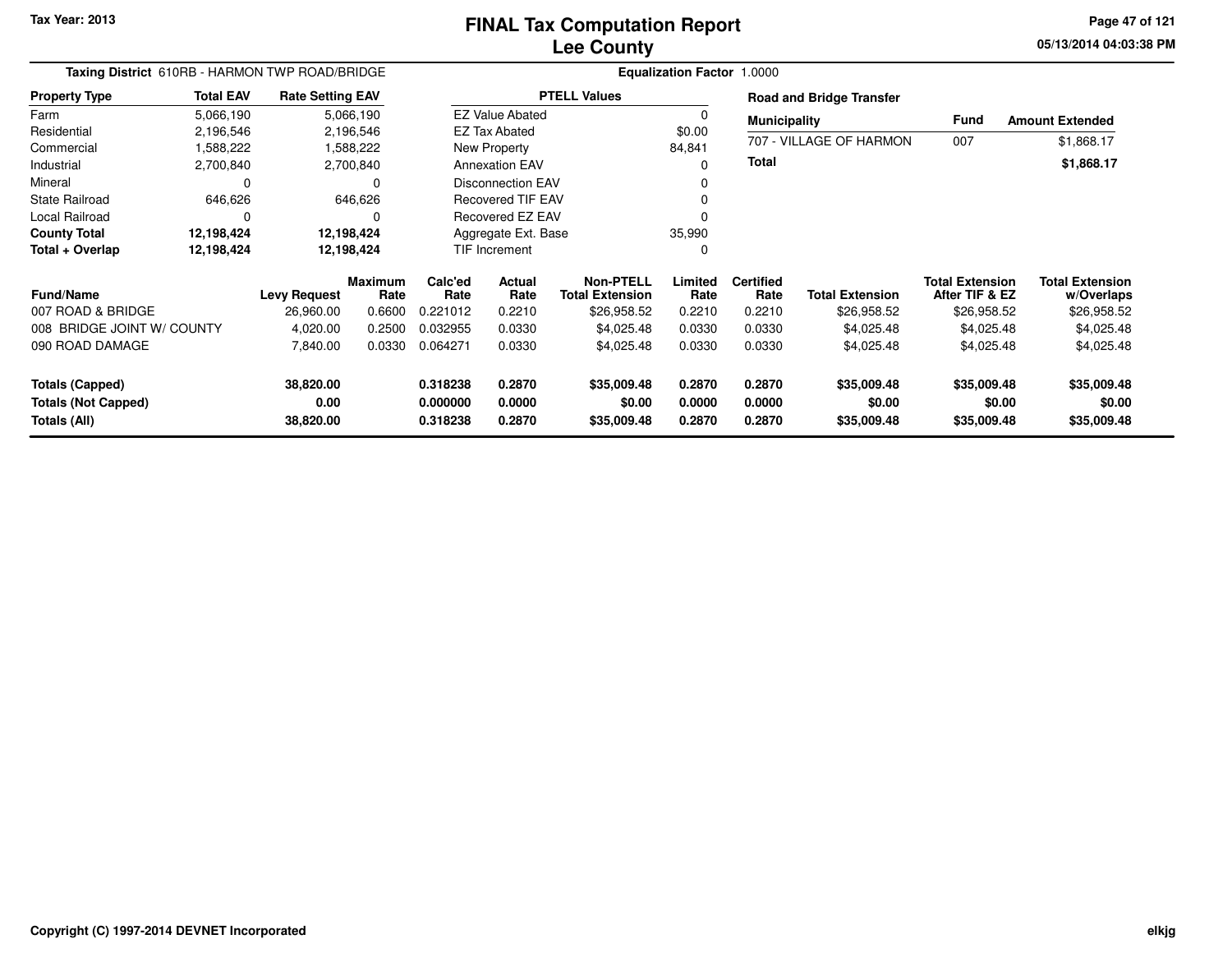# **Lee CountyFINAL Tax Computation Report**

**05/13/2014 04:03:38 PM Page 48 of 121**

| Taxing District 611 - LEE CENTER TOWNSHIP                            |                  |                                  |                           |                                  |                               |                                                           | <b>Equalization Factor 1.0000</b> |                                    |                                       |                                                         |                                                     |
|----------------------------------------------------------------------|------------------|----------------------------------|---------------------------|----------------------------------|-------------------------------|-----------------------------------------------------------|-----------------------------------|------------------------------------|---------------------------------------|---------------------------------------------------------|-----------------------------------------------------|
| <b>Property Type</b>                                                 | <b>Total EAV</b> | <b>Rate Setting EAV</b>          |                           |                                  |                               | <b>PTELL Values</b>                                       |                                   |                                    |                                       |                                                         |                                                     |
| Farm                                                                 | 6,847,517        |                                  | 6,847,517                 |                                  | <b>EZ Value Abated</b>        |                                                           | 0                                 |                                    |                                       |                                                         |                                                     |
| Residential                                                          | 5,868,382        |                                  | 5,868,382                 |                                  | <b>EZ Tax Abated</b>          |                                                           | \$0.00                            |                                    |                                       |                                                         |                                                     |
| Commercial                                                           | 1,894,256        |                                  | 1,894,256                 |                                  | New Property                  |                                                           | 477,667                           |                                    |                                       |                                                         |                                                     |
| Industrial                                                           | 355              |                                  | 355                       |                                  | <b>Annexation EAV</b>         |                                                           | 0                                 |                                    |                                       |                                                         |                                                     |
| Mineral                                                              | 1,965,861        |                                  | 1,965,861                 |                                  | <b>Disconnection EAV</b>      |                                                           |                                   |                                    |                                       |                                                         |                                                     |
| <b>State Railroad</b>                                                | 7,283            |                                  | 7,283                     |                                  | <b>Recovered TIF EAV</b>      |                                                           |                                   |                                    |                                       |                                                         |                                                     |
| Local Railroad                                                       | 0                |                                  | 0                         |                                  | Recovered EZ EAV              |                                                           | 0                                 |                                    |                                       |                                                         |                                                     |
| <b>County Total</b>                                                  | 16,583,654       |                                  | 16,583,654                |                                  | Aggregate Ext. Base<br>60,936 |                                                           |                                   |                                    |                                       |                                                         |                                                     |
| Total + Overlap                                                      | 16,583,654       |                                  | 16,583,654                |                                  | TIF Increment                 |                                                           | 0                                 |                                    |                                       |                                                         |                                                     |
| <b>Fund/Name</b><br>001 CORPORATE                                    |                  | <b>Levy Request</b><br>58,983.00 | Maximum<br>Rate<br>0.4500 | Calc'ed<br>Rate<br>0.355670      | Actual<br>Rate<br>0.3557      | <b>Non-PTELL</b><br><b>Total Extension</b><br>\$58,988.06 | Limited<br>Rate<br>0.3547         | <b>Certified</b><br>Rate<br>0.3547 | <b>Total Extension</b><br>\$58,822.22 | <b>Total Extension</b><br>After TIF & EZ<br>\$58,822.22 | <b>Total Extension</b><br>w/Overlaps<br>\$58,822.22 |
| 054 GENERAL ASSISTANCE                                               |                  | 5,000.00                         | 0.1000                    | 0.030150                         | 0.0302                        | \$5,008.26                                                | 0.0301                            | 0.0301                             | \$4,991.68                            | \$4,991.68                                              | \$4,991.68                                          |
| <b>Totals (Capped)</b><br><b>Totals (Not Capped)</b><br>Totals (All) |                  | 63,983.00<br>0.00<br>63,983.00   |                           | 0.385820<br>0.000000<br>0.385820 | 0.3859<br>0.0000<br>0.3859    | \$63,996.32<br>\$0.00<br>\$63,996.32                      | 0.3848<br>0.0000<br>0.3848        | 0.3848<br>0.0000<br>0.3848         | \$63,813.90<br>\$0.00<br>\$63,813.90  | \$63,813.90<br>\$0.00<br>\$63,813.90                    | \$63,813.90<br>\$0.00<br>\$63,813.90                |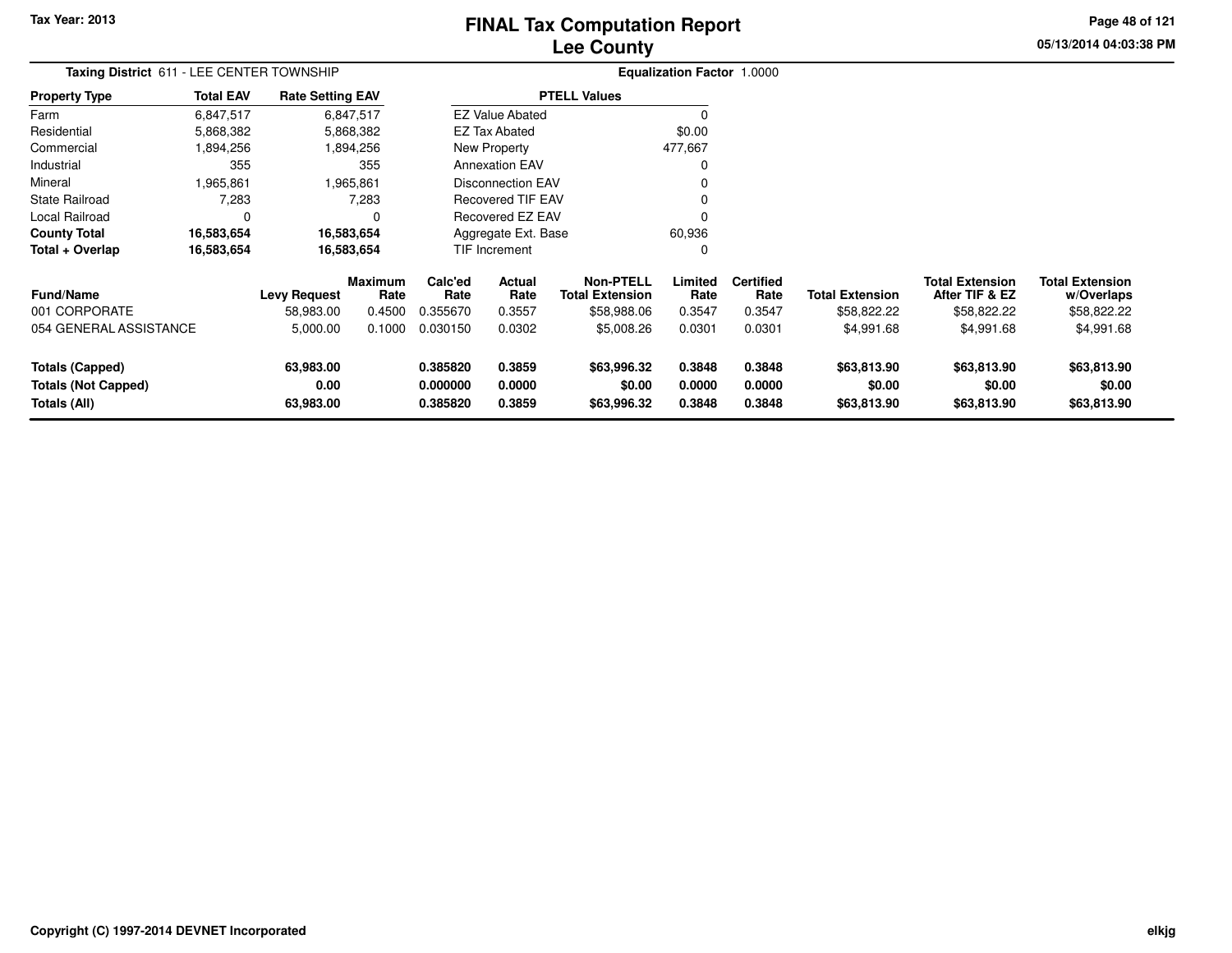**Totals (Capped)**

**Totals (All)**

**Totals (Not Capped)**

**70,274.00**

**70,274.00**

**0.00**

## **Lee CountyFINAL Tax Computation Report**

**0.423754 0.4237 \$70,264.94 0.4225 0.4225 \$70,065.94 \$70,065.94 \$70,065.94**

**0.000000 0.0000 \$0.00 0.0000 0.0000 \$0.00 \$0.00 \$0.00**

**0.423754 0.4237 \$70,264.94 0.4225 0.4225 \$70,065.94 \$70,065.94 \$70,065.94**

**05/13/2014 04:03:38 PMPage 49 of 121**

> **w/Overlaps** \$39,104.26

| Taxing District 611RB - LEE CENTER TWP RD/BRIDGE |                  | <b>Equalization Factor 1.0000</b> |                        |                     |                          |                                            |                 |                          |                        |                                          |                                      |
|--------------------------------------------------|------------------|-----------------------------------|------------------------|---------------------|--------------------------|--------------------------------------------|-----------------|--------------------------|------------------------|------------------------------------------|--------------------------------------|
| <b>Property Type</b>                             | <b>Total EAV</b> | <b>Rate Setting EAV</b>           |                        |                     |                          | <b>PTELL Values</b>                        |                 |                          |                        |                                          |                                      |
| Farm                                             | 6,847,517        |                                   | 6,847,517              |                     | <b>EZ Value Abated</b>   |                                            |                 |                          |                        |                                          |                                      |
| Residential                                      | 5,868,382        |                                   | 5,868,382              |                     | EZ Tax Abated            |                                            | \$0.00          |                          |                        |                                          |                                      |
| Commercial                                       | 1,894,256        |                                   | 1,894,256              |                     | New Property             |                                            | 477,667         |                          |                        |                                          |                                      |
| Industrial                                       | 355              |                                   | 355                    |                     | <b>Annexation EAV</b>    |                                            | 0               |                          |                        |                                          |                                      |
| Mineral                                          | 1,965,861        |                                   | 1,965,861              |                     | <b>Disconnection EAV</b> |                                            |                 |                          |                        |                                          |                                      |
| <b>State Railroad</b>                            | 7,283            |                                   | 7,283                  |                     | <b>Recovered TIF EAV</b> |                                            |                 |                          |                        |                                          |                                      |
| Local Railroad                                   |                  |                                   |                        |                     | Recovered EZ EAV         |                                            | 0               |                          |                        |                                          |                                      |
| <b>County Total</b>                              | 16,583,654       |                                   | 16,583,654             | Aggregate Ext. Base |                          |                                            | 66,928          |                          |                        |                                          |                                      |
| Total + Overlap                                  | 16,583,654       |                                   | 16,583,654             |                     | TIF Increment            |                                            | 0               |                          |                        |                                          |                                      |
| <b>Fund/Name</b>                                 |                  | <b>Levy Request</b>               | <b>Maximum</b><br>Rate | Calc'ed<br>Rate     | Actual<br>Rate           | <b>Non-PTELL</b><br><b>Total Extension</b> | Limited<br>Rate | <b>Certified</b><br>Rate | <b>Total Extension</b> | <b>Total Extension</b><br>After TIF & EZ | <b>Total Extension</b><br>w/Overlaps |
| 007 ROAD & BRIDGE                                |                  | 39,211.00                         | 0.6600                 | 0.236444            | 0.2364                   | \$39,203.76                                | 0.2358          | 0.2358                   | \$39,104.26            | \$39,104.26                              | \$39,104.26                          |
| 008 BRIDGE JOINT W/ COUNTY                       |                  | 0.00                              | 0.2500                 | 0.000000            | 0.0000                   | \$0.00                                     | 0.0000          | 0.0000                   | \$0.00                 | \$0.00                                   | \$0.00                               |
| 009 PERMANENT ROAD                               |                  | 22,521.00                         | 0.2500                 | 0.135802            | 0.1358                   | \$22,520.60                                | 0.1354          | 0.1354                   | \$22,454.27            | \$22,454.27                              | \$22,454.27                          |
| 010 EQUIPMENT & BUILDING                         |                  | 4,342.00                          | 0.1000                 | 0.026182            | 0.0262                   | \$4,344.92                                 | 0.0261          | 0.0261                   | \$4,328.33             | \$4,328.33                               | \$4,328.33                           |
| 035 LIABILITY INSURANCE                          |                  | 4,200.00                          | 0.0000                 | 0.025326            | 0.0253                   | \$4,195.66                                 | 0.0252          | 0.0252                   | \$4,179.08             | \$4,179.08                               | \$4,179.08                           |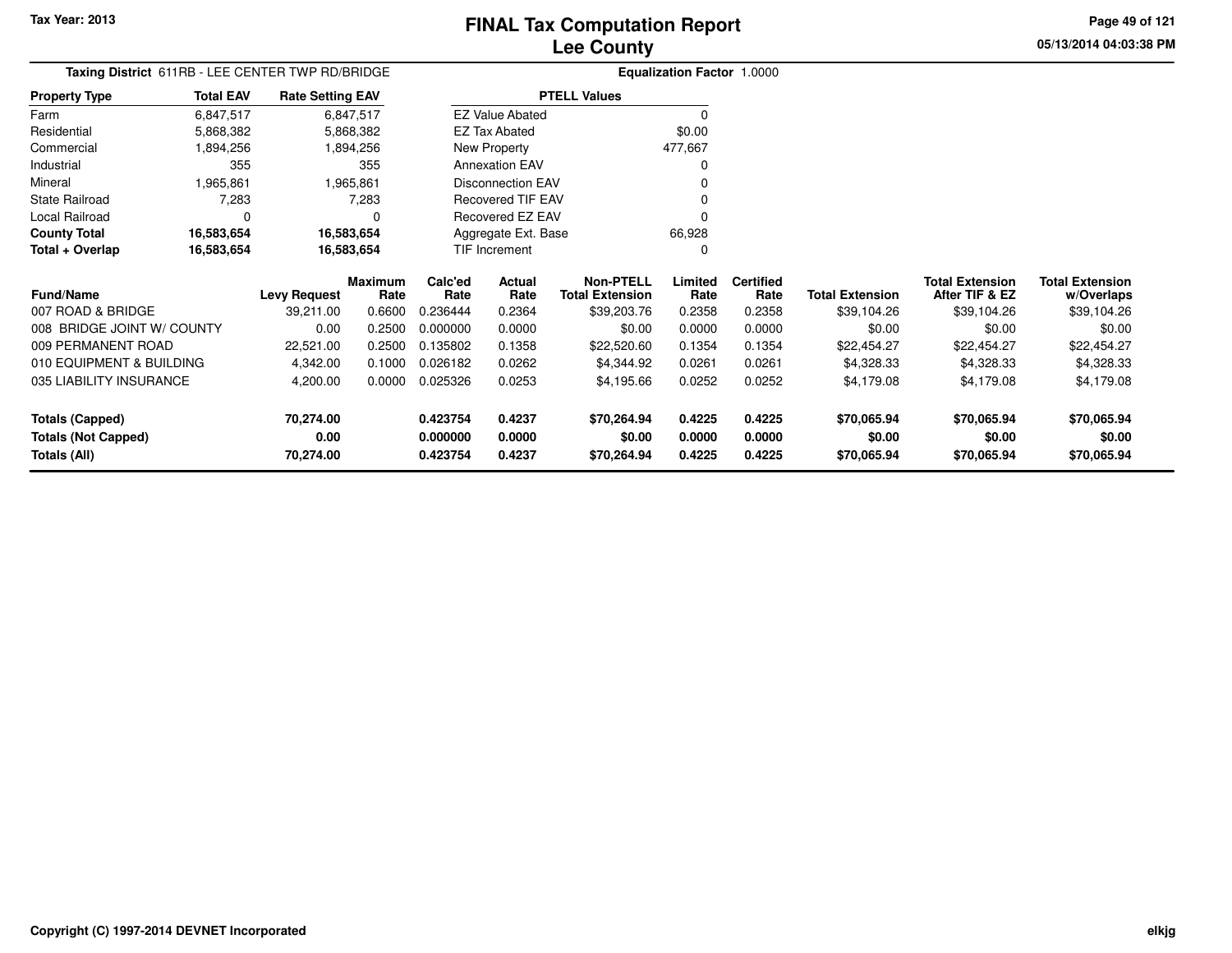# **Lee CountyFINAL Tax Computation Report**

**05/13/2014 04:03:38 PM Page 50 of 121**

| <b>Taxing District</b> 612 - MARION TOWNSHIP                         |                  |                                |                 | <b>Equalization Factor 1.0000</b> |                            |                                            |                            |                            |                                      |                                          |                                      |
|----------------------------------------------------------------------|------------------|--------------------------------|-----------------|-----------------------------------|----------------------------|--------------------------------------------|----------------------------|----------------------------|--------------------------------------|------------------------------------------|--------------------------------------|
| <b>Property Type</b>                                                 | <b>Total EAV</b> | <b>Rate Setting EAV</b>        |                 |                                   |                            | <b>PTELL Values</b>                        |                            |                            |                                      |                                          |                                      |
| Farm                                                                 | 6,458,012        |                                | 6,458,012       |                                   | <b>EZ Value Abated</b>     |                                            |                            |                            |                                      |                                          |                                      |
| Residential                                                          | 1,634,255        |                                | 1,634,255       |                                   | <b>EZ Tax Abated</b>       |                                            | \$0.00                     |                            |                                      |                                          |                                      |
| Commercial                                                           | 525,887          |                                | 525,887         |                                   | New Property               |                                            | 85,915                     |                            |                                      |                                          |                                      |
| Industrial                                                           | 67,334           |                                | 67,334          |                                   | <b>Annexation EAV</b>      |                                            |                            |                            |                                      |                                          |                                      |
| Mineral                                                              |                  |                                | 0               |                                   | <b>Disconnection EAV</b>   |                                            |                            |                            |                                      |                                          |                                      |
| <b>State Railroad</b>                                                |                  |                                | 0               |                                   | <b>Recovered TIF EAV</b>   |                                            |                            |                            |                                      |                                          |                                      |
| Local Railroad                                                       | $\Omega$         |                                | 0               |                                   | Recovered EZ EAV           |                                            |                            |                            |                                      |                                          |                                      |
| <b>County Total</b>                                                  | 8,685,488        |                                | 8,685,488       |                                   | Aggregate Ext. Base        |                                            | 38,150                     |                            |                                      |                                          |                                      |
| Total + Overlap                                                      | 8,685,488        |                                | 8,685,488       |                                   | TIF Increment              |                                            | 0                          |                            |                                      |                                          |                                      |
| <b>Fund/Name</b>                                                     |                  | <b>Levy Request</b>            | Maximum<br>Rate | Calc'ed<br>Rate                   | Actual<br>Rate             | <b>Non-PTELL</b><br><b>Total Extension</b> | Limited<br>Rate            | <b>Certified</b><br>Rate   | <b>Total Extension</b>               | <b>Total Extension</b><br>After TIF & EZ | <b>Total Extension</b><br>w/Overlaps |
| 001 CORPORATE                                                        |                  | 37,550.00                      | 0.6500          | 0.432330                          | 0.4323                     | \$37,547.36                                | 0.4230                     | 0.4230                     | \$36,739.61                          | \$36,739.61                              | \$36,739.61                          |
| 035 LIABILITY INSURANCE                                              |                  | 2,500.00                       | 0.0000          | 0.028784                          | 0.0288                     | \$2,501.42                                 | 0.0282                     | 0.0282                     | \$2,449.31                           | \$2,449.31                               | \$2,449.31                           |
| <b>Totals (Capped)</b><br><b>Totals (Not Capped)</b><br>Totals (All) |                  | 40,050.00<br>0.00<br>40,050.00 |                 | 0.461114<br>0.000000<br>0.461114  | 0.4611<br>0.0000<br>0.4611 | \$40,048.78<br>\$0.00<br>\$40,048.78       | 0.4512<br>0.0000<br>0.4512 | 0.4512<br>0.0000<br>0.4512 | \$39,188.92<br>\$0.00<br>\$39,188.92 | \$39,188.92<br>\$0.00<br>\$39,188.92     | \$39,188.92<br>\$0.00<br>\$39,188.92 |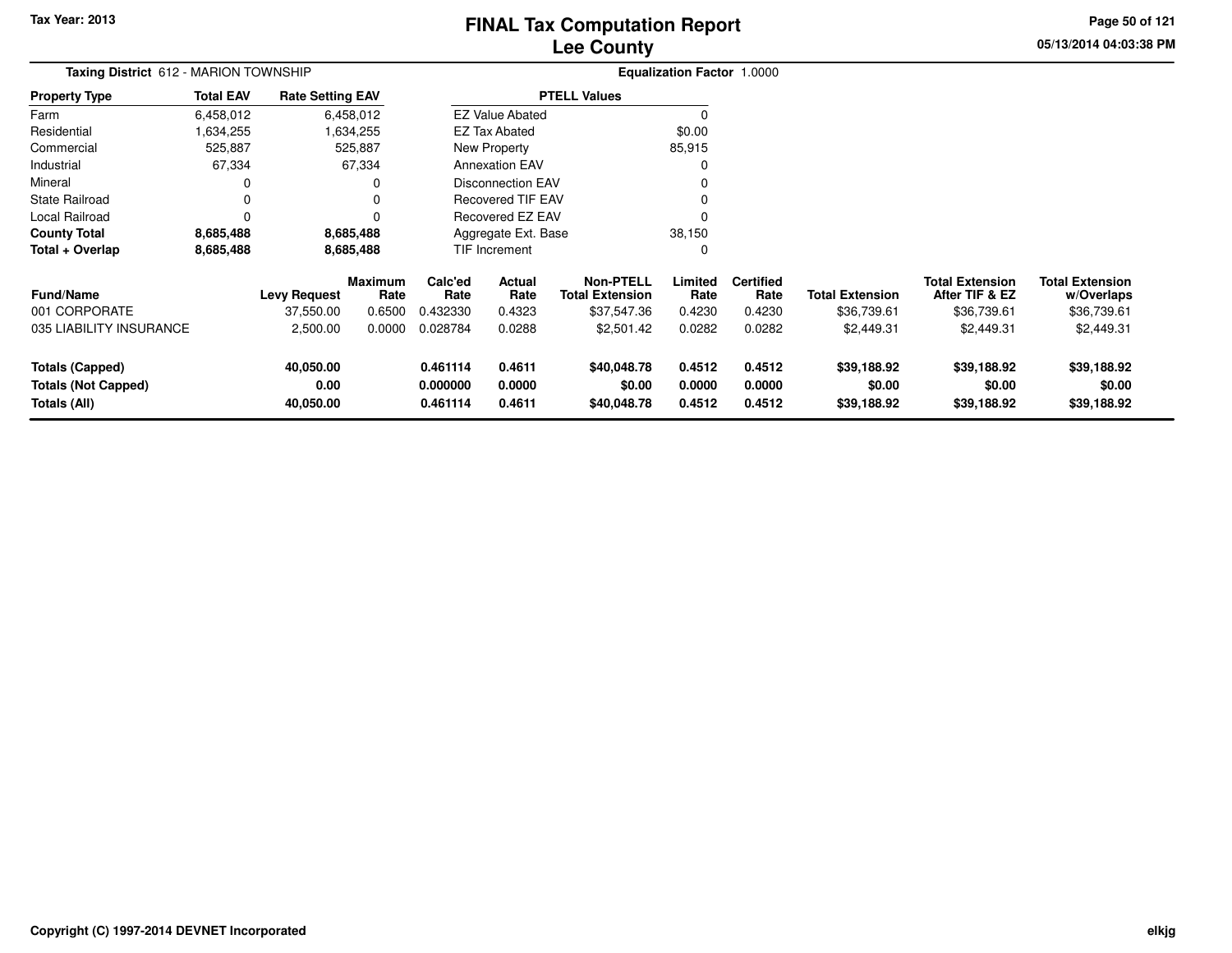**05/13/2014 04:03:38 PMPage 51 of 121**

| <b>Taxing District</b> 612RB - MARION TWP ROAD/BRIDGE |                  |                         |                 | <b>Equalization Factor 1.0000</b> |                          |                                            |                 |                          |                        |                                          |                                      |
|-------------------------------------------------------|------------------|-------------------------|-----------------|-----------------------------------|--------------------------|--------------------------------------------|-----------------|--------------------------|------------------------|------------------------------------------|--------------------------------------|
| <b>Property Type</b>                                  | <b>Total EAV</b> | <b>Rate Setting EAV</b> |                 |                                   |                          | <b>PTELL Values</b>                        |                 |                          |                        |                                          |                                      |
| Farm                                                  | 6,458,012        |                         | 6,458,012       |                                   | <b>EZ Value Abated</b>   |                                            | $\Omega$        |                          |                        |                                          |                                      |
| Residential                                           | 1,634,255        |                         | 1,634,255       |                                   | <b>EZ Tax Abated</b>     |                                            | \$0.00          |                          |                        |                                          |                                      |
| Commercial                                            | 525,887          |                         | 525,887         |                                   | New Property             |                                            | 85,915          |                          |                        |                                          |                                      |
| Industrial                                            | 67,334           |                         | 67,334          |                                   | <b>Annexation EAV</b>    |                                            |                 |                          |                        |                                          |                                      |
| Mineral                                               | 0                |                         |                 |                                   | <b>Disconnection EAV</b> |                                            |                 |                          |                        |                                          |                                      |
| State Railroad                                        |                  |                         |                 |                                   | Recovered TIF EAV        |                                            |                 |                          |                        |                                          |                                      |
| Local Railroad                                        | $\Omega$         |                         |                 |                                   | Recovered EZ EAV         |                                            |                 |                          |                        |                                          |                                      |
| <b>County Total</b>                                   | 8,685,488        |                         | 8,685,488       |                                   | Aggregate Ext. Base      |                                            | 56,803          |                          |                        |                                          |                                      |
| Total + Overlap<br>8,685,488                          |                  | 8,685,488               |                 |                                   | TIF Increment            |                                            | O               |                          |                        |                                          |                                      |
| Fund/Name                                             |                  | <b>Levy Request</b>     | Maximum<br>Rate | Calc'ed<br>Rate                   | Actual<br>Rate           | <b>Non-PTELL</b><br><b>Total Extension</b> | Limited<br>Rate | <b>Certified</b><br>Rate | <b>Total Extension</b> | <b>Total Extension</b><br>After TIF & EZ | <b>Total Extension</b><br>w/Overlaps |
| 007 ROAD & BRIDGE                                     |                  | 33,700.00               | 0.6600          | 0.388004                          | 0.3880                   | \$33,699.69                                | 0.3800          | 0.3800                   | \$33,004.85            | \$33,004.85                              | \$33,004.85                          |
| 008 BRIDGE JOINT W/ COUNTY                            |                  | 4,380.00                | 0.2500          | 0.050429                          | 0.0504                   | \$4,377.49                                 | 0.0494          | 0.0494                   | \$4,290.63             | \$4,290.63                               | \$4,290.63                           |
| 009 PERMANENT ROAD                                    |                  | 15,660.00               | 0.2500          | 0.180301                          | 0.1803                   | \$15,659.93                                | 0.1766          | 0.1766                   | \$15,338.57            | \$15,338.57                              | \$15,338.57                          |
| 010 EQUIPMENT & BUILDING                              |                  | 3,390.00                | 0.1000          | 0.039031                          | 0.0390                   | \$3,387.34                                 | 0.0382          | 0.0382                   | \$3,317.86             | \$3,317.86                               | \$3,317.86                           |
| 035 LIABILITY INSURANCE                               |                  | 2,450.00                | 0.0000          | 0.028208                          | 0.0282                   | \$2,449.31                                 | 0.0276          | 0.0276                   | \$2,397.19             | \$2,397.19                               | \$2,397.19                           |
| <b>Totals (Capped)</b>                                |                  | 59,580.00               |                 | 0.685973                          | 0.6859                   | \$59,573.76                                | 0.6718          | 0.6718                   | \$58,349.10            | \$58,349.10                              | \$58,349.10                          |
| <b>Totals (Not Capped)</b>                            |                  | 0.00                    |                 | 0.000000                          | 0.0000                   | \$0.00                                     | 0.0000          | 0.0000                   | \$0.00                 | \$0.00                                   | \$0.00                               |
| Totals (All)                                          |                  | 59,580.00               |                 | 0.685973                          | 0.6859                   | \$59,573.76                                | 0.6718          | 0.6718                   | \$58,349.10            | \$58,349.10                              | \$58,349.10                          |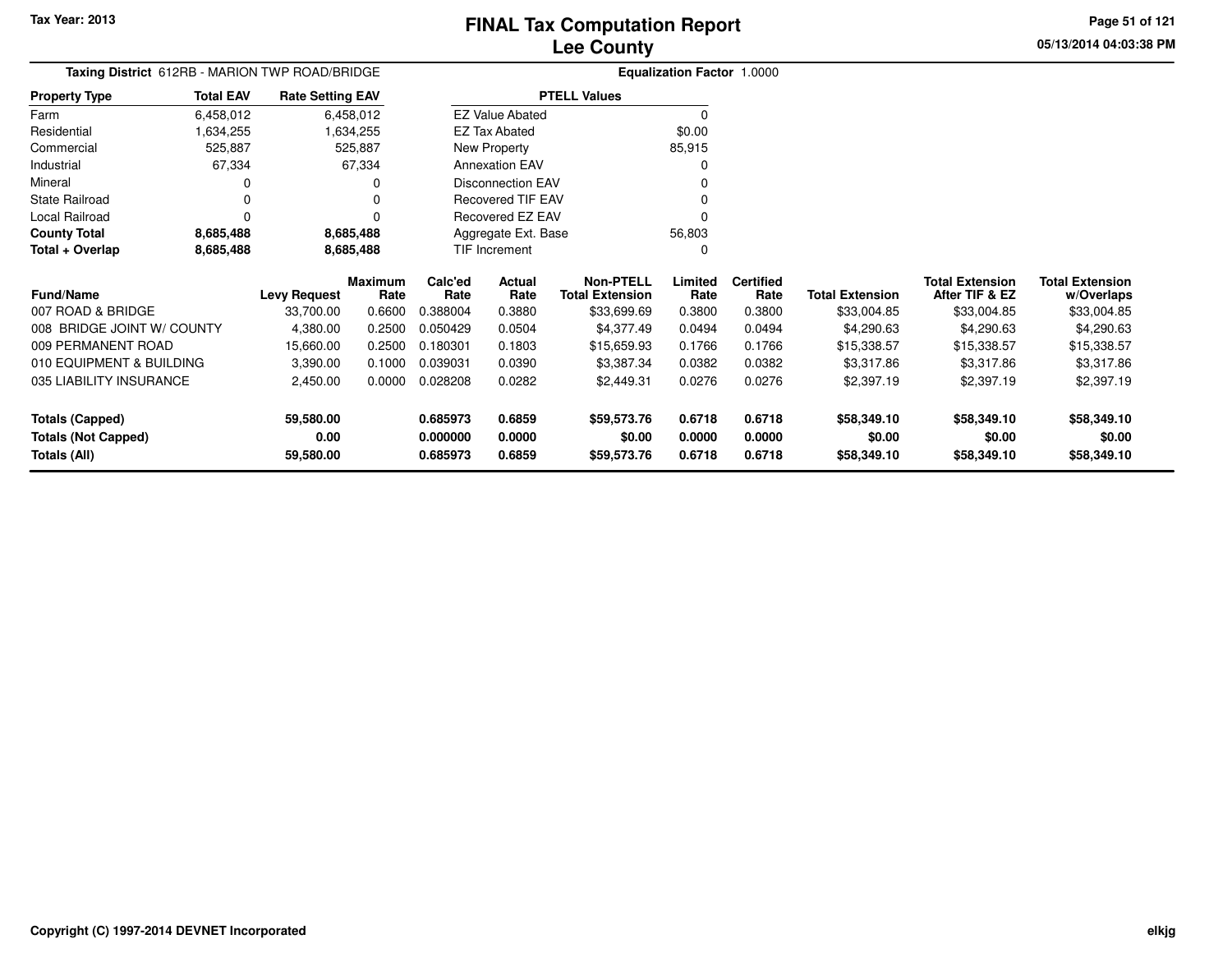# **Lee CountyFINAL Tax Computation Report**

**05/13/2014 04:03:38 PM Page 52 of 121**

| Taxing District 613 - MAY TOWNSHIP                                   |                  |                                  |                           |                                  |                                | <b>Equalization Factor 1.0000</b>                         |                            |                                    |                                       |                                                         |                                                     |  |
|----------------------------------------------------------------------|------------------|----------------------------------|---------------------------|----------------------------------|--------------------------------|-----------------------------------------------------------|----------------------------|------------------------------------|---------------------------------------|---------------------------------------------------------|-----------------------------------------------------|--|
| Property Type                                                        | <b>Total EAV</b> | <b>Rate Setting EAV</b>          |                           |                                  |                                | <b>PTELL Values</b>                                       |                            |                                    |                                       |                                                         |                                                     |  |
| Farm                                                                 | 7,636,468        |                                  | 7,636,468                 |                                  | <b>EZ Value Abated</b>         |                                                           | 0                          |                                    |                                       |                                                         |                                                     |  |
| Residential                                                          | 14,336,882       |                                  | 14,336,882                |                                  | EZ Tax Abated                  |                                                           | \$0.00                     |                                    |                                       |                                                         |                                                     |  |
| Commercial                                                           | 983,287          |                                  | 983,287                   |                                  | <b>New Property</b><br>145,765 |                                                           |                            |                                    |                                       |                                                         |                                                     |  |
| Industrial                                                           | 7,044            |                                  | 7,044                     |                                  | <b>Annexation EAV</b>          |                                                           | 0                          |                                    |                                       |                                                         |                                                     |  |
| Mineral                                                              | 10,022,646       | 10,022,646                       |                           | <b>Disconnection EAV</b><br>0    |                                |                                                           |                            |                                    |                                       |                                                         |                                                     |  |
| State Railroad                                                       | 0                |                                  | 0                         |                                  | <b>Recovered TIF EAV</b>       |                                                           | 0                          |                                    |                                       |                                                         |                                                     |  |
| Local Railroad                                                       | 0                |                                  | $\Omega$                  | Recovered EZ EAV                 |                                |                                                           |                            |                                    |                                       |                                                         |                                                     |  |
| County Total                                                         | 32,986,327       | 32,986,327                       |                           | Aggregate Ext. Base<br>54,839    |                                |                                                           |                            |                                    |                                       |                                                         |                                                     |  |
| Total + Overlap                                                      | 32,986,327       | 32,986,327                       |                           |                                  | TIF Increment                  |                                                           | 0                          |                                    |                                       |                                                         |                                                     |  |
| Fund/Name<br>001 CORPORATE                                           |                  | <b>Levy Request</b><br>57,031.00 | Maximum<br>Rate<br>0.4100 | Calc'ed<br>Rate<br>0.172893      | Actual<br>Rate<br>0.1729       | <b>Non-PTELL</b><br><b>Total Extension</b><br>\$57,033.36 | Limited<br>Rate<br>0.1698  | <b>Certified</b><br>Rate<br>0.1698 | <b>Total Extension</b><br>\$56,010.78 | <b>Total Extension</b><br>After TIF & EZ<br>\$56,010.78 | <b>Total Extension</b><br>w/Overlaps<br>\$56,010.78 |  |
| <b>Totals (Capped)</b><br><b>Totals (Not Capped)</b><br>Totals (All) |                  | 57,031.00<br>0.00<br>57,031.00   |                           | 0.172893<br>0.000000<br>0.172893 | 0.1729<br>0.0000<br>0.1729     | \$57,033.36<br>\$0.00<br>\$57,033.36                      | 0.1698<br>0.0000<br>0.1698 | 0.1698<br>0.0000<br>0.1698         | \$56,010.78<br>\$0.00<br>\$56,010.78  | \$56,010.78<br>\$0.00<br>\$56,010.78                    | \$56,010.78<br>\$0.00<br>\$56,010.78                |  |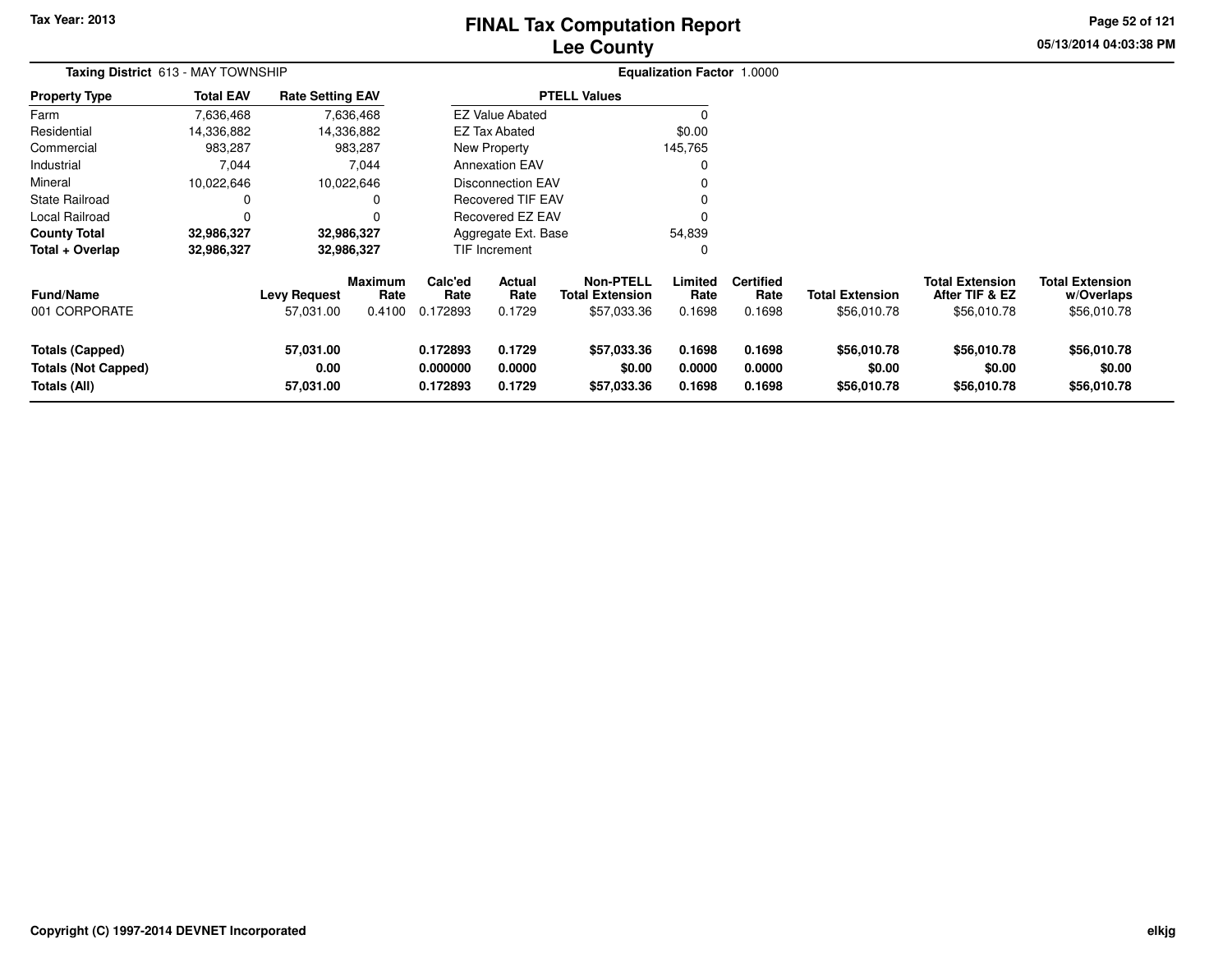# **Lee CountyFINAL Tax Computation Report**

**05/13/2014 04:03:38 PM Page 53 of 121**

| Taxing District 613RB - MAY TWP ROAD/BRIDGE                          |                  |                                |                                  |                                  |                            |                                                           | <b>Equalization Factor 1.0000</b> |                                    |                                       |                                                         |                                                     |
|----------------------------------------------------------------------|------------------|--------------------------------|----------------------------------|----------------------------------|----------------------------|-----------------------------------------------------------|-----------------------------------|------------------------------------|---------------------------------------|---------------------------------------------------------|-----------------------------------------------------|
| <b>Property Type</b>                                                 | <b>Total EAV</b> | <b>Rate Setting EAV</b>        |                                  |                                  |                            | <b>PTELL Values</b>                                       |                                   |                                    |                                       |                                                         |                                                     |
| Farm                                                                 | 7,636,468        |                                | 7,636,468                        |                                  | <b>EZ Value Abated</b>     |                                                           |                                   |                                    |                                       |                                                         |                                                     |
| Residential                                                          | 14,336,882       |                                | 14,336,882                       |                                  | <b>EZ Tax Abated</b>       |                                                           | \$0.00                            |                                    |                                       |                                                         |                                                     |
| Commercial                                                           | 983,287          |                                | 983,287                          |                                  | New Property               |                                                           | 145,765                           |                                    |                                       |                                                         |                                                     |
| Industrial                                                           | 7,044            |                                | 7,044                            | <b>Annexation EAV</b>            |                            |                                                           |                                   |                                    |                                       |                                                         |                                                     |
| Mineral                                                              | 10,022,646       |                                | 10,022,646                       |                                  | <b>Disconnection EAV</b>   |                                                           |                                   |                                    |                                       |                                                         |                                                     |
| <b>State Railroad</b>                                                |                  |                                | 0                                |                                  | Recovered TIF EAV          |                                                           |                                   |                                    |                                       |                                                         |                                                     |
| Local Railroad                                                       |                  |                                | 0                                |                                  | Recovered EZ EAV           |                                                           |                                   |                                    |                                       |                                                         |                                                     |
| <b>County Total</b>                                                  | 32,986,327       |                                | 32,986,327                       |                                  | Aggregate Ext. Base        |                                                           | 91,882                            |                                    |                                       |                                                         |                                                     |
| Total + Overlap                                                      | 32,986,327       |                                | 32,986,327                       |                                  | TIF Increment              |                                                           | 0                                 |                                    |                                       |                                                         |                                                     |
| <b>Fund/Name</b><br>007 ROAD & BRIDGE                                |                  | Levy Request<br>95,566.00      | <b>Maximum</b><br>Rate<br>0.6600 | Calc'ed<br>Rate<br>0.289714      | Actual<br>Rate<br>0.2897   | <b>Non-PTELL</b><br><b>Total Extension</b><br>\$95,561.39 | Limited<br>Rate<br>0.2845         | <b>Certified</b><br>Rate<br>0.2845 | <b>Total Extension</b><br>\$93,846.10 | <b>Total Extension</b><br>After TIF & EZ<br>\$93,846.10 | <b>Total Extension</b><br>w/Overlaps<br>\$93,846.10 |
| <b>Totals (Capped)</b><br>Totals (Not Capped)<br><b>Totals (All)</b> |                  | 95,566.00<br>0.00<br>95,566.00 |                                  | 0.289714<br>0.000000<br>0.289714 | 0.2897<br>0.0000<br>0.2897 | \$95,561.39<br>\$0.00<br>\$95,561.39                      | 0.2845<br>0.0000<br>0.2845        | 0.2845<br>0.0000<br>0.2845         | \$93,846.10<br>\$0.00<br>\$93,846.10  | \$93,846.10<br>\$0.00<br>\$93,846.10                    | \$93,846.10<br>\$0.00<br>\$93,846.10                |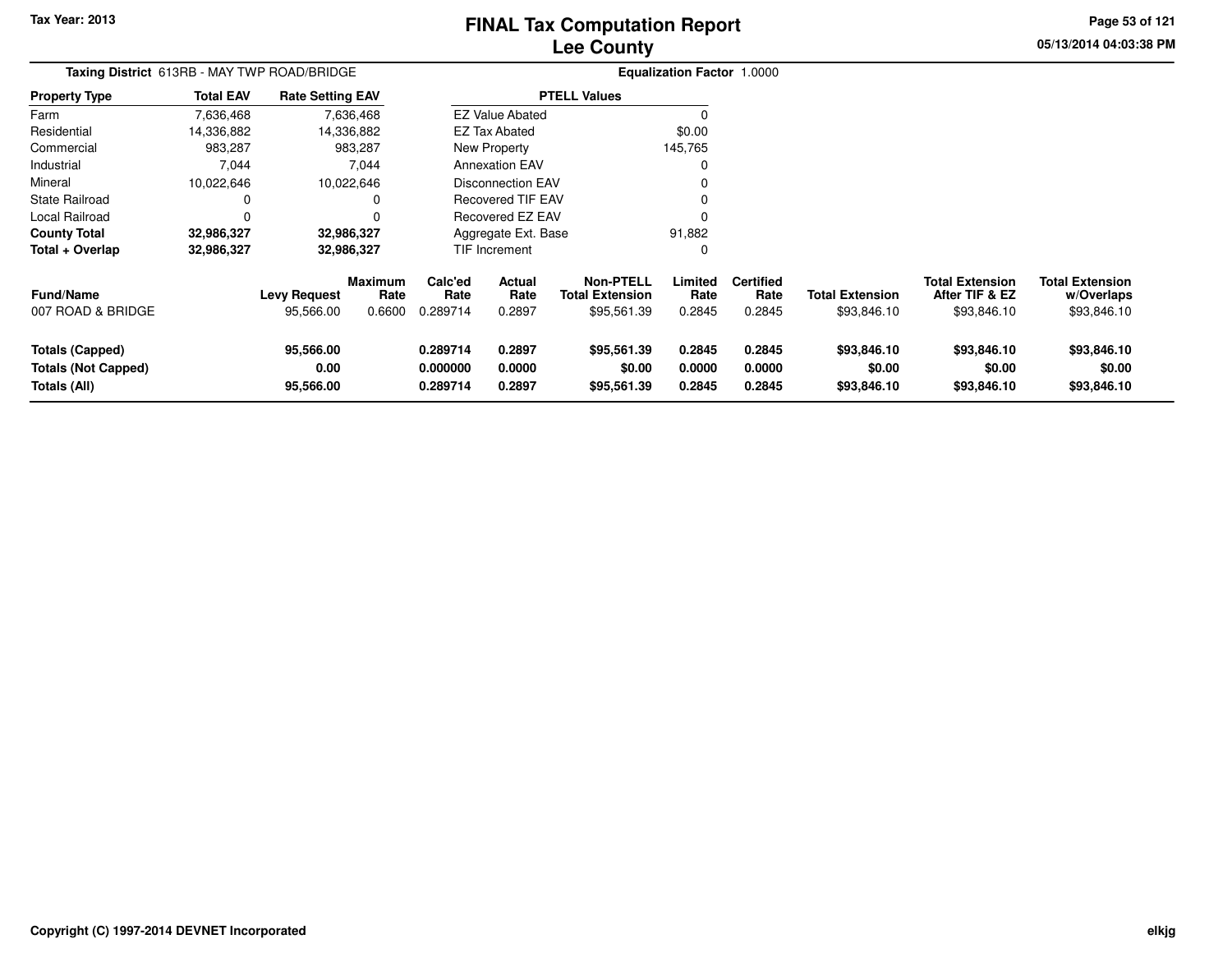**05/13/2014 04:03:38 PM Page 54 of 121**

| Taxing District 614 - NACHUSA TOWNSHIP |                  |                         |                 | <b>Equalization Factor 1.0000</b> |                          |                                            |                 |                          |                        |                                          |                                      |
|----------------------------------------|------------------|-------------------------|-----------------|-----------------------------------|--------------------------|--------------------------------------------|-----------------|--------------------------|------------------------|------------------------------------------|--------------------------------------|
| <b>Property Type</b>                   | <b>Total EAV</b> | <b>Rate Setting EAV</b> |                 |                                   |                          | <b>PTELL Values</b>                        |                 |                          |                        |                                          |                                      |
| Farm                                   | 8,226,237        |                         | 8,226,237       |                                   | <b>EZ Value Abated</b>   |                                            | $\Omega$        |                          |                        |                                          |                                      |
| Residential                            | 4,152,296        |                         | 4,152,296       |                                   | EZ Tax Abated            |                                            | \$0.00          |                          |                        |                                          |                                      |
| Commercial                             | 560,941          |                         | 560,941         |                                   | New Property             |                                            | 97,372          |                          |                        |                                          |                                      |
| Industrial                             | 14,803           |                         | 14,803          |                                   | <b>Annexation EAV</b>    |                                            | 0               |                          |                        |                                          |                                      |
| Mineral                                | $\Omega$         |                         | 0               |                                   | <b>Disconnection EAV</b> |                                            |                 |                          |                        |                                          |                                      |
| <b>State Railroad</b>                  | 660,485          |                         | 660,485         |                                   | <b>Recovered TIF EAV</b> |                                            | 0               |                          |                        |                                          |                                      |
| Local Railroad                         | 1,630            |                         | 1,630           |                                   | Recovered EZ EAV         |                                            | $\Omega$        |                          |                        |                                          |                                      |
| <b>County Total</b>                    | 13,616,392       |                         | 13,616,392      |                                   | Aggregate Ext. Base      |                                            | 28,677          |                          |                        |                                          |                                      |
| Total + Overlap                        | 13,616,392       | 13,616,392              |                 | TIF Increment                     |                          |                                            | 0               |                          |                        |                                          |                                      |
| <b>Fund/Name</b>                       |                  | <b>Levy Request</b>     | Maximum<br>Rate | Calc'ed<br>Rate                   | Actual<br>Rate           | <b>Non-PTELL</b><br><b>Total Extension</b> | Limited<br>Rate | <b>Certified</b><br>Rate | <b>Total Extension</b> | <b>Total Extension</b><br>After TIF & EZ | <b>Total Extension</b><br>w/Overlaps |
| 001 CORPORATE                          |                  | 26,964.00               | 0.4500          | 0.198026                          | 0.1980                   | \$26,960.46                                | 0.1931          | 0.1931                   | \$26,293.25            | \$26,293.25                              | \$26,293.25                          |
| 047 SOCIAL SECURITY                    |                  | 2,432.00                | 0.0000          | 0.017861                          | 0.0179                   | \$2,437.33                                 | 0.0175          | 0.0175                   | \$2,382.87             | \$2,382.87                               | \$2,382.87                           |
| 054 GENERAL ASSISTANCE                 |                  | 713.00                  | 0.1000          | 0.005236                          | 0.0052                   | \$708.05                                   | 0.0051          | 0.0051                   | \$694.44               | \$694.44                                 | \$694.44                             |
| <b>Totals (Capped)</b>                 |                  | 30,109.00               |                 | 0.221123                          | 0.2211                   | \$30,105.84                                | 0.2157          | 0.2157                   | \$29,370.56            | \$29,370.56                              | \$29,370.56                          |
| <b>Totals (Not Capped)</b>             |                  | 0.00                    |                 | 0.000000                          | 0.0000                   | \$0.00                                     | 0.0000          | 0.0000                   | \$0.00                 | \$0.00                                   | \$0.00                               |
| 30,109.00<br>Totals (All)              |                  |                         | 0.221123        | 0.2211                            | \$30,105.84              | 0.2157                                     | 0.2157          | \$29,370.56              | \$29,370.56            | \$29,370.56                              |                                      |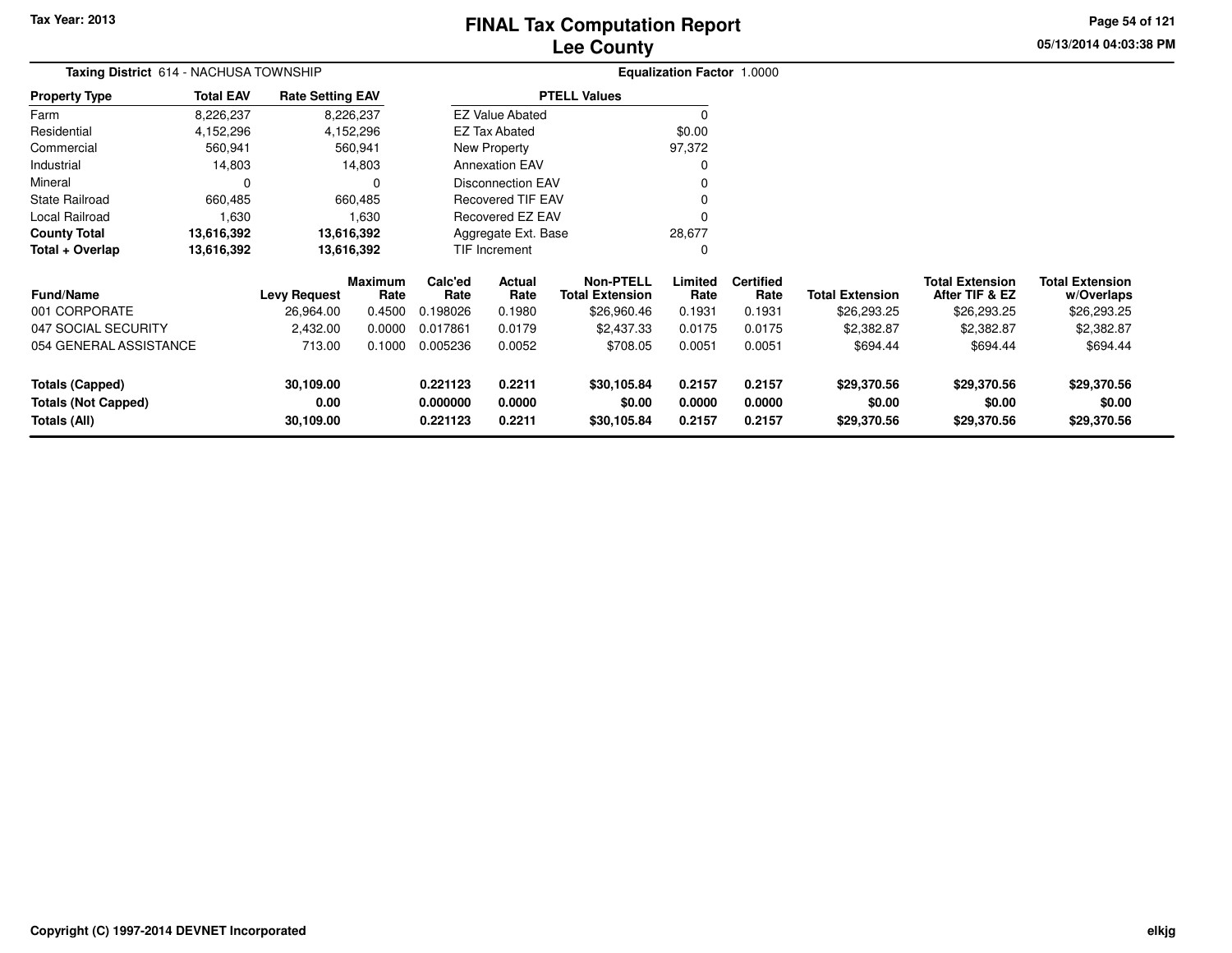**Totals (All)**

# **Lee CountyFINAL Tax Computation Report**

**0.386182 0.3862 \$52,586.50 0.3768 0.3768 \$51,306.56 \$51,306.56 \$51,306.56**

**05/13/2014 04:03:38 PMPage 55 of 121**

| Taxing District 614RB - NACHUSA TWP ROAD/BRIDGE |                  |                         |                        |                 |                          |                                            | <b>Equalization Factor 1.0000</b> |                          |                        |                                          |                                      |
|-------------------------------------------------|------------------|-------------------------|------------------------|-----------------|--------------------------|--------------------------------------------|-----------------------------------|--------------------------|------------------------|------------------------------------------|--------------------------------------|
| <b>Property Type</b>                            | <b>Total EAV</b> | <b>Rate Setting EAV</b> |                        |                 |                          | <b>PTELL Values</b>                        |                                   |                          |                        |                                          |                                      |
| Farm                                            | 8,226,237        |                         | 8,226,237              |                 | <b>EZ Value Abated</b>   |                                            |                                   |                          |                        |                                          |                                      |
| Residential                                     | 4,152,296        |                         | 4,152,296              |                 | <b>EZ Tax Abated</b>     |                                            | \$0.00                            |                          |                        |                                          |                                      |
| Commercial                                      | 560,941          |                         | 560,941                |                 | New Property             |                                            | 97,372                            |                          |                        |                                          |                                      |
| Industrial                                      | 14,803           |                         | 14,803                 |                 | <b>Annexation EAV</b>    |                                            | O                                 |                          |                        |                                          |                                      |
| Mineral                                         |                  |                         | $\Omega$               |                 | <b>Disconnection EAV</b> |                                            | $\Omega$                          |                          |                        |                                          |                                      |
| <b>State Railroad</b>                           | 660,485          |                         | 660,485                |                 | <b>Recovered TIF EAV</b> |                                            |                                   |                          |                        |                                          |                                      |
| Local Railroad                                  | 1,630            |                         | 1,630                  |                 | Recovered EZ EAV         |                                            | $\Omega$                          |                          |                        |                                          |                                      |
| <b>County Total</b>                             | 13,616,392       |                         | 13,616,392             |                 | Aggregate Ext. Base      |                                            | 50,081                            |                          |                        |                                          |                                      |
| Total + Overlap                                 | 13,616,392       |                         | 13,616,392             |                 | TIF Increment            |                                            | $\Omega$                          |                          |                        |                                          |                                      |
| <b>Fund/Name</b>                                |                  | <b>Levy Request</b>     | <b>Maximum</b><br>Rate | Calc'ed<br>Rate | Actual<br>Rate           | <b>Non-PTELL</b><br><b>Total Extension</b> | Limited<br>Rate                   | <b>Certified</b><br>Rate | <b>Total Extension</b> | <b>Total Extension</b><br>After TIF & EZ | <b>Total Extension</b><br>w/Overlaps |
| 007 ROAD & BRIDGE                               |                  | 27,663.00               | 0.6600                 | 0.203160        | 0.2032                   | \$27,668.51                                | 0.1982                            | 0.1982                   | \$26,987.69            | \$26,987.69                              | \$26,987.69                          |
| 008 BRIDGE JOINT W/ COUNTY                      |                  | 1,272.00                | 0.2500                 | 0.009342        | 0.0093                   | \$1,266.32                                 | 0.0091                            | 0.0091                   | \$1,239.09             | \$1,239.09                               | \$1,239.09                           |
| 009 PERMANENT ROAD                              |                  | 18,894.00               | 0.2500                 | 0.138759        | 0.1388                   | \$18,899.55                                | 0.1354                            | 0.1354                   | \$18,436.59            | \$18,436.59                              | \$18,436.59                          |
| 010 EQUIPMENT & BUILDING                        |                  | 4,755.00                | 0.1000                 | 0.034921        | 0.0349                   | \$4,752.12                                 | 0.0341                            | 0.0341                   | \$4,643.19             | \$4,643.19                               | \$4,643.19                           |
| <b>Totals (Capped)</b>                          |                  | 52,584.00               |                        | 0.386182        | 0.3862                   | \$52,586.50                                | 0.3768                            | 0.3768                   | \$51,306.56            | \$51,306.56                              | \$51,306.56                          |
| <b>Totals (Not Capped)</b>                      |                  | 0.00                    |                        | 0.000000        | 0.0000                   | \$0.00                                     | 0.0000                            | 0.0000                   | \$0.00                 | \$0.00                                   | \$0.00                               |

**52,584.00**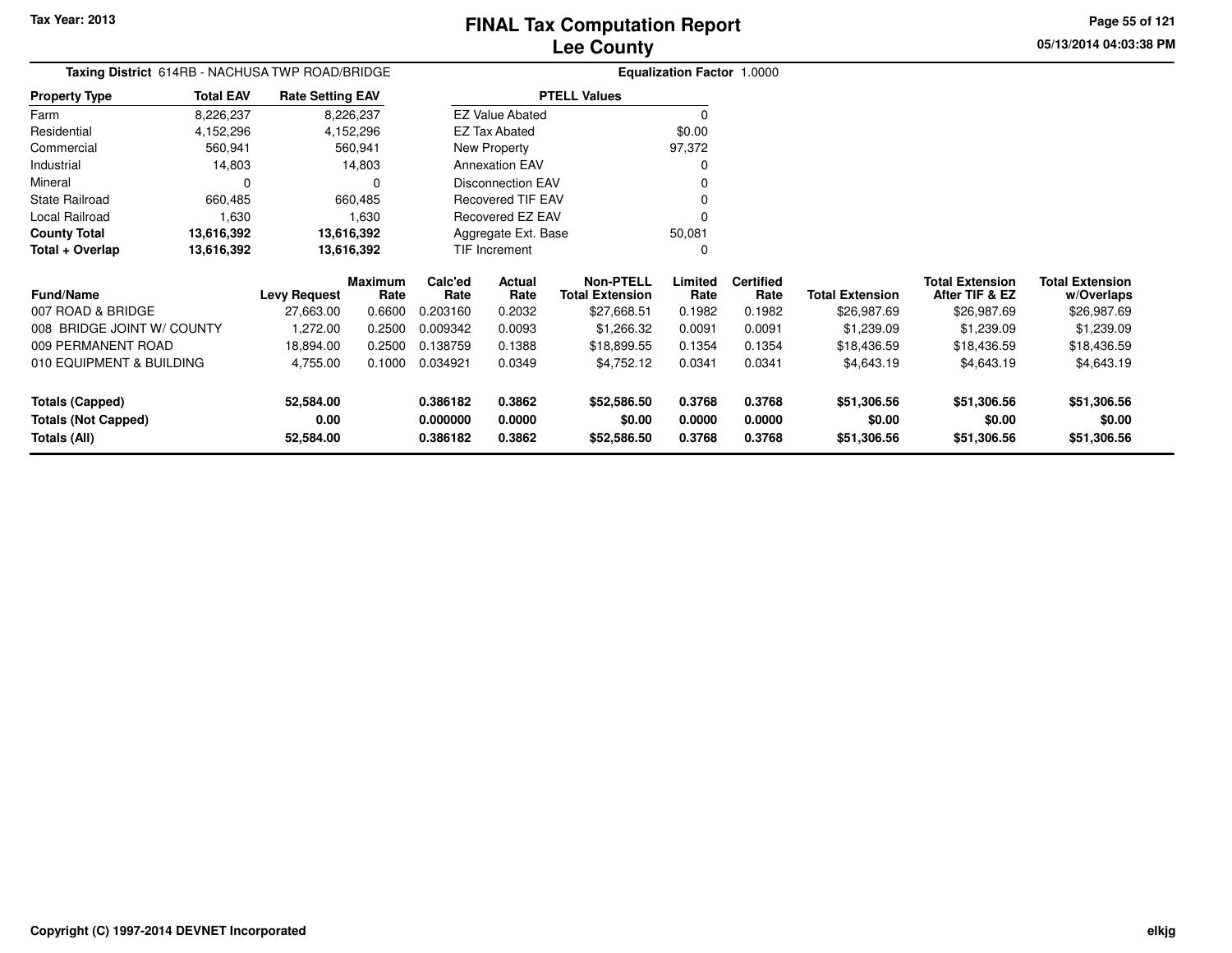# **Lee CountyFINAL Tax Computation Report**

**05/13/2014 04:03:38 PM Page 56 of 121**

|                                                                      | Taxing District 615 - NELSON TOWNSHIP |                                |                        |                                  |                            |                                            | <b>Equalization Factor 1.0000</b> |                            |                                      |                                          |                                      |
|----------------------------------------------------------------------|---------------------------------------|--------------------------------|------------------------|----------------------------------|----------------------------|--------------------------------------------|-----------------------------------|----------------------------|--------------------------------------|------------------------------------------|--------------------------------------|
| Property Type                                                        | <b>Total EAV</b>                      | <b>Rate Setting EAV</b>        |                        |                                  |                            | <b>PTELL Values</b>                        |                                   |                            |                                      |                                          |                                      |
| Farm                                                                 | 3,545,354                             |                                | 3,545,354              |                                  | <b>EZ Value Abated</b>     |                                            | <sup>0</sup>                      |                            |                                      |                                          |                                      |
| Residential                                                          | 9,329,692                             |                                | 9,329,692              |                                  | <b>EZ Tax Abated</b>       |                                            | \$0.00                            |                            |                                      |                                          |                                      |
| Commercial                                                           | 546,749                               |                                | 546,749                |                                  | New Property               |                                            | 107,393                           |                            |                                      |                                          |                                      |
| Industrial                                                           | 1,222,701                             |                                | 1,222,701              |                                  | <b>Annexation EAV</b>      |                                            | O                                 |                            |                                      |                                          |                                      |
| Mineral                                                              | 0                                     |                                | 0                      |                                  | <b>Disconnection EAV</b>   |                                            |                                   |                            |                                      |                                          |                                      |
| State Railroad                                                       | 3,152,298                             |                                | 3,152,298              | Recovered TIF EAV                |                            |                                            |                                   |                            |                                      |                                          |                                      |
| Local Railroad                                                       | 0                                     |                                | 0                      |                                  | Recovered EZ EAV           |                                            | $\Omega$                          |                            |                                      |                                          |                                      |
| County Total                                                         | 17,796,794                            | 17,796,794                     |                        | Aggregate Ext. Base<br>24,882    |                            |                                            |                                   |                            |                                      |                                          |                                      |
| Total + Overlap                                                      | 17,796,794<br>17,796,794              |                                |                        |                                  | TIF Increment              |                                            | 0                                 |                            |                                      |                                          |                                      |
| Fund/Name                                                            |                                       | <b>Levy Request</b>            | <b>Maximum</b><br>Rate | Calc'ed<br>Rate                  | Actual<br>Rate             | <b>Non-PTELL</b><br><b>Total Extension</b> | Limited<br>Rate                   | <b>Certified</b><br>Rate   | <b>Total Extension</b>               | <b>Total Extension</b><br>After TIF & EZ | <b>Total Extension</b><br>w/Overlaps |
| 001 CORPORATE                                                        |                                       | 18,204.00                      | 0.4500                 | 0.102288                         | 0.1023                     | \$18,206.12                                | 0.1023                            | 0.1023                     | \$18,206.12                          | \$18,206.12                              | \$18,206.12                          |
| 035 LIABILITY INSURANCE                                              |                                       | 3,970.00                       | 0.0000                 | 0.022307                         | 0.0223                     | \$3,968.69                                 | 0.0223                            | 0.0223                     | \$3,968.69                           | \$3,968.69                               | \$3,968.69                           |
| 047 SOCIAL SECURITY                                                  |                                       | 2,252.00                       | 0.0000                 | 0.012654                         | 0.0127                     | \$2,260.19                                 | 0.0127                            | 0.0127                     | \$2,260.19                           | \$2,260.19                               | \$2,260.19                           |
| 054 GENERAL ASSISTANCE                                               |                                       | 886.00                         | 0.1000                 | 0.004978                         | 0.0050                     | \$889.84                                   | 0.0050                            | 0.0050                     | \$889.84                             | \$889.84                                 | \$889.84                             |
| <b>Totals (Capped)</b><br><b>Totals (Not Capped)</b><br>Totals (All) |                                       | 25,312.00<br>0.00<br>25,312.00 |                        | 0.142227<br>0.000000<br>0.142227 | 0.1423<br>0.0000<br>0.1423 | \$25,324.84<br>\$0.00<br>\$25,324.84       | 0.1423<br>0.0000<br>0.1423        | 0.1423<br>0.0000<br>0.1423 | \$25,324.84<br>\$0.00<br>\$25,324.84 | \$25,324.84<br>\$0.00<br>\$25,324.84     | \$25,324.84<br>\$0.00<br>\$25,324.84 |
|                                                                      |                                       |                                |                        |                                  |                            |                                            |                                   |                            |                                      |                                          |                                      |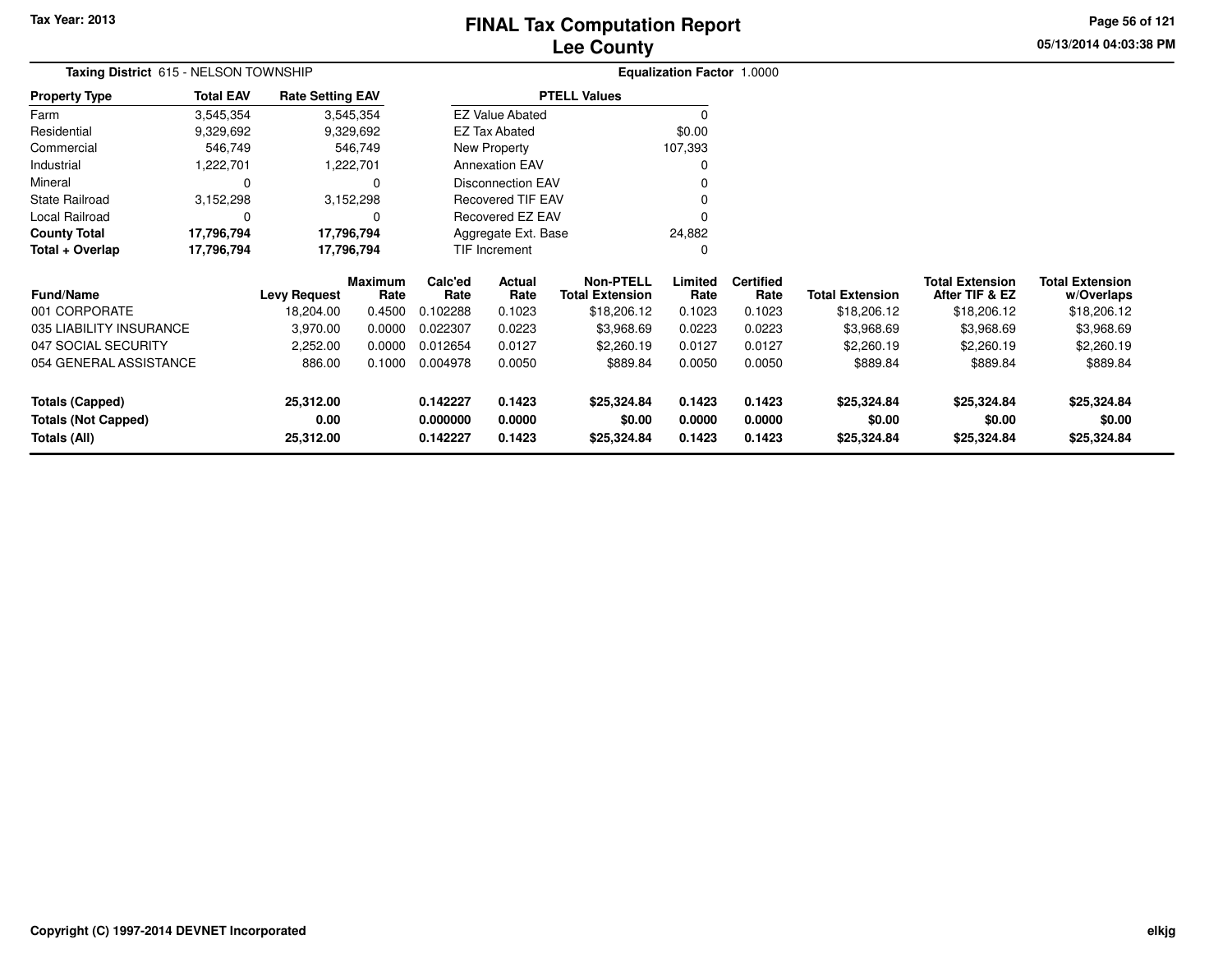**05/13/2014 04:03:38 PM Page 57 of 121**

| Taxing District 615RB - NELSON TWP ROAD/BRIDGE                       |                  |                                |                 | <b>Equalization Factor 1.0000</b> |                                                                     |                                      |                            |                            |                                      |                                          |                                      |  |  |
|----------------------------------------------------------------------|------------------|--------------------------------|-----------------|-----------------------------------|---------------------------------------------------------------------|--------------------------------------|----------------------------|----------------------------|--------------------------------------|------------------------------------------|--------------------------------------|--|--|
| <b>Property Type</b>                                                 | <b>Total EAV</b> | <b>Rate Setting EAV</b>        |                 |                                   |                                                                     | <b>PTELL Values</b>                  |                            |                            | <b>Road and Bridge Transfer</b>      |                                          |                                      |  |  |
| Farm                                                                 | 3,545,354        |                                | 3,545,354       |                                   | <b>EZ Value Abated</b>                                              |                                      | 0                          | <b>Municipality</b>        |                                      | <b>Fund</b>                              | <b>Amount Extended</b>               |  |  |
| Residential                                                          | 9,329,692        |                                | 9,329,692       |                                   | <b>EZ Tax Abated</b>                                                |                                      | \$0.00                     |                            |                                      |                                          |                                      |  |  |
| Commercial                                                           | 546,749          |                                | 546,749         |                                   | New Property                                                        |                                      |                            |                            | 709 - VILLAGE OF NELSON              | 007                                      | \$1,101.52                           |  |  |
| Industrial                                                           | ,222,701         |                                | 1,222,701       |                                   | <b>Annexation EAV</b>                                               |                                      | O                          | Total                      |                                      |                                          | \$1,101.52                           |  |  |
| Mineral                                                              | 0                |                                | 0               |                                   | <b>Disconnection EAV</b>                                            |                                      |                            |                            |                                      |                                          |                                      |  |  |
| <b>State Railroad</b>                                                | 3,152,298        |                                | 3,152,298       |                                   | <b>Recovered TIF EAV</b>                                            |                                      |                            |                            |                                      |                                          |                                      |  |  |
| Local Railroad                                                       | 0                |                                | 0               |                                   | Recovered EZ EAV                                                    |                                      | 0                          |                            |                                      |                                          |                                      |  |  |
| <b>County Total</b>                                                  | 17,796,794       |                                | 17,796,794      |                                   | Aggregate Ext. Base                                                 |                                      | 52,718                     |                            |                                      |                                          |                                      |  |  |
| Total + Overlap                                                      | 17,796,794       |                                | 17,796,794      |                                   | TIF Increment                                                       |                                      | 0                          |                            |                                      |                                          |                                      |  |  |
| <b>Fund/Name</b>                                                     |                  | <b>Levy Request</b>            | Maximum<br>Rate | Calc'ed<br>Rate                   | <b>Non-PTELL</b><br><b>Actual</b><br>Rate<br><b>Total Extension</b> |                                      | Limited<br>Rate            | <b>Certified</b><br>Rate   | <b>Total Extension</b>               | <b>Total Extension</b><br>After TIF & EZ | <b>Total Extension</b><br>w/Overlaps |  |  |
| 007 ROAD & BRIDGE                                                    |                  | 28,285.00                      | 0.6600          | 0.158933                          | 0.1589                                                              | \$28,279.11                          | 0.1589                     | 0.1589                     | \$28,279.11                          | \$28,279.11                              | \$28,279.11                          |  |  |
| 009 PERMANENT ROAD                                                   |                  | 25,318.00                      | 0.2500          | 0.142262                          | 0.1423                                                              | \$25,324.84                          | 0.1423                     | 0.1423                     | \$25,324.84                          | \$25,324.84                              | \$25,324.84                          |  |  |
| <b>Totals (Capped)</b><br><b>Totals (Not Capped)</b><br>Totals (All) |                  | 53,603.00<br>0.00<br>53,603.00 |                 | 0.301195<br>0.000000<br>0.301195  | 0.3012<br>0.0000<br>0.3012                                          | \$53,603.95<br>\$0.00<br>\$53,603.95 | 0.3012<br>0.0000<br>0.3012 | 0.3012<br>0.0000<br>0.3012 | \$53,603.95<br>\$0.00<br>\$53,603.95 | \$53,603.95<br>\$0.00<br>\$53,603.95     | \$53,603.95<br>\$0.00<br>\$53,603.95 |  |  |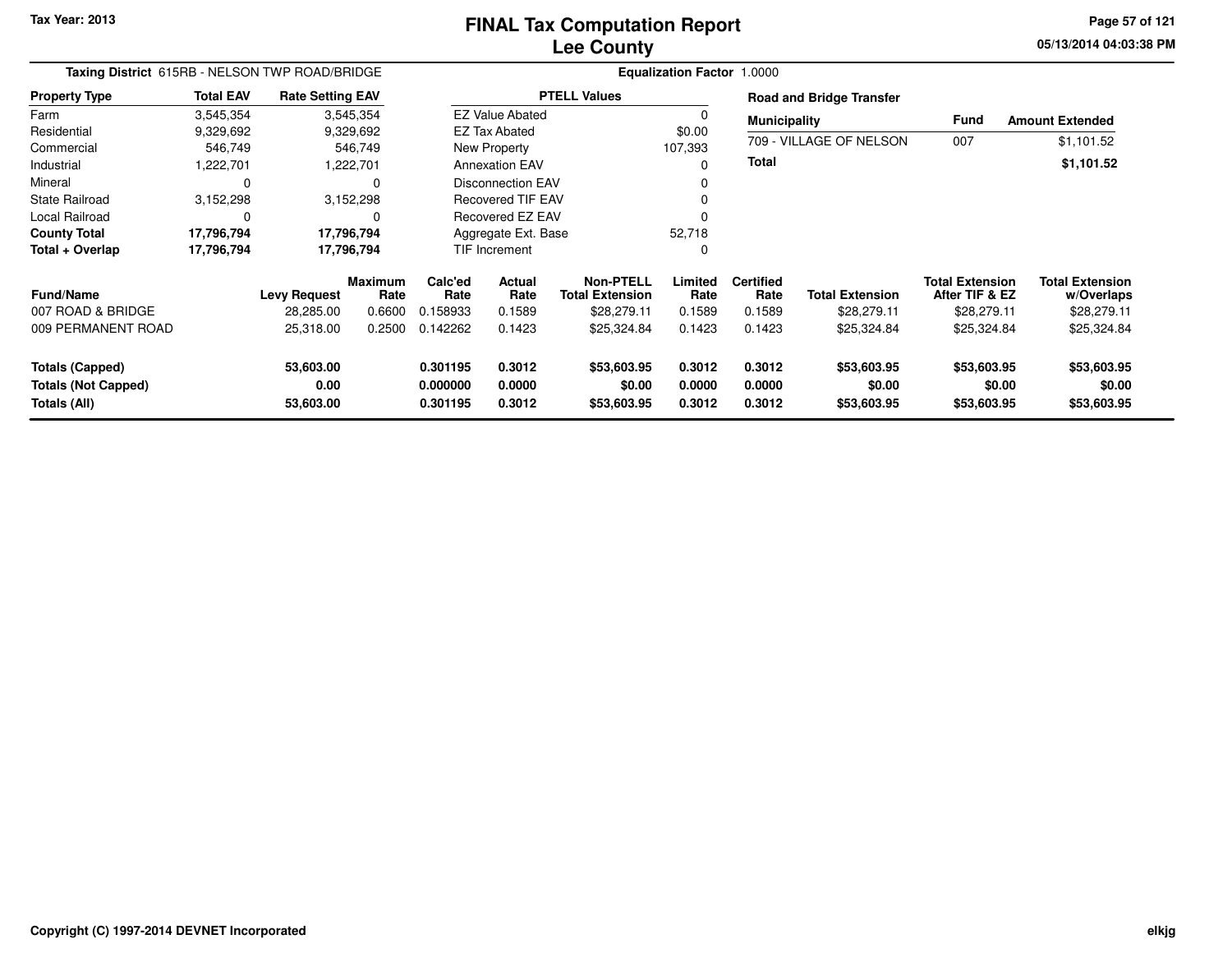# **Lee CountyFINAL Tax Computation Report**

**05/13/2014 04:03:38 PM Page 58 of 121**

| <b>Taxing District</b> 616 - PALMYRA TOWNSHIP        |                  |                         |                 |                      |                          |                                            | <b>Equalization Factor 1.0000</b> |                          |                        |                                          |                                      |
|------------------------------------------------------|------------------|-------------------------|-----------------|----------------------|--------------------------|--------------------------------------------|-----------------------------------|--------------------------|------------------------|------------------------------------------|--------------------------------------|
| Property Type                                        | <b>Total EAV</b> | <b>Rate Setting EAV</b> |                 |                      |                          | <b>PTELL Values</b>                        |                                   |                          |                        |                                          |                                      |
| Farm                                                 | 9,356,409        |                         | 9,356,409       |                      | <b>EZ Value Abated</b>   |                                            | 0                                 |                          |                        |                                          |                                      |
| Residential                                          | 44,995,870       | 44,995,870              |                 |                      | EZ Tax Abated            |                                            | \$0.00                            |                          |                        |                                          |                                      |
| Commercial                                           | 4,616,093        |                         | 4,616,093       |                      | <b>New Property</b>      |                                            | 500,880                           |                          |                        |                                          |                                      |
| Industrial                                           | 1,219            |                         | 1,219           |                      | <b>Annexation EAV</b>    |                                            | 0                                 |                          |                        |                                          |                                      |
| Mineral                                              |                  |                         | 0               |                      | <b>Disconnection EAV</b> |                                            |                                   |                          |                        |                                          |                                      |
| State Railroad                                       |                  |                         |                 |                      | <b>Recovered TIF EAV</b> |                                            |                                   |                          |                        |                                          |                                      |
| Local Railroad                                       |                  |                         | O               |                      | Recovered EZ EAV         |                                            |                                   |                          |                        |                                          |                                      |
| <b>County Total</b>                                  | 58,969,591       | 58,969,591              |                 |                      | Aggregate Ext. Base      |                                            | 90,957                            |                          |                        |                                          |                                      |
| Total + Overlap                                      | 58,969,591       | 58,969,591              |                 |                      | TIF Increment            |                                            | 0                                 |                          |                        |                                          |                                      |
| <b>Fund/Name</b>                                     |                  | <b>Levy Request</b>     | Maximum<br>Rate | Calc'ed<br>Rate      | Actual<br>Rate           | <b>Non-PTELL</b><br><b>Total Extension</b> | Limited<br>Rate                   | <b>Certified</b><br>Rate | <b>Total Extension</b> | <b>Total Extension</b><br>After TIF & EZ | <b>Total Extension</b><br>w/Overlaps |
| 001 CORPORATE                                        |                  | 81,750.00               | 0.2500          | 0.138631             | 0.1386                   | \$81,731.85                                | 0.1386                            | 0.1386                   | \$81,731.85            | \$81,731.85                              | \$81,731.85                          |
| 047 SOCIAL SECURITY                                  |                  | 4,305.00                | 0.0000          | 0.007300             | 0.0073                   | \$4,304.78                                 | 0.0073                            | 0.0073                   | \$4,304.78             | \$4,304.78                               | \$4,304.78                           |
| 054 GENERAL ASSISTANCE                               |                  | 7,250.00                | 0.1000          | 0.012295             | 0.0123                   | \$7,253.26                                 | 0.0123                            | 0.0123                   | \$7,253.26             | \$7,253.26                               | \$7,253.26                           |
| <b>Totals (Capped)</b><br><b>Totals (Not Capped)</b> |                  | 93,305.00<br>0.00       |                 | 0.158226<br>0.000000 | 0.1582<br>0.0000         | \$93,289.89<br>\$0.00                      | 0.1582<br>0.0000                  | 0.1582<br>0.0000         | \$93,289.89<br>\$0.00  | \$93,289.89<br>\$0.00                    | \$93,289.89<br>\$0.00                |
| Totals (All)                                         |                  | 93,305.00               |                 | 0.158226             | 0.1582                   | \$93,289.89                                | 0.1582                            | 0.1582                   | \$93,289.89            | \$93,289.89                              | \$93,289.89                          |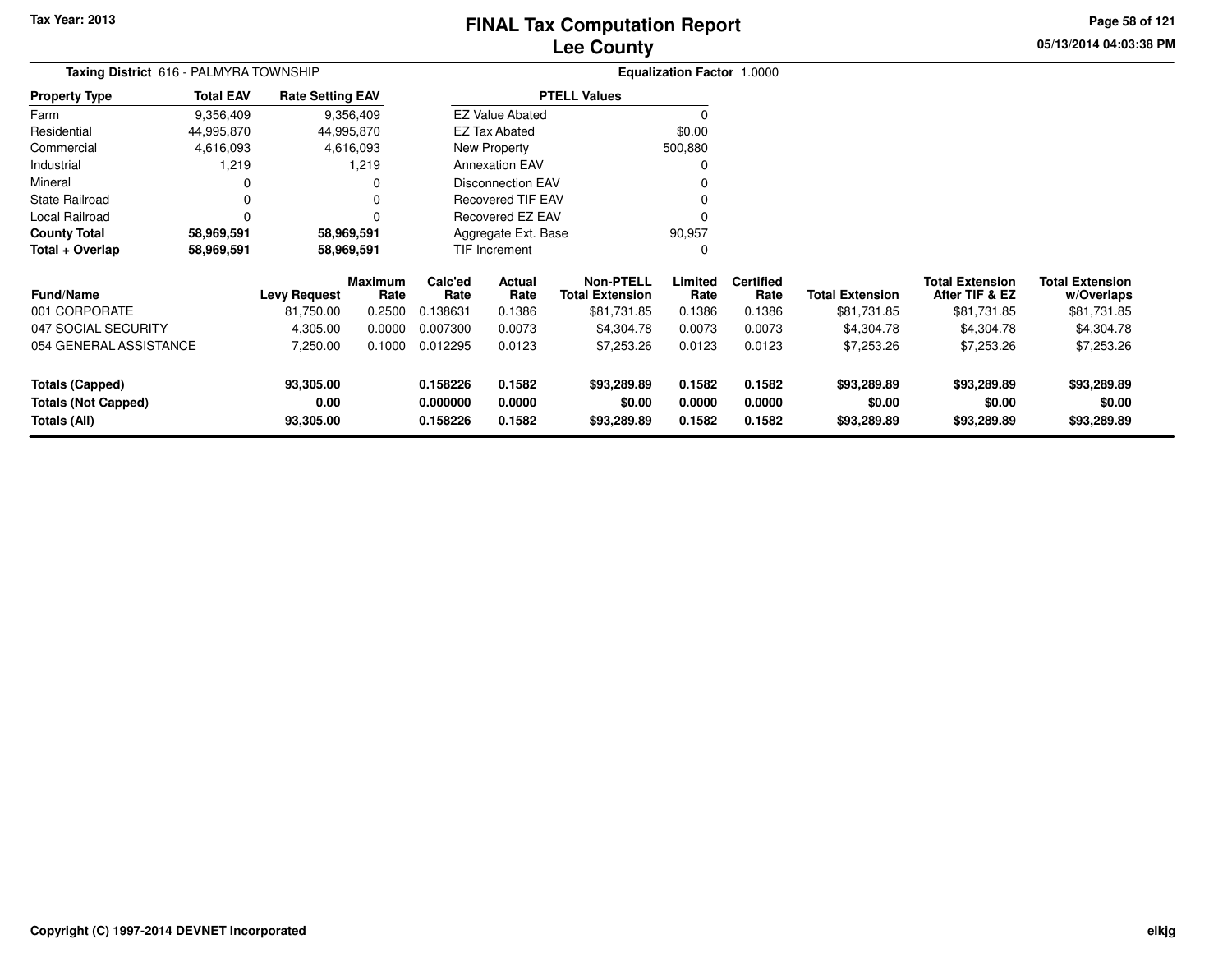**05/13/2014 04:03:38 PMPage 59 of 121**

| <b>Taxing District</b> 616RB - PALMYRA TWP ROAD/BRIDGE |                  |                         |                 |                 |                          |                                            | <b>Equalization Factor 1.0000</b> |                          |                        |                                          |                                      |
|--------------------------------------------------------|------------------|-------------------------|-----------------|-----------------|--------------------------|--------------------------------------------|-----------------------------------|--------------------------|------------------------|------------------------------------------|--------------------------------------|
| <b>Property Type</b>                                   | <b>Total EAV</b> | <b>Rate Setting EAV</b> |                 |                 |                          | <b>PTELL Values</b>                        |                                   |                          |                        |                                          |                                      |
| Farm                                                   | 9,356,409        |                         | 9,356,409       |                 | <b>EZ Value Abated</b>   |                                            | $\mathbf 0$                       |                          |                        |                                          |                                      |
| Residential                                            | 44,995,870       | 44,995,870              |                 |                 | <b>EZ Tax Abated</b>     |                                            | \$0.00                            |                          |                        |                                          |                                      |
| Commercial                                             | 4,616,093        |                         | 4,616,093       |                 | New Property             |                                            | 500,880                           |                          |                        |                                          |                                      |
| Industrial                                             | 1,219            |                         | 1,219           |                 | <b>Annexation EAV</b>    |                                            | O                                 |                          |                        |                                          |                                      |
| Mineral                                                |                  |                         | 0               |                 | <b>Disconnection EAV</b> |                                            |                                   |                          |                        |                                          |                                      |
| <b>State Railroad</b>                                  |                  |                         | $\Omega$        |                 | <b>Recovered TIF EAV</b> |                                            |                                   |                          |                        |                                          |                                      |
| Local Railroad                                         | $\Omega$         |                         | $\Omega$        |                 | Recovered EZ EAV         |                                            | $\Omega$                          |                          |                        |                                          |                                      |
| <b>County Total</b>                                    | 58,969,591       | 58,969,591              |                 |                 | Aggregate Ext. Base      |                                            | 125,975                           |                          |                        |                                          |                                      |
| Total + Overlap                                        | 58,969,591       | 58,969,591              |                 |                 | TIF Increment            |                                            | O                                 |                          |                        |                                          |                                      |
| <b>Fund/Name</b>                                       |                  | <b>Levy Request</b>     | Maximum<br>Rate | Calc'ed<br>Rate | Actual<br>Rate           | <b>Non-PTELL</b><br><b>Total Extension</b> | Limited<br>Rate                   | <b>Certified</b><br>Rate | <b>Total Extension</b> | <b>Total Extension</b><br>After TIF & EZ | <b>Total Extension</b><br>w/Overlaps |
| 007 ROAD & BRIDGE                                      |                  | 101,200.00              | 0.6600          | 0.171614        | 0.1716                   | \$101,191.82                               | 0.1680                            | 0.1680                   | \$99,068.91            | \$99,068.91                              | \$99,068.91                          |
| 008 BRIDGE JOINT W/ COUNTY                             |                  | 6,900.00                | 0.2500          | 0.011701        | 0.0117                   | \$6,899.44                                 | 0.0115                            | 0.0115                   | \$6,781.50             | \$6,781.50                               | \$6,781.50                           |
| 010 EQUIPMENT & BUILDING                               |                  | 21,500.00               | 0.1000          | 0.036460        | 0.0365                   | \$21,523.90                                | 0.0357                            | 0.0357                   | \$21,052.14            | \$21,052.14                              | \$21,052.14                          |
| 047 SOCIAL SECURITY                                    |                  | 2,200.00                | 0.0000          | 0.003731        | 0.0037                   | \$2,181.87                                 | 0.0036                            | 0.0036                   | \$2,122.91             | \$2,122.91                               | \$2,122.91                           |
| 090 ROAD DAMAGE                                        |                  | 155.00                  | 0.0330          | 0.000263        | 0.0003                   | \$176.91                                   | 0.0003                            | 0.0003                   | \$176.91               | \$176.91                                 | \$176.91                             |
| <b>Totals (Capped)</b>                                 |                  | 131,955.00              |                 | 0.223769        | 0.2238                   | \$131,973.94                               | 0.2191                            | 0.2191                   | \$129,202.37           | \$129,202.37                             | \$129,202.37                         |
| <b>Totals (Not Capped)</b>                             |                  | 0.00                    |                 | 0.000000        | 0.0000                   | \$0.00                                     | 0.0000                            | 0.0000                   | \$0.00                 | \$0.00                                   | \$0.00                               |
| Totals (All)                                           |                  | 131,955.00              |                 | 0.223769        | 0.2238                   | \$131,973.94                               | 0.2191                            | 0.2191                   | \$129,202.37           | \$129,202.37                             | \$129,202.37                         |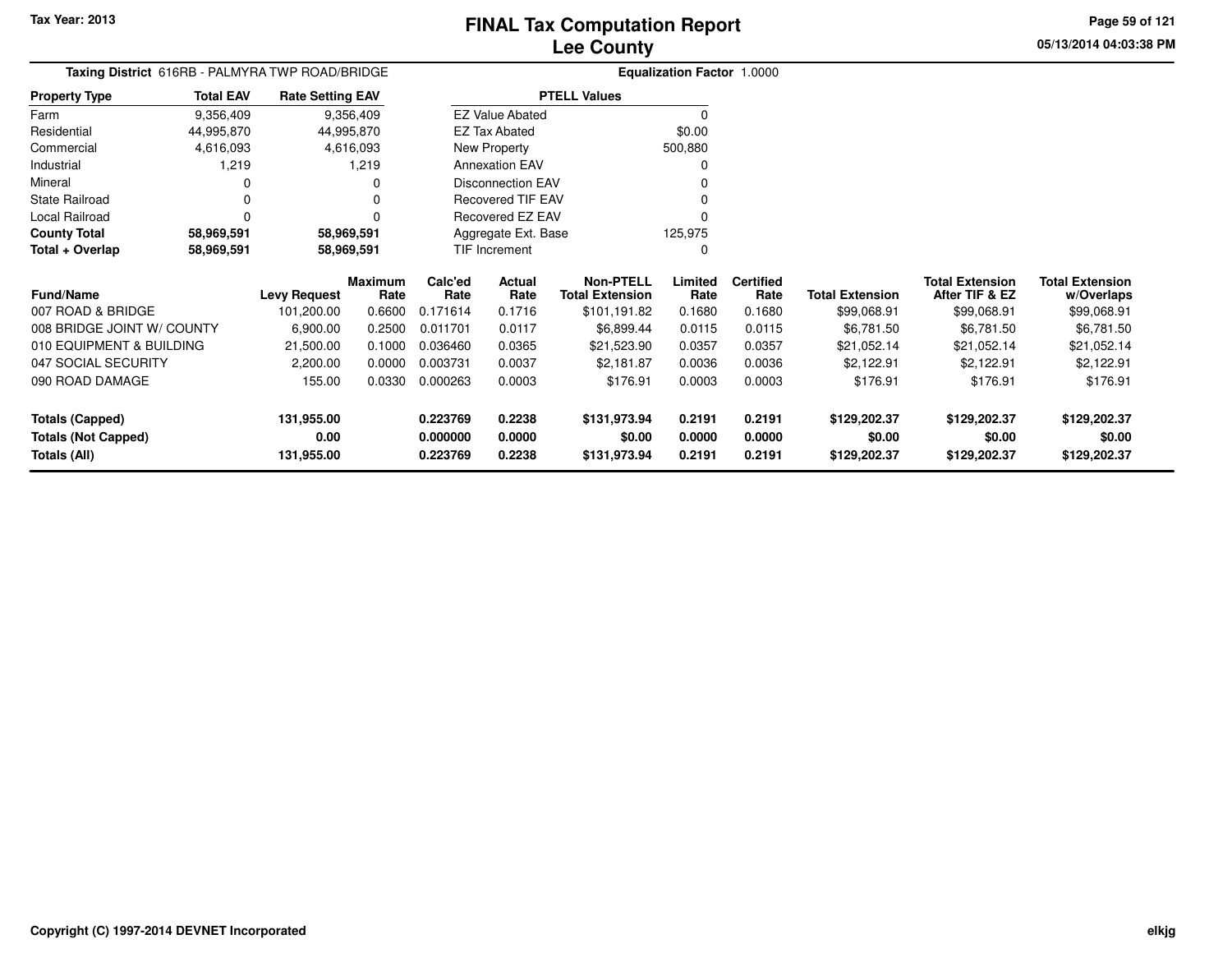# **Lee CountyFINAL Tax Computation Report**

**05/13/2014 04:03:38 PM Page 60 of 121**

| Taxing District 617 - REYNOLDS TOWNSHIP                              |                  |                                  |                                  |                                  |                            |                                                           | Equalization Factor 1.0000 |                                    |                                       |                                                         |                                                     |
|----------------------------------------------------------------------|------------------|----------------------------------|----------------------------------|----------------------------------|----------------------------|-----------------------------------------------------------|----------------------------|------------------------------------|---------------------------------------|---------------------------------------------------------|-----------------------------------------------------|
| Property Type                                                        | <b>Total EAV</b> | <b>Rate Setting EAV</b>          |                                  |                                  |                            | <b>PTELL Values</b>                                       |                            |                                    |                                       |                                                         |                                                     |
| Farm                                                                 | 11,064,460       |                                  | 11,064,460                       |                                  | <b>EZ Value Abated</b>     |                                                           |                            |                                    |                                       |                                                         |                                                     |
| Residential                                                          | 2,491,222        |                                  | 2,491,222                        |                                  | <b>EZ Tax Abated</b>       |                                                           | \$0.00                     |                                    |                                       |                                                         |                                                     |
| Commercial                                                           | 97,391           |                                  | 97,391                           |                                  | New Property               |                                                           | 38,746                     |                                    |                                       |                                                         |                                                     |
| Industrial                                                           | 64               |                                  | 64                               |                                  | <b>Annexation EAV</b>      |                                                           |                            |                                    |                                       |                                                         |                                                     |
| Mineral                                                              | 0                |                                  |                                  | <b>Disconnection EAV</b>         |                            |                                                           |                            |                                    |                                       |                                                         |                                                     |
| State Railroad                                                       | 191,702          |                                  | 191,702                          |                                  | <b>Recovered TIF EAV</b>   |                                                           |                            |                                    |                                       |                                                         |                                                     |
| Local Railroad                                                       | 0                |                                  |                                  |                                  | Recovered EZ EAV           |                                                           |                            |                                    |                                       |                                                         |                                                     |
| County Total                                                         | 13,844,839       |                                  | 13,844,839                       |                                  | Aggregate Ext. Base        |                                                           |                            |                                    |                                       |                                                         |                                                     |
| Total + Overlap                                                      | 13,844,839       |                                  | 13,844,839                       |                                  | TIF Increment              |                                                           | 0                          |                                    |                                       |                                                         |                                                     |
| Fund/Name<br>001 CORPORATE                                           |                  | <b>Levy Request</b><br>46,520.00 | <b>Maximum</b><br>Rate<br>0.4500 | Calc'ed<br>Rate<br>0.336010      | Actual<br>Rate<br>0.3360   | <b>Non-PTELL</b><br><b>Total Extension</b><br>\$46,518.66 | Limited<br>Rate<br>0.3264  | <b>Certified</b><br>Rate<br>0.3264 | <b>Total Extension</b><br>\$45,189.55 | <b>Total Extension</b><br>After TIF & EZ<br>\$45,189.55 | <b>Total Extension</b><br>w/Overlaps<br>\$45,189.55 |
| <b>Totals (Capped)</b><br><b>Totals (Not Capped)</b><br>Totals (All) |                  | 46,520.00<br>0.00<br>46,520.00   |                                  | 0.336010<br>0.000000<br>0.336010 | 0.3360<br>0.0000<br>0.3360 | \$46,518.66<br>\$0.00<br>\$46,518.66                      | 0.3264<br>0.0000<br>0.3264 | 0.3264<br>0.0000<br>0.3264         | \$45,189.55<br>\$0.00<br>\$45,189.55  | \$45,189.55<br>\$0.00<br>\$45,189.55                    | \$45,189.55<br>\$0.00<br>\$45,189.55                |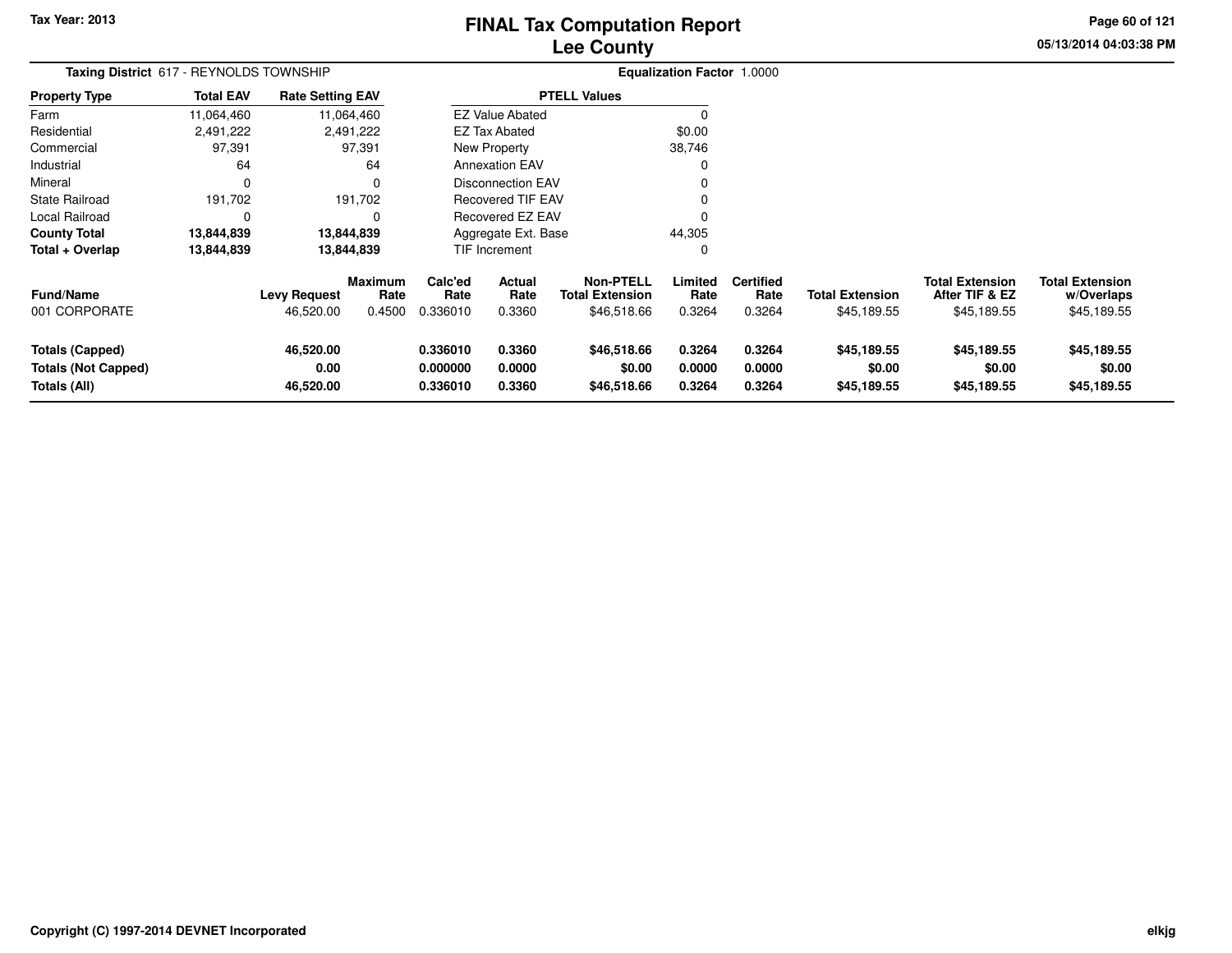**Totals (All)**

# **Lee CountyFINAL Tax Computation Report**

**0.356581 0.3566 \$49,370.70 0.3464 0.3464 \$47,958.52 \$47,958.52 \$47,958.52**

**05/13/2014 04:03:38 PMPage 61 of 121**

> **w/Overlaps**\$20,407.29

| Taxing District 617RB - REYNOLDS TWP RD/BRIDGE |                  |                         |                        |                 |                          |                                            | <b>Equalization Factor 1.0000</b> |                          |                        |                                          |                                      |
|------------------------------------------------|------------------|-------------------------|------------------------|-----------------|--------------------------|--------------------------------------------|-----------------------------------|--------------------------|------------------------|------------------------------------------|--------------------------------------|
| <b>Property Type</b>                           | <b>Total EAV</b> | <b>Rate Setting EAV</b> |                        |                 |                          | <b>PTELL Values</b>                        |                                   |                          |                        |                                          |                                      |
| Farm                                           | 11,064,460       |                         | 11,064,460             |                 | <b>EZ Value Abated</b>   |                                            | 0                                 |                          |                        |                                          |                                      |
| Residential                                    | 2,491,222        |                         | 2,491,222              |                 | EZ Tax Abated            |                                            | \$0.00                            |                          |                        |                                          |                                      |
| Commercial                                     | 97,391           |                         | 97,391                 |                 | New Property             |                                            | 38,746                            |                          |                        |                                          |                                      |
| Industrial                                     | 64               |                         | 64                     |                 | <b>Annexation EAV</b>    |                                            | ი                                 |                          |                        |                                          |                                      |
| Mineral                                        | 0                |                         | $\Omega$               |                 | <b>Disconnection EAV</b> |                                            | 0                                 |                          |                        |                                          |                                      |
| <b>State Railroad</b>                          | 191,702          |                         | 191,702                |                 | Recovered TIF EAV        |                                            | 0                                 |                          |                        |                                          |                                      |
| Local Railroad                                 | 0                |                         | $\Omega$               |                 | Recovered EZ EAV         |                                            | 0                                 |                          |                        |                                          |                                      |
| <b>County Total</b>                            | 13,844,839       |                         | 13,844,839             |                 | Aggregate Ext. Base      |                                            | 47,018                            |                          |                        |                                          |                                      |
| Total + Overlap<br>13,844,839                  |                  |                         | 13,844,839             |                 | TIF Increment            |                                            | 0                                 |                          |                        |                                          |                                      |
| <b>Fund/Name</b>                               |                  | <b>Levy Request</b>     | <b>Maximum</b><br>Rate | Calc'ed<br>Rate | Actual<br>Rate           | <b>Non-PTELL</b><br><b>Total Extension</b> | Limited<br>Rate                   | <b>Certified</b><br>Rate | <b>Total Extension</b> | <b>Total Extension</b><br>After TIF & EZ | <b>Total Extension</b><br>w/Overlaps |
| 007 ROAD & BRIDGE                              |                  | 21,020.00               | 0.6600                 | 0.151826        | 0.1518                   | \$21,016.47                                | 0.1474                            | 0.1474                   | \$20,407.29            | \$20,407.29                              | \$20,407.29                          |
| 008 BRIDGE JOINT W/ COUNTY                     |                  | 2,600.00                | 0.2500                 | 0.018780        | 0.0188                   | \$2,602.83                                 | 0.0183                            | 0.0183                   | \$2,533.61             | \$2,533.61                               | \$2,533.61                           |
| 009 PERMANENT ROAD                             |                  | 21,296.00               | 0.2500                 | 0.153819        | 0.1538                   | \$21,293.36                                | 0.1494                            | 0.1494                   | \$20,684.19            | \$20,684.19                              | \$20,684.19                          |
| 010 EQUIPMENT & BUILDING                       |                  | 4,452.00                | 0.1000                 | 0.032156        | 0.0322                   | \$4,458.04                                 | 0.0313                            | 0.0313                   | \$4,333.43             | \$4,333.43                               | \$4,333.43                           |
| <b>Totals (Capped)</b>                         |                  | 49,368.00               |                        | 0.356581        | 0.3566                   | \$49,370.70                                | 0.3464                            | 0.3464                   | \$47,958.52            | \$47,958.52                              | \$47,958.52                          |
| <b>Totals (Not Capped)</b>                     |                  | 0.00                    |                        | 0.000000        | 0.0000                   | \$0.00                                     | 0.0000                            | 0.0000                   | \$0.00                 | \$0.00                                   | \$0.00                               |

**49,368.00**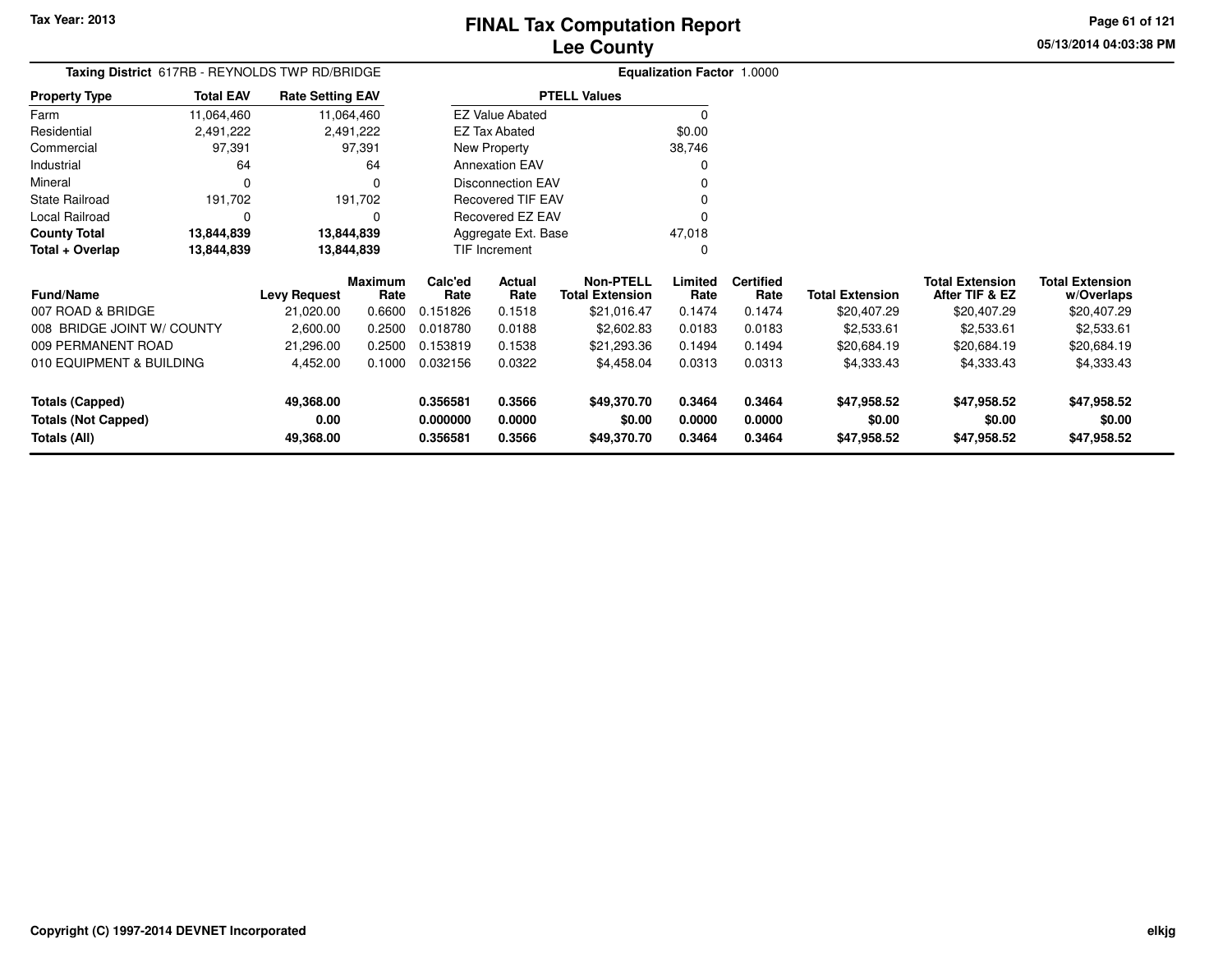# **Lee CountyFINAL Tax Computation Report**

**05/13/2014 04:03:38 PM Page 62 of 121**

| <b>Taxing District</b> 618 - SOUTH DIXON TOWNSHIP |                                      |                         |                        | <b>Equalization Factor 1.0000</b> |                          |                                            |                 |                          |                        |                                          |                                      |  |
|---------------------------------------------------|--------------------------------------|-------------------------|------------------------|-----------------------------------|--------------------------|--------------------------------------------|-----------------|--------------------------|------------------------|------------------------------------------|--------------------------------------|--|
| <b>Property Type</b>                              | <b>Total EAV</b>                     | <b>Rate Setting EAV</b> |                        |                                   |                          | <b>PTELL Values</b>                        |                 |                          |                        |                                          |                                      |  |
| Farm                                              | 7,812,055                            |                         | 7,735,238              |                                   | <b>EZ Value Abated</b>   |                                            | 4,843,780       |                          |                        |                                          |                                      |  |
| Residential                                       | 10,425,538                           |                         | 10,425,538             |                                   | <b>EZ Tax Abated</b>     |                                            | \$5,444.40      |                          |                        |                                          |                                      |  |
| Commercial                                        | 9,868,902                            |                         | 9,201,939              |                                   | New Property             |                                            | 407,118         |                          |                        |                                          |                                      |  |
| Industrial                                        | 30,094,322                           |                         | 25,994,322             |                                   | <b>Annexation EAV</b>    |                                            |                 |                          |                        |                                          |                                      |  |
| Mineral                                           |                                      |                         | 0                      |                                   | Disconnection EAV        |                                            |                 |                          |                        |                                          |                                      |  |
| State Railroad                                    | 651,786<br>651,786<br>1,270<br>1,270 |                         |                        |                                   | <b>Recovered TIF EAV</b> |                                            |                 |                          |                        |                                          |                                      |  |
| Local Railroad                                    |                                      |                         |                        |                                   | Recovered EZ EAV         |                                            | 55,448          |                          |                        |                                          |                                      |  |
| <b>County Total</b>                               | 58,853,873                           |                         | 54,010,093             |                                   | Aggregate Ext. Base      |                                            | 62,083          |                          |                        |                                          |                                      |  |
| Total + Overlap                                   | 58,853,873                           | 54,010,093              |                        |                                   | TIF Increment            |                                            |                 |                          |                        |                                          |                                      |  |
| Fund/Name                                         |                                      | <b>Levy Request</b>     | <b>Maximum</b><br>Rate | Calc'ed<br>Rate                   | Actual<br>Rate           | <b>Non-PTELL</b><br><b>Total Extension</b> | Limited<br>Rate | <b>Certified</b><br>Rate | <b>Total Extension</b> | <b>Total Extension</b><br>After TIF & EZ | <b>Total Extension</b><br>w/Overlaps |  |
| 001 CORPORATE                                     |                                      | 39,500.00               | 0.2500                 | 0.073135                          | 0.0731                   | \$39,481.38                                | 0.0731          | 0.0731                   | \$43,022.18            | \$39,481.38                              | \$39,481.38                          |  |
| 027 AUDIT                                         |                                      | 5,200.00                | 0.0050                 | 0.009628                          | 0.0050                   | \$2,700.50                                 | 0.0050          | 0.0050                   | \$2,942.69             | \$2,700.50                               | \$2,700.50                           |  |
| 035 LIABILITY INSURANCE                           |                                      | 6,050.00                | 0.0000                 | 0.011202                          | 0.0112                   | \$6,049.13                                 | 0.0112          | 0.0112                   | \$6,591.63             | \$6,049.13                               | \$6,049.13                           |  |
| 047 SOCIAL SECURITY                               |                                      | 6,000.00                | 0.0000                 | 0.011109                          | 0.0111                   | \$5,995.12                                 | 0.0111          | 0.0111                   | \$6,532.78             | \$5,995.12                               | \$5,995.12                           |  |
| 054 GENERAL ASSISTANCE                            |                                      | 6,500.00                | 0.1000                 | 0.012035                          | 0.0120                   | \$6,481.21                                 | 0.0120          | 0.0120                   | \$7,062.46             | \$6,481.21                               | \$6,481.21                           |  |
| <b>Totals (Capped)</b>                            |                                      | 63,250.00               |                        | 0.117109                          | 0.1124                   | \$60,707.34                                | 0.1124          | 0.1124                   | \$66,151.74            | \$60,707.34                              | \$60,707.34                          |  |
| <b>Totals (Not Capped)</b>                        |                                      | 0.00                    |                        | 0.000000                          | 0.0000                   | \$0.00                                     | 0.0000          | 0.0000                   | \$0.00                 | \$0.00                                   | \$0.00                               |  |
| Totals (All)                                      |                                      | 63,250.00               |                        | 0.117109                          | 0.1124                   | \$60,707.34                                | 0.1124          | 0.1124                   | \$66,151.74            | \$60,707.34                              | \$60,707.34                          |  |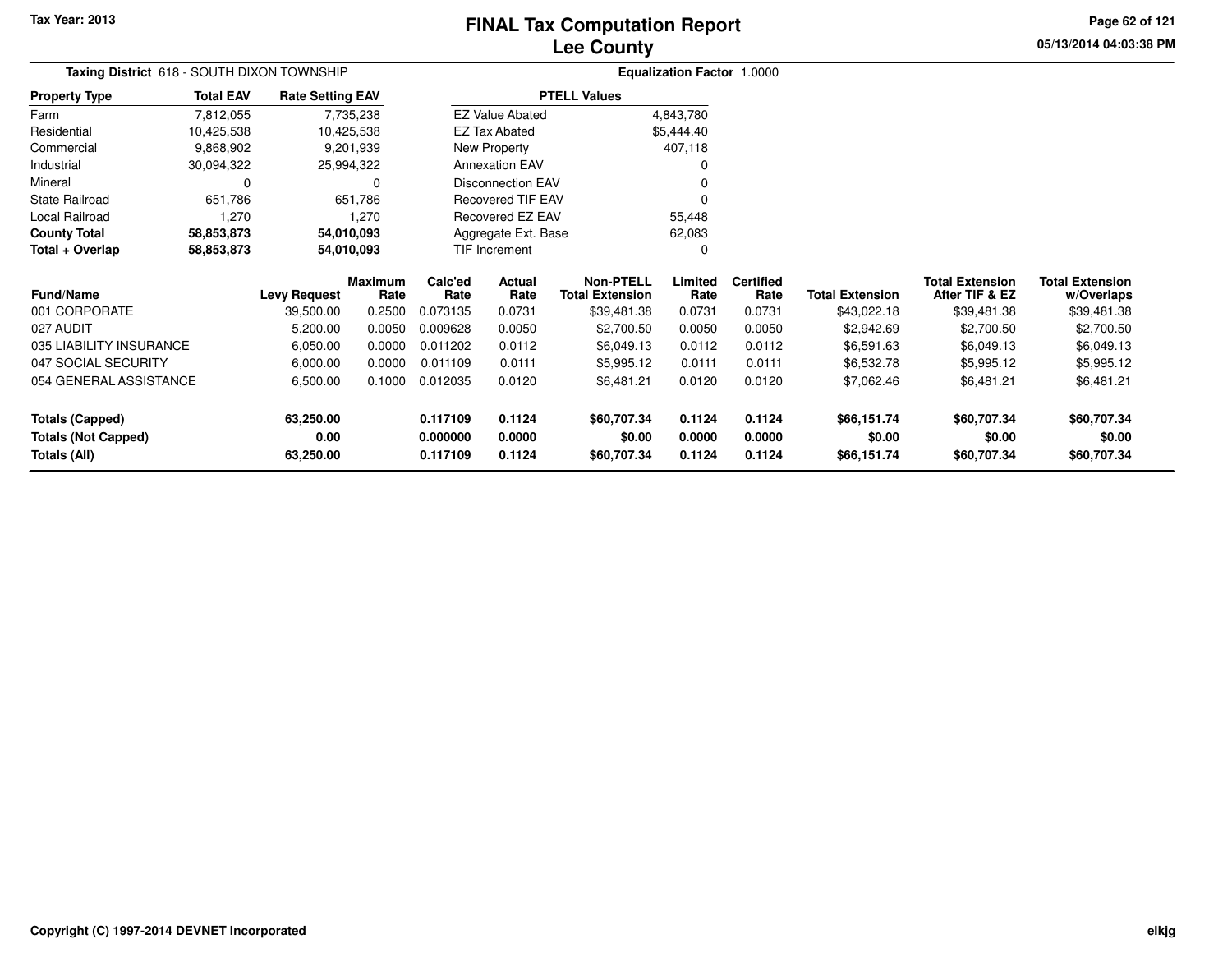**05/13/2014 04:03:38 PM Page 63 of 121**

| Taxing District 618RB - SOUTH DIXON TWP RD/BRIDGE    |                    |                         |                        | <b>Equalization Factor 1.0000</b> |                                   |                                            |                  |                          |                                 |                                          |                                      |
|------------------------------------------------------|--------------------|-------------------------|------------------------|-----------------------------------|-----------------------------------|--------------------------------------------|------------------|--------------------------|---------------------------------|------------------------------------------|--------------------------------------|
| <b>Property Type</b>                                 | <b>Total EAV</b>   | <b>Rate Setting EAV</b> |                        |                                   |                                   | <b>PTELL Values</b>                        |                  |                          | <b>Road and Bridge Transfer</b> |                                          |                                      |
| Farm                                                 | 7,812,055          |                         | 7,735,238              |                                   | <b>EZ Value Abated</b>            |                                            | 4,843,780        | <b>Municipality</b>      |                                 | Fund                                     | <b>Amount Extended</b>               |
| Residential                                          | 10,425,538         | 10,425,538              |                        |                                   | <b>EZ Tax Abated</b>              |                                            | \$9,891.01       |                          |                                 |                                          |                                      |
| Commercial                                           | 9,868,902          |                         | 9,201,939              |                                   | New Property                      |                                            | 407,118          |                          | 705 - CITY OF DIXON             | 007                                      | \$1,250.96                           |
| Industrial                                           | 30,094,322         | 25,994,322              |                        |                                   | <b>Annexation EAV</b><br>$\Omega$ |                                            | <b>Total</b>     |                          |                                 | \$1,250.96                               |                                      |
| Mineral                                              | 0                  |                         | 0                      |                                   | <b>Disconnection EAV</b><br>0     |                                            |                  |                          |                                 |                                          |                                      |
| <b>State Railroad</b>                                | 651,786<br>651,786 |                         | Recovered TIF EAV      |                                   |                                   |                                            |                  |                          |                                 |                                          |                                      |
| Local Railroad<br>1,270                              |                    | 1,270                   | Recovered EZ EAV       |                                   |                                   | 55,448                                     |                  |                          |                                 |                                          |                                      |
| <b>County Total</b>                                  | 58,853,873         | 54,010,093              |                        |                                   | Aggregate Ext. Base               |                                            | 108,012          |                          |                                 |                                          |                                      |
| Total + Overlap                                      | 58,853,873         | 54,010,093              |                        |                                   | <b>TIF Increment</b>              |                                            | 0                |                          |                                 |                                          |                                      |
| <b>Fund/Name</b>                                     |                    | <b>Levy Request</b>     | <b>Maximum</b><br>Rate | Calc'ed<br>Rate                   | Actual<br>Rate                    | <b>Non-PTELL</b><br><b>Total Extension</b> | Limited<br>Rate  | <b>Certified</b><br>Rate | <b>Total Extension</b>          | <b>Total Extension</b><br>After TIF & EZ | <b>Total Extension</b><br>w/Overlaps |
| 007 ROAD & BRIDGE                                    |                    | 5,600.00                | 0.6600                 | 0.010368                          | 0.0104                            | \$5,617.05                                 | 0.0104           | 0.0104                   | \$6,120.80                      | \$5,617.05                               | \$5,617.05                           |
| 009 PERMANENT ROAD                                   |                    | 78,100.00               | 0.2500                 | 0.144603                          | 0.1446                            | \$78,098.59                                | 0.1446           | 0.1446                   | \$85,102.70                     | \$78,098.59                              | \$78,098.59                          |
| 010 EQUIPMENT & BUILDING                             |                    | 26,550.00               | 0.1000                 | 0.049158                          | 0.0492                            | \$26,572.97                                | 0.0492           | 0.0492                   | \$28,956.11                     | \$26,572.97                              | \$26,572.97                          |
| <b>Totals (Capped)</b><br><b>Totals (Not Capped)</b> |                    | 110,250.00<br>0.00      |                        | 0.204129<br>0.000000              | 0.2042<br>0.0000                  | \$110,288.61<br>\$0.00                     | 0.2042<br>0.0000 | 0.2042<br>0.0000         | \$120,179.61<br>\$0.00          | \$110,288.61<br>\$0.00                   | \$110,288.61<br>\$0.00               |
| Totals (All)                                         |                    | 110,250.00              |                        | 0.204129                          | 0.2042                            | \$110,288.61                               | 0.2042           | 0.2042                   | \$120,179.61                    | \$110,288.61                             | \$110,288.61                         |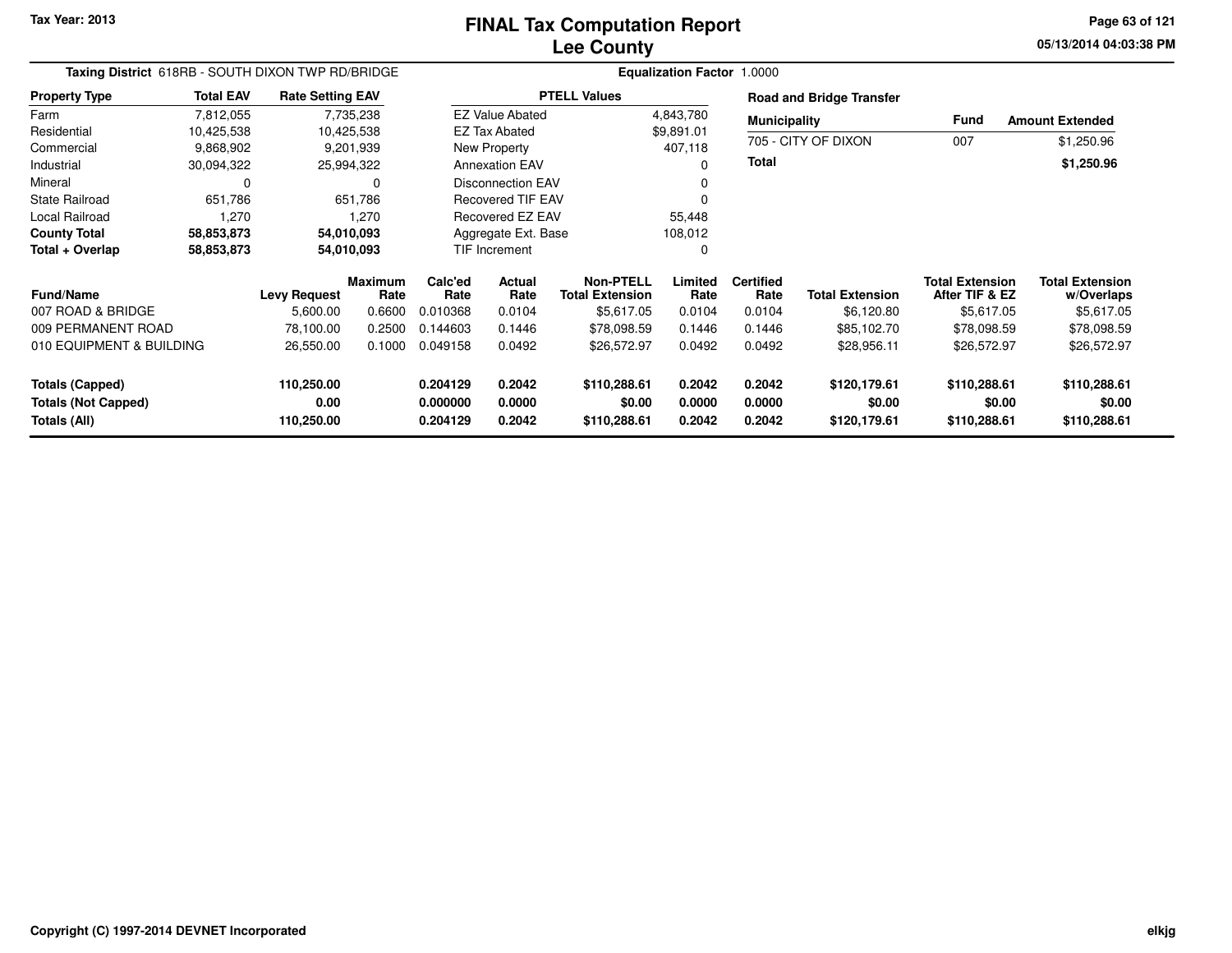# **Lee CountyFINAL Tax Computation Report**

**05/13/2014 04:03:38 PM Page 64 of 121**

| Taxing District 619 - SUBLETTE TOWNSHIP    |                  |                         |                        | <b>Equalization Factor 1.0000</b> |                          |                                            |                  |                          |                        |                                          |                                      |
|--------------------------------------------|------------------|-------------------------|------------------------|-----------------------------------|--------------------------|--------------------------------------------|------------------|--------------------------|------------------------|------------------------------------------|--------------------------------------|
| <b>Property Type</b>                       | <b>Total EAV</b> | <b>Rate Setting EAV</b> |                        |                                   |                          | <b>PTELL Values</b>                        |                  |                          |                        |                                          |                                      |
| Farm                                       | 11,958,150       |                         | 11,958,150             |                                   | <b>EZ Value Abated</b>   |                                            |                  |                          |                        |                                          |                                      |
| Residential                                | 9,848,043        |                         | 9,848,043              |                                   | <b>EZ Tax Abated</b>     |                                            | \$0.00           |                          |                        |                                          |                                      |
| Commercial                                 | 3,171,236        |                         | 3,171,236              |                                   | New Property             |                                            | 300,377          |                          |                        |                                          |                                      |
| Industrial                                 | 0                |                         |                        |                                   | <b>Annexation EAV</b>    |                                            |                  |                          |                        |                                          |                                      |
| Mineral                                    | 1,488,048        |                         | 1,488,048              |                                   | <b>Disconnection EAV</b> |                                            |                  |                          |                        |                                          |                                      |
| State Railroad                             | 0                |                         |                        |                                   | <b>Recovered TIF EAV</b> |                                            |                  |                          |                        |                                          |                                      |
| Local Railroad                             | 8,090<br>8,090   |                         |                        |                                   | Recovered EZ EAV         |                                            |                  |                          |                        |                                          |                                      |
| <b>County Total</b>                        | 26,473,567       |                         | 26,473,567             |                                   | Aggregate Ext. Base      |                                            | 43,512           |                          |                        |                                          |                                      |
| Total + Overlap                            | 26,473,567       | 26,473,567              |                        |                                   | TIF Increment            |                                            |                  |                          |                        |                                          |                                      |
| <b>Fund/Name</b>                           |                  | <b>Levy Request</b>     | <b>Maximum</b><br>Rate | Calc'ed<br>Rate                   | Actual<br>Rate           | <b>Non-PTELL</b><br><b>Total Extension</b> | Limited<br>Rate  | <b>Certified</b><br>Rate | <b>Total Extension</b> | <b>Total Extension</b><br>After TIF & EZ | <b>Total Extension</b><br>w/Overlaps |
| 001 CORPORATE                              |                  | 38,858.00               | 0.3900                 | 0.146780                          | 0.1468                   | \$38,863.20                                | 0.1356           | 0.1356                   | \$35,898.16            | \$35,898.16                              | \$35,898.16                          |
| 019 COMMUNITY BLDG                         |                  | 8,739.00                | 0.1000                 | 0.033010                          | 0.0330                   | \$8,736.28                                 | 0.0305           | 0.0305                   | \$8,074.44             | \$8,074.44                               | \$8,074.44                           |
| 054 GENERAL ASSISTANCE                     |                  | 875.00                  | 0.0000                 | 0.003305                          | 0.0033                   | \$873.63                                   | 0.0030           | 0.0030                   | \$794.21               | \$794.21                                 | \$794.21                             |
| <b>Totals (Capped)</b>                     |                  | 48,472.00               |                        | 0.183095                          | 0.1831                   | \$48,473.11                                | 0.1691           | 0.1691                   | \$44,766.81            | \$44,766.81                              | \$44,766.81                          |
| <b>Totals (Not Capped)</b><br>Totals (All) |                  | 0.00<br>48,472.00       |                        | 0.000000<br>0.183095              | 0.0000<br>0.1831         | \$0.00<br>\$48,473.11                      | 0.0000<br>0.1691 | 0.0000<br>0.1691         | \$0.00<br>\$44,766.81  | \$0.00<br>\$44,766.81                    | \$0.00<br>\$44,766.81                |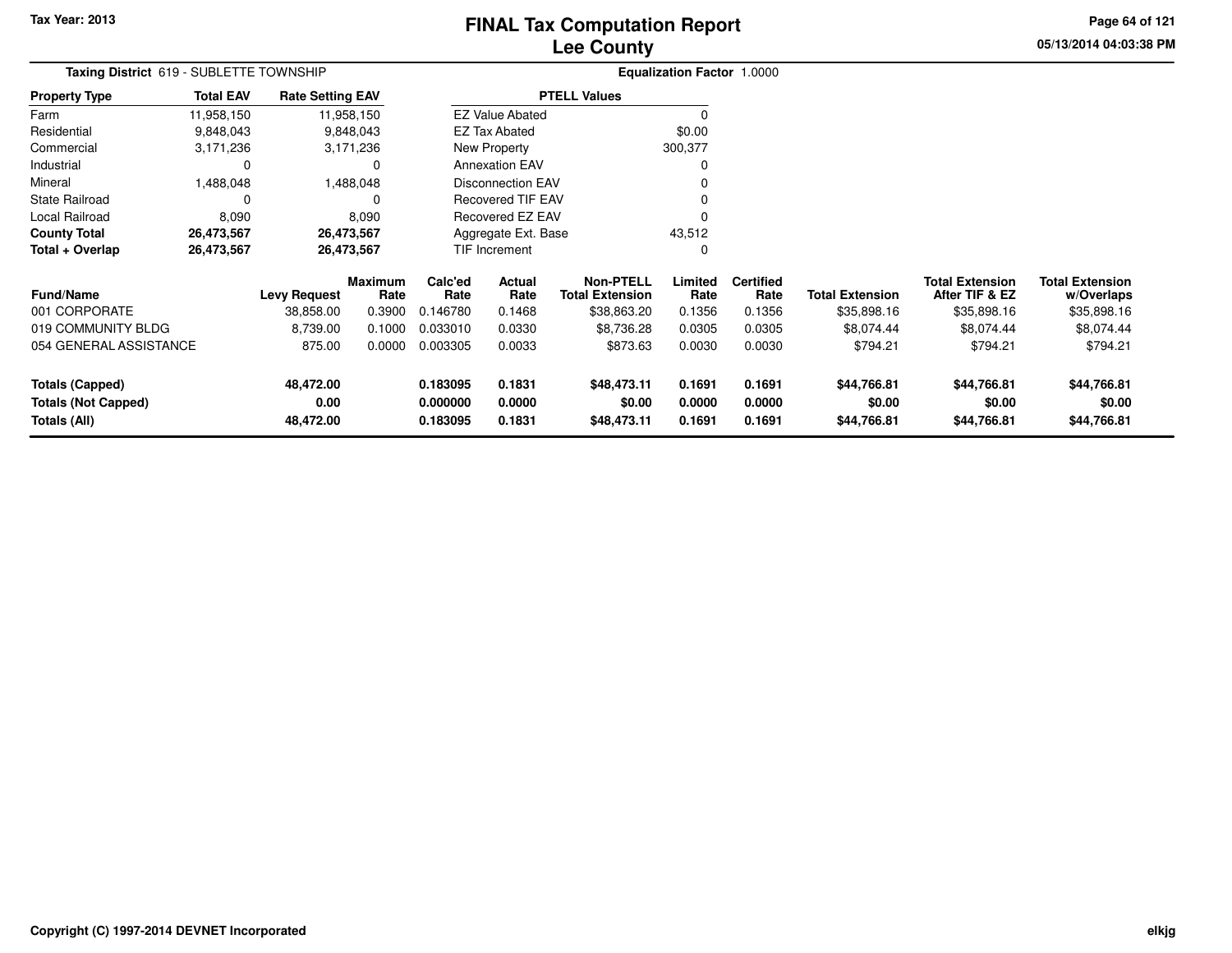**05/13/2014 04:03:38 PM Page 65 of 121**

| Taxing District 619RB - SUBLETTE TWP ROAD/BRIDGE                     |                     |                                |                        | Equalization Factor 1.0000       |                            |                                      |                            |                            |                                      |                                          |                                      |
|----------------------------------------------------------------------|---------------------|--------------------------------|------------------------|----------------------------------|----------------------------|--------------------------------------|----------------------------|----------------------------|--------------------------------------|------------------------------------------|--------------------------------------|
| <b>Property Type</b>                                                 | <b>Total EAV</b>    | <b>Rate Setting EAV</b>        |                        |                                  |                            | <b>PTELL Values</b>                  |                            |                            | <b>Road and Bridge Transfer</b>      |                                          |                                      |
| Farm                                                                 | 11,958,150          |                                | 11,958,150             |                                  | <b>EZ Value Abated</b>     |                                      |                            | <b>Municipality</b>        |                                      | Fund                                     | <b>Amount Extended</b>               |
| Residential                                                          | 9,848,043           |                                | 9,848,043              |                                  | <b>EZ Tax Abated</b>       |                                      | \$0.00                     |                            |                                      |                                          |                                      |
| Commercial                                                           | 3,171,236           |                                | 3,171,236              |                                  | New Property<br>300,377    |                                      |                            |                            | 712 - VILLAGE OF SUBLETTE            | 007                                      | \$10,481.01                          |
| Industrial                                                           | 0                   |                                | $\Omega$               |                                  | <b>Annexation EAV</b>      |                                      | 0                          | Total                      |                                      |                                          | \$10,481.01                          |
| Mineral                                                              | 1,488,048           |                                | 1,488,048              |                                  | <b>Disconnection EAV</b>   |                                      |                            |                            |                                      |                                          |                                      |
| <b>State Railroad</b>                                                | 0<br>0              |                                |                        | <b>Recovered TIF EAV</b>         |                            |                                      |                            |                            |                                      |                                          |                                      |
| Local Railroad<br>8,090<br>8,090                                     |                     |                                |                        | Recovered EZ EAV                 |                            |                                      |                            |                            |                                      |                                          |                                      |
| <b>County Total</b>                                                  | 26,473,567          |                                | 26,473,567             |                                  | Aggregate Ext. Base        |                                      | 92,530                     |                            |                                      |                                          |                                      |
| Total + Overlap                                                      | 26,473,567          |                                | 26,473,567             |                                  | TIF Increment              |                                      | 0                          |                            |                                      |                                          |                                      |
| <b>Fund/Name</b>                                                     | <b>Levy Request</b> |                                | <b>Maximum</b><br>Rate | Calc'ed<br>Rate                  | <b>Actual</b><br>Rate      | Non-PTELL<br><b>Total Extension</b>  | Limited<br>Rate            | <b>Certified</b><br>Rate   | <b>Total Extension</b>               | <b>Total Extension</b><br>After TIF & EZ | <b>Total Extension</b><br>w/Overlaps |
| 007 ROAD & BRIDGE                                                    |                     | 87,000.00                      | 0.6600                 | 0.328630                         | 0.3286                     | \$86,992.14                          | 0.3231                     | 0.3231                     | \$85,536.09                          | \$85,536.09                              | \$85,536.09                          |
| 008 BRIDGE JOINT W/ COUNTY                                           |                     | 0.00                           | 0.2500                 | 0.000000                         | 0.0000                     | \$0.00                               | 0.0000                     | 0.0000                     | \$0.00                               | \$0.00                                   | \$0.00                               |
| 010 EQUIPMENT & BUILDING                                             |                     | 9,800.00                       | 0.1000                 | 0.037018                         | 0.0370                     | \$9,795.22                           | 0.0364                     | 0.0364                     | \$9,636.38                           | \$9,636.38                               | \$9,636.38                           |
| <b>Totals (Capped)</b><br><b>Totals (Not Capped)</b><br>Totals (All) |                     | 96,800.00<br>0.00<br>96,800.00 |                        | 0.365648<br>0.000000<br>0.365648 | 0.3656<br>0.0000<br>0.3656 | \$96,787.36<br>\$0.00<br>\$96,787.36 | 0.3595<br>0.0000<br>0.3595 | 0.3595<br>0.0000<br>0.3595 | \$95,172.47<br>\$0.00<br>\$95,172.47 | \$95,172.47<br>\$0.00<br>\$95,172.47     | \$95,172.47<br>\$0.00<br>\$95,172.47 |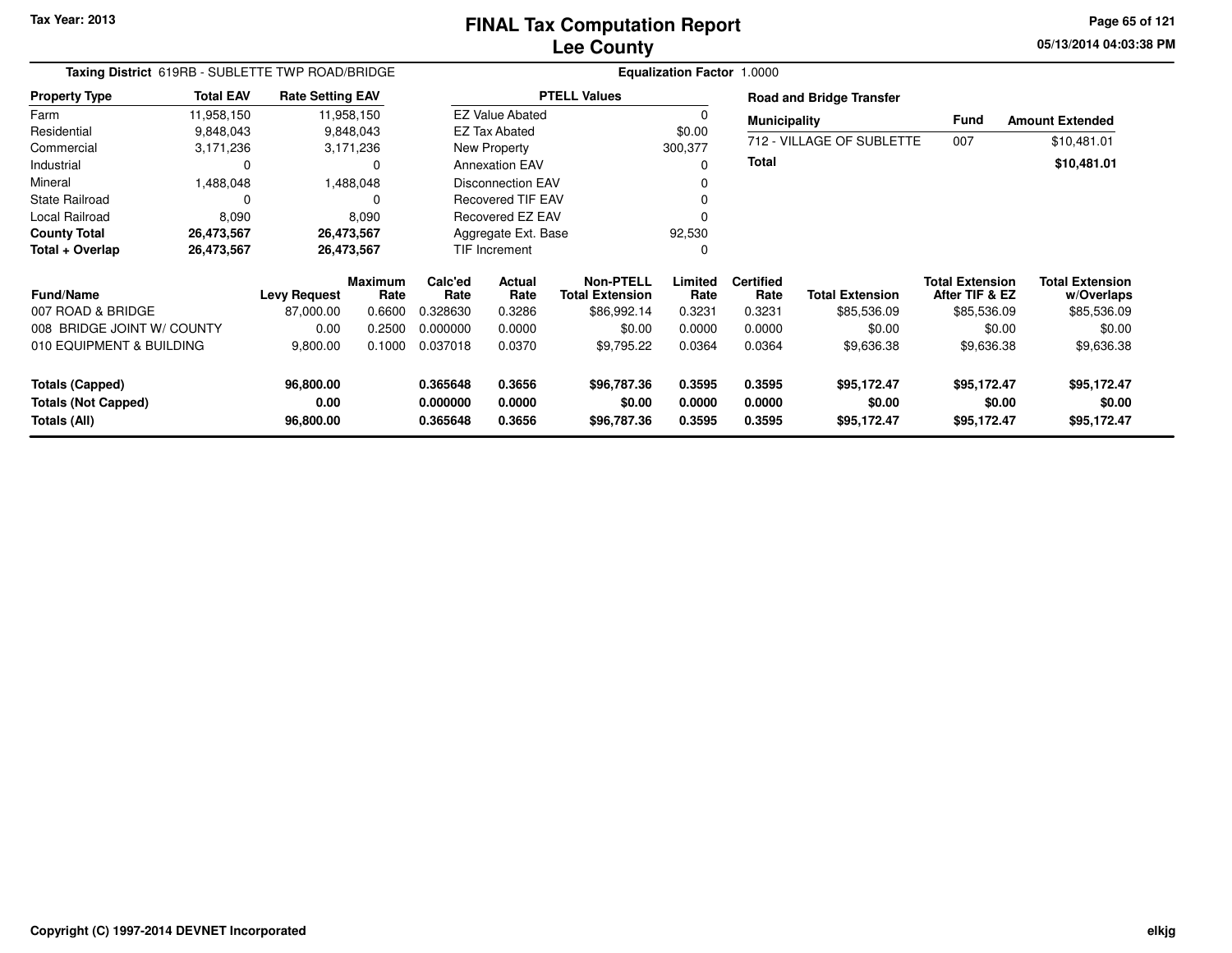# **Lee CountyFINAL Tax Computation Report**

**05/13/2014 04:03:38 PM Page 66 of 121**

| Taxing District 620 - VIOLA TOWNSHIP |                  |                         |                 | <b>Equalization Factor 1.0000</b> |                                                      |                                            |                 |                          |                        |                                          |                                      |
|--------------------------------------|------------------|-------------------------|-----------------|-----------------------------------|------------------------------------------------------|--------------------------------------------|-----------------|--------------------------|------------------------|------------------------------------------|--------------------------------------|
| <b>Property Type</b>                 | <b>Total EAV</b> | <b>Rate Setting EAV</b> |                 |                                   |                                                      | <b>PTELL Values</b>                        |                 |                          |                        |                                          |                                      |
| Farm                                 | 9,164,833        |                         | 9,164,833       |                                   | <b>EZ Value Abated</b>                               |                                            |                 |                          |                        |                                          |                                      |
| Residential                          | 3,130,842        |                         | 3,130,842       |                                   | EZ Tax Abated                                        |                                            | \$0.00          |                          |                        |                                          |                                      |
| Commercial                           | 757,309          |                         | 757,309         |                                   | New Property                                         |                                            | 129,670         |                          |                        |                                          |                                      |
| Industrial                           | 0                |                         |                 |                                   | <b>Annexation EAV</b>                                |                                            |                 |                          |                        |                                          |                                      |
| Mineral                              | 594,128          |                         | 594,128         |                                   | <b>Disconnection EAV</b><br><b>Recovered TIF EAV</b> |                                            |                 |                          |                        |                                          |                                      |
| <b>State Railroad</b><br>0           |                  |                         |                 |                                   |                                                      |                                            |                 |                          |                        |                                          |                                      |
| Local Railroad                       | 0                |                         |                 |                                   | Recovered EZ EAV                                     |                                            |                 |                          |                        |                                          |                                      |
| <b>County Total</b>                  | 13,647,112       |                         | 13,647,112      | Aggregate Ext. Base               |                                                      |                                            | 41,101          |                          |                        |                                          |                                      |
| Total + Overlap                      | 13,647,112       |                         | 13,647,112      |                                   | TIF Increment                                        |                                            | $\Omega$        |                          |                        |                                          |                                      |
| <b>Fund/Name</b>                     |                  | <b>Levy Request</b>     | Maximum<br>Rate | Calc'ed<br>Rate                   | <b>Actual</b><br>Rate                                | <b>Non-PTELL</b><br><b>Total Extension</b> | Limited<br>Rate | <b>Certified</b><br>Rate | <b>Total Extension</b> | <b>Total Extension</b><br>After TIF & EZ | <b>Total Extension</b><br>w/Overlaps |
| 001 CORPORATE                        |                  | 39,150.00               | 0.4500          | 0.286874                          | 0.2869                                               | \$39,153.56                                | 0.2809          | 0.2809                   | \$38,334.74            | \$38,334.74                              | \$38,334.74                          |
| 054 GENERAL ASSISTANCE               |                  | 3,950.00                | 0.1000          | 0.028944                          | 0.0289                                               | \$3,944.02                                 | 0.0283          | 0.0283                   | \$3,862.13             | \$3,862.13                               | \$3,862.13                           |
| <b>Totals (Capped)</b>               |                  | 43,100.00               |                 | 0.315818                          | 0.3158                                               | \$43,097.58                                | 0.3092          | 0.3092                   | \$42,196.87            | \$42,196.87                              | \$42,196.87                          |
| <b>Totals (Not Capped)</b>           |                  | 0.00                    |                 | 0.000000                          | 0.0000                                               | \$0.00                                     | 0.0000          | 0.0000                   | \$0.00                 | \$0.00                                   | \$0.00                               |
| Totals (All)                         |                  | 43,100.00               |                 | 0.315818                          | 0.3158                                               | \$43,097.58                                | 0.3092          | 0.3092                   | \$42,196.87            | \$42,196.87                              | \$42,196.87                          |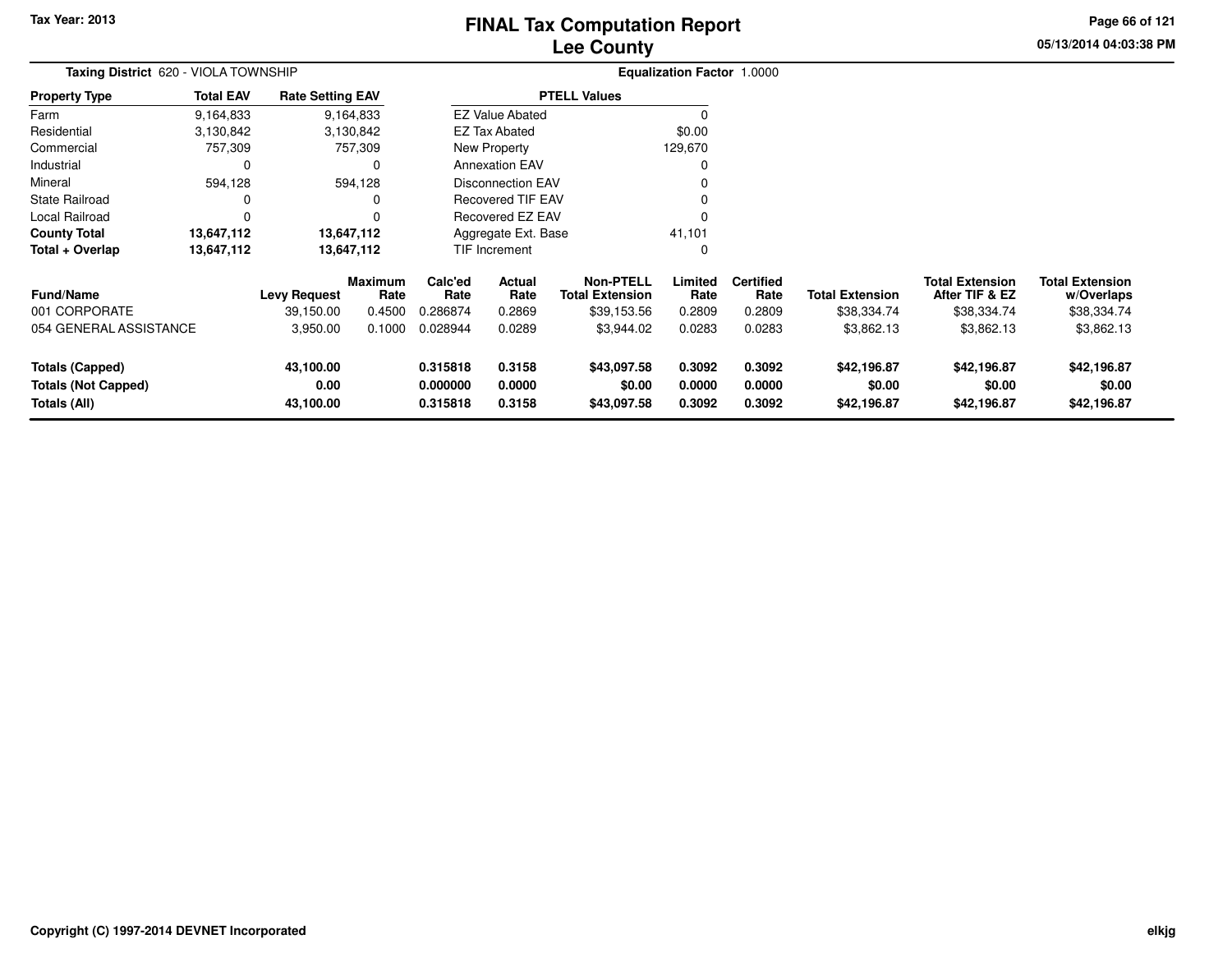**05/13/2014 04:03:38 PMPage 67 of 121**

|                            | Taxing District 620RB - VIOLA TWP ROAD/BRIDGE |                         |                        |                 |                          | Equalization Factor 1.0000                 |                 |                          |                        |                          |
|----------------------------|-----------------------------------------------|-------------------------|------------------------|-----------------|--------------------------|--------------------------------------------|-----------------|--------------------------|------------------------|--------------------------|
| <b>Property Type</b>       | <b>Total EAV</b>                              | <b>Rate Setting EAV</b> |                        |                 |                          | <b>PTELL Values</b>                        |                 |                          |                        |                          |
| Farm                       | 9,164,833                                     |                         | 9,164,833              |                 | <b>EZ Value Abated</b>   |                                            |                 |                          |                        |                          |
| Residential                | 3,130,842                                     |                         | 3,130,842              |                 | <b>EZ Tax Abated</b>     |                                            | \$0.00          |                          |                        |                          |
| Commercial                 | 757,309                                       |                         | 757,309                |                 | New Property             |                                            | 129,670         |                          |                        |                          |
| Industrial                 |                                               |                         | 0                      |                 | <b>Annexation EAV</b>    |                                            | 0               |                          |                        |                          |
| Mineral                    | 594,128                                       |                         | 594,128                |                 | <b>Disconnection EAV</b> |                                            |                 |                          |                        |                          |
| <b>State Railroad</b>      |                                               |                         | 0                      |                 | Recovered TIF EAV        |                                            |                 |                          |                        |                          |
| <b>Local Railroad</b>      |                                               |                         | 0                      |                 | Recovered EZ EAV         |                                            |                 |                          |                        |                          |
| <b>County Total</b>        | 13,647,112                                    |                         | 13,647,112             |                 | Aggregate Ext. Base      |                                            | 63,248          |                          |                        |                          |
| Total + Overlap            | 13,647,112                                    |                         | 13,647,112             |                 | TIF Increment            |                                            | 0               |                          |                        |                          |
| <b>Fund/Name</b>           |                                               | <b>Levy Request</b>     | <b>Maximum</b><br>Rate | Calc'ed<br>Rate | Actual<br>Rate           | <b>Non-PTELL</b><br><b>Total Extension</b> | Limited<br>Rate | <b>Certified</b><br>Rate | <b>Total Extension</b> | Total Ex<br><b>After</b> |
| 007 ROAD & BRIDGE          |                                               | 29,850.00               | 0.6600                 | 0.218728        | 0.2187                   | \$29,846.23                                | 0.2141          | 0.2141                   | \$29,218.47            | \$2                      |
| 008 BRIDGE JOINT W/ COUNTY |                                               | 7,250.00                | 0.2500                 | 0.053125        | 0.0531                   | \$7,246.62                                 | 0.0520          | 0.0520                   | \$7,096.50             | \$                       |
| 009 PERMANENT ROAD         |                                               | 24,200.00               | 0.2500                 | 0.177327        | 0.1773                   | \$24,196.33                                | 0.1736          | 0.1736                   | \$23,691.39            | \$2                      |
| 010 EQUIPMENT & BUILDING   |                                               | 5,050.00                | 0.1000                 | 0.037004        | 0.0370                   | \$5,049.43                                 | 0.0362          | 0.0362                   | \$4,940.25             | \$                       |

| <b>Fund/Name</b>           | <b>Levy Request</b> | Maximum<br>Rate | Calc'ed<br>Rate | Actual<br>Rate | <b>Non-PTELL</b><br><b>Total Extension</b> | Limited<br>Rate | <b>Certified</b><br>Rate | <b>Total Extension</b> | <b>Total Extension</b><br>After TIF & EZ | <b>Total Extension</b><br>w/Overlaps |
|----------------------------|---------------------|-----------------|-----------------|----------------|--------------------------------------------|-----------------|--------------------------|------------------------|------------------------------------------|--------------------------------------|
| 007 ROAD & BRIDGE          | 29.850.00           | 0.6600          | 0.218728        | 0.2187         | \$29.846.23                                | 0.2141          | 0.2141                   | \$29.218.47            | \$29,218.47                              | \$29,218.47                          |
| 008 BRIDGE JOINT W/ COUNTY | 7.250.00            | 0.2500          | 0.053125        | 0.0531         | \$7,246.62                                 | 0.0520          | 0.0520                   | \$7.096.50             | \$7,096.50                               | \$7,096.50                           |
| 009 PERMANENT ROAD         | 24.200.00           | 0.2500          | 0.177327        | 0.1773         | \$24.196.33                                | 0.1736          | 0.1736                   | \$23,691.39            | \$23,691.39                              | \$23,691.39                          |
| 010 EQUIPMENT & BUILDING   | 5,050.00            | 0.1000          | 0.037004        | 0.0370         | \$5.049.43                                 | 0.0362          | 0.0362                   | \$4,940.25             | \$4,940.25                               | \$4,940.25                           |
| Totals (Capped)            | 66.350.00           |                 | 0.486184        | 0.4861         | \$66,338.61                                | 0.4759          | 0.4759                   | \$64,946.61            | \$64,946.61                              | \$64,946.61                          |
| <b>Totals (Not Capped)</b> | 0.00                |                 | 0.000000        | 0.0000         | \$0.00                                     | 0.0000          | 0.0000                   | \$0.00                 | \$0.00                                   | \$0.00                               |
| Totals (All)               | 66.350.00           |                 | 0.486184        | 0.4861         | \$66,338.61                                | 0.4759          | 0.4759                   | \$64,946.61            | \$64,946.61                              | \$64,946.61                          |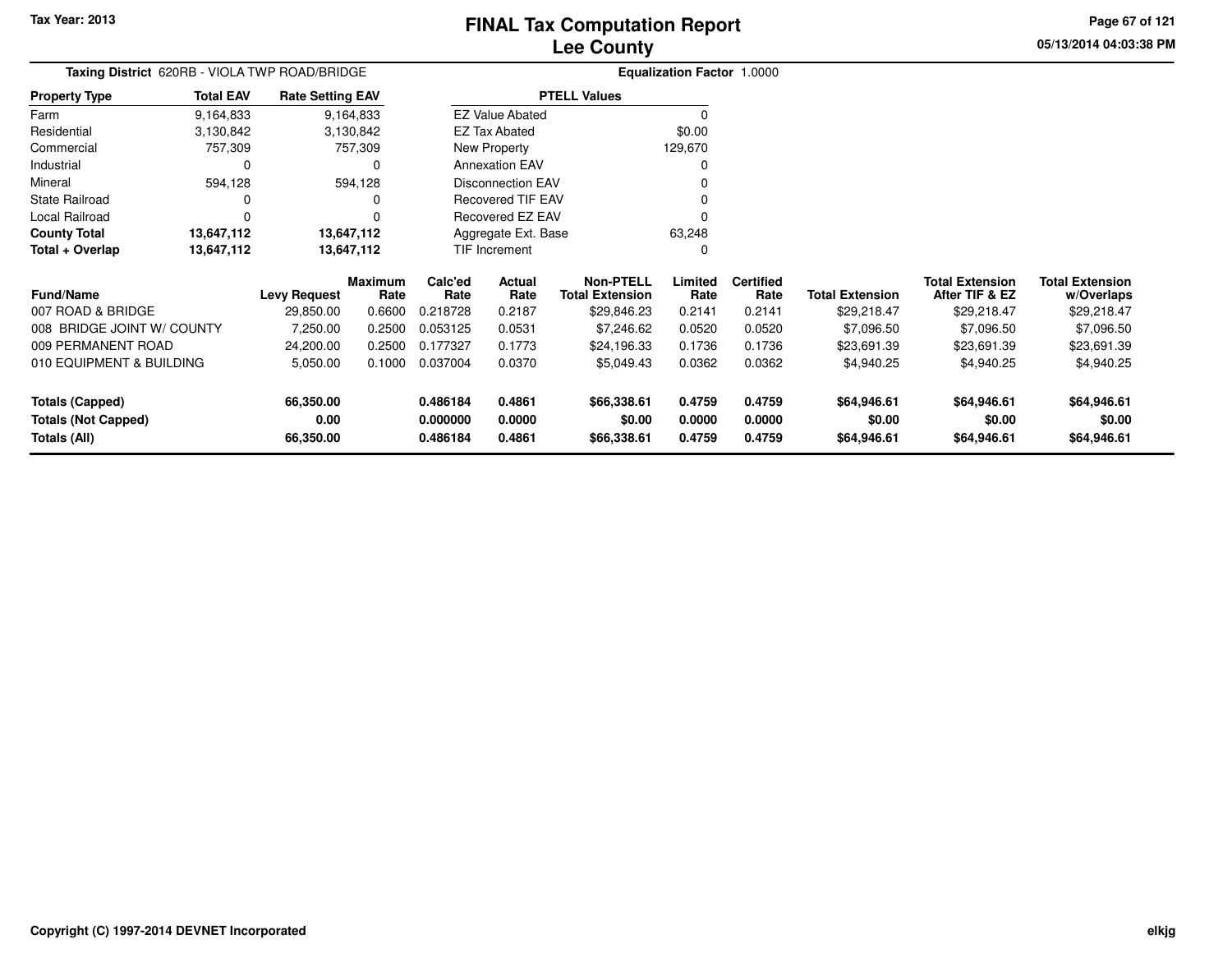# **Lee CountyFINAL Tax Computation Report**

**05/13/2014 04:03:38 PM Page 68 of 121**

| Taxing District 621 - WILLOW CREEK TOWNSHIP                   |                  |                                  |                                  | <b>Equalization Factor 1.0000</b>    |                            |                                                           |                            |                                    |                                       |                                                         |                                                     |
|---------------------------------------------------------------|------------------|----------------------------------|----------------------------------|--------------------------------------|----------------------------|-----------------------------------------------------------|----------------------------|------------------------------------|---------------------------------------|---------------------------------------------------------|-----------------------------------------------------|
| <b>Property Type</b>                                          | <b>Total EAV</b> | <b>Rate Setting EAV</b>          |                                  |                                      |                            | <b>PTELL Values</b>                                       |                            |                                    |                                       |                                                         |                                                     |
| Farm                                                          | 9,831,332        |                                  | 9,831,332                        |                                      | <b>EZ Value Abated</b>     |                                                           | $\Omega$                   |                                    |                                       |                                                         |                                                     |
| Residential                                                   | 8,113,186        |                                  | 8,113,186                        |                                      | EZ Tax Abated              |                                                           | \$0.00                     |                                    |                                       |                                                         |                                                     |
| Commercial                                                    | 922,079          |                                  | 922,079                          |                                      | New Property               |                                                           | 32,072                     |                                    |                                       |                                                         |                                                     |
| Industrial                                                    | 553              |                                  | 553                              | <b>Annexation EAV</b><br>$\Omega$    |                            |                                                           |                            |                                    |                                       |                                                         |                                                     |
| Mineral                                                       | 4,839,022        |                                  | 4,839,022                        | <b>Disconnection EAV</b><br>$\Omega$ |                            |                                                           |                            |                                    |                                       |                                                         |                                                     |
| <b>State Railroad</b>                                         | 54,389           |                                  | 54,389                           |                                      | Recovered TIF EAV          |                                                           |                            |                                    |                                       |                                                         |                                                     |
| Local Railroad                                                |                  |                                  |                                  | Recovered EZ EAV<br>$\Omega$         |                            |                                                           |                            |                                    |                                       |                                                         |                                                     |
| <b>County Total</b>                                           | 23,760,561       |                                  | 23,760,561                       |                                      | Aggregate Ext. Base        |                                                           | 44,144                     |                                    |                                       |                                                         |                                                     |
| Total + Overlap                                               | 23,760,561       |                                  | 23,760,561                       |                                      | TIF Increment              |                                                           | 0                          |                                    |                                       |                                                         |                                                     |
| <b>Fund/Name</b><br>001 CORPORATE                             |                  | <b>Levy Request</b><br>48,496.00 | <b>Maximum</b><br>Rate<br>0.3800 | Calc'ed<br>Rate<br>0.204103          | Actual<br>Rate<br>0.2041   | <b>Non-PTELL</b><br><b>Total Extension</b><br>\$48,495.31 | Limited<br>Rate<br>0.1892  | <b>Certified</b><br>Rate<br>0.1892 | <b>Total Extension</b><br>\$44,954.98 | <b>Total Extension</b><br>After TIF & EZ<br>\$44,954.98 | <b>Total Extension</b><br>w/Overlaps<br>\$44,954.98 |
| Totals (Capped)<br><b>Totals (Not Capped)</b><br>Totals (All) |                  | 48,496.00<br>0.00<br>48,496.00   |                                  | 0.204103<br>0.000000<br>0.204103     | 0.2041<br>0.0000<br>0.2041 | \$48,495.31<br>\$0.00<br>\$48,495.31                      | 0.1892<br>0.0000<br>0.1892 | 0.1892<br>0.0000<br>0.1892         | \$44,954.98<br>\$0.00<br>\$44,954.98  | \$44,954.98<br>\$0.00<br>\$44,954.98                    | \$44,954.98<br>\$0.00<br>\$44,954.98                |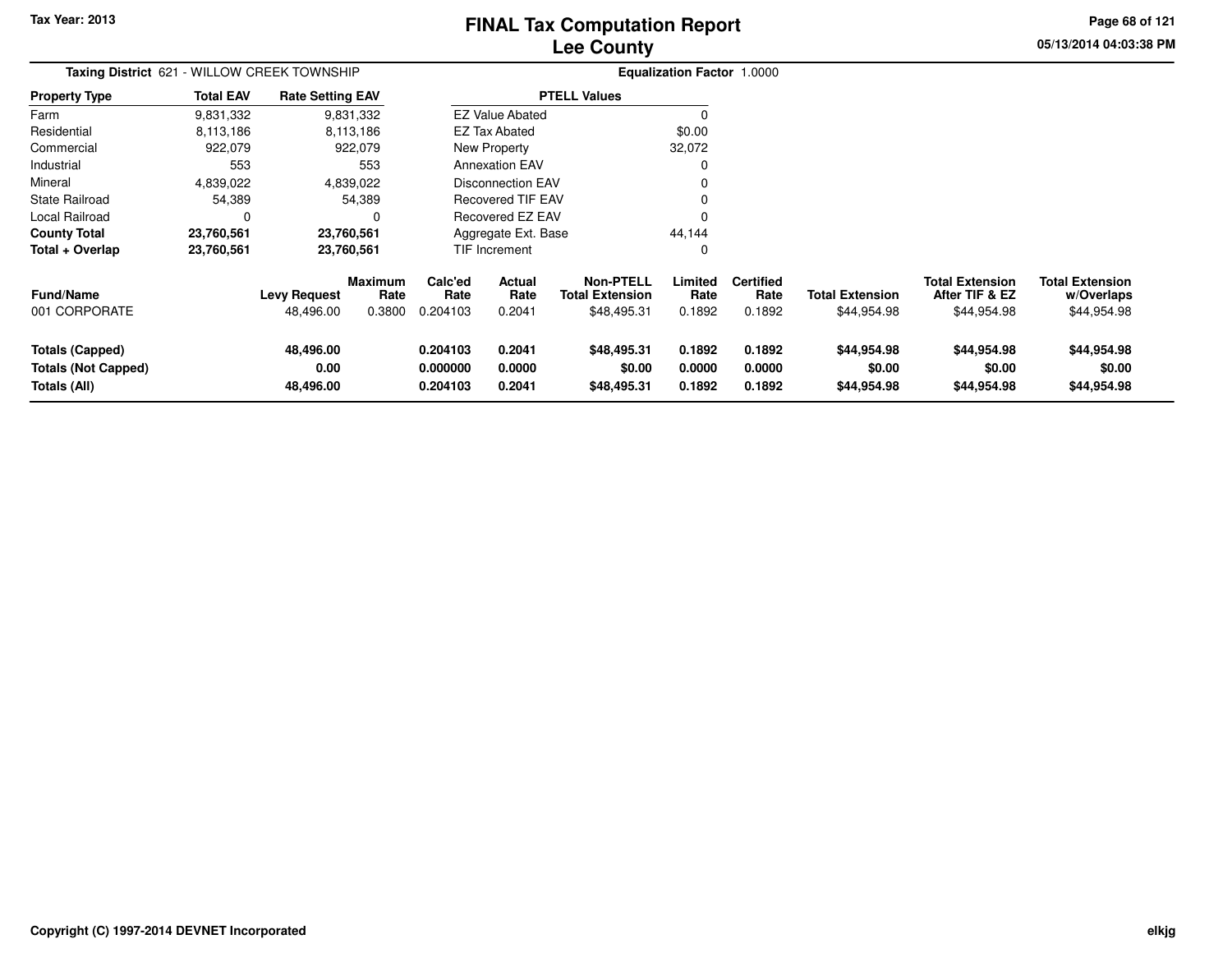**05/13/2014 04:03:38 PM Page 69 of 121**

| Taxing District 621RB - WILLOW CRK TWP RD/BRIDGE                     |                  |                                  |                 | <b>Equalization Factor 1.0000</b> |                            |                                            |                            |                            |                                        |                                          |                                        |
|----------------------------------------------------------------------|------------------|----------------------------------|-----------------|-----------------------------------|----------------------------|--------------------------------------------|----------------------------|----------------------------|----------------------------------------|------------------------------------------|----------------------------------------|
| <b>Property Type</b>                                                 | <b>Total EAV</b> | <b>Rate Setting EAV</b>          |                 |                                   |                            | <b>PTELL Values</b>                        |                            |                            | <b>Road and Bridge Transfer</b>        |                                          |                                        |
| Farm                                                                 | 9,831,332        |                                  | 9,831,332       |                                   | <b>EZ Value Abated</b>     |                                            | $\Omega$                   | <b>Municipality</b>        |                                        | Fund                                     | <b>Amount Extended</b>                 |
| Residential                                                          | 8,113,186        |                                  | 8,113,186       |                                   | <b>EZ Tax Abated</b>       |                                            | \$0.00                     |                            | 708 - VILLAGE OF LEE                   | 007                                      |                                        |
| Commercial                                                           | 922,079          |                                  | 922,079         |                                   | New Property               |                                            | 32,072                     |                            |                                        |                                          | \$3,114.49                             |
| Industrial                                                           | 553              |                                  | 553             |                                   | <b>Annexation EAV</b>      |                                            | 0                          | Total                      |                                        |                                          | \$3,114.49                             |
| Mineral                                                              | 4,839,022        |                                  | 4,839,022       |                                   | <b>Disconnection EAV</b>   |                                            |                            |                            |                                        |                                          |                                        |
| <b>State Railroad</b>                                                | 54,389<br>54,389 |                                  |                 | <b>Recovered TIF EAV</b>          |                            | $\Omega$                                   |                            |                            |                                        |                                          |                                        |
| Local Railroad<br>0                                                  |                  |                                  |                 |                                   | Recovered EZ EAV           |                                            |                            |                            |                                        |                                          |                                        |
| <b>County Total</b>                                                  | 23,760,561       | 23,760,561                       |                 |                                   | Aggregate Ext. Base        |                                            | 119,832                    |                            |                                        |                                          |                                        |
| Total + Overlap                                                      | 23,760,561       | 23,760,561                       |                 |                                   | TIF Increment              |                                            | 0                          |                            |                                        |                                          |                                        |
| <b>Fund/Name</b>                                                     |                  | <b>Levy Request</b>              | Maximum<br>Rate | Calc'ed<br>Rate                   | Actual<br>Rate             | <b>Non-PTELL</b><br><b>Total Extension</b> | Limited<br>Rate            | <b>Certified</b><br>Rate   | <b>Total Extension</b>                 | <b>Total Extension</b><br>After TIF & EZ | <b>Total Extension</b><br>w/Overlaps   |
| 007 ROAD & BRIDGE                                                    |                  | 71,006.00                        | 0.6600          | 0.298840                          | 0.2988                     | \$70,996.56                                | 0.2770                     | 0.2770                     | \$65,816.75                            | \$65,816.75                              | \$65,816.75                            |
| 008 BRIDGE JOINT W/ COUNTY                                           |                  | 10,676.00                        | 0.2500          | 0.044932                          | 0.0449                     | \$10,668.49                                | 0.0416                     | 0.0416                     | \$9,884.39                             | \$9,884.39                               | \$9,884.39                             |
| 009 PERMANENT ROAD                                                   |                  | 42,496.00                        | 0.2500          | 0.178851                          | 0.1789                     | \$42,507.64                                | 0.1658                     | 0.1658                     | \$39,395.01                            | \$39,395.01                              | \$39,395.01                            |
| 010 EQUIPMENT & BUILDING                                             |                  | 7,482.00                         | 0.1000          | 0.031489                          | 0.0315                     | \$7,484.58                                 | 0.0292                     | 0.0292                     | \$6,938.08                             | \$6,938.08                               | \$6,938.08                             |
| <b>Totals (Capped)</b><br><b>Totals (Not Capped)</b><br>Totals (All) |                  | 131,660.00<br>0.00<br>131,660.00 |                 | 0.554112<br>0.000000<br>0.554112  | 0.5541<br>0.0000<br>0.5541 | \$131,657.27<br>\$0.00<br>\$131,657.27     | 0.5136<br>0.0000<br>0.5136 | 0.5136<br>0.0000<br>0.5136 | \$122,034.23<br>\$0.00<br>\$122,034.23 | \$122,034.23<br>\$0.00<br>\$122,034.23   | \$122,034.23<br>\$0.00<br>\$122,034.23 |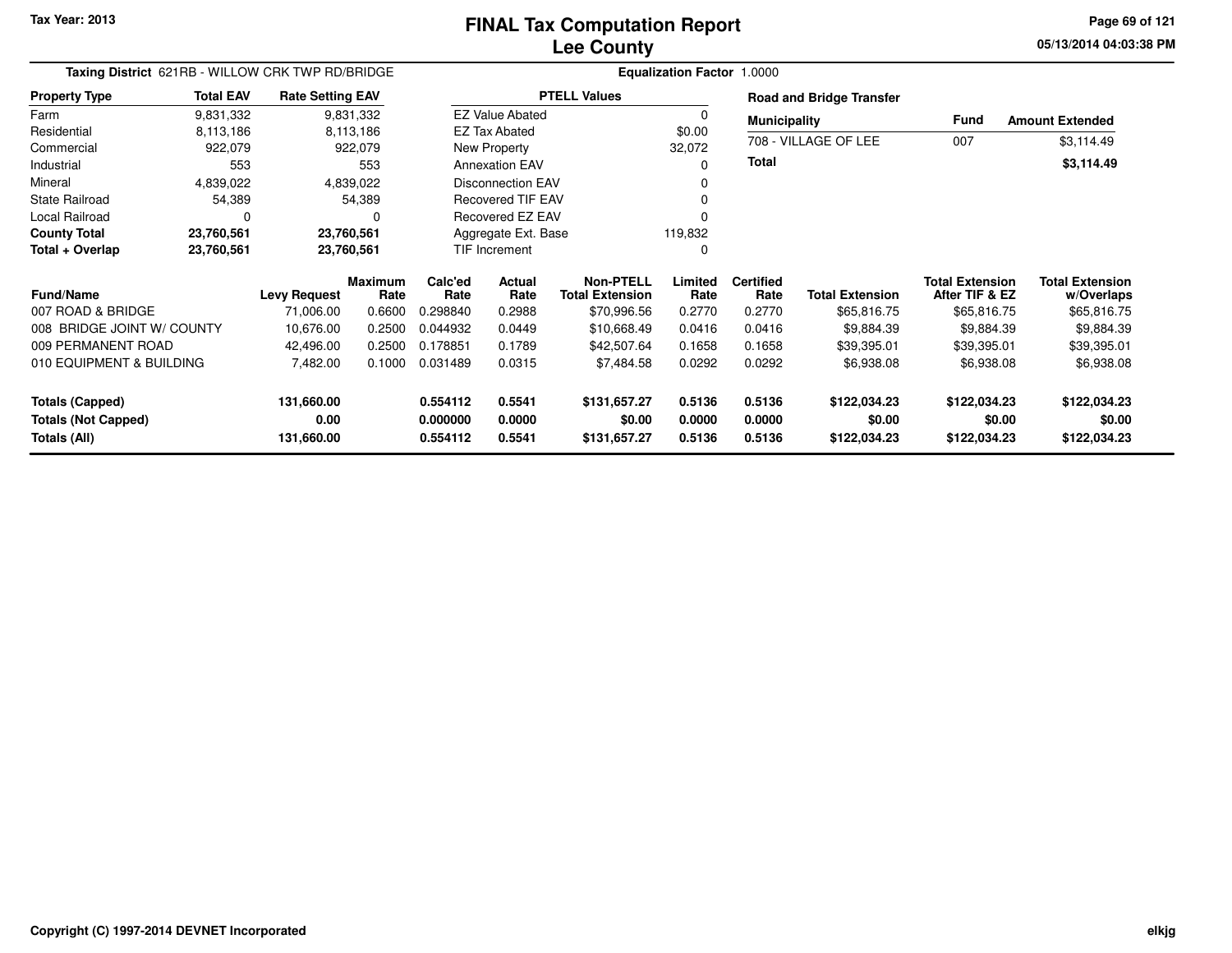# **Lee CountyFINAL Tax Computation Report**

**05/13/2014 04:03:38 PM Page 70 of 121**

| Taxing District 622 - WYOMING TOWNSHIP |                  |                         |                 | <b>Equalization Factor 1.0000</b> |                                |                                            |                 |                          |                        |                                          |                                      |
|----------------------------------------|------------------|-------------------------|-----------------|-----------------------------------|--------------------------------|--------------------------------------------|-----------------|--------------------------|------------------------|------------------------------------------|--------------------------------------|
| <b>Property Type</b>                   | <b>Total EAV</b> | <b>Rate Setting EAV</b> |                 |                                   |                                | <b>PTELL Values</b>                        |                 |                          |                        |                                          |                                      |
| Farm                                   | 10,932,984       |                         | 10,924,407      |                                   | <b>EZ Value Abated</b>         |                                            | $\mathbf 0$     |                          |                        |                                          |                                      |
| Residential                            | 13,896,136       |                         | 11,817,264      |                                   | <b>EZ Tax Abated</b>           |                                            | \$0.00          |                          |                        |                                          |                                      |
| Commercial                             | 1,479,825        |                         | 1,224,210       |                                   | New Property                   |                                            | 6,531           |                          |                        |                                          |                                      |
| Industrial                             | 0                |                         | 0               |                                   | <b>Annexation EAV</b>          |                                            | 0               |                          |                        |                                          |                                      |
| Mineral                                | 1,123,010        |                         | 1,123,010       |                                   | <b>Disconnection EAV</b>       |                                            |                 |                          |                        |                                          |                                      |
| State Railroad                         |                  |                         |                 |                                   | Recovered TIF EAV              |                                            |                 |                          |                        |                                          |                                      |
| Local Railroad                         |                  |                         |                 |                                   | Recovered EZ EAV               |                                            |                 |                          |                        |                                          |                                      |
| <b>County Total</b>                    | 27,431,955       | 25,088,891              |                 |                                   | Aggregate Ext. Base<br>140,621 |                                            |                 |                          |                        |                                          |                                      |
| Total + Overlap                        | 27,431,955       | 25,088,891              |                 |                                   | <b>TIF Increment</b>           |                                            | 2,343,064       |                          |                        |                                          |                                      |
| Fund/Name                              |                  | <b>Levy Request</b>     | Maximum<br>Rate | Calc'ed<br>Rate                   | Actual<br>Rate                 | <b>Non-PTELL</b><br><b>Total Extension</b> | Limited<br>Rate | <b>Certified</b><br>Rate | <b>Total Extension</b> | <b>Total Extension</b><br>After TIF & EZ | <b>Total Extension</b><br>w/Overlaps |
| 001 CORPORATE                          |                  | 89,000.00               | 0.4000          | 0.354739                          | 0.3547                         | \$88,990.30                                | 0.3436          | 0.3436                   | \$94,256.20            | \$86,205.43                              | \$86,205.43                          |
| 005 IMRF                               |                  | 2,800.00                | 0.0000          | 0.011160                          | 0.0112                         | \$2,809.96                                 | 0.0108          | 0.0108                   | \$2,962.65             | \$2,709.60                               | \$2,709.60                           |
| 017 CEMETERY                           |                  | 39,500.00               | 0.2000          | 0.157440                          | 0.1574                         | \$39,489.91                                | 0.1525          | 0.1525                   | \$41,833.73            | \$38,260.56                              | \$38,260.56                          |
| 035 LIABILITY INS                      |                  | 2,900.00                | 0.0000          | 0.011559                          | 0.0116                         | \$2,910.31                                 | 0.0112          | 0.0112                   | \$3,072.38             | \$2,809.96                               | \$2,809.96                           |
| 047 SOCIAL SECURITY                    |                  | 11,500.00               | 0.0000          | 0.045837                          | 0.0458                         | \$11,490.71                                | 0.0444          | 0.0444                   | \$12,179.79            | \$11,139.47                              | \$11,139.47                          |
| 054 GENERAL ASSISTANCE                 |                  | 2,000.00                | 0.1000          | 0.007972                          | 0.0080                         | \$2,007.11                                 | 0.0077          |                          | \$2,112.26             | \$1,931.84                               | \$1,931.84                           |
| <b>Totals (Capped)</b>                 |                  | 147,700.00              |                 | 0.588707                          | 0.5887                         | \$147,698.30                               | 0.5702          | 0.5702                   | \$156,417.01           | \$143,056.86                             | \$143,056.86                         |
| <b>Totals (Not Capped)</b>             |                  | 0.00                    |                 | 0.000000                          | 0.0000                         | \$0.00                                     | 0.0000          | 0.0000                   | \$0.00                 | \$0.00                                   | \$0.00                               |
| Totals (All)                           |                  | 147,700.00              |                 | 0.588707                          | 0.5887                         | \$147,698.30                               | 0.5702          | 0.5702                   | \$156,417.01           | \$143,056.86                             | \$143,056.86                         |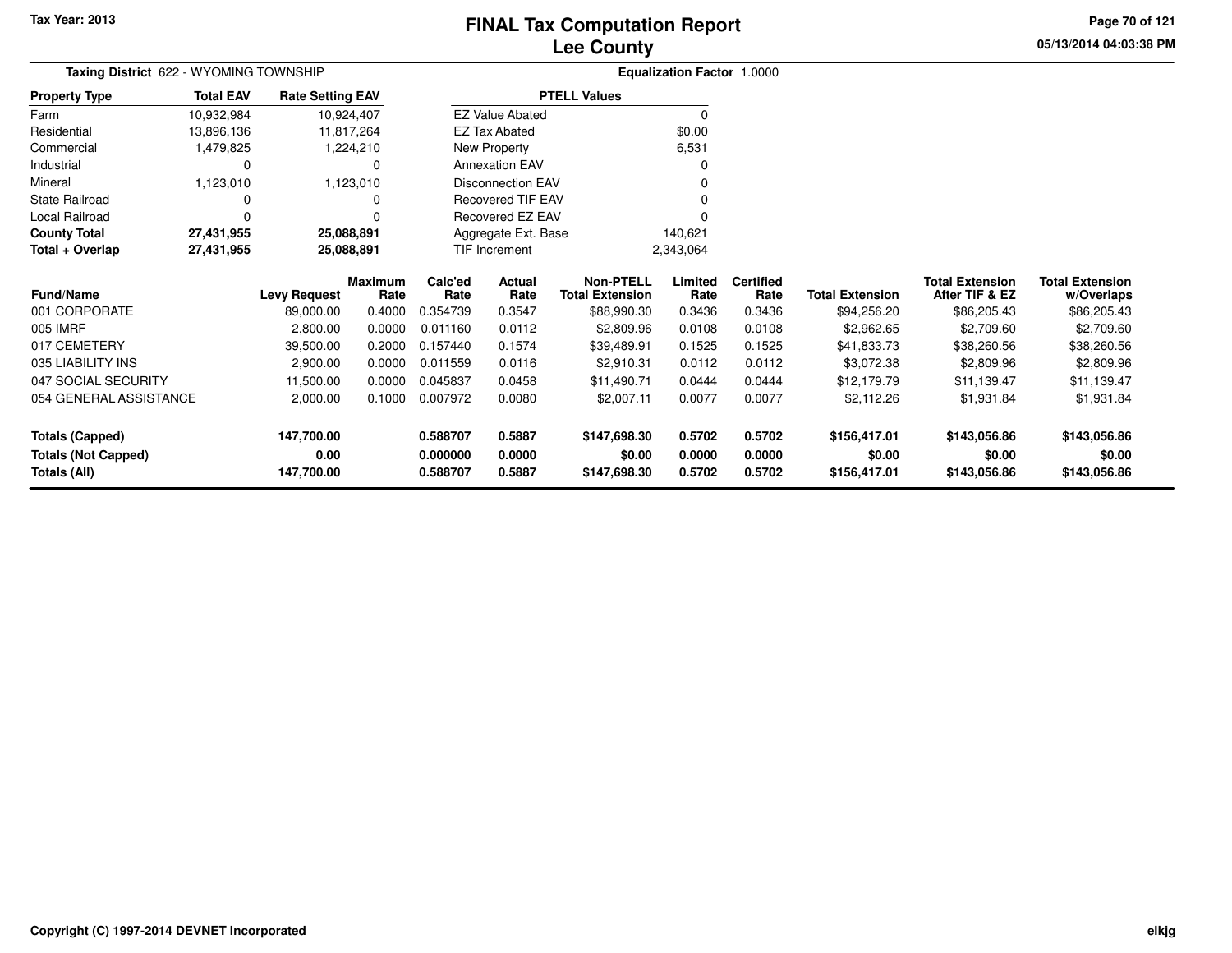**05/13/2014 04:03:38 PMPage 71 of 121**

| Taxing District 622RB - WYOMING TWP ROAD/BRIDGE                      |                  |                                  |                        | <b>Equalization Factor 1.0000</b> |                                      |                                            |                            |                            |                                        |                                          |                                        |
|----------------------------------------------------------------------|------------------|----------------------------------|------------------------|-----------------------------------|--------------------------------------|--------------------------------------------|----------------------------|----------------------------|----------------------------------------|------------------------------------------|----------------------------------------|
| <b>Property Type</b>                                                 | <b>Total EAV</b> | <b>Rate Setting EAV</b>          |                        |                                   |                                      | <b>PTELL Values</b>                        |                            |                            | <b>Road and Bridge Transfer</b>        |                                          |                                        |
| Farm                                                                 | 10,932,984       | 10,924,407                       |                        |                                   | <b>EZ Value Abated</b>               |                                            | $\Omega$                   | <b>Municipality</b>        |                                        | <b>Fund</b>                              | <b>Amount Extended</b>                 |
| Residential                                                          | 13,896,136       | 11,817,264                       |                        |                                   | <b>EZ Tax Abated</b>                 |                                            | \$0.00                     |                            | 710 - VILLAGE OF PAW PAW               |                                          |                                        |
| Commercial                                                           | 1,479,825        |                                  | 1,224,210              |                                   | New Property                         |                                            | 6,531                      |                            |                                        | 007                                      | \$5,479.05                             |
| Industrial                                                           | 0                |                                  |                        |                                   | <b>Annexation EAV</b><br>$\Omega$    |                                            | Total                      |                            |                                        | \$5,479.05                               |                                        |
| Mineral                                                              | 1,123,010        |                                  | 1,123,010              |                                   | <b>Disconnection EAV</b><br>$\Omega$ |                                            |                            |                            |                                        |                                          |                                        |
| <b>State Railroad</b>                                                | 0                |                                  |                        |                                   | Recovered TIF EAV<br>$\Omega$        |                                            |                            |                            |                                        |                                          |                                        |
| Local Railroad<br>0                                                  |                  |                                  | Recovered EZ EAV       |                                   |                                      |                                            |                            |                            |                                        |                                          |                                        |
| <b>County Total</b>                                                  | 27,431,955       | 25,088,891                       |                        | Aggregate Ext. Base<br>123,600    |                                      |                                            |                            |                            |                                        |                                          |                                        |
| Total + Overlap                                                      | 27,431,955       | 25,088,891                       |                        | TIF Increment<br>2,343,064        |                                      |                                            |                            |                            |                                        |                                          |                                        |
| <b>Fund/Name</b>                                                     |                  | <b>Levy Request</b>              | <b>Maximum</b><br>Rate | Calc'ed<br>Rate                   | Actual<br>Rate                       | <b>Non-PTELL</b><br><b>Total Extension</b> | Limited<br>Rate            | <b>Certified</b><br>Rate   | <b>Total Extension</b>                 | <b>Total Extension</b><br>After TIF & EZ | <b>Total Extension</b><br>w/Overlaps   |
| 007 ROAD & BRIDGE                                                    |                  | 33,000.00                        | 0.6600                 | 0.131532                          | 0.1315                               | \$32,991.89                                | 0.1315                     | 0.1315                     | \$36,073.02                            | \$32,991.89                              | \$32,991.89                            |
| 008 BRIDGE JOINT W/COUNTY                                            |                  | 500.00                           | 0.2500                 | 0.001993                          | 0.0020                               | \$501.78                                   | 0.0020                     | 0.0020                     | \$548.64                               | \$501.78                                 | \$501.78                               |
| 009 PERMANENT ROAD                                                   |                  | 71,200.00                        | 0.2500                 | 0.283791                          | 0.2500                               | \$62,722.23                                | 0.2500                     | 0.2500                     | \$68,579.89                            | \$62,722.23                              | \$62,722.23                            |
| 010 EQUIPMENT & BUILDING                                             |                  | 28,300.00                        | 0.1000                 | 0.112799                          | 0.1000                               | \$25,088.89                                | 0.1000                     | 0.1000                     | \$27,431.96                            | \$25,088.89                              | \$25,088.89                            |
| <b>Totals (Capped)</b><br><b>Totals (Not Capped)</b><br>Totals (All) |                  | 133,000.00<br>0.00<br>133,000.00 |                        | 0.530115<br>0.000000<br>0.530115  | 0.4835<br>0.0000<br>0.4835           | \$121,304.79<br>\$0.00<br>\$121,304.79     | 0.4835<br>0.0000<br>0.4835 | 0.4835<br>0.0000<br>0.4835 | \$132,633.51<br>\$0.00<br>\$132,633.51 | \$121,304.79<br>\$0.00<br>\$121,304.79   | \$121,304.79<br>\$0.00<br>\$121,304.79 |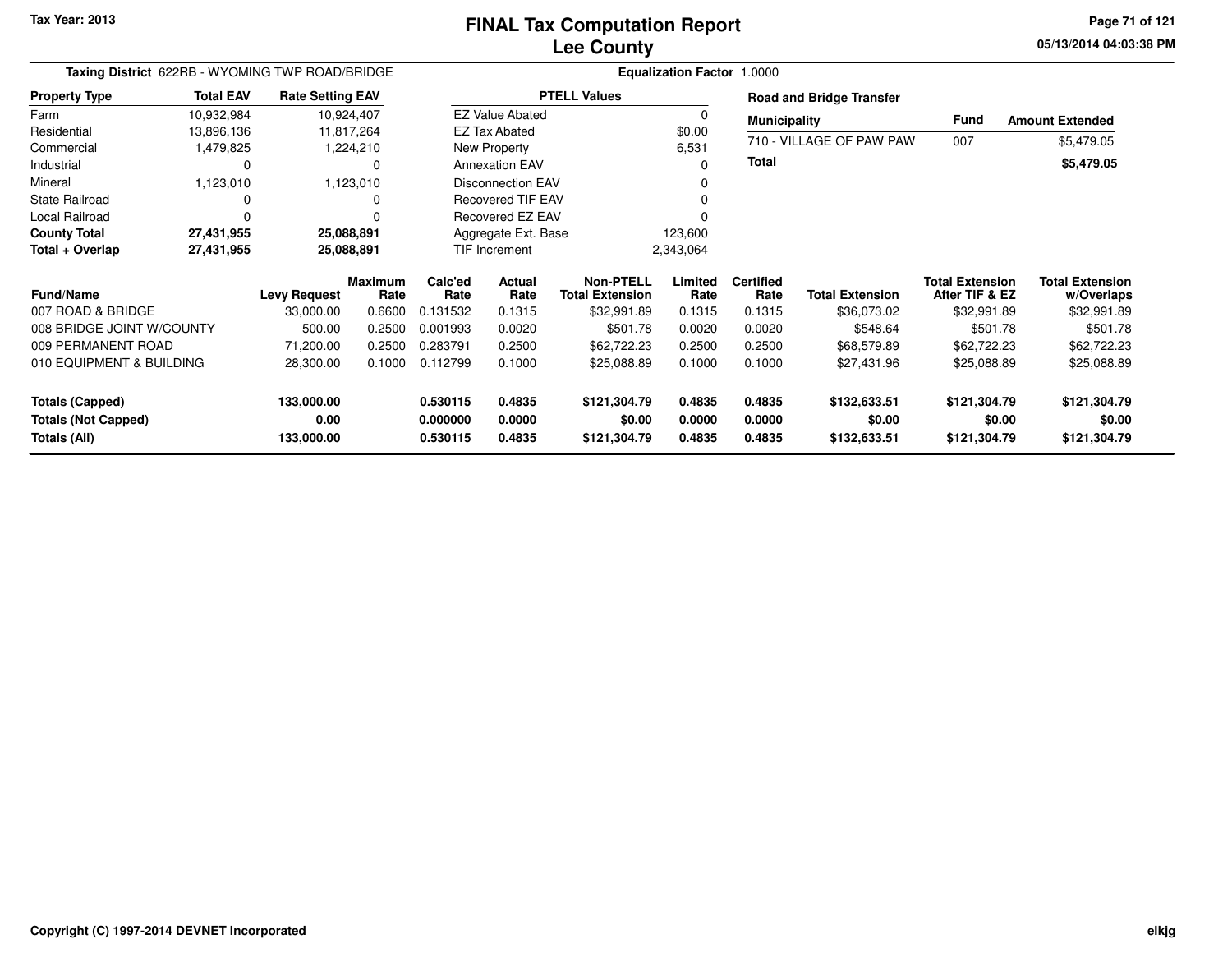#### **Lee CountyFINAL Tax Computation Report**

**05/13/2014 04:03:38 PM Page 72 of 121**

| Taxing District 701 - CITY OF AMBOY                                  |                                                                   |                                  |                 |                                  |                                            |                                        | Equalization Factor 1.0000 |                            |                                          |                                        |                                        |
|----------------------------------------------------------------------|-------------------------------------------------------------------|----------------------------------|-----------------|----------------------------------|--------------------------------------------|----------------------------------------|----------------------------|----------------------------|------------------------------------------|----------------------------------------|----------------------------------------|
| <b>Property Type</b>                                                 | <b>Total EAV</b><br><b>Rate Setting EAV</b><br>856,595<br>856,595 |                                  |                 |                                  |                                            | <b>PTELL Values</b>                    |                            |                            | <b>Road and Bridge Transfer</b>          |                                        |                                        |
| Farm                                                                 |                                                                   |                                  |                 |                                  | <b>EZ Value Abated</b>                     |                                        | $\Omega$                   | <b>Road District</b>       |                                          | <b>Fund</b>                            | <b>Amount Extended</b>                 |
| Residential                                                          | 19,511,849                                                        |                                  | 19,511,849      |                                  | <b>EZ Tax Abated</b>                       |                                        | \$0.00                     |                            |                                          |                                        |                                        |
| Commercial                                                           | 4,457,121                                                         |                                  | 4,457,121       |                                  | New Property                               |                                        | 27,215                     |                            | 602RB - AMBOY TWP ROAD/BRID              | 007                                    | \$16,680.95                            |
| Industrial                                                           | 713,052                                                           |                                  | 713,052         |                                  | <b>Annexation EAV</b>                      |                                        | $\Omega$                   | <b>Total</b>               |                                          |                                        | \$16,680.95                            |
| Mineral                                                              | <sup>0</sup>                                                      |                                  | 0               |                                  | <b>Disconnection EAV</b>                   |                                        | $\Omega$                   |                            |                                          |                                        |                                        |
| <b>State Railroad</b>                                                | 0                                                                 |                                  | $\Omega$        |                                  | <b>Recovered TIF EAV</b>                   |                                        | $\Omega$                   |                            |                                          |                                        |                                        |
| <b>Local Railroad</b>                                                | $\Omega$                                                          |                                  | 0               |                                  | Recovered EZ EAV                           |                                        | $\Omega$                   |                            |                                          |                                        |                                        |
| <b>County Total</b>                                                  | 25,538,617                                                        |                                  | 25,538,617      | Aggregate Ext. Base              |                                            |                                        | 282,728                    |                            |                                          |                                        |                                        |
| Total + Overlap                                                      | 25,538,617                                                        |                                  | 25,538,617      |                                  | <b>TIF Increment</b>                       |                                        | $\Omega$                   |                            |                                          |                                        |                                        |
| <b>Fund/Name</b><br><b>Levy Request</b>                              |                                                                   | <b>Maximum</b><br>Rate           | Calc'ed<br>Rate | Actual<br>Rate                   | <b>Non-PTELL</b><br><b>Total Extension</b> | Limited<br>Rate                        | <b>Certified</b><br>Rate   | <b>Total Extension</b>     | <b>Total Extension</b><br>After TIF & EZ | <b>Total Extension</b><br>w/Overlaps   |                                        |
| 001 CORPORATE                                                        |                                                                   | 64,000.00                        | 0.4375          | 0.250601                         | 0.2506                                     | \$63,999.77                            | 0.2430                     | 0.2430                     | \$62,058.84                              | \$62,058.84                            | \$62,058.84                            |
| 005 I.M.R.F.                                                         |                                                                   | 65,264.00                        | 0.0000          | 0.255550                         | 0.2556                                     | \$65,276.71                            | 0.2480                     | 0.2480                     | \$63,335.77                              | \$63,335.77                            | \$63,335.77                            |
| 007 CITY SHARE OF TWNSHP R                                           |                                                                   | 0.00                             | 0.0000          | 0.000000                         | 0.0000                                     | \$0.00                                 | 0.0000                     | 0.0000                     | \$0.00                                   | \$0.00                                 | \$0.00                                 |
| 014 POLICE PROTECTION                                                |                                                                   | 19,200.00                        | 0.6000          | 0.075180                         | 0.0752                                     | \$19,205.04                            | 0.0730                     | 0.0730                     | \$18,643.19                              | \$18,643.19                            | \$18,643.19                            |
| 016 LIBRARY                                                          |                                                                   | 33,200.00                        | 0.1500          | 0.129999                         | 0.1300                                     | \$33,200.20                            | 0.1261                     | 0.1261                     | \$32,204.20                              | \$32,204.20                            | \$32,204.20                            |
| 027 AUDIT                                                            |                                                                   | 7,000.00                         | 0.0000          | 0.027410                         | 0.0274                                     | \$6,997.58                             | 0.0266                     | 0.0266                     | \$6,793.27                               | \$6,793.27                             | \$6,793.27                             |
| 035 LIABILITY INS                                                    |                                                                   | 48,500.00                        | 0.0000          | 0.189909                         | 0.1899                                     | \$48,497.83                            | 0.1842                     | 0.1842                     | \$47,042.13                              | \$47,042.13                            | \$47,042.13                            |
| 041 STREET LIGHTING                                                  |                                                                   | 12,900.00                        | 0.0500          | 0.050512                         | 0.0500                                     | \$12,769.31                            | 0.0485                     | 0.0485                     | \$12,386.23                              | \$12,386.23                            | \$12,386.23                            |
| 042 CITY PARK                                                        |                                                                   | 3,000.00                         | 0.0750          | 0.011747                         | 0.0117                                     | \$2,988.02                             | 0.0114                     | 0.0114                     | \$2.911.40                               | \$2.911.40                             | \$2,911.40                             |
| 044 BAND                                                             |                                                                   | 1,000.00                         | 0.0400          | 0.003916                         | 0.0039                                     | \$996.01                               | 0.0038                     | 0.0038                     | \$970.47                                 | \$970.47                               | \$970.47                               |
| 046 EMERGENCY & DISASTER                                             |                                                                   | 3,000.00                         | 0.0500          | 0.011747                         | 0.0117                                     | \$2,988.02                             | 0.0114                     | 0.0114                     | \$2,911.40                               | \$2,911.40                             | \$2,911.40                             |
| 047 SOCIAL SECURITY                                                  |                                                                   | 20,000.00                        | 0.0000          | 0.078313                         | 0.0783                                     | \$19,996.74                            | 0.0760                     | 0.0760                     | \$19,409.35                              | \$19,409.35                            | \$19,409.35                            |
| 048 SCHOOL CROSSING GUARD                                            |                                                                   | 4,800.00                         | 0.0200          | 0.018795                         | 0.0188                                     | \$4,801.26                             | 0.0182                     | 0.0182                     | \$4,648.03                               | \$4,648.03                             | \$4,648.03                             |
| 062 WORKMENS COMP                                                    |                                                                   | 15,000.00                        | 0.0000          | 0.058735                         | 0.0587                                     | \$14,991.17                            | 0.0569                     | 0.0569                     | \$14,531.47                              | \$14,531.47                            | \$14,531.47                            |
| <b>Totals (Capped)</b><br><b>Totals (Not Capped)</b><br>Totals (All) |                                                                   | 296,864.00<br>0.00<br>296,864.00 |                 | 1.162414<br>0.000000<br>1.162414 | 1.1618<br>0.0000<br>1.1618                 | \$296,707.66<br>\$0.00<br>\$296,707.66 | 1.1271<br>0.0000<br>1.1271 | 1.1271<br>0.0000<br>1.1271 | \$287,845.75<br>\$0.00<br>\$287,845.75   | \$287,845.75<br>\$0.00<br>\$287,845.75 | \$287,845.75<br>\$0.00<br>\$287,845.75 |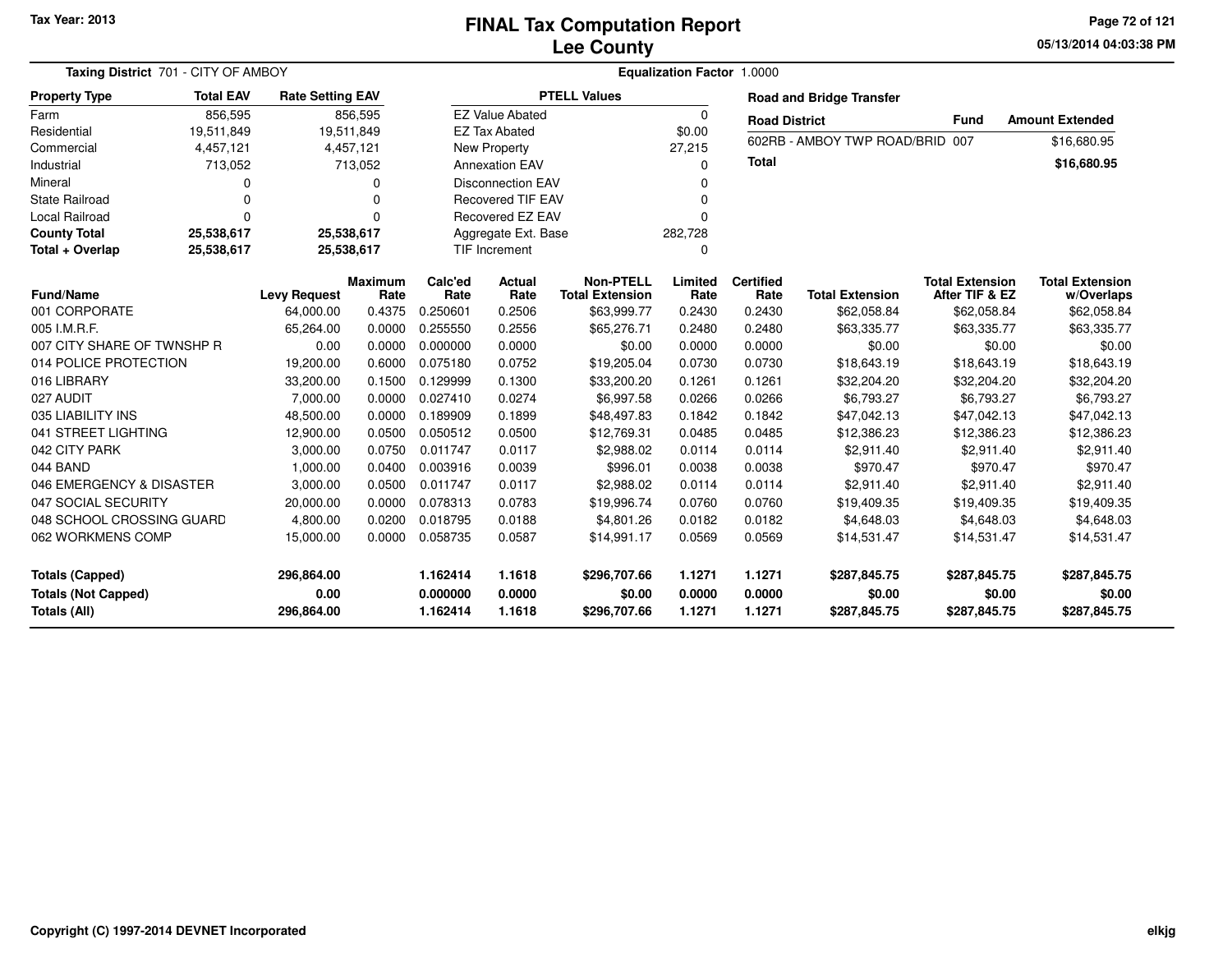**05/13/2014 04:03:38 PMPage 73 of 121**

| Taxing District 702 - VILLAGE OF ASHTON    | Equalization Factor 1.0000 |                         |                        |                      |                          |                                            |                  |                          |                                  |                                          |                                      |
|--------------------------------------------|----------------------------|-------------------------|------------------------|----------------------|--------------------------|--------------------------------------------|------------------|--------------------------|----------------------------------|------------------------------------------|--------------------------------------|
| <b>Property Type</b>                       | <b>Total EAV</b>           | <b>Rate Setting EAV</b> |                        |                      |                          | <b>PTELL Values</b>                        |                  |                          | <b>Road and Bridge Transfer</b>  |                                          |                                      |
| Farm                                       | 61.707                     |                         | 61.707                 |                      | <b>EZ Value Abated</b>   |                                            | 75,134           | <b>Road District</b>     |                                  | <b>Fund</b>                              | <b>Amount Extended</b>               |
| Residential                                | 8,781,294                  |                         | 8,781,294              |                      | <b>EZ Tax Abated</b>     |                                            | \$782.37         |                          | 603RB - ASHTON TWP ROAD/BRII 007 |                                          |                                      |
| Commercial                                 | 2,060,530                  |                         | 1,997,174              |                      | New Property             |                                            | 57,290           |                          |                                  |                                          | \$9,244.43                           |
| Industrial                                 | 1,162,730                  |                         | 1,150,952              |                      | <b>Annexation EAV</b>    |                                            | $\Omega$         | <b>Total</b>             |                                  |                                          | \$9,244.43                           |
| Mineral                                    | $\Omega$                   |                         | 0                      |                      | <b>Disconnection EAV</b> |                                            | $\Omega$         |                          |                                  |                                          |                                      |
| <b>State Railroad</b>                      | 170,402                    |                         | 170,402                |                      | <b>Recovered TIF EAV</b> |                                            | $\Omega$         |                          |                                  |                                          |                                      |
| <b>Local Railroad</b>                      | $\Omega$                   |                         | $\Omega$               |                      | Recovered EZ EAV         |                                            | $\Omega$         |                          |                                  |                                          |                                      |
| <b>County Total</b>                        | 12,236,663                 |                         | 12,161,529             |                      | Aggregate Ext. Base      |                                            | 123,928          |                          |                                  |                                          |                                      |
| Total + Overlap                            | 12,236,663                 |                         | 12,161,529             |                      | <b>TIF Increment</b>     |                                            | $\Omega$         |                          |                                  |                                          |                                      |
| <b>Fund/Name</b>                           |                            | <b>Levy Request</b>     | <b>Maximum</b><br>Rate | Calc'ed<br>Rate      | Actual<br>Rate           | <b>Non-PTELL</b><br><b>Total Extension</b> | Limited<br>Rate  | <b>Certified</b><br>Rate | <b>Total Extension</b>           | <b>Total Extension</b><br>After TIF & EZ | <b>Total Extension</b><br>w/Overlaps |
| 001 CORPORATE                              |                            | 30,000.00               | 0.4375                 | 0.246680             | 0.2467                   | \$30,002.49                                | 0.2423           | 0.2423                   | \$29,649.43                      | \$29,467.38                              | \$29,467.38                          |
| 005 I.M.R.F.                               |                            | 17,000.00               | 0.0000                 | 0.139785             | 0.1398                   | \$17,001.82                                | 0.1373           | 0.1373                   | \$16,800.94                      | \$16,697.78                              | \$16,697.78                          |
| 007 CITY SHARE OF TWNSHP R                 |                            | 0.00                    | 0.0000                 | 0.000000             | 0.0000                   | \$0.00                                     | 0.0000           | 0.0000                   | \$0.00                           | \$0.00                                   | \$0.00                               |
| 014 POLICE PROTECTION                      |                            | 9,750.00                | 0.6000                 | 0.080171             | 0.0802                   | \$9,753.55                                 | 0.0788           | 0.0788                   | \$9,642.49                       | \$9,583.28                               | \$9,583.28                           |
| 016 LIBRARY                                |                            | 19,400.00               | 0.1500                 | 0.159519             | 0.1500                   | \$18,242.29                                | 0.1473           | 0.1473                   | \$18,024.60                      | \$17,913.93                              | \$17,913.93                          |
| 017 CEMETERY                               |                            | 400.00                  | 0.0250                 | 0.003289             | 0.0033                   | \$401.33                                   | 0.0032           | 0.0032                   | \$391.57                         | \$389.17                                 | \$389.17                             |
| 025 GARBAGE                                |                            | 100.00                  | 0.2000                 | 0.000822             | 0.0008                   | \$97.29                                    | 0.0008           | 0.0008                   | \$97.89                          | \$97.29                                  | \$97.29                              |
| 027 AUDIT                                  |                            | 8,673.00                | 0.0000                 | 0.071315             | 0.0713                   | \$8,671.17                                 | 0.0700           | 0.0700                   | \$8,565.66                       | \$8,513.07                               | \$8,513.07                           |
| 035 LIABILITY INSURANCE                    |                            | 19,400.00               | 0.0000                 | 0.159519             | 0.1595                   | \$19,397.64                                | 0.1566           | 0.1566                   | \$19,162.61                      | \$19,044.95                              | \$19,044.95                          |
| 047 SOCIAL SECURITY                        |                            | 12,800.00               | 0.0000                 | 0.105250             | 0.1052                   | \$12,793.93                                | 0.1033           | 0.1033                   | \$12,640.47                      | \$12,562.86                              | \$12,562.86                          |
| 060 UNEMPLOYMENT INSURANC                  |                            | 600.00                  | 0.0000                 | 0.004934             | 0.0049                   | \$595.91                                   | 0.0048           | 0.0048                   | \$587.36                         | \$583.75                                 | \$583.75                             |
| 062 WORKMENS COMP                          |                            | 12,000.00               | 0.0000                 | 0.098672             | 0.0987                   | \$12,003.43                                | 0.0969           | 0.0969                   | \$11,857.33                      | \$11,784.52                              | \$11,784.52                          |
| <b>Totals (Capped)</b>                     |                            | 130,123.00              |                        | 1.069956             | 1.0604                   | \$128,960.85                               | 1.0413           | 1.0413                   | \$127,420.35                     | \$126,637.98                             | \$126,637.98                         |
| <b>Totals (Not Capped)</b><br>Totals (All) |                            | 0.00<br>130,123.00      |                        | 0.000000<br>1.069956 | 0.0000<br>1.0604         | \$0.00<br>\$128,960.85                     | 0.0000<br>1.0413 | 0.0000<br>1.0413         | \$0.00<br>\$127,420.35           | \$0.00<br>\$126,637.98                   | \$0.00<br>\$126,637.98               |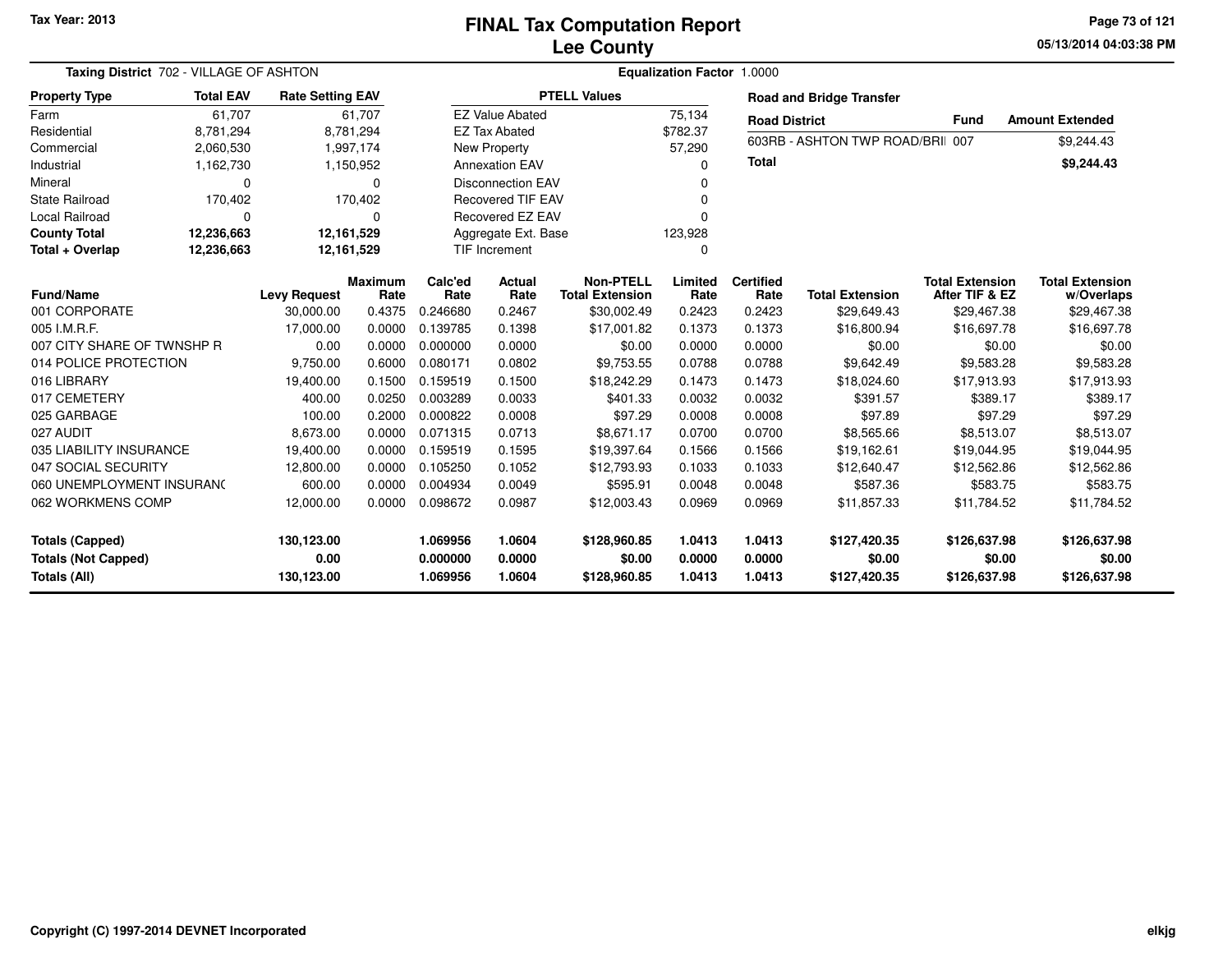#### **Lee CountyFINAL Tax Computation Report**

**05/13/2014 04:03:38 PM Page 74 of 121**

|                            | Taxing District 703 - VILLAGE OF COMPTON |                         |                 |                 | <b>Equalization Factor 1.0000</b> |                                            |                 |                          |                                 |                                          |                                      |  |  |
|----------------------------|------------------------------------------|-------------------------|-----------------|-----------------|-----------------------------------|--------------------------------------------|-----------------|--------------------------|---------------------------------|------------------------------------------|--------------------------------------|--|--|
| <b>Property Type</b>       | <b>Total EAV</b>                         | <b>Rate Setting EAV</b> |                 |                 |                                   | <b>PTELL Values</b>                        |                 |                          | <b>Road and Bridge Transfer</b> |                                          |                                      |  |  |
| Farm                       | 4,711                                    |                         | 4,711           |                 | <b>EZ Value Abated</b>            |                                            | 0               | <b>Road District</b>     |                                 | <b>Fund</b>                              | <b>Amount Extended</b>               |  |  |
| Residential                | 2,435,186                                |                         | 2,435,186       |                 | <b>EZ Tax Abated</b>              |                                            | \$0.00          |                          |                                 |                                          |                                      |  |  |
| Commercial                 | 275,732                                  |                         | 275,732         |                 | New Property                      |                                            | $\Omega$        |                          | 605RB - BROOKLYN TWP ROAD/E 007 |                                          | \$774.64                             |  |  |
| Industrial                 |                                          |                         |                 |                 | <b>Annexation EAV</b>             |                                            | $\Omega$        | <b>Total</b>             |                                 |                                          | \$774.64                             |  |  |
| Mineral                    |                                          |                         |                 |                 | <b>Disconnection EAV</b>          |                                            |                 |                          |                                 |                                          |                                      |  |  |
| <b>State Railroad</b>      | $\Omega$                                 |                         |                 |                 | <b>Recovered TIF EAV</b>          |                                            |                 |                          |                                 |                                          |                                      |  |  |
| Local Railroad             | 2,400                                    |                         | 2,400           |                 | Recovered EZ EAV                  |                                            | $\Omega$        |                          |                                 |                                          |                                      |  |  |
| <b>County Total</b>        | 2,718,029                                |                         | 2,718,029       |                 | Aggregate Ext. Base               |                                            |                 |                          |                                 |                                          |                                      |  |  |
| Total + Overlap            | 2,718,029                                |                         | 2,718,029       |                 | TIF Increment                     |                                            |                 |                          |                                 |                                          |                                      |  |  |
| <b>Fund/Name</b>           |                                          | <b>Levy Request</b>     | Maximum<br>Rate | Calc'ed<br>Rate | Actual<br>Rate                    | <b>Non-PTELL</b><br><b>Total Extension</b> | Limited<br>Rate | <b>Certified</b><br>Rate | <b>Total Extension</b>          | <b>Total Extension</b><br>After TIF & EZ | <b>Total Extension</b><br>w/Overlaps |  |  |
| 001 CORPORATE              |                                          | 3,135.00                | 0.4375          | 0.115341        | 0.1153                            | \$3,133.89                                 | 0.1119          | 0.1119                   | \$3,041.47                      | \$3,041.47                               | \$3,041.47                           |  |  |
| 007 CITY SHARE OF TWNSHP R |                                          | 0.00                    | 0.0000          | 0.000000        | 0.0000                            | \$0.00                                     | 0.0000          | 0.0000                   | \$0.00                          | \$0.00                                   | \$0.00                               |  |  |
| <b>Totals (Capped)</b>     |                                          | 3,135.00                |                 | 0.115341        | 0.1153                            | \$3,133.89                                 | 0.1119          | 0.1119                   | \$3,041.47                      | \$3,041.47                               | \$3,041.47                           |  |  |
| <b>Totals (Not Capped)</b> |                                          | 0.00                    |                 | 0.000000        | 0.0000                            | \$0.00                                     | 0.0000          | 0.0000                   | \$0.00                          | \$0.00                                   | \$0.00                               |  |  |
| Totals (All)               |                                          | 3,135.00                |                 | 0.115341        | 0.1153                            | \$3,133.89                                 | 0.1119          | 0.1119                   | \$3,041.47                      | \$3,041.47                               | \$3,041.47                           |  |  |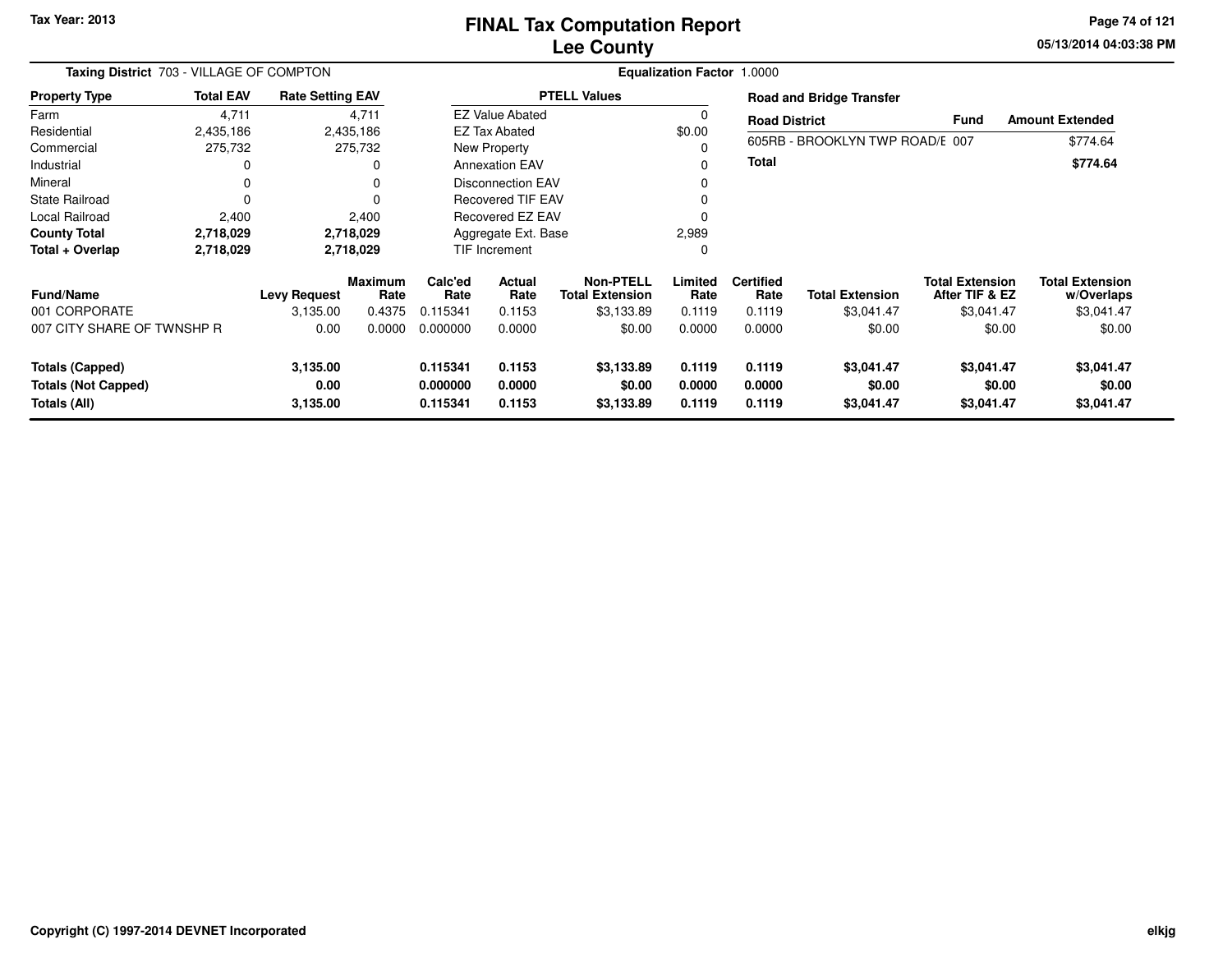**05/13/2014 04:03:38 PM Page 75 of 121**

| Taxing District 705 - CITY OF DIXON |                  |                         |                        | <b>Equalization Factor 1.0000</b> |                          |                                            |                 |                          |                                  |                                          |                                      |  |  |
|-------------------------------------|------------------|-------------------------|------------------------|-----------------------------------|--------------------------|--------------------------------------------|-----------------|--------------------------|----------------------------------|------------------------------------------|--------------------------------------|--|--|
| <b>Property Type</b>                | <b>Total EAV</b> | <b>Rate Setting EAV</b> |                        |                                   |                          | <b>PTELL Values</b>                        |                 |                          | <b>Road and Bridge Transfer</b>  |                                          |                                      |  |  |
| Farm                                | 188,204          |                         | 188.177                |                                   | <b>EZ Value Abated</b>   |                                            | 6.449.107       | <b>Road District</b>     |                                  | <b>Fund</b>                              | <b>Amount Extended</b>               |  |  |
| Residential                         | 104,906,687      | 103,415,639             |                        |                                   | <b>EZ Tax Abated</b>     |                                            | \$120,572.62    |                          | 607RB - DIXON TWP ROAD/BRID(007  |                                          | \$67,957.74                          |  |  |
| Commercial                          | 46,569,942       | 40,150,151              |                        |                                   | <b>New Property</b>      |                                            | 1,322,006       |                          |                                  |                                          |                                      |  |  |
| Industrial                          | 26,620,022       | 22,495,022              |                        |                                   | <b>Annexation EAV</b>    |                                            | $\Omega$        |                          | 618RB - SOUTH DIXON TWP RD/E 007 |                                          | \$1,250.96                           |  |  |
| Mineral                             | 0                |                         | $\mathbf 0$            |                                   | <b>Disconnection EAV</b> |                                            | $\Omega$        | <b>Total</b>             |                                  |                                          | \$69,208.70                          |  |  |
| <b>State Railroad</b>               | 1,543,200        |                         | 1,543,200              |                                   | <b>Recovered TIF EAV</b> |                                            | $\Omega$        |                          |                                  |                                          |                                      |  |  |
| Local Railroad                      | $\Omega$         |                         | $\Omega$               |                                   | Recovered EZ EAV         |                                            | 270,180         |                          |                                  |                                          |                                      |  |  |
| <b>County Total</b>                 | 179,828,055      | 167,792,189             |                        |                                   | Aggregate Ext. Base      |                                            | 3,072,132       |                          |                                  |                                          |                                      |  |  |
| Total + Overlap                     | 179,828,055      | 167,792,189             |                        |                                   | TIF Increment            |                                            | 5,586,759       |                          |                                  |                                          |                                      |  |  |
| Fund/Name                           |                  | <b>Levy Request</b>     | <b>Maximum</b><br>Rate | Calc'ed<br>Rate                   | Actual<br>Rate           | <b>Non-PTELL</b><br><b>Total Extension</b> | Limited<br>Rate | <b>Certified</b><br>Rate | <b>Total Extension</b>           | <b>Total Extension</b><br>After TIF & EZ | <b>Total Extension</b><br>w/Overlaps |  |  |
| 001 CORPORATE                       |                  | 760,000.00              | 0.4375                 | 0.452941                          | 0.4375                   | \$734,090.83                               | 0.4375          | 0.4375                   | \$786,747.74                     | \$734,090.83                             | \$734,090.83                         |  |  |
| 003 BONDS & INTEREST                |                  | 0.00                    | 0.0000                 | 0.000000                          | 0.0000                   | \$0.00                                     | 0.0000          | 0.0000                   | \$0.00                           | \$0.00                                   | \$0.00                               |  |  |
| 005 I.M.R.F.                        |                  | 0.00                    | 0.0000                 | 0.000000                          | 0.0000                   | \$0.00                                     | 0.0000          | 0.0000                   | \$0.00                           | \$0.00                                   | \$0.00                               |  |  |
| 007 CITY SHARE OF TWNSHP R          |                  | 0.00                    | 0.0000                 | 0.000000                          | 0.0000                   | \$0.00                                     | 0.0000          | 0.0000                   | \$0.00                           | \$0.00                                   | \$0.00                               |  |  |
| 014 POLICE PROTECTION               |                  | 1,040,000.00            | 0.6000                 | 0.619814                          | 0.6000                   | \$1,006,753.13                             | 0.6000          | 0.6000                   | \$1,078,968.33                   | \$1,006,753.13                           | \$1,006,753.13                       |  |  |
| 015 POLICE PENSION                  |                  | 523,325.00              | 0.0000                 | 0.311889                          | 0.3119                   | \$523,343.84                               | 0.3119          | 0.3119                   | \$560,883.70                     | \$523,343.84                             | \$523,343.84                         |  |  |
| 016 LIBRARY                         |                  | 300,000.00              | 0.6000                 | 0.178793                          | 0.1788                   | \$300,012.43                               | 0.1788          | 0.1788                   | \$321,532.56                     | \$300,012.43                             | \$300,012.43                         |  |  |
| 017 CEMETERY                        |                  | 48,000.00               | 0.0250                 | 0.028607                          | 0.0250                   | \$41,948.05                                | 0.0250          | 0.0250                   | \$44,957.01                      | \$41,948.05                              | \$41,948.05                          |  |  |
| 027 AUDIT                           |                  | 45,000.00               | 0.0000                 | 0.026819                          | 0.0268                   | \$44,968.31                                | 0.0268          | 0.0268                   | \$48,193.92                      | \$44,968.31                              | \$44,968.31                          |  |  |
| 028 LIBRARY MAINTENANCE             |                  | 45,000.00               | 0.0000                 | 0.026819                          | 0.0268                   | \$44,968.31                                | 0.0268          | 0.0268                   | \$48,193.92                      | \$44,968.31                              | \$44,968.31                          |  |  |
| 035 LIABILITY INSURANCE             |                  | 400,000.00              | 0.0000                 | 0.238390                          | 0.2384                   | \$400,016.58                               | 0.2384          | 0.2384                   | \$428,710.08                     | \$400,016.58                             | \$400,016.58                         |  |  |
| 040 STREET & BRIDGE                 |                  | 0.00                    | 0.1000                 | 0.000000                          | 0.0000                   | \$0.00                                     | 0.0000          | 0.0000                   | \$0.00                           | \$0.00                                   | \$0.00                               |  |  |
| 044 BAND                            |                  | 20,000.00               | 0.0400                 | 0.011920                          | 0.0119                   | \$19,967.27                                | 0.0119          | 0.0119                   | \$21,399.54                      | \$19,967.27                              | \$19,967.27                          |  |  |
| 045 PUBLIC BENEFIT                  |                  | 0.00                    | 0.0500                 | 0.000000                          | 0.0000                   | \$0.00                                     | 0.0000          | 0.0000                   | \$0.00                           | \$0.00                                   | \$0.00                               |  |  |
| 046 EMERGENCY & DISASTER            |                  | 21,000.00               | 0.0500                 | 0.012516                          | 0.0125                   | \$20,974.02                                | 0.0125          | 0.0125                   | \$22,478.51                      | \$20,974.02                              | \$20,974.02                          |  |  |
| 047 SOCIAL SECURITY                 |                  | 0.00                    | 0.0000                 | 0.000000                          | 0.0000                   | \$0.00                                     | 0.0000          | 0.0000                   | \$0.00                           | \$0.00                                   | \$0.00                               |  |  |
| <b>Totals (Capped)</b>              |                  | 3,202,325.00            |                        | 1.908508                          | 1.8696                   | \$3,137,042.77                             | 1.8696          | 1.8696                   | \$3,362,065.31                   | \$3,137,042.77                           | \$3,137,042.77                       |  |  |
| <b>Totals (Not Capped)</b>          |                  | 0.00                    |                        | 0.000000                          | 0.0000                   | \$0.00                                     | 0.0000          | 0.0000                   | \$0.00                           | \$0.00                                   | \$0.00                               |  |  |
| Totals (All)                        |                  | 3,202,325.00            |                        | 1.908508                          | 1.8696                   | \$3,137,042.77                             | 1.8696          | 1.8696                   | \$3,362,065.31                   | \$3,137,042.77                           | \$3,137,042.77                       |  |  |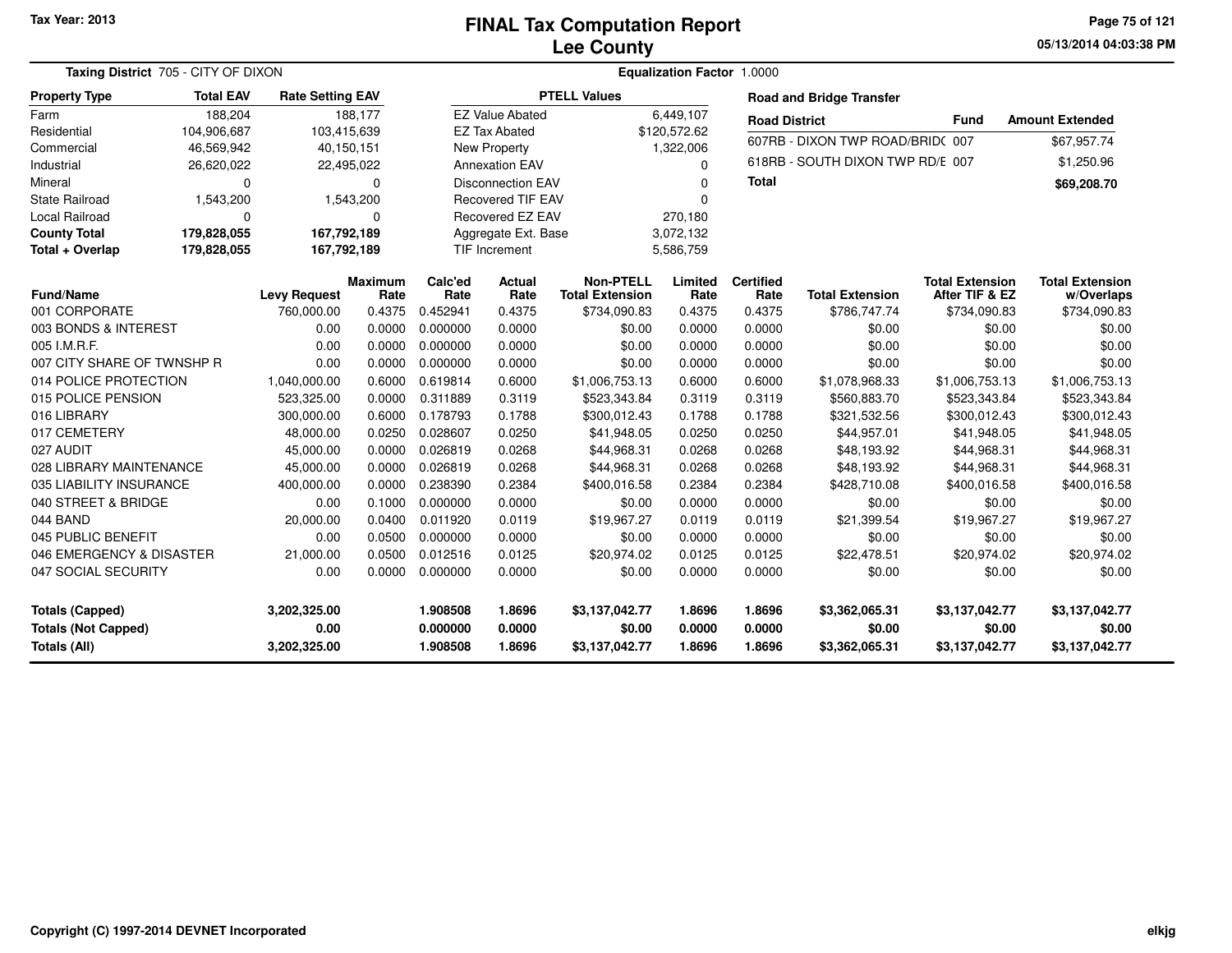**05/13/2014 04:03:38 PMPage 76 of 121**

| Taxing District 706 - VILLAGE OF FRANKLIN GROVE |                        |                         |                | Equalization Factor 1.0000 |                          |                        |          |                      |                                 |                        |                        |  |  |
|-------------------------------------------------|------------------------|-------------------------|----------------|----------------------------|--------------------------|------------------------|----------|----------------------|---------------------------------|------------------------|------------------------|--|--|
| <b>Property Type</b>                            | <b>Total EAV</b>       | <b>Rate Setting EAV</b> |                |                            |                          | <b>PTELL Values</b>    |          |                      | <b>Road and Bridge Transfer</b> |                        |                        |  |  |
| Farm                                            | 12,294                 |                         | 12,294         |                            | <b>EZ Value Abated</b>   |                        | 2,500    | <b>Road District</b> |                                 | <b>Fund</b>            | <b>Amount Extended</b> |  |  |
| Residential                                     | 7,237,969              |                         | 7,237,969      |                            | <b>EZ Tax Abated</b>     |                        | \$16.33  |                      |                                 |                        |                        |  |  |
| Commercial                                      | 2,144,118              |                         | 2,141,618      |                            | New Property             |                        | 4,462    |                      | 606RB - FRANKLIN GROVE ROAD 007 |                        | \$5,120.29             |  |  |
| Industrial                                      |                        |                         | 0              |                            | <b>Annexation EAV</b>    |                        | $\Omega$ | <b>Total</b>         |                                 |                        | \$5,120.29             |  |  |
| Mineral                                         |                        |                         |                |                            | <b>Disconnection EAV</b> |                        |          |                      |                                 |                        |                        |  |  |
| <b>State Railroad</b>                           | 121,495                |                         | 121,495        |                            | <b>Recovered TIF EAV</b> |                        |          |                      |                                 |                        |                        |  |  |
| Local Railroad                                  | 0                      |                         | 0              |                            | Recovered EZ EAV         |                        | 16,105   |                      |                                 |                        |                        |  |  |
| <b>County Total</b>                             | 9,515,876              |                         | 9,513,376      |                            | Aggregate Ext. Base      |                        | 60,961   |                      |                                 |                        |                        |  |  |
| Total + Overlap                                 | 9,515,876<br>9,513,376 |                         |                |                            | <b>TIF Increment</b>     |                        |          |                      |                                 |                        |                        |  |  |
|                                                 |                        |                         | <b>Maximum</b> | Calc'ed                    | Actual                   | <b>Non-PTELL</b>       | Limited  | <b>Certified</b>     |                                 | <b>Total Extension</b> | <b>Total Extension</b> |  |  |
| <b>Fund/Name</b>                                |                        | <b>Levy Request</b>     | Rate           | Rate                       | Rate                     | <b>Total Extension</b> | Rate     | Rate                 | <b>Total Extension</b>          | After TIF & EZ         | w/Overlaps             |  |  |
| 001 CORPORATE                                   |                        | 26,200.00               | 0.4375         | 0.275402                   | 0.2754                   | \$26,199.84            | 0.2672   | 0.2672               | \$25,426.42                     | \$25,419.74            | \$25,419.74            |  |  |
| 007 CITY SHARE OF TWNSHP R                      |                        | 0.00                    | 0.0000         | 0.000000                   | 0.0000                   | \$0.00                 | 0.0000   | 0.0000               | \$0.00                          | \$0.00                 | \$0.00                 |  |  |
| 014 POLICE PROTECTION                           |                        | 7,375.00                | 0.6000         | 0.077522                   | 0.0775                   | \$7,372.87             | 0.0753   | 0.0753               | \$7,165.45                      | \$7,163.57             | \$7,163.57             |  |  |
| 016 LIBRARY                                     |                        | 21,800.00               | 0.3000         | 0.229151                   | 0.2292                   | \$21,804.66            | 0.2226   | 0.2226               | \$21,182.34                     | \$21,176.77            | \$21,176.77            |  |  |
| 027 AUDIT                                       |                        | 1,725.00                | 0.0000         | 0.018132                   | 0.0181                   | \$1,721.92             | 0.0176   | 0.0176               | \$1,674.79                      | \$1,674.35             | \$1,674.35             |  |  |
| 035 LIABILITY INSURANCE                         |                        | 1,725.00                | 0.0000         | 0.018132                   | 0.0181                   | \$1,721.92             | 0.0176   | 0.0176               | \$1,674.79                      | \$1,674.35             | \$1,674.35             |  |  |
| 041 STREET LIGHTING                             |                        | 1,725.00                | 0.0500         | 0.018132                   | 0.0181                   | \$1,721.92             | 0.0176   | 0.0176               | \$1,674.79                      | \$1,674.35             | \$1,674.35             |  |  |
| 047 SOCIAL SECURITY                             |                        | 1,725.00                | 0.0000         | 0.018132                   | 0.0181                   | \$1,721.92             | 0.0176   | 0.0176               | \$1,674.79                      | \$1,674.35             | \$1,674.35             |  |  |
| 062 WORKMENS COMP                               |                        | 1,725.00                | 0.0000         | 0.018132                   | 0.0181                   | \$1,721.92             | 0.0176   | 0.0176               | \$1,674.79                      | \$1,674.35             | \$1,674.35             |  |  |
| <b>Totals (Capped)</b>                          |                        | 64,000.00               |                | 0.672735                   | 0.6726                   | \$63,986.97            | 0.6531   | 0.6531               | \$62,148.16                     | \$62,131.83            | \$62,131.83            |  |  |
| <b>Totals (Not Capped)</b>                      |                        | 0.00                    |                | 0.000000                   | 0.0000                   | \$0.00                 | 0.0000   | 0.0000               | \$0.00                          | \$0.00                 | \$0.00                 |  |  |
| Totals (All)                                    |                        | 64,000.00               |                | 0.672735                   | 0.6726                   | \$63,986.97            | 0.6531   | 0.6531               | \$62,148.16                     | \$62,131.83            | \$62,131.83            |  |  |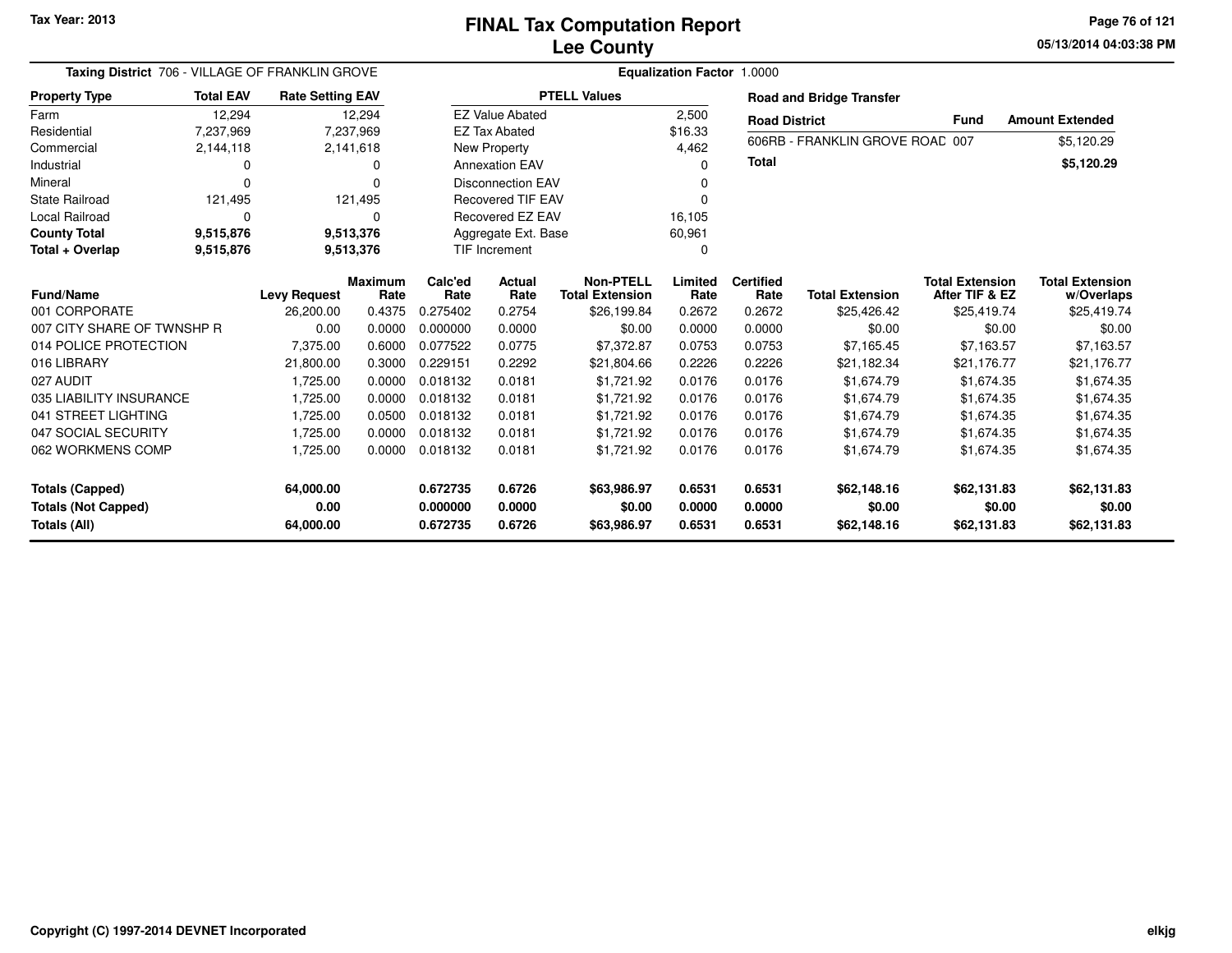#### **Lee CountyFINAL Tax Computation Report**

**05/13/2014 04:03:38 PM Page 77 of 121**

| Taxing District 707 - VILLAGE OF HARMON<br><b>Property Type</b> |          |                                 |                                                                                                     |                          | Equalization Factor 1.0000                                                      |                                                                                                                                          |                     |                                |                                                                                                 |                                                                        |  |  |  |  |
|-----------------------------------------------------------------|----------|---------------------------------|-----------------------------------------------------------------------------------------------------|--------------------------|---------------------------------------------------------------------------------|------------------------------------------------------------------------------------------------------------------------------------------|---------------------|--------------------------------|-------------------------------------------------------------------------------------------------|------------------------------------------------------------------------|--|--|--|--|
| <b>Total EAV</b>                                                |          |                                 |                                                                                                     |                          |                                                                                 |                                                                                                                                          |                     |                                |                                                                                                 |                                                                        |  |  |  |  |
| 7,557                                                           |          |                                 |                                                                                                     |                          |                                                                                 | 0                                                                                                                                        |                     |                                |                                                                                                 | <b>Amount Extended</b>                                                 |  |  |  |  |
| 913,597                                                         |          |                                 |                                                                                                     |                          |                                                                                 | \$0.00                                                                                                                                   |                     |                                |                                                                                                 |                                                                        |  |  |  |  |
| 769,502                                                         |          |                                 |                                                                                                     |                          |                                                                                 | 34,112                                                                                                                                   |                     |                                |                                                                                                 | \$1,868.17                                                             |  |  |  |  |
| 0                                                               |          | 0                               |                                                                                                     |                          |                                                                                 | ი                                                                                                                                        |                     |                                |                                                                                                 | \$1,868.17                                                             |  |  |  |  |
| 0                                                               |          |                                 |                                                                                                     |                          |                                                                                 |                                                                                                                                          |                     |                                |                                                                                                 |                                                                        |  |  |  |  |
| $\mathbf 0$                                                     |          | $\Omega$                        |                                                                                                     | <b>Recovered TIF EAV</b> |                                                                                 |                                                                                                                                          |                     |                                |                                                                                                 |                                                                        |  |  |  |  |
| $\Omega$                                                        |          | 0                               | Recovered EZ EAV                                                                                    |                          |                                                                                 |                                                                                                                                          |                     |                                |                                                                                                 |                                                                        |  |  |  |  |
| 1,690,656                                                       |          |                                 |                                                                                                     |                          |                                                                                 | 2,179                                                                                                                                    |                     |                                |                                                                                                 |                                                                        |  |  |  |  |
| 1,690,656                                                       |          |                                 | TIF Increment                                                                                       |                          |                                                                                 | 0                                                                                                                                        |                     |                                |                                                                                                 |                                                                        |  |  |  |  |
|                                                                 |          |                                 | Calc'ed                                                                                             | Actual                   | Non-PTELL                                                                       | Limited                                                                                                                                  | <b>Certified</b>    |                                | <b>Total Extension</b>                                                                          | <b>Total Extension</b><br>w/Overlaps                                   |  |  |  |  |
|                                                                 | 2,473.00 | 0.4375                          | 0.146275                                                                                            | 0.1463                   | \$2,473.43                                                                      | 0.1338                                                                                                                                   | 0.1338              | \$2,262.10                     | \$2,262.10                                                                                      | \$2,262.10                                                             |  |  |  |  |
| 003 BONDS & INTEREST                                            | 0.00     | 0.0000                          | 0.000000                                                                                            | 0.0000                   | \$0.00                                                                          | 0.0000                                                                                                                                   | 0.0000              | \$0.00                         | \$0.00                                                                                          | \$0.00                                                                 |  |  |  |  |
| 007 CITY SHARE OF TWNSHP R                                      | 0.00     | 0.0000                          | 0.000000                                                                                            | 0.0000                   | \$0.00                                                                          | 0.0000                                                                                                                                   | 0.0000              | \$0.00                         | \$0.00                                                                                          | \$0.00                                                                 |  |  |  |  |
|                                                                 | 2,473.00 |                                 | 0.146275                                                                                            | 0.1463                   | \$2,473.43                                                                      | 0.1338                                                                                                                                   | 0.1338              | \$2,262.10                     | \$2,262.10                                                                                      | \$2,262.10                                                             |  |  |  |  |
|                                                                 | 0.00     |                                 | 0.000000                                                                                            | 0.0000                   | \$0.00                                                                          | 0.0000                                                                                                                                   | 0.0000              | \$0.00                         | \$0.00                                                                                          | \$0.00<br>\$2,262.10                                                   |  |  |  |  |
|                                                                 |          | <b>Levy Request</b><br>2,473.00 | <b>Rate Setting EAV</b><br>7,557<br>913,597<br>769,502<br>1,690,656<br>1,690,656<br>Maximum<br>Rate | Rate<br>0.146275         | <b>EZ Tax Abated</b><br>New Property<br><b>Annexation EAV</b><br>Rate<br>0.1463 | <b>PTELL Values</b><br><b>EZ Value Abated</b><br><b>Disconnection EAV</b><br>Aggregate Ext. Base<br><b>Total Extension</b><br>\$2,473.43 | 0<br>Rate<br>0.1338 | <b>Total</b><br>Rate<br>0.1338 | <b>Road and Bridge Transfer</b><br><b>Road District</b><br><b>Total Extension</b><br>\$2,262.10 | Fund<br>610RB - HARMON TWP ROAD/BR 007<br>After TIF & EZ<br>\$2,262.10 |  |  |  |  |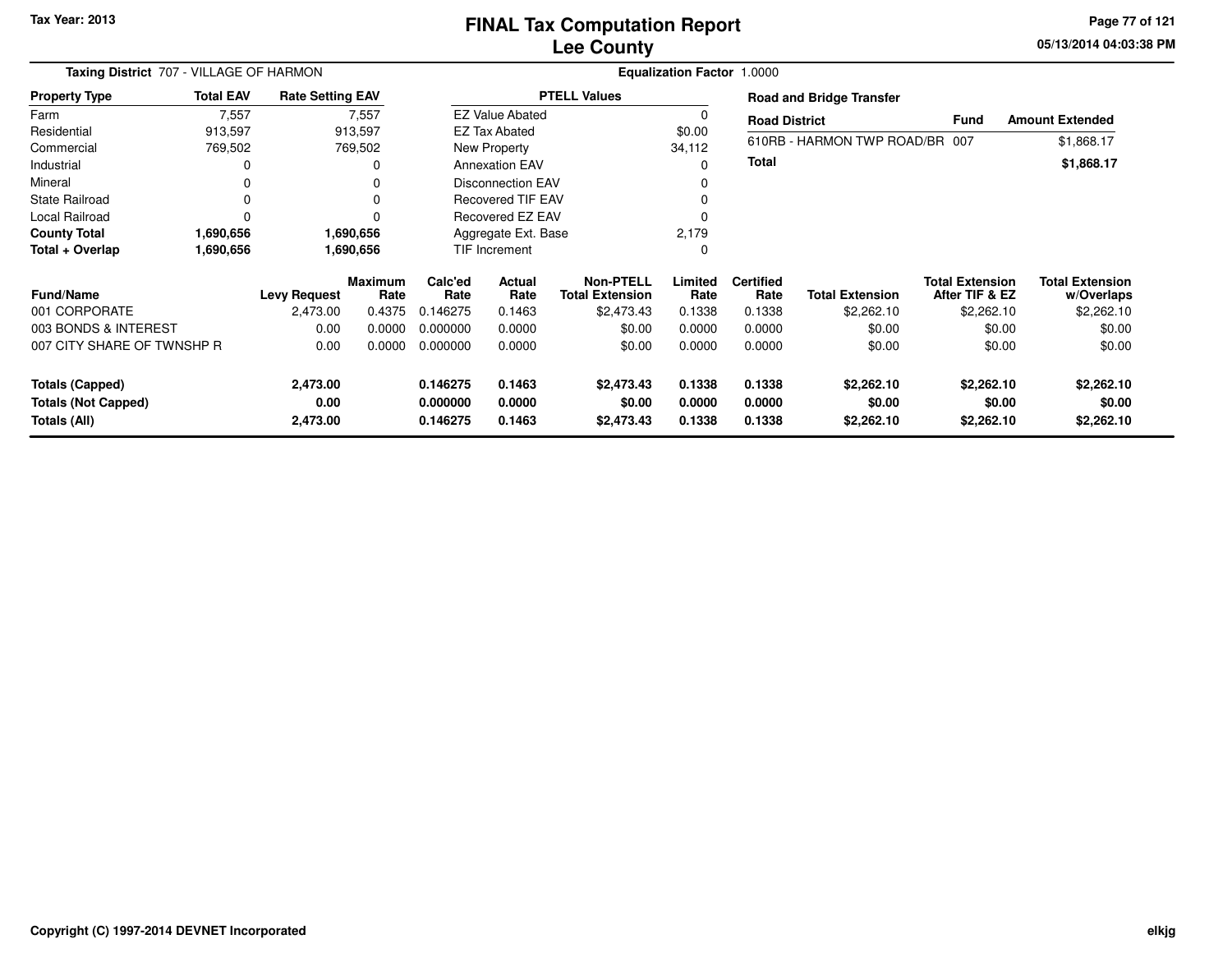**05/13/2014 04:03:38 PM Page 78 of 121**

| Taxing District 708 - VILLAGE OF LEE | Equalization Factor 1.0000                                                                       |                         |                        |                      |                          |                                            |                 |                          |                                  |                                          |                                      |
|--------------------------------------|--------------------------------------------------------------------------------------------------|-------------------------|------------------------|----------------------|--------------------------|--------------------------------------------|-----------------|--------------------------|----------------------------------|------------------------------------------|--------------------------------------|
| <b>Property Type</b>                 | <b>Total EAV</b>                                                                                 | <b>Rate Setting EAV</b> |                        |                      |                          | <b>PTELL Values</b>                        |                 |                          | <b>Overlapping County</b>        |                                          | <b>Overlap EAV</b>                   |
| Farm                                 | 2,325                                                                                            |                         | 2,325                  |                      | <b>EZ Value Abated</b>   |                                            | 0               | DeKalb County            |                                  |                                          | 1,969,044                            |
| Residential                          | 2,063,982                                                                                        |                         | 2,063,982              |                      | <b>EZ Tax Abated</b>     |                                            | \$0.00          | <b>Total</b>             |                                  |                                          | 1,969,044                            |
| Commercial                           | 128,034                                                                                          |                         | 128,034                |                      | New Property             |                                            | <sup>0</sup>    |                          | * denotes use of estimated EAV   |                                          |                                      |
| Industrial                           | 0                                                                                                |                         | 0                      |                      | <b>Annexation EAV</b>    |                                            |                 |                          | <b>Road and Bridge Transfer</b>  |                                          |                                      |
| Mineral                              | O                                                                                                |                         | O                      |                      | <b>Disconnection EAV</b> |                                            |                 |                          |                                  |                                          |                                      |
| <b>State Railroad</b>                | 54,389                                                                                           |                         | 54,389                 |                      | Recovered TIF EAV        |                                            |                 | <b>Road District</b>     |                                  | <b>Fund</b>                              | <b>Amount Extended</b>               |
| Local Railroad                       | O                                                                                                |                         | 0                      |                      | Recovered EZ EAV         |                                            |                 |                          | 621RB - WILLOW CRK TWP RD/BI 007 |                                          | \$3,114.49                           |
| <b>County Total</b>                  | 2,248,730                                                                                        |                         | 2,248,730              |                      | Aggregate Ext. Base      |                                            | 22,699          | <b>Total</b>             |                                  |                                          | \$3,114.49                           |
| Total + Overlap                      | 4,217,774                                                                                        |                         | 4,217,774              | <b>TIF Increment</b> |                          |                                            |                 |                          |                                  |                                          |                                      |
| <b>Fund/Name</b>                     |                                                                                                  | <b>Levy Request</b>     | <b>Maximum</b><br>Rate | Calc'ed<br>Rate      | <b>Actual</b><br>Rate    | <b>Non-PTELL</b><br><b>Total Extension</b> | Limited<br>Rate | <b>Certified</b><br>Rate | <b>Total Extension</b>           | <b>Total Extension</b><br>After TIF & EZ | <b>Total Extension</b><br>w/Overlaps |
| 001 CORPORATE                        |                                                                                                  | 7,300.00                | 0.4375                 | 0.173077             | 0.1731                   | \$3,892.55                                 | 0.1556          | 0.1556                   | \$3,499.02                       | \$3,499.02                               | \$6,562.86                           |
| 007 CITY SHARE OF TWNSHP R           |                                                                                                  | 0.00                    | 0.0000                 | 0.000000             | 0.0000                   | \$0.00                                     | 0.0000          | 0.0000                   | \$0.00                           | \$0.00                                   | \$0.00                               |
| 025 GARBAGE DISPOSAL                 |                                                                                                  | 2,600.00                | 0.2000                 | 0.061644             | 0.0616                   | \$1,385.22                                 | 0.0554          | 0.0554                   | \$1,245.80                       | \$1,245.80                               | \$2,336.65                           |
| 027 AUDIT                            |                                                                                                  | 2,900.00                | 0.0000                 | 0.068757             | 0.0688                   | \$1,547.13                                 | 0.0619          | 0.0619                   | \$1,391.96                       | \$1,391.96                               | \$2,610.80                           |
| 035 LIABILITY INSURANCE              |                                                                                                  | 6,000.00                | 0.0000                 | 0.142255             | 0.1423                   | \$3,199.94                                 | 0.1280          | 0.1280                   | \$2,878.37                       | \$2,878.37                               | \$5,398.75                           |
| 072 WATERWORKS AND SEWAG             |                                                                                                  | 5,000.00                | 0.1666                 | 0.118546             | 0.1185                   | \$2,664.75                                 | 0.1066          | 0.1066                   | \$2,397.15                       | \$2,397.15                               | \$4,496.15                           |
| <b>Totals (Capped)</b>               |                                                                                                  | 23,800.00               |                        | 0.564279             | 0.5643                   | \$12,689.59                                | 0.5075          | 0.5075                   | \$11,412.30                      | \$11,412.30                              | \$21,405.21                          |
| 0.00<br><b>Totals (Not Capped)</b>   |                                                                                                  |                         | 0.000000               | 0.0000               | \$0.00                   | 0.0000                                     | 0.0000          | \$0.00                   | \$0.00                           | \$0.00                                   |                                      |
| Totals (All)                         | 0.564279<br>0.5075<br>23,800.00<br>0.5643<br>\$12,689.59<br>0.5075<br>\$11,412.30<br>\$11,412.30 |                         |                        |                      |                          | \$21,405.21                                |                 |                          |                                  |                                          |                                      |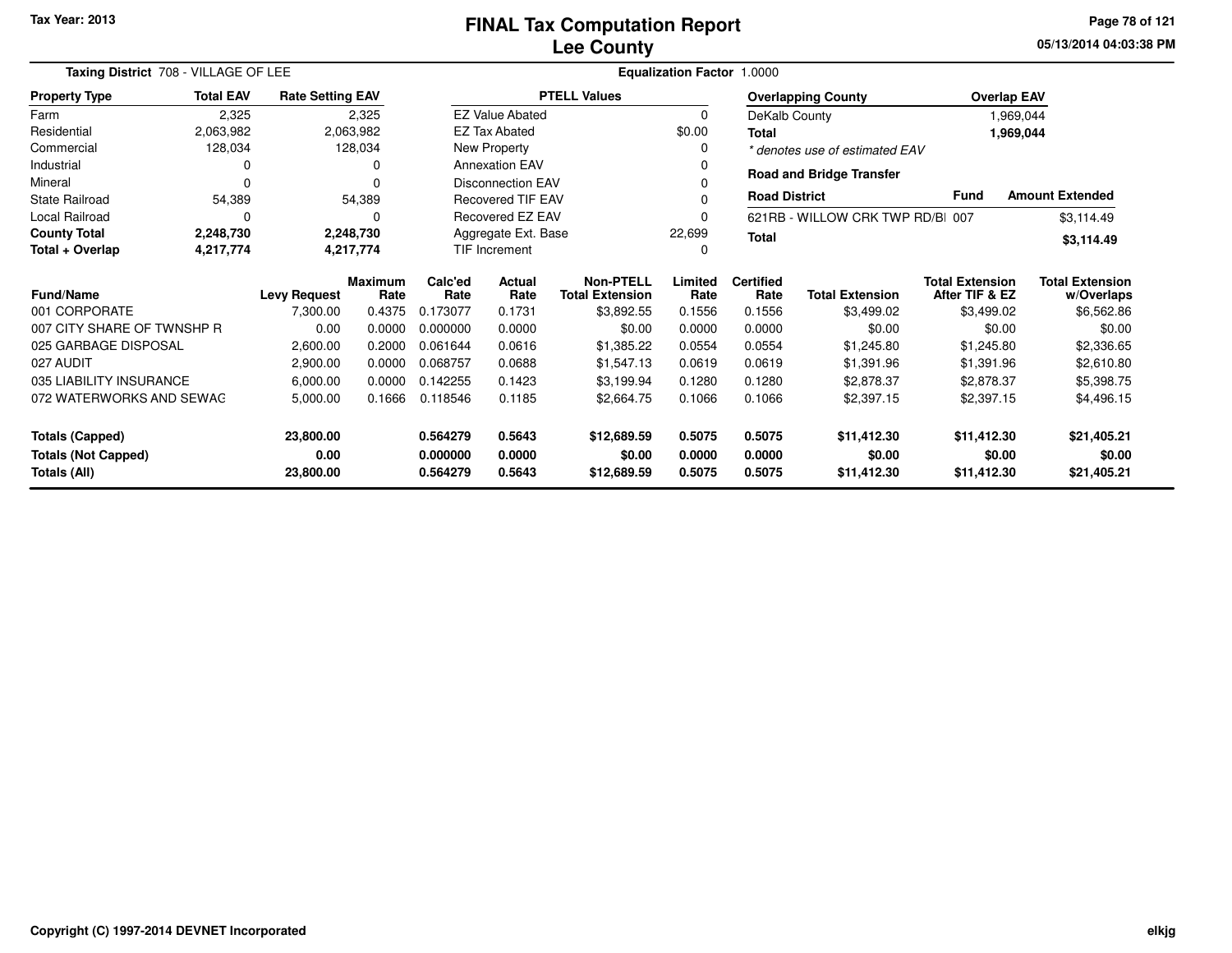**05/13/2014 04:03:38 PM Page 79 of 121**

| Taxing District 709 - VILLAGE OF NELSON    | <b>Equalization Factor</b><br>1.0000 |                         |                        |                      |                          |                                            |                  |                          |                                 |                                          |                                      |
|--------------------------------------------|--------------------------------------|-------------------------|------------------------|----------------------|--------------------------|--------------------------------------------|------------------|--------------------------|---------------------------------|------------------------------------------|--------------------------------------|
| <b>Property Type</b>                       | <b>Total EAV</b>                     | <b>Rate Setting EAV</b> |                        |                      |                          | <b>PTELL Values</b>                        |                  |                          | <b>Road and Bridge Transfer</b> |                                          |                                      |
| Farm                                       | 68,829                               |                         | 68,829                 |                      | <b>EZ Value Abated</b>   |                                            | 0                | <b>Road District</b>     |                                 | <b>Fund</b>                              | <b>Amount Extended</b>               |
| Residential                                | 854,038                              |                         | 854,038                |                      | <b>EZ Tax Abated</b>     |                                            | \$0.00           |                          |                                 |                                          |                                      |
| Commercial                                 | 104,748                              |                         | 104,748                |                      | New Property             |                                            | 3,764            |                          | 615RB - NELSON TWP ROAD/BRI 007 |                                          | \$1,101.52                           |
| Industrial                                 |                                      |                         | 0                      |                      | <b>Annexation EAV</b>    |                                            | o                | Total                    |                                 |                                          | \$1,101.52                           |
| Mineral                                    |                                      |                         | 0                      |                      | <b>Disconnection EAV</b> |                                            |                  |                          |                                 |                                          |                                      |
| <b>State Railroad</b>                      | 357,951                              |                         | 357,951                |                      | <b>Recovered TIF EAV</b> |                                            |                  |                          |                                 |                                          |                                      |
| Local Railroad                             | $\Omega$                             |                         | 0                      |                      | Recovered EZ EAV         |                                            |                  |                          |                                 |                                          |                                      |
| <b>County Total</b>                        | 1,385,566                            |                         | 1,385,566              |                      | Aggregate Ext. Base      |                                            | 3,102            |                          |                                 |                                          |                                      |
| Total + Overlap                            | 1,385,566                            |                         | 1,385,566              | <b>TIF Increment</b> |                          |                                            | 0                |                          |                                 |                                          |                                      |
| <b>Fund/Name</b>                           |                                      | <b>Levy Request</b>     | <b>Maximum</b><br>Rate | Calc'ed<br>Rate      | Actual<br>Rate           | <b>Non-PTELL</b><br><b>Total Extension</b> | Limited<br>Rate  | <b>Certified</b><br>Rate | <b>Total Extension</b>          | <b>Total Extension</b><br>After TIF & EZ | <b>Total Extension</b><br>w/Overlaps |
| 001 CORPORATE                              |                                      | 1,250.00                | 0.4375                 | 0.090216             | 0.0902                   | \$1,249.78                                 | 0.0902           | 0.0902                   | \$1,249.78                      | \$1,249.78                               | \$1,249.78                           |
| 007 CITY SHARE OF TWNSHP R                 |                                      | 0.00                    | 0.0000                 | 0.000000             | 0.0000                   | \$0.00                                     | 0.0000           | 0.0000                   | \$0.00                          | \$0.00                                   | \$0.00                               |
| 025 GARBAGE DISPOSAL                       |                                      | 950.00                  | 0.2000                 | 0.068564             | 0.0686                   | \$950.50                                   | 0.0686           | 0.0686                   | \$950.50                        | \$950.50                                 | \$950.50                             |
| 035 LIABILITY INSURANCE                    |                                      | 900.00                  | 0.0000                 | 0.064955             | 0.0650                   | \$900.62                                   | 0.0650           | 0.0650                   | \$900.62                        | \$900.62                                 | \$900.62                             |
| <b>Totals (Capped)</b>                     |                                      | 3,100.00                |                        | 0.223735             | 0.2238                   | \$3,100.90                                 | 0.2238           | 0.2238                   | \$3,100.90                      | \$3,100.90                               | \$3,100.90                           |
| <b>Totals (Not Capped)</b><br>Totals (All) |                                      | 0.00<br>3,100.00        |                        | 0.000000<br>0.223735 | 0.0000<br>0.2238         | \$0.00<br>\$3,100.90                       | 0.0000<br>0.2238 | 0.0000<br>0.2238         | \$0.00<br>\$3,100.90            | \$0.00<br>\$3,100.90                     | \$0.00<br>\$3,100.90                 |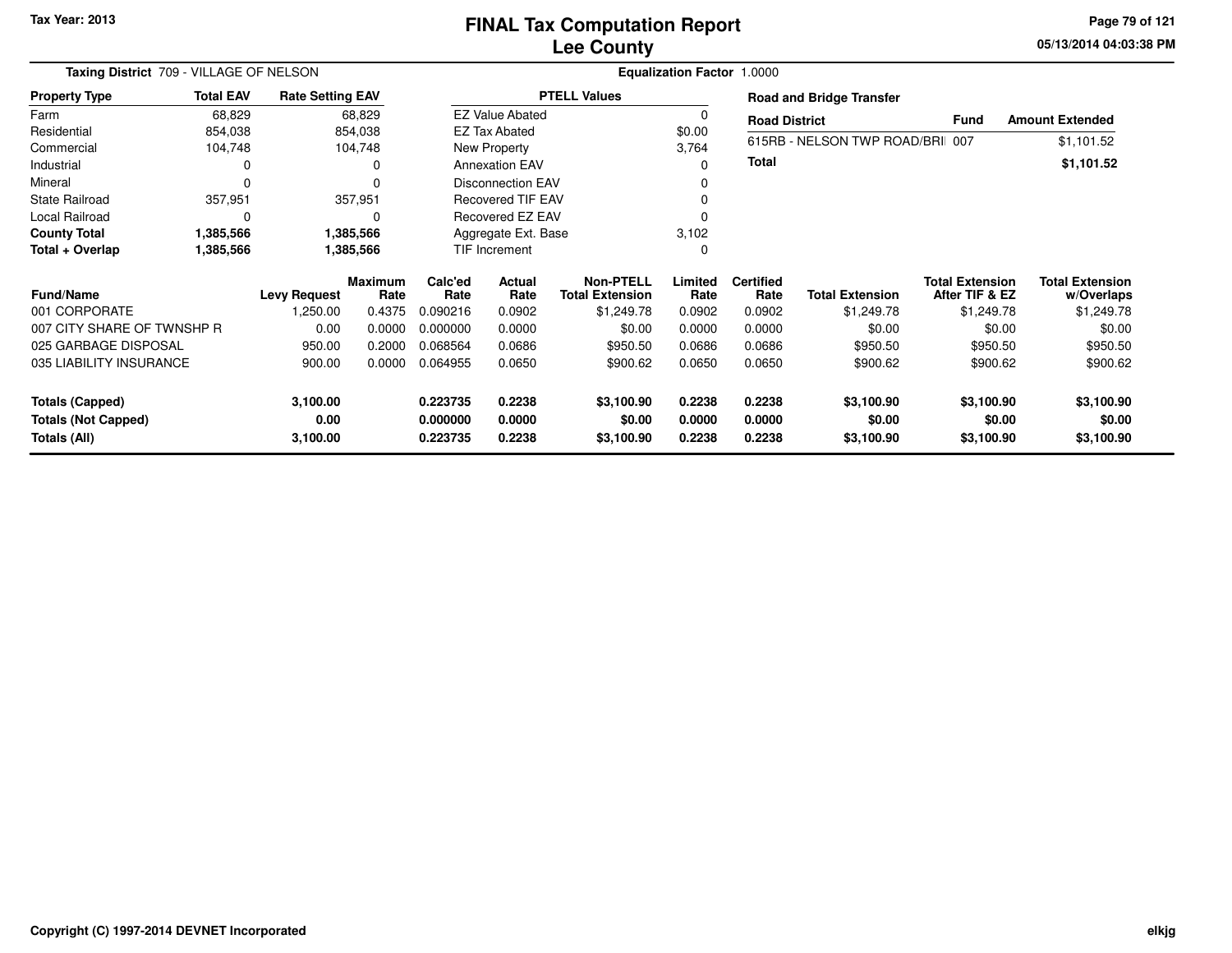**05/13/2014 04:03:38 PM Page 80 of 121**

| Taxing District 710 - VILLAGE OF PAW PAW |                  | Equalization Factor 1.0000       |                        |                 |                          |                                            |                 |                          |                                 |                                          |                                      |
|------------------------------------------|------------------|----------------------------------|------------------------|-----------------|--------------------------|--------------------------------------------|-----------------|--------------------------|---------------------------------|------------------------------------------|--------------------------------------|
| <b>Property Type</b>                     | <b>Total EAV</b> | <b>Rate Setting EAV</b>          |                        |                 |                          | <b>PTELL Values</b>                        |                 |                          | <b>Road and Bridge Transfer</b> |                                          |                                      |
| Farm                                     | 86.082           |                                  | 77,505                 |                 | <b>EZ Value Abated</b>   |                                            | 0               | <b>Road District</b>     |                                 | <b>Fund</b>                              | <b>Amount Extended</b>               |
| Residential                              | 9,512,712        |                                  | 7,433,840              |                 | <b>EZ Tax Abated</b>     |                                            | \$0.00          |                          |                                 |                                          |                                      |
| Commercial                               | 1,071,101        |                                  | 815,486                |                 | New Property             |                                            | 0               |                          | 622RB - WYOMING TWP ROAD/BI     | 007                                      | \$5,479.05                           |
| Industrial                               | O                |                                  | 0                      |                 | <b>Annexation EAV</b>    |                                            | 0               | <b>Total</b>             |                                 |                                          | \$5,479.05                           |
| Mineral                                  | $\Omega$         |                                  | 0                      |                 | <b>Disconnection EAV</b> |                                            | 0               |                          |                                 |                                          |                                      |
| <b>State Railroad</b>                    | $\Omega$         |                                  | $\Omega$               |                 | <b>Recovered TIF EAV</b> |                                            | 0               |                          |                                 |                                          |                                      |
| <b>Local Railroad</b>                    | $\Omega$         |                                  | $\Omega$               |                 | <b>Recovered EZ EAV</b>  |                                            | ŋ               |                          |                                 |                                          |                                      |
| <b>County Total</b>                      | 10,669,895       |                                  | 8,326,831              |                 | Aggregate Ext. Base      |                                            | 67,103          |                          |                                 |                                          |                                      |
| Total + Overlap                          | 10,669,895       |                                  | 8,326,831              |                 | <b>TIF Increment</b>     |                                            | 2,343,064       |                          |                                 |                                          |                                      |
| <b>Fund/Name</b>                         |                  |                                  | <b>Maximum</b><br>Rate | Calc'ed<br>Rate | Actual<br>Rate           | <b>Non-PTELL</b><br><b>Total Extension</b> | Limited<br>Rate | <b>Certified</b><br>Rate | <b>Total Extension</b>          | <b>Total Extension</b><br>After TIF & EZ | <b>Total Extension</b><br>w/Overlaps |
| 001 CORPORATE                            |                  | <b>Levy Request</b><br>32,123.00 | 0.4375                 | 0.385777        | 0.3858                   | \$32,124.91                                | 0.3753          | 0.3753                   | \$40,044.12                     | \$31,250.60                              | \$31,250.60                          |
| 005 I.M.R.F.                             |                  | 3,844.00                         | 0.0000                 | 0.046164        | 0.0462                   | \$3,847.00                                 | 0.0449          | 0.0449                   | \$4,790.78                      | \$3,738.75                               | \$3,738.75                           |
| 007 CITY SHARE OF TWNSHP R               |                  | 0.00                             | 0.0000                 | 0.000000        | 0.0000                   | \$0.00                                     | 0.0000          | 0.0000                   | \$0.00                          | \$0.00                                   | \$0.00                               |
| 014 POLICE PROTECTION                    |                  | 9,638.00                         | 0.6000                 | 0.115746        | 0.1157                   | \$9,634.14                                 | 0.1126          | 0.1126                   | \$12,014.30                     | \$9,376.01                               | \$9,376.01                           |
| 027 AUDIT                                |                  | 3,599.00                         | 0.0000                 | 0.043222        | 0.0432                   | \$3,597.19                                 | 0.0420          | 0.0420                   | \$4,481.36                      | \$3,497.27                               | \$3,497.27                           |
| 035 LIABILITY INSURANCE                  |                  | 4,179.00                         | 0.0000                 | 0.050187        | 0.0502                   | \$4,180.07                                 | 0.0488          | 0.0488                   | \$5,206.91                      | \$4,063.49                               | \$4,063.49                           |
| 041 STREET LIGHTING                      |                  | 4,460.00                         | 0.0500                 | 0.053562        | 0.0500                   | \$4,163.42                                 | 0.0486          | 0.0486                   | \$5,185.57                      | \$4,046.84                               | \$4,046.84                           |
| 047 SOCIAL SECURITY                      |                  | 5,059.00                         | 0.0000                 | 0.060755        | 0.0608                   | \$5.062.71                                 | 0.0591          | 0.0591                   | \$6,305.91                      | \$4,921.16                               | \$4,921.16                           |
| 062 WORKMENS COMP                        |                  | 5,766.00                         | 0.0000                 | 0.069246        | 0.0692                   | \$5.762.17                                 | 0.0673          | 0.0673                   | \$7,180.84                      | \$5,603.96                               | \$5,603.96                           |
| 143 MEDICARE                             |                  | 1,786.00                         | 0.0000                 | 0.021449        | 0.0214                   | \$1,781.94                                 | 0.0208          | 0.0208                   | \$2,219.34                      | \$1,731.98                               | \$1,731.98                           |
| <b>Totals (Capped)</b>                   |                  | 70,454.00                        |                        | 0.846108        | 0.8425                   | \$70,153.55                                | 0.8194          | 0.8194                   | \$87,429.13                     | \$68,230.06                              | \$68,230.06                          |
| <b>Totals (Not Capped)</b>               |                  | 0.00                             |                        | 0.000000        | 0.0000                   | \$0.00                                     | 0.0000          | 0.0000                   | \$0.00                          | \$0.00                                   | \$0.00                               |
| Totals (All)                             |                  | 70,454.00                        |                        | 0.846108        | 0.8425                   | \$70,153.55                                | 0.8194          | 0.8194                   | \$87,429.13                     | \$68,230.06                              | \$68,230.06                          |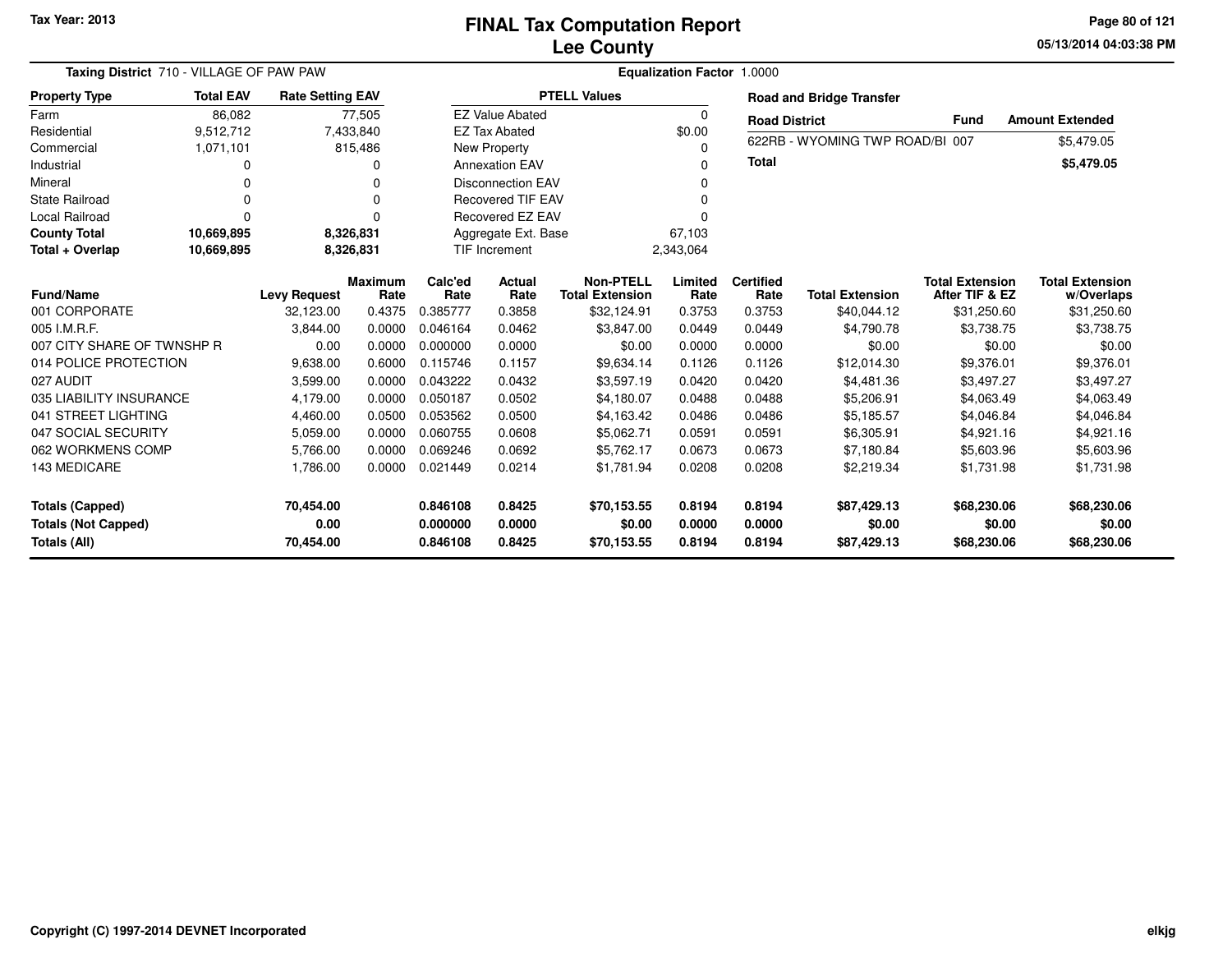**05/13/2014 04:03:38 PM Page 81 of 121**

| Taxing District 711 - VILLAGE OF STEWARD   |                  |                         |                        | Equalization Factor 1.0000 |                          |                                            |                  |                          |                                  |                                          |                                      |
|--------------------------------------------|------------------|-------------------------|------------------------|----------------------------|--------------------------|--------------------------------------------|------------------|--------------------------|----------------------------------|------------------------------------------|--------------------------------------|
| <b>Property Type</b>                       | <b>Total EAV</b> | <b>Rate Setting EAV</b> |                        |                            |                          | <b>PTELL Values</b>                        |                  |                          | <b>Road and Bridge Transfer</b>  |                                          |                                      |
| Farm                                       | 0                |                         |                        |                            | <b>EZ Value Abated</b>   |                                            | 0                | <b>Road District</b>     |                                  | <b>Fund</b>                              | <b>Amount Extended</b>               |
| Residential                                | 2,498,976        |                         | 2,498,976              |                            | <b>EZ Tax Abated</b>     |                                            | \$0.00           |                          |                                  |                                          |                                      |
| Commercial                                 | 125,425          |                         | 125,425                |                            | New Property             |                                            |                  |                          | 601RB - ALTO TWP ROAD/BRIDGI 007 |                                          | \$2,345.74                           |
| Industrial                                 | 0                |                         | 0                      |                            | <b>Annexation EAV</b>    |                                            |                  | Total                    |                                  |                                          | \$2,345.74                           |
| Mineral                                    | $\Omega$         |                         | $\Omega$               |                            | <b>Disconnection EAV</b> |                                            | ი                |                          |                                  |                                          |                                      |
| <b>State Railroad</b>                      | 145,061          |                         | 145,061                |                            | <b>Recovered TIF EAV</b> |                                            |                  |                          |                                  |                                          |                                      |
| Local Railroad                             | $\Omega$         |                         | 0                      |                            | Recovered EZ EAV         |                                            |                  |                          |                                  |                                          |                                      |
| <b>County Total</b>                        | 2,769,462        |                         | 2,769,462              |                            | Aggregate Ext. Base      |                                            | 3,891            |                          |                                  |                                          |                                      |
| Total + Overlap                            | 2,769,462        |                         | 2,769,462              | TIF Increment              |                          |                                            | 0                |                          |                                  |                                          |                                      |
| <b>Fund/Name</b>                           |                  | <b>Levy Request</b>     | <b>Maximum</b><br>Rate | Calc'ed<br>Rate            | Actual<br>Rate           | <b>Non-PTELL</b><br><b>Total Extension</b> | Limited<br>Rate  | <b>Certified</b><br>Rate | <b>Total Extension</b>           | <b>Total Extension</b><br>After TIF & EZ | <b>Total Extension</b><br>w/Overlaps |
| 001 CORPORATE                              |                  | 4,260.00                | 0.4375                 | 0.153821                   | 0.1538                   | \$4,259.43                                 | 0.1429           | 0.1429                   | \$3,957.56                       | \$3,957.56                               | \$3,957.56                           |
| 003 BONDS & INTEREST                       |                  | 0.00                    | 0.0000                 | 0.000000                   | 0.0000                   | \$0.00                                     | 0.0000           | 0.0000                   | \$0.00                           | \$0.00                                   | \$0.00                               |
| 007 CITY SHARE OF TWNSHP R                 |                  | 0.00                    | 0.0000                 | 0.000000                   | 0.0000                   | \$0.00                                     | 0.0000           | 0.0000                   | \$0.00                           | \$0.00                                   | \$0.00                               |
| <b>Totals (Capped)</b>                     |                  | 4,260.00                |                        | 0.153821                   | 0.1538                   | \$4,259.43                                 | 0.1429           | 0.1429                   | \$3,957.56                       | \$3,957.56                               | \$3,957.56                           |
| <b>Totals (Not Capped)</b><br>Totals (All) |                  | 0.00<br>4,260.00        |                        | 0.000000<br>0.153821       | 0.0000<br>0.1538         | \$0.00<br>\$4,259.43                       | 0.0000<br>0.1429 | 0.0000<br>0.1429         | \$0.00<br>\$3,957.56             | \$0.00<br>\$3,957.56                     | \$0.00<br>\$3,957.56                 |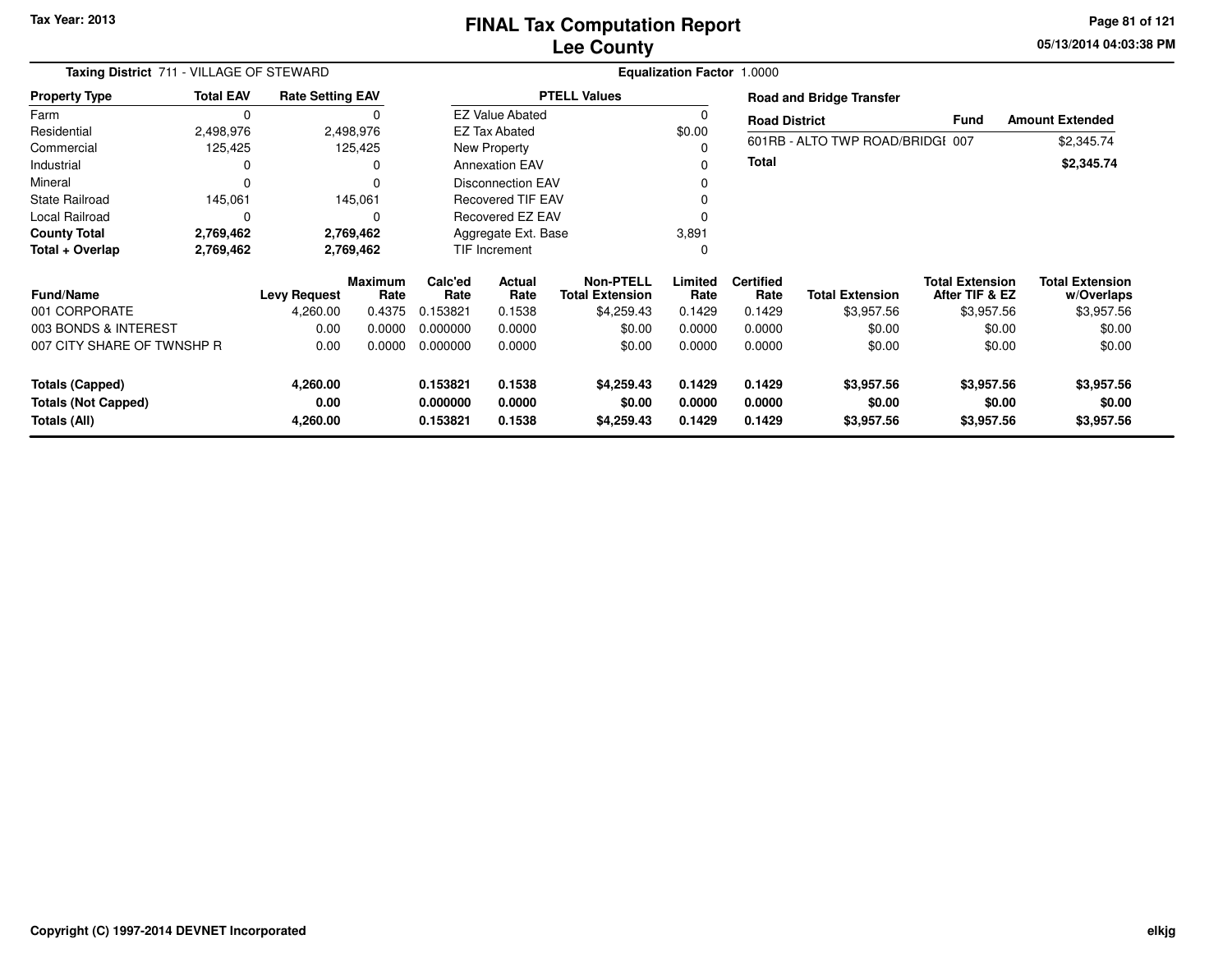#### **Lee CountyFINAL Tax Computation Report**

**05/13/2014 04:03:38 PM Page 82 of 121**

|                            | Taxing District 712 - VILLAGE OF SUBLETTE |                         |                 |                 | <b>Equalization Factor 1.0000</b>                    |                                     |                 |                          |                                 |                                          |                                      |  |  |  |
|----------------------------|-------------------------------------------|-------------------------|-----------------|-----------------|------------------------------------------------------|-------------------------------------|-----------------|--------------------------|---------------------------------|------------------------------------------|--------------------------------------|--|--|--|
| <b>Property Type</b>       | <b>Total EAV</b>                          | <b>Rate Setting EAV</b> |                 |                 |                                                      | <b>PTELL Values</b>                 |                 |                          | <b>Road and Bridge Transfer</b> |                                          |                                      |  |  |  |
| Farm                       | 161,536                                   |                         | 161,536         |                 | <b>EZ Value Abated</b>                               |                                     | 0               | <b>Road District</b>     |                                 | Fund                                     | <b>Amount Extended</b>               |  |  |  |
| Residential                | 4,529,356                                 |                         | 4,529,356       |                 | <b>EZ Tax Abated</b>                                 |                                     | \$0.00          |                          |                                 |                                          |                                      |  |  |  |
| Commercial                 | 1,794,882                                 |                         | 1,794,882       |                 | New Property                                         |                                     | 69,610          |                          | 619RB - SUBLETTE TWP ROAD/B 007 |                                          | \$10,481.01                          |  |  |  |
| Industrial                 | 0                                         |                         | 0               |                 | <b>Annexation EAV</b>                                |                                     | $\Omega$        | Total                    |                                 |                                          | \$10,481.01                          |  |  |  |
| Mineral                    | 0                                         |                         |                 |                 | <b>Disconnection EAV</b><br><b>Recovered TIF EAV</b> |                                     |                 |                          |                                 |                                          |                                      |  |  |  |
| State Railroad             | 0                                         |                         |                 |                 |                                                      |                                     | 0               |                          |                                 |                                          |                                      |  |  |  |
| Local Railroad             | 0                                         |                         |                 |                 | <b>Recovered EZ EAV</b>                              |                                     |                 |                          |                                 |                                          |                                      |  |  |  |
| <b>County Total</b>        | 6,485,774                                 |                         | 6,485,774       |                 | Aggregate Ext. Base                                  |                                     |                 |                          |                                 |                                          |                                      |  |  |  |
| Total + Overlap            | 6,485,774                                 |                         | 6,485,774       |                 | TIF Increment                                        |                                     | 0               |                          |                                 |                                          |                                      |  |  |  |
| <b>Fund/Name</b>           |                                           | <b>Levy Request</b>     | Maximum<br>Rate | Calc'ed<br>Rate | Actual<br>Rate                                       | Non-PTELL<br><b>Total Extension</b> | Limited<br>Rate | <b>Certified</b><br>Rate | Total Extension                 | <b>Total Extension</b><br>After TIF & EZ | <b>Total Extension</b><br>w/Overlaps |  |  |  |
| 001 CORPORATE              |                                           | 15,363.00               | 0.4375          | 0.236872        | 0.2369                                               | \$15,364.80                         | 0.2369          | 0.2369                   | \$15,364.80                     | \$15,364.80                              | \$15,364.80                          |  |  |  |
| 007 CITY SHARE OF TWNSHP R |                                           | 0.00                    | 0.0000          | 0.000000        | 0.0000                                               | \$0.00                              | 0.0000          | 0.0000                   | \$0.00                          | \$0.00                                   | \$0.00                               |  |  |  |
| <b>Totals (Capped)</b>     |                                           | 15,363.00               |                 | 0.236872        | 0.2369                                               | \$15,364.80                         | 0.2369          | 0.2369                   | \$15,364.80                     | \$15,364.80                              | \$15,364.80                          |  |  |  |
| <b>Totals (Not Capped)</b> |                                           | 0.00                    |                 | 0.000000        | 0.0000                                               | \$0.00                              | 0.0000          | 0.0000                   | \$0.00                          | \$0.00                                   | \$0.00                               |  |  |  |
| Totals (All)               |                                           | 15,363.00               |                 | 0.236872        | 0.2369                                               | \$15,364.80                         | 0.2369          | 0.2369                   | \$15,364.80                     | \$15,364.80                              | \$15,364.80                          |  |  |  |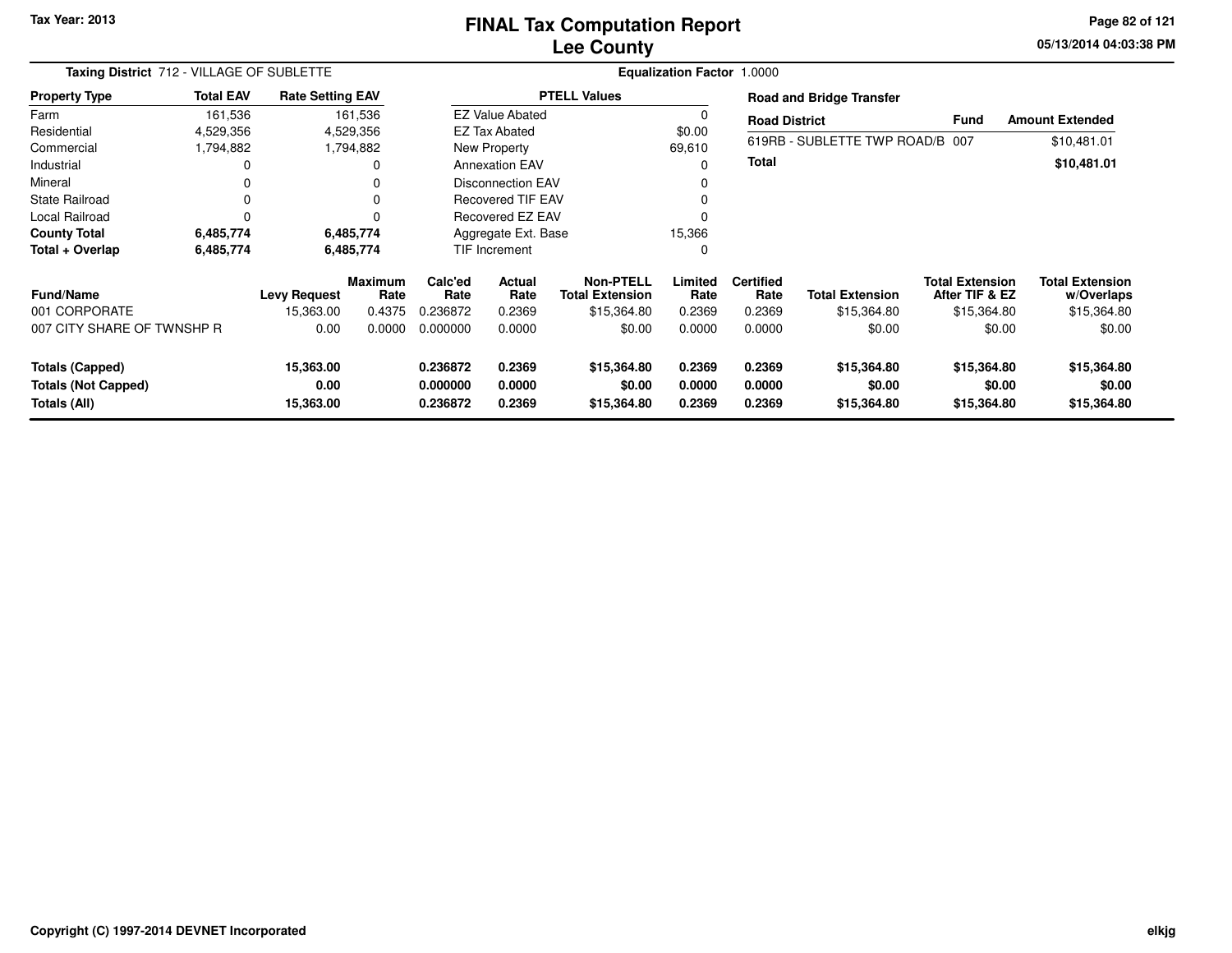**05/13/2014 04:03:38 PMPage 83 of 121**

| Taxing District 713 - VILLAGE OF WEST BROOKLYN |                  |                         | <b>Equalization Factor 1.0000</b> |                 |                          |                                            |                 |                          |                                 |                                          |                                      |  |
|------------------------------------------------|------------------|-------------------------|-----------------------------------|-----------------|--------------------------|--------------------------------------------|-----------------|--------------------------|---------------------------------|------------------------------------------|--------------------------------------|--|
| <b>Property Type</b>                           | <b>Total EAV</b> | <b>Rate Setting EAV</b> |                                   |                 |                          | <b>PTELL Values</b>                        |                 |                          | <b>Road and Bridge Transfer</b> |                                          |                                      |  |
| Farm                                           | 0                |                         | 0                                 |                 | <b>EZ Value Abated</b>   |                                            | 0               | <b>Road District</b>     |                                 | <b>Fund</b>                              | <b>Amount Extended</b>               |  |
| Residential                                    | 1,320,251        |                         | 1,320,251                         |                 | <b>EZ Tax Abated</b>     |                                            | \$0.00          |                          |                                 |                                          |                                      |  |
| Commercial                                     | 105,720          |                         | 105,720                           |                 | New Property             |                                            |                 |                          | 605RB - BROOKLYN TWP ROAD/E 007 |                                          | \$406.40                             |  |
| Industrial                                     |                  |                         | 0                                 |                 | <b>Annexation EAV</b>    |                                            |                 | <b>Total</b>             |                                 |                                          | \$406.40                             |  |
| Mineral                                        |                  |                         |                                   |                 | <b>Disconnection EAV</b> |                                            |                 |                          |                                 |                                          |                                      |  |
| <b>State Railroad</b>                          |                  |                         |                                   |                 | <b>Recovered TIF EAV</b> |                                            |                 |                          |                                 |                                          |                                      |  |
| <b>Local Railroad</b>                          | $\Omega$         |                         | $\Omega$                          |                 | Recovered EZ EAV         |                                            |                 |                          |                                 |                                          |                                      |  |
| <b>County Total</b>                            | 1,425,971        |                         | 1,425,971                         |                 | Aggregate Ext. Base      |                                            | 10,670          |                          |                                 |                                          |                                      |  |
| Total + Overlap                                | 1,425,971        |                         | 1,425,971                         | TIF Increment   |                          |                                            |                 |                          |                                 |                                          |                                      |  |
| <b>Fund/Name</b>                               |                  | <b>Levy Request</b>     | <b>Maximum</b><br>Rate            | Calc'ed<br>Rate | Actual<br>Rate           | <b>Non-PTELL</b><br><b>Total Extension</b> | Limited<br>Rate | <b>Certified</b><br>Rate | <b>Total Extension</b>          | <b>Total Extension</b><br>After TIF & EZ | <b>Total Extension</b><br>w/Overlaps |  |
| 001 CORPORATE                                  |                  | 4,645.00                | 0.4375                            | 0.325743        | 0.3257                   | \$4,644.39                                 | 0.3154          | 0.3154                   | \$4.497.51                      | \$4,497.51                               | \$4,497.51                           |  |
| 007 CITY SHARE OF TWNSHP R                     |                  | 0.00                    | 0.0000                            | 0.000000        | 0.0000                   | \$0.00                                     | 0.0000          | 0.0000                   | \$0.00                          | \$0.00                                   | \$0.00                               |  |
| 027 AUDIT                                      |                  | 2,662.00                | 0.0000                            | 0.186680        | 0.1867                   | \$2,662.29                                 | 0.1808          | 0.1808                   | \$2,578.16                      | \$2,578.16                               | \$2,578.16                           |  |
| 035 LIABILITY INSURANCE                        |                  | 2,239.00                | 0.0000                            | 0.157016        | 0.1570                   | \$2,238.77                                 | 0.1521          | 0.1521                   | \$2,168.90                      | \$2,168.90                               | \$2,168.90                           |  |
| 041 STREET LIGHTING                            |                  | 425.00                  | 0.0500                            | 0.029804        | 0.0298                   | \$424.94                                   | 0.0289          | 0.0289                   | \$412.11                        | \$412.11                                 | \$412.11                             |  |
| 047 SOCIAL SECURITY                            |                  | 425.00                  | 0.0000                            | 0.029804        | 0.0298                   | \$424.94                                   | 0.0289          | 0.0289                   | \$412.11                        | \$412.11                                 | \$412.11                             |  |
| 062 WORKMANS COMP                              |                  | 808.00                  | 0.0000                            | 0.056663        | 0.0567                   | \$808.53                                   | 0.0549          | 0.0549                   | \$782.86                        | \$782.86                                 | \$782.86                             |  |
| <b>Totals (Capped)</b>                         |                  | 11,204.00               |                                   | 0.785710        | 0.7857                   | \$11,203.86                                | 0.7610          | 0.7610                   | \$10,851.65                     | \$10,851.65                              | \$10,851.65                          |  |
|                                                |                  |                         |                                   |                 |                          |                                            |                 |                          |                                 |                                          |                                      |  |
|                                                |                  | 0.00                    |                                   | 0.000000        | 0.0000                   | \$0.00                                     | 0.0000          | 0.0000                   | \$0.00                          | \$0.00                                   | \$0.00                               |  |
| <b>Totals (Not Capped)</b><br>Totals (All)     |                  | 11,204.00               |                                   | 0.785710        | 0.7857                   | \$11,203.86                                | 0.7610          | 0.7610                   | \$10,851.65                     | \$10,851.65                              | \$10,851.65                          |  |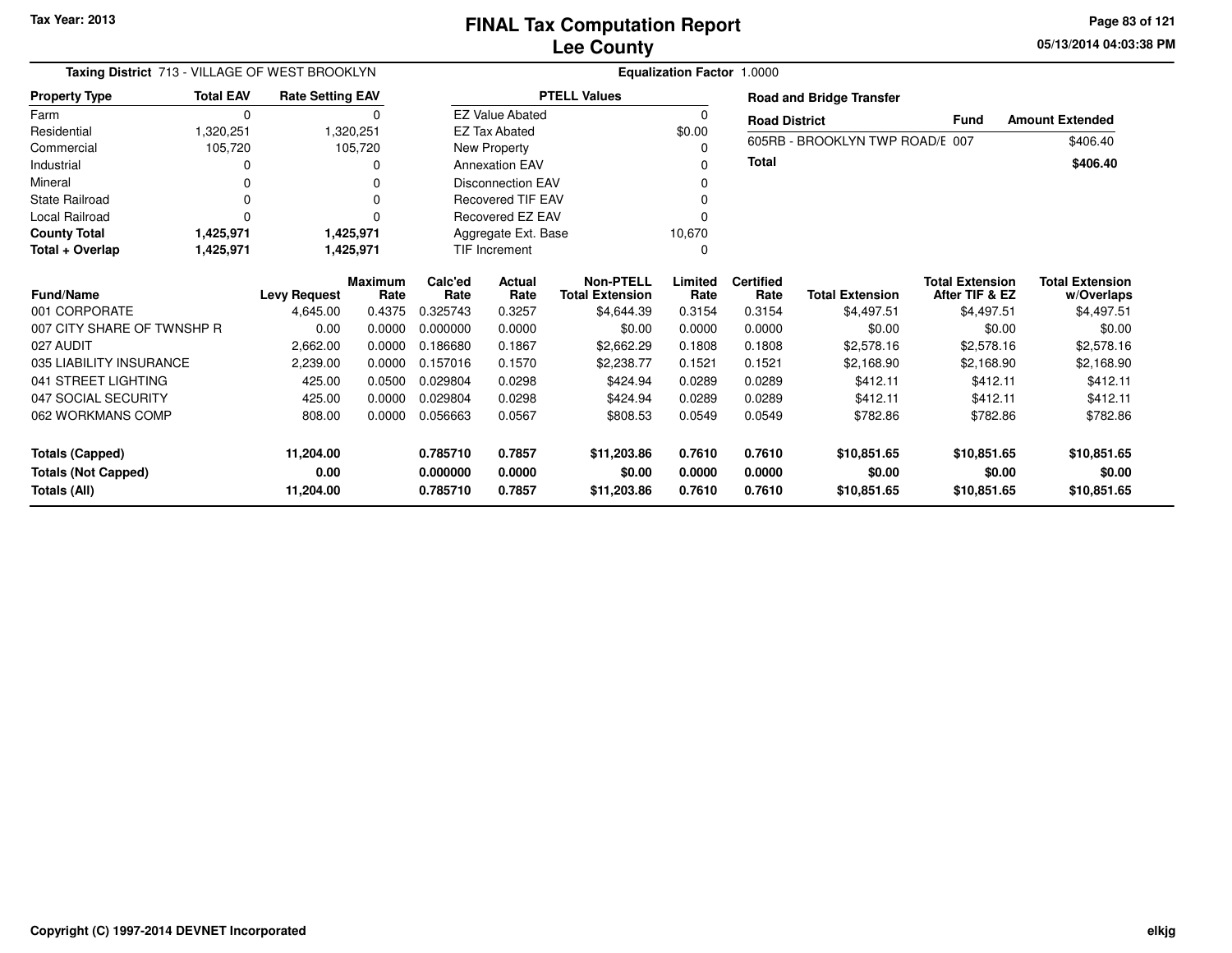**05/13/2014 04:03:38 PM Page 84 of 121**

| Taxing District 714 - CITY OF ROCHELLE                                     |                  |                         |                 | <b>Equalization Factor 1.0000</b> |                          |                                            |                  |                          |                                |                                          |                                      |
|----------------------------------------------------------------------------|------------------|-------------------------|-----------------|-----------------------------------|--------------------------|--------------------------------------------|------------------|--------------------------|--------------------------------|------------------------------------------|--------------------------------------|
| <b>Property Type</b>                                                       | <b>Total EAV</b> | <b>Rate Setting EAV</b> |                 |                                   |                          | <b>PTELL Values</b>                        |                  |                          | <b>Overlapping County</b>      | <b>Overlap EAV</b>                       |                                      |
| Farm                                                                       | 4,501            |                         | 4,501           |                                   | <b>EZ Value Abated</b>   |                                            | $\Omega$         | Ogle County              |                                | 215,670,985                              |                                      |
| Residential                                                                | 0                |                         | 0               |                                   | <b>EZ Tax Abated</b>     |                                            | \$0.00           | <b>Total</b>             |                                | 215,670,985                              |                                      |
| Commercial                                                                 | 0                |                         | $\Omega$        |                                   | New Property             |                                            |                  |                          | * denotes use of estimated EAV |                                          |                                      |
| Industrial                                                                 | 0                |                         | $\Omega$        |                                   | <b>Annexation EAV</b>    |                                            |                  |                          |                                |                                          |                                      |
| Mineral                                                                    | 0                |                         | $\Omega$        |                                   | <b>Disconnection EAV</b> |                                            |                  |                          |                                |                                          |                                      |
| <b>State Railroad</b>                                                      | 0                |                         | $\Omega$        |                                   | Recovered TIF EAV        |                                            |                  |                          |                                |                                          |                                      |
| Local Railroad                                                             | 0                |                         | $\Omega$        |                                   | <b>Recovered EZ EAV</b>  |                                            |                  |                          |                                |                                          |                                      |
| <b>County Total</b>                                                        | 4,501            |                         | 4,501           |                                   | Aggregate Ext. Base      |                                            |                  |                          |                                |                                          |                                      |
| Total + Overlap                                                            | 215,675,486      | 215,675,486             |                 |                                   | <b>TIF Increment</b>     |                                            |                  |                          |                                |                                          |                                      |
| <b>Fund/Name</b>                                                           |                  | <b>Levy Request</b>     | Maximum<br>Rate | Calc'ed<br>Rate                   | <b>Actual</b><br>Rate    | <b>Non-PTELL</b><br><b>Total Extension</b> | Limited<br>Rate  | <b>Certified</b><br>Rate | <b>Total Extension</b>         | <b>Total Extension</b><br>After TIF & EZ | <b>Total Extension</b><br>w/Overlaps |
| 001 CORPORATE                                                              |                  | 542,196.00              | 0.2500          | 0.251394                          | 0.2500                   | \$11.25                                    | 0.2500           | 0.2500                   | \$11.25                        | \$11.25                                  | \$539,188.72                         |
| 003 BONDS & INTEREST                                                       |                  | 60,747.50               | 0.0000          | 0.028166                          | 0.0282                   | \$1.27                                     | 0.0283           | 0.0283                   | \$1.27                         | \$1.27                                   | \$61,036.16                          |
| 005 I.M.R.F.                                                               |                  | 240,000.00              | 0.0000          | 0.111278                          | 0.1113                   | \$5.01                                     | 0.1113           | 0.1113                   | \$5.01                         | \$5.01                                   | \$240,046.82                         |
| 012 FIRE PROTECTION                                                        |                  | 162,659.00              | 0.0000          | 0.075418                          | 0.0754                   | \$3.39                                     | 0.0754           | 0.0754                   | \$3.39                         | \$3.39                                   | \$162,619.32                         |
| 013 FIRE PENSION                                                           |                  | 237,565.00              | 0.0000          | 0.110149                          | 0.1101                   | \$4.96                                     | 0.1101           | 0.1101                   | \$4.96                         | \$4.96                                   | \$237,458.71                         |
| 014 POLICE PROTECTION                                                      |                  | 162,659.00              | 0.0750          | 0.075418                          | 0.0750                   | \$3.38                                     | 0.0750           | 0.0750                   | \$3.38                         | \$3.38                                   | \$161,756.61                         |
| 015 POLICE PENSION                                                         |                  | 236,189.00              | 0.0000          | 0.109511                          | 0.1095                   | \$4.93                                     | 0.1095           | 0.1095                   | \$4.93                         | \$4.93                                   | \$236,164.66                         |
| 027 AUDIT                                                                  |                  | 34,500.00               | 0.0000          | 0.015996                          | 0.0160                   | \$0.72                                     | 0.0160           | 0.0160                   | \$0.72                         | \$0.72                                   | \$34,508.08                          |
| 035 LIABILITY INSURANCE                                                    |                  | 134,500.00              | 0.0000          | 0.062362                          | 0.0624                   | \$2.81                                     | 0.0624           | 0.0624                   | \$2.81                         | \$2.81                                   | \$134,581.50                         |
| 041 STREET LIGHTING                                                        |                  | 108,439.00              | 0.1016          | 0.050279                          | 0.0503                   | \$2.26                                     | 0.0503           | 0.0503                   | \$2.26                         | \$2.26                                   | \$108,484.77                         |
| 047 SOCIAL SECURITY                                                        |                  | 210,000.00              | 0.0000          | 0.097369                          | 0.0974                   | \$4.38                                     | 0.0974           | 0.0974                   | \$4.38                         | \$4.38                                   | \$210,067.92                         |
| 048 SCHOOL CROSSING GUARD                                                  |                  | 43,376.00               | 0.0200          | 0.020112                          | 0.0200                   | \$0.90                                     | 0.0200           | 0.0200                   | \$0.90                         | \$0.90                                   | \$43,135.10                          |
| <b>Totals (Capped)</b><br>60,747.50                                        |                  | 0.028166                | 0.0282          | \$1.27                            | 0.0283                   | 0.0283                                     | \$1.27           | \$1.27                   | \$61,036.16                    |                                          |                                      |
| <b>Totals (Not Capped)</b><br>2,112,083.00<br>Totals (All)<br>2,172,830.50 |                  |                         |                 | 0.979286<br>1.007452              | 0.9774<br>1.0056         | \$43.99<br>\$45.26                         | 0.9774<br>1.0057 | 0.9774<br>1.0057         | \$43.99<br>\$45.26             | \$43.99<br>\$45.26                       | \$2,108,012.21<br>\$2,169,048.37     |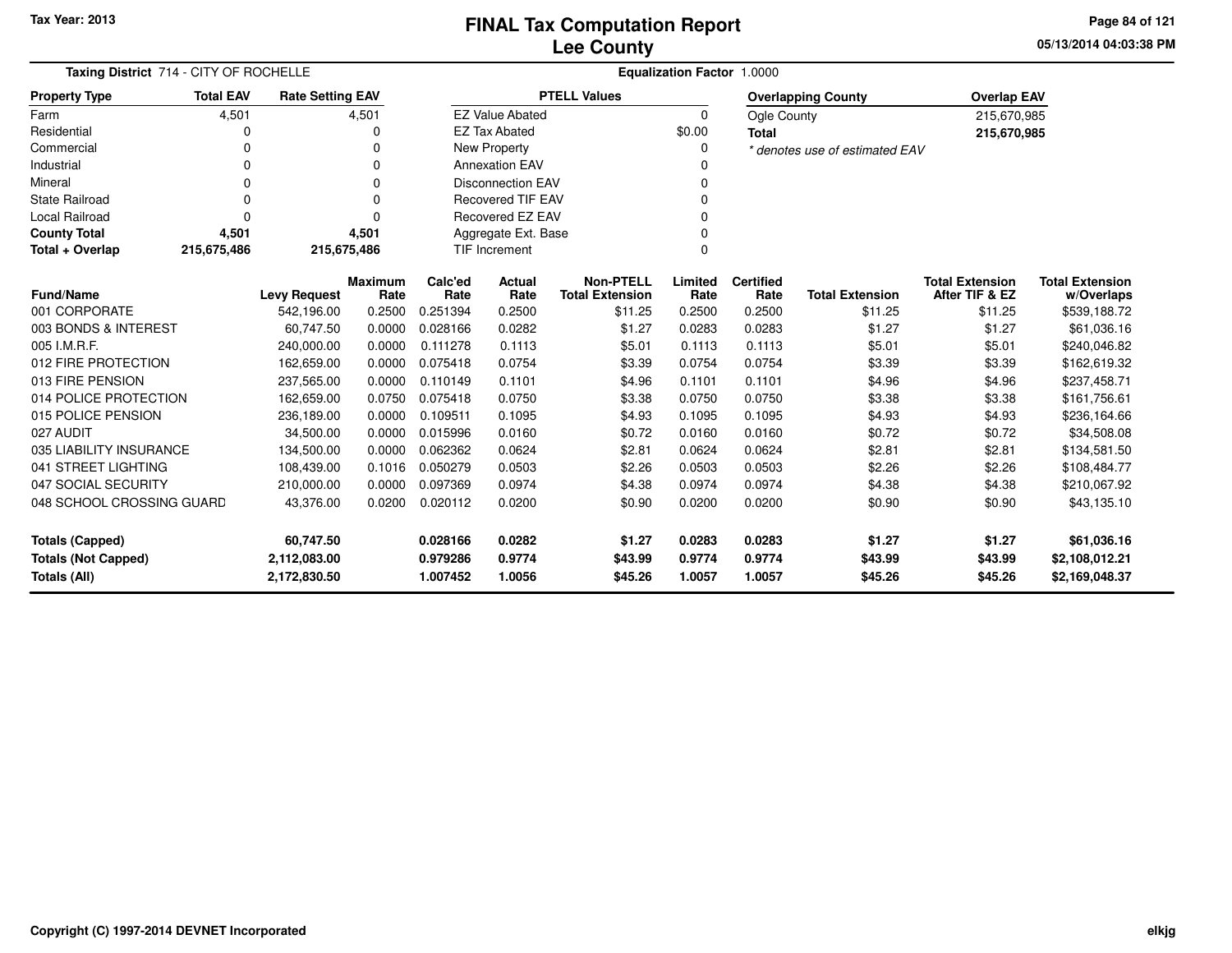# **Lee CountyFINAL Tax Computation Report**

**05/13/2014 04:03:38 PM Page 85 of 121**

| Taxing District 801 - AMBOY FIRE                                     |                  |                                  |                 |                                  |                                          |                                        | <b>Equalization Factor 1.0000</b> |                            |                                        |                                          |                                        |  |
|----------------------------------------------------------------------|------------------|----------------------------------|-----------------|----------------------------------|------------------------------------------|----------------------------------------|-----------------------------------|----------------------------|----------------------------------------|------------------------------------------|----------------------------------------|--|
| <b>Property Type</b>                                                 | <b>Total EAV</b> | <b>Rate Setting EAV</b>          |                 |                                  |                                          | <b>PTELL Values</b>                    |                                   |                            |                                        |                                          |                                        |  |
| Farm                                                                 | 16,438,110       |                                  | 16,438,110      |                                  | <b>EZ Value Abated</b>                   |                                        | 95,472                            |                            |                                        |                                          |                                        |  |
| Residential                                                          | 34,075,578       |                                  | 34,075,578      |                                  | <b>EZ Tax Abated</b>                     |                                        | \$581.04                          |                            |                                        |                                          |                                        |  |
| Commercial                                                           | 7,921,334        |                                  | 7,921,334       |                                  | New Property                             |                                        | 520,075                           |                            |                                        |                                          |                                        |  |
| Industrial                                                           | 5,536,139        |                                  | 5,440,667       |                                  | <b>Annexation EAV</b>                    |                                        |                                   |                            |                                        |                                          |                                        |  |
| Mineral                                                              | 0                |                                  | 0               |                                  | <b>Disconnection EAV</b>                 |                                        |                                   |                            |                                        |                                          |                                        |  |
| State Railroad                                                       | 0                |                                  |                 |                                  |                                          | <b>Recovered TIF EAV</b><br>$\Omega$   |                                   |                            |                                        |                                          |                                        |  |
| Local Railroad                                                       | 1,800            |                                  | 1,800           |                                  | <b>Recovered EZ EAV</b>                  |                                        | 60,019                            |                            |                                        |                                          |                                        |  |
| <b>County Total</b>                                                  | 63,972,961       |                                  | 63,877,489      |                                  | Aggregate Ext. Base                      |                                        | 378,787                           |                            |                                        |                                          |                                        |  |
| Total + Overlap                                                      | 63,972,961       |                                  | 63,877,489      |                                  | <b>TIF Increment</b>                     |                                        | 0                                 |                            |                                        |                                          |                                        |  |
| <b>Fund/Name</b>                                                     |                  | <b>Levy Request</b>              | Maximum<br>Rate | Calc'ed<br>Rate                  | Actual<br>Rate<br><b>Total Extension</b> |                                        | Limited<br>Rate                   | <b>Certified</b><br>Rate   | <b>Total Extension</b>                 | <b>Total Extension</b><br>After TIF & EZ | <b>Total Extension</b><br>w/Overlaps   |  |
| 001 CORPORATE                                                        |                  | 242,415.00                       | 0.4000          | 0.379500                         | 0.3795                                   | \$242,415.07                           | 0.3558                            | 0.3558                     | \$227,615.80                           | \$227,276.11                             | \$227,276.11                           |  |
| 064 AMBULANCE                                                        |                  | 172,236.00                       | 0.4000          | 0.269635                         | 0.2696                                   | \$172,213.71                           | 0.2528                            | 0.2528                     | \$161,723.65                           | \$161,482.29                             | \$161,482.29                           |  |
| <b>Totals (Capped)</b><br><b>Totals (Not Capped)</b><br>Totals (All) |                  | 414,651.00<br>0.00<br>414,651.00 |                 | 0.649135<br>0.000000<br>0.649135 | 0.6491<br>0.0000<br>0.6491               | \$414,628.78<br>\$0.00<br>\$414,628.78 | 0.6086<br>0.0000<br>0.6086        | 0.6086<br>0.0000<br>0.6086 | \$389,339.45<br>\$0.00<br>\$389,339.45 | \$388,758.40<br>\$0.00<br>\$388,758.40   | \$388,758.40<br>\$0.00<br>\$388,758.40 |  |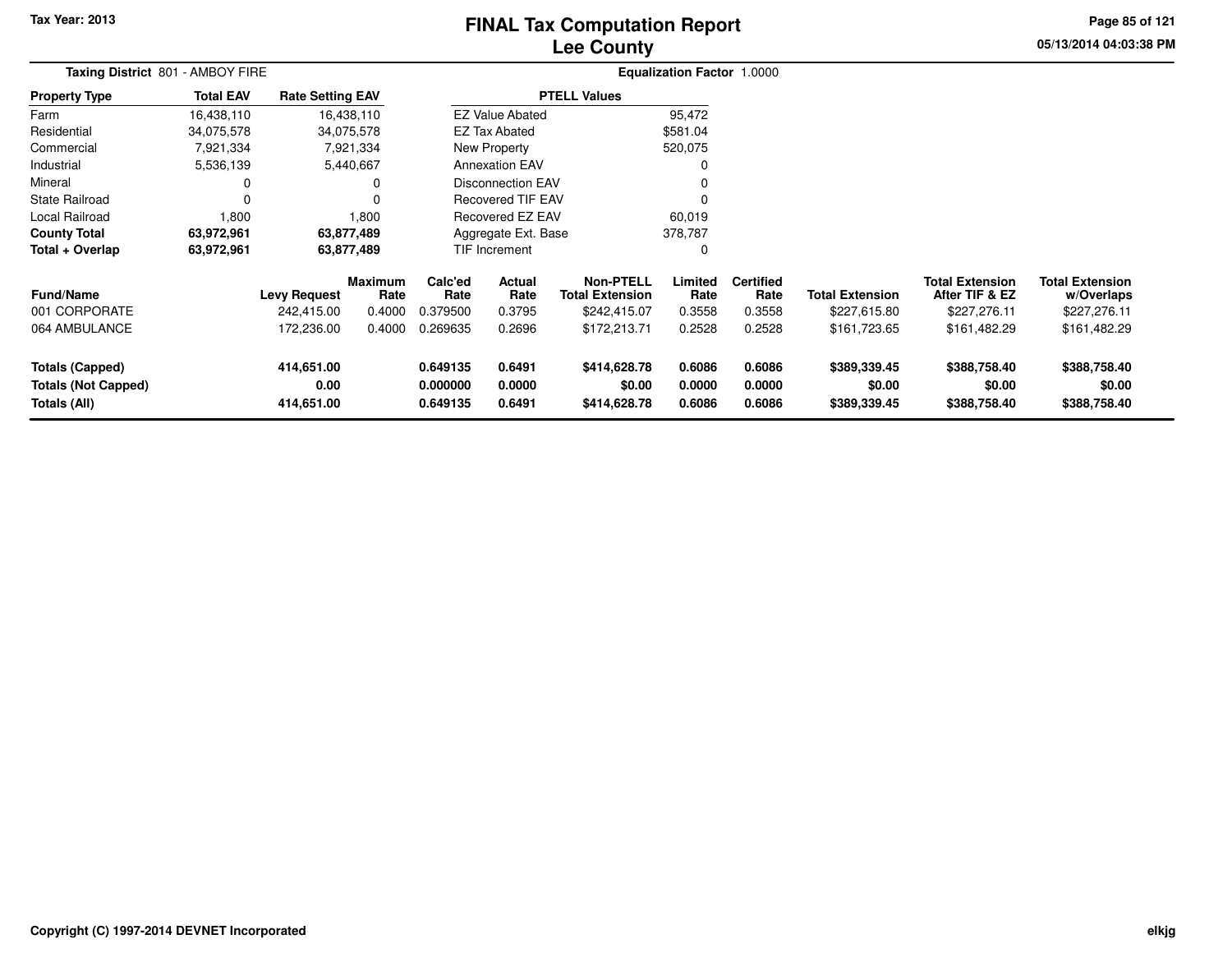#### **Lee CountyFINAL Tax Computation Report**

**05/13/2014 04:03:38 PM Page 86 of 121**

| Taxing District 802 - ASHTON FIRE                 |                  |                          |                        |                      |                                                              | Equalization Factor 1.0000   |                  |                          |                                |                                          |                                      |
|---------------------------------------------------|------------------|--------------------------|------------------------|----------------------|--------------------------------------------------------------|------------------------------|------------------|--------------------------|--------------------------------|------------------------------------------|--------------------------------------|
| <b>Property Type</b>                              | <b>Total EAV</b> | <b>Rate Setting EAV</b>  |                        |                      |                                                              | <b>PTELL Values</b>          |                  |                          | <b>Overlapping County</b>      | <b>Overlap EAV</b>                       |                                      |
| Farm                                              | 16,300,676       | 16,300,676               |                        |                      | <b>EZ Value Abated</b>                                       |                              | $\mathbf 0$      | Ogle County              |                                | 7,513,098                                |                                      |
| Residential                                       | 12,986,603       | 12,986,603               |                        |                      | <b>EZ Tax Abated</b>                                         |                              | \$0.00           | Total                    |                                | 7,513,098                                |                                      |
| Commercial                                        | 3,402,671        |                          | 3,402,671              |                      | New Property                                                 |                              | 106,462          |                          | * denotes use of estimated EAV |                                          |                                      |
| Industrial                                        | 3,921,404        |                          | 3,921,404              |                      | <b>Annexation EAV</b>                                        |                              | 0                |                          |                                |                                          |                                      |
| Mineral                                           | 0                |                          | $\Omega$               |                      | <b>Disconnection EAV</b>                                     |                              |                  |                          |                                |                                          |                                      |
| <b>State Railroad</b>                             | 1,205,592        |                          | 1,205,592              |                      | Recovered TIF EAV                                            |                              |                  |                          |                                |                                          |                                      |
| Local Railroad                                    | 0                |                          | O                      |                      | Recovered EZ EAV                                             |                              |                  |                          |                                |                                          |                                      |
| <b>County Total</b>                               | 37,816,946       | 37,816,946               |                        |                      | Aggregate Ext. Base                                          |                              |                  |                          |                                |                                          |                                      |
| Total + Overlap                                   | 45,330,044       | 45,330,044               |                        |                      | TIF Increment                                                |                              | $\Omega$         |                          |                                |                                          |                                      |
| <b>Fund/Name</b>                                  |                  | <b>Levy Request</b>      | <b>Maximum</b><br>Rate | Calc'ed<br>Rate      | <b>Non-PTELL</b><br>Actual<br><b>Total Extension</b><br>Rate |                              | Limited<br>Rate  | <b>Certified</b><br>Rate | <b>Total Extension</b>         | <b>Total Extension</b><br>After TIF & EZ | <b>Total Extension</b><br>w/Overlaps |
| 001 CORPORATE                                     |                  | 140,297.00               | 0.3000                 | 0.309501             | 0.3000                                                       | \$113,450.84                 | 0.3000           | 0.3000                   | \$113,450.84                   | \$113,450.84                             | \$135,990.13                         |
| 027 AUDIT                                         |                  | 2,338.00                 | 0.0050                 | 0.005158             | 0.0050                                                       | \$1,890.85                   | 0.0050           | 0.0050                   | \$1,890.85                     | \$1,890.85                               | \$2,266.50                           |
| 035 LIABILITY INSURANCE                           |                  | 16,975.00                | 0.0000                 | 0.037448             | 0.0374                                                       | \$14,143.54                  | 0.0374           | 0.0374                   | \$14,143.54                    | \$14,143.54                              | \$16,953.44                          |
| 062 WORKMANS COMP                                 |                  | 2,478.00                 | 0.0000                 | 0.005467             | 0.0055                                                       | \$2,079.93                   | 0.0055           | 0.0055                   | \$2,079.93                     | \$2,079.93                               | \$2,493.15                           |
| 064 AMBULANCE                                     |                  | 76,976.00                | 0.3000                 | 0.169812             | 0.1698                                                       | \$64,213.17                  | 0.1698           | 0.1698                   | \$64,213.17                    | \$64,213.17                              | \$76,970.41                          |
| 0.00<br><b>Totals (Capped)</b>                    |                  | 0.000000                 | 0.0000                 | \$0.00               | 0.0000                                                       | 0.0000                       | \$0.00           | \$0.00                   | \$0.00                         |                                          |                                      |
| <b>Totals (Not Capped)</b><br><b>Totals (All)</b> |                  | 239,064.00<br>239,064.00 |                        | 0.527386<br>0.527386 | 0.5177<br>0.5177                                             | \$195,778.33<br>\$195,778.33 | 0.5177<br>0.5177 | 0.5177<br>0.5177         | \$195,778.33<br>\$195,778.33   | \$195,778.33<br>\$195,778.33             | \$234,673.63<br>\$234,673.63         |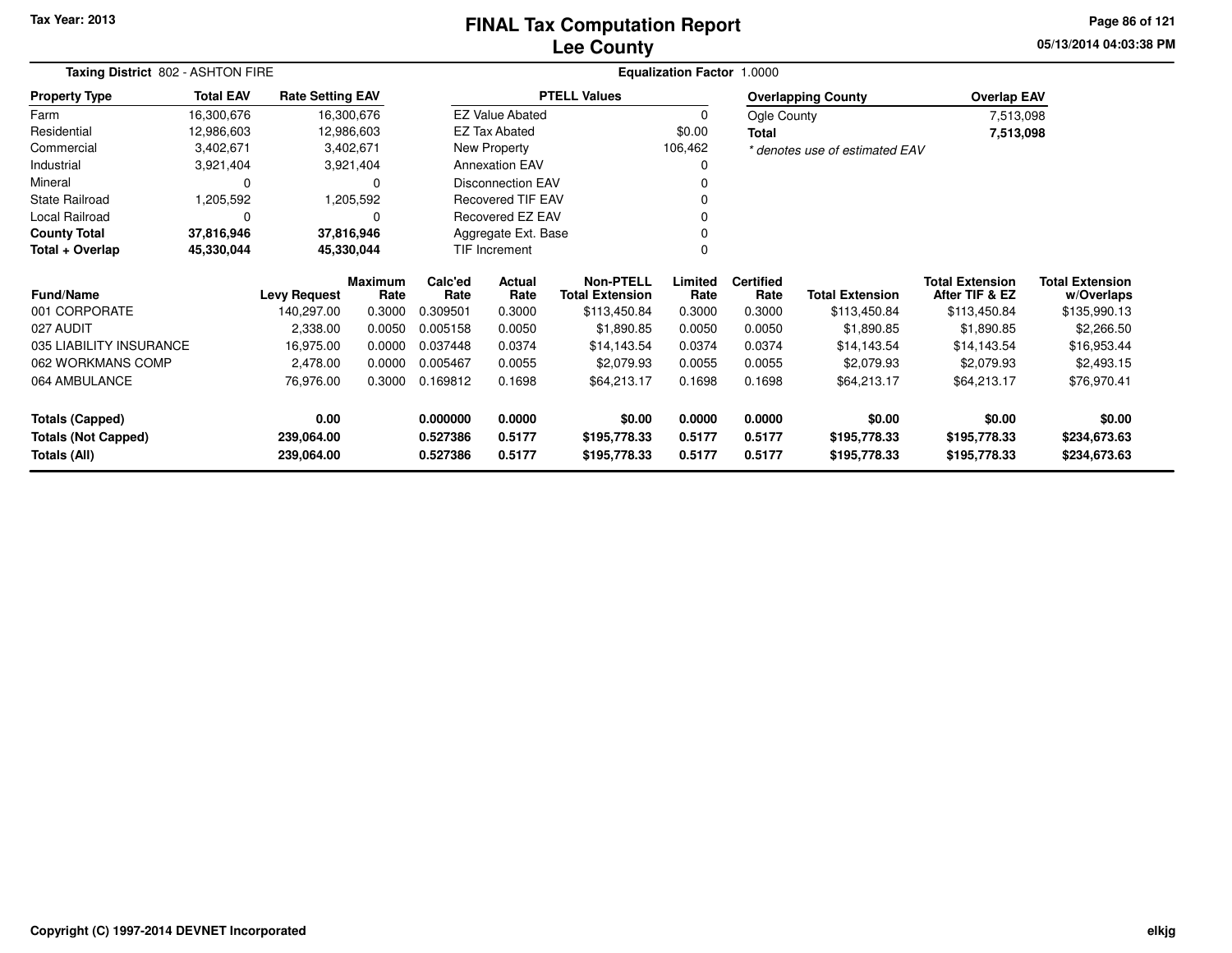# **Lee CountyFINAL Tax Computation Report**

**05/13/2014 04:03:38 PM Page 87 of 121**

| Taxing District 803 - COMPTON FIRE                                   |                     |                                  |                        |                                  |                            |                                            | Equalization Factor 1.0000 |                            |                                        |                                          |                                        |
|----------------------------------------------------------------------|---------------------|----------------------------------|------------------------|----------------------------------|----------------------------|--------------------------------------------|----------------------------|----------------------------|----------------------------------------|------------------------------------------|----------------------------------------|
| <b>Property Type</b>                                                 | <b>Total EAV</b>    | <b>Rate Setting EAV</b>          |                        |                                  |                            | <b>PTELL Values</b>                        |                            |                            |                                        |                                          |                                        |
| Farm                                                                 | 11,363,596          |                                  | 11,363,596             |                                  | <b>EZ Value Abated</b>     |                                            | 0                          |                            |                                        |                                          |                                        |
| Residential                                                          | 7,557,542           |                                  | 7,557,542              |                                  | EZ Tax Abated              |                                            | \$0.00                     |                            |                                        |                                          |                                        |
| Commercial                                                           | 1,788,866           |                                  | 1,788,866              |                                  | New Property               |                                            | 4,272,326                  |                            |                                        |                                          |                                        |
| Industrial                                                           | 114                 |                                  | 114                    |                                  | <b>Annexation EAV</b>      |                                            | 0                          |                            |                                        |                                          |                                        |
| Mineral                                                              | 11,892,915          |                                  | 11,892,915             |                                  | <b>Disconnection EAV</b>   |                                            | 0                          |                            |                                        |                                          |                                        |
| <b>State Railroad</b>                                                | 0<br>0              |                                  |                        |                                  | <b>Recovered TIF EAV</b>   |                                            |                            |                            |                                        |                                          |                                        |
| Local Railroad                                                       | 2,400<br>2,400      |                                  |                        |                                  | Recovered EZ EAV           |                                            |                            |                            |                                        |                                          |                                        |
| <b>County Total</b>                                                  | 32,605,433          |                                  | 32,605,433             |                                  | Aggregate Ext. Base        |                                            | 116,258                    |                            |                                        |                                          |                                        |
| Total + Overlap                                                      | 32,605,433          |                                  | 32,605,433             |                                  | TIF Increment              |                                            | 0                          |                            |                                        |                                          |                                        |
| <b>Fund/Name</b>                                                     | <b>Levy Request</b> |                                  | <b>Maximum</b><br>Rate | Calc'ed<br>Rate                  | Actual<br>Rate             | <b>Non-PTELL</b><br><b>Total Extension</b> | Limited<br>Rate            | <b>Certified</b><br>Rate   | <b>Total Extension</b>                 | <b>Total Extension</b><br>After TIF & EZ | <b>Total Extension</b><br>w/Overlaps   |
| 001 CORPORATE                                                        |                     | 86,000.00                        | 0.4000                 | 0.263760                         | 0.2638                     | \$86,013.13                                | 0.2638                     | 0.2638                     | \$86,013.13                            | \$86,013.13                              | \$86,013.13                            |
| 035 LIABILITY INSURANCE                                              |                     | 25,000.00                        | 0.0000                 | 0.076674                         | 0.0767                     | \$25,008.37                                | 0.0767                     | 0.0767                     | \$25,008.37                            | \$25,008.37                              | \$25,008.37                            |
| 064 AMBULANCE                                                        | 25,000.00           |                                  | 0.4000                 | 0.076674                         | 0.0767                     | \$25,008.37                                | 0.0767                     | 0.0767                     | \$25,008.37                            | \$25,008.37                              | \$25,008.37                            |
| <b>Totals (Capped)</b><br><b>Totals (Not Capped)</b><br>Totals (All) |                     | 136,000.00<br>0.00<br>136,000.00 |                        | 0.417108<br>0.000000<br>0.417108 | 0.4172<br>0.0000<br>0.4172 | \$136,029.87<br>\$0.00<br>\$136,029.87     | 0.4172<br>0.0000<br>0.4172 | 0.4172<br>0.0000<br>0.4172 | \$136,029.87<br>\$0.00<br>\$136,029.87 | \$136,029.87<br>\$0.00<br>\$136,029.87   | \$136,029.87<br>\$0.00<br>\$136,029.87 |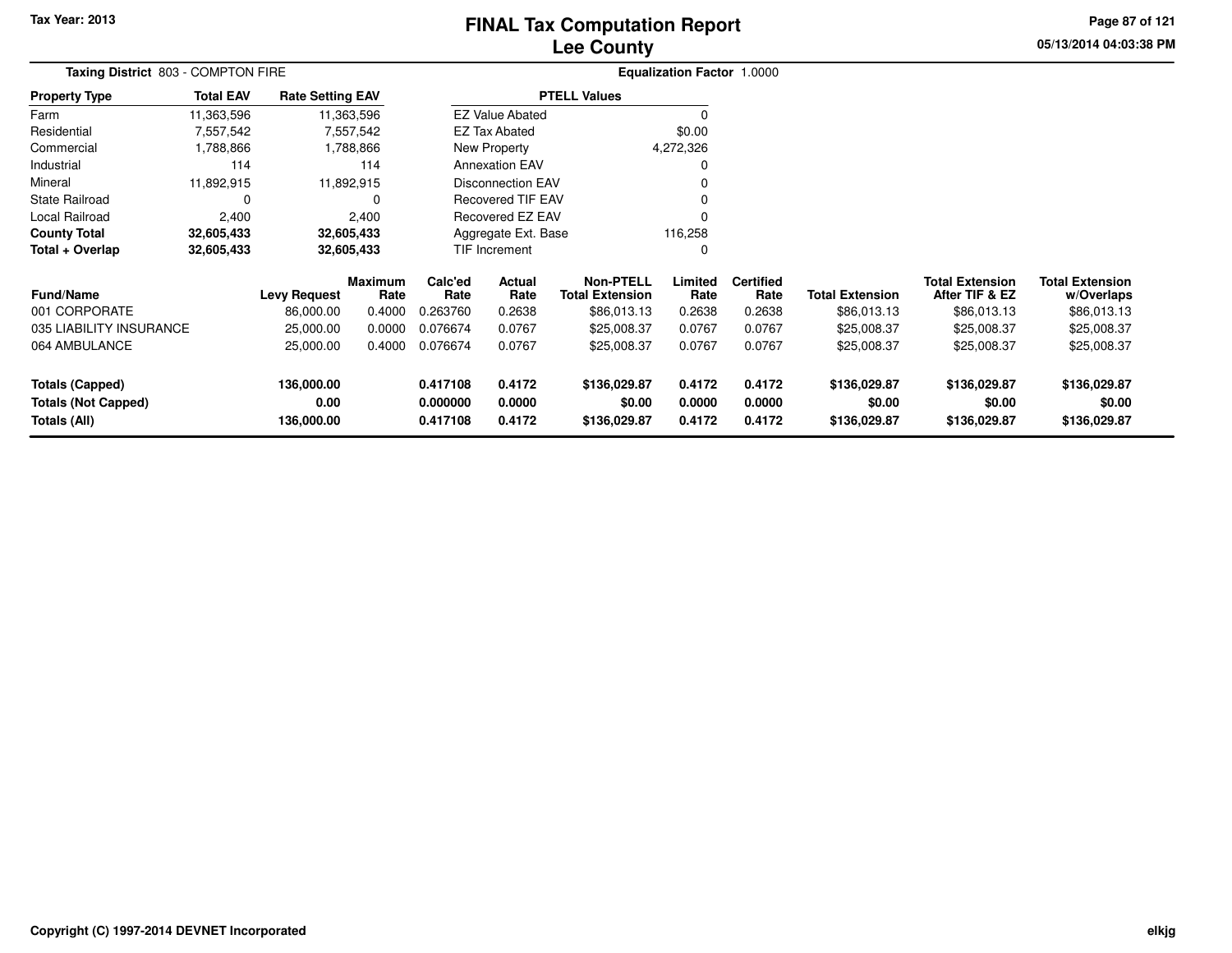#### **Lee CountyFINAL Tax Computation Report**

**05/13/2014 04:03:38 PM Page 88 of 121**

|                            | Taxing District 804 - DIXON FIRE-RURAL |                         |                        |                 |                          |                                            | <b>Equalization Factor</b> | 1.0000                   |                                |                                          |                                      |
|----------------------------|----------------------------------------|-------------------------|------------------------|-----------------|--------------------------|--------------------------------------------|----------------------------|--------------------------|--------------------------------|------------------------------------------|--------------------------------------|
| <b>Property Type</b>       | <b>Total EAV</b>                       | <b>Rate Setting EAV</b> |                        |                 |                          | <b>PTELL Values</b>                        |                            |                          | <b>Overlapping County</b>      | <b>Overlap EAV</b>                       |                                      |
| Farm                       | 27,167,996                             | 27,091,179              |                        |                 | <b>EZ Value Abated</b>   |                                            | 5,755,007                  | Ogle County              |                                | 29,773,339                               |                                      |
| Residential                | 123,716,534                            | 123,716,534             |                        |                 | <b>EZ Tax Abated</b>     |                                            | \$42,926.63                | <b>Total</b>             |                                | 29,773,339                               |                                      |
| Commercial                 | 35,416,387                             | 33,783,629              |                        |                 | <b>New Property</b>      |                                            | 2,243,451                  |                          | * denotes use of estimated EAV |                                          |                                      |
| Industrial                 | 37,305,714                             | 33,205,714              |                        |                 | <b>Annexation EAV</b>    |                                            |                            |                          |                                |                                          |                                      |
| Mineral                    |                                        |                         | $\Omega$               |                 | <b>Disconnection EAV</b> |                                            |                            |                          |                                |                                          |                                      |
| <b>State Railroad</b>      | 2,605,193                              |                         | 2,605,193              |                 | <b>Recovered TIF EAV</b> |                                            |                            |                          |                                |                                          |                                      |
| <b>Local Railroad</b>      | 2,900                                  |                         | 2,900                  |                 | Recovered EZ EAV         |                                            | 190,093                    |                          |                                |                                          |                                      |
| <b>County Total</b>        | 226,214,724                            | 220,405,149             |                        |                 | Aggregate Ext. Base      |                                            | ∩                          |                          |                                |                                          |                                      |
| Total + Overlap            | 255,988,063                            | 250,178,488             |                        |                 | <b>TIF Increment</b>     |                                            | 54,568                     |                          |                                |                                          |                                      |
| <b>Fund/Name</b>           |                                        | <b>Levy Request</b>     | <b>Maximum</b><br>Rate | Calc'ed<br>Rate | <b>Actual</b><br>Rate    | <b>Non-PTELL</b><br><b>Total Extension</b> | Limited<br>Rate            | <b>Certified</b><br>Rate | <b>Total Extension</b>         | <b>Total Extension</b><br>After TIF & EZ | <b>Total Extension</b><br>w/Overlaps |
| 001 CORPORATE              |                                        | 776,315.00              | 0.3000                 | 0.310305        | 0.3000                   | \$661,215.45                               | 0.3000                     | 0.3000                   | \$678,644.17                   | \$661,215.45                             | \$750,535.46                         |
| 013 FIREFIGHTERS PENSION   |                                        | 256,104.00              | 0.0000                 | 0.102369        | 0.1024                   | \$225,694.87                               | 0.1024                     | 0.1024                   | \$231,643.88                   | \$225,694.87                             | \$256,182.77                         |
| 027 AUDIT                  |                                        | 13,070.00               | 0.0050                 | 0.005224        | 0.0050                   | \$11,020.26                                | 0.0050                     | 0.0050                   | \$11,310.74                    | \$11,020.26                              | \$12,508.92                          |
| 035 LIABILITY INSURANCE    |                                        | 18,363.00               | 0.0000                 | 0.007340        | 0.0073                   | \$16,089.58                                | 0.0073                     | 0.0073                   | \$16,513.67                    | \$16,089.58                              | \$18,263.03                          |
| 060 UNEMPLOYMENT INSURANC  |                                        | 20,000.00               | 0.0000                 | 0.007994        | 0.0080                   | \$17,632.41                                | 0.0080                     | 0.0080                   | \$18,097.18                    | \$17,632.41                              | \$20,014.28                          |
| 062 WORKMENS COMP          |                                        | 58,000.00               | 0.0000                 | 0.023183        | 0.0232                   | \$51,133.99                                | 0.0232                     | 0.0232                   | \$52,481.82                    | \$51,133.99                              | \$58,041.41                          |
| 064 AMBULANCE              |                                        | 792,885.00              | 0.3000                 | 0.316928        | 0.3000                   | \$661,215.45                               | 0.3000                     | 0.3000                   | \$678,644.17                   | \$661,215.45                             | \$750,535.46                         |
| <b>Totals (Capped)</b>     |                                        | 0.00                    |                        | 0.000000        | 0.0000                   | \$0.00                                     | 0.0000                     | 0.0000                   | \$0.00                         | \$0.00                                   | \$0.00                               |
| <b>Totals (Not Capped)</b> |                                        | 1,934,737.00            |                        | 0.773343        | 0.7459                   | \$1,644,002.01                             | 0.7459                     | 0.7459                   | \$1,687,335.63                 | \$1,644,002.01                           | \$1,866,081.33                       |
| Totals (All)               |                                        | 1,934,737.00            |                        | 0.773343        | 0.7459                   | \$1,644,002.01                             | 0.7459                     | 0.7459                   | \$1,687,335.63                 | \$1,644,002.01                           | \$1,866,081.33                       |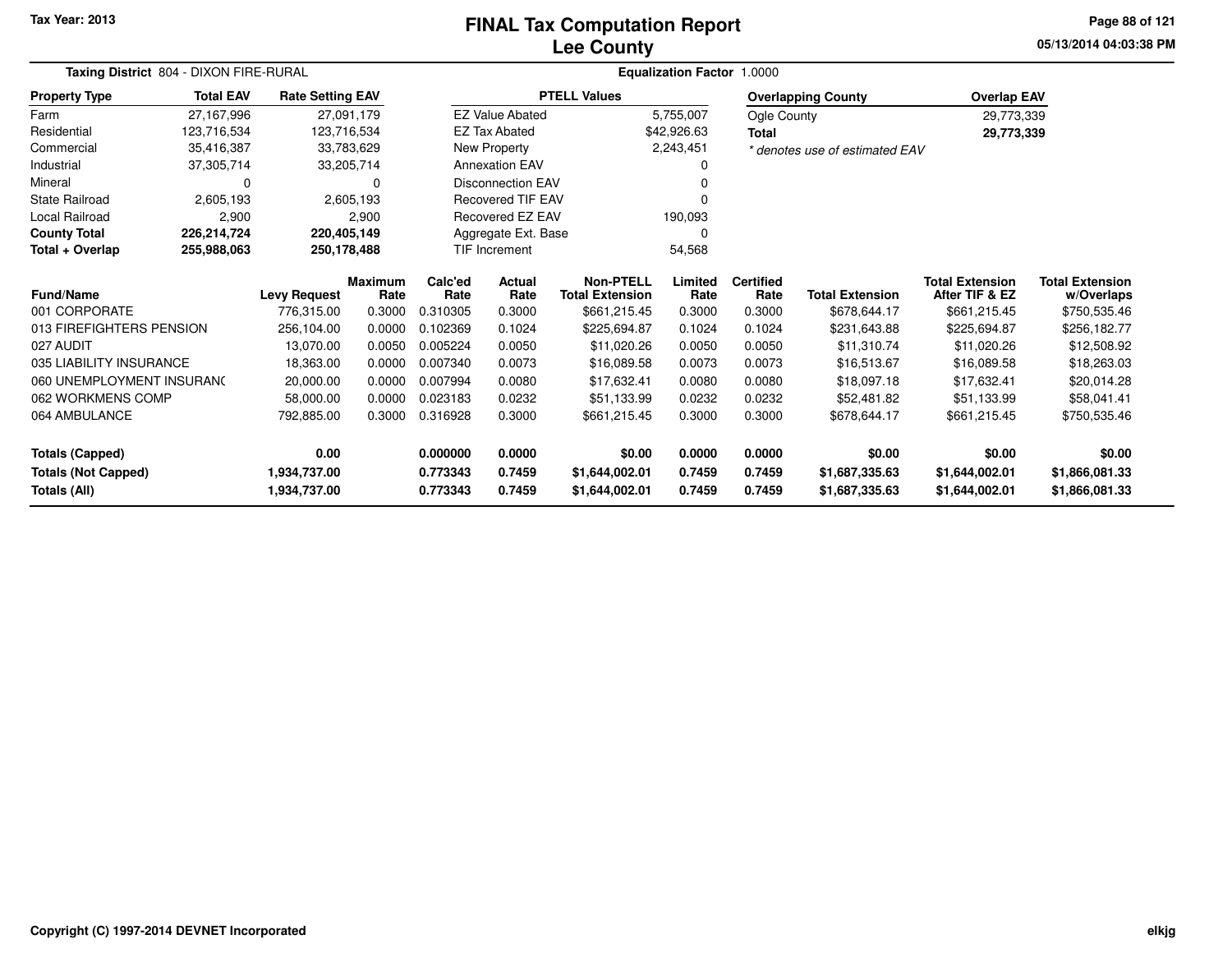**05/13/2014 04:03:38 PM Page 89 of 121**

|                                                               | Taxing District 805 - EARLVILLE FIRE |                                  |                        |                                  |                            |                                            | <b>Equalization Factor</b> | 1.0000                     |                                    |                                          |                                        |
|---------------------------------------------------------------|--------------------------------------|----------------------------------|------------------------|----------------------------------|----------------------------|--------------------------------------------|----------------------------|----------------------------|------------------------------------|------------------------------------------|----------------------------------------|
| <b>Property Type</b>                                          | <b>Total EAV</b>                     | <b>Rate Setting EAV</b>          |                        |                                  |                            | <b>PTELL Values</b>                        |                            |                            | <b>Overlapping County</b>          | <b>Overlap EAV</b>                       |                                        |
| Farm                                                          | 958,865                              |                                  | 958,865                |                                  | <b>EZ Value Abated</b>     |                                            | $\Omega$                   | DeKalb County              |                                    | 1,423,376                                |                                        |
| Residential                                                   | 77,496                               |                                  | 77,496                 |                                  | <b>EZ Tax Abated</b>       |                                            | \$0.00                     | LaSalle County             |                                    | *57,561,328                              |                                        |
| Commercial                                                    |                                      |                                  | O                      |                                  | <b>New Property</b>        |                                            | 0                          | <b>Total</b>               |                                    | 58,984,704                               |                                        |
| Industrial                                                    |                                      |                                  | 0                      |                                  | <b>Annexation EAV</b>      |                                            | 0                          |                            | * denotes use of estimated EAV     |                                          |                                        |
| Mineral                                                       |                                      |                                  | $\Omega$               |                                  | <b>Disconnection EAV</b>   |                                            |                            |                            |                                    |                                          |                                        |
| <b>State Railroad</b>                                         |                                      |                                  | 0                      | <b>Recovered TIF EAV</b>         |                            |                                            | $\Omega$                   |                            |                                    |                                          |                                        |
| <b>Local Railroad</b>                                         |                                      |                                  | n                      |                                  | Recovered EZ EAV           |                                            | 0                          |                            |                                    |                                          |                                        |
| <b>County Total</b>                                           | 1,036,361                            |                                  | 1,036,361              |                                  | Aggregate Ext. Base        |                                            | $\Omega$                   |                            |                                    |                                          |                                        |
| Total + Overlap                                               | 60,021,065                           | 60,021,065                       |                        |                                  | TIF Increment              |                                            | $\Omega$                   |                            |                                    |                                          |                                        |
| <b>Fund/Name</b>                                              |                                      | <b>Levy Request</b>              | <b>Maximum</b><br>Rate | Calc'ed<br>Rate                  | Actual<br>Rate             | <b>Non-PTELL</b><br><b>Total Extension</b> | Limited<br>Rate            | <b>Certified</b><br>Rate   | <b>Total Extension</b>             | <b>Total Extension</b><br>After TIF & EZ | <b>Total Extension</b><br>w/Overlaps   |
| 001 CORPORATE                                                 |                                      | 57,300.00                        | 0.3000                 | 0.095467                         | 0.0955                     | \$989.72                                   | 0.0955                     | 0.0955                     | \$989.72                           | \$989.72                                 | \$57,320.12                            |
| 064 AMBULANCE                                                 |                                      | 61,150.00                        | 0.2500                 | 0.101881                         | 0.1019                     | \$1,056.05                                 | 0.1019                     | 0.1019                     | \$1,056.05                         | \$1,056.05                               | \$61,161.47                            |
| Totals (Capped)<br><b>Totals (Not Capped)</b><br>Totals (All) |                                      | 0.00<br>118,450.00<br>118,450.00 |                        | 0.000000<br>0.197348<br>0.197348 | 0.0000<br>0.1974<br>0.1974 | \$0.00<br>\$2,045.77<br>\$2,045.77         | 0.0000<br>0.1974<br>0.1974 | 0.0000<br>0.1974<br>0.1974 | \$0.00<br>\$2,045.77<br>\$2,045.77 | \$0.00<br>\$2,045.77<br>\$2,045.77       | \$0.00<br>\$118,481.59<br>\$118,481.59 |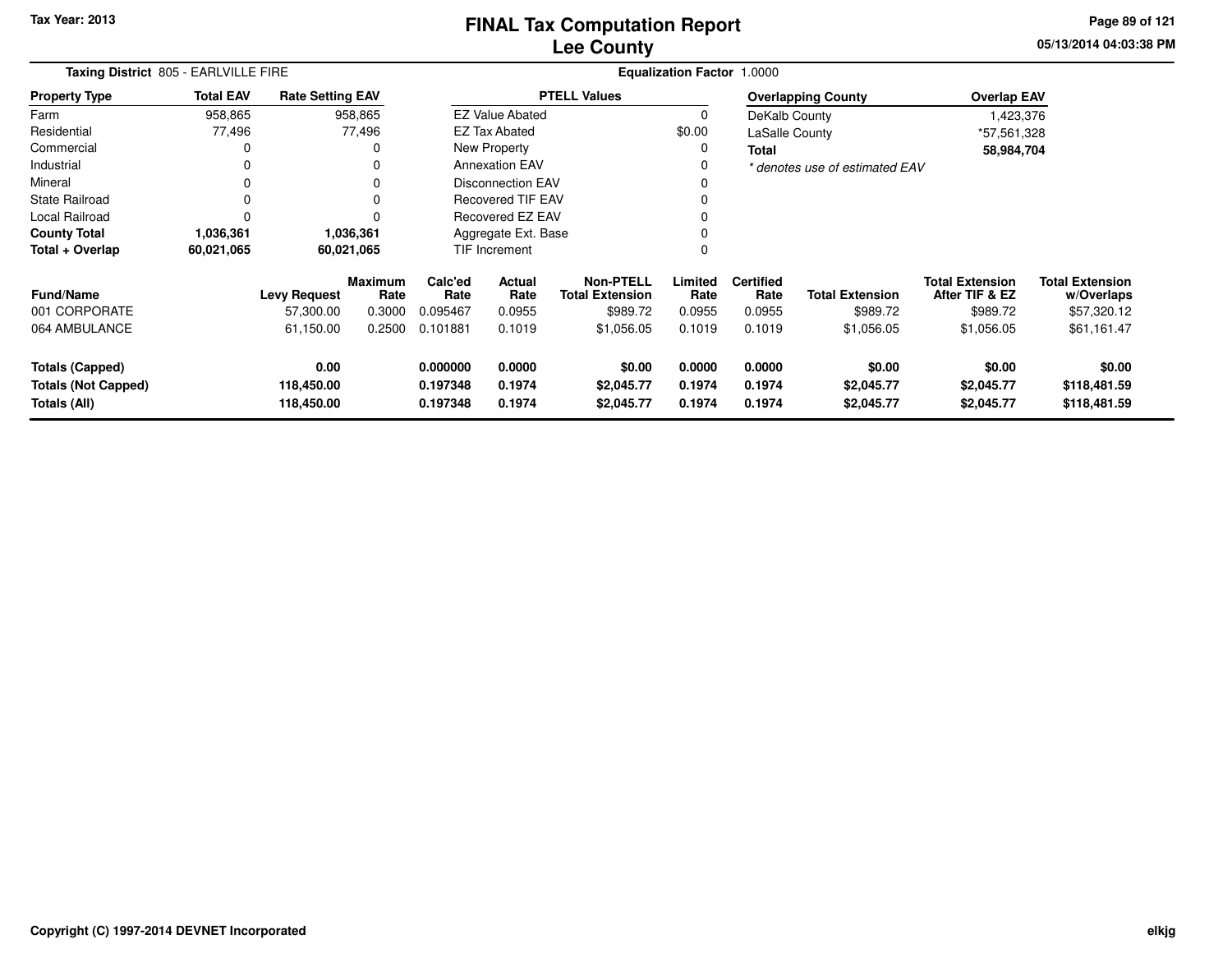#### **Lee CountyFINAL Tax Computation Report**

**05/13/2014 04:03:38 PM Page 90 of 121**

| Taxing District 806 - FRANKLIN GROVE FIRE |                  |                         |                        | <b>Equalization Factor 1.0000</b> |                          |                                            |                 |                          |                                |                                          |                                      |  |  |
|-------------------------------------------|------------------|-------------------------|------------------------|-----------------------------------|--------------------------|--------------------------------------------|-----------------|--------------------------|--------------------------------|------------------------------------------|--------------------------------------|--|--|
| <b>Property Type</b>                      | <b>Total EAV</b> | <b>Rate Setting EAV</b> |                        |                                   |                          | <b>PTELL Values</b>                        |                 |                          | <b>Overlapping County</b>      | <b>Overlap EAV</b>                       |                                      |  |  |
| Farm                                      | 13,440,333       |                         | 13,440,333             |                                   | <b>EZ Value Abated</b>   |                                            | 0               | Ogle County              |                                | 6,177,873                                |                                      |  |  |
| Residential                               | 13,297,654       |                         | 13,297,654             |                                   | <b>EZ Tax Abated</b>     |                                            | \$0.00          | Total                    |                                | 6,177,873                                |                                      |  |  |
| Commercial                                | 2,424,353        |                         | 2,424,353              |                                   | New Property             |                                            | 148,546         |                          | * denotes use of estimated EAV |                                          |                                      |  |  |
| Industrial                                | 2,457,121        |                         | 2,457,121              |                                   | <b>Annexation EAV</b>    |                                            | 0               |                          |                                |                                          |                                      |  |  |
| Mineral                                   | $\Omega$         |                         | $\Omega$               |                                   | <b>Disconnection EAV</b> |                                            | 0               |                          |                                |                                          |                                      |  |  |
| <b>State Railroad</b>                     | 1,356,668        |                         | 1,356,668              |                                   | <b>Recovered TIF EAV</b> |                                            | 0               |                          |                                |                                          |                                      |  |  |
| Local Railroad                            | $\Omega$         |                         | 0                      |                                   | Recovered EZ EAV         |                                            | 0               |                          |                                |                                          |                                      |  |  |
| <b>County Total</b>                       | 32,976,129       |                         | 32,976,129             |                                   | Aggregate Ext. Base      |                                            | 0               |                          |                                |                                          |                                      |  |  |
| Total + Overlap                           | 39,154,002       |                         | 39,154,002             |                                   | <b>TIF Increment</b>     |                                            | 0               |                          |                                |                                          |                                      |  |  |
| <b>Fund/Name</b>                          |                  | <b>Levy Request</b>     | <b>Maximum</b><br>Rate | Calc'ed<br>Rate                   | Actual<br>Rate           | <b>Non-PTELL</b><br><b>Total Extension</b> | Limited<br>Rate | <b>Certified</b><br>Rate | <b>Total Extension</b>         | <b>Total Extension</b><br>After TIF & EZ | <b>Total Extension</b><br>w/Overlaps |  |  |
| 001 CORPORATE                             |                  | 118,311.00              | 0.3000                 | 0.302168                          | 0.3000                   | \$98,928.39                                | 0.3000          | 0.3000                   | \$98,928.39                    | \$98,928.39                              | \$117,462.01                         |  |  |
| 027 AUDIT                                 |                  | 1,972.00                | 0.0050                 | 0.005037                          | 0.0050                   | \$1,648.81                                 | 0.0050          | 0.0050                   | \$1,648.81                     | \$1,648.81                               | \$1,957.70                           |  |  |
| 035 LIABILITY INSURANCE                   |                  | 56,010.00               | 0.0000                 | 0.143051                          | 0.1431                   | \$47,188.84                                | 0.1431          | 0.1431                   | \$47,188.84                    | \$47,188.84                              | \$56,029.38                          |  |  |
| 047 SOCIAL SECURITY                       |                  | 5,000.00                | 0.0000                 | 0.012770                          | 0.0128                   | \$4,220.94                                 | 0.0128          | 0.0128                   | \$4,220.94                     | \$4,220.94                               | \$5,011.71                           |  |  |
| 064 AMBULANCE                             |                  | 59,156.00               | 0.1500                 | 0.151085                          | 0.1500                   | \$49,464.19                                | 0.1500          | 0.1500                   | \$49,464.19                    | \$49,464.19                              | \$58,731.00                          |  |  |
| 0.00<br><b>Totals (Capped)</b>            |                  |                         | 0.000000               | 0.0000                            | \$0.00                   | 0.0000                                     | 0.0000          | \$0.00                   | \$0.00                         | \$0.00                                   |                                      |  |  |
| <b>Totals (Not Capped)</b>                |                  | 240,449.00              |                        | 0.614111                          | 0.6109                   | \$201,451.17                               | 0.6109          | 0.6109                   | \$201,451.17                   | \$201,451.17                             | \$239,191.80                         |  |  |
| Totals (All)                              |                  | 240,449.00              |                        | 0.614111                          | 0.6109                   | \$201,451.17                               | 0.6109          | 0.6109                   | \$201,451.17                   | \$201,451.17                             | \$239,191.80                         |  |  |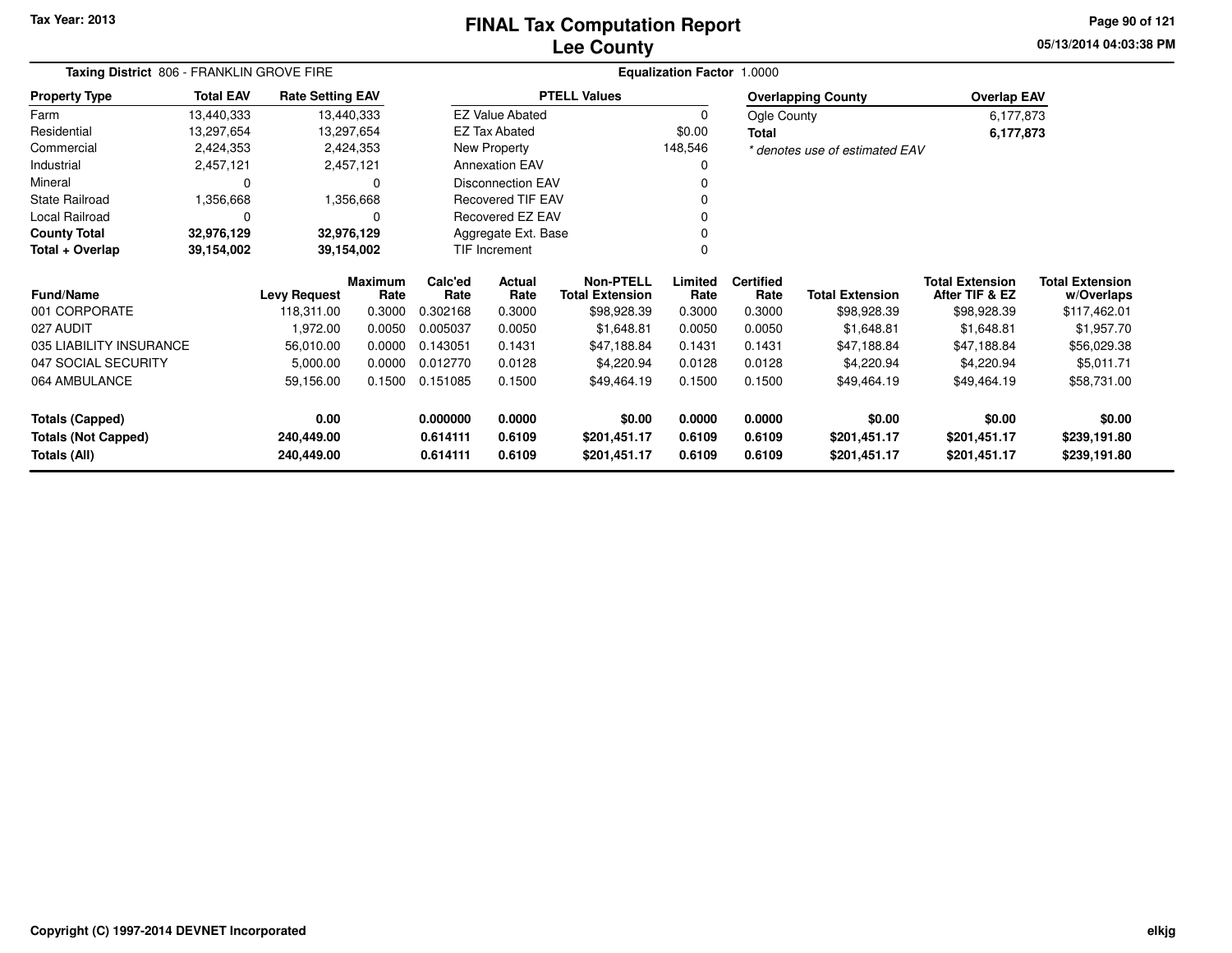#### **Lee CountyFINAL Tax Computation Report**

**05/13/2014 04:03:38 PM Page 91 of 121**

|                                                                  | Taxing District 807 - LEE FIRE |                         |                        |                       |                          |                                            | <b>Equalization Factor 1.0000</b> |                          |                                |                                          |                                      |
|------------------------------------------------------------------|--------------------------------|-------------------------|------------------------|-----------------------|--------------------------|--------------------------------------------|-----------------------------------|--------------------------|--------------------------------|------------------------------------------|--------------------------------------|
| <b>Property Type</b>                                             | <b>Total EAV</b>               | <b>Rate Setting EAV</b> |                        |                       |                          | <b>PTELL Values</b>                        |                                   |                          | <b>Overlapping County</b>      | <b>Overlap EAV</b>                       |                                      |
| Farm                                                             | 5,829,016                      |                         | 5,829,016              |                       | <b>EZ Value Abated</b>   |                                            | $\Omega$                          | DeKalb County            |                                | 8,802,858                                |                                      |
| Residential                                                      | 5,294,722                      |                         | 5,294,722              |                       | <b>EZ Tax Abated</b>     |                                            | \$0.00                            | Total                    |                                | 8,802,858                                |                                      |
| Commercial                                                       | 328,575                        |                         | 328,575                |                       | <b>New Property</b>      |                                            | 40,729                            |                          | * denotes use of estimated EAV |                                          |                                      |
| Industrial                                                       | 439                            |                         | 439                    |                       | <b>Annexation EAV</b>    |                                            | 0                                 |                          |                                |                                          |                                      |
| Mineral                                                          | 2,162,448                      |                         | 2,162,448              |                       | <b>Disconnection EAV</b> |                                            |                                   |                          |                                |                                          |                                      |
| <b>State Railroad</b>                                            | 332,058                        |                         | 332,058                |                       | <b>Recovered TIF EAV</b> |                                            |                                   |                          |                                |                                          |                                      |
| Local Railroad                                                   | 0                              |                         | 0                      |                       | <b>Recovered EZ EAV</b>  |                                            |                                   |                          |                                |                                          |                                      |
| <b>County Total</b>                                              | 13,947,258                     |                         | 13,947,258             |                       | Aggregate Ext. Base      |                                            | 111,939                           |                          |                                |                                          |                                      |
| Total + Overlap                                                  | 22,750,116                     |                         | 22,750,116             |                       | <b>TIF Increment</b>     |                                            | 0                                 |                          |                                |                                          |                                      |
| <b>Fund/Name</b>                                                 |                                | <b>Levy Request</b>     | <b>Maximum</b><br>Rate | Calc'ed<br>Rate       | Actual<br>Rate           | <b>Non-PTELL</b><br><b>Total Extension</b> | Limited<br>Rate                   | <b>Certified</b><br>Rate | <b>Total Extension</b>         | <b>Total Extension</b><br>After TIF & EZ | <b>Total Extension</b><br>w/Overlaps |
| 001 CORPORATE                                                    |                                | 69,012.00               | 0.4000                 | 0.303348              | 0.3033                   | \$42,302.03                                | 0.3033                            | 0.3033                   | \$42,302.03                    | \$42,302.03                              | \$69,001.10                          |
| 035 LIABILITY INSURANCE                                          |                                | 7,673.00                | 0.0000                 | 0.033727              | 0.0337                   | \$4,700.23                                 | 0.0337                            | 0.0337                   | \$4,700.23                     | \$4,700.23                               | \$7,666.79                           |
| 064 AMBULANCE                                                    |                                | 30,852.00               | 0.4000                 | 0.135613              | 0.1356                   | \$18,912.48                                | 0.1356                            | 0.1356                   | \$18,912.48                    | \$18,912.48                              | \$30,849.16                          |
| <b>Totals (Capped)</b>                                           | 107,537.00                     |                         |                        | 0.472688              | 0.4726                   | \$65,914.74                                | 0.4726                            | 0.4726                   | \$65,914.74                    | \$65,914.74                              | \$107,517.05                         |
| 0.00<br><b>Totals (Not Capped)</b><br>107,537.00<br>Totals (All) |                                | 0.000000<br>0.472688    | 0.0000<br>0.4726       | \$0.00<br>\$65,914.74 | 0.0000<br>0.4726         | 0.0000<br>0.4726                           | \$0.00<br>\$65,914.74             | \$0.00<br>\$65,914.74    | \$0.00<br>\$107,517.05         |                                          |                                      |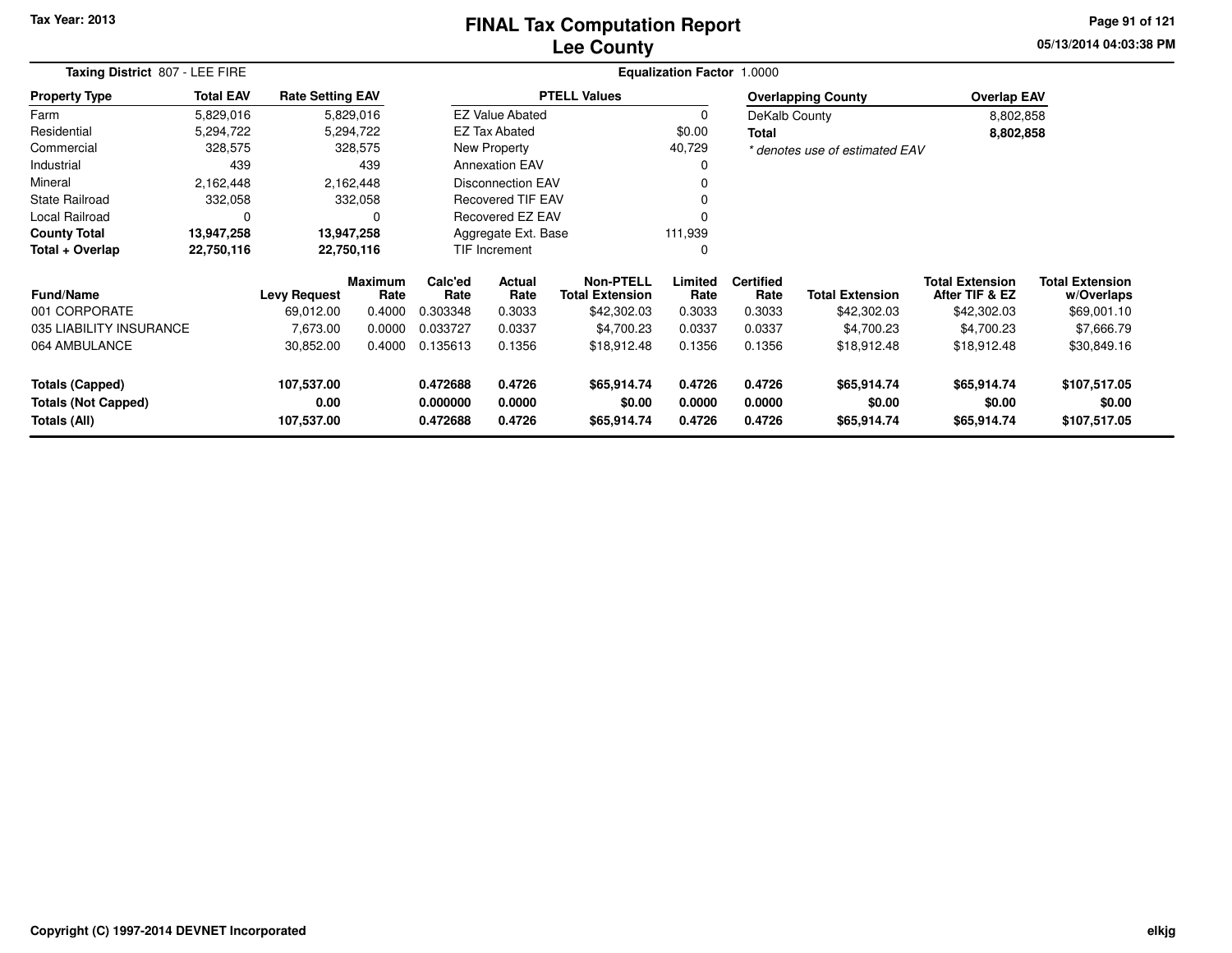# **Lee CountyFINAL Tax Computation Report**

**05/13/2014 04:03:38 PM Page 92 of 121**

|                            | Taxing District 808 - OHIO FIRE |                         |                 |                 |                          | <b>Equalization Factor</b><br>1.0000       |                 |                          |                                |                                          |                                      |  |  |  |
|----------------------------|---------------------------------|-------------------------|-----------------|-----------------|--------------------------|--------------------------------------------|-----------------|--------------------------|--------------------------------|------------------------------------------|--------------------------------------|--|--|--|
| <b>Property Type</b>       | <b>Total EAV</b>                | <b>Rate Setting EAV</b> |                 |                 |                          | <b>PTELL Values</b>                        |                 |                          | <b>Overlapping County</b>      | <b>Overlap EAV</b>                       |                                      |  |  |  |
| Farm                       | 5,832,747                       | 5,832,747               |                 |                 | <b>EZ Value Abated</b>   |                                            | 0               | <b>Bureau County</b>     |                                | *28,662,939                              |                                      |  |  |  |
| Residential                | 2,064,183                       |                         | 2,064,183       |                 | <b>EZ Tax Abated</b>     |                                            | \$0.00          | Total                    |                                | 28,662,939                               |                                      |  |  |  |
| Commercial                 | <sup>0</sup>                    |                         | 0               |                 | New Property             |                                            | 79,992          |                          | * denotes use of estimated EAV |                                          |                                      |  |  |  |
| Industrial                 | 142,120                         |                         | 142,120         |                 | <b>Annexation EAV</b>    |                                            | 0               |                          |                                |                                          |                                      |  |  |  |
| Mineral                    | 6,593,848                       |                         | 6,593,848       |                 | <b>Disconnection EAV</b> |                                            |                 |                          |                                |                                          |                                      |  |  |  |
| <b>State Railroad</b>      |                                 |                         | 0               |                 | <b>Recovered TIF EAV</b> |                                            |                 |                          |                                |                                          |                                      |  |  |  |
| Local Railroad             |                                 |                         | $\Omega$        |                 | Recovered EZ EAV         |                                            |                 |                          |                                |                                          |                                      |  |  |  |
| <b>County Total</b>        | 14,632,898                      | 14,632,898              |                 |                 | Aggregate Ext. Base      |                                            |                 |                          |                                |                                          |                                      |  |  |  |
| Total + Overlap            | 43,295,837                      | 43,295,837              |                 |                 | TIF Increment            |                                            |                 |                          |                                |                                          |                                      |  |  |  |
| <b>Fund/Name</b>           |                                 | <b>Levy Request</b>     | Maximum<br>Rate | Calc'ed<br>Rate | Actual<br>Rate           | <b>Non-PTELL</b><br><b>Total Extension</b> | Limited<br>Rate | <b>Certified</b><br>Rate | <b>Total Extension</b>         | <b>Total Extension</b><br>After TIF & EZ | <b>Total Extension</b><br>w/Overlaps |  |  |  |
| 001 CORPORATE              |                                 | 105,700.00              | 0.3000          | 0.244134        | 0.2441                   | \$35,718.90                                | 0.2441          | 0.2441                   | \$35,718.90                    | \$35,718.90                              | \$105,685.14                         |  |  |  |
| 064 AMBULANCE              |                                 | 25,000.00               | 0.2500          | 0.057742        | 0.0577                   | \$8,443.18                                 | 0.0577          | 0.0577                   | \$8,443.18                     | \$8,443.18                               | \$24,981.70                          |  |  |  |
| <b>Totals (Capped)</b>     |                                 | 0.00                    |                 | 0.000000        | 0.0000                   | \$0.00                                     | 0.0000          | 0.0000                   | \$0.00                         | \$0.00                                   | \$0.00                               |  |  |  |
| <b>Totals (Not Capped)</b> |                                 | 130,700.00              |                 | 0.301876        | 0.3018                   | \$44,162.08                                | 0.3018          | 0.3018                   | \$44,162.08                    | \$44,162.08                              | \$130,666.84                         |  |  |  |
| Totals (All)<br>130,700.00 |                                 |                         |                 | 0.301876        | 0.3018                   | \$44,162.08                                | 0.3018          | 0.3018                   | \$44,162.08                    | \$44,162.08                              | \$130,666.84                         |  |  |  |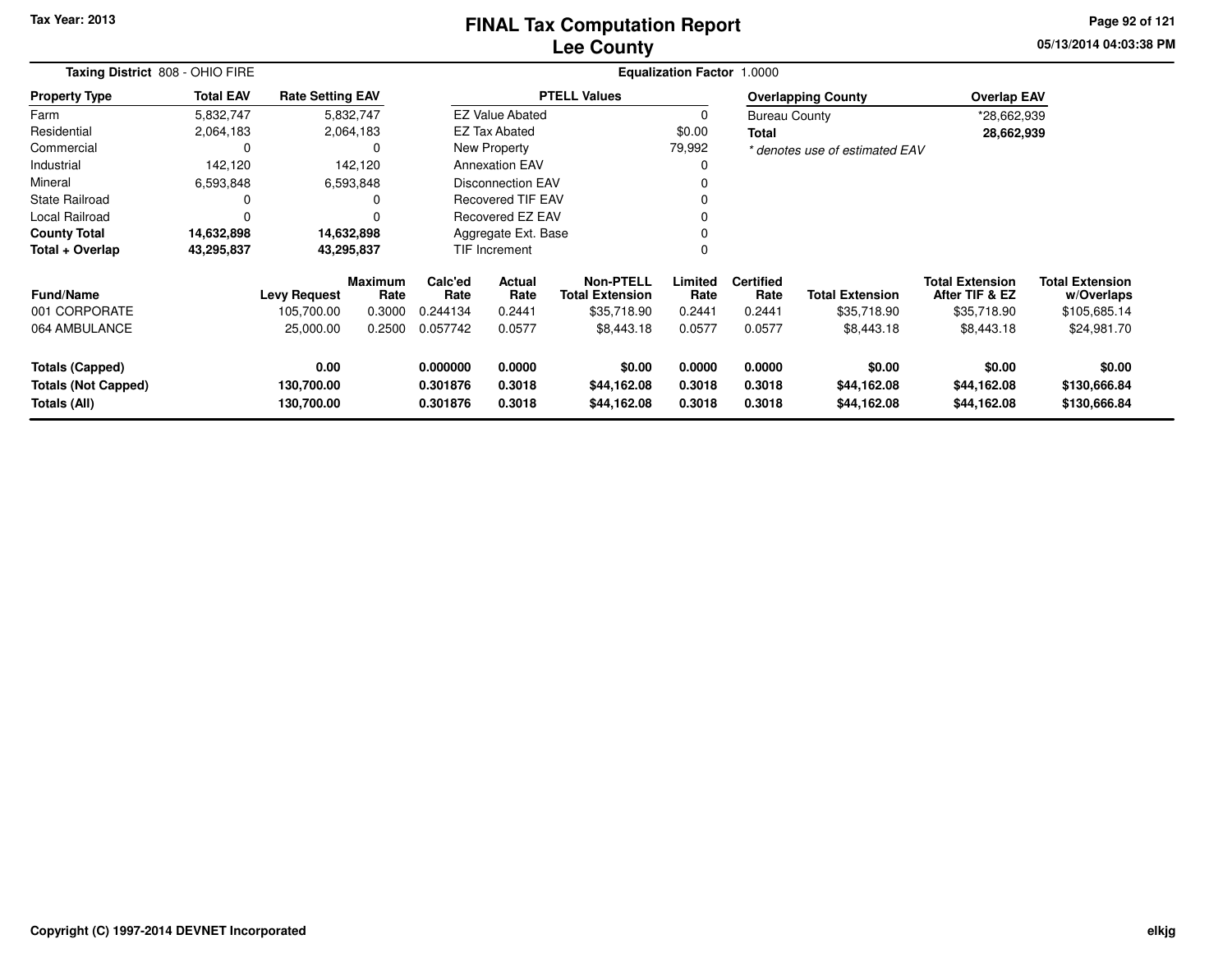# **Lee CountyFINAL Tax Computation Report**

**05/13/2014 04:03:38 PM Page 93 of 121**

| Taxing District 809 - OGLE LEE FIRE     |                  |                         |                 |                |                                            |                     | <b>Equalization Factor 1.0000</b> |                        |                                          |                                      |              |
|-----------------------------------------|------------------|-------------------------|-----------------|----------------|--------------------------------------------|---------------------|-----------------------------------|------------------------|------------------------------------------|--------------------------------------|--------------|
| <b>Property Type</b>                    | <b>Total EAV</b> | <b>Rate Setting EAV</b> |                 |                |                                            | <b>PTELL Values</b> |                                   |                        | <b>Overlapping County</b>                | <b>Overlap EAV</b>                   |              |
| Farm                                    | 12,669,301       | 12,669,301              |                 |                | <b>EZ Value Abated</b>                     |                     | 0                                 | Ogle County            |                                          | 89,686,544                           |              |
| Residential                             | 6,821,169        |                         | 6,821,169       |                | <b>EZ Tax Abated</b>                       |                     | \$0.00                            | Total                  |                                          | 89,686,544                           |              |
| Commercial                              | 1,074,600        |                         | 1,074,600       |                | New Property                               |                     | 136,588                           |                        | * denotes use of estimated EAV           |                                      |              |
| Industrial                              | 69,326           |                         | 69,326          |                | <b>Annexation EAV</b>                      |                     | 0                                 |                        |                                          |                                      |              |
| Mineral                                 | 0                |                         |                 |                | <b>Disconnection EAV</b>                   |                     |                                   |                        |                                          |                                      |              |
| <b>State Railroad</b>                   | 656,483          |                         | 656,483         |                | <b>Recovered TIF EAV</b>                   |                     | n                                 |                        |                                          |                                      |              |
| Local Railroad                          | 0                |                         | 0               |                | Recovered EZ EAV                           |                     |                                   |                        |                                          |                                      |              |
| <b>County Total</b>                     | 21,290,879       | 21,290,879              |                 |                | Aggregate Ext. Base                        |                     |                                   |                        |                                          |                                      |              |
| Total + Overlap                         | 110,977,423      | 110,977,423             |                 |                | TIF Increment                              |                     | 0                                 |                        |                                          |                                      |              |
| <b>Fund/Name</b><br><b>Levy Request</b> |                  | <b>Maximum</b><br>Rate  | Calc'ed<br>Rate | Actual<br>Rate | <b>Non-PTELL</b><br><b>Total Extension</b> | Limited<br>Rate     | <b>Certified</b><br>Rate          | <b>Total Extension</b> | <b>Total Extension</b><br>After TIF & EZ | <b>Total Extension</b><br>w/Overlaps |              |
| 001 CORPORATE                           |                  | 317,100.00              | 0.3000          | 0.285734       | 0.2857                                     | \$60,828.04         | 0.2857                            | 0.2857                 | \$60,828.04                              | \$60,828.04                          | \$317,062.50 |
| 027 AUDIT                               |                  | 5,000.00                | 0.0050          | 0.004505       | 0.0045                                     | \$958.09            | 0.0045                            | 0.0045                 | \$958.09                                 | \$958.09                             | \$4,993.98   |
| 035 LIABILITY INSURANCE                 |                  | 13,000.00               | 0.0000          | 0.011714       | 0.0117                                     | \$2,491.03          | 0.0117                            | 0.0117                 | \$2,491.03                               | \$2,491.03                           | \$12,984.36  |
| 062 WORKMANS COMP                       | 22,000.00        |                         | 0.0000          | 0.019824       | 0.0198                                     | \$4,215.59          | 0.0198                            | 0.0198                 | \$4,215.59                               | \$4,215.59                           | \$21,973.53  |
| 0.00<br>Totals (Capped)                 |                  |                         | 0.000000        | 0.0000         | \$0.00                                     | 0.0000              | 0.0000                            | \$0.00                 | \$0.00                                   | \$0.00                               |              |
| <b>Totals (Not Capped)</b>              |                  | 357,100.00              |                 | 0.321777       | 0.3217                                     | \$68,492.75         | 0.3217                            | 0.3217                 | \$68,492.75                              | \$68,492.75                          | \$357,014.37 |
| Totals (All)                            |                  | 357,100.00              |                 | 0.321777       | 0.3217                                     | \$68,492.75         | 0.3217                            | 0.3217                 | \$68,492.75                              | \$68,492.75                          | \$357,014.37 |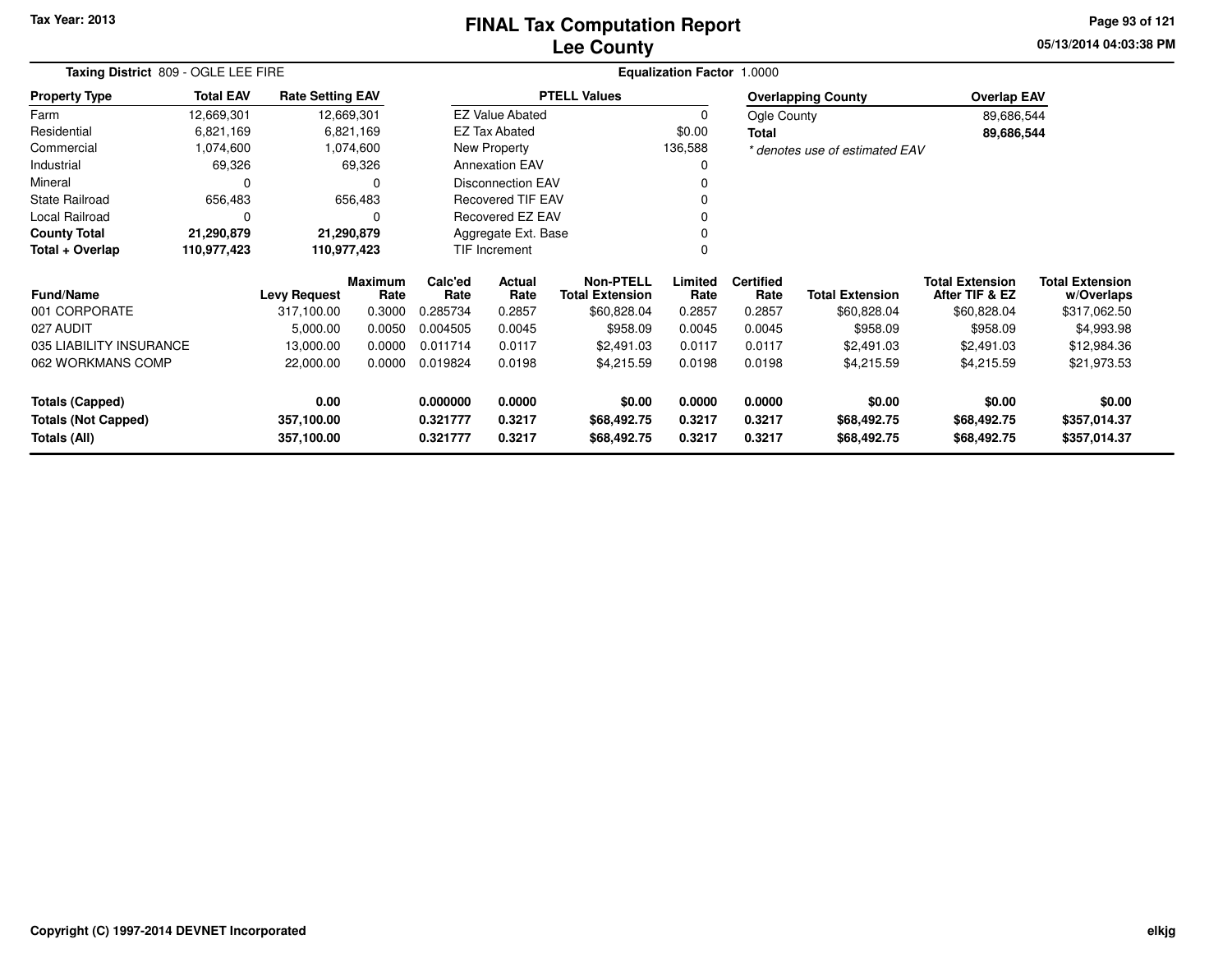# **Lee CountyFINAL Tax Computation Report**

**05/13/2014 04:03:38 PM Page 94 of 121**

|                                                                      | Taxing District 810 - PAW PAW FIRE |                                  |                 |                                  |                            |                                            | Equalization Factor 1.0000 |                            |                                        |                                          |                                        |
|----------------------------------------------------------------------|------------------------------------|----------------------------------|-----------------|----------------------------------|----------------------------|--------------------------------------------|----------------------------|----------------------------|----------------------------------------|------------------------------------------|----------------------------------------|
| <b>Property Type</b>                                                 | <b>Total EAV</b>                   | <b>Rate Setting EAV</b>          |                 |                                  |                            | <b>PTELL Values</b>                        |                            |                            | <b>Overlapping County</b>              | <b>Overlap EAV</b>                       |                                        |
| Farm                                                                 | 15,213,679                         | 15,205,102                       |                 |                                  | <b>EZ Value Abated</b>     |                                            | 0                          | DeKalb County              |                                        | 11,107,031                               |                                        |
| Residential                                                          | 16,012,569                         | 13,933,697                       |                 |                                  | <b>EZ Tax Abated</b>       |                                            | \$0.00                     | Total                      |                                        | 11,107,031                               |                                        |
| Commercial                                                           | 1,575,087                          |                                  | 1,319,472       |                                  | New Property               |                                            | 6,531                      |                            | * denotes use of estimated EAV         |                                          |                                        |
| Industrial                                                           | 0                                  |                                  | 0               |                                  | <b>Annexation EAV</b>      |                                            | 0                          |                            |                                        |                                          |                                        |
| Mineral                                                              | 4,912,480                          | 4,912,480                        |                 |                                  | <b>Disconnection EAV</b>   |                                            |                            |                            |                                        |                                          |                                        |
| <b>State Railroad</b>                                                |                                    |                                  | 0               |                                  | Recovered TIF EAV          |                                            |                            |                            |                                        |                                          |                                        |
| Local Railroad                                                       |                                    |                                  | $\Omega$        |                                  | Recovered EZ EAV           |                                            |                            |                            |                                        |                                          |                                        |
| <b>County Total</b>                                                  | 37,713,815                         | 35,370,751                       |                 |                                  | Aggregate Ext. Base        |                                            | 137,986                    |                            |                                        |                                          |                                        |
| Total + Overlap                                                      | 48,820,846                         | 46,477,782                       |                 |                                  | TIF Increment              |                                            | 2,343,064                  |                            |                                        |                                          |                                        |
| <b>Fund/Name</b>                                                     |                                    | <b>Levy Request</b>              | Maximum<br>Rate | Calc'ed<br>Rate                  | Actual<br>Rate             | <b>Non-PTELL</b><br><b>Total Extension</b> | Limited<br>Rate            | <b>Certified</b><br>Rate   | <b>Total Extension</b>                 | <b>Total Extension</b><br>After TIF & EZ | <b>Total Extension</b><br>w/Overlaps   |
| 001 CORPORATE                                                        |                                    | 130,000.00                       | 0.4000          | 0.279704                         | 0.2797                     | \$98,931.99                                | 0.2727                     | 0.2727                     | \$102,845.57                           | \$96,456.04                              | \$126,744.91                           |
| 035 LIABILITY INSURANCE                                              |                                    | 14,000.00                        | 0.0000          | 0.030122                         | 0.0301                     | \$10,646.60                                | 0.0294                     | 0.0294                     | \$11,087.86                            | \$10,399.00                              | \$13,664.47                            |
| <b>Totals (Capped)</b><br><b>Totals (Not Capped)</b><br>Totals (All) |                                    | 144,000.00<br>0.00<br>144,000.00 |                 | 0.309826<br>0.000000<br>0.309826 | 0.3098<br>0.0000<br>0.3098 | \$109,578.59<br>\$0.00<br>\$109,578.59     | 0.3021<br>0.0000<br>0.3021 | 0.3021<br>0.0000<br>0.3021 | \$113,933.43<br>\$0.00<br>\$113,933.43 | \$106,855.04<br>\$0.00<br>\$106,855.04   | \$140,409.38<br>\$0.00<br>\$140,409.38 |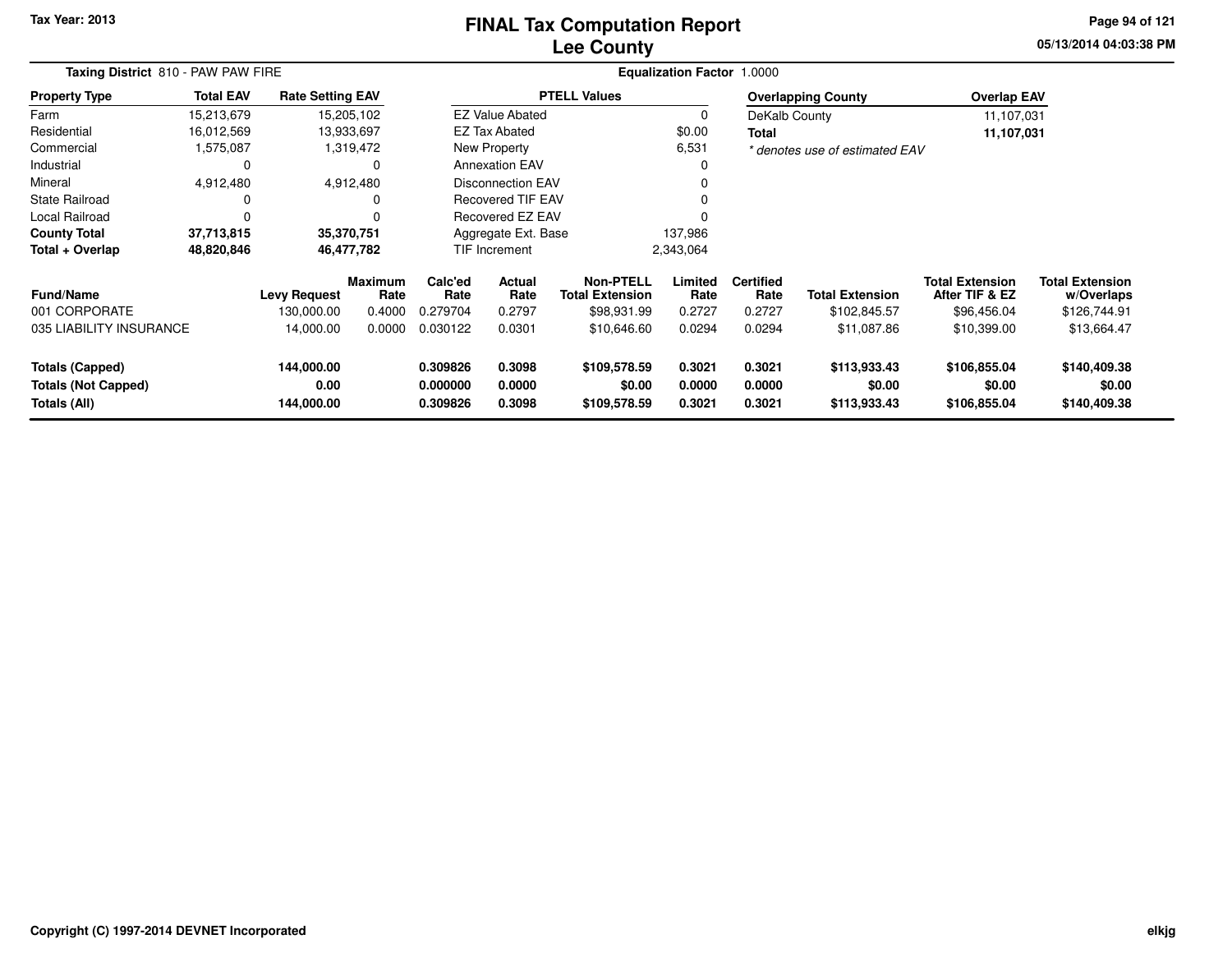**05/13/2014 04:03:38 PMPage 95 of 121**

| Taxing District 811 - POLO FIRE                                            |                  |                         |                        | Equalization Factor 1.0000 |                          |                                            |                  |                          |                                |                                          |                                      |  |  |
|----------------------------------------------------------------------------|------------------|-------------------------|------------------------|----------------------------|--------------------------|--------------------------------------------|------------------|--------------------------|--------------------------------|------------------------------------------|--------------------------------------|--|--|
| <b>Property Type</b>                                                       | <b>Total EAV</b> | <b>Rate Setting EAV</b> |                        |                            |                          | <b>PTELL Values</b>                        |                  |                          | <b>Overlapping County</b>      | <b>Overlap EAV</b>                       |                                      |  |  |
| Farm                                                                       | 274,812          |                         | 274,812                |                            | <b>EZ Value Abated</b>   |                                            | 0                | Carroll County           |                                | 431,360                                  |                                      |  |  |
| Residential                                                                | 0                |                         | 0                      |                            | <b>EZ Tax Abated</b>     |                                            | \$0.00           | Ogle County              |                                | 73,504,782                               |                                      |  |  |
| Commercial                                                                 | 13,891           |                         | 13,891                 |                            | New Property             |                                            |                  |                          | <b>Whiteside County</b>        | 442,509                                  |                                      |  |  |
| Industrial                                                                 | 0                |                         | 0                      |                            | <b>Annexation EAV</b>    |                                            |                  | <b>Total</b>             |                                | 74,378,651                               |                                      |  |  |
| Mineral                                                                    | 0                |                         | 0                      |                            | <b>Disconnection EAV</b> |                                            |                  |                          | * denotes use of estimated EAV |                                          |                                      |  |  |
| <b>State Railroad</b>                                                      | 0                |                         |                        |                            | <b>Recovered TIF EAV</b> |                                            |                  |                          |                                |                                          |                                      |  |  |
| Local Railroad                                                             | $\Omega$         |                         |                        |                            | <b>Recovered EZ EAV</b>  |                                            |                  |                          |                                |                                          |                                      |  |  |
| <b>County Total</b>                                                        | 288,703          |                         | 288,703                |                            | Aggregate Ext. Base      |                                            |                  |                          |                                |                                          |                                      |  |  |
| Total + Overlap                                                            | 74,667,354       |                         | 74,667,354             |                            | <b>TIF Increment</b>     |                                            |                  |                          |                                |                                          |                                      |  |  |
| <b>Fund/Name</b>                                                           |                  | <b>Levy Request</b>     | <b>Maximum</b><br>Rate | Calc'ed<br>Rate            | <b>Actual</b><br>Rate    | <b>Non-PTELL</b><br><b>Total Extension</b> | Limited<br>Rate  | <b>Certified</b><br>Rate | <b>Total Extension</b>         | <b>Total Extension</b><br>After TIF & EZ | <b>Total Extension</b><br>w/Overlaps |  |  |
| 001 CORPORATE                                                              |                  | 211,000.00              | 0.3000                 | 0.282587                   | 0.2826                   | \$815.87                                   | 0.2826           | 0.2826                   | \$815.87                       | \$815.87                                 | \$211,009.94                         |  |  |
| 035 LIABILITY INSURANCE                                                    |                  | 79,000.00               | 0.0000                 | 0.105803                   | 0.1058                   | \$305.45                                   | 0.1058           | 0.1058                   | \$305.45                       | \$305.45                                 | \$78,998.06                          |  |  |
| 064 AMBULANCE                                                              | 226,000.00       |                         | 0.3000                 | 0.302676                   | 0.3000                   | \$866.11                                   | 0.3000           | 0.3000                   | \$866.11                       | \$866.11                                 | \$224,002.06                         |  |  |
| <b>Totals (Capped)</b><br>0.00<br><b>Totals (Not Capped)</b><br>516,000.00 |                  |                         | 0.000000<br>0.691066   | 0.0000<br>0.6884           | \$0.00<br>\$1,987.43     | 0.0000<br>0.6884                           | 0.0000<br>0.6884 | \$0.00<br>\$1,987.43     | \$0.00<br>\$1,987.43           | \$0.00<br>\$514,010.06                   |                                      |  |  |
| 516,000.00<br>Totals (All)                                                 |                  |                         | 0.691066               | 0.6884                     | \$1,987.43               | 0.6884                                     | 0.6884           | \$1,987.43               | \$1,987.43                     | \$514,010.06                             |                                      |  |  |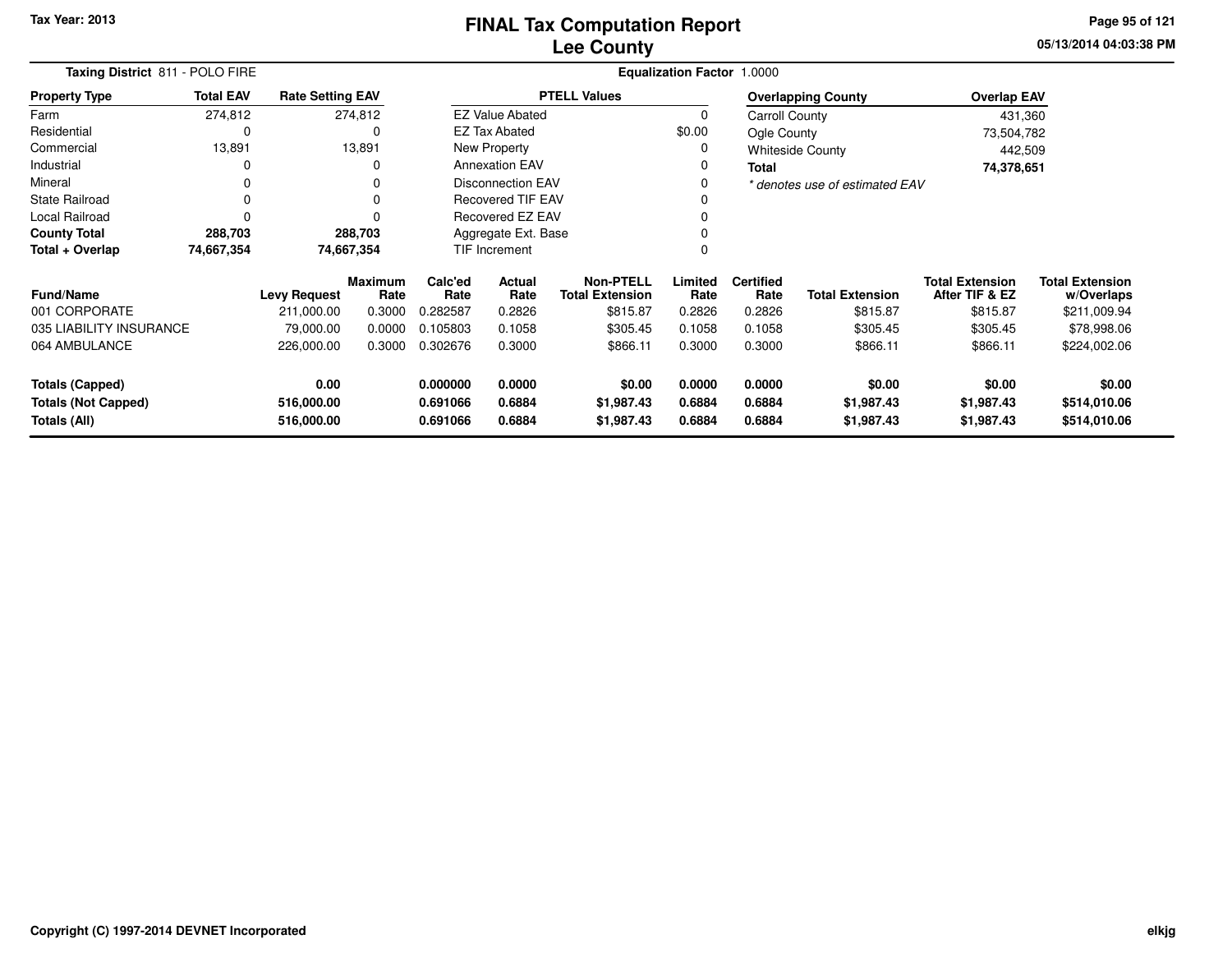#### **Lee CountyFINAL Tax Computation Report**

**05/13/2014 04:03:38 PM Page 96 of 121**

|                                                                      | Taxing District 812 - ROCK FALLS FIRE |                                   |                                  |                                  |                            |                                                           | <b>Equalization Factor 1.0000</b> |                                    |                                       |                                                         |                                                      |  |
|----------------------------------------------------------------------|---------------------------------------|-----------------------------------|----------------------------------|----------------------------------|----------------------------|-----------------------------------------------------------|-----------------------------------|------------------------------------|---------------------------------------|---------------------------------------------------------|------------------------------------------------------|--|
| <b>Property Type</b>                                                 | <b>Total EAV</b>                      | <b>Rate Setting EAV</b>           |                                  |                                  |                            | <b>PTELL Values</b>                                       |                                   |                                    | <b>Overlapping County</b>             | <b>Overlap EAV</b>                                      |                                                      |  |
| Farm                                                                 | 2,036,556                             |                                   | 2,036,556                        |                                  | <b>EZ Value Abated</b>     |                                                           | <sup>0</sup>                      |                                    | <b>Whiteside County</b>               | 59,232,598                                              |                                                      |  |
| Residential                                                          | 4,268,573                             |                                   | 4,268,573                        |                                  | EZ Tax Abated              |                                                           | \$0.00                            | Total                              |                                       | 59,232,598                                              |                                                      |  |
| Commercial                                                           | 609,178                               |                                   | 609,178                          |                                  | New Property               |                                                           | 90,247                            |                                    | * denotes use of estimated EAV        |                                                         |                                                      |  |
| Industrial                                                           | 3,902,541                             |                                   | 3,902,541                        |                                  | <b>Annexation EAV</b>      |                                                           |                                   |                                    |                                       |                                                         |                                                      |  |
| Mineral                                                              | 0                                     |                                   | 0                                |                                  | <b>Disconnection EAV</b>   |                                                           |                                   |                                    |                                       |                                                         |                                                      |  |
| <b>State Railroad</b>                                                | 2,747,759                             |                                   | 2,747,759                        |                                  | Recovered TIF EAV          |                                                           |                                   |                                    |                                       |                                                         |                                                      |  |
| Local Railroad                                                       | $\Omega$                              |                                   | 0                                |                                  | <b>Recovered EZ EAV</b>    |                                                           |                                   |                                    |                                       |                                                         |                                                      |  |
| <b>County Total</b>                                                  | 13,564,607                            | 13,564,607                        |                                  |                                  | Aggregate Ext. Base        |                                                           |                                   |                                    |                                       |                                                         |                                                      |  |
| Total + Overlap                                                      | 72,797,205                            | 72,797,205                        |                                  |                                  | <b>TIF Increment</b>       |                                                           |                                   |                                    |                                       |                                                         |                                                      |  |
| <b>Fund/Name</b><br>001 CORPORATE                                    |                                       | <b>Levy Request</b><br>132,650.00 | <b>Maximum</b><br>Rate<br>0.3000 | Calc'ed<br>Rate<br>0.182219      | Actual<br>Rate<br>0.1822   | <b>Non-PTELL</b><br><b>Total Extension</b><br>\$24,714.71 | Limited<br>Rate<br>0.1822         | <b>Certified</b><br>Rate<br>0.1822 | <b>Total Extension</b><br>\$24,714.71 | <b>Total Extension</b><br>After TIF & EZ<br>\$24,714.71 | <b>Total Extension</b><br>w/Overlaps<br>\$132,636.51 |  |
| <b>Totals (Capped)</b><br><b>Totals (Not Capped)</b><br>Totals (All) |                                       | 0.00<br>132,650.00<br>132,650.00  |                                  | 0.000000<br>0.182219<br>0.182219 | 0.0000<br>0.1822<br>0.1822 | \$0.00<br>\$24,714.71<br>\$24,714.71                      | 0.0000<br>0.1822<br>0.1822        | 0.0000<br>0.1822<br>0.1822         | \$0.00<br>\$24,714.71<br>\$24,714.71  | \$0.00<br>\$24,714.71<br>\$24,714.71                    | \$0.00<br>\$132,636.51<br>\$132,636.51               |  |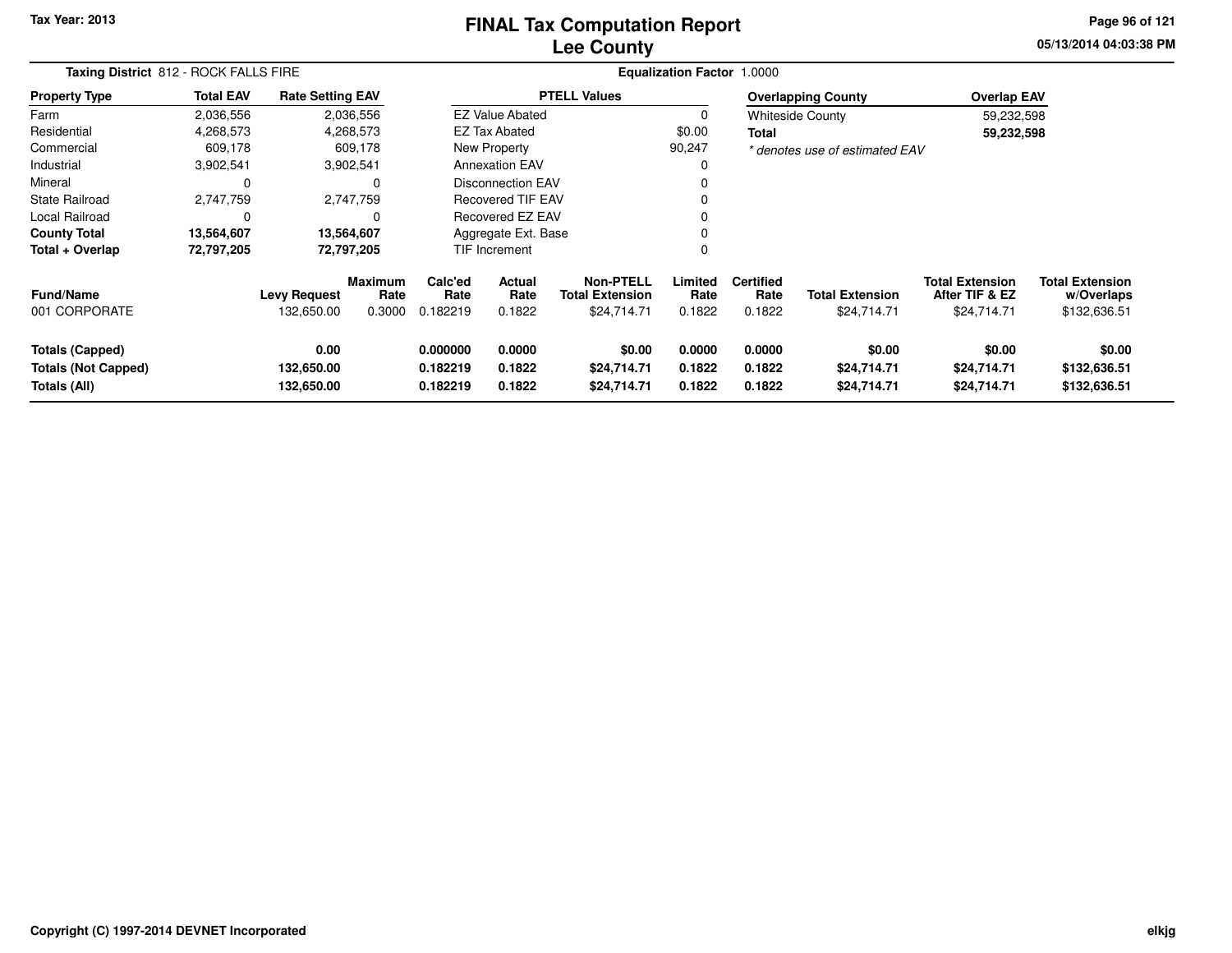#### **Lee CountyFINAL Tax Computation Report**

**05/13/2014 04:03:38 PM Page 97 of 121**

|                                                               | Taxing District 813 - STERLING FIRE |                                   |                           |                                  |                                 |                                                           | <b>Equalization Factor 1.0000</b> |                                    |                                       |                                                         |                                                      |  |
|---------------------------------------------------------------|-------------------------------------|-----------------------------------|---------------------------|----------------------------------|---------------------------------|-----------------------------------------------------------|-----------------------------------|------------------------------------|---------------------------------------|---------------------------------------------------------|------------------------------------------------------|--|
| <b>Property Type</b>                                          | <b>Total EAV</b>                    | <b>Rate Setting EAV</b>           |                           |                                  |                                 | <b>PTELL Values</b>                                       |                                   |                                    | <b>Overlapping County</b>             | <b>Overlap EAV</b>                                      |                                                      |  |
| Farm                                                          | 2,810,228                           |                                   | 2,810,228                 |                                  | <b>EZ Value Abated</b>          |                                                           | 0                                 |                                    | <b>Whiteside County</b>               | 115,216,904                                             |                                                      |  |
| Residential                                                   | 13,945,017                          | 13,945,017                        |                           |                                  | <b>EZ Tax Abated</b>            |                                                           | \$0.00                            | Total                              |                                       | 115,216,904                                             |                                                      |  |
| Commercial                                                    | 216,077                             |                                   | 216,077                   |                                  | New Property                    |                                                           | 130,770                           |                                    | * denotes use of estimated EAV        |                                                         |                                                      |  |
| Industrial                                                    | 0                                   |                                   | 0                         |                                  | <b>Annexation EAV</b>           |                                                           |                                   |                                    |                                       |                                                         |                                                      |  |
| Mineral                                                       | 0                                   |                                   | 0                         |                                  | <b>Disconnection EAV</b>        |                                                           |                                   |                                    |                                       |                                                         |                                                      |  |
| State Railroad                                                | 0                                   |                                   | 0                         |                                  | <b>Recovered TIF EAV</b>        |                                                           |                                   |                                    |                                       |                                                         |                                                      |  |
| Local Railroad                                                | 0                                   |                                   | $\Omega$                  |                                  | Recovered EZ EAV                |                                                           |                                   |                                    |                                       |                                                         |                                                      |  |
| <b>County Total</b>                                           | 16,971,322                          |                                   | 16,971,322                |                                  | Aggregate Ext. Base             |                                                           |                                   |                                    |                                       |                                                         |                                                      |  |
| Total + Overlap                                               | 132,188,226                         | 132,188,226                       |                           |                                  | <b>TIF Increment</b>            |                                                           | $\Omega$                          |                                    |                                       |                                                         |                                                      |  |
| <b>Fund/Name</b><br>001 CORPORATE                             |                                     | <b>Levy Request</b><br>243,439.00 | Maximum<br>Rate<br>0.3000 | Calc'ed<br>Rate<br>0.184161      | <b>Actual</b><br>Rate<br>0.1842 | <b>Non-PTELL</b><br><b>Total Extension</b><br>\$31,261.18 | Limited<br>Rate<br>0.1842         | <b>Certified</b><br>Rate<br>0.1842 | <b>Total Extension</b><br>\$31,261.18 | <b>Total Extension</b><br>After TIF & EZ<br>\$31,261.18 | <b>Total Extension</b><br>w/Overlaps<br>\$243,490.71 |  |
| Totals (Capped)<br><b>Totals (Not Capped)</b><br>Totals (All) |                                     | 0.00<br>243,439.00<br>243,439.00  |                           | 0.000000<br>0.184161<br>0.184161 | 0.0000<br>0.1842<br>0.1842      | \$0.00<br>\$31,261.18<br>\$31,261.18                      | 0.0000<br>0.1842<br>0.1842        | 0.0000<br>0.1842<br>0.1842         | \$0.00<br>\$31,261.18<br>\$31,261.18  | \$0.00<br>\$31,261.18<br>\$31,261.18                    | \$0.00<br>\$243,490.71<br>\$243,490.71               |  |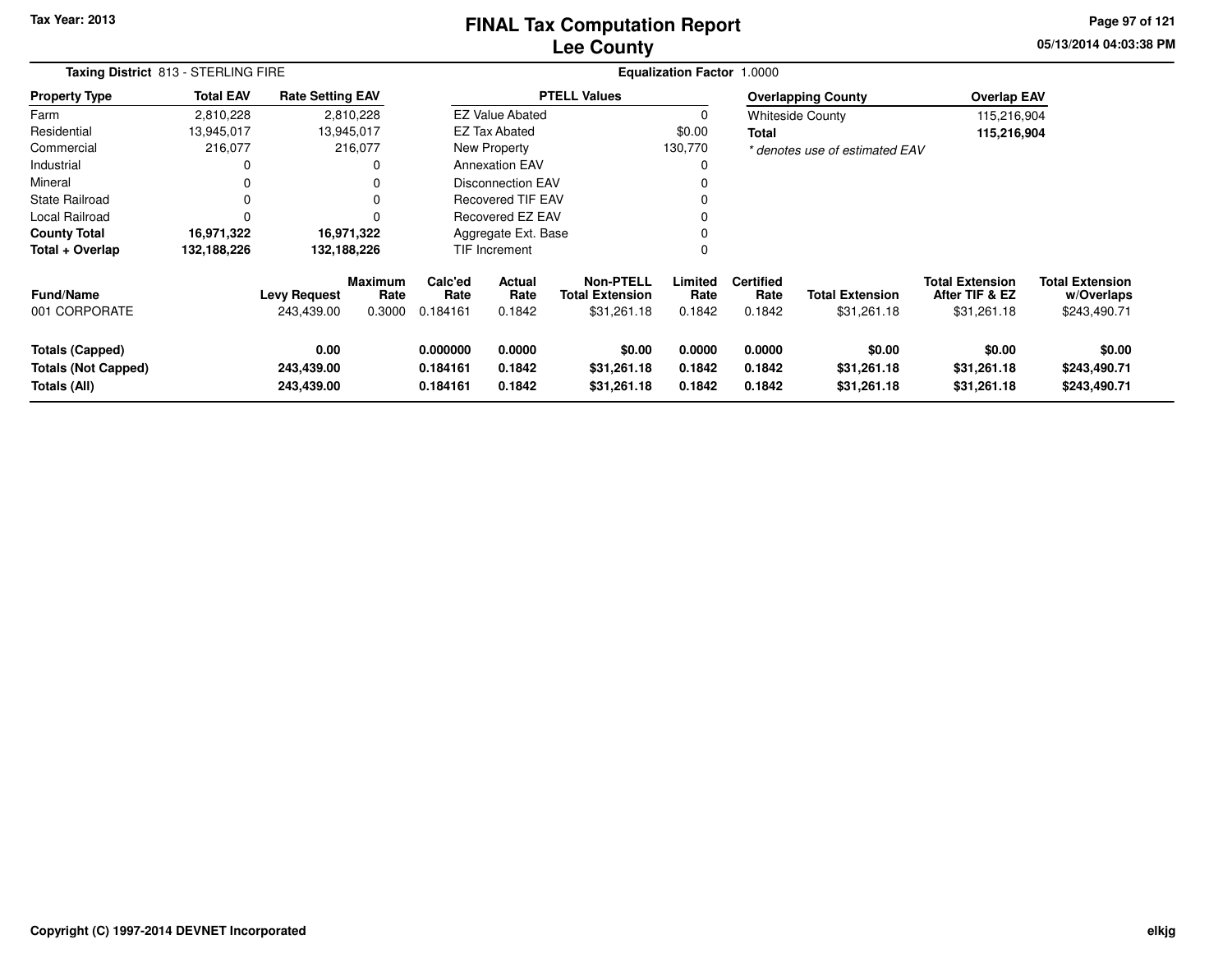# **Lee CountyFINAL Tax Computation Report**

**05/13/2014 04:03:38 PM Page 98 of 121**

| Taxing District 814 - SUBLETTE FIRE                                  |                  |                                  |                        |                                   |                            |                                            | <b>Equalization Factor 1.0000</b> |                            |                                        |                                          |                                        |  |
|----------------------------------------------------------------------|------------------|----------------------------------|------------------------|-----------------------------------|----------------------------|--------------------------------------------|-----------------------------------|----------------------------|----------------------------------------|------------------------------------------|----------------------------------------|--|
| <b>Property Type</b>                                                 | <b>Total EAV</b> | <b>Rate Setting EAV</b>          |                        |                                   |                            | <b>PTELL Values</b>                        |                                   |                            |                                        |                                          |                                        |  |
| Farm                                                                 | 19,220,153       |                                  | 19,220,153             |                                   | <b>EZ Value Abated</b>     |                                            | $\Omega$                          |                            |                                        |                                          |                                        |  |
| Residential                                                          | 22,345,812       | 22,345,812                       |                        |                                   | <b>EZ Tax Abated</b>       |                                            | \$0.00                            |                            |                                        |                                          |                                        |  |
| Commercial                                                           | 3,821,902        |                                  | 3,821,902              |                                   | New Property               |                                            | 535,761                           |                            |                                        |                                          |                                        |  |
| Industrial                                                           | 7,044            |                                  | 7,044                  |                                   | <b>Annexation EAV</b>      |                                            | 0                                 |                            |                                        |                                          |                                        |  |
| Mineral                                                              | 12,157,785       |                                  | 12, 157, 785           |                                   | <b>Disconnection EAV</b>   |                                            | 0                                 |                            |                                        |                                          |                                        |  |
| <b>State Railroad</b>                                                | 7,283            |                                  | 7,283                  |                                   | <b>Recovered TIF EAV</b>   |                                            | 0                                 |                            |                                        |                                          |                                        |  |
| Local Railroad                                                       | 8,090            |                                  | 8,090                  |                                   | Recovered EZ EAV           |                                            | 0                                 |                            |                                        |                                          |                                        |  |
| <b>County Total</b>                                                  | 57,568,069       | 57,568,069                       |                        |                                   | Aggregate Ext. Base        |                                            | 135,326                           |                            |                                        |                                          |                                        |  |
| Total + Overlap                                                      | 57,568,069       |                                  | 57,568,069             |                                   | TIF Increment              |                                            | 0                                 |                            |                                        |                                          |                                        |  |
| <b>Fund/Name</b>                                                     |                  | <b>Levy Request</b>              | <b>Maximum</b><br>Rate | Calc'ed<br>Actual<br>Rate<br>Rate |                            | <b>Non-PTELL</b><br><b>Total Extension</b> | Limited<br>Rate                   | <b>Certified</b><br>Rate   | <b>Total Extension</b>                 | <b>Total Extension</b><br>After TIF & EZ | <b>Total Extension</b><br>w/Overlaps   |  |
| 001 CORPORATE                                                        |                  | 67,300.00                        | 0.4000                 | 0.116905                          | 0.1169                     | \$67,297.07                                | 0.1169                            | 0.1169                     | \$67,297.07                            | \$67,297.07                              | \$67,297.07                            |  |
| 064 AMBULANCE                                                        |                  | 68,000.00                        | 0.4000                 | 0.118121                          | 0.1181                     | \$67,987.89                                | 0.1181                            | 0.1181                     | \$67,987.89                            | \$67,987.89                              | \$67,987.89                            |  |
| <b>Totals (Capped)</b><br><b>Totals (Not Capped)</b><br>Totals (All) |                  | 135,300.00<br>0.00<br>135,300.00 |                        | 0.235026<br>0.000000<br>0.235026  | 0.2350<br>0.0000<br>0.2350 | \$135,284.96<br>\$0.00<br>\$135,284.96     | 0.2350<br>0.0000<br>0.2350        | 0.2350<br>0.0000<br>0.2350 | \$135,284.96<br>\$0.00<br>\$135,284.96 | \$135,284.96<br>\$0.00<br>\$135,284.96   | \$135,284.96<br>\$0.00<br>\$135,284.96 |  |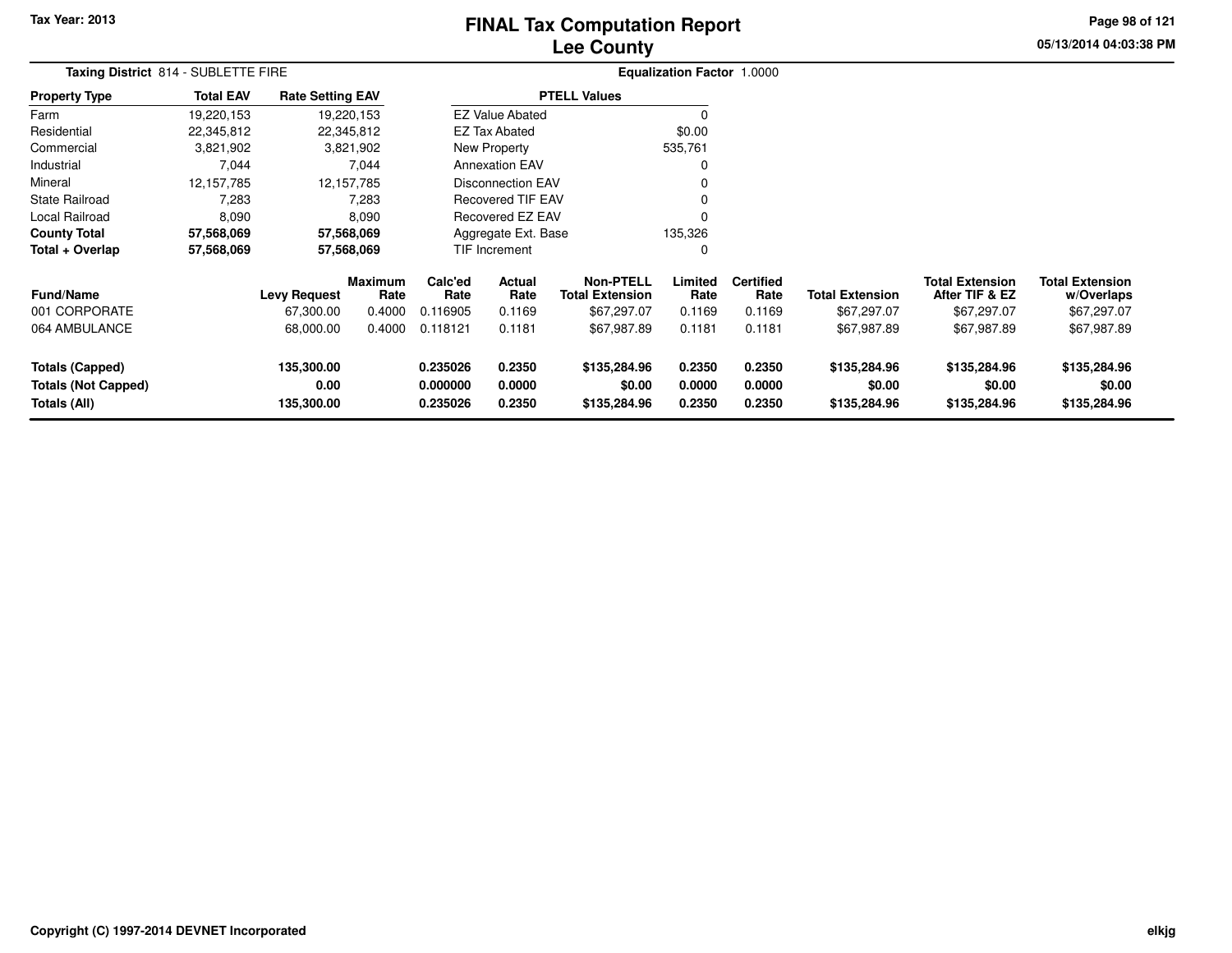# **Lee CountyFINAL Tax Computation Report**

**05/13/2014 04:03:38 PM Page 99 of 121**

|                                                                      | Taxing District 815 - WEST BROOKLYN FIRE |                                  |                        |                 |                                          |                                        | Equalization Factor 1.0000 |                            |                                        |                                          |                                        |  |
|----------------------------------------------------------------------|------------------------------------------|----------------------------------|------------------------|-----------------|------------------------------------------|----------------------------------------|----------------------------|----------------------------|----------------------------------------|------------------------------------------|----------------------------------------|--|
| Property Type                                                        | <b>Total EAV</b>                         | <b>Rate Setting EAV</b>          |                        |                 |                                          | <b>PTELL Values</b>                    |                            |                            |                                        |                                          |                                        |  |
| Farm                                                                 | 13,423,385                               |                                  | 13,423,385             |                 | <b>EZ Value Abated</b>                   |                                        |                            |                            |                                        |                                          |                                        |  |
| Residential                                                          | 3,742,277                                |                                  | 3,742,277              |                 | EZ Tax Abated                            |                                        | \$0.00                     |                            |                                        |                                          |                                        |  |
| Commercial                                                           | 333,096                                  |                                  | 333,096                |                 | New Property                             |                                        | 2,143,580                  |                            |                                        |                                          |                                        |  |
| Industrial                                                           | 127,988                                  |                                  | 127,988                |                 | <b>Annexation EAV</b>                    |                                        | 0                          |                            |                                        |                                          |                                        |  |
| Mineral                                                              | 5,402,517                                |                                  | 5,402,517              |                 | <b>Disconnection EAV</b>                 |                                        |                            |                            |                                        |                                          |                                        |  |
| State Railroad                                                       | 0                                        |                                  |                        |                 | <b>Recovered TIF EAV</b>                 |                                        | 0                          |                            |                                        |                                          |                                        |  |
| Local Railroad                                                       | $\Omega$                                 |                                  |                        |                 | Recovered EZ EAV                         |                                        | 0                          |                            |                                        |                                          |                                        |  |
| County Total                                                         | 23,029,263                               |                                  | 23,029,263             |                 | Aggregate Ext. Base                      |                                        | 92,643                     |                            |                                        |                                          |                                        |  |
| Total + Overlap                                                      | 23,029,263                               |                                  | 23,029,263             |                 | <b>TIF Increment</b>                     |                                        | 0                          |                            |                                        |                                          |                                        |  |
| Fund/Name                                                            |                                          | <b>Levy Request</b>              | <b>Maximum</b><br>Rate | Calc'ed<br>Rate | Actual<br>Rate<br><b>Total Extension</b> |                                        | Limited<br>Rate            | <b>Certified</b><br>Rate   | <b>Total Extension</b>                 | <b>Total Extension</b><br>After TIF & EZ | <b>Total Extension</b><br>w/Overlaps   |  |
| 001 CORPORATE                                                        |                                          | 88,831.00                        | 0.4000                 | 0.385731        | 0.3857                                   | \$88,823.87                            | 0.3857                     | 0.3857                     | \$88,823.87                            | \$88,823.87                              | \$88,823.87                            |  |
| 064 AMBULANCE                                                        |                                          | 15,000.00                        | 0.4000                 | 0.065135        | 0.0651                                   | \$14,992.05                            | 0.0651                     | 0.0651                     | \$14,992.05                            | \$14,992.05                              | \$14,992.05                            |  |
| <b>Totals (Capped)</b><br><b>Totals (Not Capped)</b><br>Totals (All) |                                          | 103,831.00<br>0.00<br>103,831.00 |                        |                 | 0.4508<br>0.0000<br>0.4508               | \$103,815.92<br>\$0.00<br>\$103,815.92 | 0.4508<br>0.0000<br>0.4508 | 0.4508<br>0.0000<br>0.4508 | \$103,815.92<br>\$0.00<br>\$103,815.92 | \$103,815.92<br>\$0.00<br>\$103,815.92   | \$103,815.92<br>\$0.00<br>\$103,815.92 |  |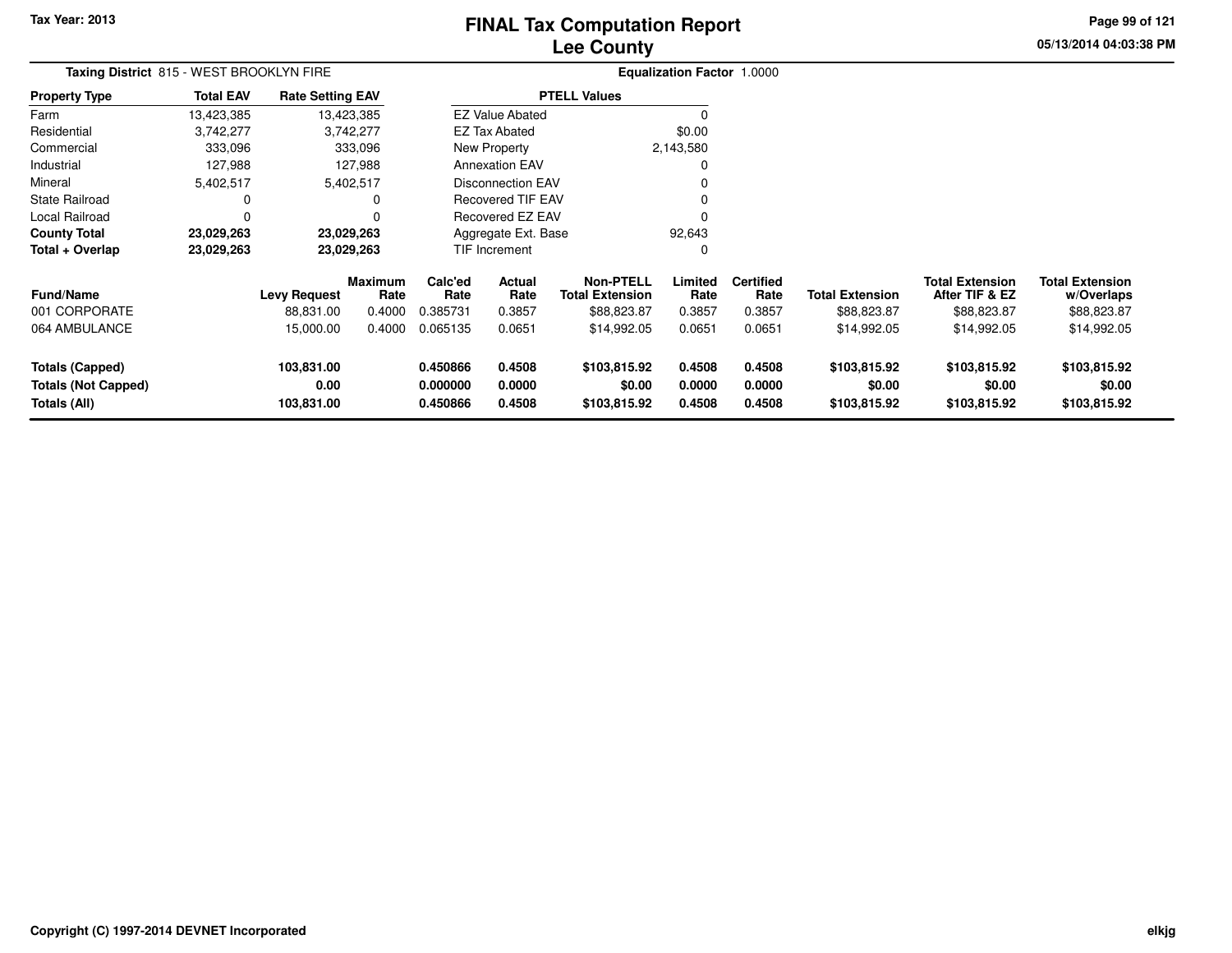# **Lee CountyFINAL Tax Computation Report**

**05/13/2014 04:03:38 PM Page 100 of 121**

|                                                                      | Taxing District 816 - DIXON FIRE-CITY |                                  |                        |                                                                |                                                 |                                        | Equalization Factor 1.0000 |                            |                                        |                                          |                                        |
|----------------------------------------------------------------------|---------------------------------------|----------------------------------|------------------------|----------------------------------------------------------------|-------------------------------------------------|----------------------------------------|----------------------------|----------------------------|----------------------------------------|------------------------------------------|----------------------------------------|
| <b>Property Type</b>                                                 | <b>Total EAV</b>                      | <b>Rate Setting EAV</b>          |                        |                                                                |                                                 | <b>PTELL Values</b>                    |                            |                            |                                        |                                          |                                        |
| Farm                                                                 | 36,360                                |                                  | 36,333                 |                                                                | <b>EZ Value Abated</b>                          |                                        | $\Omega$                   |                            |                                        |                                          |                                        |
| Residential                                                          | 68,919,840                            |                                  | 68,050,629             |                                                                | <b>EZ Tax Abated</b>                            |                                        | \$0.00                     |                            |                                        |                                          |                                        |
| Commercial                                                           | 21,183,041                            |                                  | 16,520,088             |                                                                | New Property                                    |                                        | 45,299                     |                            |                                        |                                          |                                        |
| Industrial                                                           | 1,918,874                             |                                  | 1,918,874              |                                                                | <b>Annexation EAV</b>                           |                                        | $\Omega$                   |                            |                                        |                                          |                                        |
| Mineral                                                              |                                       |                                  | 0                      |                                                                | <b>Disconnection EAV</b>                        |                                        | 0                          |                            |                                        |                                          |                                        |
| State Railroad                                                       |                                       |                                  |                        |                                                                | <b>Recovered TIF EAV</b>                        |                                        | 0                          |                            |                                        |                                          |                                        |
| Local Railroad                                                       |                                       |                                  |                        |                                                                | <b>Recovered EZ EAV</b>                         |                                        | $\Omega$                   |                            |                                        |                                          |                                        |
| <b>County Total</b>                                                  | 92,058,115                            |                                  | 86,525,924             |                                                                | Aggregate Ext. Base                             |                                        | 463,956                    |                            |                                        |                                          |                                        |
| Total + Overlap                                                      | 92,058,115                            |                                  | 86,525,924             |                                                                | TIF Increment                                   |                                        | 5,532,191                  |                            |                                        |                                          |                                        |
| Fund/Name                                                            |                                       | <b>Levy Request</b>              | <b>Maximum</b><br>Rate | Calc'ed<br>Rate                                                | <b>Actual</b><br><b>Total Extension</b><br>Rate |                                        | Limited<br>Rate            | <b>Certified</b><br>Rate   | <b>Total Extension</b>                 | <b>Total Extension</b><br>After TIF & EZ | <b>Total Extension</b><br>w/Overlaps   |
| 012 FIRE PROTECTION                                                  |                                       | 79,000.00                        | 0.6000                 | 0.091302                                                       | 0.0913                                          | \$78,998.17                            | 0.0779                     | 0.0779                     | \$71,713.27                            | \$67,403.69                              | \$67,403.69                            |
| 013 FIRE PENSION                                                     |                                       | 430,528.00                       | 0.0000                 | 0.497571                                                       | 0.4976                                          | \$430,553.00                           | 0.4677                     | 0.4677                     | \$430,555.80                           | \$404,681.75                             | \$404,681.75                           |
| <b>Totals (Capped)</b><br><b>Totals (Not Capped)</b><br>Totals (All) |                                       | 509,528.00<br>0.00<br>509,528.00 |                        | 0.588873<br>0.5889<br>0.000000<br>0.0000<br>0.588873<br>0.5889 |                                                 | \$509,551.17<br>\$0.00<br>\$509,551.17 | 0.5456<br>0.0000<br>0.5456 | 0.5456<br>0.0000<br>0.5456 | \$502,269.07<br>\$0.00<br>\$502,269.07 | \$472,085.44<br>\$0.00<br>\$472,085.44   | \$472,085.44<br>\$0.00<br>\$472,085.44 |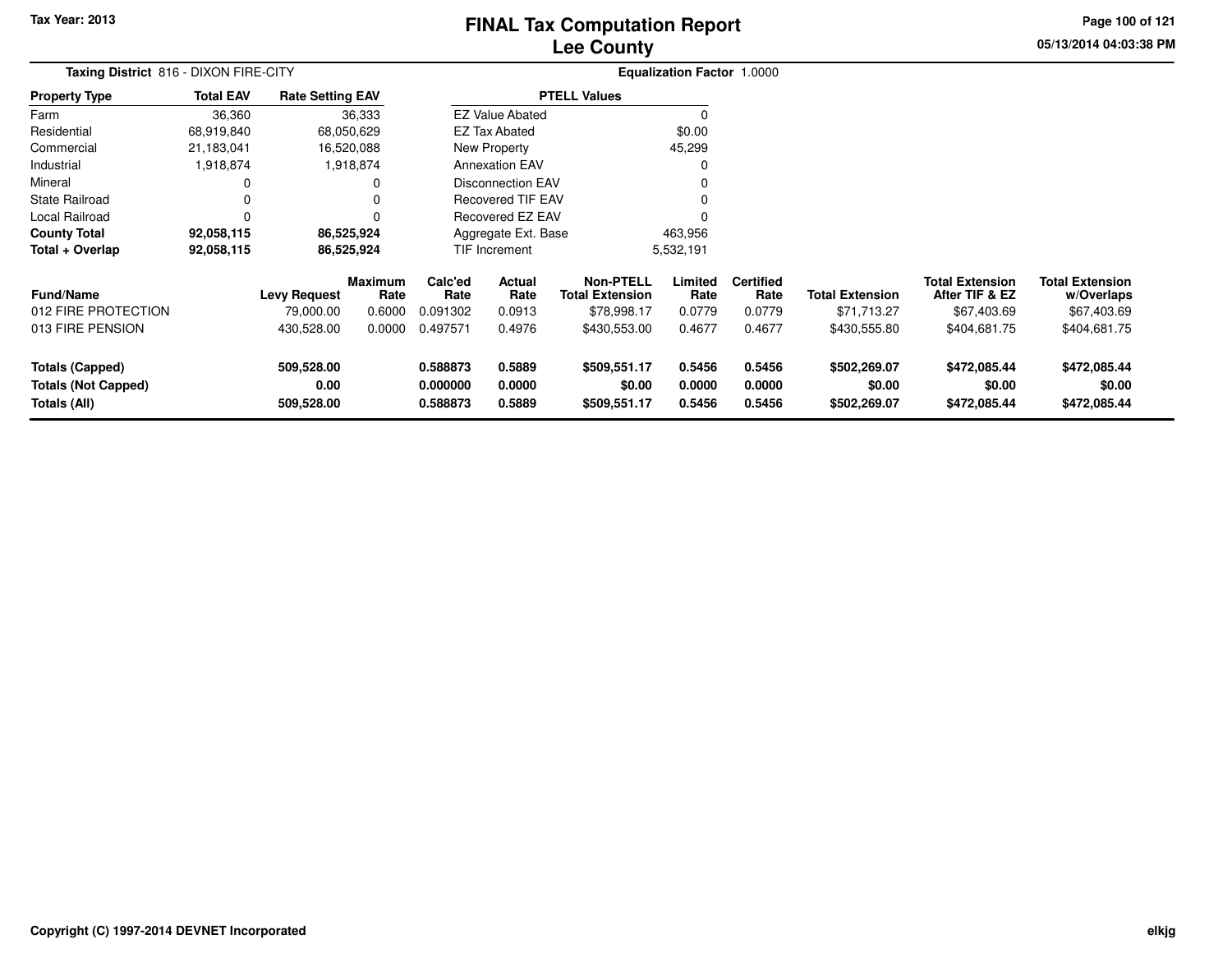**05/13/2014 04:03:38 PM Page 101 of 121**

| Taxing District 817 - WALNUT FIRE PROTECTION DISTRICT |                  |                          |                        | <b>Equalization Factor 1.0000</b> |                                                              |                            |                  |                          |                                |                                          |                                      |
|-------------------------------------------------------|------------------|--------------------------|------------------------|-----------------------------------|--------------------------------------------------------------|----------------------------|------------------|--------------------------|--------------------------------|------------------------------------------|--------------------------------------|
| <b>Property Type</b>                                  | <b>Total EAV</b> | <b>Rate Setting EAV</b>  |                        |                                   |                                                              | <b>PTELL Values</b>        |                  |                          | <b>Overlapping County</b>      | <b>Overlap EAV</b>                       |                                      |
| Farm                                                  | 5,622,027        |                          | 5,622,027              |                                   | <b>EZ Value Abated</b>                                       |                            | $\Omega$         | <b>Bureau County</b>     |                                | *29,764,589                              |                                      |
| Residential                                           | 695,557          |                          | 695,557                |                                   | <b>EZ Tax Abated</b>                                         |                            | \$0.00           |                          | <b>Whiteside County</b>        | 3,026,402                                |                                      |
| Commercial                                            |                  |                          | 0                      |                                   | New Property                                                 |                            | 21,225           | Total                    |                                | 32,790,991                               |                                      |
| Industrial                                            | 892              |                          | 892                    |                                   | <b>Annexation EAV</b>                                        |                            | 0                |                          | * denotes use of estimated EAV |                                          |                                      |
| Mineral                                               | 0                |                          | 0                      |                                   | <b>Disconnection EAV</b>                                     |                            |                  |                          |                                |                                          |                                      |
| <b>State Railroad</b>                                 | 0                |                          | 0                      |                                   | Recovered TIF EAV                                            |                            |                  |                          |                                |                                          |                                      |
| Local Railroad                                        | $\Omega$         |                          | O                      |                                   | Recovered EZ EAV                                             |                            |                  |                          |                                |                                          |                                      |
| <b>County Total</b>                                   | 6,318,476        |                          | 6,318,476              |                                   | Aggregate Ext. Base                                          |                            |                  |                          |                                |                                          |                                      |
| Total + Overlap                                       | 39,109,467       |                          | 39,109,467             |                                   | TIF Increment                                                |                            | 0                |                          |                                |                                          |                                      |
| <b>Fund/Name</b>                                      |                  | <b>Levy Request</b>      | <b>Maximum</b><br>Rate | Calc'ed<br>Rate                   | <b>Non-PTELL</b><br>Actual<br><b>Total Extension</b><br>Rate |                            | Limited<br>Rate  | <b>Certified</b><br>Rate | <b>Total Extension</b>         | <b>Total Extension</b><br>After TIF & EZ | <b>Total Extension</b><br>w/Overlaps |
| 001 CORPORATE                                         |                  | 133,525.00               | 0.4000                 | 0.341414                          | 0.3414                                                       | \$21,571.28                | 0.3414           | 0.3414                   | \$21,571.28                    | \$21,571.28                              | \$133,519.72                         |
| 035 LIABILITY INSURANCE                               |                  | 0.00                     | 0.0000                 | 0.000000                          | 0.0000                                                       | \$0.00                     | 0.0000           | 0.0000                   | \$0.00                         | \$0.00                                   | \$0.00                               |
| 064 AMBULANCE                                         |                  | 45,106.00                | 0.3000                 | 0.115333                          | 0.1153                                                       | \$7,285.20                 | 0.1153           | 0.1153                   | \$7,285.20                     | \$7,285.20                               | \$45,093.22                          |
| <b>Totals (Capped)</b>                                |                  | 0.00                     |                        | 0.000000                          | 0.0000                                                       | \$0.00                     | 0.0000           | 0.0000                   | \$0.00                         | \$0.00                                   | \$0.00                               |
| <b>Totals (Not Capped)</b><br>Totals (All)            |                  | 178,631.00<br>178,631.00 |                        | 0.456747<br>0.456747              | 0.4567<br>0.4567                                             | \$28,856.48<br>\$28,856.48 | 0.4567<br>0.4567 | 0.4567<br>0.4567         | \$28,856.48<br>\$28,856.48     | \$28,856.48<br>\$28,856.48               | \$178,612.94<br>\$178,612.94         |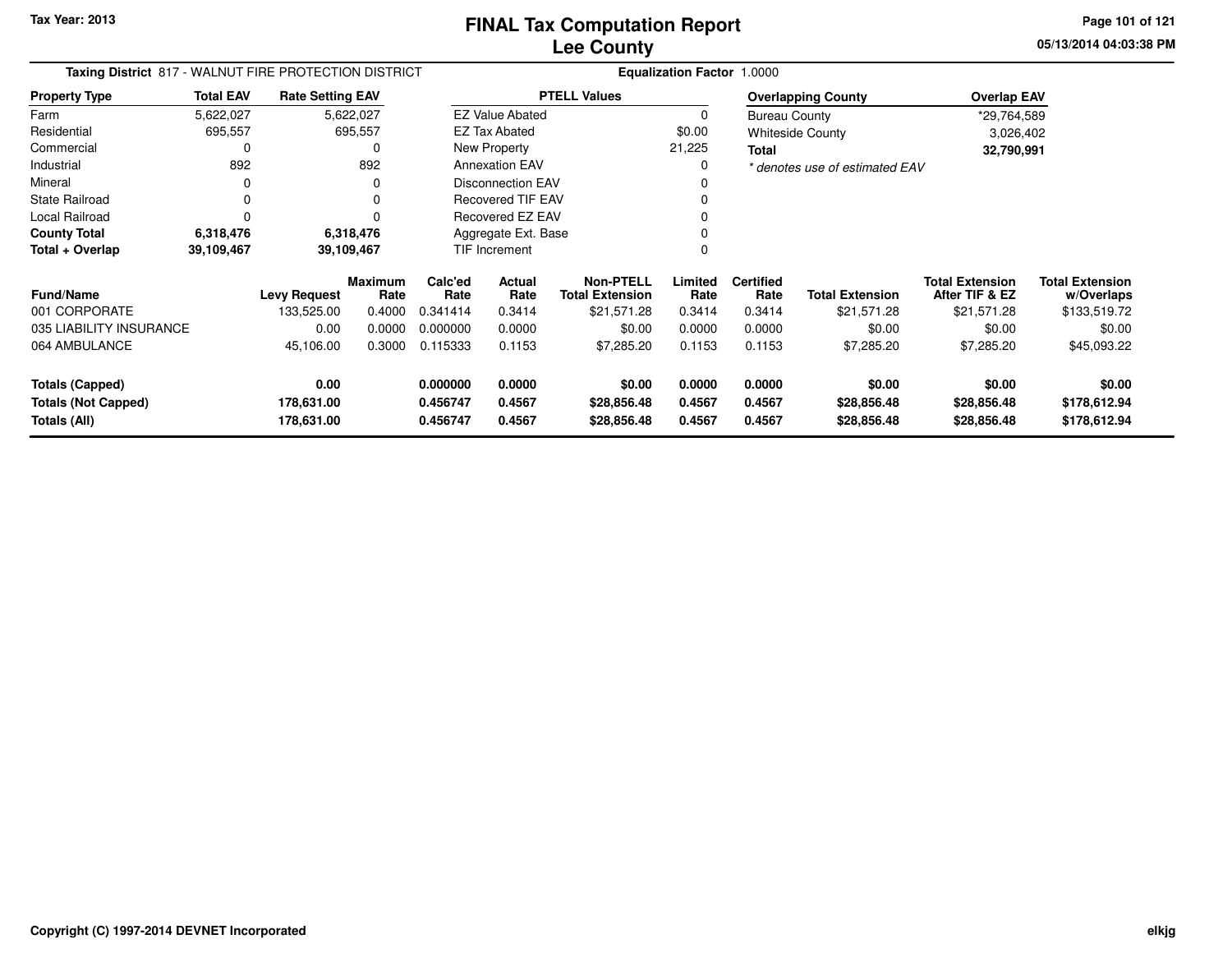**05/13/2014 04:03:38 PM Page 102 of 121**

|                                                                      | Taxing District 821 - NACHUSA-FRANKLIN GROVE MTD |                                |                                  |                                  |                            |                                                           | <b>Equalization Factor 1.0000</b> |                                    |                                       |                                                         |                                                     |
|----------------------------------------------------------------------|--------------------------------------------------|--------------------------------|----------------------------------|----------------------------------|----------------------------|-----------------------------------------------------------|-----------------------------------|------------------------------------|---------------------------------------|---------------------------------------------------------|-----------------------------------------------------|
| <b>Property Type</b>                                                 | <b>Total EAV</b>                                 | <b>Rate Setting EAV</b>        |                                  |                                  |                            | <b>PTELL Values</b>                                       |                                   |                                    |                                       |                                                         |                                                     |
| Farm                                                                 | 16,556,074                                       | 16,556,074                     |                                  |                                  | <b>EZ Value Abated</b>     |                                                           | $\Omega$                          |                                    |                                       |                                                         |                                                     |
| Residential                                                          | 15,224,226                                       | 15,224,226                     |                                  |                                  | <b>EZ Tax Abated</b>       |                                                           | \$0.00                            |                                    |                                       |                                                         |                                                     |
| Commercial                                                           | 2,961,379                                        |                                | 2,961,379                        |                                  | New Property               |                                                           | 183,985                           |                                    |                                       |                                                         |                                                     |
| Industrial                                                           | 14,803                                           |                                | 14,803                           |                                  | <b>Annexation EAV</b>      |                                                           | 0                                 |                                    |                                       |                                                         |                                                     |
| Mineral                                                              | 0                                                |                                | 0                                |                                  | <b>Disconnection EAV</b>   |                                                           | O                                 |                                    |                                       |                                                         |                                                     |
| <b>State Railroad</b>                                                | 361,346.                                         |                                | 1,361,346                        |                                  | <b>Recovered TIF EAV</b>   |                                                           | 0                                 |                                    |                                       |                                                         |                                                     |
| Local Railroad                                                       | 1,630                                            |                                | 1,630                            |                                  | Recovered EZ EAV           |                                                           | $\Omega$                          |                                    |                                       |                                                         |                                                     |
| <b>County Total</b>                                                  | 36,119,458                                       | 36,119,458                     |                                  |                                  | Aggregate Ext. Base        |                                                           | 11,969                            |                                    |                                       |                                                         |                                                     |
| Total + Overlap                                                      | 36,119,458                                       | 36,119,458                     |                                  |                                  | TIF Increment              |                                                           | 0                                 |                                    |                                       |                                                         |                                                     |
| <b>Fund/Name</b><br><b>147 CORPORATE</b>                             |                                                  | Levy Request<br>11,916.00      | <b>Maximum</b><br>Rate<br>0.0000 | Calc'ed<br>Rate<br>0.032991      | Actual<br>Rate<br>0.0330   | <b>Non-PTELL</b><br><b>Total Extension</b><br>\$11,919.42 | Limited<br>Rate<br>0.0330         | <b>Certified</b><br>Rate<br>0.0330 | <b>Total Extension</b><br>\$11,919.42 | <b>Total Extension</b><br>After TIF & EZ<br>\$11,919.42 | <b>Total Extension</b><br>w/Overlaps<br>\$11,919.42 |
| <b>Totals (Capped)</b><br><b>Totals (Not Capped)</b><br>Totals (All) |                                                  | 11,916.00<br>0.00<br>11,916.00 |                                  | 0.032991<br>0.000000<br>0.032991 | 0.0330<br>0.0000<br>0.0330 | \$11,919.42<br>\$0.00<br>\$11,919.42                      | 0.0330<br>0.0000<br>0.0330        | 0.0330<br>0.0000<br>0.0330         | \$11,919.42<br>\$0.00<br>\$11,919.42  | \$11,919.42<br>\$0.00<br>\$11,919.42                    | \$11,919.42<br>\$0.00<br>\$11,919.42                |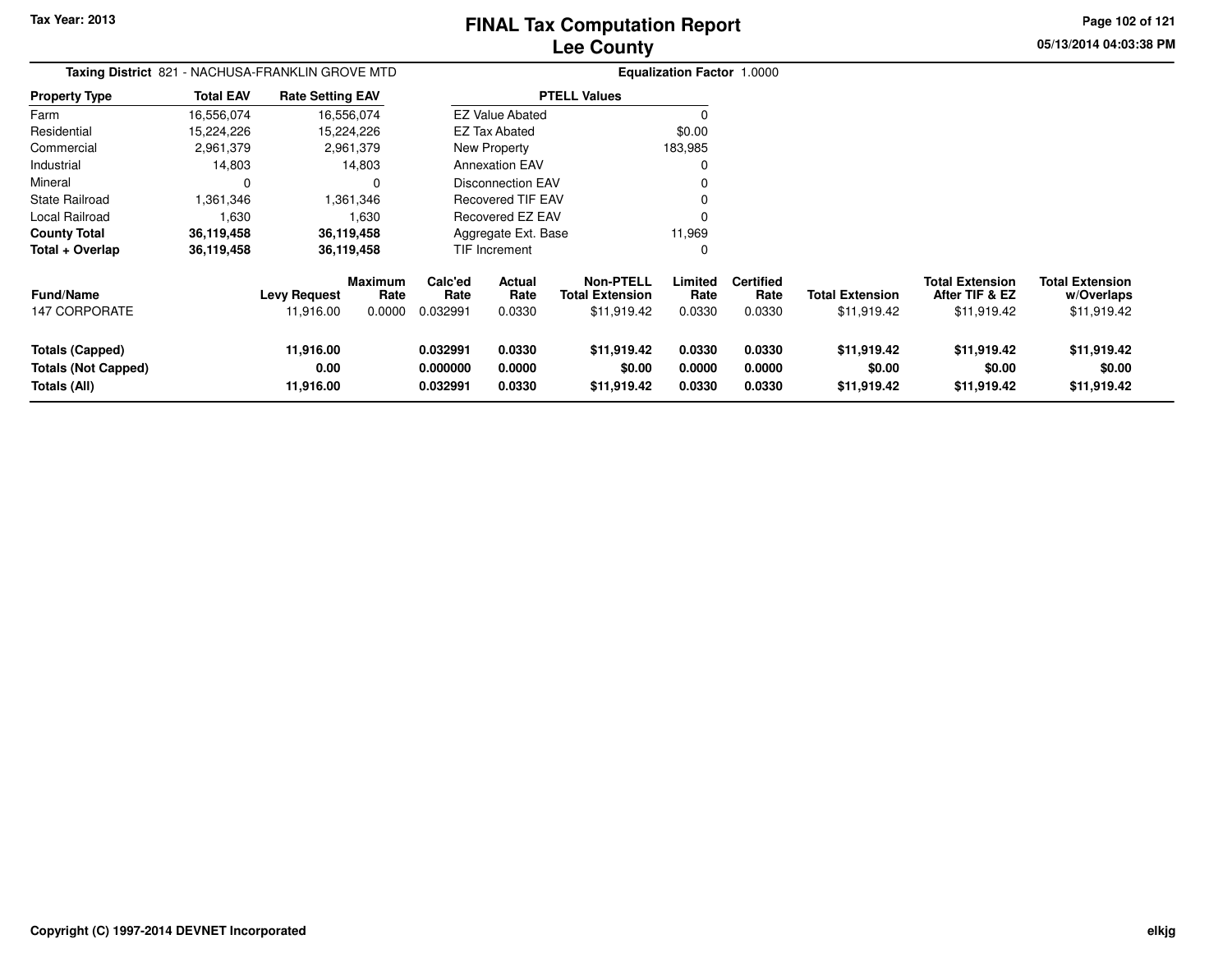# **Lee CountyFINAL Tax Computation Report**

**05/13/2014 04:03:38 PM Page 103 of 121**

|                                                                      | Taxing District 822 - ASHTON-BRADFORD MTD |                                  |                           |                                  |                            |                                                           | Equalization Factor 1.0000 |                                    |                                       |                                                         |                                                     |
|----------------------------------------------------------------------|-------------------------------------------|----------------------------------|---------------------------|----------------------------------|----------------------------|-----------------------------------------------------------|----------------------------|------------------------------------|---------------------------------------|---------------------------------------------------------|-----------------------------------------------------|
| Property Type                                                        | <b>Total EAV</b>                          | <b>Rate Setting EAV</b>          |                           |                                  |                            | <b>PTELL Values</b>                                       |                            |                                    |                                       |                                                         |                                                     |
| Farm                                                                 | 16,519,702                                |                                  | 16,519,702                |                                  | <b>EZ Value Abated</b>     |                                                           |                            |                                    |                                       |                                                         |                                                     |
| Residential                                                          | 12,692,567                                | 12,692,567                       |                           |                                  | <b>EZ Tax Abated</b>       |                                                           | \$0.00                     |                                    |                                       |                                                         |                                                     |
| Commercial                                                           | 3,490,616                                 |                                  | 3,490,616                 |                                  | New Property               |                                                           | 152,720                    |                                    |                                       |                                                         |                                                     |
| Industrial                                                           | 6,378,525                                 |                                  | 6,378,525                 |                                  | <b>Annexation EAV</b>      |                                                           |                            |                                    |                                       |                                                         |                                                     |
| Mineral                                                              | 0                                         |                                  |                           |                                  | Disconnection EAV          |                                                           |                            |                                    |                                       |                                                         |                                                     |
| <b>State Railroad</b>                                                | 1,243,693                                 |                                  | 1,243,693                 |                                  | <b>Recovered TIF EAV</b>   |                                                           |                            |                                    |                                       |                                                         |                                                     |
| Local Railroad                                                       |                                           |                                  |                           |                                  | Recovered EZ EAV           |                                                           |                            |                                    |                                       |                                                         |                                                     |
| <b>County Total</b>                                                  | 40,325,103                                |                                  | 40,325,103                |                                  | Aggregate Ext. Base        |                                                           | 13,703                     |                                    |                                       |                                                         |                                                     |
| Total + Overlap                                                      | 40,325,103                                |                                  | 40,325,103                |                                  | <b>TIF Increment</b>       |                                                           | 0                          |                                    |                                       |                                                         |                                                     |
| Fund/Name<br><b>147 CORPORATE</b>                                    |                                           | <b>Levy Request</b><br>14,388.00 | Maximum<br>Rate<br>0.0000 | Calc'ed<br>Rate<br>0.035680      | Actual<br>Rate<br>0.0357   | <b>Non-PTELL</b><br><b>Total Extension</b><br>\$14,396.06 | Limited<br>Rate<br>0.0347  | <b>Certified</b><br>Rate<br>0.0347 | <b>Total Extension</b><br>\$13,992.81 | <b>Total Extension</b><br>After TIF & EZ<br>\$13,992.81 | <b>Total Extension</b><br>w/Overlaps<br>\$13,992.81 |
| <b>Totals (Capped)</b><br><b>Totals (Not Capped)</b><br>Totals (All) |                                           | 14,388.00<br>0.00<br>14,388.00   |                           | 0.035680<br>0.000000<br>0.035680 | 0.0357<br>0.0000<br>0.0357 | \$14,396.06<br>\$0.00<br>\$14,396.06                      | 0.0347<br>0.0000<br>0.0347 | 0.0347<br>0.0000<br>0.0347         | \$13,992.81<br>\$0.00<br>\$13,992.81  | \$13,992.81<br>\$0.00<br>\$13,992.81                    | \$13,992.81<br>\$0.00<br>\$13,992.81                |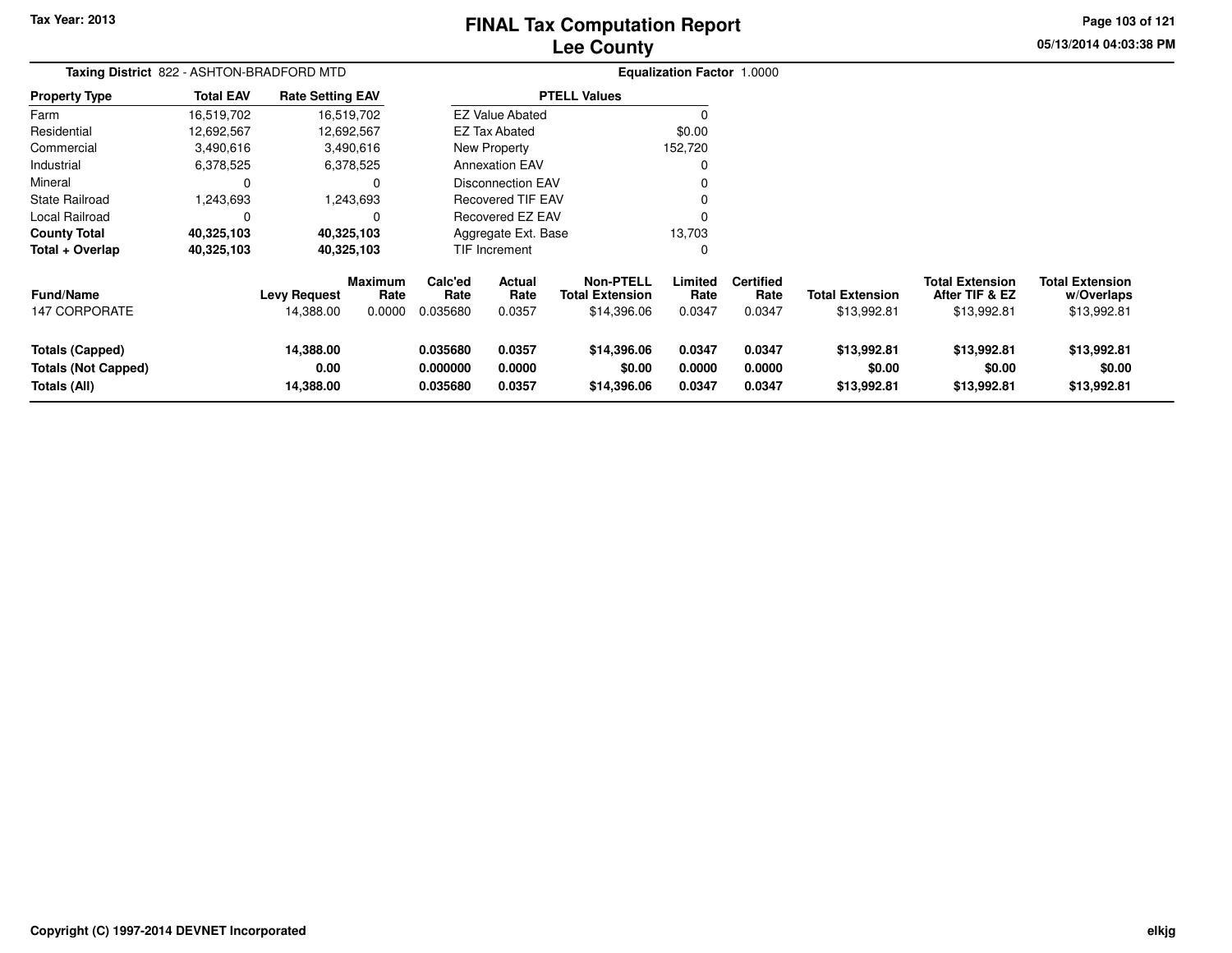# **Lee CountyFINAL Tax Computation Report**

**05/13/2014 04:03:38 PM Page 104 of 121**

| Taxing District 823 - REY-ALTO-VI-WC MTD                      |                  |                                  |                                  |                             |                            |                                                           | <b>Equalization Factor 1.0000</b> |                                    |                                       |                                                         |                                                     |
|---------------------------------------------------------------|------------------|----------------------------------|----------------------------------|-----------------------------|----------------------------|-----------------------------------------------------------|-----------------------------------|------------------------------------|---------------------------------------|---------------------------------------------------------|-----------------------------------------------------|
| <b>Property Type</b>                                          | <b>Total EAV</b> | <b>Rate Setting EAV</b>          |                                  |                             |                            | <b>PTELL Values</b>                                       |                                   |                                    |                                       |                                                         |                                                     |
| Farm                                                          | 39,358,938       |                                  | 39,358,938                       |                             | <b>EZ Value Abated</b>     |                                                           | $\Omega$                          |                                    |                                       |                                                         |                                                     |
| Residential                                                   | 19,923,007       |                                  | 19,923,007                       |                             | <b>EZ Tax Abated</b>       |                                                           | \$0.00                            |                                    |                                       |                                                         |                                                     |
| Commercial                                                    | 2,886,401        |                                  | 2,886,401                        |                             | New Property               |                                                           | 325,952                           |                                    |                                       |                                                         |                                                     |
| Industrial                                                    | 69,879           |                                  | 69,879                           |                             | <b>Annexation EAV</b>      |                                                           | 0                                 |                                    |                                       |                                                         |                                                     |
| Mineral                                                       | 6,694,578        |                                  | 6,694,578                        |                             | <b>Disconnection EAV</b>   |                                                           | 0                                 |                                    |                                       |                                                         |                                                     |
| <b>State Railroad</b>                                         | 1,325,304        |                                  | 1,325,304                        |                             | <b>Recovered TIF EAV</b>   |                                                           |                                   |                                    |                                       |                                                         |                                                     |
| Local Railroad                                                | $\Omega$         |                                  | 0                                |                             | Recovered EZ EAV           |                                                           |                                   |                                    |                                       |                                                         |                                                     |
| <b>County Total</b>                                           | 70,258,107       |                                  | 70,258,107                       |                             | Aggregate Ext. Base        |                                                           | 16,358                            |                                    |                                       |                                                         |                                                     |
| Total + Overlap                                               | 70,258,107       |                                  | 70,258,107                       |                             | TIF Increment              |                                                           | $\Omega$                          |                                    |                                       |                                                         |                                                     |
| <b>Fund/Name</b><br>147 CORPORATE                             |                  | <b>Levy Request</b><br>17,382.00 | Maximum<br>Rate<br>0.0000        | Calc'ed<br>Rate<br>0.024740 | Actual<br>Rate<br>0.0247   | <b>Non-PTELL</b><br><b>Total Extension</b><br>\$17,353.75 | Limited<br>Rate<br>0.0238         | <b>Certified</b><br>Rate<br>0.0238 | <b>Total Extension</b><br>\$16,721.43 | <b>Total Extension</b><br>After TIF & EZ<br>\$16,721.43 | <b>Total Extension</b><br>w/Overlaps<br>\$16,721.43 |
| Totals (Capped)<br><b>Totals (Not Capped)</b><br>Totals (All) |                  | 17,382.00<br>0.00<br>17,382.00   | 0.024740<br>0.000000<br>0.024740 |                             | 0.0247<br>0.0000<br>0.0247 | \$17,353.75<br>\$0.00<br>\$17,353.75                      | 0.0238<br>0.0000<br>0.0238        | 0.0238<br>0.0000<br>0.0238         | \$16,721.43<br>\$0.00<br>\$16,721.43  | \$16,721.43<br>\$0.00<br>\$16,721.43                    | \$16,721.43<br>\$0.00<br>\$16,721.43                |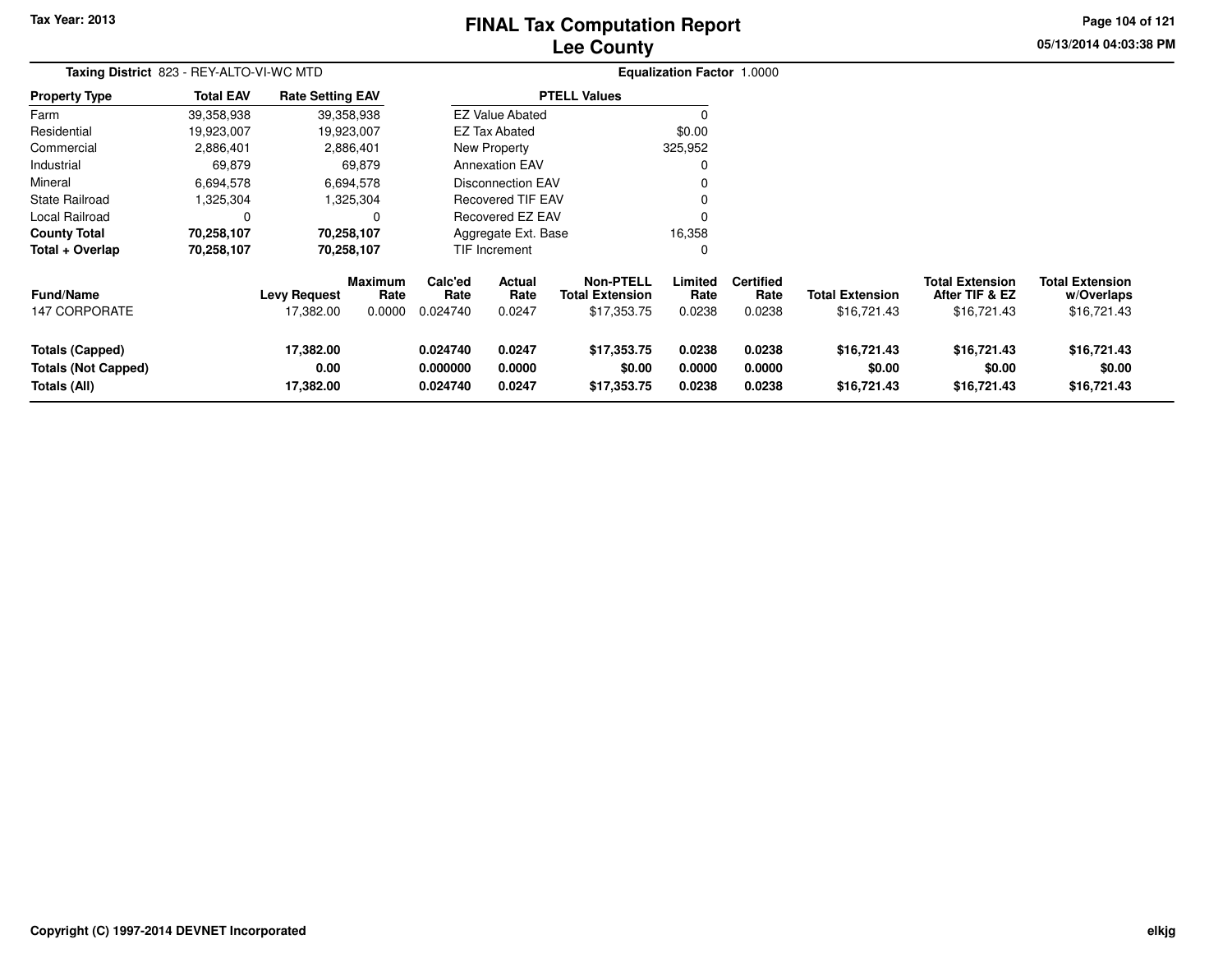# **Lee CountyFINAL Tax Computation Report**

**05/13/2014 04:03:38 PMPage 105 of 121**

|                                                                      | Taxing District 824 - NELSON-HARMON MTD |                                  |                           |                                  |                            |                                                           | <b>Equalization Factor 1.0000</b> |                                    |                                       |                                                         |                                                     |
|----------------------------------------------------------------------|-----------------------------------------|----------------------------------|---------------------------|----------------------------------|----------------------------|-----------------------------------------------------------|-----------------------------------|------------------------------------|---------------------------------------|---------------------------------------------------------|-----------------------------------------------------|
| <b>Property Type</b>                                                 | <b>Total EAV</b>                        | <b>Rate Setting EAV</b>          |                           |                                  |                            | <b>PTELL Values</b>                                       |                                   |                                    |                                       |                                                         |                                                     |
| Farm                                                                 | 8,611,544                               |                                  | 8,611,544                 |                                  | <b>EZ Value Abated</b>     |                                                           |                                   |                                    |                                       |                                                         |                                                     |
| Residential                                                          | 11,526,238                              |                                  | 11,526,238                |                                  | <b>EZ Tax Abated</b>       |                                                           | \$0.00                            |                                    |                                       |                                                         |                                                     |
| Commercial                                                           | 2,134,971                               |                                  | 2,134,971                 |                                  | New Property               |                                                           | 192,234                           |                                    |                                       |                                                         |                                                     |
| Industrial                                                           | 3,923,541                               |                                  | 3,923,541                 |                                  | Annexation EAV             |                                                           |                                   |                                    |                                       |                                                         |                                                     |
| Mineral                                                              |                                         |                                  | 0                         |                                  | <b>Disconnection EAV</b>   |                                                           |                                   |                                    |                                       |                                                         |                                                     |
| State Railroad                                                       | 3,798,924                               |                                  | 3,798,924                 |                                  | <b>Recovered TIF EAV</b>   |                                                           |                                   |                                    |                                       |                                                         |                                                     |
| Local Railroad                                                       |                                         |                                  | 0                         |                                  | Recovered EZ EAV           |                                                           |                                   |                                    |                                       |                                                         |                                                     |
| <b>County Total</b>                                                  | 29,995,218                              |                                  | 29,995,218                |                                  | Aggregate Ext. Base        |                                                           | 16,769                            |                                    |                                       |                                                         |                                                     |
| Total + Overlap                                                      | 29,995,218                              |                                  | 29,995,218                |                                  | TIF Increment              |                                                           | 0                                 |                                    |                                       |                                                         |                                                     |
| <b>Fund/Name</b><br>147 CORPORATE                                    |                                         | <b>Levy Request</b><br>16,625.00 | Maximum<br>Rate<br>0.0000 | Calc'ed<br>Rate<br>0.055426      | Actual<br>Rate<br>0.0554   | <b>Non-PTELL</b><br><b>Total Extension</b><br>\$16,617.35 | Limited<br>Rate<br>0.0554         | <b>Certified</b><br>Rate<br>0.0554 | <b>Total Extension</b><br>\$16,617.35 | <b>Total Extension</b><br>After TIF & EZ<br>\$16,617.35 | <b>Total Extension</b><br>w/Overlaps<br>\$16,617.35 |
| <b>Totals (Capped)</b><br><b>Totals (Not Capped)</b><br>Totals (All) |                                         | 16,625.00<br>0.00<br>16,625.00   |                           | 0.055426<br>0.000000<br>0.055426 | 0.0554<br>0.0000<br>0.0554 | \$16,617.35<br>\$0.00<br>\$16,617.35                      | 0.0554<br>0.0000<br>0.0554        | 0.0554<br>0.0000<br>0.0554         | \$16,617.35<br>\$0.00<br>\$16,617.35  | \$16,617.35<br>\$0.00<br>\$16,617.35                    | \$16,617.35<br>\$0.00<br>\$16,617.35                |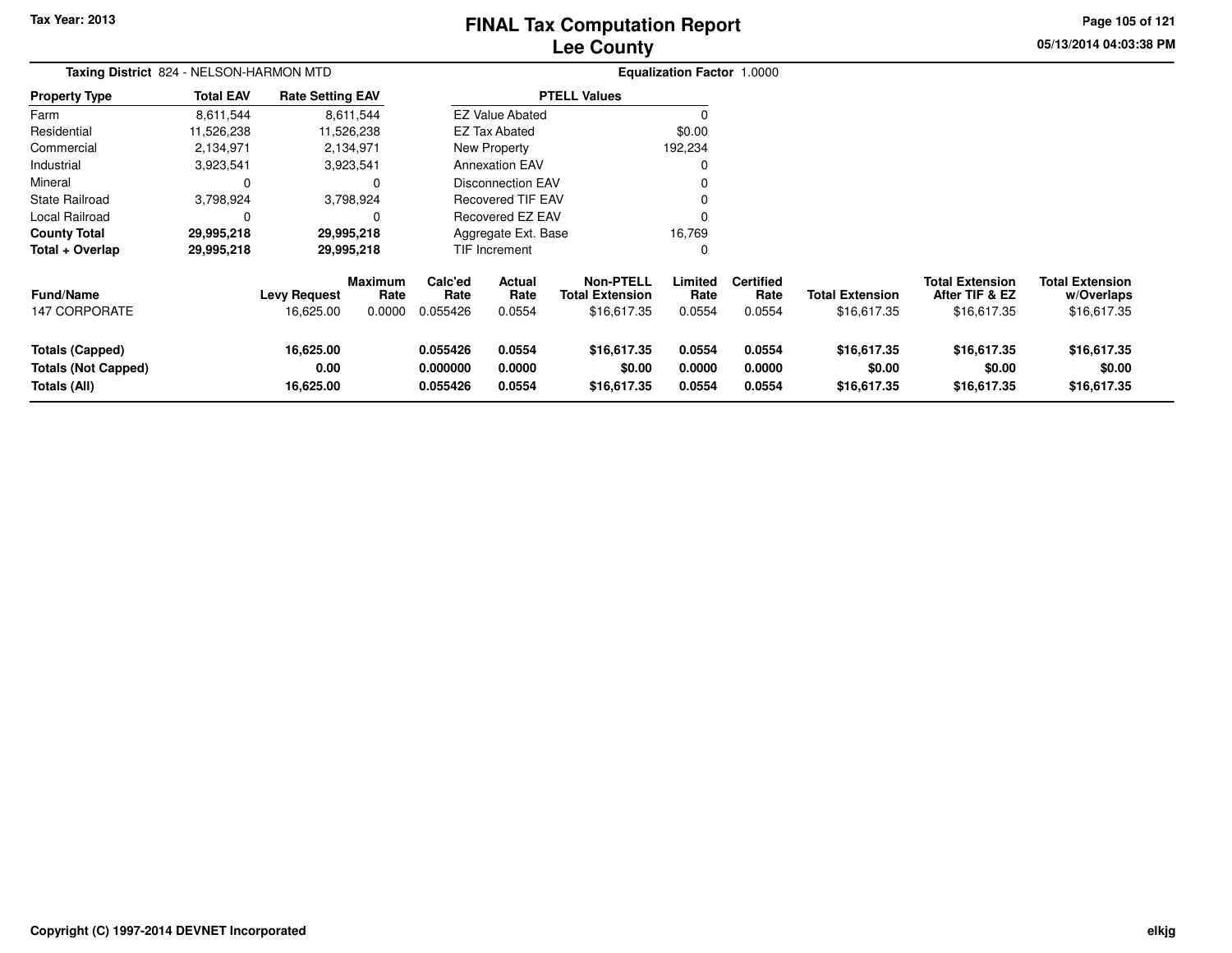# **Lee CountyFINAL Tax Computation Report**

**05/13/2014 04:03:38 PM Page 106 of 121**

| Taxing District 825 - E GR-HAM-MAR-SO DIX MTD                        |                  |                                  |                                  |                                  |                            |                                                           | Equalization Factor 1.0000 |                                    |                                       |                                                         |                                                     |
|----------------------------------------------------------------------|------------------|----------------------------------|----------------------------------|----------------------------------|----------------------------|-----------------------------------------------------------|----------------------------|------------------------------------|---------------------------------------|---------------------------------------------------------|-----------------------------------------------------|
| <b>Property Type</b>                                                 | <b>Total EAV</b> | <b>Rate Setting EAV</b>          |                                  |                                  |                            | <b>PTELL Values</b>                                       |                            |                                    |                                       |                                                         |                                                     |
| Farm                                                                 | 25,177,454       | 25, 177, 454                     |                                  |                                  | <b>EZ Value Abated</b>     |                                                           |                            |                                    |                                       |                                                         |                                                     |
| Residential                                                          | 14,660,106       | 14,660,106                       |                                  |                                  | <b>EZ Tax Abated</b>       |                                                           | \$0.00                     |                                    |                                       |                                                         |                                                     |
| Commercial                                                           | 10,394,789       | 10,394,789                       |                                  |                                  | New Property               |                                                           | 576,058                    |                                    |                                       |                                                         |                                                     |
| Industrial                                                           | 30,304,668       | 30,304,668                       |                                  |                                  | <b>Annexation EAV</b>      |                                                           | 0                          |                                    |                                       |                                                         |                                                     |
| Mineral                                                              | 5,275,078        |                                  | 5,275,078                        |                                  | <b>Disconnection EAV</b>   |                                                           |                            |                                    |                                       |                                                         |                                                     |
| <b>State Railroad</b>                                                | 810,473          |                                  | 810,473                          |                                  | <b>Recovered TIF EAV</b>   |                                                           |                            |                                    |                                       |                                                         |                                                     |
| Local Railroad                                                       | 1,270            |                                  | 1,270                            |                                  | Recovered EZ EAV           |                                                           |                            |                                    |                                       |                                                         |                                                     |
| <b>County Total</b>                                                  | 86,623,838       | 86,623,838                       |                                  |                                  | Aggregate Ext. Base        |                                                           | 17,367                     |                                    |                                       |                                                         |                                                     |
| Total + Overlap                                                      | 86,623,838       | 86,623,838                       |                                  |                                  | TIF Increment              |                                                           | 0                          |                                    |                                       |                                                         |                                                     |
| <b>Fund/Name</b><br>147 CORPORATE                                    |                  | <b>Levy Request</b><br>17,712.00 | <b>Maximum</b><br>Rate<br>0.0000 | Calc'ed<br>Rate<br>0.020447      | Actual<br>Rate<br>0.0204   | <b>Non-PTELL</b><br><b>Total Extension</b><br>\$17,671.26 | Limited<br>Rate<br>0.0204  | <b>Certified</b><br>Rate<br>0.0204 | <b>Total Extension</b><br>\$17,671.26 | <b>Total Extension</b><br>After TIF & EZ<br>\$17,671.26 | <b>Total Extension</b><br>w/Overlaps<br>\$17,671.26 |
| <b>Totals (Capped)</b><br><b>Totals (Not Capped)</b><br>Totals (All) |                  | 17,712.00<br>0.00<br>17,712.00   |                                  | 0.020447<br>0.000000<br>0.020447 | 0.0204<br>0.0000<br>0.0204 | \$17,671.26<br>\$0.00<br>\$17,671.26                      | 0.0204<br>0.0000<br>0.0204 | 0.0204<br>0.0000<br>0.0204         | \$17,671.26<br>\$0.00<br>\$17,671.26  | \$17,671.26<br>\$0.00<br>\$17,671.26                    | \$17,671.26<br>\$0.00<br>\$17,671.26                |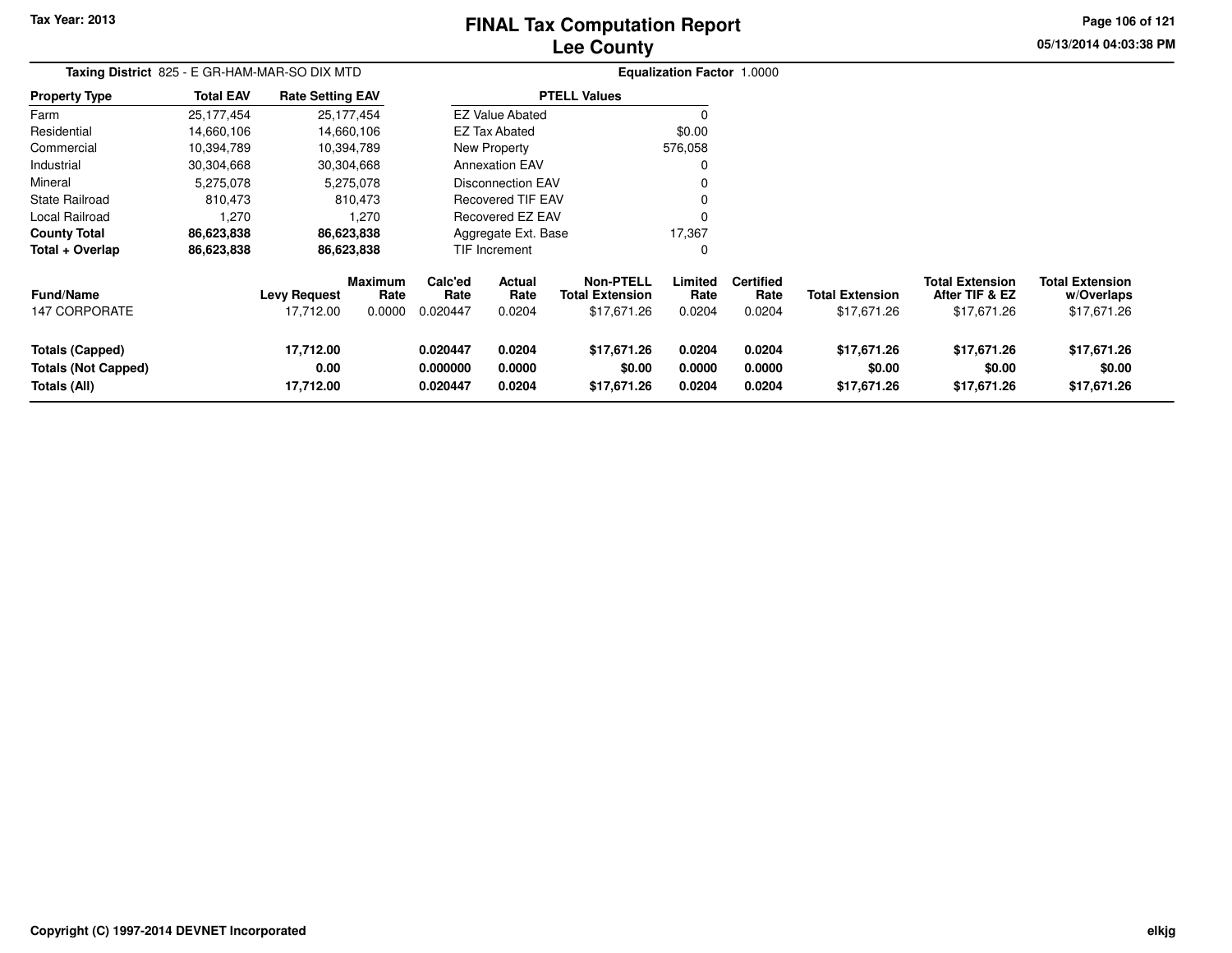# **Lee CountyFINAL Tax Computation Report**

**05/13/2014 04:03:38 PM Page 107 of 121**

|                                                                      | Taxing District 826 - AMBOY-LEE CENTER MTD |                                  |                                  |                                  |                            |                                                           | <b>Equalization Factor 1.0000</b> |                                    |                                       |                                                         |                                                     |
|----------------------------------------------------------------------|--------------------------------------------|----------------------------------|----------------------------------|----------------------------------|----------------------------|-----------------------------------------------------------|-----------------------------------|------------------------------------|---------------------------------------|---------------------------------------------------------|-----------------------------------------------------|
| <b>Property Type</b>                                                 | <b>Total EAV</b>                           | <b>Rate Setting EAV</b>          |                                  |                                  |                            | <b>PTELL Values</b>                                       |                                   |                                    |                                       |                                                         |                                                     |
| Farm                                                                 | 13,451,695                                 |                                  | 13,451,695                       |                                  | <b>EZ Value Abated</b>     |                                                           | 0                                 |                                    |                                       |                                                         |                                                     |
| Residential                                                          | 31,101,160                                 |                                  | 31,101,160                       |                                  | <b>EZ Tax Abated</b>       |                                                           | \$0.00                            |                                    |                                       |                                                         |                                                     |
| Commercial                                                           | 6,992,888                                  |                                  | 6,992,888                        |                                  | New Property               |                                                           | 544,321                           |                                    |                                       |                                                         |                                                     |
| Industrial                                                           | 5,470,964                                  |                                  | 5,470,964                        |                                  | <b>Annexation EAV</b>      |                                                           | 0                                 |                                    |                                       |                                                         |                                                     |
| Mineral                                                              | 1,965,861                                  |                                  | 1,965,861                        |                                  | <b>Disconnection EAV</b>   |                                                           | 0                                 |                                    |                                       |                                                         |                                                     |
| State Railroad                                                       | 7,283                                      |                                  | 7,283                            |                                  | Recovered TIF EAV          |                                                           | 0                                 |                                    |                                       |                                                         |                                                     |
| Local Railroad                                                       | 1,800                                      |                                  | 1,800                            |                                  | Recovered EZ EAV           |                                                           | 0                                 |                                    |                                       |                                                         |                                                     |
| <b>County Total</b>                                                  | 58,991,651                                 |                                  | 58,991,651                       |                                  | Aggregate Ext. Base        |                                                           | 28,397                            |                                    |                                       |                                                         |                                                     |
| Total + Overlap                                                      | 58,991,651                                 |                                  | 58,991,651                       |                                  | TIF Increment              |                                                           | 0                                 |                                    |                                       |                                                         |                                                     |
| <b>Fund/Name</b><br><b>147 CORPORATE</b>                             |                                            | <b>Levy Request</b><br>28,300.00 | <b>Maximum</b><br>Rate<br>0.0000 | Calc'ed<br>Rate<br>0.047973      | Actual<br>Rate<br>0.0480   | <b>Non-PTELL</b><br><b>Total Extension</b><br>\$28,315.99 | Limited<br>Rate<br>0.0480         | <b>Certified</b><br>Rate<br>0.0480 | <b>Total Extension</b><br>\$28,315.99 | <b>Total Extension</b><br>After TIF & EZ<br>\$28,315.99 | <b>Total Extension</b><br>w/Overlaps<br>\$28,315.99 |
| <b>Totals (Capped)</b><br><b>Totals (Not Capped)</b><br>Totals (All) |                                            | 28,300.00<br>0.00<br>28,300.00   |                                  | 0.047973<br>0.000000<br>0.047973 | 0.0480<br>0.0000<br>0.0480 | \$28,315.99<br>\$0.00<br>\$28,315.99                      | 0.0480<br>0.0000<br>0.0480        | 0.0480<br>0.0000<br>0.0480         | \$28,315.99<br>\$0.00<br>\$28,315.99  | \$28,315.99<br>\$0.00<br>\$28,315.99                    | \$28,315.99<br>\$0.00<br>\$28,315.99                |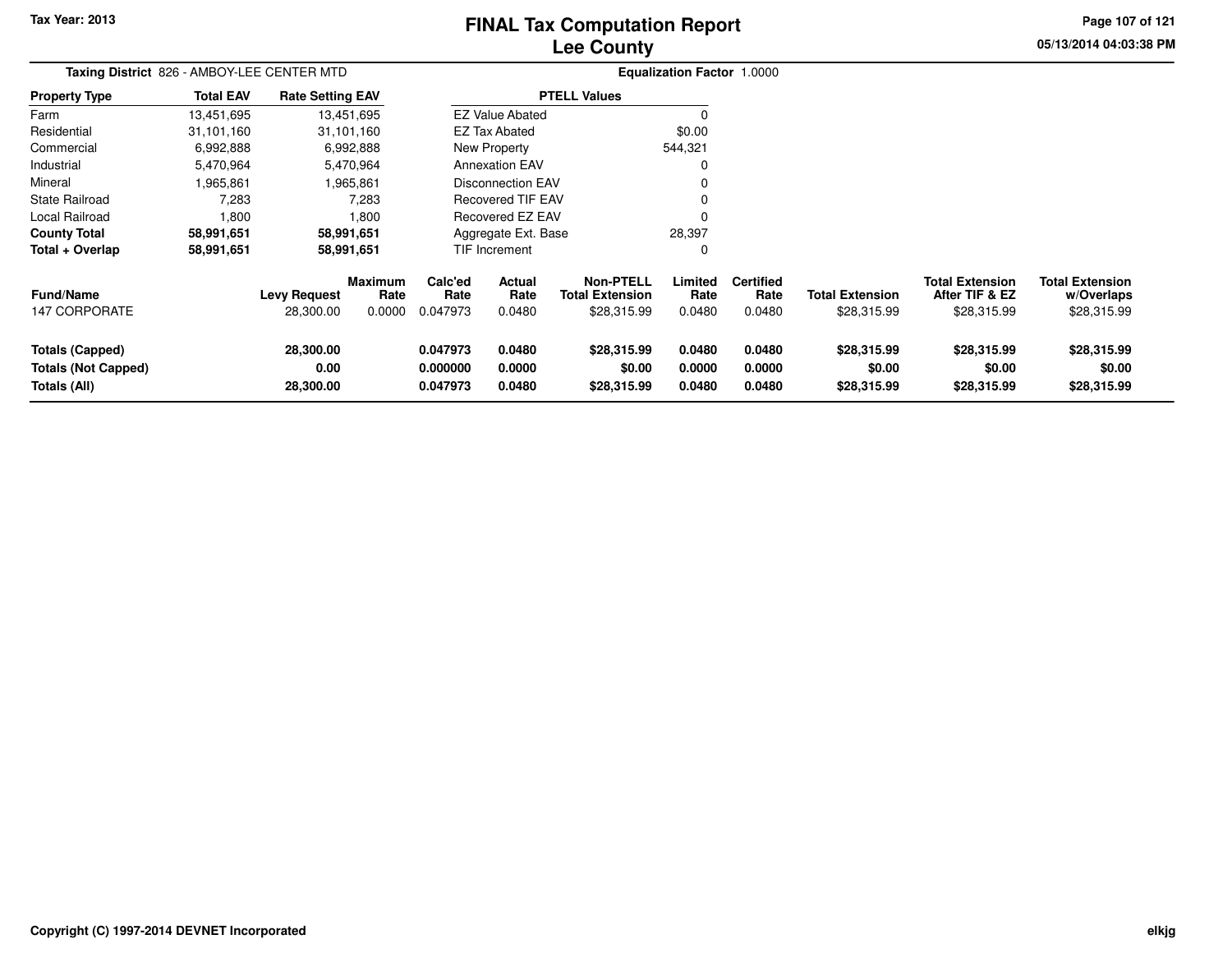# **Lee CountyFINAL Tax Computation Report**

**05/13/2014 04:03:38 PM Page 108 of 121**

|                                                                      | Taxing District 827 - MAY-SUBLETTE MTD |                                  |                                  |                                  |                            |                                                           | <b>Equalization Factor 1.0000</b> |                                    |                                       |                                                         |                                                     |  |
|----------------------------------------------------------------------|----------------------------------------|----------------------------------|----------------------------------|----------------------------------|----------------------------|-----------------------------------------------------------|-----------------------------------|------------------------------------|---------------------------------------|---------------------------------------------------------|-----------------------------------------------------|--|
| <b>Property Type</b>                                                 | <b>Total EAV</b>                       | <b>Rate Setting EAV</b>          |                                  |                                  |                            | <b>PTELL Values</b>                                       |                                   |                                    |                                       |                                                         |                                                     |  |
| Farm                                                                 | 19,594,618                             |                                  | 19,594,618                       |                                  | <b>EZ Value Abated</b>     |                                                           |                                   |                                    |                                       |                                                         |                                                     |  |
| Residential                                                          | 24,184,925                             |                                  | 24,184,925                       |                                  | EZ Tax Abated              |                                                           | \$0.00                            |                                    |                                       |                                                         |                                                     |  |
| Commercial                                                           | 4,154,523                              |                                  | 4,154,523                        |                                  | New Property               |                                                           | 446,142                           |                                    |                                       |                                                         |                                                     |  |
| Industrial                                                           | 7,044                                  |                                  | 7,044                            |                                  | <b>Annexation EAV</b>      |                                                           | 0                                 |                                    |                                       |                                                         |                                                     |  |
| Mineral                                                              | 11,510,694                             |                                  | 11,510,694                       |                                  | Disconnection EAV          |                                                           | 0                                 |                                    |                                       |                                                         |                                                     |  |
| <b>State Railroad</b>                                                | 0                                      |                                  | 0                                |                                  | <b>Recovered TIF EAV</b>   |                                                           | 0                                 |                                    |                                       |                                                         |                                                     |  |
| Local Railroad                                                       | 8,090                                  |                                  | 8,090                            |                                  | Recovered EZ EAV           |                                                           | $\Omega$                          |                                    |                                       |                                                         |                                                     |  |
| <b>County Total</b>                                                  | 59,459,894                             |                                  | 59,459,894                       |                                  | Aggregate Ext. Base        |                                                           | 20,466                            |                                    |                                       |                                                         |                                                     |  |
| Total + Overlap                                                      | 59,459,894                             |                                  | 59,459,894                       |                                  | <b>TIF Increment</b>       |                                                           | 0                                 |                                    |                                       |                                                         |                                                     |  |
| <b>Fund/Name</b><br>147 CORPORATE                                    |                                        | <b>Levy Request</b><br>21,266.00 | <b>Maximum</b><br>Rate<br>0.0000 | Calc'ed<br>Rate<br>0.035765      | Actual<br>Rate<br>0.0358   | <b>Non-PTELL</b><br><b>Total Extension</b><br>\$21,286.64 | Limited<br>Rate<br>0.0353         | <b>Certified</b><br>Rate<br>0.0353 | <b>Total Extension</b><br>\$20,989.34 | <b>Total Extension</b><br>After TIF & EZ<br>\$20,989.34 | <b>Total Extension</b><br>w/Overlaps<br>\$20,989.34 |  |
| <b>Totals (Capped)</b><br><b>Totals (Not Capped)</b><br>Totals (All) |                                        | 21,266.00<br>0.00<br>21,266.00   |                                  | 0.035765<br>0.000000<br>0.035765 | 0.0358<br>0.0000<br>0.0358 | \$21,286.64<br>\$0.00<br>\$21,286.64                      | 0.0353<br>0.0000<br>0.0353        | 0.0353<br>0.0000<br>0.0353         | \$20,989.34<br>\$0.00<br>\$20,989.34  | \$20,989.34<br>\$0.00<br>\$20,989.34                    | \$20,989.34<br>\$0.00<br>\$20,989.34                |  |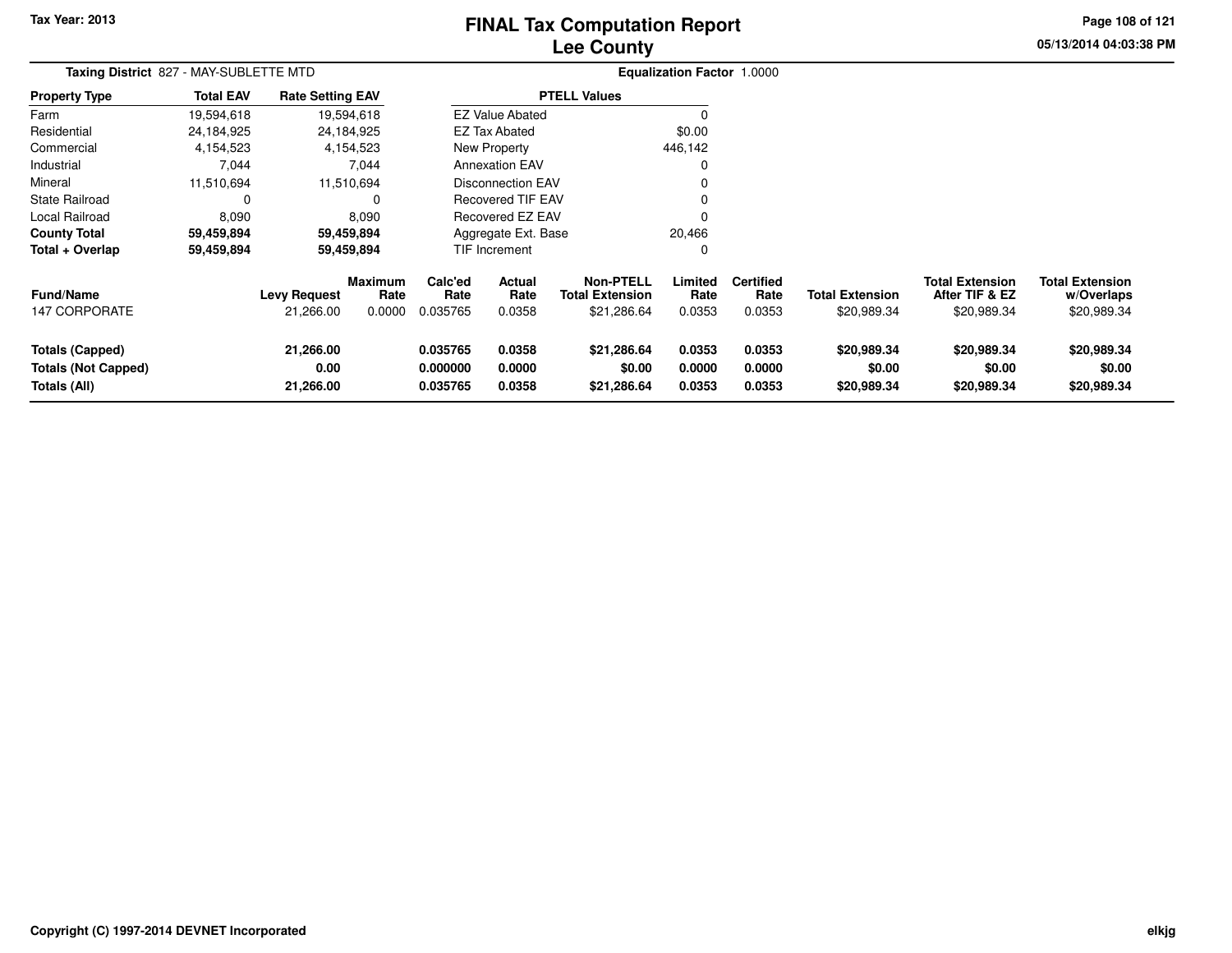**Tax Year: 2013**

# **Lee CountyFINAL Tax Computation Report**

**05/13/2014 04:03:38 PM Page 109 of 121**

| Taxing District 828 - BROOKLYN-WYOMING MTD                           |                  |                                |                                  | <b>Equalization Factor 1.0000</b>                                        |                            |                                                           |                            |                                    |                                       |                                                         |                                                     |
|----------------------------------------------------------------------|------------------|--------------------------------|----------------------------------|--------------------------------------------------------------------------|----------------------------|-----------------------------------------------------------|----------------------------|------------------------------------|---------------------------------------|---------------------------------------------------------|-----------------------------------------------------|
| <b>Property Type</b>                                                 | <b>Total EAV</b> | <b>Rate Setting EAV</b>        |                                  |                                                                          |                            | <b>PTELL Values</b>                                       |                            |                                    |                                       |                                                         |                                                     |
| Farm                                                                 | 22,066,289       |                                | 22,057,712                       |                                                                          | <b>EZ Value Abated</b>     |                                                           |                            |                                    |                                       |                                                         |                                                     |
| Residential                                                          | 20,490,111       |                                | 18,411,239                       |                                                                          | <b>EZ Tax Abated</b>       |                                                           | \$0.00                     |                                    |                                       |                                                         |                                                     |
| Commercial                                                           | 2,156,642        |                                | 1,901,027                        |                                                                          | New Property               |                                                           | 6,259,738                  |                                    |                                       |                                                         |                                                     |
| Industrial                                                           | 127,988          |                                | 127,988                          |                                                                          | <b>Annexation EAV</b>      |                                                           | 0                          |                                    |                                       |                                                         |                                                     |
| Mineral                                                              | 17,675,782       |                                | 17,675,782                       | <b>Disconnection EAV</b><br><b>Recovered TIF EAV</b><br>Recovered EZ EAV |                            |                                                           |                            |                                    |                                       |                                                         |                                                     |
| <b>State Railroad</b>                                                | 0                |                                | 0                                |                                                                          |                            |                                                           |                            |                                    |                                       |                                                         |                                                     |
| Local Railroad                                                       | 2,400            |                                | 2,400                            |                                                                          |                            |                                                           |                            |                                    |                                       |                                                         |                                                     |
| <b>County Total</b>                                                  | 62,519,212       |                                | 60,176,148                       |                                                                          | Aggregate Ext. Base        |                                                           | 24,126                     |                                    |                                       |                                                         |                                                     |
| Total + Overlap                                                      | 62,519,212       |                                | 60,176,148                       |                                                                          | TIF Increment              |                                                           | 2,343,064                  |                                    |                                       |                                                         |                                                     |
| <b>Fund/Name</b><br>147 CORPORATE                                    |                  | Levy Request<br>27,380.00      | <b>Maximum</b><br>Rate<br>0.0000 | Calc'ed<br>Rate<br>0.045500                                              | Actual<br>Rate<br>0.0455   | <b>Non-PTELL</b><br><b>Total Extension</b><br>\$27,380.15 | Limited<br>Rate<br>0.0455  | <b>Certified</b><br>Rate<br>0.0455 | <b>Total Extension</b><br>\$28,446.24 | <b>Total Extension</b><br>After TIF & EZ<br>\$27,380.15 | <b>Total Extension</b><br>w/Overlaps<br>\$27,380.15 |
| <b>Totals (Capped)</b><br><b>Totals (Not Capped)</b><br>Totals (All) |                  | 27,380.00<br>0.00<br>27,380.00 |                                  | 0.045500<br>0.000000<br>0.045500                                         | 0.0455<br>0.0000<br>0.0455 | \$27,380.15<br>\$0.00<br>\$27,380.15                      | 0.0455<br>0.0000<br>0.0455 | 0.0455<br>0.0000<br>0.0455         | \$28,446.24<br>\$0.00<br>\$28,446.24  | \$27,380.15<br>\$0.00<br>\$27,380.15                    | \$27,380.15<br>\$0.00<br>\$27,380.15                |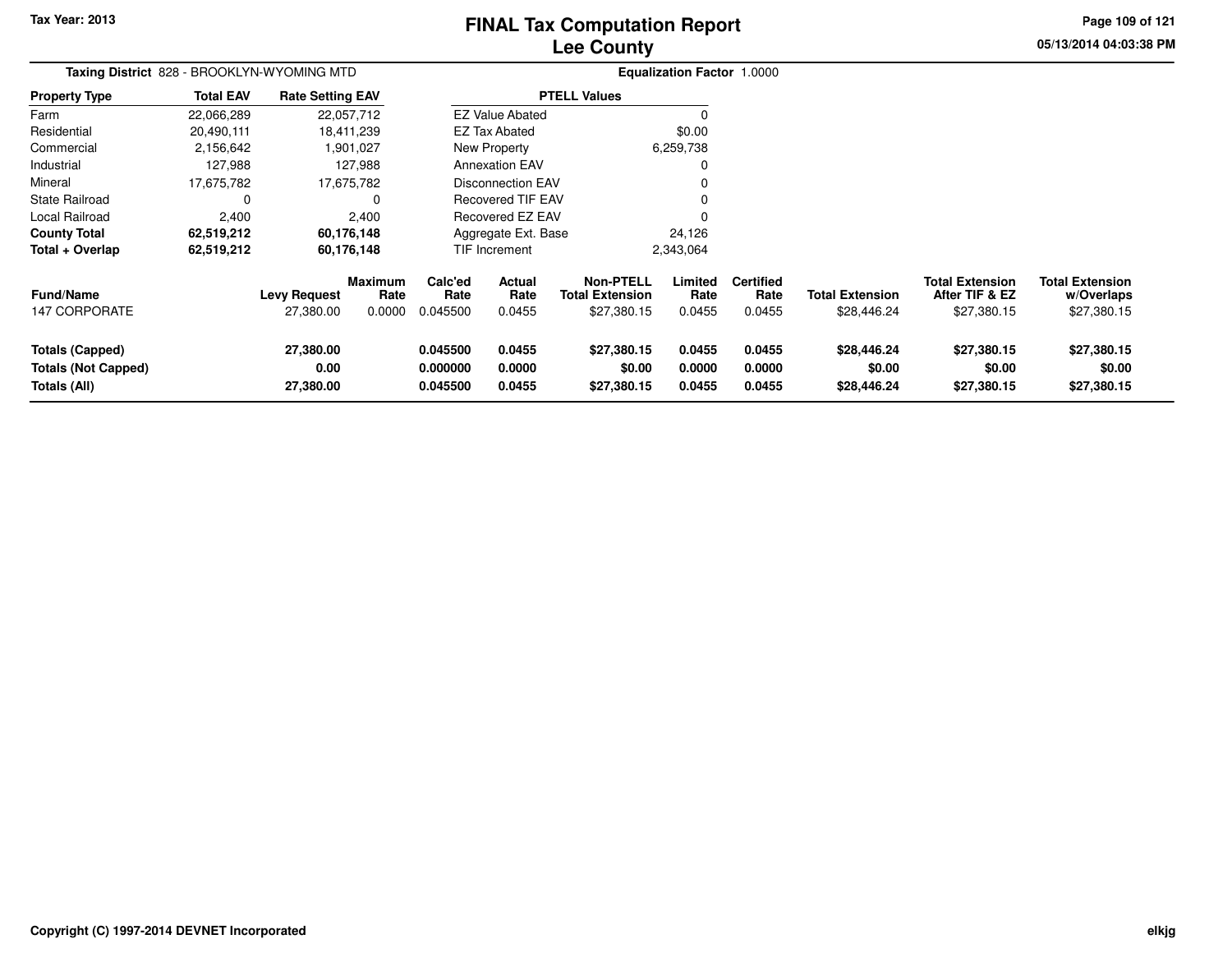**05/13/2014 04:03:38 PMPage 110 of 121**

| Taxing District 851 - DIXON PARK DISTRICT |                  |                                     |                        |                 |                          |                                            | Equalization Factor 1.0000 |                          |                        |                                          |                                      |
|-------------------------------------------|------------------|-------------------------------------|------------------------|-----------------|--------------------------|--------------------------------------------|----------------------------|--------------------------|------------------------|------------------------------------------|--------------------------------------|
| <b>Property Type</b>                      | <b>Total EAV</b> | <b>Rate Setting EAV</b>             |                        |                 |                          | <b>PTELL Values</b>                        |                            |                          |                        |                                          |                                      |
| Farm                                      | 881,115          |                                     | 881,088                |                 | <b>EZ Value Abated</b>   |                                            | 5,830,228                  |                          |                        |                                          |                                      |
| Residential                               | 105,473,369      | 104,604,158                         |                        |                 | <b>EZ Tax Abated</b>     |                                            | \$28,719.72                |                          |                        |                                          |                                      |
| Commercial                                | 46,682,295       | 40,259,546                          |                        |                 | New Property             |                                            | 1,330,736                  |                          |                        |                                          |                                      |
| Industrial                                | 26,620,022       |                                     | 22,495,022             |                 | <b>Annexation EAV</b>    |                                            | 0                          |                          |                        |                                          |                                      |
| Mineral                                   | $\Omega$         |                                     | $\Omega$               |                 | <b>Disconnection EAV</b> |                                            | $\Omega$                   |                          |                        |                                          |                                      |
| <b>State Railroad</b>                     | 1,004,305        |                                     | 1,004,305              |                 | <b>Recovered TIF EAV</b> |                                            | $\Omega$                   |                          |                        |                                          |                                      |
| Local Railroad                            | $\Omega$         |                                     | $\Omega$               |                 | Recovered EZ EAV         |                                            | 149,241                    |                          |                        |                                          |                                      |
| <b>County Total</b>                       | 180,661,106      | 169,244,119                         |                        |                 | Aggregate Ext. Base      |                                            | 627,627                    |                          |                        |                                          |                                      |
| Total + Overlap                           | 180,661,106      | 169,244,119<br><b>TIF Increment</b> |                        |                 |                          | 5,586,759                                  |                            |                          |                        |                                          |                                      |
| <b>Fund/Name</b>                          |                  | <b>Levy Request</b>                 | <b>Maximum</b><br>Rate | Calc'ed<br>Rate | <b>Actual</b><br>Rate    | <b>Non-PTELL</b><br><b>Total Extension</b> | Limited<br>Rate            | <b>Certified</b><br>Rate | <b>Total Extension</b> | <b>Total Extension</b><br>After TIF & EZ | <b>Total Extension</b><br>w/Overlaps |
| 001 CORPORATE                             |                  | 190,000.00                          | 0.1000                 | 0.112264        | 0.1000                   | \$169,244.12                               | 0.0997                     | 0.0997                   | \$180,119.12           | \$168,736.39                             | \$168,736.39                         |
| 003 BONDS & INTEREST                      |                  | 149,095.00                          | 0.0000                 | 0.088095        | 0.0881                   | \$149,104.07                               | 0.0885                     | 0.0885                   | \$159,885.08           | \$149,781.05                             | \$149,781.05                         |
| 005 I.M.R.F.                              |                  | 45,000.00                           | 0.0000                 | 0.026589        | 0.0266                   | \$45,018.94                                | 0.0265                     | 0.0265                   | \$47,875.19            | \$44,849.69                              | \$44,849.69                          |
| 014 POLICE SYSTEM                         |                  | 18,000.00                           | 0.0250                 | 0.010636        | 0.0106                   | \$17,939.88                                | 0.0106                     | 0.0106                   | \$19,150.08            | \$17,939.88                              | \$17,939.88                          |
| 027 AUDIT                                 |                  | 5,000.00                            | 0.0050                 | 0.002954        | 0.0030                   | \$5,077.32                                 | 0.0030                     | 0.0030                   | \$5,419.83             | \$5,077.32                               | \$5,077.32                           |
| 035 LIABILITY INSURANCE                   |                  | 45,000.00                           | 0.0000                 | 0.026589        | 0.0266                   | \$45,018.94                                | 0.0265                     | 0.0265                   | \$47,875.19            | \$44,849.69                              | \$44,849.69                          |
| 047 SOCIAL SECURITY                       |                  | 35,500.00                           | 0.0000                 | 0.020976        | 0.0210                   | \$35,541.26                                | 0.0209                     | 0.0209                   | \$37,758.17            | \$35,372.02                              | \$35,372.02                          |
| 060 UNEMPLOYMENT INSURANC                 |                  | 9,000.00                            | 0.0000                 | 0.005318        | 0.0053                   | \$8,969.94                                 | 0.0053                     | 0.0053                   | \$9,575.04             | \$8,969.94                               | \$8,969.94                           |
| 062 WORKMANS COMP                         |                  | 26,000.00                           | 0.0000                 | 0.015362        | 0.0154                   | \$26,063.59                                | 0.0154                     | 0.0154                   | \$27,821.81            | \$26,063.59                              | \$26,063.59                          |
| 122 RECREATIONAL PROGRAMS                 |                  | 202,000.00                          | 0.1200                 | 0.119354        | 0.1194                   | \$202,077.48                               | 0.1190                     | 0.1190                   | \$214,986.72           | \$201,400.50                             | \$201,400.50                         |
| 123 AQUARIUM & MUSEUM                     |                  | 90,000.00                           | 0.0700                 | 0.053178        | 0.0532                   | \$90,037.87                                | 0.0530                     | 0.0530                   | \$95,750.39            | \$89,699.38                              | \$89,699.38                          |
| <b>125 PAVING LIGHTS</b>                  |                  | 1,000.00                            | 0.0050                 | 0.000591        | 0.0006                   | \$1,015.46                                 | 0.0006                     | 0.0006                   | \$1,083.97             | \$1,015.46                               | \$1,015.46                           |
| 126 HANDICAPPED-JOINT RECR                |                  | 40,000.00                           | 0.0400                 | 0.023635        | 0.0236                   | \$39,941.61                                | 0.0236                     | 0.0236                   | \$42,636.02            | \$39,941.61                              | \$39,941.61                          |
| <b>Totals (Capped)</b>                    |                  | 666,500.00                          |                        | 0.393811        | 0.3817                   | \$646,004.80                               | 0.3805                     | 0.3805                   | \$687,415.51           | \$643,973.86                             | \$643,973.86                         |
| <b>Totals (Not Capped)</b>                |                  | 189,095.00                          |                        | 0.111730        | 0.1117                   | \$189,045.68                               | 0.1121                     | 0.1121                   | \$202,521.10           | \$189,722.66                             | \$189,722.66                         |
| Totals (All)                              |                  | 855,595.00                          |                        | 0.505541        | 0.4934                   | \$835,050.48                               | 0.4926                     | 0.4926                   | \$889,936.61           | \$833,696.52                             | \$833,696.52                         |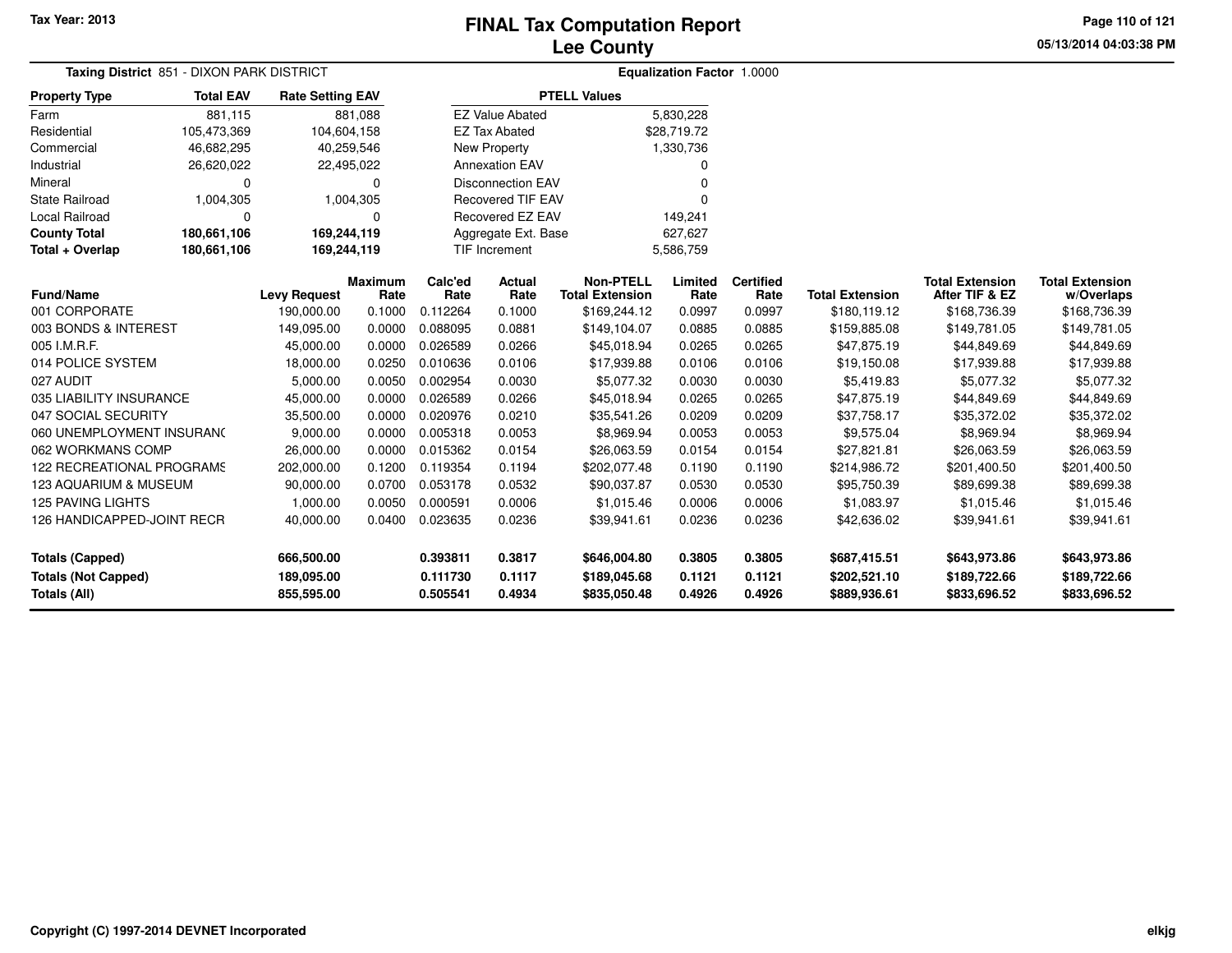**05/13/2014 04:03:38 PMPage 111 of 121**

| Taxing District 852 - WALNUT PARK DISTRICT<br><b>Total EAV</b><br><b>Rate Setting EAV</b><br><b>Property Type</b> |            |                                                                                                                                                                                                                                                                                    |           |                 |                          |                                                               | <b>Equalization Factor 1.0000</b>        |                                      |                                |                           |              |  |
|-------------------------------------------------------------------------------------------------------------------|------------|------------------------------------------------------------------------------------------------------------------------------------------------------------------------------------------------------------------------------------------------------------------------------------|-----------|-----------------|--------------------------|---------------------------------------------------------------|------------------------------------------|--------------------------------------|--------------------------------|---------------------------|--------------|--|
|                                                                                                                   |            |                                                                                                                                                                                                                                                                                    |           |                 |                          | <b>PTELL Values</b>                                           |                                          |                                      | <b>Overlapping County</b>      | <b>Overlap EAV</b>        |              |  |
| Farm                                                                                                              | 6,129,297  |                                                                                                                                                                                                                                                                                    | 6,129,297 |                 | <b>EZ Value Abated</b>   |                                                               | 0                                        | <b>Bureau County</b>                 |                                | *26,601,180               |              |  |
| Residential                                                                                                       | 873,342    |                                                                                                                                                                                                                                                                                    | 873,342   |                 | EZ Tax Abated            |                                                               | \$0.00                                   |                                      | <b>Whiteside County</b>        | 895,112                   |              |  |
| Commercial                                                                                                        | 0          |                                                                                                                                                                                                                                                                                    | 0         |                 | New Property             |                                                               | 16,005                                   | Total                                |                                | 27,496,292                |              |  |
| Industrial                                                                                                        | 21,892     |                                                                                                                                                                                                                                                                                    | 21,892    |                 | <b>Annexation EAV</b>    |                                                               | $\Omega$                                 |                                      | * denotes use of estimated EAV |                           |              |  |
| Mineral                                                                                                           | 0          |                                                                                                                                                                                                                                                                                    | 0         |                 | <b>Disconnection EAV</b> |                                                               |                                          |                                      |                                |                           |              |  |
| <b>State Railroad</b>                                                                                             | 372,753    |                                                                                                                                                                                                                                                                                    | 372,753   |                 | <b>Recovered TIF EAV</b> |                                                               |                                          |                                      |                                |                           |              |  |
| Local Railroad                                                                                                    | $\Omega$   |                                                                                                                                                                                                                                                                                    | 0         |                 |                          |                                                               |                                          |                                      |                                |                           |              |  |
| <b>County Total</b>                                                                                               | 7,397,284  |                                                                                                                                                                                                                                                                                    |           |                 |                          |                                                               |                                          |                                      |                                |                           |              |  |
| Total + Overlap                                                                                                   | 34,893,576 |                                                                                                                                                                                                                                                                                    |           |                 |                          |                                                               | <sup>0</sup>                             |                                      |                                |                           |              |  |
| Fund/Name                                                                                                         |            | Recovered EZ EAV<br>7,397,284<br>Aggregate Ext. Base<br>TIF Increment<br>34,893,576<br><b>Non-PTELL</b><br><b>Maximum</b><br>Calc'ed<br>Actual<br><b>Levy Request</b><br>Rate<br>Rate<br>Rate<br><b>Total Extension</b><br>0.1000<br>34,500.00<br>0.098872<br>\$7,315.91<br>0.0989 |           | Limited<br>Rate | <b>Certified</b><br>Rate | <b>Total Extension</b>                                        | <b>Total Extension</b><br>After TIF & EZ | <b>Total Extension</b><br>w/Overlaps |                                |                           |              |  |
| 001 CORPORATE                                                                                                     |            |                                                                                                                                                                                                                                                                                    |           |                 |                          |                                                               | 0.0989                                   | 0.0989                               | \$7,315.91                     | \$7,315.91                | \$34,509.75  |  |
| 003 BONDS & INTEREST                                                                                              |            | 97,444.00                                                                                                                                                                                                                                                                          | 0.0000    | 0.279261        | 0.2793                   | \$20,660.61                                                   | 0.2807                                   | 0.2807                               | \$20,764.18                    | \$20,764.18               | \$97,946.27  |  |
| 035 LIABILITY INSURANCE                                                                                           |            | 30,950.00                                                                                                                                                                                                                                                                          | 0.0000    | 0.088698        | 0.0887                   | \$6,561.39                                                    | 0.0887                                   | 0.0887                               | \$6,561.39                     | \$6,561.39                | \$30,950.60  |  |
| 047 SOCIAL SECURITY                                                                                               |            | 10,000.00                                                                                                                                                                                                                                                                          | 0.0000    | 0.028659        | 0.0287                   | \$2,123.02                                                    | 0.0287                                   | 0.0287                               | \$2,123.02                     | \$2,123.02                | \$10,014.46  |  |
| 122 RECREATIONAL PROGRAMS                                                                                         |            | 26,000.00                                                                                                                                                                                                                                                                          | 0.0750    | 0.074512        | 0.0745                   | \$5,510.98                                                    | 0.0745                                   | 0.0745                               | \$5,510.98                     | \$5,510.98<br>\$25,995.71 |              |  |
| <b>Totals (Capped)</b>                                                                                            |            | 0.00                                                                                                                                                                                                                                                                               |           | 0.000000        | 0.0000                   | \$0.00                                                        | 0.0000                                   | 0.0000                               | \$0.00                         | \$0.00                    | \$0.00       |  |
| <b>Totals (Not Capped)</b>                                                                                        |            | 198,894.00                                                                                                                                                                                                                                                                         |           | 0.570002        | 0.5701                   | 0.5715<br>\$42,171.91<br>0.5715<br>\$42,275.48<br>\$42,275.48 |                                          |                                      | \$199,416.79                   |                           |              |  |
| Totals (All)                                                                                                      |            | 198,894.00                                                                                                                                                                                                                                                                         |           | 0.570002        | 0.5701                   | \$42,171.91                                                   | 0.5715                                   | 0.5715                               | \$42,275.48                    | \$42,275.48               | \$199,416.79 |  |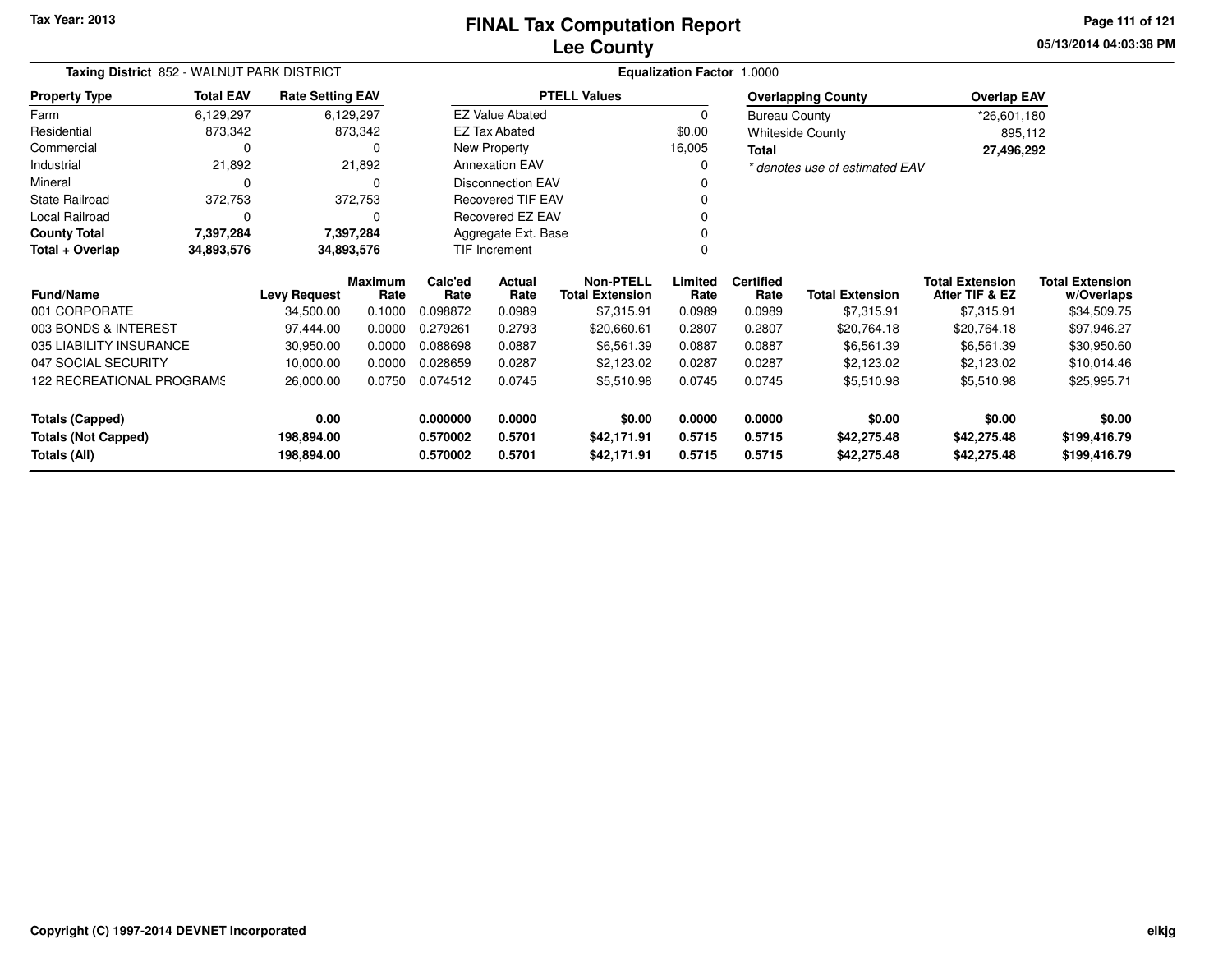**05/13/2014 04:03:38 PMPage 112 of 121**

| Taxing District 853 - FRANKLIN GROVE SANITARY |                  |                         |                        |                               |                         |                                            | Equalization Factor 1.0000 |                          |                        |                                          |                                      |
|-----------------------------------------------|------------------|-------------------------|------------------------|-------------------------------|-------------------------|--------------------------------------------|----------------------------|--------------------------|------------------------|------------------------------------------|--------------------------------------|
| <b>Property Type</b>                          | <b>Total EAV</b> | <b>Rate Setting EAV</b> |                        |                               |                         | <b>PTELL Values</b>                        |                            |                          |                        |                                          |                                      |
| Farm                                          | 12,294           |                         | 12,294                 |                               | <b>EZ Value Abated</b>  |                                            | $\Omega$                   |                          |                        |                                          |                                      |
| Residential                                   | 7,237,969        |                         | 7,237,969              |                               | EZ Tax Abated           |                                            | \$0.00                     |                          |                        |                                          |                                      |
| Commercial                                    | 2,144,118        |                         | 2,144,118              |                               | New Property            |                                            | 4,462                      |                          |                        |                                          |                                      |
| Industrial                                    | 0                |                         | 0                      |                               | <b>Annexation EAV</b>   |                                            | 0                          |                          |                        |                                          |                                      |
| Mineral                                       |                  |                         |                        | <b>Disconnection EAV</b><br>0 |                         |                                            |                            |                          |                        |                                          |                                      |
| <b>State Railroad</b>                         | 121,495          |                         | 121,495                | <b>Recovered TIF EAV</b>      |                         |                                            |                            |                          |                        |                                          |                                      |
| Local Railroad                                | $\Omega$         |                         | $\Omega$               |                               | <b>Recovered EZ EAV</b> |                                            | C                          |                          |                        |                                          |                                      |
| <b>County Total</b>                           | 9,515,876        |                         | 9,515,876              |                               | Aggregate Ext. Base     |                                            | 4,971                      |                          |                        |                                          |                                      |
| Total + Overlap                               | 9,515,876        | 9,515,876               |                        |                               | TIF Increment           |                                            | 0                          |                          |                        |                                          |                                      |
| <b>Fund/Name</b>                              |                  | <b>Levy Request</b>     | <b>Maximum</b><br>Rate | Calc'ed<br>Rate               | <b>Actual</b><br>Rate   | <b>Non-PTELL</b><br><b>Total Extension</b> | Limited<br>Rate            | <b>Certified</b><br>Rate | <b>Total Extension</b> | <b>Total Extension</b><br>After TIF & EZ | <b>Total Extension</b><br>w/Overlaps |
| 001 CORPORATE                                 |                  | 4,155.00                | 0.2000                 | 0.043664                      | 0.0437                  | \$4,158.44                                 | 0.0424                     | 0.0424                   | \$4,034.73             | \$4,034.73                               | \$4,034.73                           |
| 073 CHLOR OF SEWAGE                           |                  | 1,057.00                | 0.0500                 | 0.011108                      | 0.0111                  | \$1,056.26                                 | 0.0108                     | 0.0108                   | \$1,027.71             | \$1,027.71                               | \$1,027.71                           |
| <b>Totals (Capped)</b>                        |                  | 5,212.00                |                        | 0.054772                      | 0.0548                  | \$5,214.70                                 | 0.0532                     | 0.0532                   | \$5,062.44             | \$5,062.44                               | \$5,062.44                           |
| <b>Totals (Not Capped)</b><br>Totals (All)    |                  | 0.00<br>5,212.00        |                        | 0.000000<br>0.054772          | 0.0000<br>0.0548        | \$0.00<br>\$5,214.70                       | 0.0000<br>0.0532           | 0.0000<br>0.0532         | \$0.00<br>\$5,062.44   | \$0.00<br>\$5,062.44                     | \$0.00<br>\$5,062.44                 |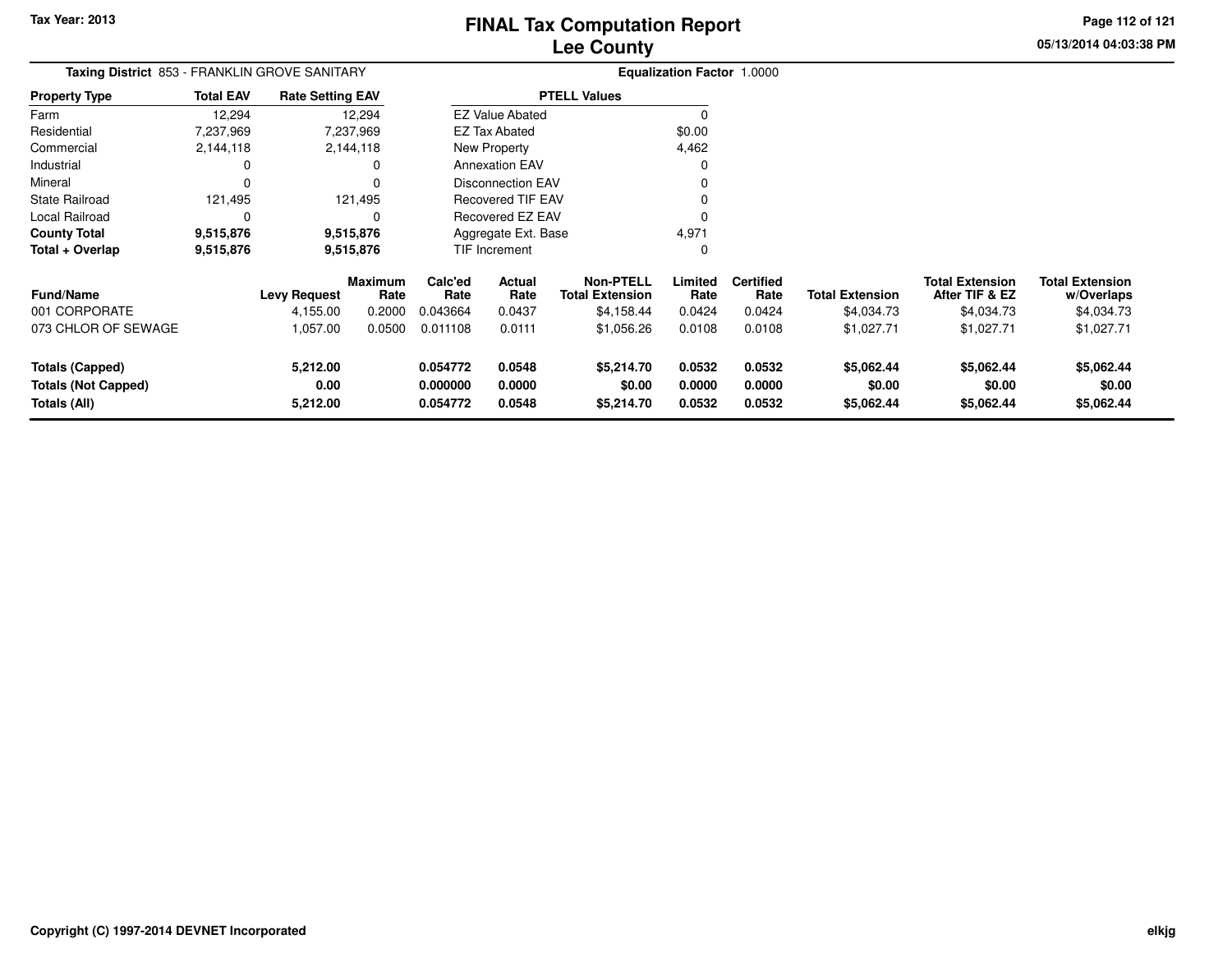**05/13/2014 04:03:38 PMPage 113 of 121**

| Taxing District 855 - PAW PAW SANITARY DISTRICT<br><b>Total EAV</b><br><b>Rate Setting EAV</b> |            |                                 |                                  |                                  |                            |                                                          | <b>Equalization Factor 1.0000</b> |                                    |                                      |                                                        |                                                    |
|------------------------------------------------------------------------------------------------|------------|---------------------------------|----------------------------------|----------------------------------|----------------------------|----------------------------------------------------------|-----------------------------------|------------------------------------|--------------------------------------|--------------------------------------------------------|----------------------------------------------------|
| <b>Property Type</b>                                                                           |            |                                 |                                  |                                  |                            | <b>PTELL Values</b>                                      |                                   |                                    |                                      |                                                        |                                                    |
| Farm                                                                                           | 86,082     |                                 | 77,505                           |                                  | <b>EZ Value Abated</b>     |                                                          | $\Omega$                          |                                    |                                      |                                                        |                                                    |
| Residential                                                                                    | 9,512,712  |                                 | 7,433,840                        |                                  | EZ Tax Abated              |                                                          | \$0.00                            |                                    |                                      |                                                        |                                                    |
| Commercial                                                                                     | 1,071,101  |                                 | 815,486                          |                                  | New Property               |                                                          |                                   |                                    |                                      |                                                        |                                                    |
| Industrial                                                                                     | 0          |                                 | 0                                |                                  | <b>Annexation EAV</b>      |                                                          |                                   |                                    |                                      |                                                        |                                                    |
| Mineral                                                                                        | 0          |                                 | 0                                |                                  | <b>Disconnection EAV</b>   |                                                          |                                   |                                    |                                      |                                                        |                                                    |
| <b>State Railroad</b>                                                                          |            |                                 | 0                                |                                  | <b>Recovered TIF EAV</b>   |                                                          |                                   |                                    |                                      |                                                        |                                                    |
| Local Railroad                                                                                 | 0          |                                 | 0                                | Recovered EZ EAV                 |                            |                                                          |                                   |                                    |                                      |                                                        |                                                    |
| <b>County Total</b>                                                                            | 10,669,895 |                                 | 8,326,831                        |                                  | Aggregate Ext. Base        |                                                          | 3,912                             |                                    |                                      |                                                        |                                                    |
| Total + Overlap                                                                                | 10,669,895 |                                 | 8,326,831                        |                                  | TIF Increment              |                                                          | 2,343,064                         |                                    |                                      |                                                        |                                                    |
| <b>Fund/Name</b><br>001 CORPORATE                                                              |            | <b>Levy Request</b><br>4,000.00 | <b>Maximum</b><br>Rate<br>0.2000 | Calc'ed<br>Rate<br>0.048038      | Actual<br>Rate<br>0.0480   | <b>Non-PTELL</b><br><b>Total Extension</b><br>\$3,996.88 | Limited<br>Rate<br>0.0478         | <b>Certified</b><br>Rate<br>0.0478 | <b>Total Extension</b><br>\$5,100.21 | <b>Total Extension</b><br>After TIF & EZ<br>\$3,980.23 | <b>Total Extension</b><br>w/Overlaps<br>\$3,980.23 |
| <b>Totals (Capped)</b><br><b>Totals (Not Capped)</b><br>Totals (All)                           |            | 4,000.00<br>0.00<br>4,000.00    |                                  | 0.048038<br>0.000000<br>0.048038 | 0.0480<br>0.0000<br>0.0480 | \$3,996.88<br>\$0.00<br>\$3,996.88                       | 0.0478<br>0.0000<br>0.0478        | 0.0478<br>0.0000<br>0.0478         | \$5,100.21<br>\$0.00<br>\$5,100.21   | \$3,980.23<br>\$0.00<br>\$3,980.23                     | \$3,980.23<br>\$0.00<br>\$3,980.23                 |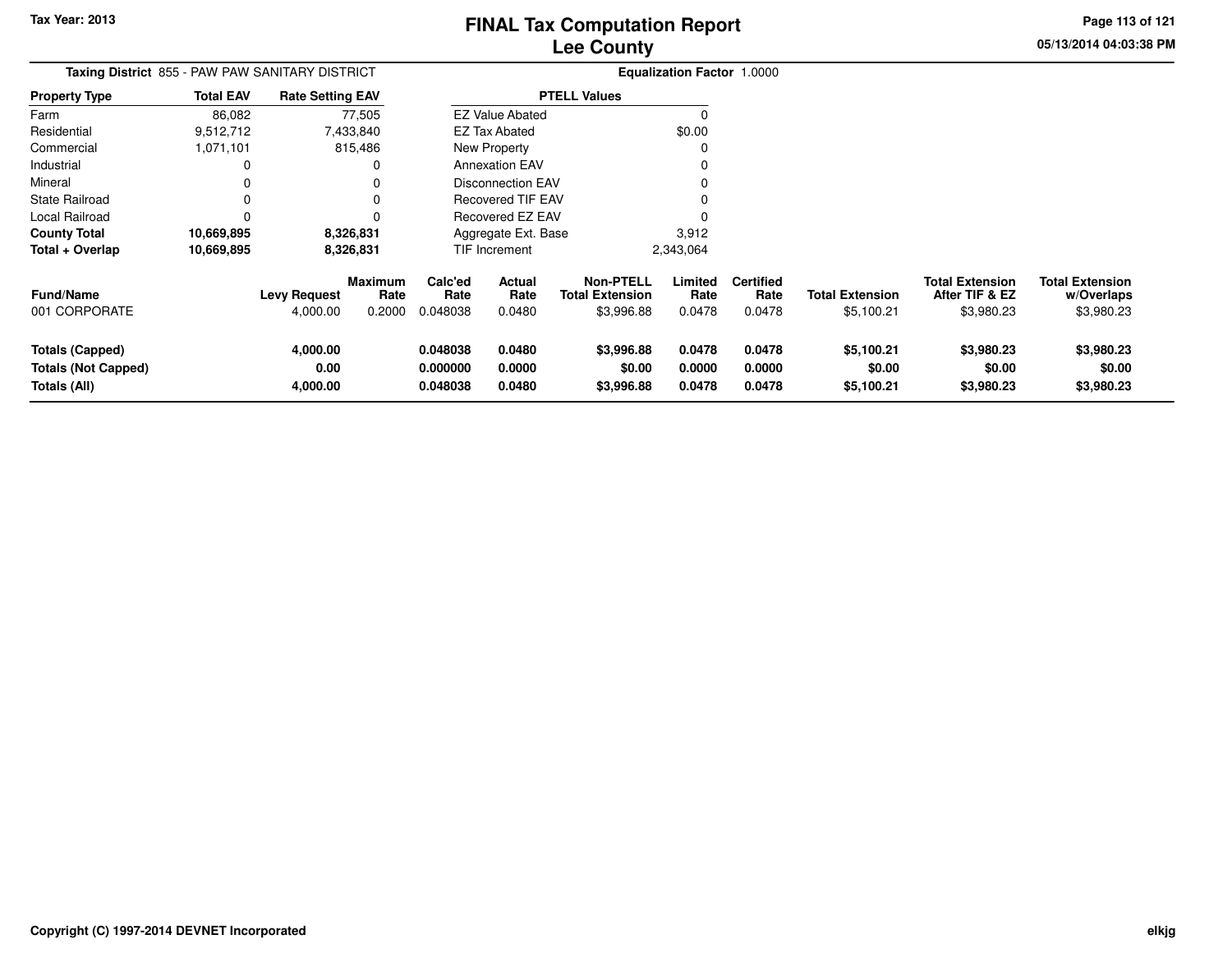**05/13/2014 04:03:38 PM Page 114 of 121**

| Taxing District 856 - LEE CENTER CEMETERY DIST<br><b>Total EAV</b><br><b>Rate Setting EAV</b> |                        |                  |                 |                                               |                          |                                            | <b>Equalization Factor 1.0000</b> |                          |                        |                                          |                                      |
|-----------------------------------------------------------------------------------------------|------------------------|------------------|-----------------|-----------------------------------------------|--------------------------|--------------------------------------------|-----------------------------------|--------------------------|------------------------|------------------------------------------|--------------------------------------|
| <b>Property Type</b>                                                                          |                        |                  |                 | <b>PTELL Values</b><br><b>EZ Value Abated</b> |                          |                                            |                                   |                          |                        |                                          |                                      |
| Farm                                                                                          | 3,124,638              |                  | 3,124,638       |                                               |                          |                                            |                                   |                          |                        |                                          |                                      |
| Residential                                                                                   | 2,364,810              |                  | 2,364,810       |                                               | <b>EZ Tax Abated</b>     |                                            | \$0.00                            |                          |                        |                                          |                                      |
| Commercial                                                                                    | 1,540,036              |                  | 1,540,036       |                                               | New Property             |                                            | 355,705                           |                          |                        |                                          |                                      |
| Industrial                                                                                    | 355                    |                  | 355             |                                               | <b>Annexation EAV</b>    |                                            | <sup>0</sup>                      |                          |                        |                                          |                                      |
| Mineral                                                                                       |                        |                  |                 |                                               | <b>Disconnection EAV</b> |                                            |                                   |                          |                        |                                          |                                      |
| <b>State Railroad</b>                                                                         |                        |                  |                 |                                               | <b>Recovered TIF EAV</b> |                                            |                                   |                          |                        |                                          |                                      |
| Local Railroad                                                                                |                        |                  |                 | Recovered EZ EAV                              |                          |                                            |                                   |                          |                        |                                          |                                      |
| <b>County Total</b>                                                                           | 7,029,839              |                  | 7,029,839       | 4,687<br>Aggregate Ext. Base                  |                          |                                            |                                   |                          |                        |                                          |                                      |
| Total + Overlap                                                                               | 7,029,839<br>7,029,839 |                  |                 |                                               | TIF Increment            |                                            | 0                                 |                          |                        |                                          |                                      |
| <b>Fund/Name</b>                                                                              |                        | Levy Request     | Maximum<br>Rate | Calc'ed<br>Rate                               | Actual<br>Rate           | <b>Non-PTELL</b><br><b>Total Extension</b> | Limited<br>Rate                   | <b>Certified</b><br>Rate | <b>Total Extension</b> | <b>Total Extension</b><br>After TIF & EZ | <b>Total Extension</b><br>w/Overlaps |
| 001 CORPORATE                                                                                 |                        | 4,520.00         | 0.0600          | 0.064297                                      | 0.0600                   | \$4,217.90                                 | 0.0600                            | 0.0600                   | \$4,217.90             | \$4,217.90                               | \$4,217.90                           |
| 035 LIABILITY INSURANCE                                                                       |                        | 400.00           | 0.0000          | 0.005690                                      | 0.0057                   | \$400.70                                   | 0.0057                            | 0.0057                   | \$400.70               | \$400.70                                 | \$400.70                             |
| Totals (Capped)<br><b>Totals (Not Capped)</b>                                                 |                        | 4,920.00<br>0.00 |                 | 0.069987<br>0.000000                          | 0.0657<br>0.0000         | \$4,618.60<br>\$0.00                       | 0.0657<br>0.0000                  | 0.0657<br>0.0000         | \$4,618.60<br>\$0.00   | \$4,618.60<br>\$0.00                     | \$4,618.60<br>\$0.00                 |
| Totals (All)                                                                                  |                        | 4,920.00         |                 | 0.069987                                      | 0.0657                   | \$4,618.60                                 | 0.0657                            | 0.0657                   | \$4,618.60             | \$4,618.60                               | \$4,618.60                           |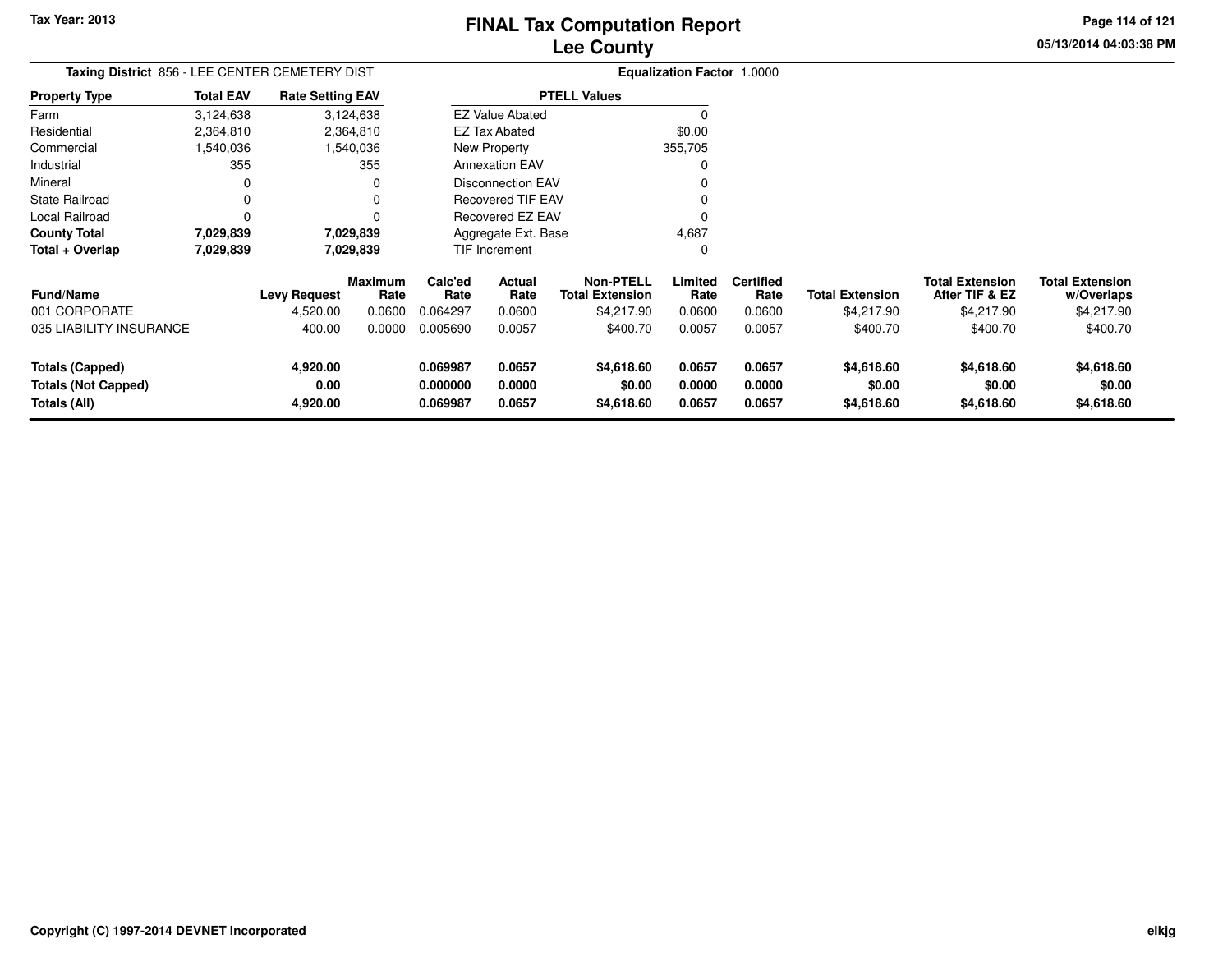**Tax Year: 2013**

#### **Lee CountyFINAL Tax Computation Report**

**05/13/2014 04:03:38 PM Page 115 of 121**

| Taxing District 857 - OHIO PUBLIC LIBRARY DIST<br><b>Total EAV</b><br><b>Rate Setting EAV</b><br><b>Property Type</b> |            |                     |                        |                 |                          |                                            | Equalization Factor 1.0000 |                                      |                                |                                          |                                      |  |
|-----------------------------------------------------------------------------------------------------------------------|------------|---------------------|------------------------|-----------------|--------------------------|--------------------------------------------|----------------------------|--------------------------------------|--------------------------------|------------------------------------------|--------------------------------------|--|
|                                                                                                                       |            |                     |                        |                 |                          | <b>PTELL Values</b>                        |                            |                                      | <b>Overlapping County</b>      | <b>Overlap EAV</b>                       |                                      |  |
| Farm                                                                                                                  | 2,872,120  |                     | 2,872,120              |                 | <b>EZ Value Abated</b>   |                                            | 0                          | <b>Bureau County</b>                 |                                | *27,455,630                              |                                      |  |
| Residential                                                                                                           | 604,214    |                     | 604,214                |                 | <b>EZ Tax Abated</b>     |                                            | \$0.00                     | <b>Total</b>                         |                                | 27,455,630                               |                                      |  |
| Commercial                                                                                                            | 0          |                     |                        |                 | New Property             |                                            | 16,187                     |                                      | * denotes use of estimated EAV |                                          |                                      |  |
| Industrial                                                                                                            | 142,120    |                     | 142,120                |                 | <b>Annexation EAV</b>    |                                            | 0                          |                                      |                                |                                          |                                      |  |
| Mineral                                                                                                               | 5,275,078  |                     | 5,275,078              |                 | <b>Disconnection EAV</b> |                                            | 0                          |                                      |                                |                                          |                                      |  |
| <b>State Railroad</b>                                                                                                 | 0          |                     |                        |                 | <b>Recovered TIF EAV</b> |                                            | 0                          |                                      |                                |                                          |                                      |  |
| Local Railroad                                                                                                        |            |                     |                        |                 | Recovered EZ EAV         |                                            | 0                          |                                      |                                |                                          |                                      |  |
| <b>County Total</b>                                                                                                   | 8,893,532  |                     | 8,893,532              |                 | Aggregate Ext. Base      |                                            |                            |                                      |                                |                                          |                                      |  |
| Total + Overlap                                                                                                       | 36,349,162 |                     | 36,349,162             |                 | TIF Increment            |                                            | 0                          |                                      |                                |                                          |                                      |  |
| <b>Fund/Name</b>                                                                                                      |            | <b>Levy Request</b> | <b>Maximum</b><br>Rate | Calc'ed<br>Rate | Actual<br>Rate           | <b>Non-PTELL</b><br><b>Total Extension</b> | Limited<br>Rate            | <b>Certified</b><br>Rate             | <b>Total Extension</b>         | <b>Total Extension</b><br>After TIF & EZ | <b>Total Extension</b><br>w/Overlaps |  |
| 001 CORPORATE                                                                                                         |            | 56,000.00           | 0.1500                 | 0.154061        | 0.1500                   | \$13,340.30                                | 0.1500                     | 0.1500                               | \$13,340.30                    | \$13,340.30                              | \$54,523.74                          |  |
| 004 BUILDING & MAINTENANCE                                                                                            |            | 7,500.00            | 0.0200                 | 0.020633        | 0.0200                   | \$1,778.71                                 | 0.0200                     | 0.0200                               | \$1,778.71                     | \$1,778.71                               | \$7,269.83                           |  |
| 031 WORKING CASH                                                                                                      |            | 18,700.00           | 0.0500                 | 0.051446        | 0.0500                   | \$4,446.77                                 | 0.0500                     | 0.0500                               | \$4,446.77                     | \$4,446.77                               | \$18,174.58                          |  |
| 035 LIABILITY INSURANCE                                                                                               |            | 2,065.00            | 0.0000                 | 0.005681        | 0.0057                   | \$506.93                                   | 0.0057                     | 0.0057                               | \$506.93                       | \$506.93                                 | \$2,071.90                           |  |
| 047 SOCIAL SECURITY                                                                                                   |            | 1,200.00            | 0.0000                 | 0.003301        | 0.0033                   | \$293.49                                   | 0.0033                     | 0.0033                               | \$293.49                       | \$293.49                                 | \$1,199.52                           |  |
| <b>Totals (Capped)</b>                                                                                                |            | 0.00                |                        | 0.000000        | 0.0000                   | \$0.00                                     | 0.0000                     | 0.0000                               | \$0.00                         | \$0.00                                   | \$0.00                               |  |
| <b>Totals (Not Capped)</b>                                                                                            |            | 85,465.00           |                        | 0.235122        | 0.2290                   | \$20,366.20                                | 0.2290                     | 0.2290<br>\$20,366.20<br>\$20,366.20 |                                |                                          | \$83,239.57                          |  |
| Totals (All)                                                                                                          |            | 85,465.00           |                        | 0.235122        | 0.2290                   | \$20,366.20                                | 0.2290                     | 0.2290                               | \$20,366.20                    | \$20,366.20                              | \$83,239.57                          |  |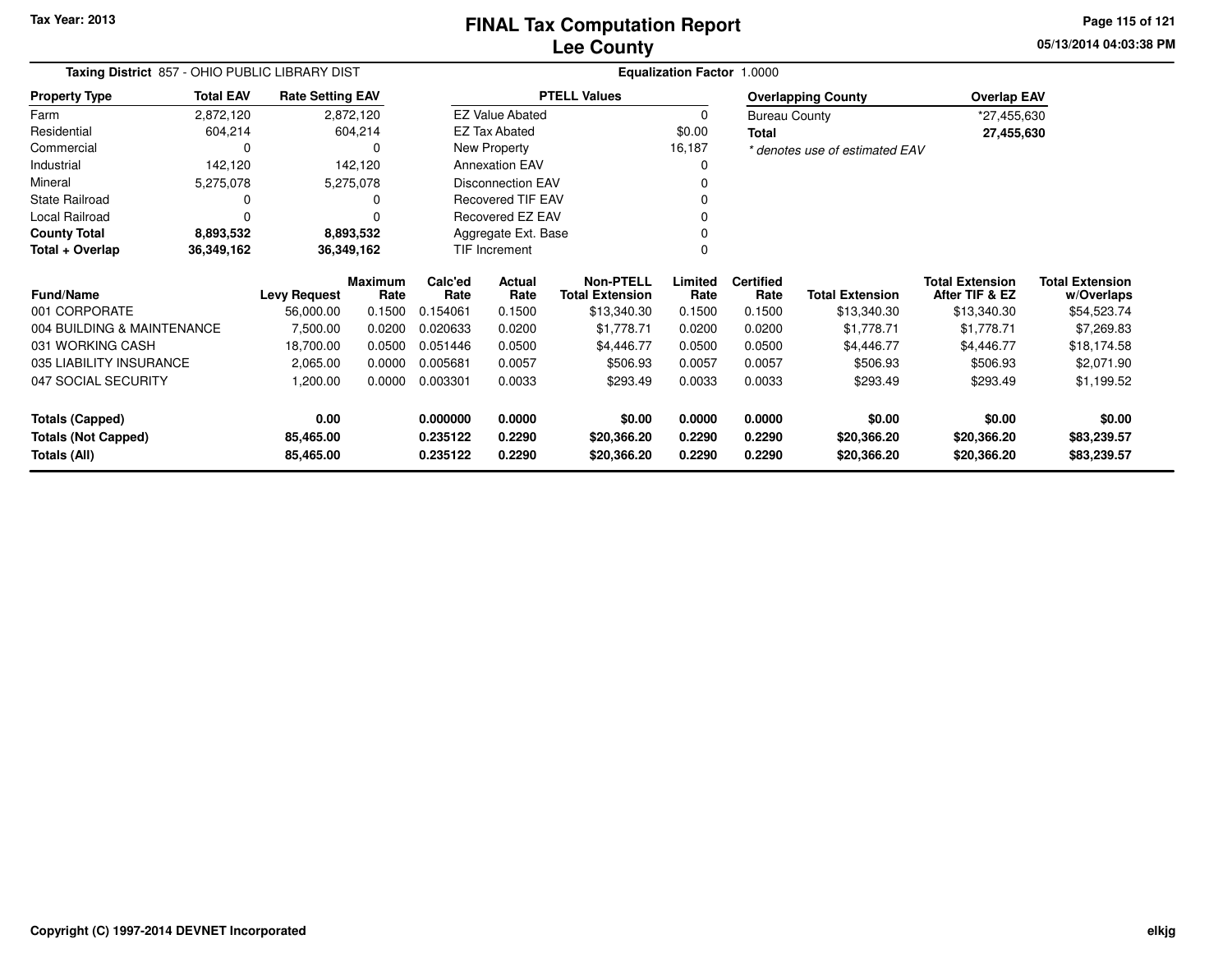**Totals (Not Capped)**

**Totals (All)**

### **Lee CountyFINAL Tax Computation Report**

**0.000000 0.0000 \$0.00 0.0000 0.0000 \$0.00 \$0.00 \$0.00**

**0.256544 0.2566 \$21,366.65 0.2485 0.2485 \$26,514.69 \$20,692.16 \$20,692.16**

**05/13/2014 04:03:38 PMPage 116 of 121**

| Taxing District 858 - PAW PAW PUBLIC LIB DIST |                         |                                                                |                | <b>Equalization Factor 1.0000</b>             |                          |                        |         |                  |                        |                        |                        |
|-----------------------------------------------|-------------------------|----------------------------------------------------------------|----------------|-----------------------------------------------|--------------------------|------------------------|---------|------------------|------------------------|------------------------|------------------------|
| <b>Property Type</b>                          | <b>Total EAV</b>        | <b>Rate Setting EAV</b>                                        |                | <b>PTELL Values</b><br><b>EZ Value Abated</b> |                          |                        |         |                  |                        |                        |                        |
| Farm                                          | 86,082                  |                                                                | 77,505         |                                               |                          |                        |         |                  |                        |                        |                        |
| Residential                                   | 9,512,712               |                                                                | 7,433,840      |                                               | <b>EZ Tax Abated</b>     |                        | \$0.00  |                  |                        |                        |                        |
| Commercial                                    | 1,071,101               |                                                                | 815,486        |                                               | <b>New Property</b>      |                        |         |                  |                        |                        |                        |
| Industrial                                    |                         |                                                                | 0              |                                               | <b>Annexation EAV</b>    |                        |         |                  |                        |                        |                        |
| Mineral                                       | $\Omega$                |                                                                | 0              |                                               | <b>Disconnection EAV</b> |                        |         |                  |                        |                        |                        |
| State Railroad                                | 0                       |                                                                | 0              |                                               | Recovered TIF EAV        |                        |         |                  |                        |                        |                        |
| Local Railroad                                | $\Omega$                |                                                                | 0              |                                               | Recovered EZ EAV         |                        |         |                  |                        |                        |                        |
| <b>County Total</b>                           | 10,669,895<br>8,326,831 |                                                                |                |                                               |                          | 20,344                 |         |                  |                        |                        |                        |
| Total + Overlap                               | 10,669,895              | Aggregate Ext. Base<br>TIF Increment<br>8,326,831<br>2,343,064 |                |                                               |                          |                        |         |                  |                        |                        |                        |
|                                               |                         |                                                                | <b>Maximum</b> | Calc'ed                                       | Actual                   | <b>Non-PTELL</b>       | Limited | <b>Certified</b> |                        | <b>Total Extension</b> | <b>Total Extension</b> |
| <b>Fund/Name</b>                              |                         | <b>Levy Request</b>                                            | Rate           | Rate                                          | Rate                     | <b>Total Extension</b> | Rate    | Rate             | <b>Total Extension</b> | After TIF & EZ         | w/Overlaps             |
| 001 CORPORATE                                 |                         | 18,732.00                                                      | 0.6000         | 0.224960                                      | 0.2250                   | \$18,735.37            | 0.2179  | 0.2179           | \$23,249.70            | \$18,144.16            | \$18,144.16            |
| 005 I.M.R.F.                                  |                         | 780.00                                                         | 0.0000         | 0.009367                                      | 0.0094                   | \$782.72               | 0.0091  | 0.0091           | \$970.96               | \$757.74               | \$757.74               |
| 035 LIABILITY INSURANCE                       |                         | 236.00                                                         | 0.0000         | 0.002834                                      | 0.0028                   | \$233.15               | 0.0027  | 0.0027           | \$288.09               | \$224.82               | \$224.82               |
| 047 SOCIAL SECURITY                           |                         | 1,614.00                                                       | 0.0000         | 0.019383                                      | 0.0194                   | \$1,615.41             | 0.0188  | 0.0188           | \$2,005.94             | \$1,565.44             | \$1,565.44             |
| <b>Totals (Capped)</b>                        |                         | 21,362.00                                                      |                | 0.256544                                      | 0.2566                   | \$21,366.65            | 0.2485  | 0.2485           | \$26,514.69            | \$20,692.16            | \$20,692.16            |

**0.00**

**21,362.00**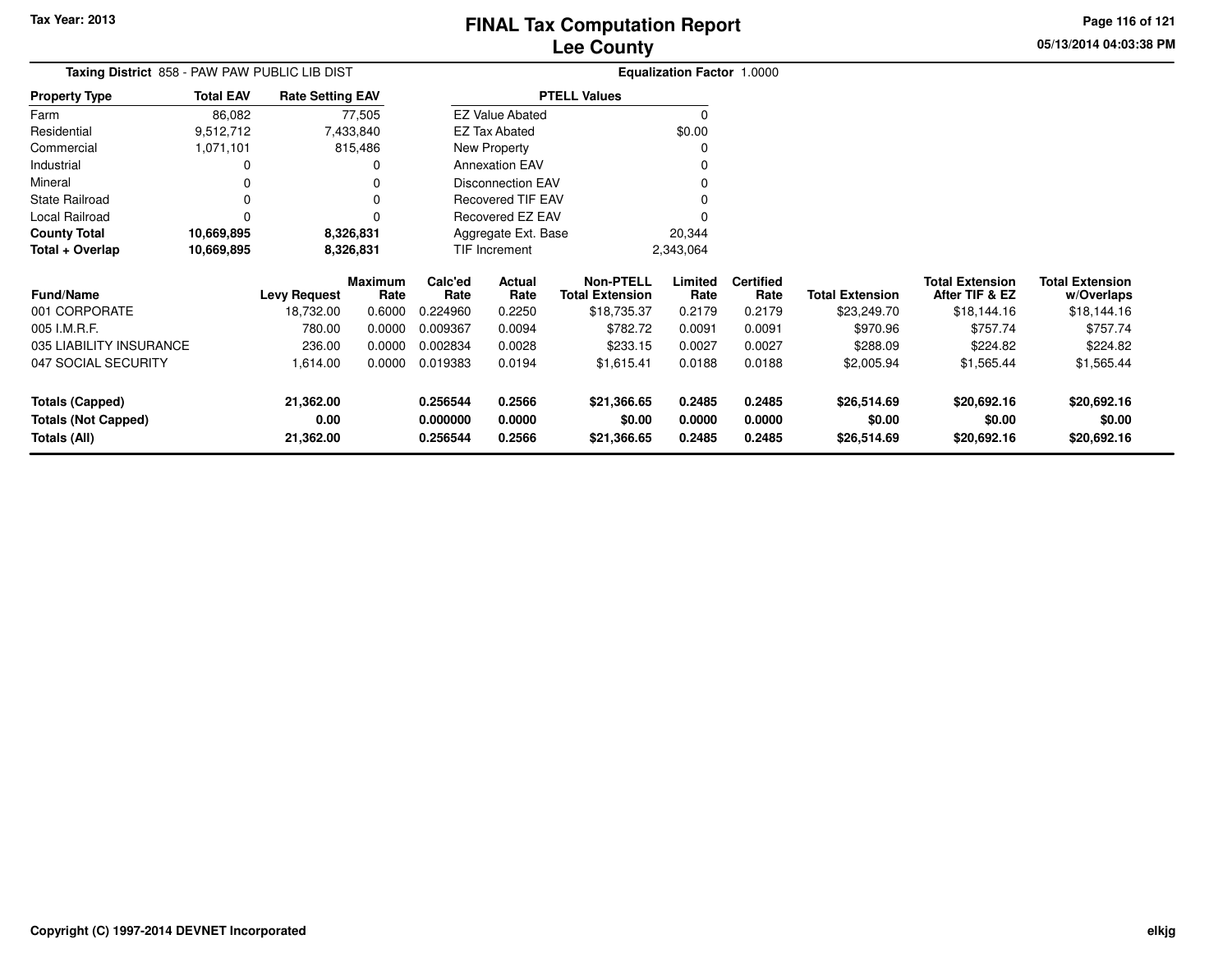**05/13/2014 04:03:38 PM Page 117 of 121**

| Taxing District 859 - EARLVILLE LIBRARY DISTRICT<br><b>Rate Setting EAV</b> |                  |                     |                        |                     |                          |                                            | Equalization Factor 1.0000 |                          |                                |                                          |                                      |
|-----------------------------------------------------------------------------|------------------|---------------------|------------------------|---------------------|--------------------------|--------------------------------------------|----------------------------|--------------------------|--------------------------------|------------------------------------------|--------------------------------------|
| <b>Property Type</b>                                                        | <b>Total EAV</b> |                     |                        |                     |                          | <b>PTELL Values</b>                        |                            |                          | <b>Overlapping County</b>      | <b>Overlap EAV</b>                       |                                      |
| Farm                                                                        | 459,778          |                     | 459,778                |                     | <b>EZ Value Abated</b>   |                                            | $\Omega$                   | DeKalb County            |                                | 1,631,026                                |                                      |
| Residential                                                                 | 63,279           |                     | 63,279                 |                     | <b>EZ Tax Abated</b>     |                                            | \$0.00                     | LaSalle County           |                                | *49,078,317                              |                                      |
| Commercial                                                                  |                  |                     | 0                      |                     | New Property             |                                            | 0                          | Total                    |                                | 50,709,343                               |                                      |
| Industrial                                                                  |                  |                     | 0                      |                     | <b>Annexation EAV</b>    |                                            | O                          |                          | * denotes use of estimated EAV |                                          |                                      |
| Mineral                                                                     |                  |                     |                        |                     | <b>Disconnection EAV</b> |                                            |                            |                          |                                |                                          |                                      |
| <b>State Railroad</b>                                                       |                  |                     | 0                      |                     | <b>Recovered TIF EAV</b> |                                            | 0                          |                          |                                |                                          |                                      |
| Local Railroad                                                              |                  |                     | 0                      | Recovered EZ EAV    |                          |                                            | 0                          |                          |                                |                                          |                                      |
| <b>County Total</b>                                                         | 523,057          |                     | 523,057                | Aggregate Ext. Base |                          |                                            | 0                          |                          |                                |                                          |                                      |
| Total + Overlap                                                             | 51,232,400       |                     | 51,232,400             |                     | TIF Increment<br>O       |                                            |                            |                          |                                |                                          |                                      |
| <b>Fund/Name</b>                                                            |                  | <b>Levy Request</b> | <b>Maximum</b><br>Rate | Calc'ed<br>Rate     | <b>Actual</b><br>Rate    | <b>Non-PTELL</b><br><b>Total Extension</b> | Limited<br>Rate            | <b>Certified</b><br>Rate | <b>Total Extension</b>         | <b>Total Extension</b><br>After TIF & EZ | <b>Total Extension</b><br>w/Overlaps |
| 001 CORPORATE                                                               |                  | 84,000.00           | 0.1500                 | 0.163959            | 0.1500                   | \$784.59                                   | 0.1500                     | 0.1500                   | \$784.59                       | \$784.59                                 | \$76,848.60                          |
| 004 BUILDINGS, EQUIPMENT AN                                                 |                  | 11,000.00           | 0.0200                 | 0.021471            | 0.0200                   | \$104.61                                   | 0.0200                     | 0.0200                   | \$104.61                       | \$104.61                                 | \$10,246.48                          |
| 027 AUDIT                                                                   |                  | 2,595.00            | 0.0050                 | 0.005065            | 0.0050                   | \$26.15                                    | 0.0050                     | 0.0050                   | \$26.15                        | \$26.15                                  | \$2,561.62                           |
| 031 WORKING CASH                                                            |                  | 0.00                | 0.0500                 | 0.000000            | 0.0000                   | \$0.00                                     | 0.0000                     | 0.0000                   | \$0.00                         | \$0.00                                   | \$0.00                               |
| 035 LIABILITY INSURANCE                                                     |                  | 33,300.00           | 0.0000                 | 0.064998            | 0.0650                   | \$339.99                                   | 0.0650                     | 0.0650                   | \$339.99                       | \$339.99                                 | \$33,301.06                          |
| 047 SOCIAL SECURITY                                                         |                  | 10,000.00           | 0.0000                 | 0.019519            | 0.0195                   | \$102.00                                   | 0.0195                     | 0.0195                   | \$102.00                       | \$102.00                                 | \$9,990.32                           |
| <b>Totals (Capped)</b>                                                      |                  | 0.00                |                        | 0.000000            | 0.0000                   | \$0.00                                     | 0.0000                     | 0.0000                   | \$0.00                         | \$0.00                                   | \$0.00                               |
| <b>Totals (Not Capped)</b>                                                  |                  | 140,895.00          |                        | 0.275012            | 0.2595                   | \$1,357.34                                 | 0.2595                     | 0.2595                   | \$1,357.34                     | \$1,357.34                               | \$132,948.08                         |
| Totals (All)                                                                |                  | 140,895.00          |                        | 0.275012            | 0.2595                   | \$1,357.34                                 | 0.2595                     | 0.2595                   | \$1,357.34                     | \$1,357.34                               | \$132,948.08                         |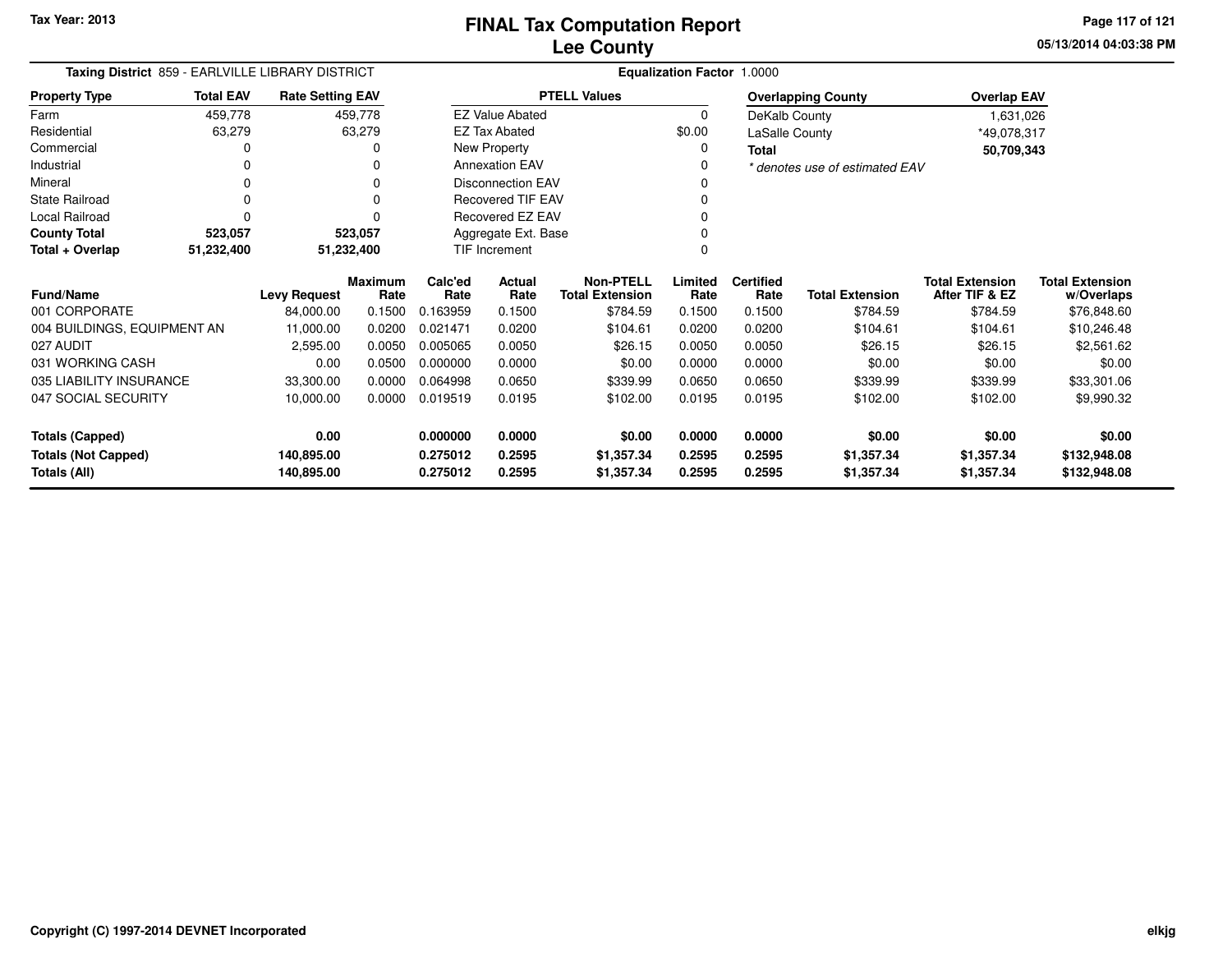**05/13/2014 04:03:38 PMPage 118 of 121**

| <b>Taxing District</b> TIF1 - DIXON CENTRAL BUSINESS (TIF1)          |                  |                             |                                  |                                  | <b>Equalization Factor 1.0000</b> |                                                      |                            |                                    |                                  |                                                          |                                                      |
|----------------------------------------------------------------------|------------------|-----------------------------|----------------------------------|----------------------------------|-----------------------------------|------------------------------------------------------|----------------------------|------------------------------------|----------------------------------|----------------------------------------------------------|------------------------------------------------------|
| Property Type                                                        | <b>Total EAV</b> | <b>TIF Base EAV</b>         |                                  |                                  |                                   | <b>PTELL Values</b>                                  |                            |                                    |                                  |                                                          |                                                      |
| Farm                                                                 | 0                |                             |                                  |                                  | <b>EZ Value Abated</b>            |                                                      | O                          |                                    |                                  |                                                          |                                                      |
| Residential                                                          | 82,053           |                             | 34,660                           |                                  | <b>EZ Tax Abated</b>              |                                                      | \$0.00                     |                                    |                                  |                                                          |                                                      |
| Commercial                                                           | 6,092,267        |                             | 2,626,764                        |                                  | New Property                      |                                                      |                            |                                    |                                  |                                                          |                                                      |
| Industrial                                                           | 0                |                             |                                  |                                  | <b>Annexation EAV</b>             |                                                      |                            |                                    |                                  |                                                          |                                                      |
| Mineral                                                              | 0                |                             |                                  |                                  | Disconnection EAV                 |                                                      |                            |                                    |                                  |                                                          |                                                      |
| State Railroad                                                       | 15,975           |                             |                                  |                                  | <b>Recovered TIF EAV</b>          |                                                      |                            |                                    |                                  |                                                          |                                                      |
| Local Railroad                                                       | 0                |                             |                                  | Recovered EZ EAV                 |                                   |                                                      |                            |                                    |                                  |                                                          |                                                      |
| County Total                                                         | 6,190,295        |                             | 2,661,424                        | Aggregate Ext. Base              |                                   |                                                      |                            |                                    |                                  |                                                          |                                                      |
| Total + Overlap                                                      | 6,190,295        |                             | 2,661,424                        | <b>TIF Increment</b>             |                                   |                                                      | 3,528,871                  |                                    |                                  |                                                          |                                                      |
| <b>Fund/Name</b><br>098 INCREMENT FUND                               |                  | <b>Levy Request</b><br>0.00 | <b>Maximum</b><br>Rate<br>0.0000 | Calc'ed<br>Rate<br>0.000000      | Actual<br>Rate<br>0.0000          | <b>Non-PTELL</b><br><b>Total Extension</b><br>\$0.00 | Limited<br>Rate<br>0.0000  | <b>Certified</b><br>Rate<br>0.0000 | <b>Total Extension</b><br>\$0.00 | <b>Total Extension</b><br>After TIF & EZ<br>\$324,268.36 | <b>Total Extension</b><br>w/Overlaps<br>\$324,268.36 |
| <b>Totals (Capped)</b><br><b>Totals (Not Capped)</b><br>Totals (All) |                  | 0.00<br>0.00<br>0.00        |                                  | 0.000000<br>0.000000<br>0.000000 | 0.0000<br>0.0000<br>0.0000        | \$0.00<br>\$0.00<br>\$0.00                           | 0.0000<br>0.0000<br>0.0000 | 0.0000<br>0.0000<br>0.0000         | \$0.00<br>\$0.00<br>\$0.00       | \$0.00<br>\$324,268.36<br>\$324,268.36                   | \$0.00<br>\$324,268.36<br>\$324,268.36               |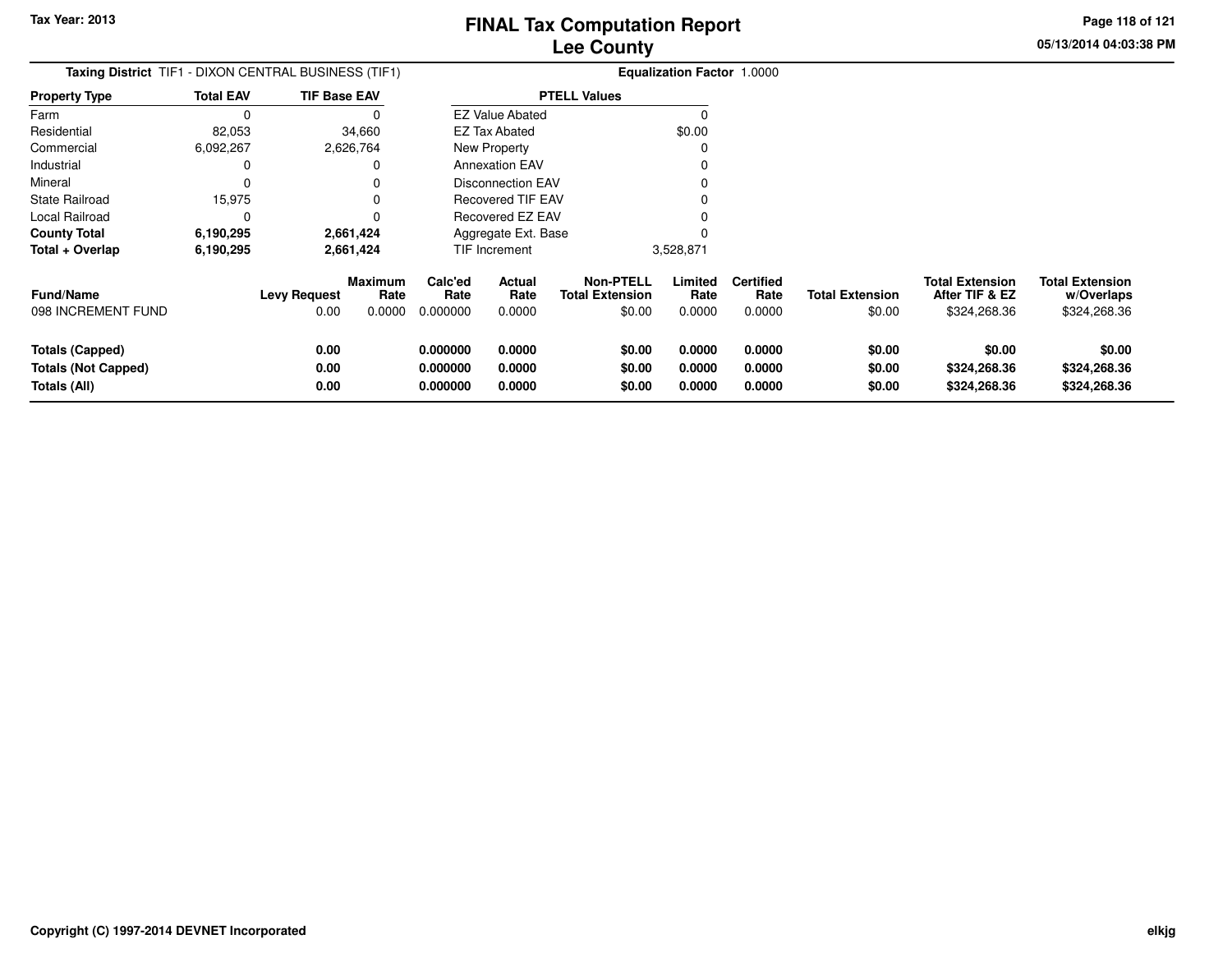**05/13/2014 04:03:38 PMPage 119 of 121**

|                                                               | <b>Taxing District</b> TIF2 - VILLAGE OF PAW PAW (TIF2)<br><b>TIF Base EAV</b> |                             |                                  |                                  |                            |                                                      | <b>Equalization Factor 1.0000</b> |                                    |                                  |                                                          |                                                      |
|---------------------------------------------------------------|--------------------------------------------------------------------------------|-----------------------------|----------------------------------|----------------------------------|----------------------------|------------------------------------------------------|-----------------------------------|------------------------------------|----------------------------------|----------------------------------------------------------|------------------------------------------------------|
| <b>Property Type</b>                                          | <b>Total EAV</b>                                                               |                             |                                  |                                  |                            | <b>PTELL Values</b>                                  |                                   |                                    |                                  |                                                          |                                                      |
| Farm                                                          | 38,369                                                                         |                             | 29,792                           |                                  | <b>EZ Value Abated</b>     |                                                      |                                   |                                    |                                  |                                                          |                                                      |
| Residential                                                   | 4,064,149                                                                      |                             | .985,277                         |                                  | <b>EZ Tax Abated</b>       |                                                      | \$0.00                            |                                    |                                  |                                                          |                                                      |
| Commercial                                                    | 863,979                                                                        |                             | 608,364                          |                                  | New Property               |                                                      |                                   |                                    |                                  |                                                          |                                                      |
| Industrial                                                    | 0                                                                              |                             |                                  |                                  | <b>Annexation EAV</b>      |                                                      |                                   |                                    |                                  |                                                          |                                                      |
| Mineral                                                       |                                                                                |                             |                                  |                                  | <b>Disconnection EAV</b>   |                                                      |                                   |                                    |                                  |                                                          |                                                      |
| State Railroad                                                |                                                                                |                             |                                  |                                  | Recovered TIF EAV          |                                                      |                                   |                                    |                                  |                                                          |                                                      |
| Local Railroad                                                | 0                                                                              |                             |                                  |                                  | Recovered EZ EAV           |                                                      |                                   |                                    |                                  |                                                          |                                                      |
| <b>County Total</b>                                           | 4,966,497                                                                      |                             | 2,623,433                        |                                  | Aggregate Ext. Base        |                                                      |                                   |                                    |                                  |                                                          |                                                      |
| Total + Overlap                                               | 4,966,497                                                                      |                             | 2,623,433                        | <b>TIF Increment</b>             |                            |                                                      | 2,343,064                         |                                    |                                  |                                                          |                                                      |
| <b>Fund/Name</b><br>098 INCREMENT FUND                        |                                                                                | <b>Levy Request</b><br>0.00 | <b>Maximum</b><br>Rate<br>0.0000 | Calc'ed<br>Rate<br>0.000000      | Actual<br>Rate<br>0.0000   | <b>Non-PTELL</b><br><b>Total Extension</b><br>\$0.00 | Limited<br>Rate<br>0.0000         | <b>Certified</b><br>Rate<br>0.0000 | <b>Total Extension</b><br>\$0.00 | <b>Total Extension</b><br>After TIF & EZ<br>\$244,424.50 | <b>Total Extension</b><br>w/Overlaps<br>\$244,424.50 |
| Totals (Capped)<br><b>Totals (Not Capped)</b><br>Totals (All) |                                                                                | 0.00<br>0.00<br>0.00        |                                  | 0.000000<br>0.000000<br>0.000000 | 0.0000<br>0.0000<br>0.0000 | \$0.00<br>\$0.00<br>\$0.00                           | 0.0000<br>0.0000<br>0.0000        | 0.0000<br>0.0000<br>0.0000         | \$0.00<br>\$0.00<br>\$0.00       | \$0.00<br>\$244,424.50<br>\$244,424.50                   | \$0.00<br>\$244,424.50<br>\$244,424.50               |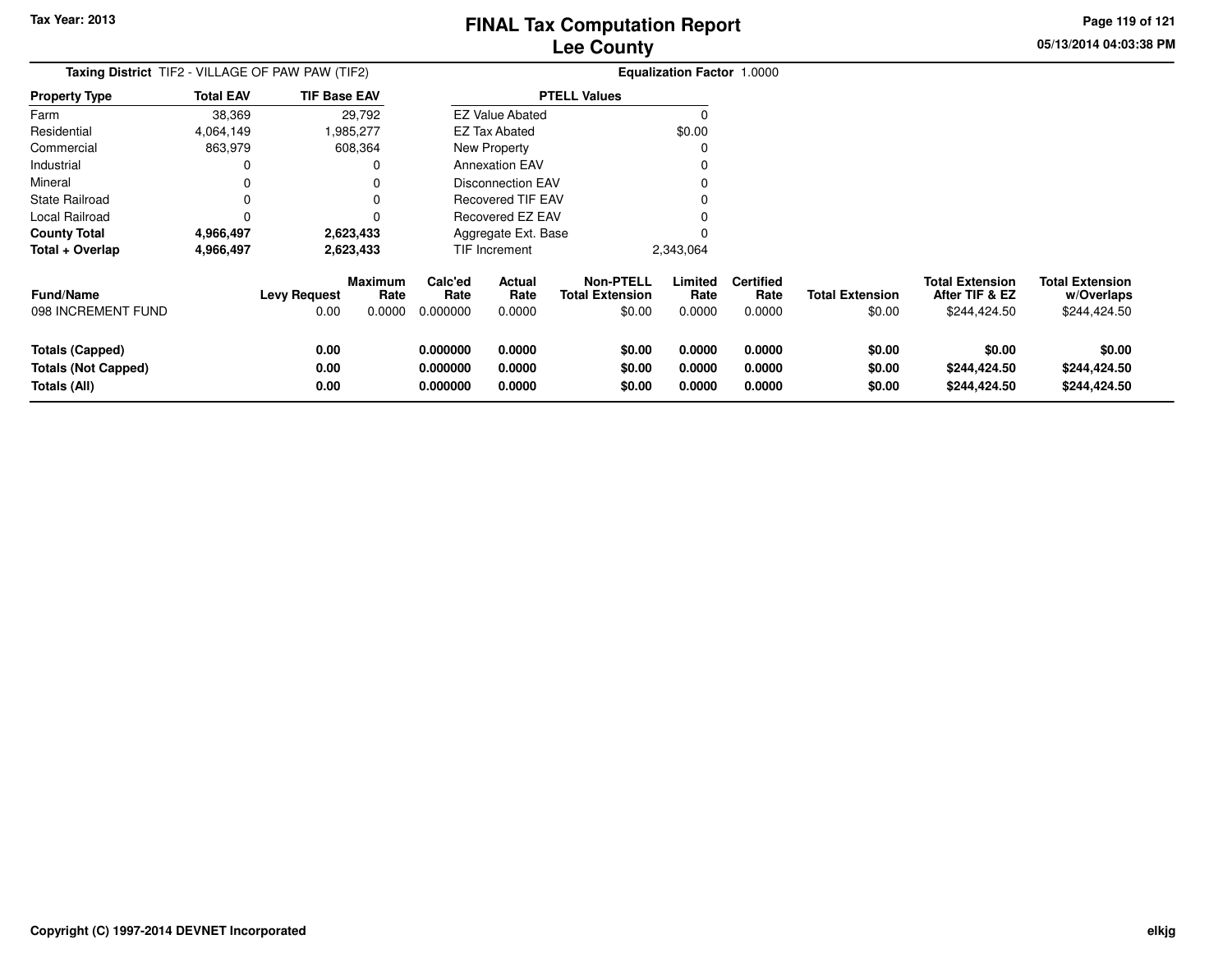**05/13/2014 04:03:38 PMPage 120 of 121**

| <b>Taxing District</b> TIF3 - DIXON-CITY-RIVERFRONT (TIF3)           |                  |                             |                                  | Equalization Factor 1.0000       |                            |                                                      |                            |                                    |                                  |                                                          |                                                      |
|----------------------------------------------------------------------|------------------|-----------------------------|----------------------------------|----------------------------------|----------------------------|------------------------------------------------------|----------------------------|------------------------------------|----------------------------------|----------------------------------------------------------|------------------------------------------------------|
| <b>Property Type</b>                                                 | <b>Total EAV</b> | <b>TIF Base EAV</b>         |                                  |                                  |                            | <b>PTELL Values</b>                                  |                            |                                    |                                  |                                                          |                                                      |
| Farm                                                                 | 209              |                             | 182                              |                                  | <b>EZ Value Abated</b>     |                                                      | $\Omega$                   |                                    |                                  |                                                          |                                                      |
| Residential                                                          | 1,823,733        |                             | 1,001,915                        |                                  | EZ Tax Abated              |                                                      | \$0.00                     |                                    |                                  |                                                          |                                                      |
| Commercial                                                           | 4,299,547        |                             | 3,047,529                        |                                  | New Property               |                                                      | 0                          |                                    |                                  |                                                          |                                                      |
| Industrial                                                           | 0                |                             | 0                                |                                  | <b>Annexation EAV</b>      |                                                      |                            |                                    |                                  |                                                          |                                                      |
| Mineral                                                              | 0                |                             | 0                                |                                  | <b>Disconnection EAV</b>   |                                                      |                            |                                    |                                  |                                                          |                                                      |
| State Railroad                                                       | 0                |                             | 0                                |                                  | <b>Recovered TIF EAV</b>   |                                                      |                            |                                    |                                  |                                                          |                                                      |
| Local Railroad                                                       | 0                |                             | 0                                |                                  | Recovered EZ EAV           |                                                      |                            |                                    |                                  |                                                          |                                                      |
| <b>County Total</b>                                                  | 6,123,489        |                             | 4,049,626                        |                                  | Aggregate Ext. Base        |                                                      |                            |                                    |                                  |                                                          |                                                      |
| Total + Overlap                                                      | 6,123,489        |                             | 4,049,626                        | TIF Increment                    |                            |                                                      | 2,073,863                  |                                    |                                  |                                                          |                                                      |
| <b>Fund/Name</b><br>098 INCREMENT FUND                               |                  | <b>Levy Request</b><br>0.00 | <b>Maximum</b><br>Rate<br>0.0000 | Calc'ed<br>Rate<br>0.000000      | Actual<br>Rate<br>0.0000   | <b>Non-PTELL</b><br><b>Total Extension</b><br>\$0.00 | Limited<br>Rate<br>0.0000  | <b>Certified</b><br>Rate<br>0.0000 | <b>Total Extension</b><br>\$0.00 | <b>Total Extension</b><br>After TIF & EZ<br>\$190,677.02 | <b>Total Extension</b><br>w/Overlaps<br>\$190,677.02 |
| <b>Totals (Capped)</b><br><b>Totals (Not Capped)</b><br>Totals (All) |                  | 0.00<br>0.00<br>0.00        |                                  | 0.000000<br>0.000000<br>0.000000 | 0.0000<br>0.0000<br>0.0000 | \$0.00<br>\$0.00<br>\$0.00                           | 0.0000<br>0.0000<br>0.0000 | 0.0000<br>0.0000<br>0.0000         | \$0.00<br>\$0.00<br>\$0.00       | \$0.00<br>\$190,677.02<br>\$190,677.02                   | \$0.00<br>\$190,677.02<br>\$190,677.02               |